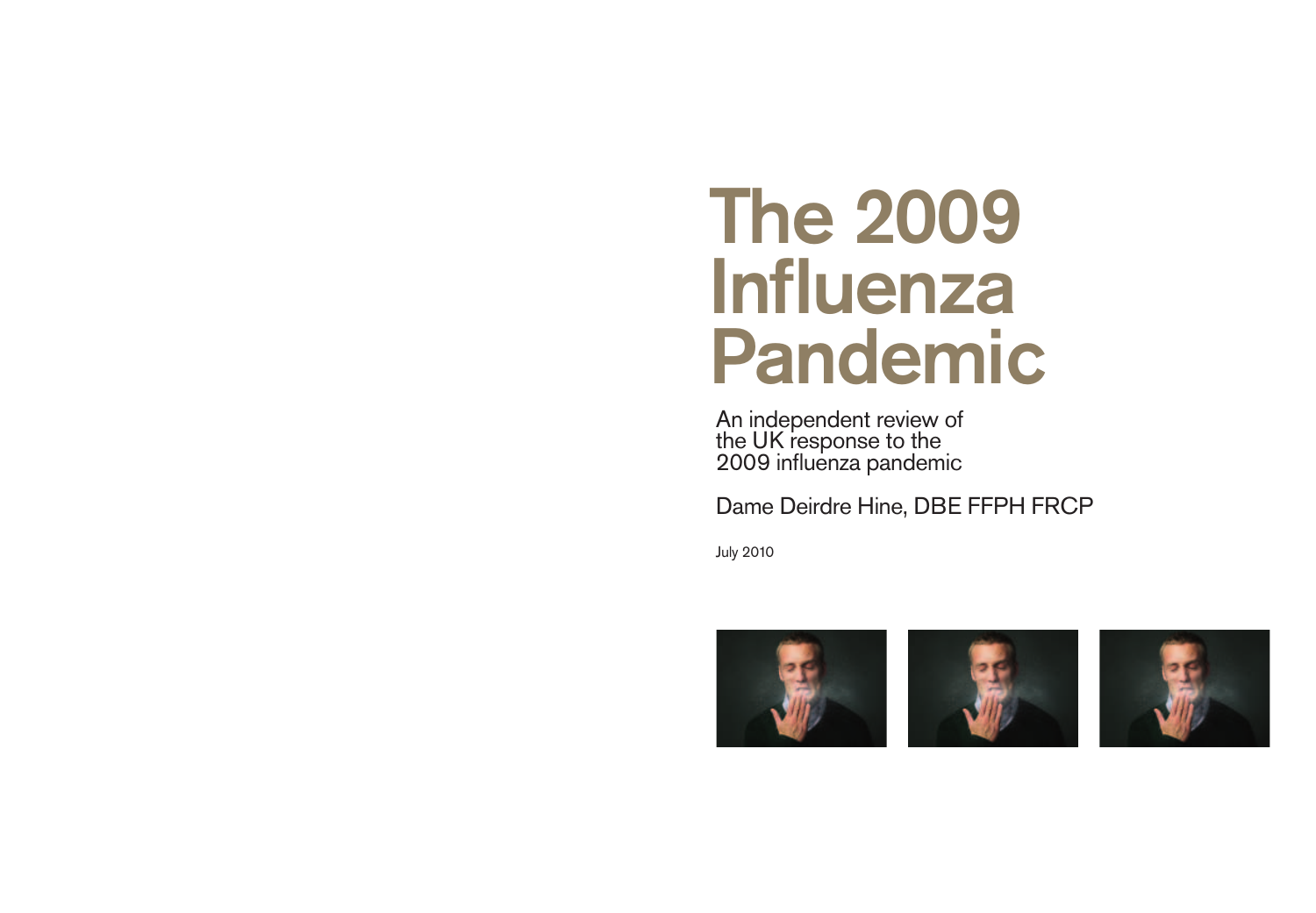# **H1N1 CASE ESTIMATES AND TIMELINE**

| <b>APRIL 2009</b>                                                                                                                              | <b>MAY 2009</b>                                                                                       | <b>JUNE 2009</b>                                                                                                                                         | <b>JULY 2009</b>                                                     | <b>AUGUST 2009</b>                                                                                                                                                                                                                                                                                        | <b>SEPTEMBER 2009</b>                                                                                                                                                          | <b>OCTOBER 2009</b>                                                                                                                     | <b>NOVEMBER 2009</b>                                                                                      | <b>DECEMBER 2009</b>                 |
|------------------------------------------------------------------------------------------------------------------------------------------------|-------------------------------------------------------------------------------------------------------|----------------------------------------------------------------------------------------------------------------------------------------------------------|----------------------------------------------------------------------|-----------------------------------------------------------------------------------------------------------------------------------------------------------------------------------------------------------------------------------------------------------------------------------------------------------|--------------------------------------------------------------------------------------------------------------------------------------------------------------------------------|-----------------------------------------------------------------------------------------------------------------------------------------|-----------------------------------------------------------------------------------------------------------|--------------------------------------|
| 23 April:<br>Cases of H1N1 virus are<br>confirmed in Mexico and the USA                                                                        | 1 May:<br>First case of human-to-human<br>transmission in the UK is<br>confirmed                      | 11 June:<br>WHO raises its pandemic alert<br>level to 6, the highest level<br>13 June:<br>Total number of UK cases reaches  Total UK deaths: 10<br>1,000 | 2 July:<br>Treatment phase begins<br>6 July:                         | 13 August:<br>Andy Burnham announces the<br>identification of priority groups:<br>pregnant women, front-line health<br>and social care workers, and<br>everyone in at-risk groups (those<br>who are at higher risk of serious<br>illness or death should they<br>develop influenza) aged<br>over 6 months | 10 September:<br>The four health departments<br>release critical care strategies to<br>cope with the expected increases<br>in demand during the second<br>wave of the pandemic | 21 October:<br>Vaccination programme begins:<br>front-line healthcare workers and<br>their patients who fall into at-risk<br>categories | 19 November:<br>Phase two of vaccination programme<br>begins: children over 6 months and<br>under 5 years | 10 December:<br>Total UK deaths: 283 |
| 24 April:<br>WHO announces an outbreak of<br>human cases of H1N1 confirmed<br>in Mexico and the USA                                            | 14 May:<br>First laboratory-confirmed case<br>reported in Northern Ireland                            |                                                                                                                                                          |                                                                      |                                                                                                                                                                                                                                                                                                           |                                                                                                                                                                                | 29 October:<br>Total UK deaths: 137                                                                                                     |                                                                                                           |                                      |
| 27 April:<br>The first two UK cases of H1N1<br>are confirmed in a couple from<br>Scotland                                                      | 15 May:<br>Press release confirms<br>agreements to secure up to 90m<br>doses of pre-pandemic vaccine  | 15 June:<br>First UK death attributed to H1N1                                                                                                            | 23 July:<br>National Pandemic Flu<br>Service goes live in<br>England | 21 August:<br>Total UK deaths: 60                                                                                                                                                                                                                                                                         |                                                                                                                                                                                |                                                                                                                                         |                                                                                                           |                                      |
| WHO raises its alert level to<br>Phase 4                                                                                                       | FCO ceases to advise against all<br>but essential travel to Mexico                                    |                                                                                                                                                          |                                                                      |                                                                                                                                                                                                                                                                                                           |                                                                                                                                                                                |                                                                                                                                         |                                                                                                           |                                      |
| FCO advises against all but<br>essential travel to Mexico                                                                                      |                                                                                                       |                                                                                                                                                          |                                                                      |                                                                                                                                                                                                                                                                                                           |                                                                                                                                                                                |                                                                                                                                         |                                                                                                           |                                      |
| 28 April:<br>Michael McGimpsey makes a<br>statement about the outbreak to<br>the Northern Ireland Assembly                                     | 29 May:<br>First laboratory-confirmed case<br>reported in Wales. Cases now<br>confirmed across the UK |                                                                                                                                                          |                                                                      |                                                                                                                                                                                                                                                                                                           |                                                                                                                                                                                |                                                                                                                                         |                                                                                                           |                                      |
| WHO raises alert level from 4 to 5                                                                                                             |                                                                                                       |                                                                                                                                                          |                                                                      |                                                                                                                                                                                                                                                                                                           |                                                                                                                                                                                |                                                                                                                                         |                                                                                                           |                                      |
| 29 April:<br>Gordon Brown announces that<br>the stockpile of antivirals will be<br>increased from 33.5m to 50m                                 |                                                                                                       |                                                                                                                                                          |                                                                      |                                                                                                                                                                                                                                                                                                           |                                                                                                                                                                                |                                                                                                                                         |                                                                                                           |                                      |
| Alan Johnson informs the House<br>of Commons of five confirmed<br>cases in the UK and promises an<br>advisory booklet drop                     |                                                                                                       |                                                                                                                                                          |                                                                      |                                                                                                                                                                                                                                                                                                           |                                                                                                                                                                                |                                                                                                                                         |                                                                                                           |                                      |
| Edwina Hart provides an update<br>on the situation to the Welsh<br>Assembly Government                                                         |                                                                                                       |                                                                                                                                                          | N                                                                    |                                                                                                                                                                                                                                                                                                           |                                                                                                                                                                                |                                                                                                                                         |                                                                                                           |                                      |
| Nicola Sturgeon updates the<br>Scottish Parliament on the<br>outbreak and the two confirmed<br>cases in Scotland                               |                                                                                                       |                                                                                                                                                          |                                                                      |                                                                                                                                                                                                                                                                                                           |                                                                                                                                                                                |                                                                                                                                         |                                                                                                           |                                      |
| First case confirmed in England;<br>first UK school closure                                                                                    |                                                                                                       |                                                                                                                                                          |                                                                      |                                                                                                                                                                                                                                                                                                           |                                                                                                                                                                                |                                                                                                                                         |                                                                                                           |                                      |
| 30 April:<br>H1N1 information campaign is<br>rolled out on TV, radio and in print<br>media and a booklet is prepared<br>for household delivery |                                                                                                       |                                                                                                                                                          |                                                                      |                                                                                                                                                                                                                                                                                                           |                                                                                                                                                                                |                                                                                                                                         |                                                                                                           |                                      |
|                                                                                                                                                |                                                                                                       |                                                                                                                                                          |                                                                      |                                                                                                                                                                                                                                                                                                           |                                                                                                                                                                                |                                                                                                                                         |                                                                                                           |                                      |
|                                                                                                                                                |                                                                                                       |                                                                                                                                                          |                                                                      |                                                                                                                                                                                                                                                                                                           |                                                                                                                                                                                |                                                                                                                                         |                                                                                                           |                                      |
|                                                                                                                                                |                                                                                                       | <b>JUNE 2009</b>                                                                                                                                         | <b>JULY 2009</b>                                                     | <b>AUGUST 2009</b>                                                                                                                                                                                                                                                                                        | <b>SEPTEMBER 2009</b>                                                                                                                                                          | <b>OCTOBER 2009</b>                                                                                                                     | <b>NOVEMBER 2009</b>                                                                                      | <b>DECEMBER 2009</b>                 |

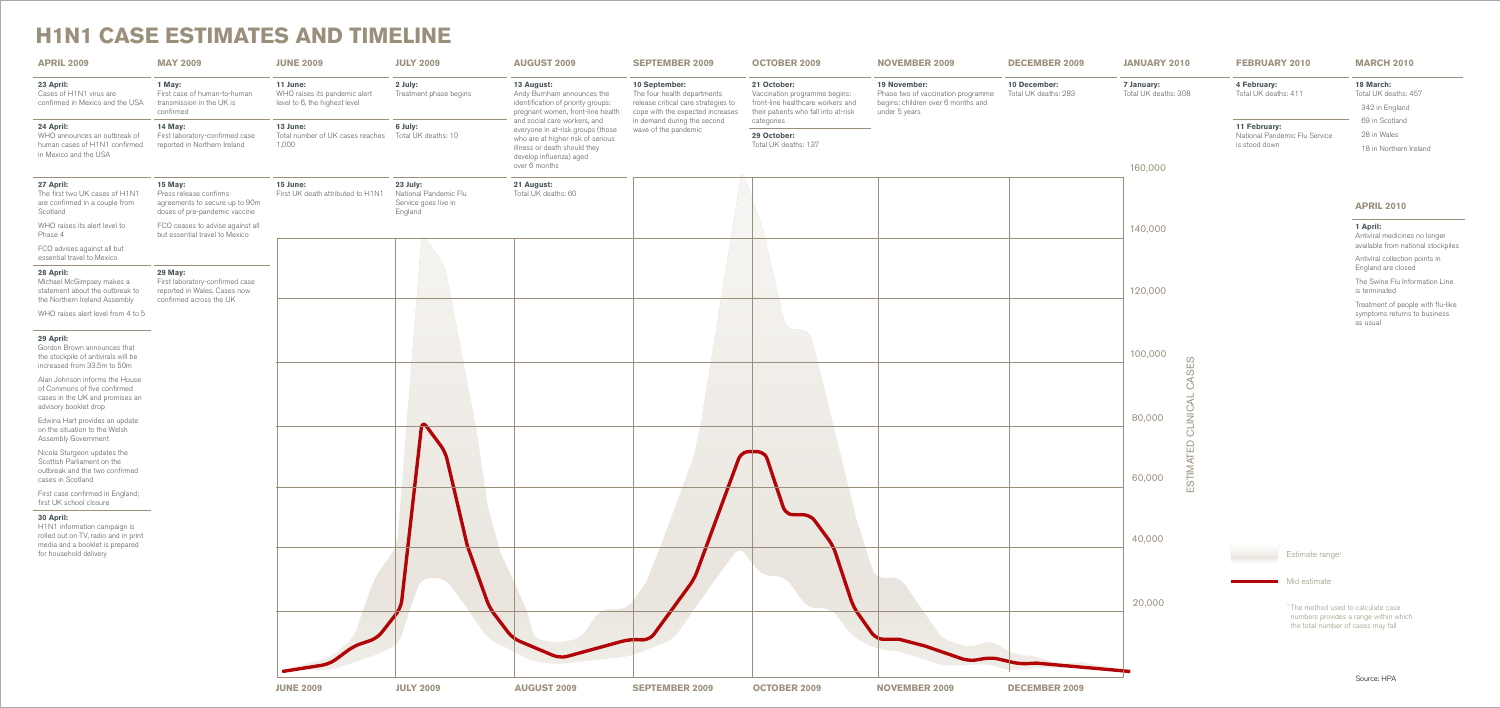# **H1N1 CASE ESTIMATES AND TIMELINE**

| <b>APRIL 2009</b>                                                                                                                                                              | <b>MAY 2009</b>                                                                                       | <b>JUNE 2009</b>                                                           | <b>JULY 2009</b>                                                     |
|--------------------------------------------------------------------------------------------------------------------------------------------------------------------------------|-------------------------------------------------------------------------------------------------------|----------------------------------------------------------------------------|----------------------------------------------------------------------|
| 23 April:<br>Cases of H1N1 virus are<br>confirmed in Mexico and the USA                                                                                                        | 1 May:<br>First case of human-to-human<br>transmission in the UK is<br>confirmed                      | 11 June:<br>WHO raises its pandemic alert<br>level to 6, the highest level | 2 July:<br>Treatment phase begins                                    |
| 24 April:<br>WHO announces an outbreak of<br>human cases of H1N1 confirmed<br>in Mexico and the USA                                                                            | 14 May:<br>First laboratory-confirmed case<br>reported in Northern Ireland                            | 13 June:<br>Total number of UK cases reaches  Total UK deaths: 10<br>1,000 | 6 July:                                                              |
| 27 April:<br>The first two UK cases of H1N1<br>are confirmed in a couple from<br>Scotland                                                                                      | 15 May:<br>Press release confirms<br>agreements to secure up to 90m<br>doses of pre-pandemic vaccine  | 15 June:<br>First UK death attributed to H1N1                              | 23 July:<br>National Pandemic Flu<br>Service goes live in<br>England |
| WHO raises its alert level to<br>Phase 4<br>FCO advises against all but                                                                                                        | FCO ceases to advise against all<br>but essential travel to Mexico                                    |                                                                            |                                                                      |
| essential travel to Mexico<br>28 April:<br>Michael McGimpsey makes a<br>statement about the outbreak to<br>the Northern Ireland Assembly<br>WHO raises alert level from 4 to 5 | 29 May:<br>First laboratory-confirmed case<br>reported in Wales. Cases now<br>confirmed across the UK |                                                                            |                                                                      |
| 29 April:<br>Gordon Brown announces that<br>the stockpile of antivirals will be<br>increased from 33.5m to 50m                                                                 |                                                                                                       |                                                                            |                                                                      |
| Alan Johnson informs the House<br>of Commons of five confirmed<br>cases in the UK and promises an<br>advisory booklet drop                                                     |                                                                                                       |                                                                            |                                                                      |
| Edwina Hart provides an update<br>on the situation to the Welsh<br>Assembly Government                                                                                         |                                                                                                       |                                                                            |                                                                      |
| Nicola Sturgeon updates the<br>Scottish Parliament on the<br>outbreak and the two confirmed<br>cases in Scotland                                                               |                                                                                                       |                                                                            |                                                                      |
| First case confirmed in England;<br>first UK school closure                                                                                                                    |                                                                                                       |                                                                            |                                                                      |
| 30 April:<br>H1N1 information campaign is<br>rolled out on TV, radio and in print<br>media and a booklet is prepared<br>for household delivery                                 |                                                                                                       |                                                                            |                                                                      |

**JUNE 2009 JULY 2009**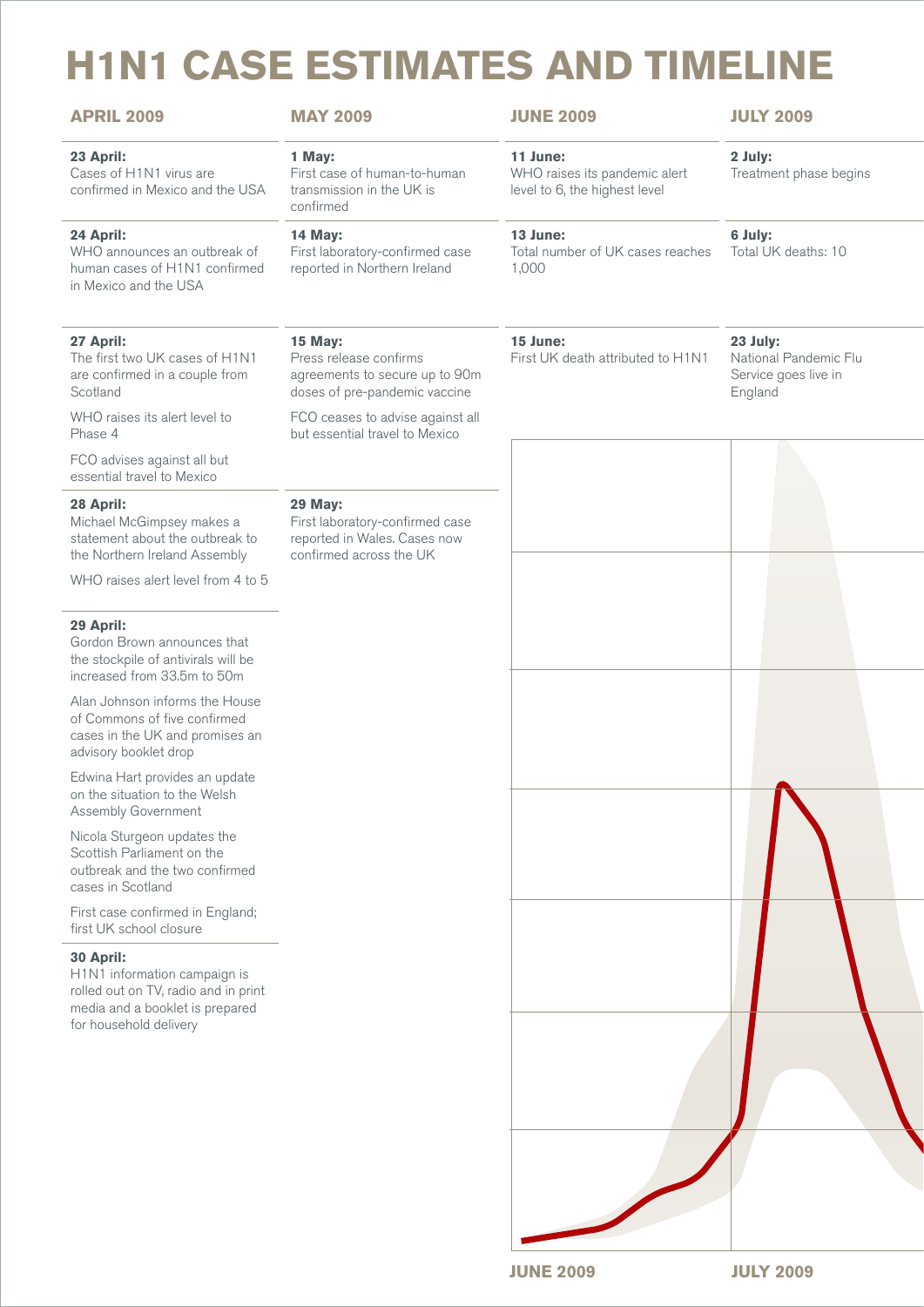#### **APRIL 2009 MAY 2009 JUNE 2009 JULY 2009 AUGUST 2009**

#### **13 August:**

Andy Burnham announces the identification of priority groups: pregnant women, front-line health and social care workers, and everyone in at-risk groups (those who are at higher risk of serious illness or death should they develop influenza) aged over 6 months

#### **21 August:**

#### **SEPTEMBER 2009**

#### **10 September:**

The four health departments release critical care strategies to cope with the expected increases in demand during the second wave of the pandemic

#### **OCTOBER 2009**

#### **21 October:**

Vaccination programme begins: front-line healthcare workers and their patients who fall into at-risk categories

#### **29 October:**

Total UK deaths: 137

#### **NOVEMBER 2009 DECEMBER 2009 JANUARY 2010 FEBRUARY 2010 MARCH 2010**

#### **19 November:**

Phase two of vaccination programme begins: children over 6 months and under 5 years

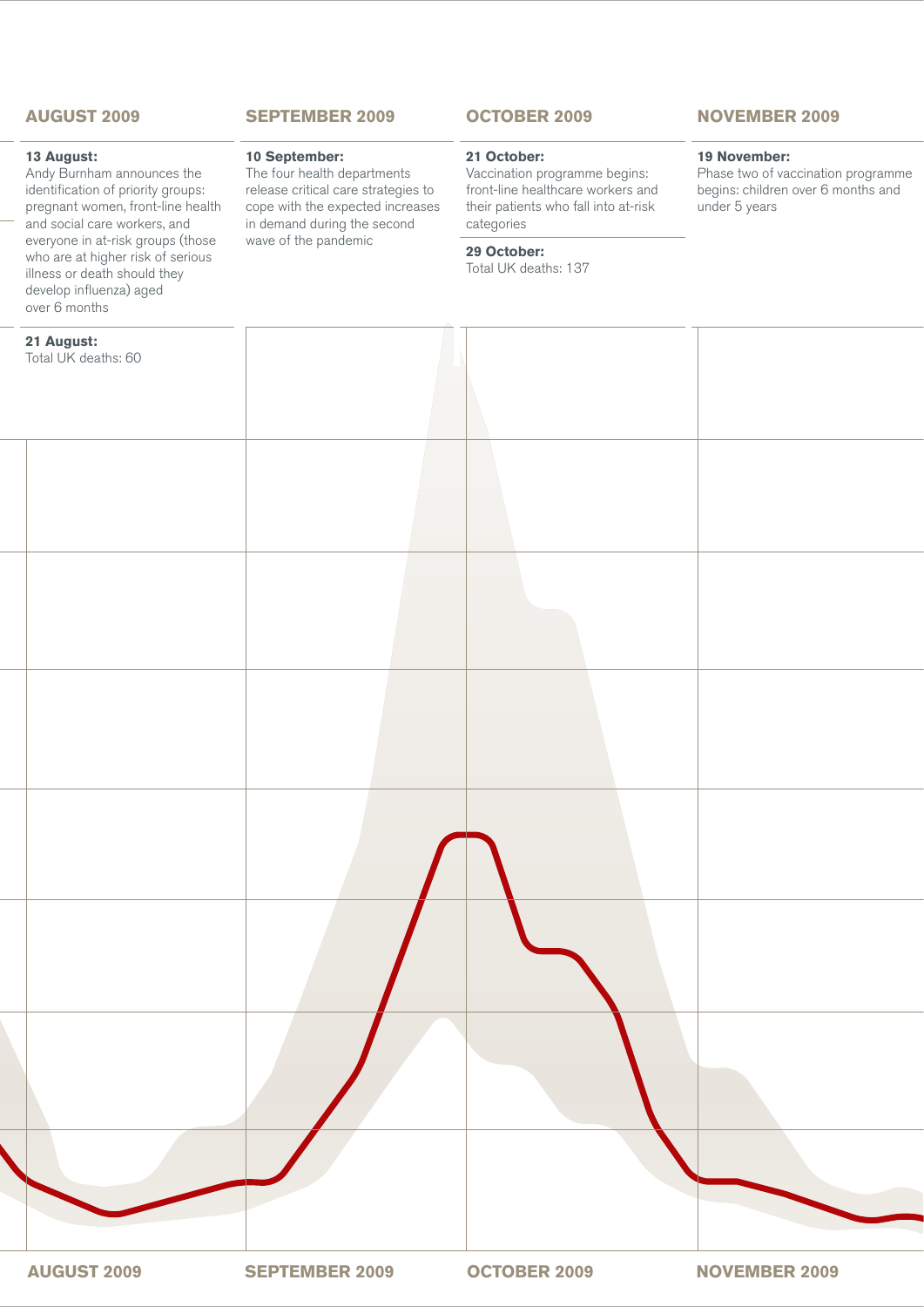

**DECEMBER 2009**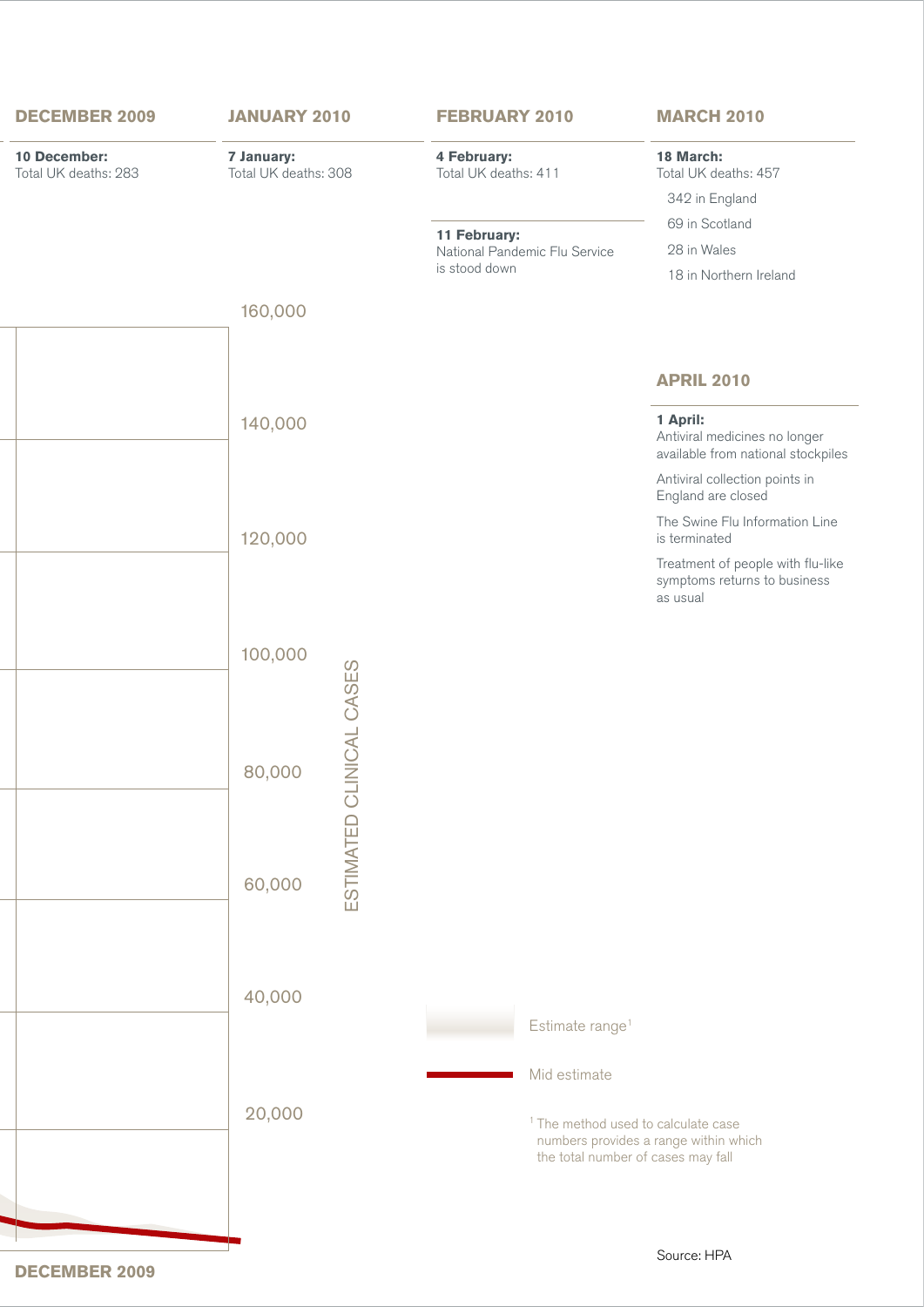# **Contents**

| <b>Foreword</b>                                                                                                  | 1   |  |  |  |  |  |  |
|------------------------------------------------------------------------------------------------------------------|-----|--|--|--|--|--|--|
| <b>Executive summary</b>                                                                                         | 3   |  |  |  |  |  |  |
| <b>Chapter 1: Pandemic influenza and UK preparedness</b>                                                         |     |  |  |  |  |  |  |
| <b>Chapter 2: Timeline</b>                                                                                       | 27  |  |  |  |  |  |  |
| <b>Chapter 3: The central government response</b>                                                                | 41  |  |  |  |  |  |  |
| <b>Chapter 4: Scientific advice</b>                                                                              | 59  |  |  |  |  |  |  |
| <b>Chapter 5: The containment phase</b>                                                                          | 79  |  |  |  |  |  |  |
| <b>Chapter 6: Treatment</b>                                                                                      | 95  |  |  |  |  |  |  |
| <b>Chapter 7: Vaccine</b>                                                                                        | 111 |  |  |  |  |  |  |
| <b>Chapter 8: Communications</b>                                                                                 | 131 |  |  |  |  |  |  |
| <b>Annexes</b>                                                                                                   |     |  |  |  |  |  |  |
| Annex A: Terms of reference                                                                                      | 145 |  |  |  |  |  |  |
| Annex B: Contributors                                                                                            | 147 |  |  |  |  |  |  |
| Annex C: Costs of preparedness and the response                                                                  | 155 |  |  |  |  |  |  |
| Annex D: Membership of scientific groups                                                                         | 156 |  |  |  |  |  |  |
| Annex E: UK influenza surveillance systems                                                                       | 160 |  |  |  |  |  |  |
| Definition of an at-risk group, as agreed by the<br>Annex F:<br>Scientific Advisory Group for Emergencies (SAGE) | 170 |  |  |  |  |  |  |
| Annex G: Hospitalisations and critical care admissions during<br>the H1N1 pandemic                               | 171 |  |  |  |  |  |  |
| Annex H: Glossary                                                                                                | 172 |  |  |  |  |  |  |
| Annex I:<br>Acronyms                                                                                             | 176 |  |  |  |  |  |  |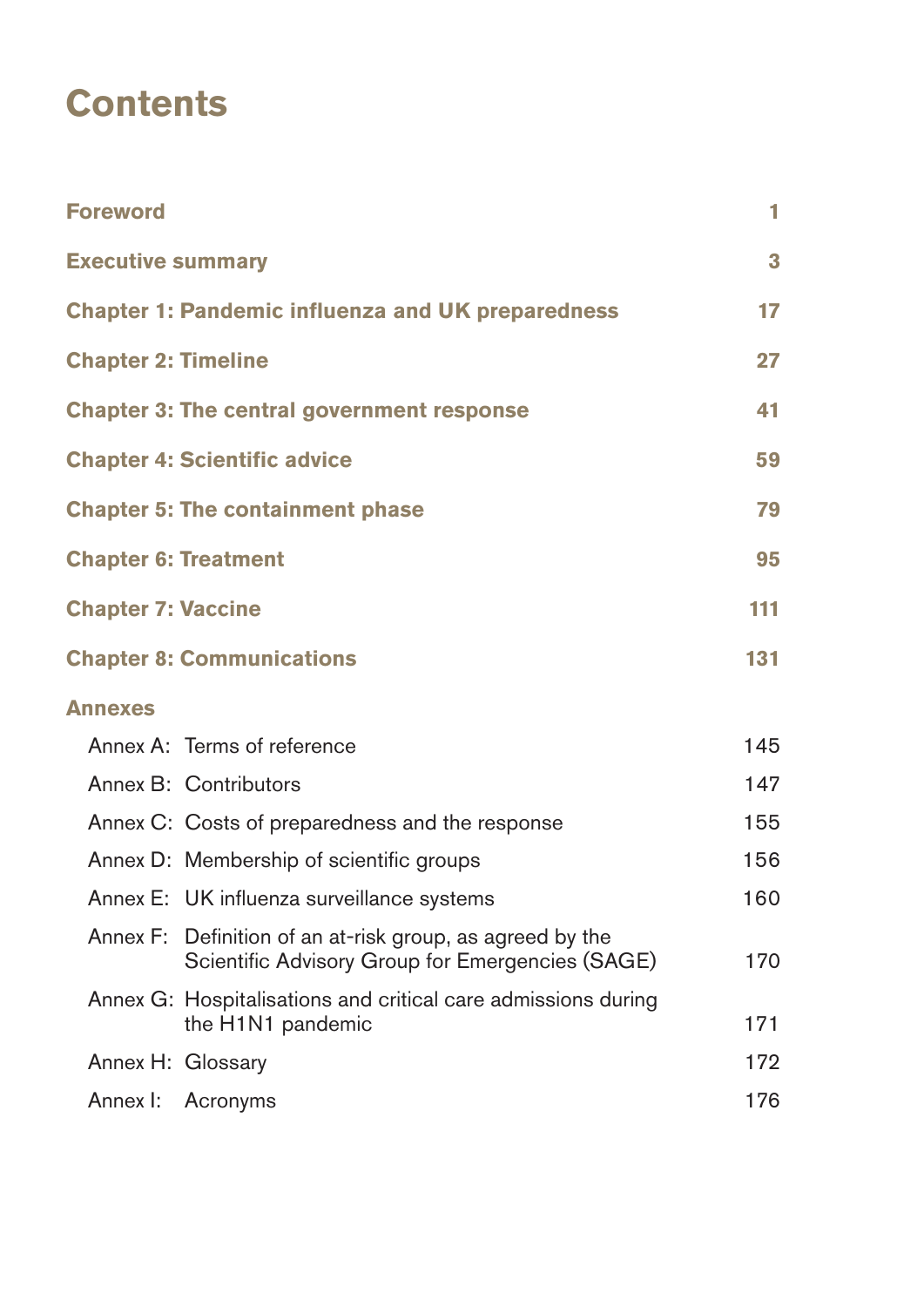# <span id="page-6-0"></span>**Foreword to the review of the UK response to the 2009 influenza pandemic**

Dear Ministers

I am pleased to present my report on the review of the response of the UK governments to the H1N1 influenza pandemic of 2009.

This review is one of many being conducted at every level from global to local. It has examined the strategic response in the UK, including the way in which this was planned and implemented across the four nations in the first serious health emergency since the advent of devolution. It does not focus on the operational responses to the pandemic in each of the four countries. I have sought to produce a report that identifies the lessons to be learned rather than one that second guesses the decisions made during the response. I am very aware of my responsibility to use hindsight sparingly.

The report is the product of three months of rigorous and searching analysis of the documentation and the reported experience of some of those who were involved in the response and others who were close observers. The Review Team received over 700 documents and I met almost 100 individuals in my interviews.

The majority of the evidence revealed as a result of this process leads me to judge that, overall, the UK response was highly satisfactory. The planning for a pandemic was well developed, the personnel involved were fully prepared, the scientific advice provided was expert, communication was excellent, the NHS and public health services right across the UK and their suppliers responded splendidly and the public response was calm and collaborative. I also found the vast majority of the reporting of the outbreak to have been highly responsible.

That said, it must also be acknowledged that the H1N1 'swine flu' pandemic virus was milder in its general impact than the H5N1 'bird flu' expected and planned for. Despite this, the relatively few deaths that occurred, including those of otherwise healthy children and pregnant women, were particularly tragic and poignant.

The pandemic and the response it generated have provided confirmation of the value of planning and preparedness and have demonstrated that the four UK governments can work together effectively and successfully to meet such an emergency. But the danger of another, more severe, pandemic has not gone away and the governments of the UK must avoid complacency and use this opportunity to learn lessons and make improvements for a future in which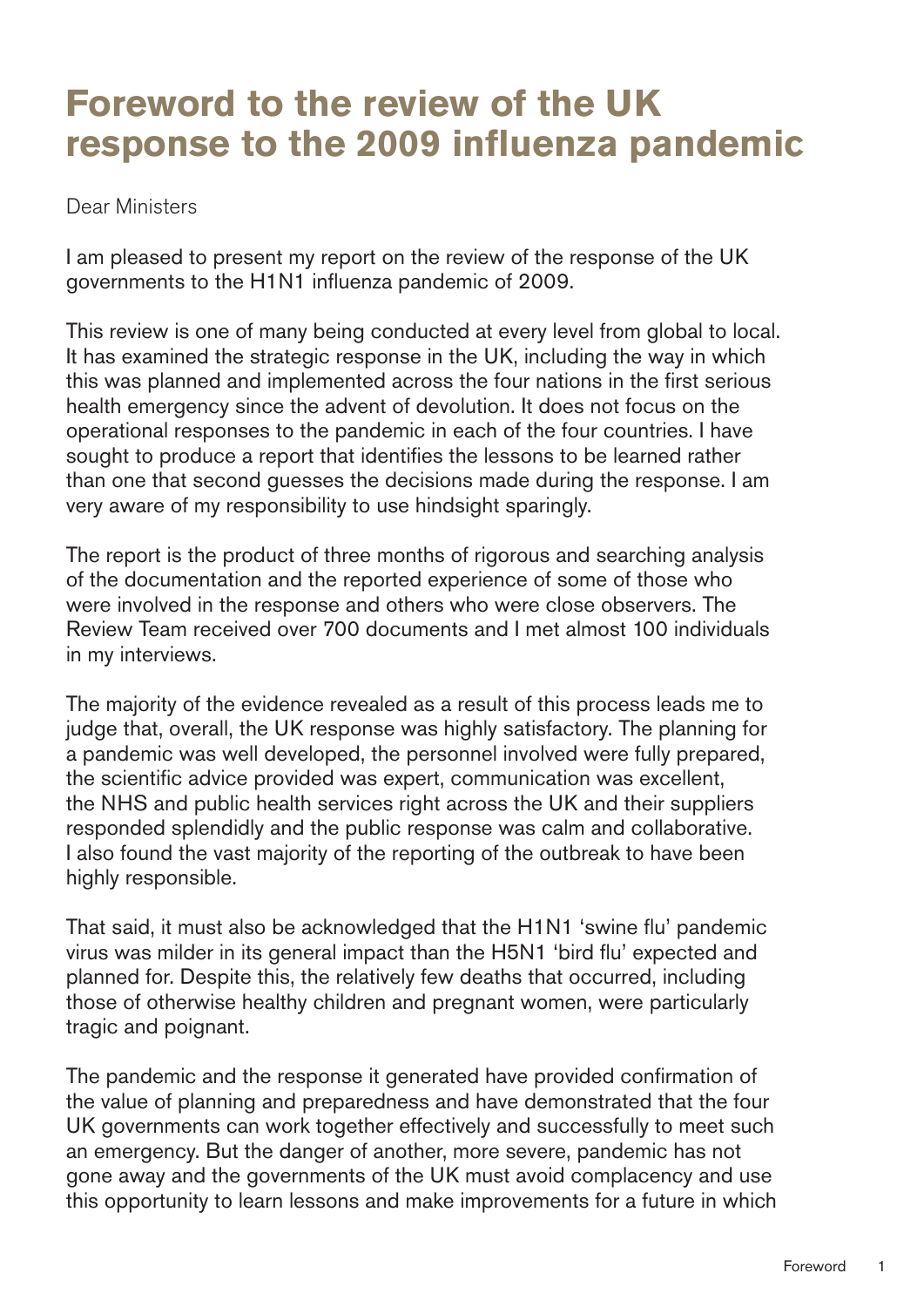resources will be tight. I have therefore sought to identify improvements that could be made so that future pandemic planning can be fine-tuned to address the characteristics of any outbreak. I have also recommended ways in which a UK-wide strategic response to a pandemic could be combined with more local operational flexibility.

I wish to express my gratitude to all who responded to the call for evidence, to all those who gave up their time to meet me and discuss their views and experiences and most of all to the team who supported me. Their competence, rigour and commitment are of the highest order and they were expertly and wisely led by Tim Baxter. I am also grateful for the generous guidance of Simon Webb. Any errors or omissions in this report are solely mine.

Deidre). Id is

Dame Deirdre Hine, DBE FFPH FRCP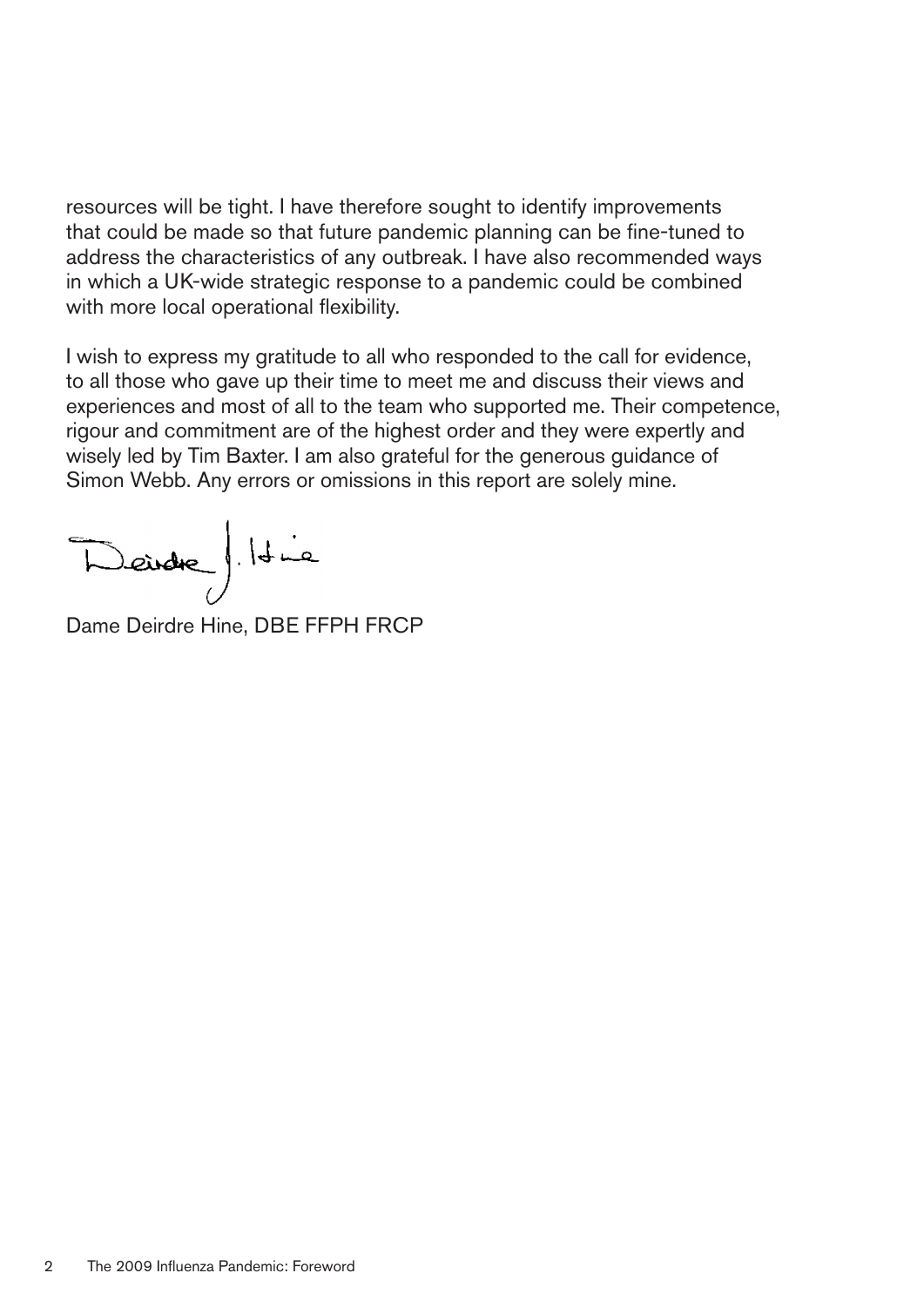# <span id="page-8-0"></span>**Executive summary**

## **Introduction**

- 1. The UK government and devolved administrations have been preparing for an influenza pandemic for some years – a pandemic that might kill many thousands of people and have a severe impact across the UK. Their wide-ranging preparations included substantial stockpiles of drugs and plans to purchase up to 132 million doses of vaccine, sufficient to protect the whole of the UK population. I found that those preparations were soundly based in terms of value for money, reflecting the inherently low cost of vaccination in relation to the value of lives saved.
- 2. However, the H1N1 pandemic which emerged in 2009 turned out to be a relatively mild illness for most of those affected, though it must not be forgotten that for some people its effects were very serious. Sadly, 457 people are known to have died during the pandemic in the UK as of 18 March 2010. In accordance with common practice, a review was established to learn lessons from the UK response to the pandemic, and in March 2010 I was asked to be its independent chair.
- 3. The four nations' health ministers, on behalf of the UK government and devolved administrations, requested that I review the strategic decisions made and the way in which all four nations and government departments worked together to develop a UK-wide strategy to manage the domestic consequences of the pandemic. My terms of reference are at Annex A.
- 4. My review took place between March and July 2010. During that period I received over 700 documents from the key organisations involved in the strategic response and interviewed almost 100 individuals, both inside and outside government. A list of those I interviewed is at Annex B.
- 5. Overall, from the discussions and meetings I have held, I consider this response to have been proportionate and effective. There is much good practice on which to build and the recommendations presented here are a recognition that we should always aim to improve systems and the way in which services are planned and delivered. Although I was not asked to review the operational side of the response, I heard nothing but praise and admiration from those interviewed for the health service and health protection staff right across the UK who led the response to the pandemic. Their dedication and professionalism in both tackling the pandemic and in ensuring that health services continued to run smoothly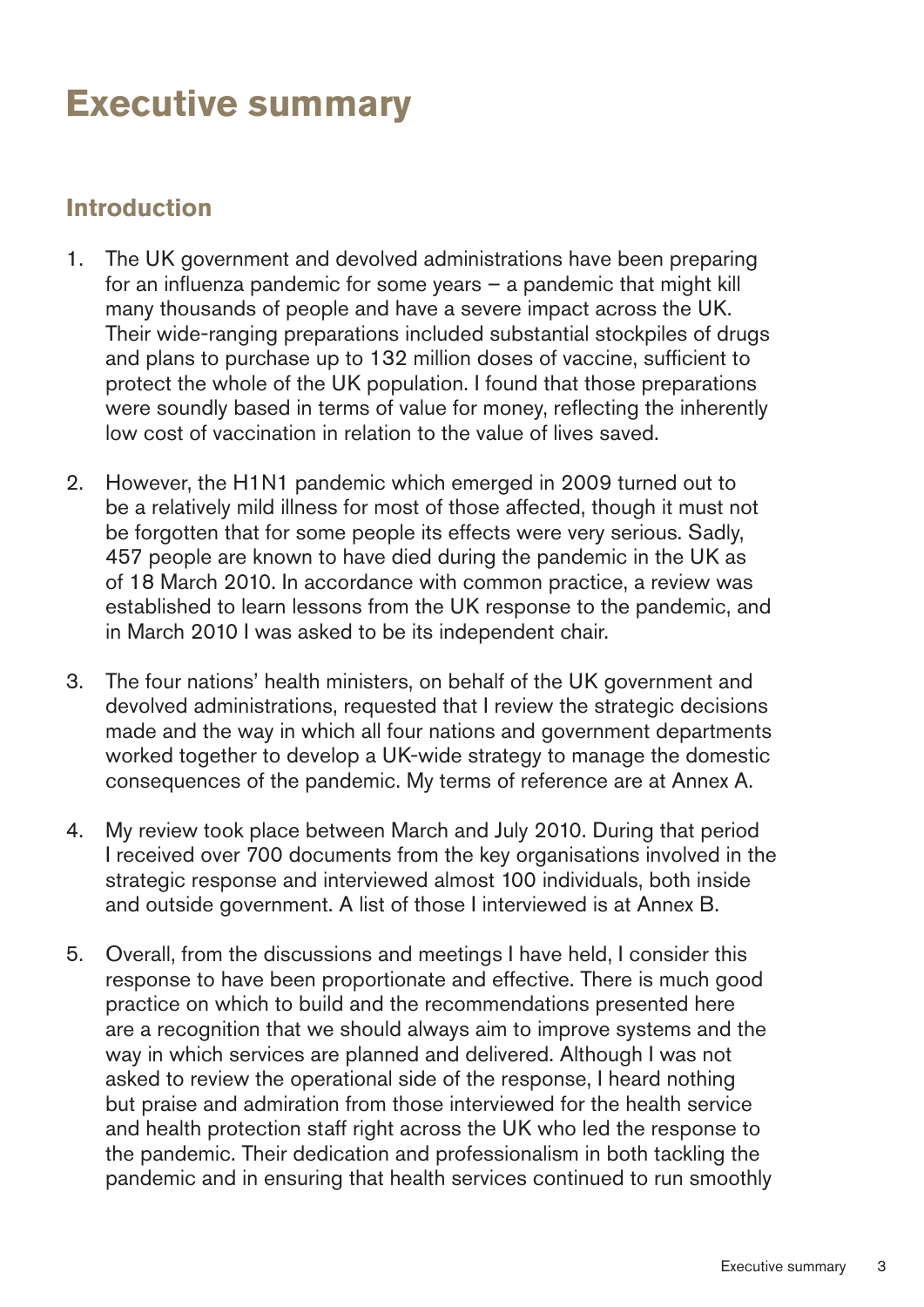despite the additional pressures of the pandemic must be acknowledged and congratulated.

6. � In Chapter 2 of this report I set out a timeline for the course of the outbreak.

## **Chapter 3: The central government response**

- 7. The UK's current central government crisis management arrangements have been in place since 2002, and have been tested in various crises and exercises and refined through those experiences. The pre-pandemic planning, set out in *Pandemic flu: A national framework for responding*  to an influenza pandemic,<sup>1</sup> ensured that many decisions had already been made in principle prior to the pandemic and that key personnel had already had the opportunity to work together. Key issues, approaches and decisions were outlined in the National Framework to ensure that the UK was able to make decisions rapidly when required.
- 8. During the H1N1 pandemic, central government's crisis management arrangements effectively supported and facilitated decision-making in an atmosphere of considerable uncertainty and pressure. The Cabinet Office played a key role in driving decision-making, balancing views and ensuring strong co-ordination. The willingness of the devolved administrations and the Department of Health (DH) to work closely together within a common UK framework was fundamental to the overall success of the response.
- 9. Given the context of uncertainty inherent in the unpredictability of the influenza virus, there is a tendency, in an emergency situation and in the absence of information, to assume the worst-case scenario and resource the response accordingly. There is, however, an alternative approach, which is to take a view on the most likely outcome, while monitoring events closely and changing tack as necessary. Ministers should be invited to make a conscious choice as to which approach to adopt.

<sup>1</sup> [www.dh.gov.uk/en/Publicationsandstatistics/Publications/PublicationsPolicyandGuidance/DH\\_080734](http://www.dh.gov.uk/en/Publicationsandstatistics/Publications/PublicationsPolicyandGuidance/DH_080734)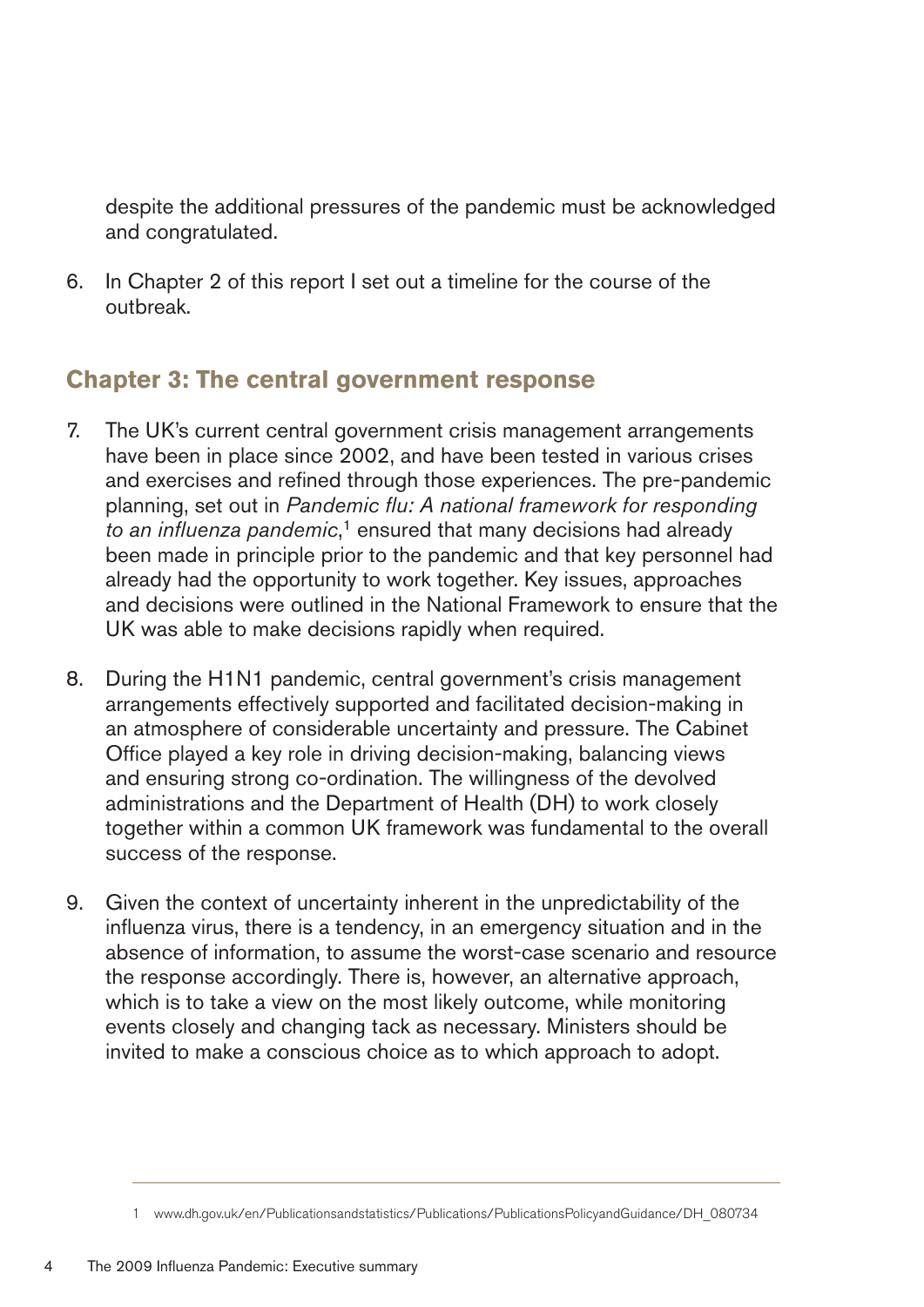**RECOMMENDATION 1:** Ministers should determine early in a pandemic how they will ensure that the response is proportionate to the perceived level of risk and how this will guide decision-making. This approach should be reflected in the revised pandemic-specific Concept of Operations by summer 2011.

10. The H1N1 pandemic was the first UK-wide crisis in a devolved policy area, and therefore there could have been inconsistencies and disagreements between the four UK nations during the response. The machinery of central government adapted to this situation by setting up a four nations health group, at both ministerial and official levels, to facilitate the agreement of a common approach to health issues. I heard that this worked well and ensured effective co-ordinated decisionmaking. This approach should therefore be adopted as a model for future emergencies and codified in the next iteration of the *Central Government Arrangements for Responding to an Emergency – Concept of Operations* (CONOPS).

**RECOMMENDATION 2:** The Cabinet Office should enshrine the position of the four nations mechanism for certain types of emergencies in a revised Concept of Operations by summer 2011. The mechanism should then be included in the exercise programme for emergencies in a devolved matter.

11. A UK-wide co-ordinated response to H1N1 pandemic influenza was well received and allowed the four governments of the UK to move together at key points of the response. This approach was made easier by the existing relationships between the UK government and the devolved administrations and by the new relationships built through the four nations health officials and ministerial meetings. There is a need to build on these relationships and to strengthen interaction between the four health departments more widely to support this.

**RECOMMENDATION3:** The four health ministers should meet to discuss emergency preparedness (and a range of other issues) at least once a year. Officials should aim to meet face to face more regularly.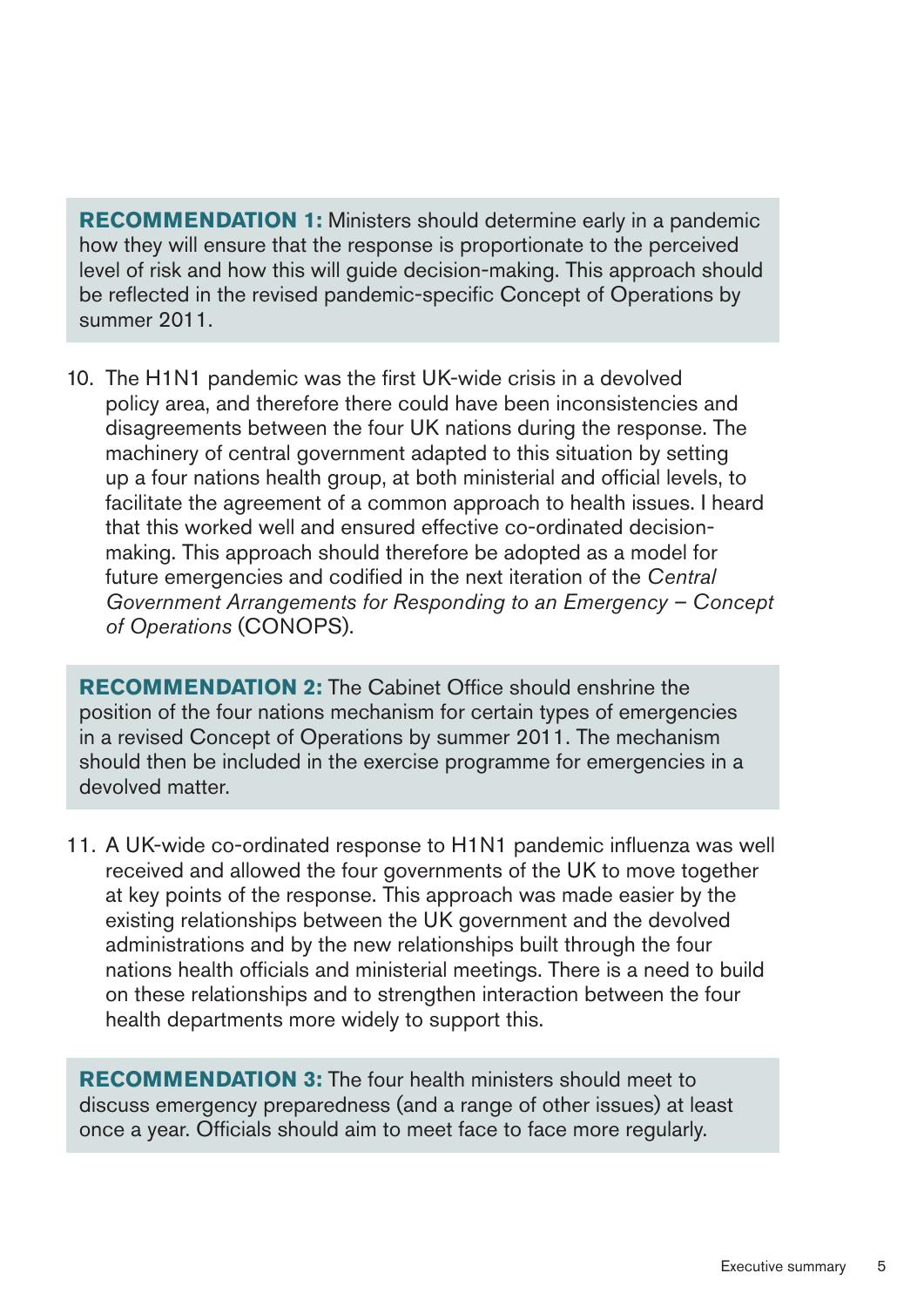12. Although the four health departments worked well together during the response, the impact of geography on these relationships should not be overlooked. Telephone conferencing ensured that, in a fast-moving crisis, regular meetings could be held with all four health departments present. I heard, however, that more face-to-face meetings would have helped to build relationships, and could have eased some of the more difficult discussions. In any crisis in a devolved matter, particularly a pandemic, it is unlikely that all key officials or ministers will be able to be at the same venue. Therefore, as face-to-face meetings were not possible, videoconferencing might have helped all four nations to engage with each other more effectively than telephone conferencing.

**RECOMMENDATION 4:** The Cabinet Office should review the technological support available for emergency ministerial and official meetings, to ensure that those joining in meetings remotely can be engaged as fully as possible in the discussion.

13. The response needed for the H1N1 pandemic was both intense and long-running. The first ministerial crisis response meeting was held on 27 April 2009 and four nations meetings were still taking place in February 2010. Although pressures varied over time, this tested the resilience arrangements for key roles and put significant pressure on certain individuals. I heard that in some cases this was not sufficiently considered in business continuity arrangements.

**RECOMMENDATION 5:** Departments should consider how best to increase the resilience arrangements for key roles in an ongoing crisis response, including those in charge of the response and committee members, and revise their resilience arrangements accordingly.

14. Several parts of the National Framework dealing with wider nonhealth aspects were not fully tested by this pandemic. However, the management of additional deaths has been highlighted as an area which needs further work to ensure that the UK is prepared for a more severe pandemic.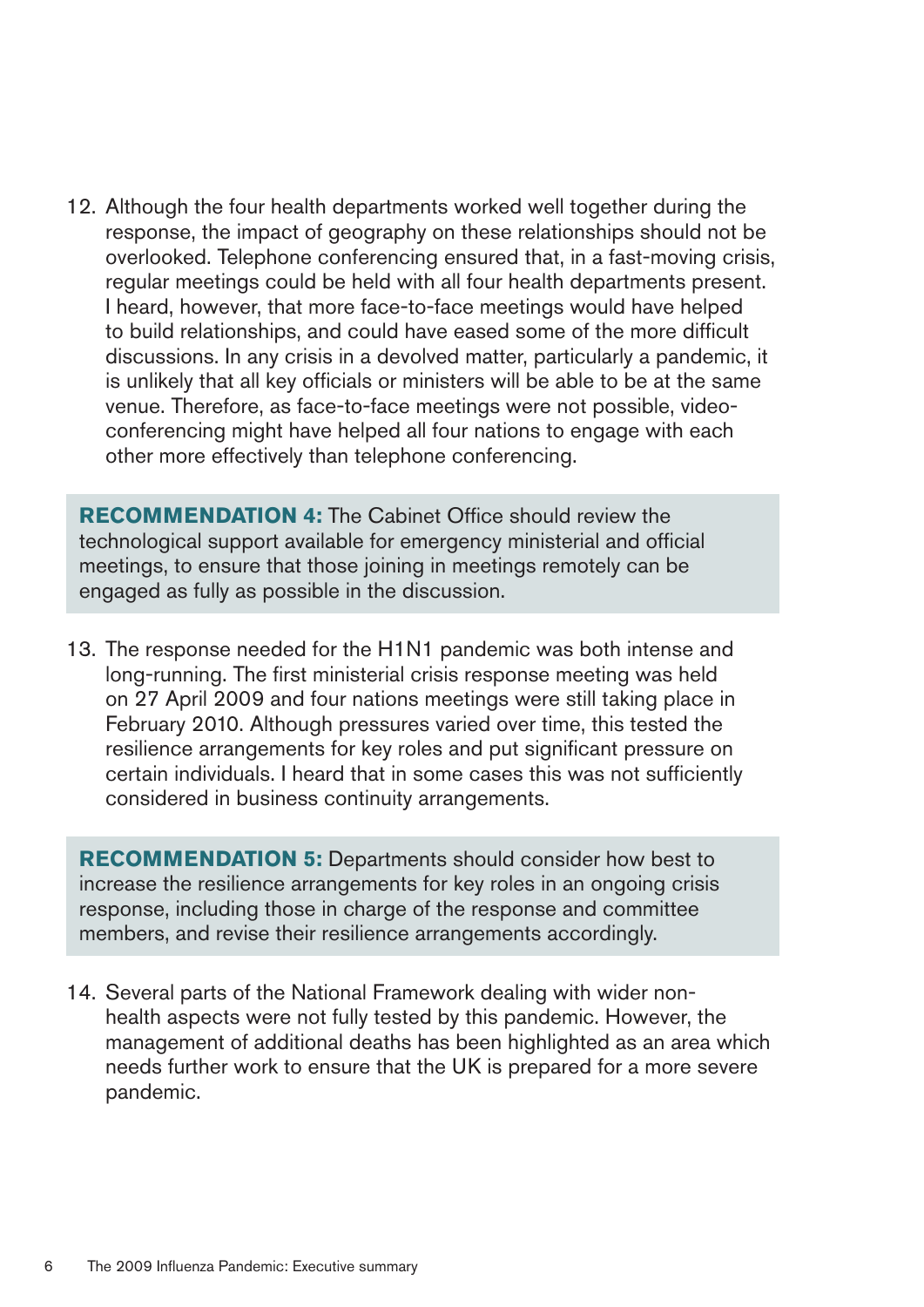#### **RECOMMENDATION 6: By December 2010:**

- (i) Ministers should decide the levels of deaths for which planning is appropriate as part of the process of revising *Pandemic flu: A national framework for responding to an influenza pandemic*.
- (ii) The Home Office, working with others including the Ministry of Justice, the Department of Health, the Cabinet Office, Communities and Local Government and the devolved administrations, should ensure that plans are in place to deal with those levels of deaths during a pandemic, linking with other elements of mass fatality management and specifying clear responsibilities for the collection, transportation, storage and burial or cremation of bodies.

## **Chapter 4: Scientific advice**

15. Scientific advice received by officials and ministers was exceptionally important in this response. There were high levels of uncertainty regarding the nature of the virus, which meant that ministers were heavily reliant on scientific advice for an understanding of the potential threat of the pandemic. For their part, scientists on the Scientific Advisory Group for Emergencies (SAGE) and its secretariat worked very hard to respond effectively. Ministers and officials were keen to understand the likely outcomes as early as possible and this led to unrealistic expectations of modelling, which could not be reliable in the early phases when there was insufficient data. Once better data was available, modelling became extremely accurate. In order to further enhance scientific advice in future pandemics, ministers and key officials should be briefed on the strengths and weaknesses of the likely available information; officials should consider whether it would be possible to derive more robust information earlier to support decision-making; and the balance of contribution in SAGE should be reviewed to ensure that it benefits from the expertise of key disciplines.

**RECOMMENDATION 7:** The Government Office for Science, working with lead government departments, should enable key ministers and senior officials to understand the strengths and limitations of likely available scientific advice as part of their general induction. This training should then be reinforced at the outbreak of any emergency.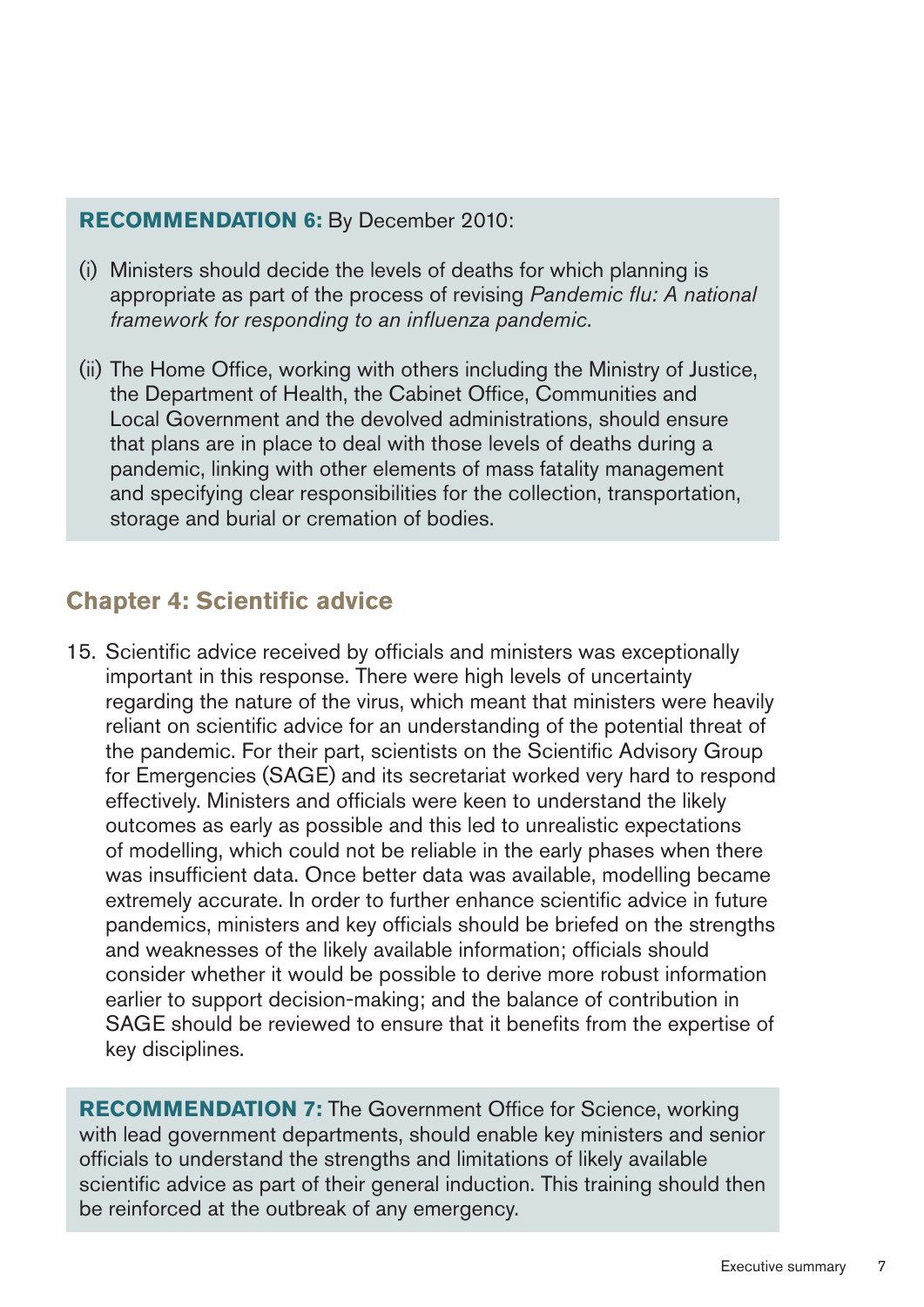**RECOMMENDATION 8: The four Chief Medical Officers should** jointly commission further work to support key decision-making early in a pandemic by January 2011. This should consider the practicalities of developing methods to measure the severity of a pandemic in its early stages. In particular, further exploration of population-based surveillance, such as serology, should be considered.

**RECOMMENDATION 9: The Government Chief Scientific Adviser** and the Department of Health should ensure that there is an appropriate balance of contribution in the Scientific Advisory Group for Emergencies for future pandemic outbreaks.

16. I heard that the devolved administrations did not always feel fully involved and engaged with the process of reaching a scientific consensus (although I would note that the possibility of embedding senior staff in London during a response to address this issue was, and is, open to them). SAGE's processes need to be redefined to ensure that there is adequate opportunity for appropriate Chief Medical Officers and/or Chief Scientific Advisers from all four UK nations to feed into the advice submitted to ministers. As part of this, the process through which the four health ministers receive scientific advice from SAGE should be clarified.

**RECOMMENDATION 10:** The Cabinet Office, with the Government Chief Scientific Adviser (GCSA) and the four Chief Medical Officers (CMOs), should devise a process through which UK government ministers and the devolved administrations are presented with a unified, rounded statement of scientific advice. This process should engage CMOs (or CSAs for other emergencies) and should be included in a revised Concept of Operations by summer 2011.

17. The use and release of planning assumptions has been brought to my attention. There was some unease about how reasonable the 'reasonable worst-case' scenarios were. Also, the public release of planning assumptions, although necessary for emergency planners and those in public health organisations, caused confusion as they were immediately taken to be predictions rather than planning figures. There is recognition from many interviewees that these should be dealt with differently in the future.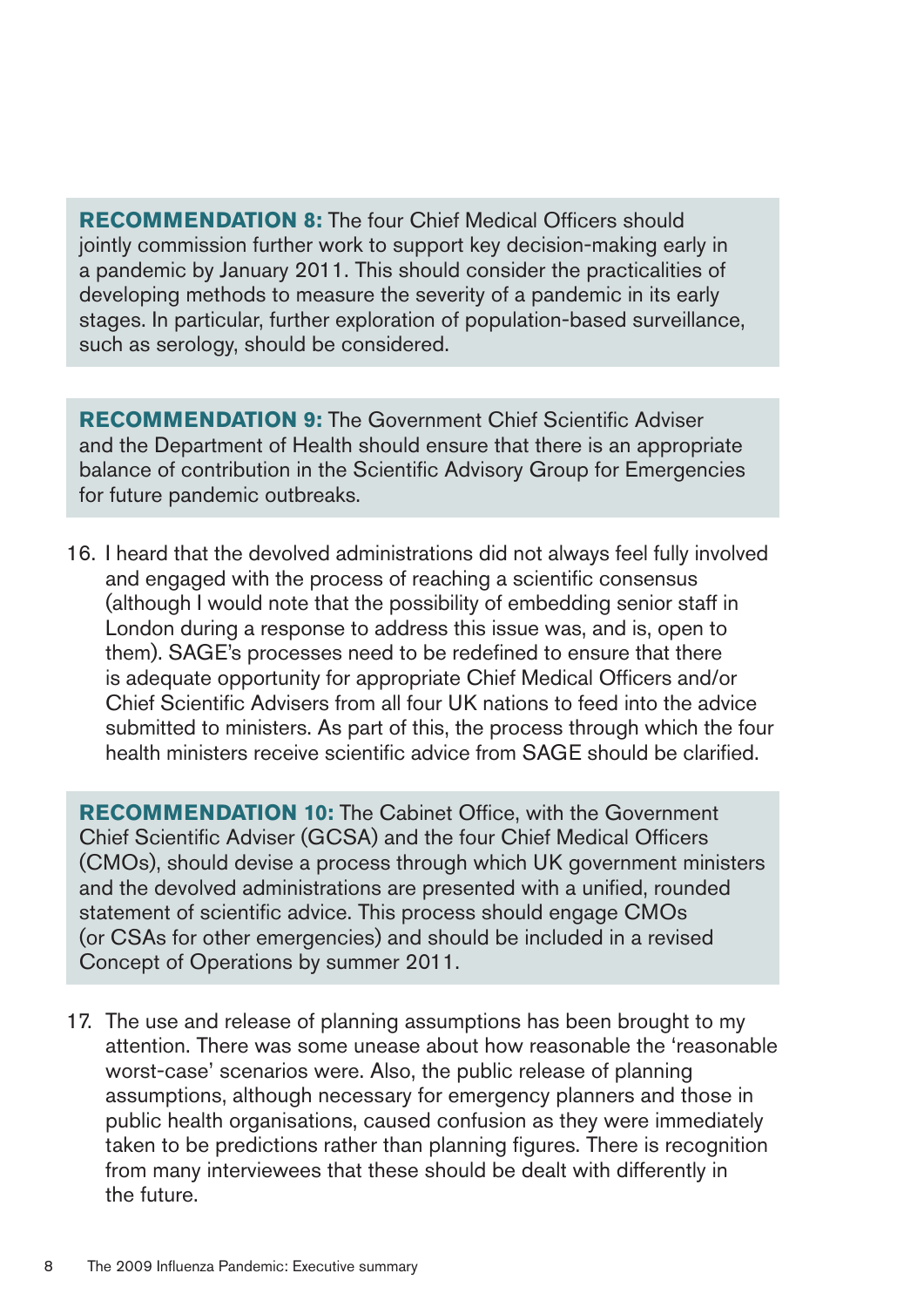**RECOMMENDATION 11:** The Government Chief Scientific Adviser and UK health departments should convene a working group to review the calculation of planning scenarios and how they are used in public. This should report by April 2011.

18. There was frustration that advice from the Joint Committee on Vaccination and Immunisation (JCVI) was channelled through SAGE before presentation to ministers. I consider the SAGE challenge function to be a critical one, but in future the JCVI may need to advise ministers on vaccination more rapidly.

**RECOMMENDATION 12:** The Joint Committee on Vaccination and Immunisation should report directly to the central emergency meetings in a future pandemic, although the Scientific Advisory Group for Emergencies should be used at the appropriate time to provide its challenge function. This should be clarified in a revised *COBR Response Guide for Pandemic Influenza* by summer 2011.

19. I heard that the behavioural scientists in the Behaviour and Communication sub-group of the Scientific Pandemic Influenza Advisory Committee (SPI-B&C) were not used as effectively as they might have been. There should be a concerted effort to build relationships between SPI-B&C and DH policy and communications teams so that SPI-B&C's expertise can be used in planning for vaccine uptake and other policy issues where a behavioural approach can pay dividends.

**RECOMMENDATION 13:** The Department of Health should build relationships between the Behaviour and Communication sub-group of the Scientific Pandemic Influenza Advisory Committee (SPI-B&C) and the Department of Health's policy and communications teams so that the SPI-B&C's expertise can be used in addition to in-house resources in planning for vaccine uptake and other relevant policy areas.

20. The transparency of scientific advice should be maximised to build confidence and trust. Factual SAGE papers such as forecasts and estimates of the progress of the pandemic should be made publicly available. This would reduce the news value and impact of isolated publications, such as the planning assumptions, and keep the science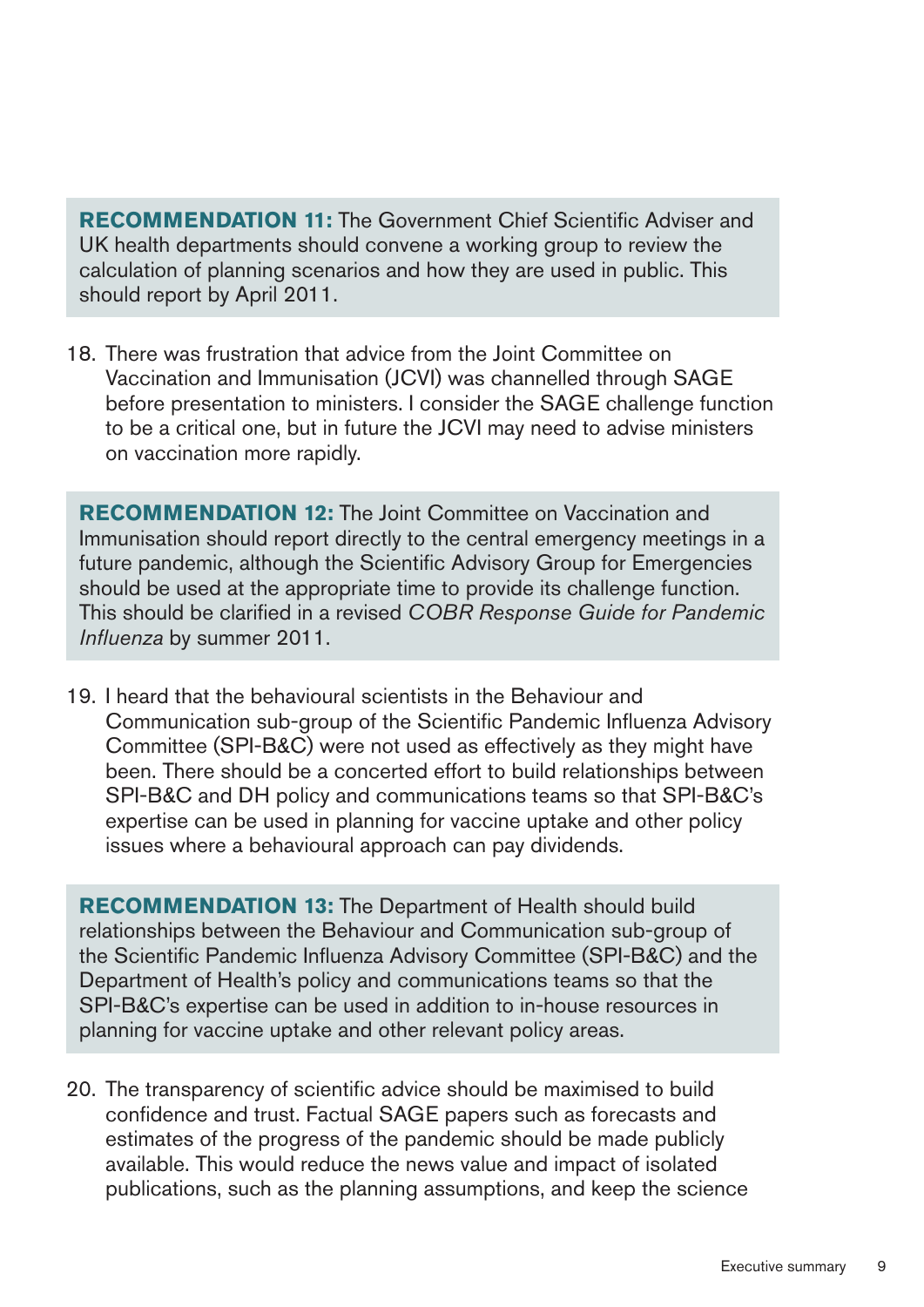separate from the policy debate it supports. In addition, the Government Chief Scientific Adviser (GCSA) should look into identifying respected scientists outside SAGE who could receive technical briefings which would allow them to comment authoritatively on government strategy.

**RECOMMENDATION 14:** Any future Scientific Advisory Group for Emergencies should adhere as closely as possible to the established principles of scientific advice to government and should release its descriptive papers and forecasts (as distinct from any policy advice) at regular intervals. This should be clarified in a revised Concept of Operations by summer 2011.

**RECOMMENDATION 15:** The Government Chief Scientific Adviser should provide expert technical briefings to respected scientists not directly involved with the Scientific Advisory Group for Emergencies. This would enable a wider group of experts to comment in an informed manner on the government's approach.

## **Chapter 5: The containment phase**

- 21. While recognising that it would not be possible to prevent a pandemic from reaching and spreading within the UK, the National Framework sets out a variety of measures that could be taken to slow its initial spread and to learn more about the virus. In many respects, the measures taken during the 2009 H1N1 pandemic followed those that were planned, while other actions were necessarily shaped in response to the emerging circumstances.
- 22. I recognise the hard work of health services and health protection staff across the UK in delivering this part of the response. Many contributors to this Review believe that the steps taken during this period had some impact in slowing the initial spread, although this cannot be demonstrated definitively. However, the phase did allow scientists to gather valuable epidemiological data which was used to advise ministers about the nature of the H1N1 virus when they were considering policy options such as the prioritisation of groups for vaccination.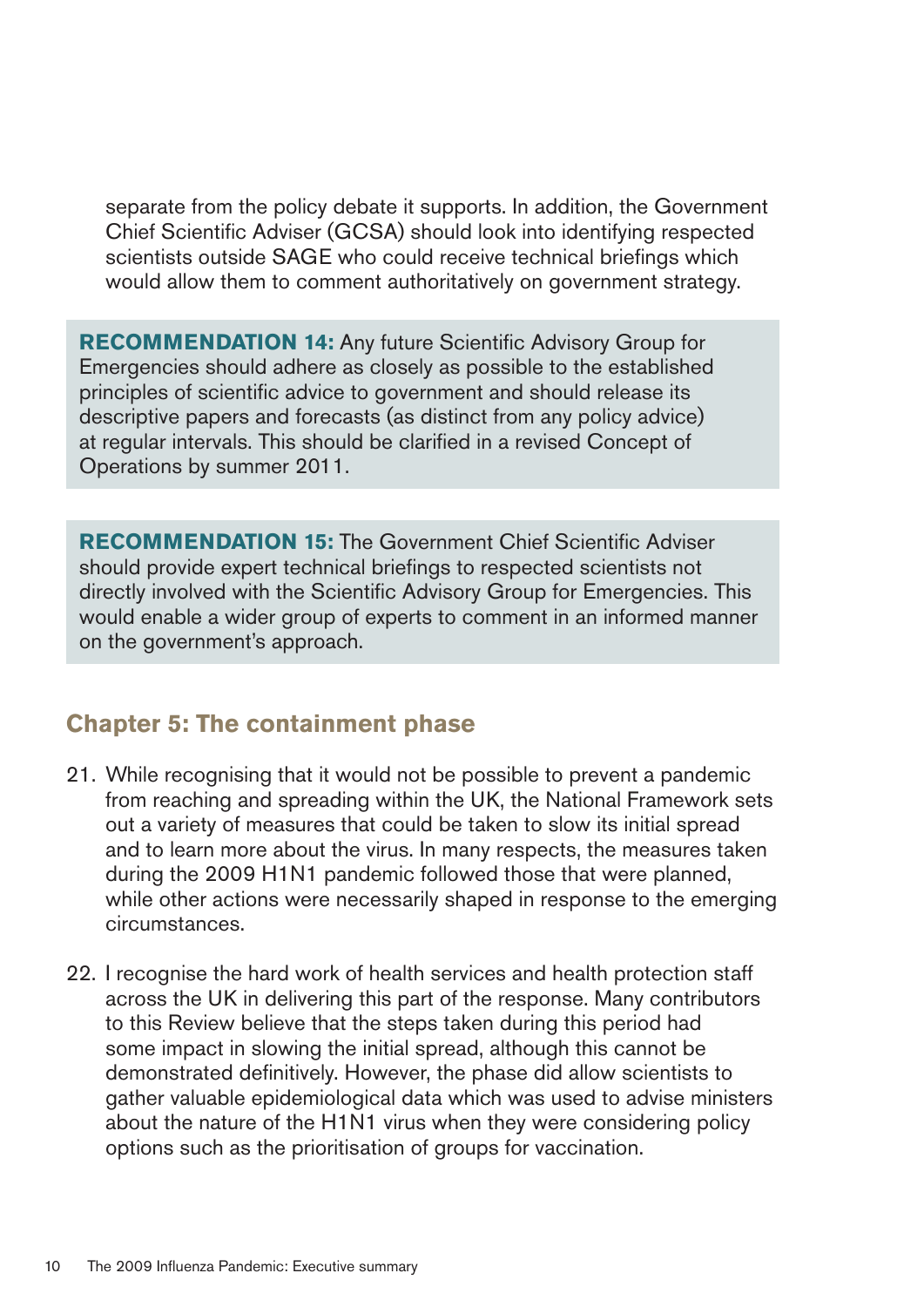- 23. The containment phase of the response lasted for longer and consumed more resources than had been anticipated by those responsible for its implementation. There is an opportunity cost in carrying out tasks, such as meeting direct flights from Mexico, using skilled staff who then cannot be doing other work of more benefit in tackling the outbreak.
- 24. Although flexibility was built into the pre-pandemic plans, the adoption and maintenance of a common approach to tackling the virus in its early stages, coupled with the unexpected pattern of spread, created practical difficulties in tailoring countermeasures to fit local circumstances. This experience should now be used to inform planning for future pandemics and to ensure that the right balance is struck between central strategic co-ordination, subsidiarity and local flexibility.

**RECOMMENDATION 16:** The Department of Health, working with others through the revision of the National Framework, should explore a more flexible, evidence-based approach to triggering actions during a pandemic than the current WHO phases and UK alert levels. In particular, this work should ensure that clear guidance is set out to enable the rapid adjustment of the prophylaxis policy as more is learned about the nature of the virus. Work to revise the National Framework should be concluded no later than March 2011.

**RECOMMENDATION 17:** The Department of Health, working with others through the revision of the National Framework, should ensure that there is an appropriate balance between local flexibility and UK-wide public confidence in the response. A national strategic approach can and should be compatible with increased subsidiarity and therefore increased variation according to circumstances; triggers agreed and understood on a UK-wide level could be applied flexibly in different geographical areas on the basis of local circumstances. This should be set out in the revised National Framework and published no later than March 2011.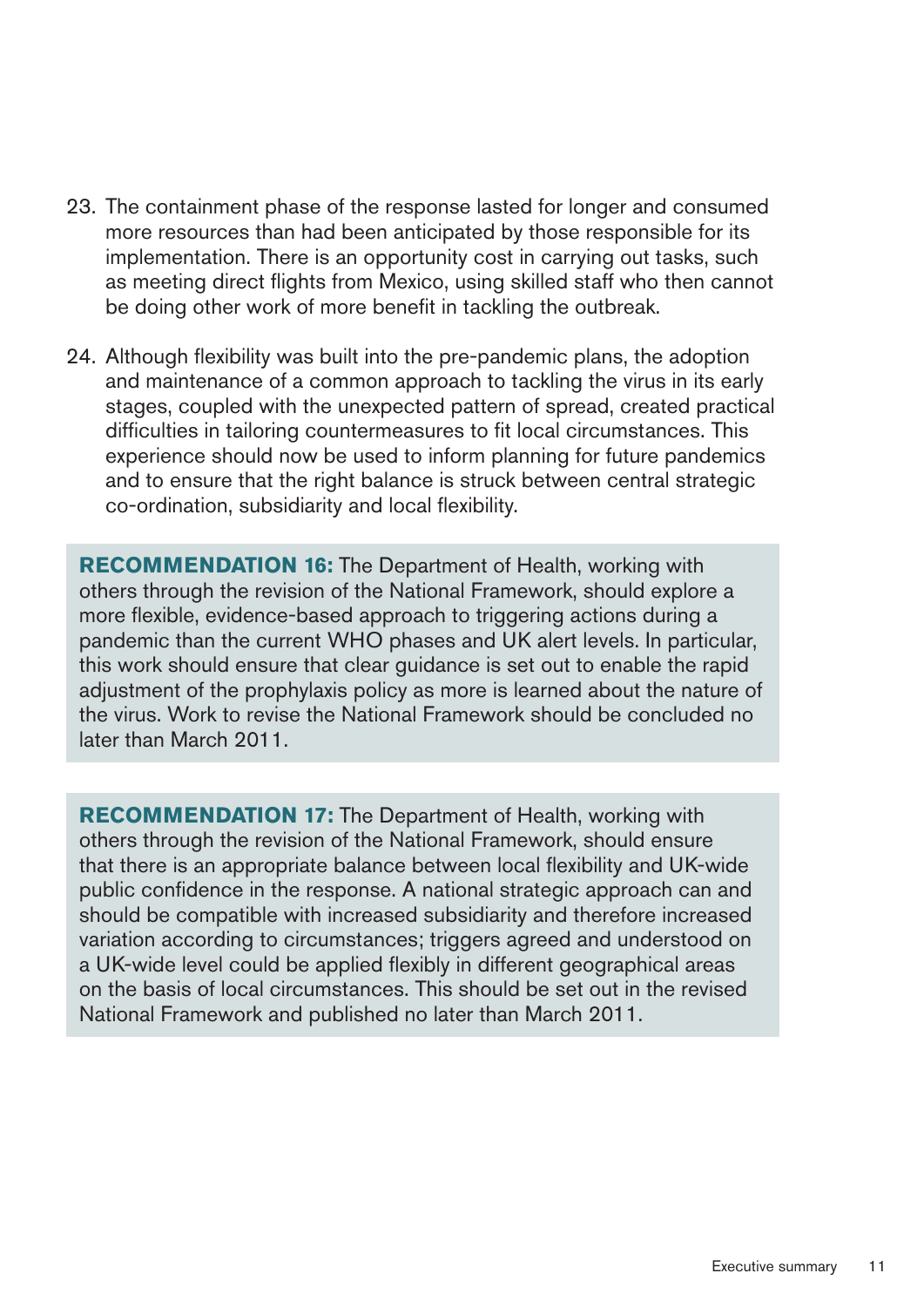## **Chapter 6: Treatment**

- 25. The UK was well prepared to provide antiviral treatment for an influenza pandemic adequately and rapidly. Sufficient antiviral stocks had been procured and adequate plans were in place to ensure that they could be accessed and distributed effectively to the population. The decision to adopt a different antiviral strategy in each country was entirely comprehensible given the context in which it was made. Appropriate and proportionate measures had to be put in place to ensure that approaches were responsive to the needs of each individual nation at the time. This aim was achieved by implementing strategies that were responsive not just to scientific evidence but also to operational and presentational concerns. The production of an ethical framework to assist planners, strategic policy-makers and healthcare professionals with the ethical dimensions of decisions they would face before, during and after an influenza pandemic – drawn up by an independent body, the Committee on Ethical Aspects of Pandemic Influenza (CEAPI) – was a vitally important step, given the potential pressures on critical care which would therefore have necessitated prioritisation decisions.
- 26. As highlighted throughout this report, flexible and clear plans are essential to the smooth running of a response to an emergency. The National Framework originally set out that the National Pandemic Flu Service (NPFS) would be used across the UK. However, during the H1N1 pandemic this was not needed, and the plan was adapted so that only England used the service. This flexibility should be worked into future planning.

RECOMMENDATION 18: The Department of Health and the devolved administrations should agree triggers responsive to the capacity of primary care in the activation and stand-down of the National Pandemic Flu Service at both national and regional levels. These triggers should be set out in the revised National Framework and published no later than March 2011.

27. I have heard from many interviewees in England that the NPFS sufficiently reduced primary care pressure at a time when it was most required. The NPFS was a highly innovative scheme and therefore should be evaluated to incorporate lessons learned into future planning.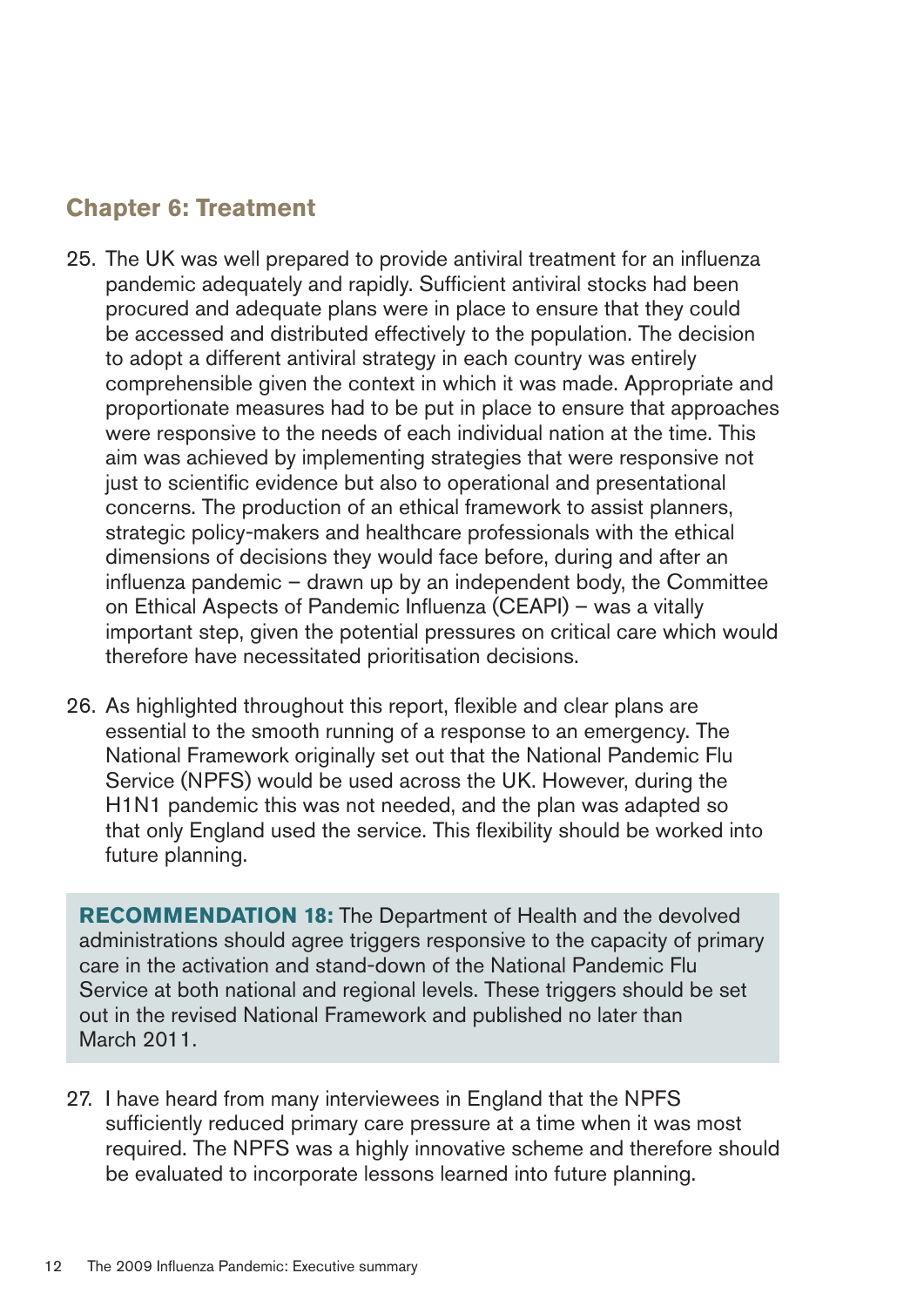**RECOMMENDATION 19:** The Department of Health should commission an independent evaluation of the National Pandemic Flu Service, covering value for money, risk analysis and any potential for wider application.

28. An expert clinical group, the Swine Flu Critical Care Clinical Group, was established to provide advice on surging critical care capacity in the health services. The group included medical, nursing, pharmaceutical and managerial representatives drawn from across the UK, and I heard that its advice was well received by all four nations. The group has highlighted several areas of focus for any future critical care planning to respond to an influenza pandemic, which should be considered and implemented as appropriate.

**RECOMMENDATION 20:** The four health departments should reflect on the proposals identified by the Swine Flu Critical Care Clinical Group and incorporate them, as appropriate, into the revised National Framework no later than March 2011.

## **Chapter 7: Vaccine**

- 29. Vaccination is widely used in the UK to offer protection against seasonal influenza strains. Vaccination was a key part of the mitigation strategy in the National Framework, as a pandemic-specific vaccine was likely to give long-lasting protection to those who received it. The 2009 H1N1 pandemic was the first where the UK had a specific vaccine available for use while the virus was still causing disease in the nation. This in itself has been a significant achievement for manufacturers, regulators and policy-makers, and reflects in no small part the exceptional level of preparedness the UK has attained.
- 30. DH followed good procurement practice when setting up advancepurchase agreements. There was significant flexibility in the amount the UK could purchase, ranging from 30 million doses to 132 million doses – enough to vaccinate the whole UK population with two doses. There was, however, less flexibility once contracts had been signed, with Baxter Healthcare agreeing to a break clause but GSK not being willing to do so. Now that it has been shown that for certain pandemics a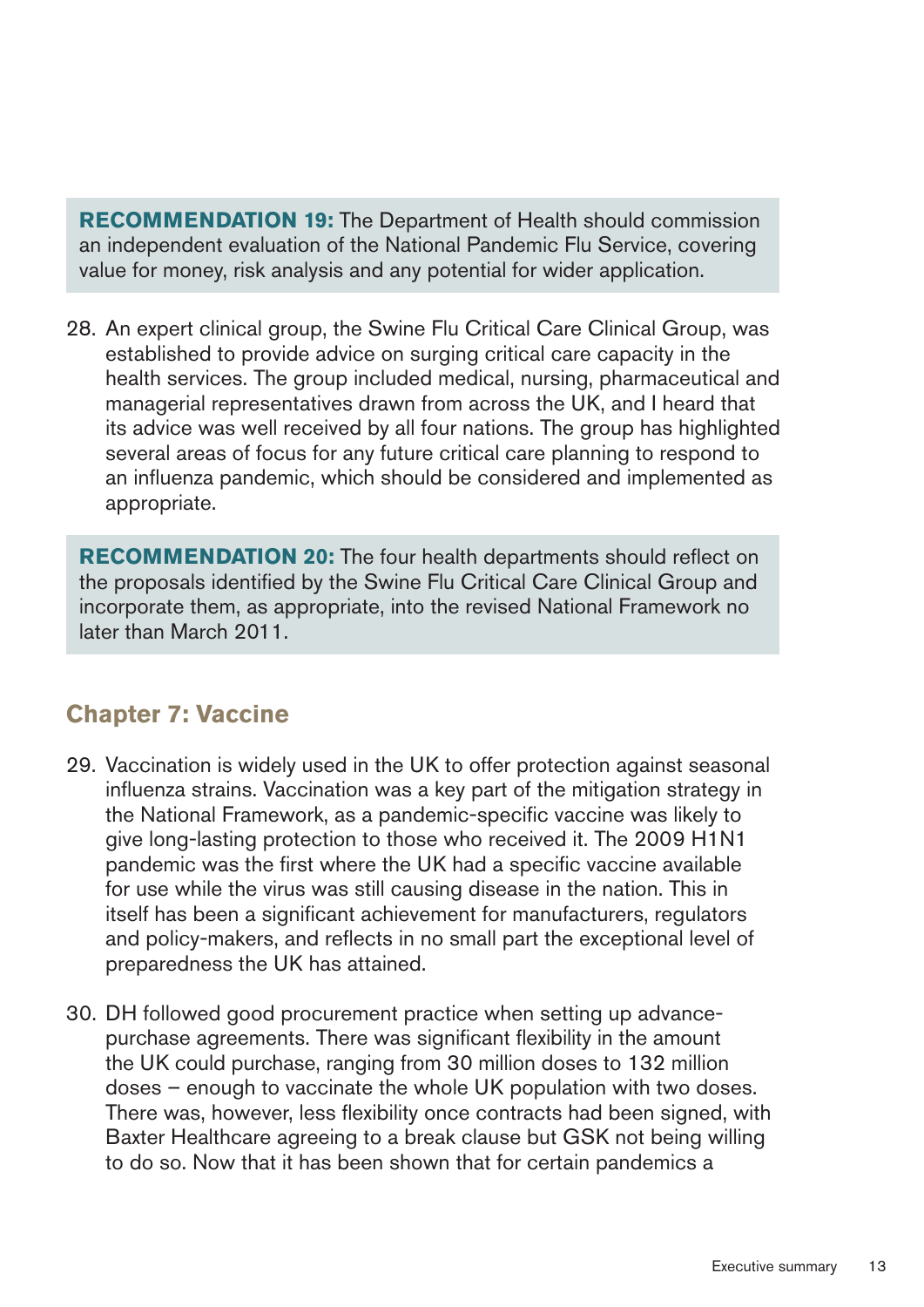one-dose strategy will suffice, it is important to build as much flexibility as possible into such agreements. I strongly believe that advance-purchase agreements are a valuable tool in the preparedness strategy.

**RECOMMENDATION 21:** The Department of Health should negotiate advance-purchase agreements that allow flexibility over the eventual quantities purchased.

31. To help ministers make decisions about the level of vaccine coverage needed in future pandemics, the JCVI should consider and advise on appropriate vaccination strategies during the planning stage, taking into account behavioural and economic analyses. This advice will allow ministers to see the full range of options when next deciding on levels of coverage.

**RECOMMENDATION 22:** The Joint Committee on Vaccination and Immunisation should be asked to advise on vaccination strategies across a range of scenarios, including severe and less severe pandemic viruses. This advice should incorporate the views of behavioural scientists and economic analysis, and be published in the revised National Framework no later than March 2011.

32. Health professionals in all four nations worked hard to deliver the vaccination programme to those in priority groups. Undertaking negotiations with GPs during the pandemic to ensure that the vaccine could be administered by them was a time-consuming and complex task. In future, this could be done better by negotiating prior to the pandemic, as is done with vaccine procurement, to allow detailed negotiations to take place without the constraints of simultaneously responding to a pandemic.

**RECOMMENDATION 23:** The four health ministers should commission officials to put in place arrangements to ensure the rapid implementation of a vaccination programme during a pandemic. For example, a sleeping contract with GPs and/or other willing providers could be negotiated.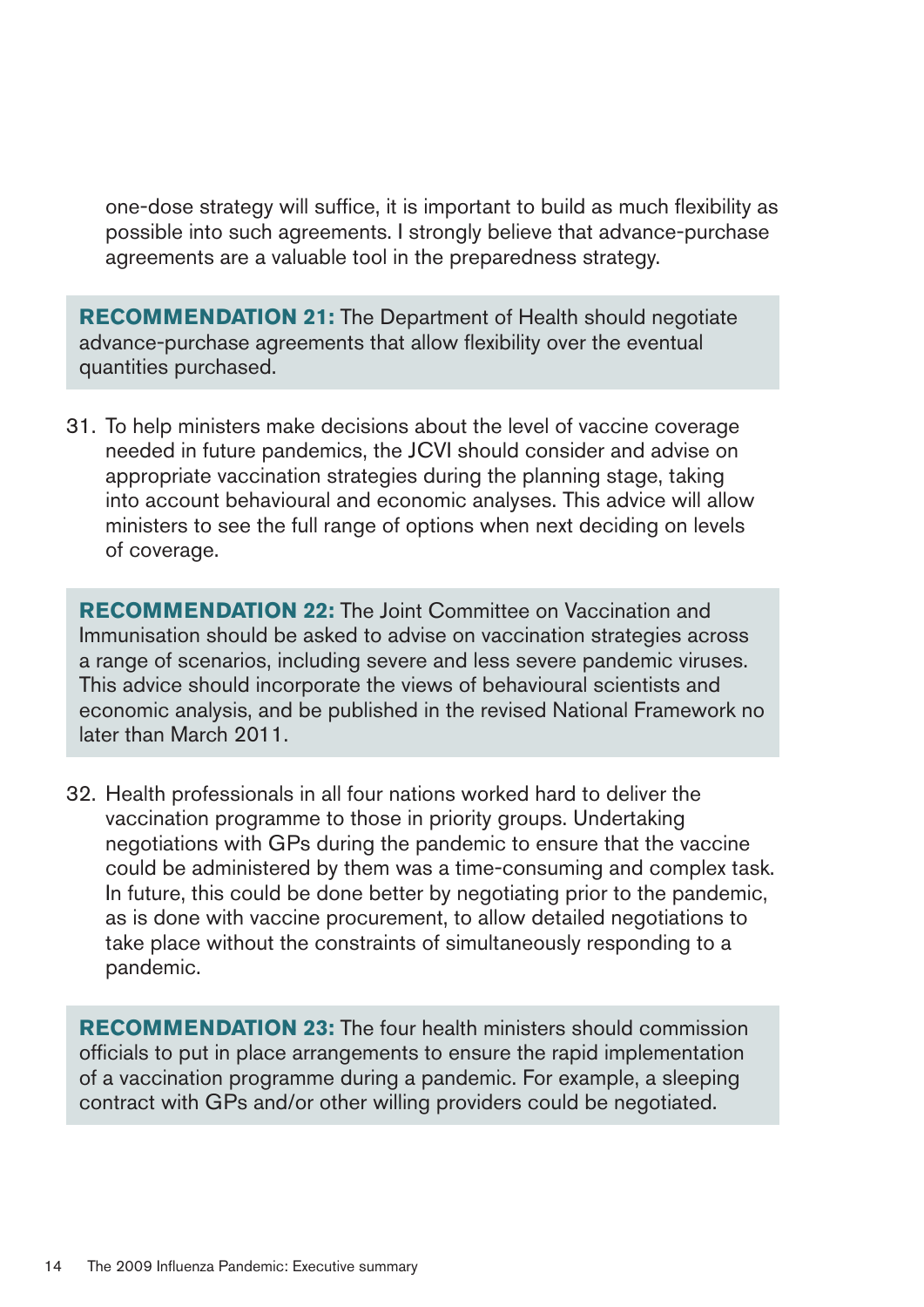## **Chapter 8: Communications**

- 33. There is strong evidence that the government's communication strategy was successful in building public awareness of pandemic influenza and in supporting critical elements of the response. The strength and reach of the public communications campaigns, and the availability of advice and guidance, were unprecedented.
- 34. There was in general a high level of public awareness and understanding of pandemic influenza. This is important because it facilitates and supports an effective response by promoting preventative strategies such as good hand hygiene and reducing the risks of panic. I would wish to see this built on in the future.

**RECOMMENDATION24:** The Department of Health and the devolved administrations should explore what more can be done to raise levels of public awareness and understanding about the key characteristics of a pandemic and the core response measures.

35. Although communications materials were in general good, certain terms used during the pandemic were unclear and caused confusion. Given the critical importance of the public clearly understanding the advice being given by government, some of the terminology should be revisited. In particular, 'containment' was used to describe a strategy which was not intended to contain the disease but to slow the spread. 'Reasonable worst case' was also confusing as it was used for a scenario in which each parameter was a reasonable worst case, but when combined they resulted in an increasingly unlikely scenario.

**RECOMMENDATION 25:** The four UK health departments should review their use of language during pandemics to ensure that it accurately conveys the aims of the response efforts and the levels of risk. In particular, the use of the terms 'containment' and 'reasonable worst case' should be reconsidered as they are easily misunderstood. The National Framework and communications strategies should be amended to reflect such revisions by no later than March 2011.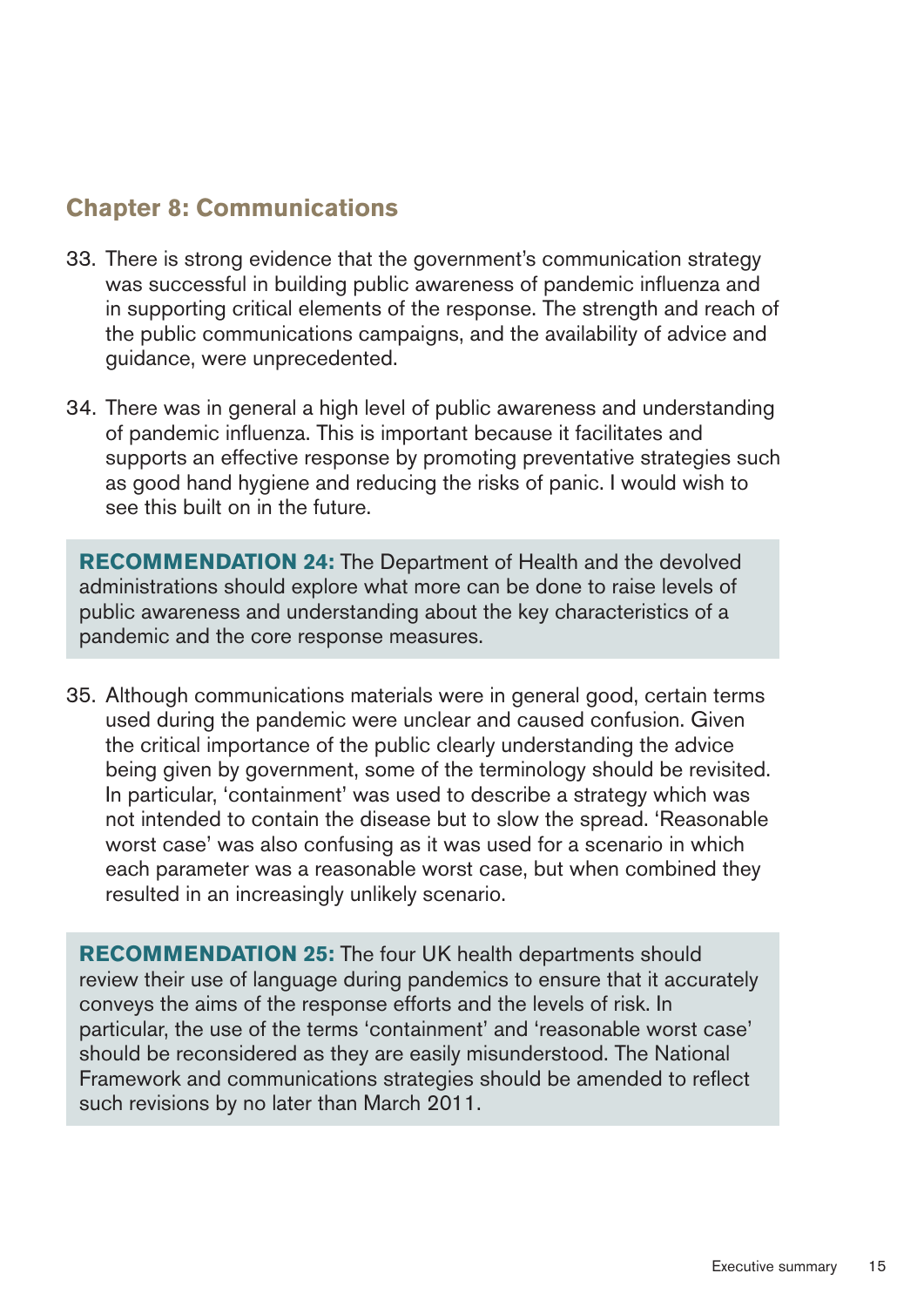36. The four health departments should seek to build on their success, further explore the potential of digital media and social networking, and look to publish as much information as possible, using independent partners such as the Science Media Centre to engage the wider independent scientific community and the media.

**RECOMMENDATION 26:** The four UK health departments should consider new ways of proactively engaging with both journalists and the public. These could include disseminating transcripts of media briefings, using podcasts and making more use of social networking and digital technology to reach specific sections of the public. The National Framework and communications strategies should be amended to reflect any changes no later than March 2011.

37. The government's media briefings succeeded in keeping the media informed and engaged, helping reporting to remain largely accurate and removing space in which more speculative and alarmist stories could develop. They provide a model for future communications in a longrunning crisis, as does the government's openness with journalists.

**RECOMMENDATION27:** The Cabinet Office should ensure that the communications approach (weekly briefings, Q&A sessions, regular releases of facts and figures) adopted by the Department of Health and the devolved administrations is used, where appropriate, as a model of best practice for future emergency situations.

38. During the H1N1 pandemic, there was a need for rapid, clear and authoritative clinical advice. Interviewees suggested that, in the future, an advice line or secure internet site could help facilitate getting the advice quickly from the centre to front-line clinicians.

**RECOMMENDATION 28:** The Department of Health and the devolved administrations should discuss with professional health bodies how best to create sources of direct clinical advice for health professionals during a pandemic. This may be most appropriately hosted by one or more of the professional bodies.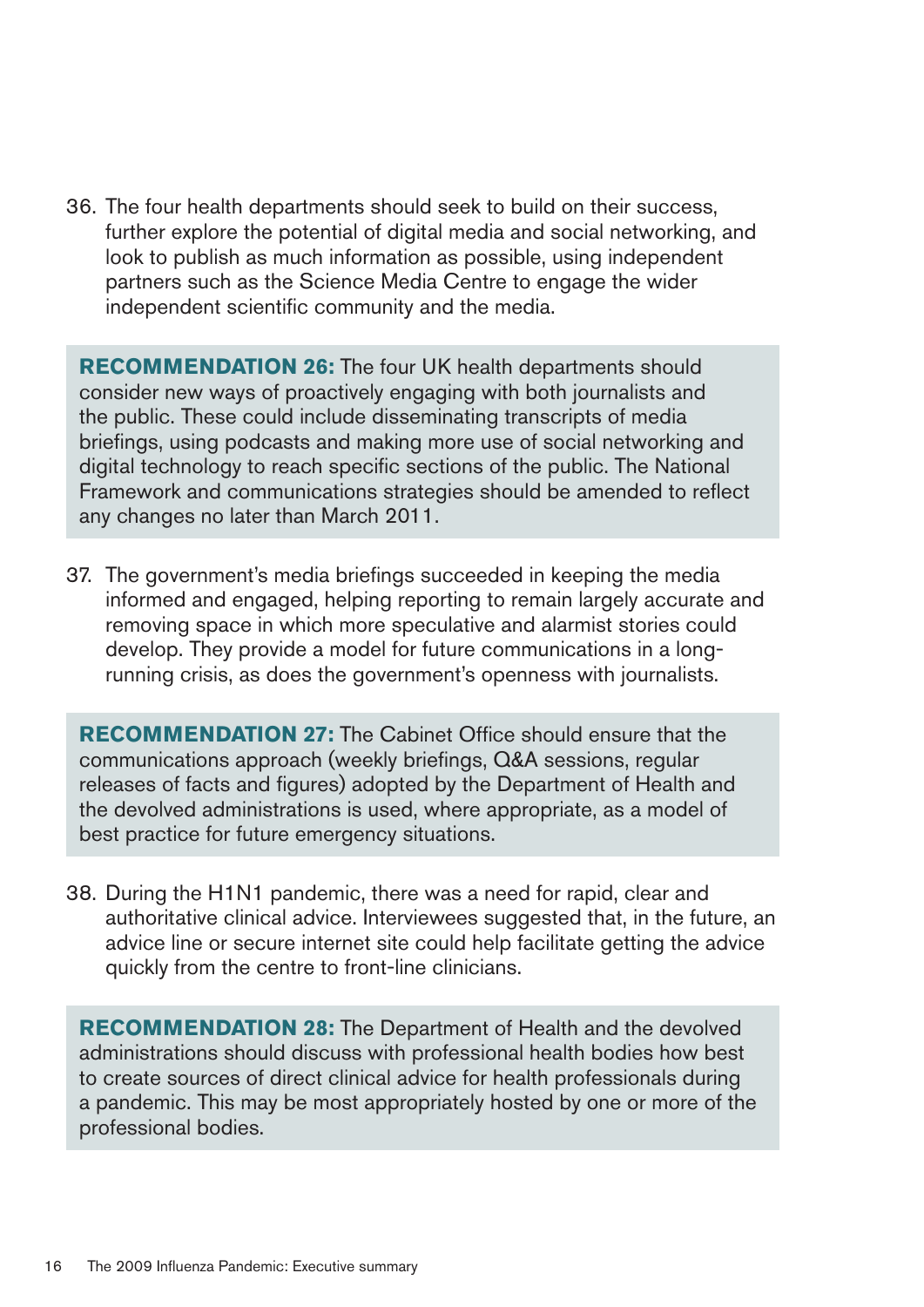# <span id="page-22-0"></span>**Chapter 1: Pandemic influenza and UK** preparedness

#### **Influenza**

- 1.1 � *Pandemic flu: A national framework for responding to an influenza pandemic*, published in 2007, provides a basic introduction to influenza pandemics.<sup>1</sup> In summary, the National Framework explains that influenza is an acute infectious viral illness that spreads rapidly from person to person when in close contact. It is characterised by the sudden onset of fever, chills, headache, muscle pain, severe prostration and usually cough – with or without a sore throat – or other respiratory symptoms. The acute symptoms generally last for about a week, although full recovery may take longer. In most years, seasonal influenza occurs in the UK predominantly during a six- to eight-week period in winter and affects some 5% to 15% of the population.
- 1.2 Although there are three broad types of influenza virus (A, B and C), it is influenza A viruses that cause most winter epidemics (and pandemics). They change (or mutate) very rapidly, which is what keeps them in circulation, and have widely differing effects on those infected. This is why around half of people infected by seasonal influenza will experience no symptoms and most of the other half will suffer at worst a short, unpleasant illness. However, at the other extreme, the very young, older people and those with underlying medical conditions such as heart or chest disease are at risk of serious illness. Without interventions, those in high-risk groups can suffer significant ill health, and a small percentage of those affected die.
- 1.3 By contrast, pandemic influenza occurs when an influenza A virus subtype emerges or re-emerges which is:
	- markedly different from recently circulating strains;
	- able to infect people;
	- readily transmissible from person to person;
	- capable of causing illness in a high proportion of those infected; and

<sup>1</sup> Paragraphs 1.1 to 1.5 summarise pages 16 to 19 of *Pandemic flu: A national framework for responding to an influenza pandemic*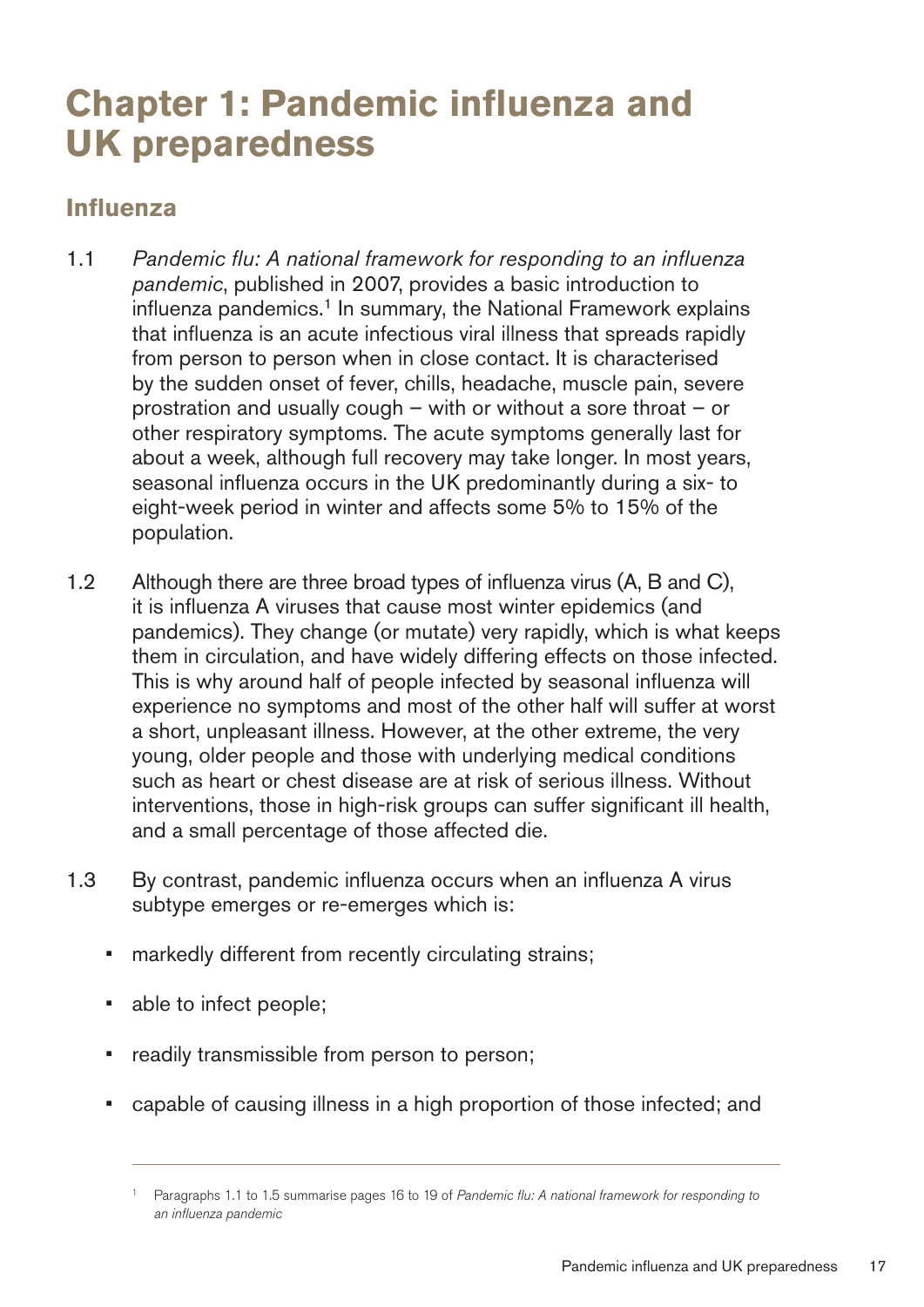- $\bullet$  able to spread widely because few if any people have natural or acquired immunity to it.
- 1.4 It is generally agreed that there were three pandemics in the 20th century:
	- the 'Spanish flu' outbreak of 1918–19, which is estimated to have caused between 20 million and 40 million deaths worldwide. This pandemic is thought to have had an overall case fatality rate of around 2% of affected persons;
	- the 'Asian flu' of 1957; and
	- the 'Hong Kong flu' of 1968–69.
- 1.5 The latter two pandemics together are thought to have caused between 1 million and 4 million deaths.

## **Preparing for a pandemic**

#### **International preparedness**

- 1.6 Given that a flu pandemic is a global health emergency, the role of the World Health Organization (WHO) in preparing for, and responding to, an outbreak is critical. WHO is a potential target for criticism, as its action or inaction can have significant impacts. Following the emergence of a new avian influenza virus (H5N1) in late 2003, WHO raised concerns about the likelihood of another pandemic, which led to active preparations for a pandemic across many countries. Within the European Union (EU), for example, there has been much preparedness activity since 2005, and all member states of the EU as well as the European Commission itself have produced pandemic influenza plans.
- 1.7 WHO has adopted six phases in the evolution of a pandemic (see box):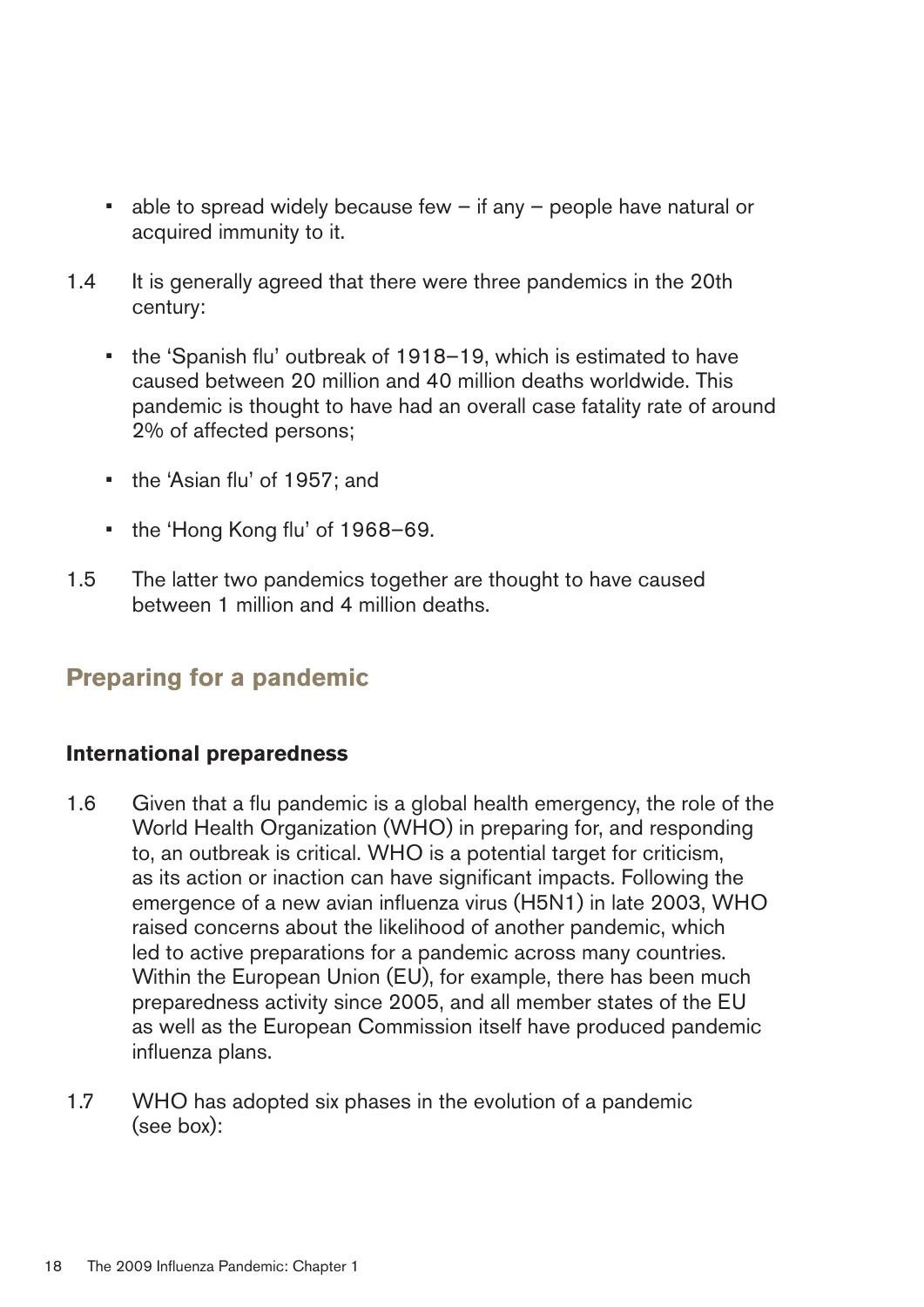

In nature, influenza viruses circulate continuously among animals, especially birds. Even though such viruses might theoretically develop into pandemic viruses, in **Phase1** no viruses circulating among animals have been reported to cause infections in humans.

In **Phase2** an animal influenza virus circulating among domesticated or wild animals is known to have caused infection in humans, and is therefore considered a potential pandemic threat.

In **Phase3**, an animal or human-animal influenza reassortant virus has caused sporadic cases or small clusters of disease in people, but has not resulted in human-to-human transmission sufficient to sustain community-level outbreaks. Limited human-to-human transmission may occur under some circumstances, for example, when there is close contact between an infected person and an unprotected caregiver. However, limited transmission under such restricted circumstances does not indicate that the virus has gained the level of transmissibility among humans necessary to cause a pandemic.

**Phase 4** is characterized by verified human-to-human transmission of an animal or humananimal influenza reassortant virus able to cause "community-level outbreaks." The ability to cause sustained disease outbreaks in a community marks a significant upwards shift in the risk for a pandemic. Any country that suspects or has verified such an event should urgently consult with WHO so that the situation can be jointly assessed and a decision made by the affected country if implementation of a rapid pandemic containment operation is warranted. Phase 4 indicates a significant increase in risk of a pandemic but does not necessarily mean that a pandemic is a forgone conclusion.

**Phase 5** is characterized by human-to-human spread of the virus into at least two countries in one WHO region. While most countries will not be affected at this stage, the declaration of Phase 5 is a strong signal that a pandemic is imminent and that the time to finalize the organization, communication, and implementation of the planned mitigation measures is short.

**Phase 6**, the pandemic phase, is characterized by community level outbreaks in at least one other country in a different WHO region in addition to the criteria defined in **Phase5**. Designation of this phase will indicate that a global pandemic is under way.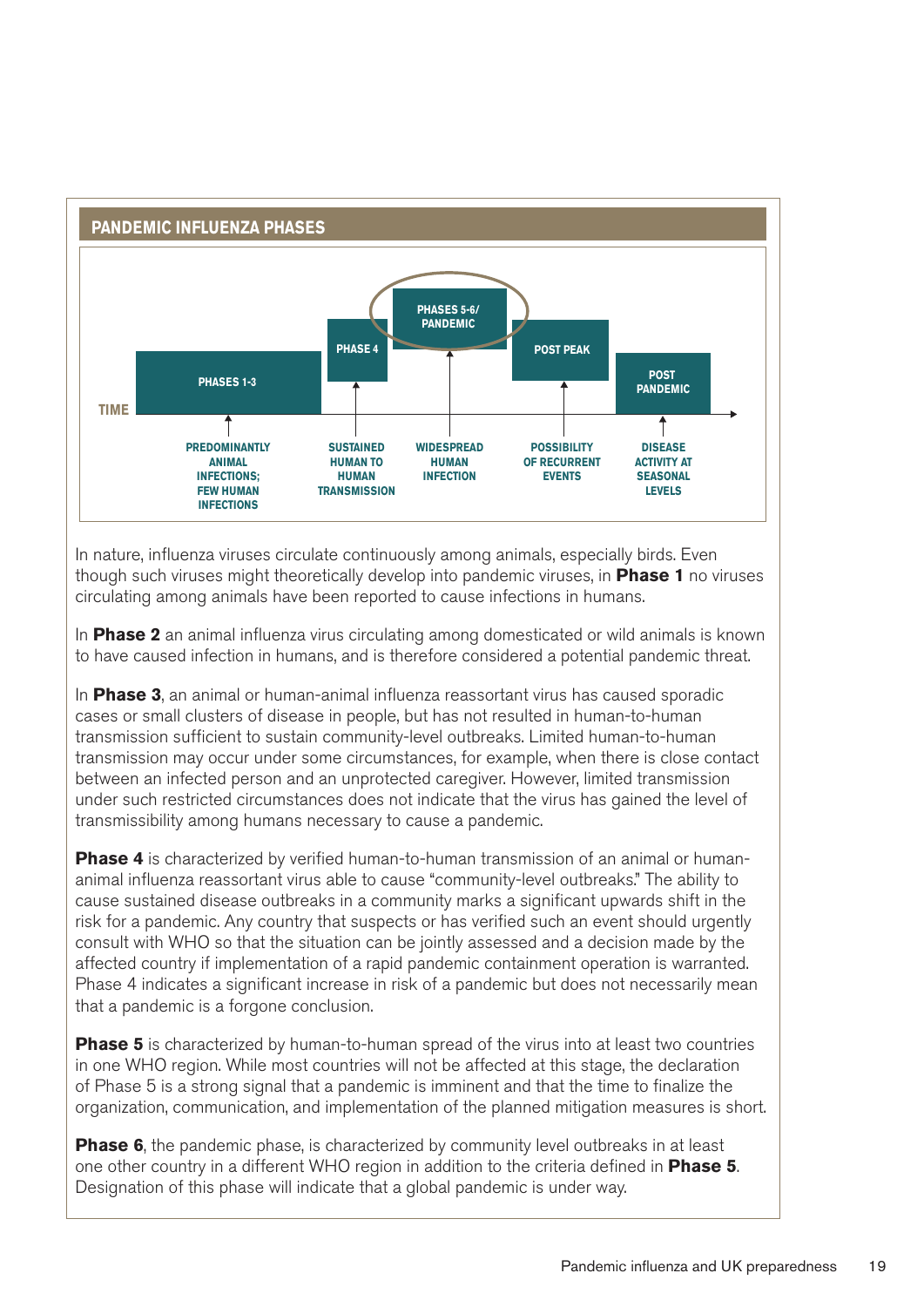- 1.8 Within the UK, four further alert levels have been identified within WHO Phase 6:
	- 1 Virus/cases only outside the UK
	- 2 Virus isolated in the UK
	- 3 Outbreak(s) in the UK
	- 4 Widespread activity across the UK
- 1.9 The importance of the WHO alert levels is that they trigger particular public health actions, such as the option to purchase vaccines. I discuss this further below.
- 1.10 � I should add that the above WHO phases were in fact introduced in April 2009, although I was told they had been under preparation for some time. With one exception, I have not heard that the changes in the pandemic phase descriptions in themselves caused problems for the response. What was more problematic was the degree to which plans were closely linked to WHO pandemic phases, however they were described.

#### **National preparedness**

#### **The National Framework**

- 1.11 The UK has been preparing for an influenza pandemic for some years. The possibility of the emergence of an avian virus such as H5N1 has been of particular concern. In 2002 the English Chief Medical Officer (CMO) published *Getting Ahead of the Curve: A strategy for combating infectious diseases*, which identified a new pandemic as a particular disease threat.
- 1.12 A new Ministerial Committee on Pandemic Influenza Planning (MISC32) met for the first time in December 2005 'to guide the preparations for a potential influenza pandemic and related international activity'. The committee was supported at official level by the cross-departmental Pandemic Flu Implementation Group. The devolved administrations, while not official members, were fully involved in both ministerial and official-level groups.2

<sup>&</sup>lt;sup>2</sup> New Cabinet committee arrangements for pandemic preparedness following the May 2010 general election have yet to be determined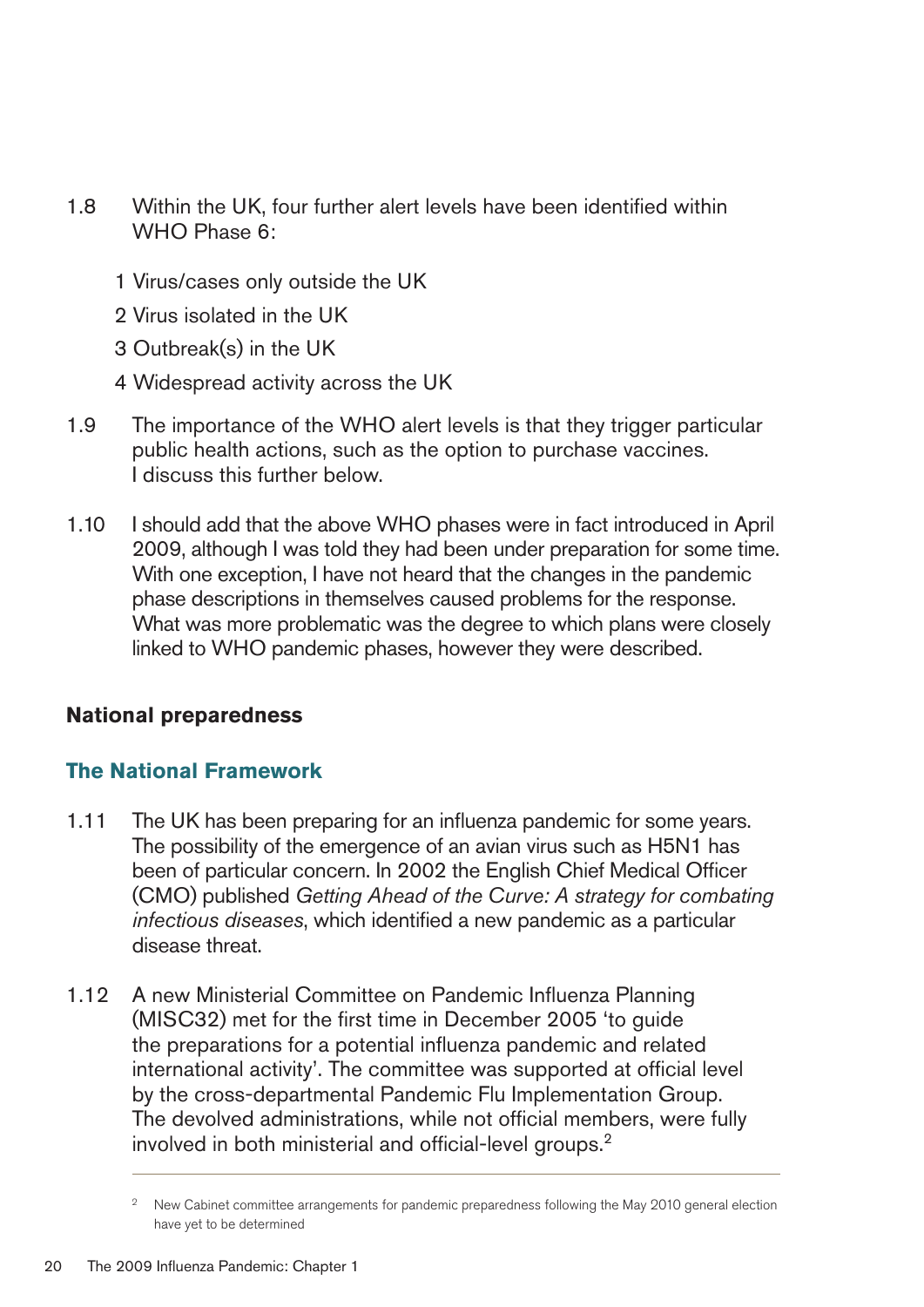- 1.13 The Department of Health and the Cabinet Office jointly published *Pandemic Flu: A national framework for responding to a pandemic*  in November 2007. This formed the basis for the 2009 pandemic response. The National Framework represented a refinement of earlier plans, the last of which was published in October 2005. Key features of the National Framework include:
	- plans for a national pandemic flu service to enable symptomatic people to stay at home and have their symptoms assessed and antivirals authorised;
	- sleeping contracts with vaccine manufacturers to purchase enough vaccine to immunise up to 100% of the population, to be triggered by WHO declaring a pandemic;
	- a stockpile of antivirals sufficient to treat up to 50% of the population; and
	- clear policies on maintaining open borders and allowing mass gatherings to continue.
- 1.14 The National Framework was informed by a number of exercises to test preparedness, the largest of which was a UK-wide exercise called Winter Willow, held in January and February 2007 and involving over 5,000 people from government, industry and the third sector. This exercise identified a number of lessons, some of which remained issues during the 2009 response, including the distribution of antivirals and the management of excess deaths.
- 1.15 The National Framework covered not only the UK but also the UK's 14 overseas territories. The 14 overseas territories are a governmentwide responsibility and the UK has given a firm commitment to assist them in emergencies. While most powers, including provision of healthcare, are devolved to the territories, the UK retains responsibility for good governance, defence and external relations, and for assisting them in the event of an emergency such as a pandemic. In the event of a severe pandemic, the UK is likely to be required to take both operational and legislative action in relation to the territories.
- 1.16 The scale of the preparations reflected the fact that an influenza pandemic was identified as a key risk facing the UK; indeed, in 2008 it was rated as the top risk facing the country in the first publicly available National Risk Register.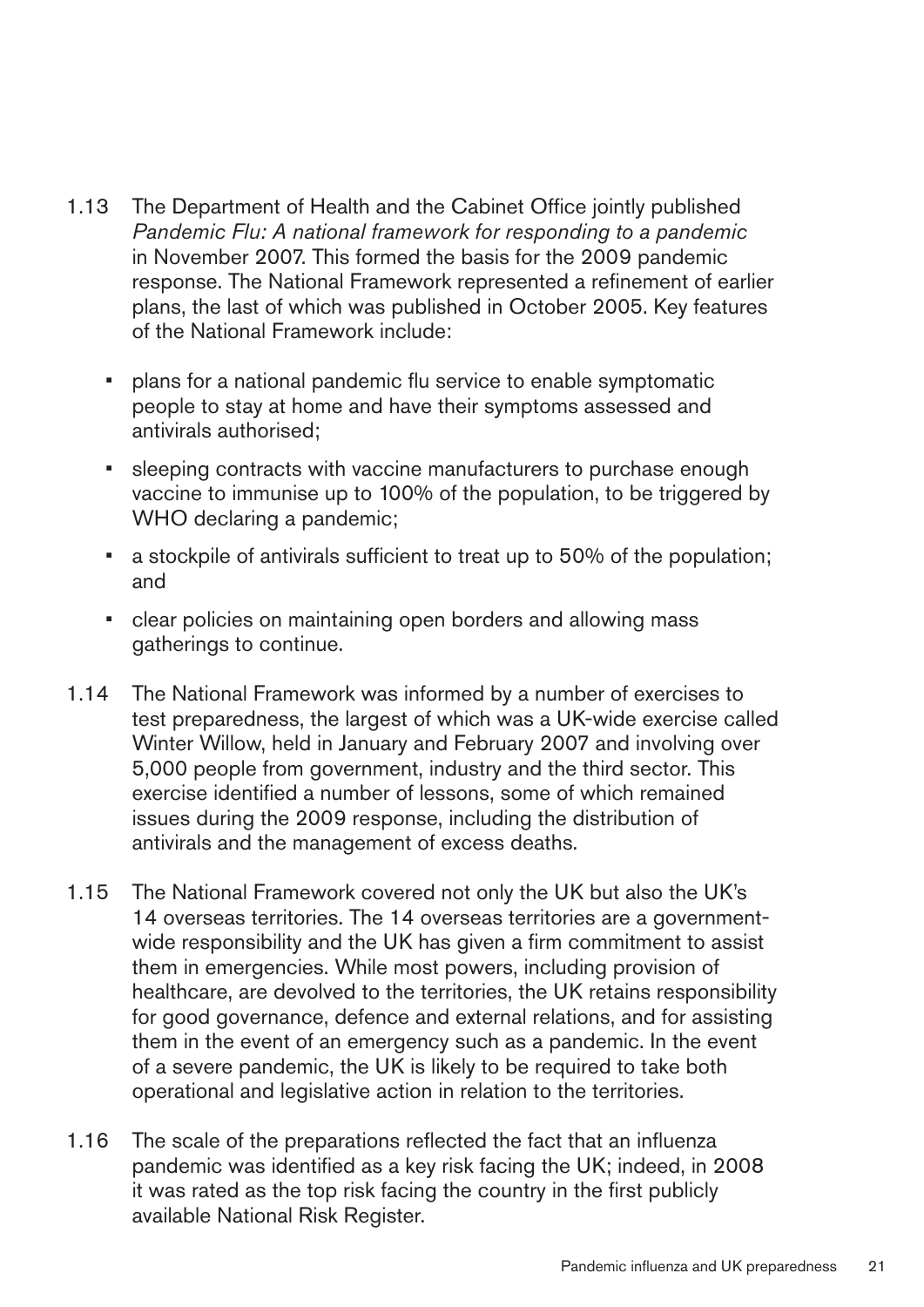#### **Value for money**

- 1.17 Underpinning the procurement of the stockpiles of countermeasures such as vaccines and antivirals was an economic case, which included a robust assessment of the value for money of public expenditure. The outline business case, which set out the overall value for money of the programme, was supported by a series of full business cases that set out a more specific assessment of each of the components of the programme.
- 1.18 As value for money is part of my terms of reference, I asked for an economic review of the business cases. The conclusion of that review was that, overall, the methodology used for assessing the value for money of the government's response was robust. Built on scientific assumptions, the economic case used standard appraisal techniques to produce a strong argument that the proposed countermeasures in the outline business case offered good value for money.
- 1.19 Building on these assumptions, the economic case valued the expected benefits of preventing fatalities, hospitalisations and less severe cases of flu using various countermeasures. The appraisal used well-established monetary values (e.g. £1.6 million for saving a life) and estimates of the health costs and lost productivity averted. These benefits were compared with the costs of various countermeasures to produce benefit-cost ratios for the policy options available.
- 1.20 The benefits in the outline business case generally substantially outweighed these costs, indicating that the pandemic flu preparedness programme offered significant value for money, higher than many other types of government policy. This conclusion was, however, dependent on a number of important assumptions, particularly about the number of fatalities prevented in a severe outbreak. Based on what we now know about the relatively mild nature of this outbreak, the actual benefits were lower. This raises two questions. Were the costs of the 2009 response value for money? And should the government resource the same approach again?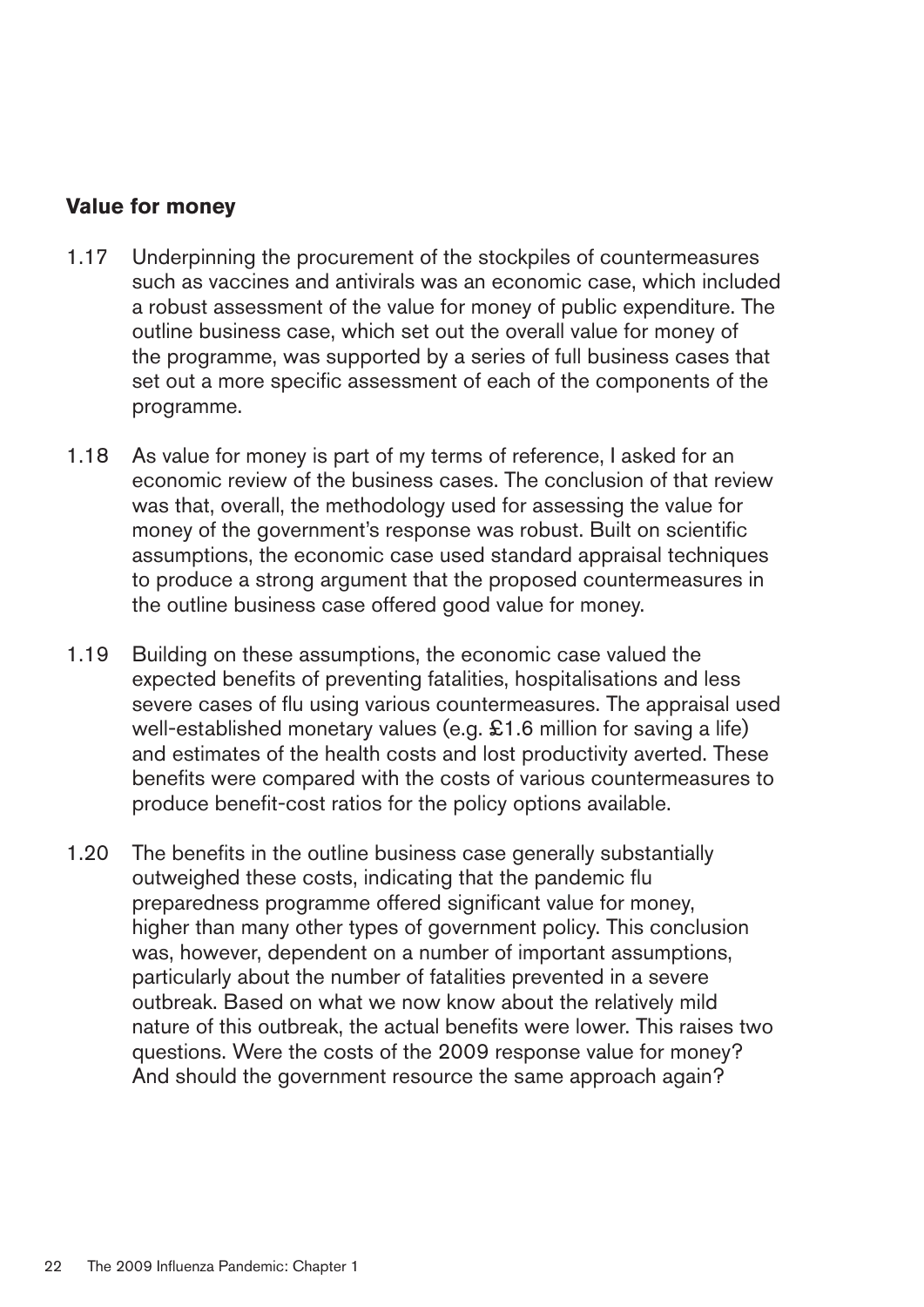- 1.21 In answer to the first point, it is impossible to know for sure by how much morbidity and mortality were reduced by the countermeasures. The important issue here is that ministers were in a position of decision-making under uncertainty and given the potentially significant risk of huge social and economic costs, there was a strong value-formoney argument underlying the employment of the countermeasures.
- 1.22 As for the second question, given the possibility of a more severe outbreak in the future, the value-for-money case for maintaining substantial preparedness remains sound. It is worth noting, though, that the economic analysis is dependent on the projections on the epidemiology of future outbreaks and how far ministers are prepared to take risks in the public health sphere (a point I discuss further in Chapter 3).
- 1.23 The strength of the value-for-money case does not in itself tell us if the procurement programme was well managed or if the prices paid for its various elements were optimal. However, I heard that the Office of Government Commerce did review the management of the preparedness programme and that there were full public procurements for the countermeasures.

#### **The devolved dimension**

- 1.24 Each of the devolved administrations has developed its own pandemic preparedness plan, fully consistent with the UK-wide National Framework, to reflect its own particular circumstances
- 1.25 In Scotland, the Scottish Government Resilience Division has responsibility for co-ordinating the response to a pandemic. Planning is overseen by the Cabinet Sub-committee on Civil Contingencies. The Scottish Emergencies Co-ordinating Committee takes forward multi-agency planning, supported by a sub-group on pandemic influenza that brings together directorates from across the Scottish government and responder organisations.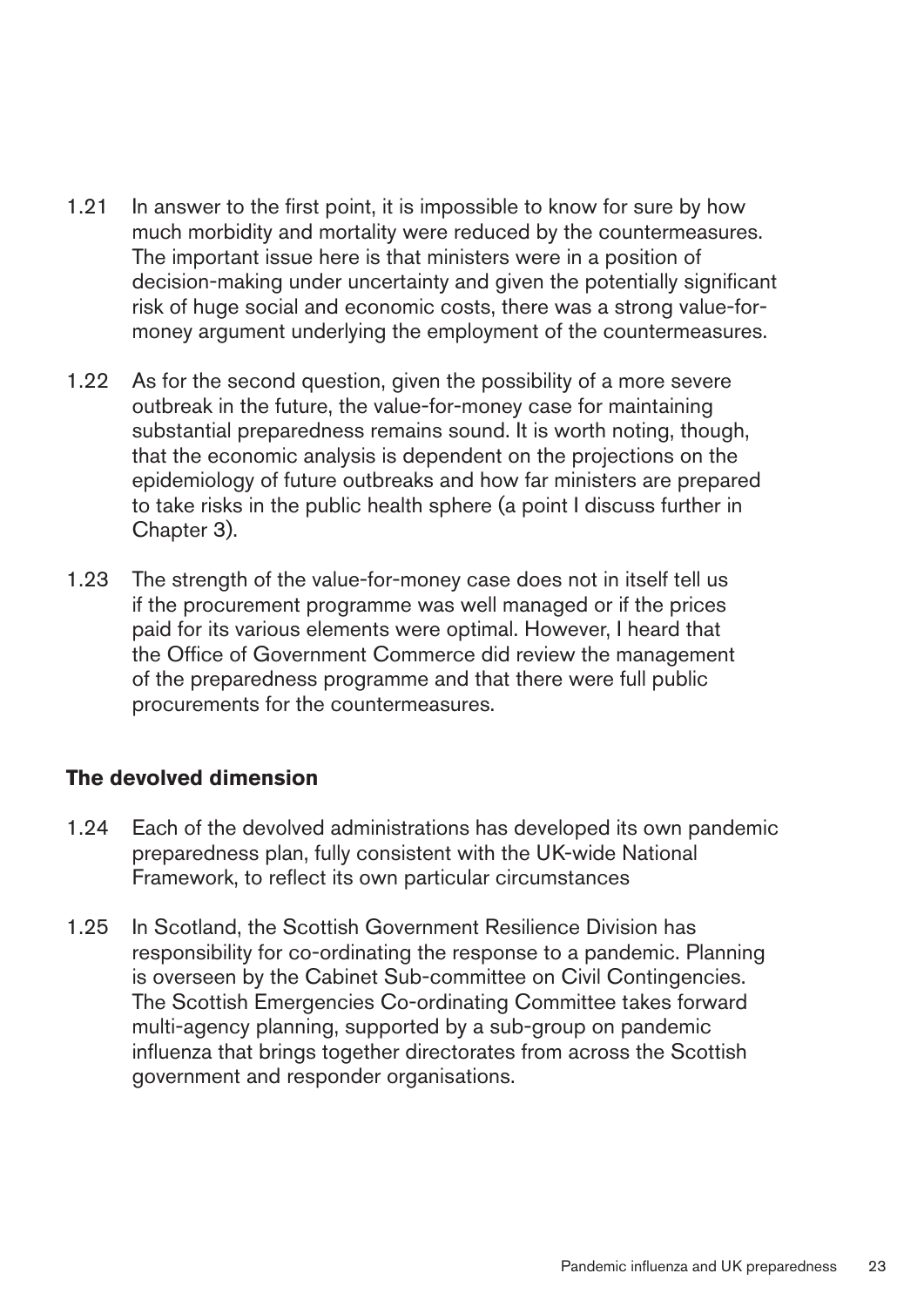- 1.26 The Cabinet Sub-committee on Civil Contingencies leads the response to a pandemic at a ministerial level, supported by the Scottish Emergencies Co-ordinating Committee. The Scottish Executive Emergency Room acts as a focal point for the co-ordination of government response activity.
- 1.27 In Wales, the Wales Resilience Forum provides the national multiagency overview for pandemic preparedness, with four local resilience fora addressing local multi-agency requirements. The Health and Social Services Directorate has responsibility for health and social care preparedness, with the CMO leading on public health and the use of medical countermeasures. The Welsh response arrangements for a pandemic build on arrangements for managing any national emergency. These arrangements are set out in the *Pan-Wales Response Plan*, which outlines the response structure, including establishing an Emergency Co-ordination Centre Wales and a Health Response Team.
- 1.28 In Northern Ireland, the Department of Health, Social Services and Public Safety is the lead department for pandemic preparedness and response. The Public Health Agency, which came into existence in April 2009, is responsible for health protection, including emergency preparedness. The Health and Social Care Board is responsible for finance, commissioning and performance management and service improvement for health and social care services, and works closely with the Public Health Agency in areas such as health protection. Finally, there are six provider trusts which are responsible for having robust emergency preparedness plans in place. The Business Services Organisation has responsibility for procurement and stockpiling of non-pharmaceutical products.
- 1.29 It is important to note that these major organisational changes in Northern Ireland came into place on 1 April 2009, just weeks before the outbreak of the pandemic.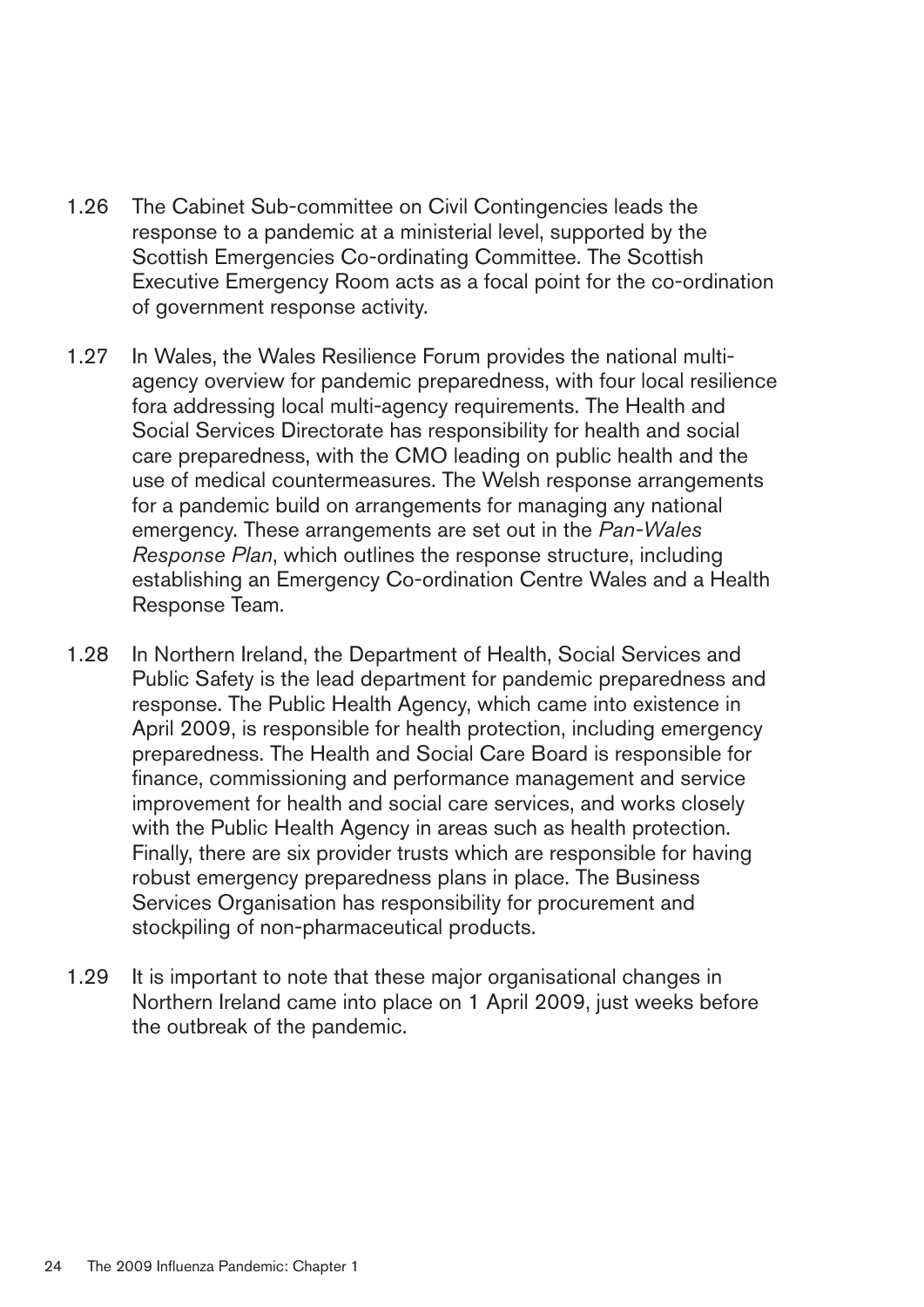- 1.30 The UK has been commended by WHO for the robustness of its preparations for a pandemic.<sup>3</sup> This point was reinforced by the evidence of our interviewees, who repeatedly praised the preparedness of the UK and the thoroughness of its planning.
- 1.31 No plan, however, survives intact its first contact with the enemy  $-$  and the only predictable characteristic of the flu virus is its unpredictability. The National Framework noted that 'Although an influenza virus with potential to cause a pandemic could develop anywhere, it is most likely to emerge from South East Asia, the Middle East or Africa'. In the event, the first cases emerged in Mexico. Preparations were made to combat the potential emergence of an avian H5N1 virus as a plausible source of the new pandemic, but again this did not prove to be the case. Both assumptions were and remain very reasonable planning assumptions which turned out to be false. The point of mentioning them here is to highlight that any response has to be highly flexible to deal with changing threats.

## **The Review**

- 1.32 The 2009 H1N1 outbreak was striking in many ways. It was not  $$ thank goodness – as serious as feared. As noted above, it emerged from a surprising quarter. It had an unusual disease profile. The political context was also new – this was the first health crisis in a devolved UK. All these points make it very important to learn lessons about what could be managed better in the event of a future, possibly much more serious, pandemic.
- 1.33 I therefore welcomed the invitation in March this year from the UK health ministers to chair this review of the UK response to the pandemic. My terms of reference are at Annex A, along with the names of the Review Team. The list of contributors to the Review is contained at Annex B. In Annex C I have summarised the overall costs of both preparedness and the response.

<sup>3</sup> For example, 'The UK is still in the vanguard of countries worldwide in preparing for a pandemic, and is also one of the leading global players in addressing the cross-sectoral issues in their planning.' (Dr David Heymann, Previous Assistant Director-General for Health Security and Environment, Representative of the Director-General for Polio Eradication, WHO, November 2007)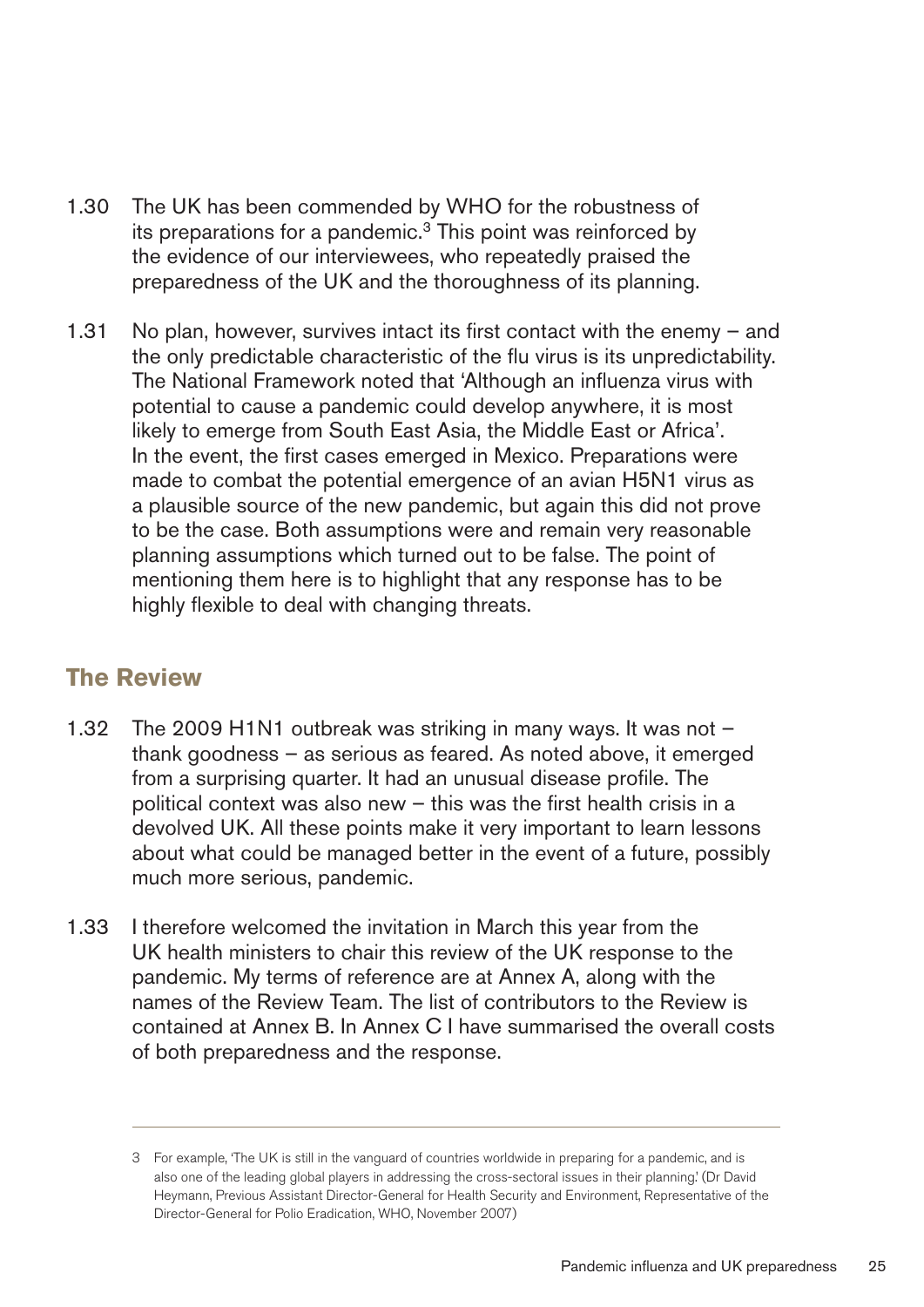1.34 In Chapter 2 I summarise the course of the outbreak and the steps taken at the UK level to combat it, turning in Chapters 3 to 8 to a more detailed exploration of the main themes of the response. In each I reflect on the planning assumptions that were made, what adaptations were made to the plan to address the H1N1 pandemic, and the lessons that can be applied to future planning.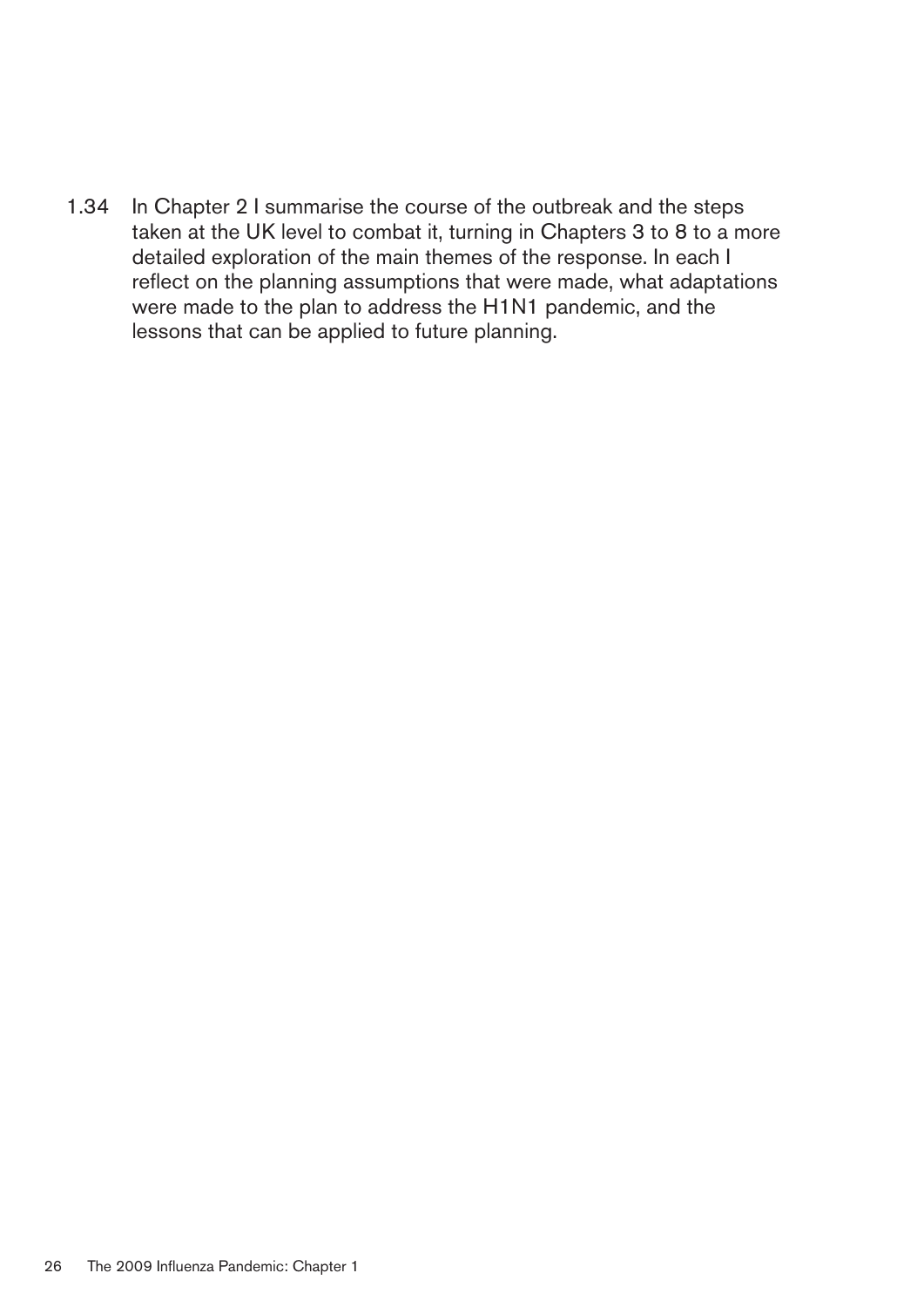# <span id="page-32-0"></span>**Chapter 2: Timeline**

Above I described the preparations the UK had made for a pandemic. In this chapter I outline the course of the 2009 outbreak and the steps the UK government and devolved administrations took to respond to it.

#### **Outbreak:April2009**

- 23 April. Human cases of new swine influenza A/H1N1 virus were confirmed in Mexico and the USA.
- 24 April. The World Health Organization (WHO) announced an outbreak of H1N1 virus in Mexico and the USA.
- 27 April. WHO raised its alert level to Phase 4 (see paragraph 1.7). The first two confirmed UK cases of pandemic influenza were reported in a couple who had returned to Scotland from Mexico. Ministers met for the first time in the UK's Civil Contingencies Committee (CCC), under the chairmanship of the then Secretary of State for Health, the Rt Hon. Alan Johnson MP.

At that stage the information emerging from Mexico was worrying: there had been a total of 149 deaths from 878 reported cases (of which only 18 deaths were as yet confirmed to be H1N1). The Foreign & Commonwealth Office (FCO) advised against all but essential travel to Mexico.

29 April. The Prime Minister announced to the House of Commons that the stockpile of antivirals would be increased from 33.5 million to 50 million (covering 80% of the population). The first case in England, that of a schoolchild in Devon, was announced. The child's school became the first school to be closed.

> That evening WHO announced it was raising its alert level from 4 to 5 (see paragraph 1.7).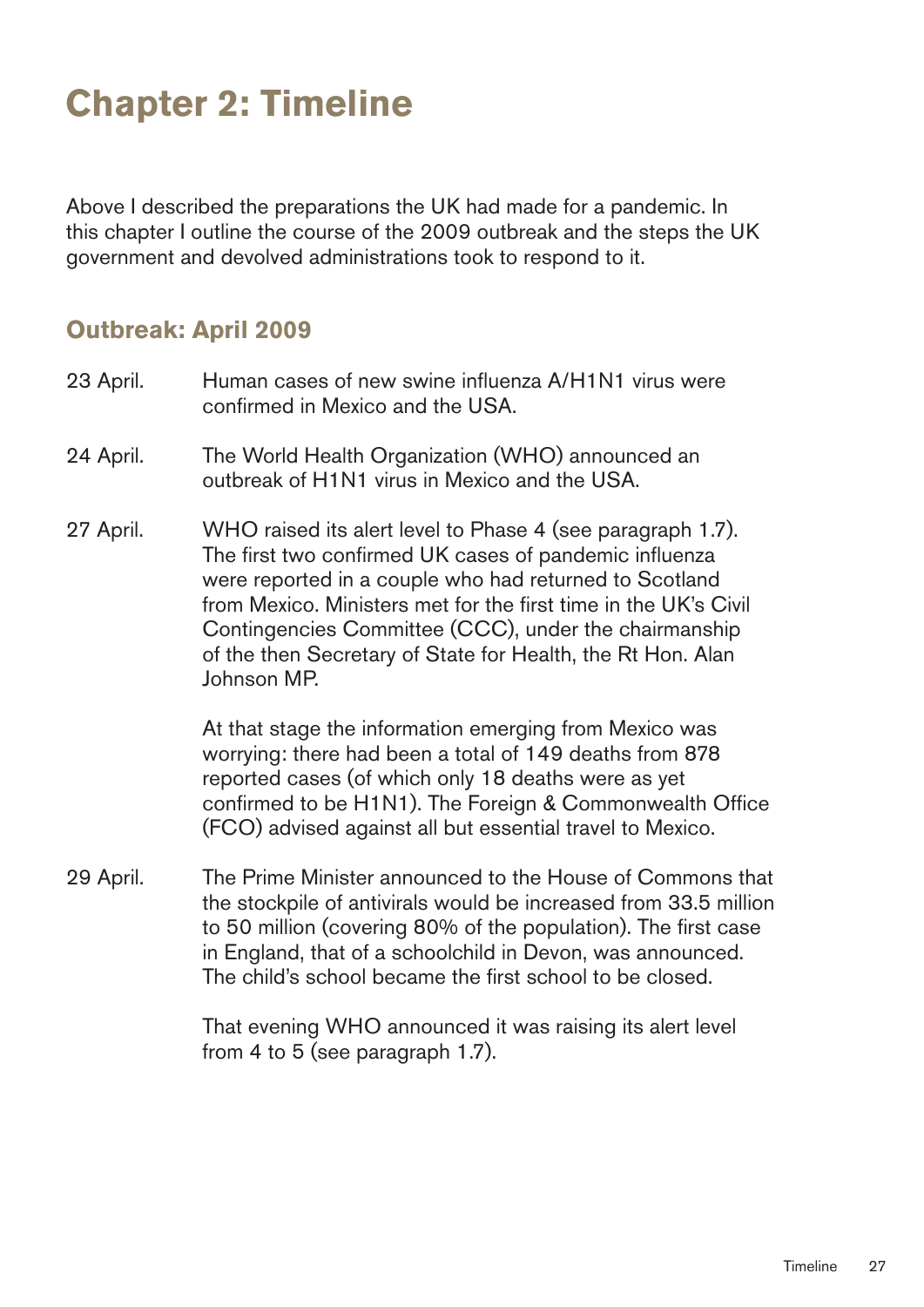30 April. There had been 91 confirmed cases in the USA, with one confirmed death, while in Mexico there were 730 suspected cases, 26 confirmed cases and 7 deaths. At this point the virus appeared to be mild and self-limiting outside Mexico; the current outbreak seemed likely to be less severe overall than the 1918–19 pandemic, although it had the potential to be worse than the pandemics of 1957 and 1968.

> Ministers decided that there was no need, at that point, to advise the public against attending mass gatherings, to restrict domestic transport or to recommend mass closures of schools. Individual schools would take decisions in consultation with the Health Protection Agency (HPA) and the health protection services in devolved countries. Proposals to extend the sickness certification period to 14 days during a pandemic in order to reduce the strain on GPs were agreed in principle, but it was decided that there was no need to implement them at the current time.

That day the H1N1/swine flu information campaign was rolled out on television, radio and in print media, with a booklet in preparation for household delivery. The Swine Flu Information Line was put into operation.

## **Containment: May–June 2009**

For roughly two months after the emergence of the virus in the UK there was a general policy of containment. This included:

- swabs taken for laboratory testing from individuals suspected of having contracted H1N1;
- antiviral treatment of cases meeting the agreed case definition without waiting for diagnostic confirmation;
- contact tracing, and prophylaxis of close contacts with antivirals;
- closure of schools based on expert advice from relevant health protection organisations;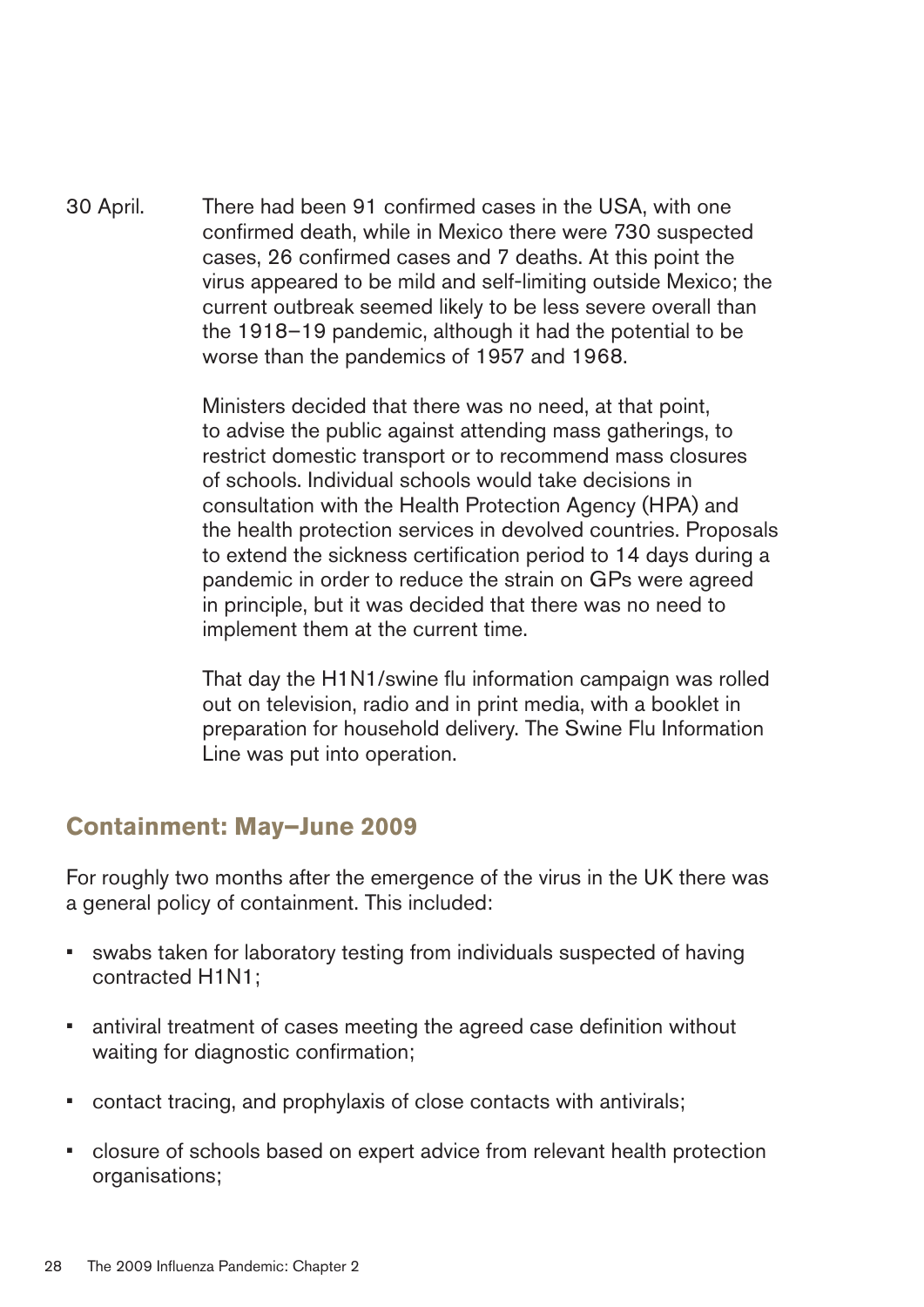- self-isolation of cases in the community; and
- detailed investigation of cases and contacts.

The purpose of containment was to slow the spread of the virus for as long as possible and to allow more information to be gained about the virus, including its severity, its transmissibility and those groups at greatest risk.

- 1 May. The first UK case of human-to-human transmission (transmission from someone who had been exposed to the virus outside the UK to someone who had not travelled abroad) was reported.
- 2 May. It was observed that UK cases thus far suggested a milder form of pandemic than the Hong Kong (1968) flu, although the virus could mutate.
- 4 May. 27 UK cases had been reported, including five new cases of human-to-human transmission at a South London school, which had been closed. Ministers decided that the Scientific Advisory Group for Emergencies (SAGE), which was to meet for the first time the next day, should be asked to advise on the government's forward strategy.
- 5 May. SAGE noted that more data from the USA and from clinicians dealing with pandemic flu in the UK was necessary to assess the seriousness of the virus. There was insufficient information to conclude that the virus would only result in mild, self-limiting illness.
- 6 May. Ministers considered the possibility of purchasing vaccines in advance of the formal declaration of a pandemic (at which point the UK's sleeping contracts for vaccines (advancepurchase agreements) would be triggered). By purchasing an H1N1 vaccine before WHO declared a pandemic (prepandemic vaccine), the UK could build up vaccine stocks sooner and thereby get protection for high-risk groups in advance of any declaration. The purchase of vaccines would need to be in advance of certainty about the science. SAGE would advise further. The triggers for a future move from the current policy of containment to treatment were established.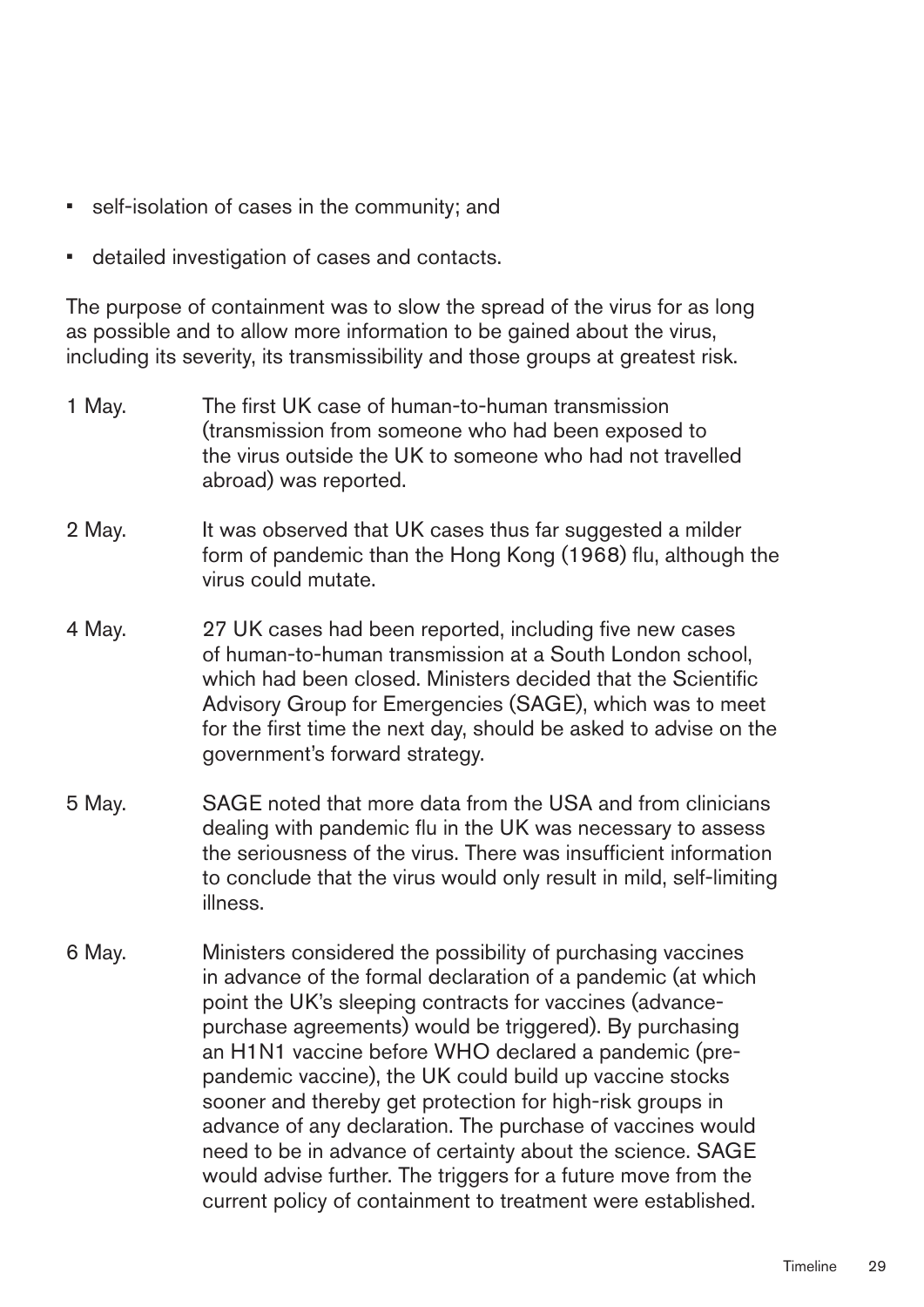These were:

- clear evidence of sustained community transmission of the virus;
- robust scientific evidence that the virus was no worse than seasonal flu; and/or
- the NHS and the HPA/other health protection organisations were being overwhelmed by the number of cases.
- 8 May. SAGE noted uncertainty about whether two doses of the vaccine were necessary or if a single one would be sufficient, and members recognised that even a vaccine with low efficacy could have a large impact on a pandemic. SAGE recommended that the government purchase H1N1 swine flu vaccine immediately, in advance of greater knowledge of the virus's characteristics.
- 11 May. Ministers decided to procure enough H1N1 vaccine for 45% of the population without waiting for Phase 6 (see paragraph 1.7) and the triggering of the advance-purchase agreements. If and when a pandemic was declared by the WHO, H1N1 vaccine could be purchased for the remainder of the population.
- 14 May. Northern Ireland reported its first laboratory-confirmed case of H1N1. On the same day, ministers decided that the Department of Health (DH) should provide antivirals and vaccines to the UK overseas territories on a cost-recovery basis.
- 15 May. Agreements were signed for up to 90 million doses of vaccine. The aim was to have the first batches available from August 2009. On the same day, the FCO ceased to advise against all but essential travel to Mexico.
- 19 May. It appeared that the outbreak was a mild disease with a disproportionate number of younger age groups affected. However, data remained incomplete. SAGE's analysis suggested that the mortality rate was likely to be at the lower end of a range between 0.2 and 1.4%.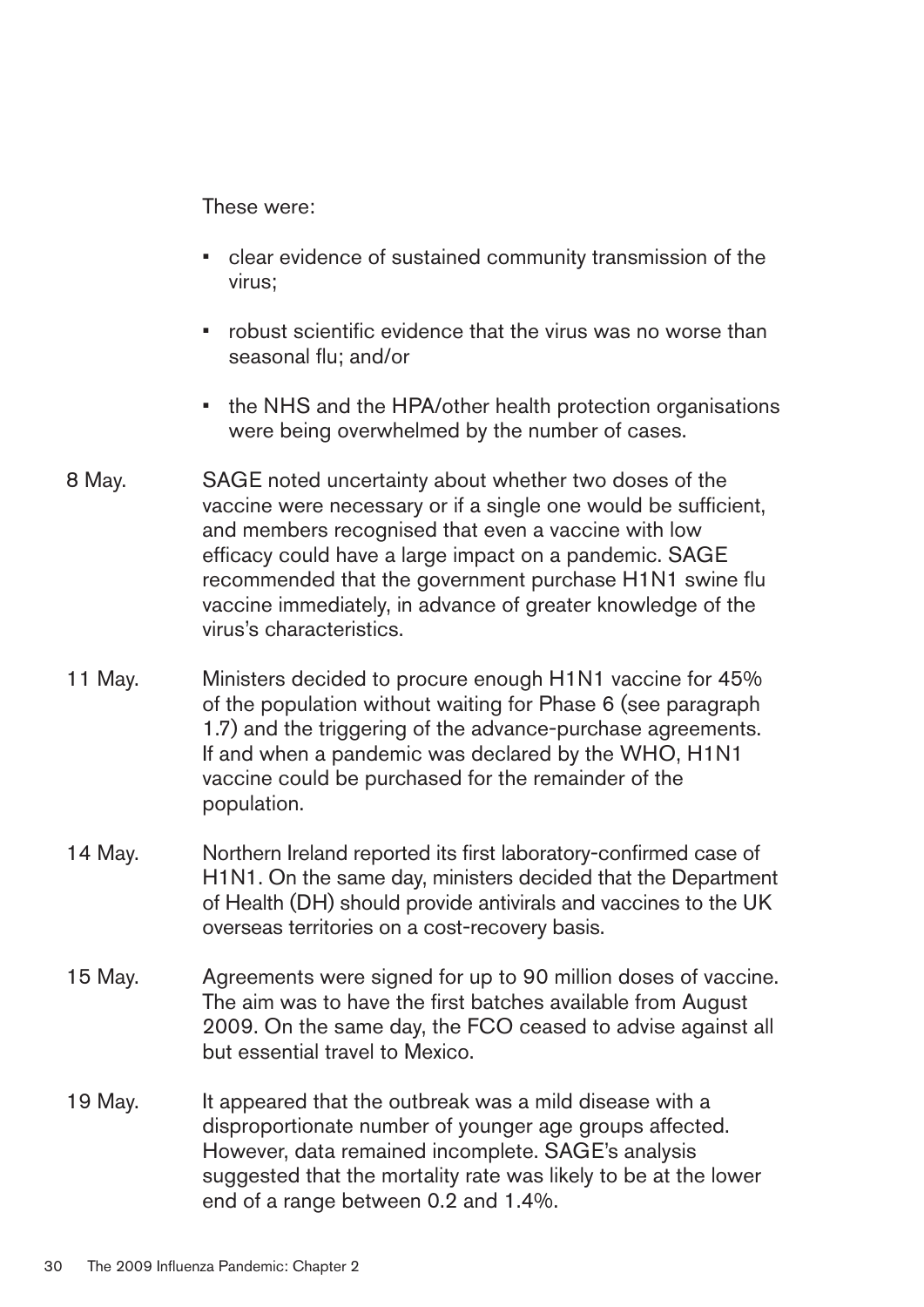In discussions about the policy of containment, the HPA said that mass prophylaxis at schools where any pupils were affected should cease, due to significant numbers of children reporting side-effects from antiviral drugs and large numbers not completing the courses. The HPA stopped meeting flights from Mexico, as the outbreak there was no longer of concern.

- 21 May. SAGE had recommended that changing policy to more targeted prophylaxis in schools was scientifically robust. Given the onset of the half-term break in England and the possibility of a future spike in number of cases, ministers decided not to change the prophylaxis policy at this point.
- 27 May. There was no evidence as yet of widespread community transmission. In addition, people aged over 60 appeared to have a degree of immunity. The worst-case fatality rate was unlikely to exceed 1.5% during the summer, although this could worsen in the autumn.
- 29 May. Wales reported its first laboratory-confirmed H1N1 case. There were now confirmed cases across the UK.
- 5 June. A UK government reshuffle saw the Rt Hon. Alan Johnson MP moving to the Home Office, to be replaced at DH by the Rt Hon. Andy Burnham MP, who took over as Chair of CCC.
- 10 June. It was understood that WHO was on the point of declaring a pandemic. The main impact on the UK would be on vaccine production, as the vaccine manufacturers would move to fulfilling the advance-purchase agreements for pandemicspecific vaccine, meaning that the UK's recent orders for pre-pandemic vaccine would be suspended, and that any production of seasonal flu vaccine would cease.

Ministers agreed that the current containment phase should be moderated, as it was highly labour-intensive and therefore unsustainable. This meant moving away from laboratory testing of all cases, providing antiviral prophylaxis more sparingly, such as limiting prophylaxis in schools to those most at risk of having contracted the virus, and limiting contact tracing to contacts within households and schools only.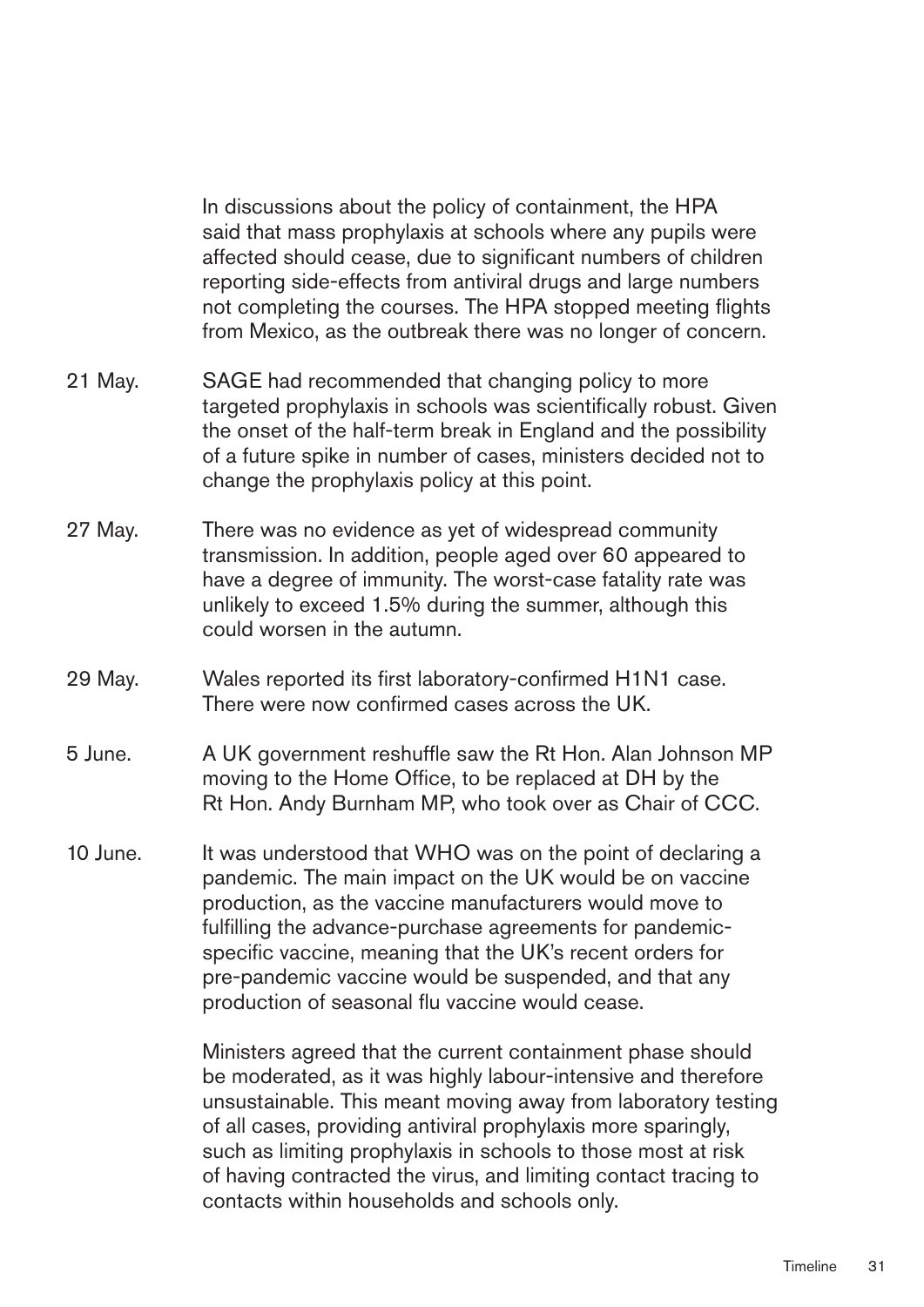# **Pandemic declared and the move towards the treatment strategy:June–July2009**

- 11 June. WHO raised its pandemic alert level from 5 to the highest level, 6. This triggered the advance-purchase agreements for vaccines.
- 15 June. The first death in the UK attributed to H1N1 occurred in Scotland.
- 17 June. Cases around the world had reached almost 35,000 in 74 countries, with 163 deaths. Cases in the UK had almost doubled since the previous week to 1,582, with two main concentrations: the Heart of Birmingham Primary Care Trust and the Greater Glasgow area. Although much uncertainty about the data remained, SAGE advised that there was evidence to show sustained community transmission in the West Midlands and also the Clyde Estuary area of Scotland.

Now that WHO had declared the pandemic, a decision was required on activating the advance-purchase agreements. The options for procuring vaccines presented to ministers ranged from 132 million doses, sufficient vaccine to cover 100% of the population (assuming two doses per person and a certain amount of wastage), to no vaccines. Ministers agreed in principle to procure vaccine for 100% of the population, but to seek as much flexibility as possible in contracts with pharmaceutical producers.

DH's Joint Committee on Vaccination and Immunisation (JCVI) met and discussed the priority groups for vaccination. The committee advised that the following groups would be most at risk from H1N1 and should therefore be prioritised for vaccination:

- individuals aged between six months and 65 years in the current seasonal clinical at-risk groups;
- pregnant women in their second and third trimester;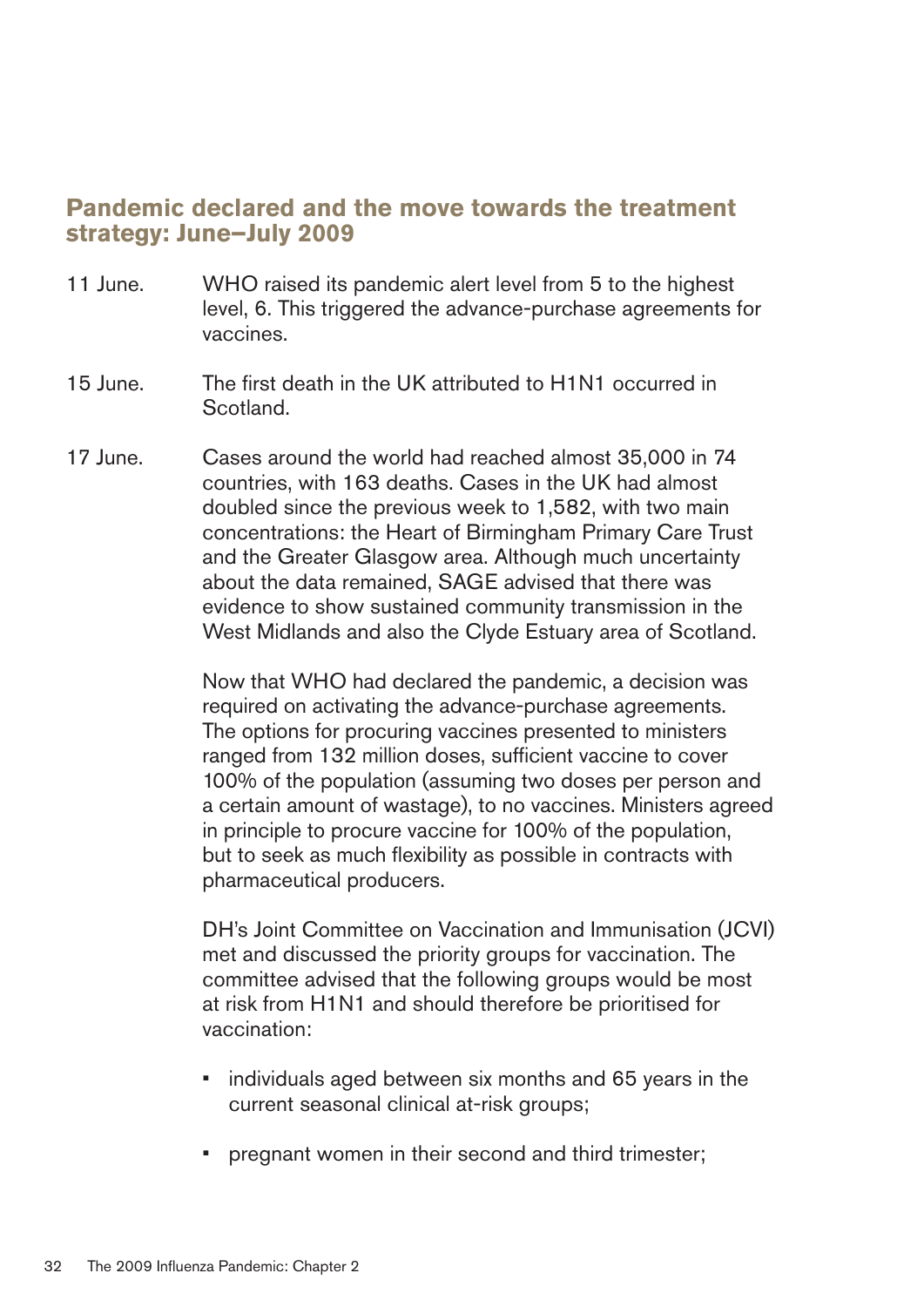- health and social care workers directly involved in patient care in line with the current seasonal flu vaccination programme; and
- all children aged from 3 to 16 years.

The JCVI agreed that they would want to consider this list again before final decisions were made about the vaccination programme.

- 18 June. The four health ministers held a telephone conference to discuss the health-specific aspects of the pandemic response. This was an innovation which was later formalised into a regular meeting over the course of the following months, with health ministers regularly discussing and agreeing health policy issues.
- 24 June. With the number of cases climbing steadily, local services in London, Birmingham and Glasgow were under considerable pressure. Ministers agreed that, in principle, once the response moved out of the containment phase, only those in high-risk groups should be treated with antivirals in order to prevent resistance to the antivirals emerging. Clinicians would retain the flexibility to respond to individual needs. The treatment phase should be adopted on a UK-wide basis.
- 26 June. Contracts were signed with GlaxoSmithKline and Baxter Healthcare to provide a total of 132 million doses of H1N1 vaccine, sufficient for two doses of vaccine for the whole UK population.
- 2 July. The strategy moved into the treatment phase. Cases would be identified through clinical diagnosis, not swabbing, and contacts would no longer be traced. While there was an agreed UK-wide strategy that anyone who had contracted H1N1 would be offered antivirals, GPs would use clinical discretion when prescribing antivirals to patients with coughs and colds, and to the worried well. At this point there were 6,929 laboratory-confirmed UK cases, and almost 1,000 additional clinically confirmed cases. Four deaths and 105 hospitalisations had been reported. The age profile was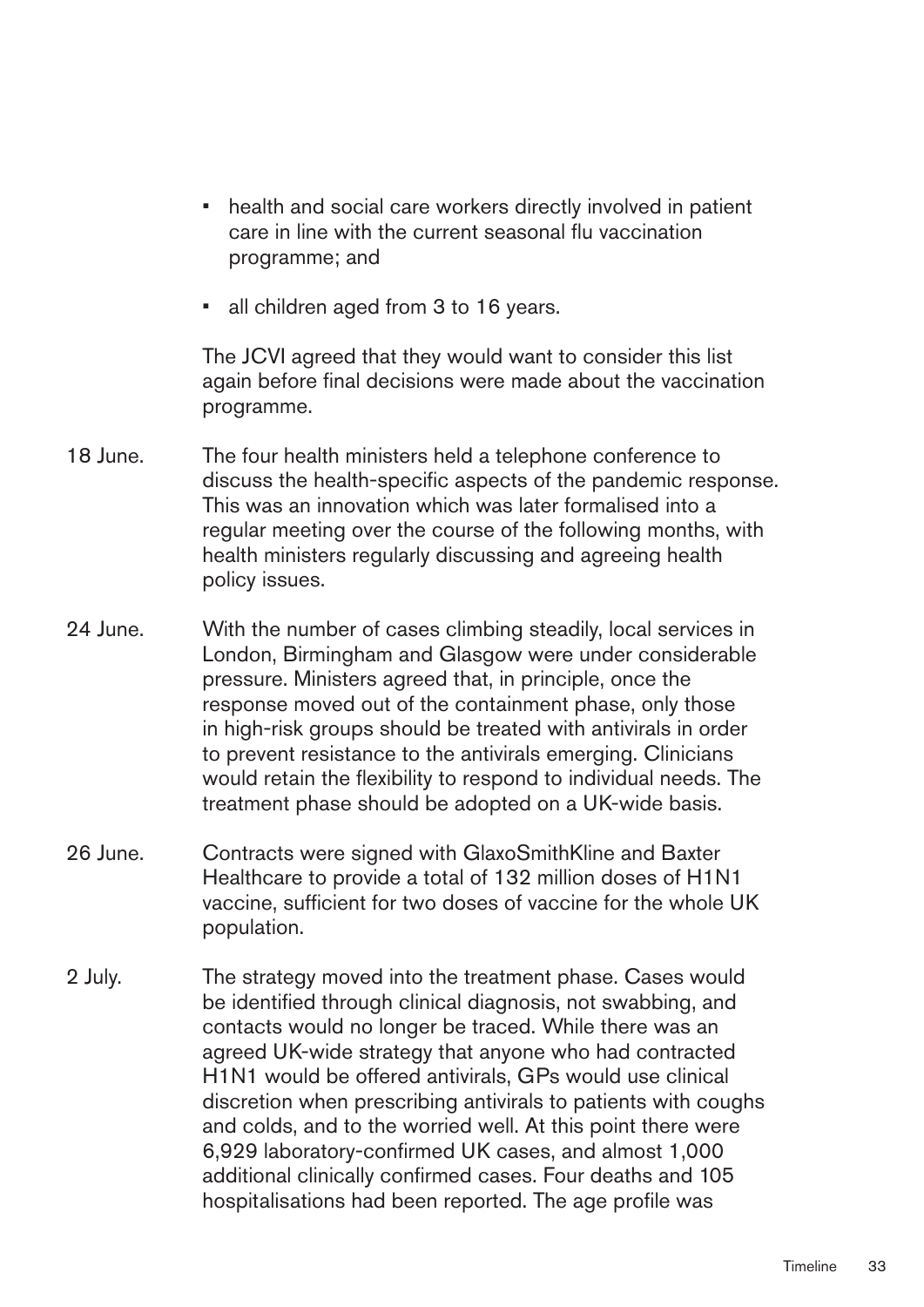different to that of seasonal flu, where the old and the very young made up the majority of admissions.

## The peak of the first wave: July 2009

- 6 July. SAGE endorsed the JCVI's advice of 17 June concerning the priority groups for vaccination and also agreed revised planning assumptions for discussion by ministers.
- 16 July. Ministers agreed that high-risk groups identified by SAGE, as well as front-line health and social care workers, would be vaccinated.

Ministers took the decision to publish the revised planning assumptions calculated by SAGE on 16 July. The key figures indicated that the clinical attack rate could be up to 30% of the population (19 million people), with a complication rate of up to 15% of cases (2.8 million), hospitalisation of up to 2% of cases (380,000) and a case fatality rate of 0.1–0.35% of clinical cases (up to 65,000 deaths).

23 July. A Scottish patient suffering from influenza A/H1N1 who had suffered a rare complication was transferred to Sweden to receive extracorporeal membrane oxygenation (ECMO). All five beds in the UK ECMO unit in Leicester were in use; therefore the transfer to Sweden was made as a result of pan-European arrangements for sharing these scarce facilities.

> The National Pandemic Flu Service (NPFS) went live in England. Anyone who indicated relevant symptoms was given a unique reference number allowing them to pick up antivirals, while people in the clinical at-risk groups (including pregnant women) were advised to contact their GP.

> The English Chief Medical Officer (CMO) announced plans for a confidential investigation of H1N1 deaths in England. Meanwhile, the four health ministers met face to face in Cardiff for the first formal four nations health group meeting. This forum would continue meeting by telephone conference, escalating issues to the CCC as necessary.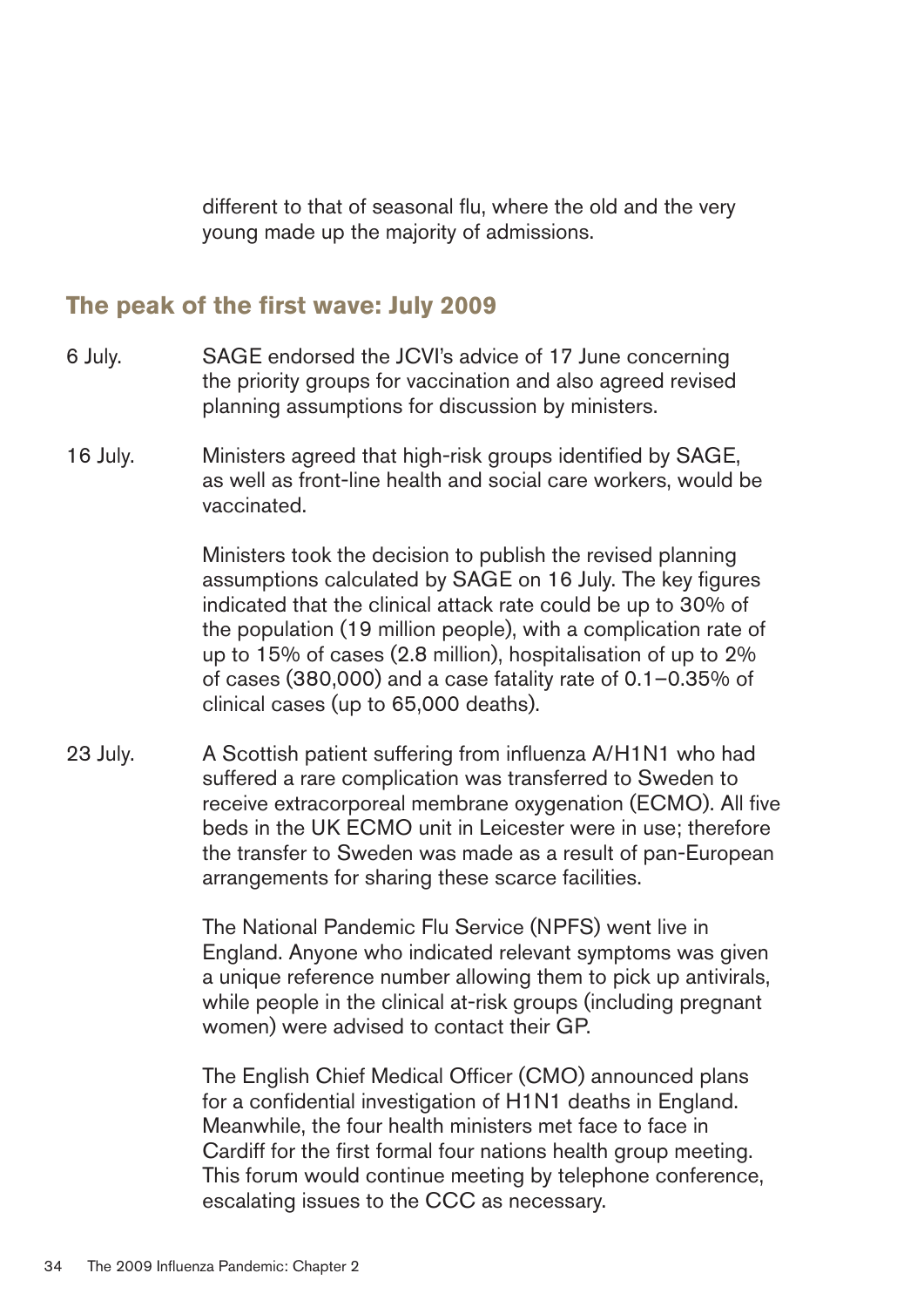29 July. By late July yields were lower than those seen with previous virus strains. Ministers were informed of any production problems and took steps to ensure the security of vaccine supply in the UK by purchasing 30 million doses of additional Pandemrix vaccine from GlaxoSmithKline to make up any possible shortfall, bringing the total Pandemrix purchased to 90 million doses. In the event, this volume of vaccine was not required and DH reached agreement with GlaxoSmithKline on 6 April 2010 to only take deliveries of just under 35 million doses of Pandemrix.1

# **Preparing for vaccination: August to October 2009**

- 7 August. The JCVI discussed the vaccines strategy and the priority groups once more. The committee advised that the following groups should be prioritised for vaccination, once the European Medicines Agency (EMA) had licensed the vaccine, on the grounds that they were at highest risk of severe illness and death:
	- individuals aged between six months and 65 years in the current seasonal flu vaccine clinical at-risk groups;
	- all pregnant women, subject to licensing considerations;
	- household contacts of immunocompromised individuals; and
	- people aged 65 or over in the current seasonal flu vaccine clinical at-risk groups.

The JCVI also supported the early use of the vaccine for frontline health and social care workers.

13 August. Ministers were told that full licensing of the vaccines was likely by the end of September or early October, which meant that the earliest that vaccinations could begin was mid-October.

<sup>1</sup> [www.publications.parliament.uk/pa/cm200910/cmhansrd/cm100406/wmstext/100406m0002.](http://www.publications.parliament.uk/pa/cm200910/cmhansrd/cm100406/wmstext/100406m0002.htm#10040611000118) htm#10040611000118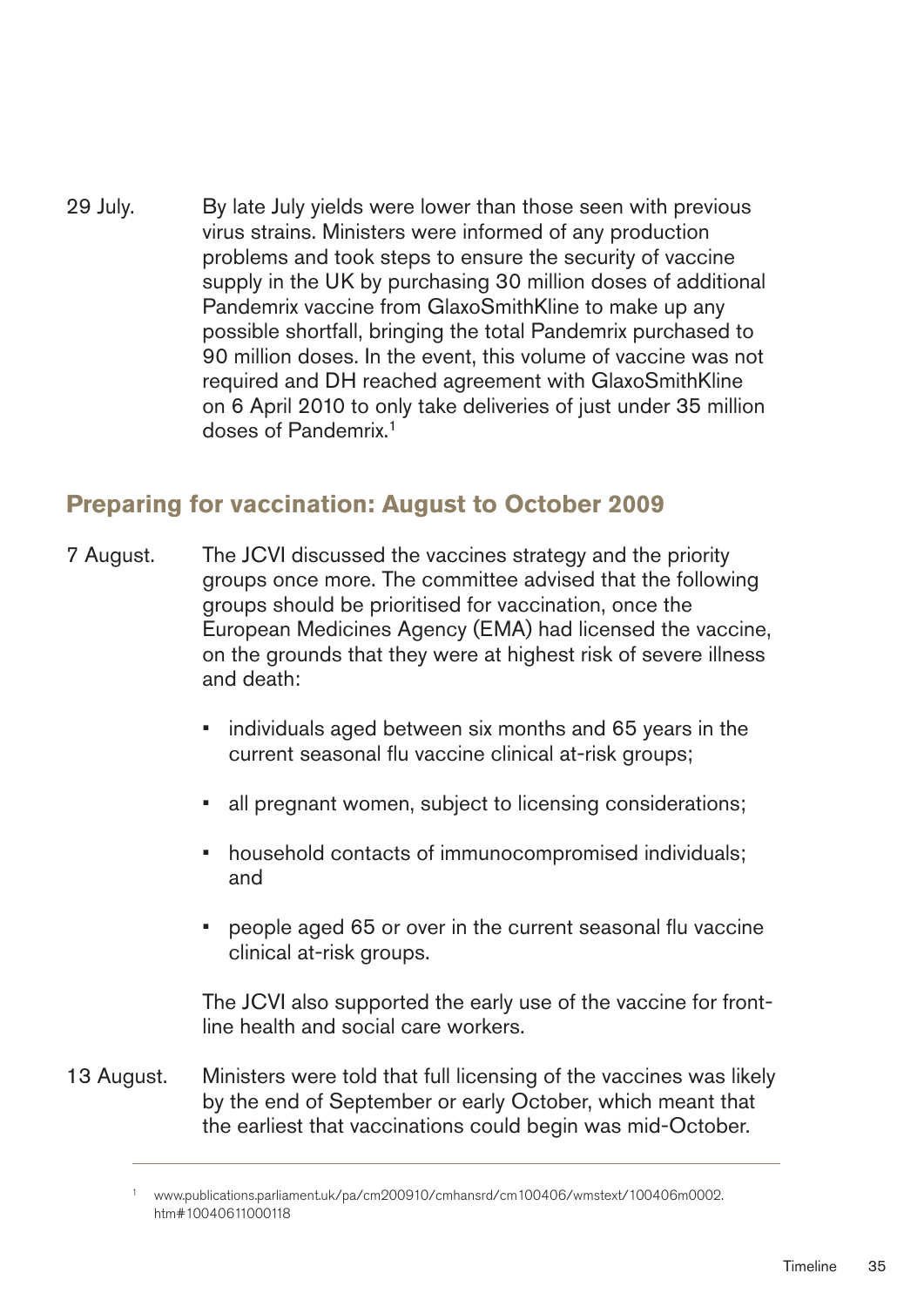There were 13 million people within the priority groups, among whom it was hoped that 75% would accept the call for vaccination. This phase of vaccination could be complete by early December, and could be delivered at the same time as other immunisations such as the seasonal flu vaccine. Ministers endorsed a decision not to delay re-opening of schools after the summer break.

2 September. Ministers agreed further revised planning assumptions. The key changes to the assumptions published in July were the reduction in the hospitalisation rate from 2% to 1% and a reduction in the upper case fatality rate from 0.35 to 0.1%. A second peak was unlikely to occur before mid to late-October. The revised assumptions were published the following day.

> An expert clinical group, the Swine Flu Critical Care Clinical Group (SFCCCG), was set up to advise on the critical care strategy, which aimed to double critical care capacity since even under the revised planning assumptions capacity could become very stretched.

- 10 September. The Critical Care strategy was published.
- 14 September. Agreement with the British Medical Association's (BMA's) General Practitioners Committee on vaccinating at-risk groups was announced. GPs would receive £5.25 per dose as well as some lessening of the requirements for the Quality and Outcomes Framework in primary care to reflect the additional workload required because of the vaccination programme.
- 1 October. The four health ministers heard that the GlaxoSmithKline vaccine had been licensed for those over six months and for pregnant women. Ministers agreed to double existing ECMO capacity in line with broader policy on critical care capacity.
- 7 October. It was announced that the Baxter Healthcare vaccine had been licensed by the EMA.
- 8 October. The JCVI reconfirmed its previous advice of 7 August concerning the priority groups for vaccination. Once all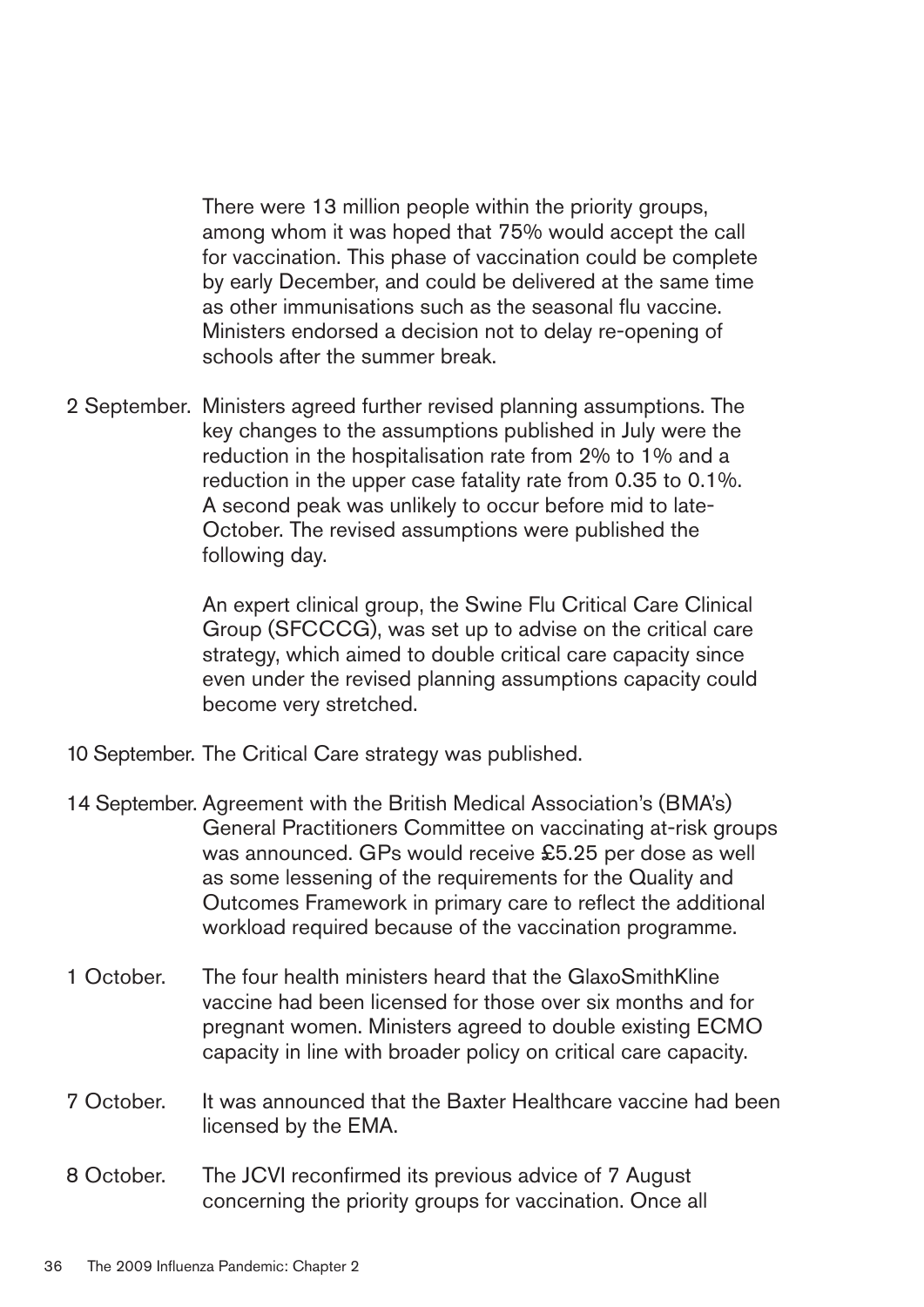those in the priority groups had been offered vaccination, it should be offered to the healthy population. The JCVI advised that a single dose of Pandemrix (the GlaxoSmithKline vaccine) should generally be sufficient for those aged 10 and above, although two doses would be required for the immunocompromised and those below 10 years would require two half-doses of vaccine. Two doses of Celvapan (the Baxter vaccine) would be required for all groups.

- 12 October. SAGE slightly updated the revised planning assumptions discussed in late September, but asked for further work to be done on the presentation of the change in planning assumptions. Members also discussed and agreed the JCVI recommendations.
- 14 October. The four health ministers agreed that the vaccination programme should start at the same time throughout the UK, while recognising that it would take a week for sufficient quantities to be distributed to all four countries.
- 21 October. The vaccination programme began. Increased numbers of cases were reported across the UK. Northern Ireland had experienced several deaths of children attending special schools for severe learning disability and so were treating these children as a priority group for vaccination. The CMOs were asked for advice on phase two of the vaccination programme, including which groups, if any, should next be regarded as priorities for vaccination.

### **The second peak: October–November 2009**

22 October. Ministers agreed further revisions to the planning assumptions. The reasonable worst case for the clinical attack rate was reduced from 30% to 12%, and the reasonable worst case for further deaths from 19,000 to 1,000. The revised planning assumptions were published the same day by the English CMO, who was asked to highlight the ongoing severity of the pandemic and the need to avoid complacency.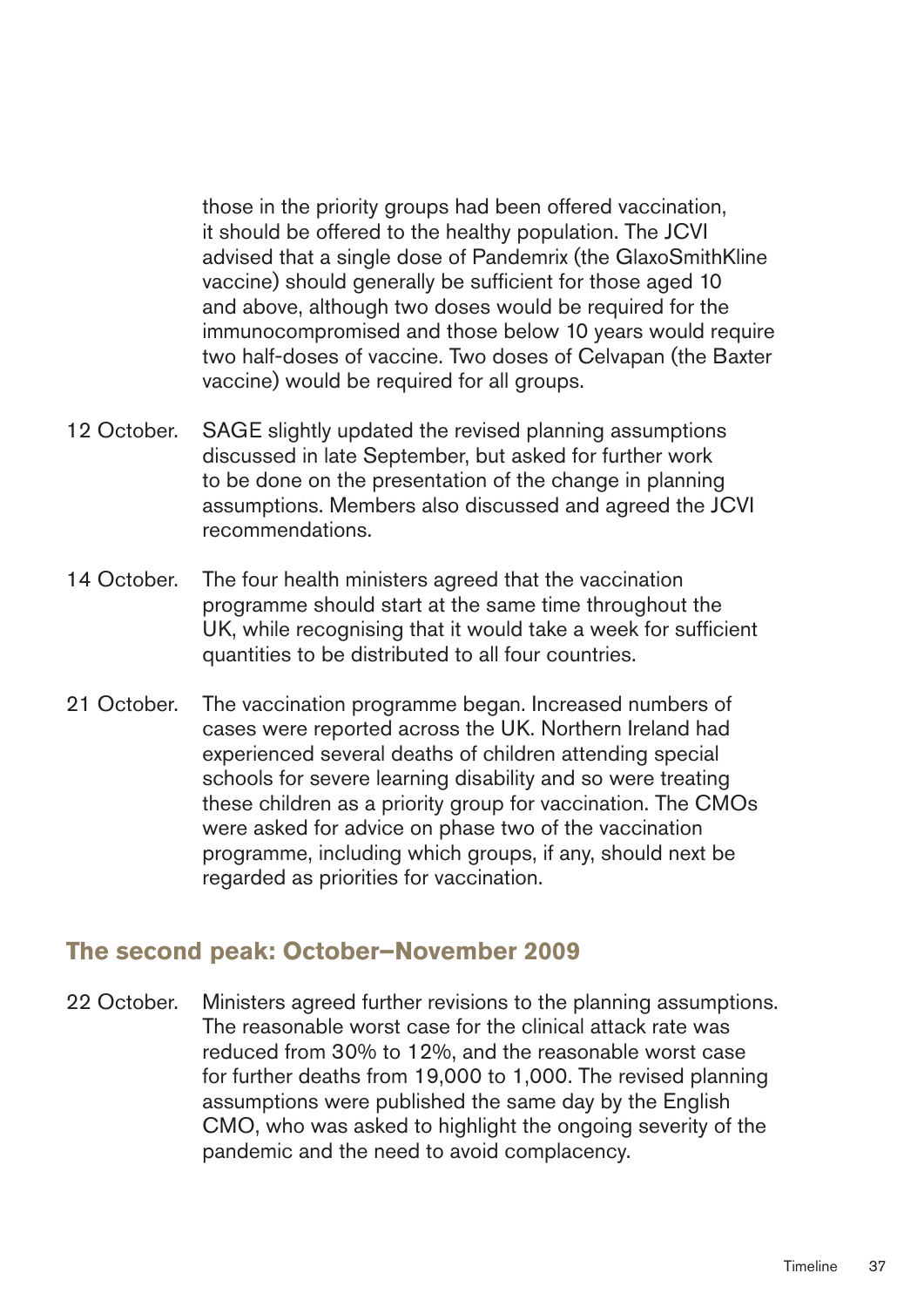- 28 October. The four health ministers discussed the CMOs' initial advice on phase two of the vaccination programme and noted that a variety of mechanisms to deliver the vaccine would be appropriate, including GPs, community pharmacies and occupational health services.
- 3 November. At a meeting of SAGE, modellers informed the committee that the published worst-case scenarios looked increasingly unlikely. There was a consensus that many more of the summer cases of H1N1 had been milder than previously estimated, leading to the development of immunity in many people who had mild or even no symptoms.
- 12 November. The four health ministers agreed that there should be a second phase of vaccination targeted initially at children under five years of age, as this group appeared to be suffering the greatest health burden. Poultry workers should be vaccinated at the same time. Carers and other possible priority groups would be considered later. Discussions should begin with the General Practitioners Committee of the BMA on arrangements for vaccinating children under five.
- 18 November. The four health ministers discussed advice from the JCVI (which had met the previous day). The JCVI had stated that there was no epidemiological basis for favouring one group over another for the phase two programme, but agreed that it was reasonable on operational grounds to start the next phase by making vaccine available, on request, to healthy children aged over six months and under five years. It was therefore decided that children under five should be the next priority group. It was agreed that this programme should be delivered by GPs. The case for vaccinating carers was noted, but ministers were concerned about defining the group appropriately.

The same day the CCC met for the last time during the pandemic response and endorsed the health ministers' views. Poultry workers and staff at the Veterinary Laboratories Agency were also added to the priority vaccination list, reflecting the risk of re-assortment with the H5N1 avian influenza virus.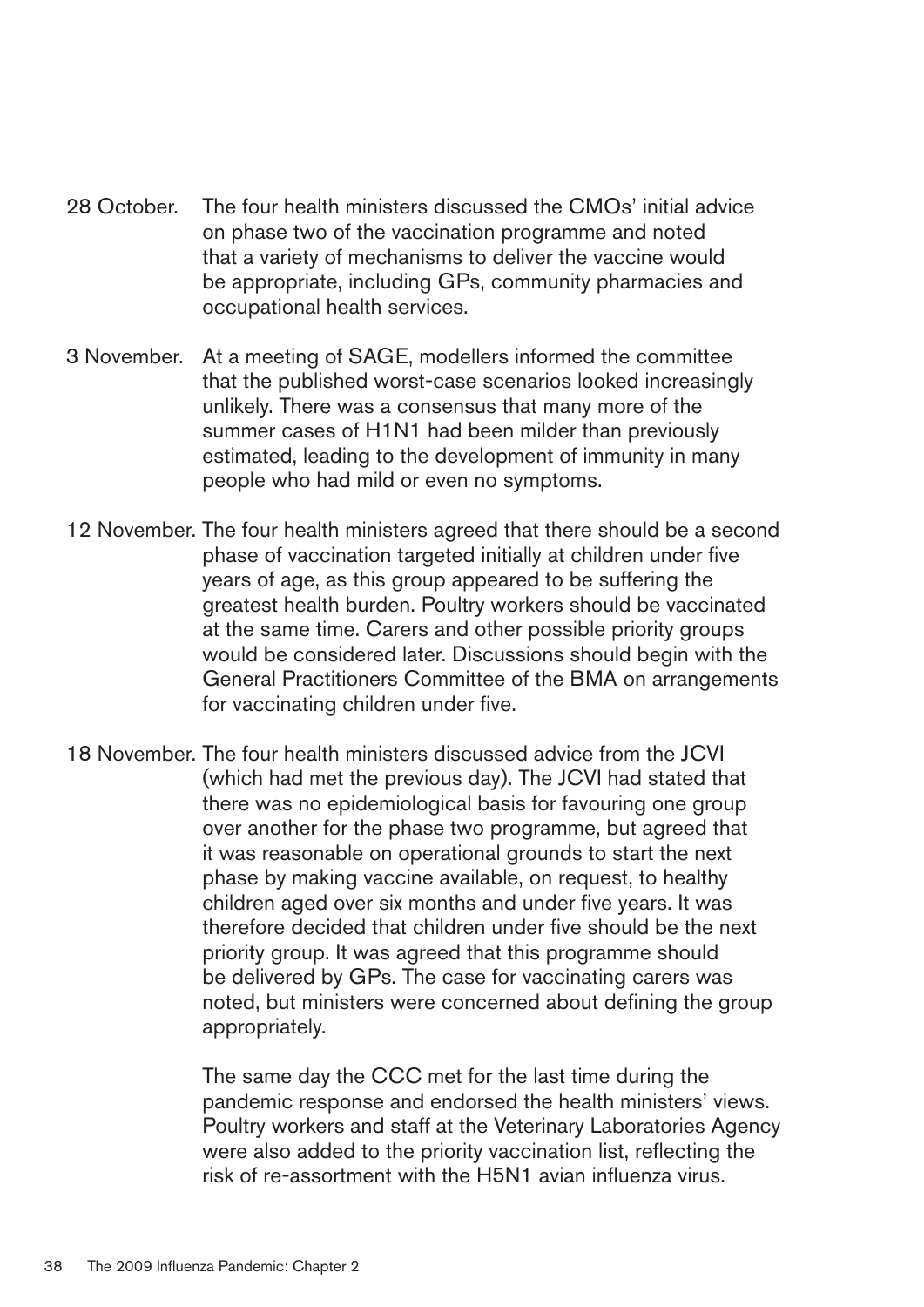19 November. Phase two of the vaccination programme was announced.

30 November. SAGE heard from its three groups of modellers: there was a consensus that the pandemic had now effectively peaked. SAGE agreed that the UK would not now reach the reasonable worst case set out in the most recent guidance for planners published on 22 October.

# **Post second wave: December 2009 to April 2010**

- 2 December. The four health ministers heard that there had been a gradual reduction of cases, but that intensive care admissions remained high. The first phase of the vaccination programme was on track to finish in mid- to late December, with uptake by staff of around 50%. Negotiations with the BMA's General Practitioners Committee on delivering the phase two vaccination programme were proving challenging; ministers decided to put a final offer to the BMA, with a fall-back option to pursue local agreements.
- 10 December. In the light of the failure to reach agreement with the BMA, local agreements were being reached with GP representatives on delivering the vaccination programme on similar terms to the phase one programme. The four health ministers agreed on a definition of carers and decided that if this vaccination was to go ahead it could be delivered through a variety of providers, including but not restricted to GPs.
- 23 December. DH wrote to Baxter Healthcare exercising the contractual break clause to cease supply of Celvapan from 28 February 2010.
- 8 January. The JCVI met and reconfirmed that there was no basis for recommending vaccination of further groups of people. The current programme of vaccinating those in priority groups, and children aged between six months and five years, should, however, be completed.
- 11 January. SAGE met for the last time in this pandemic response. Members heard that the UK had had an unusual pandemic profile, with a substantial summer peak in activity, and a smaller increase at the start of the traditional influenza season.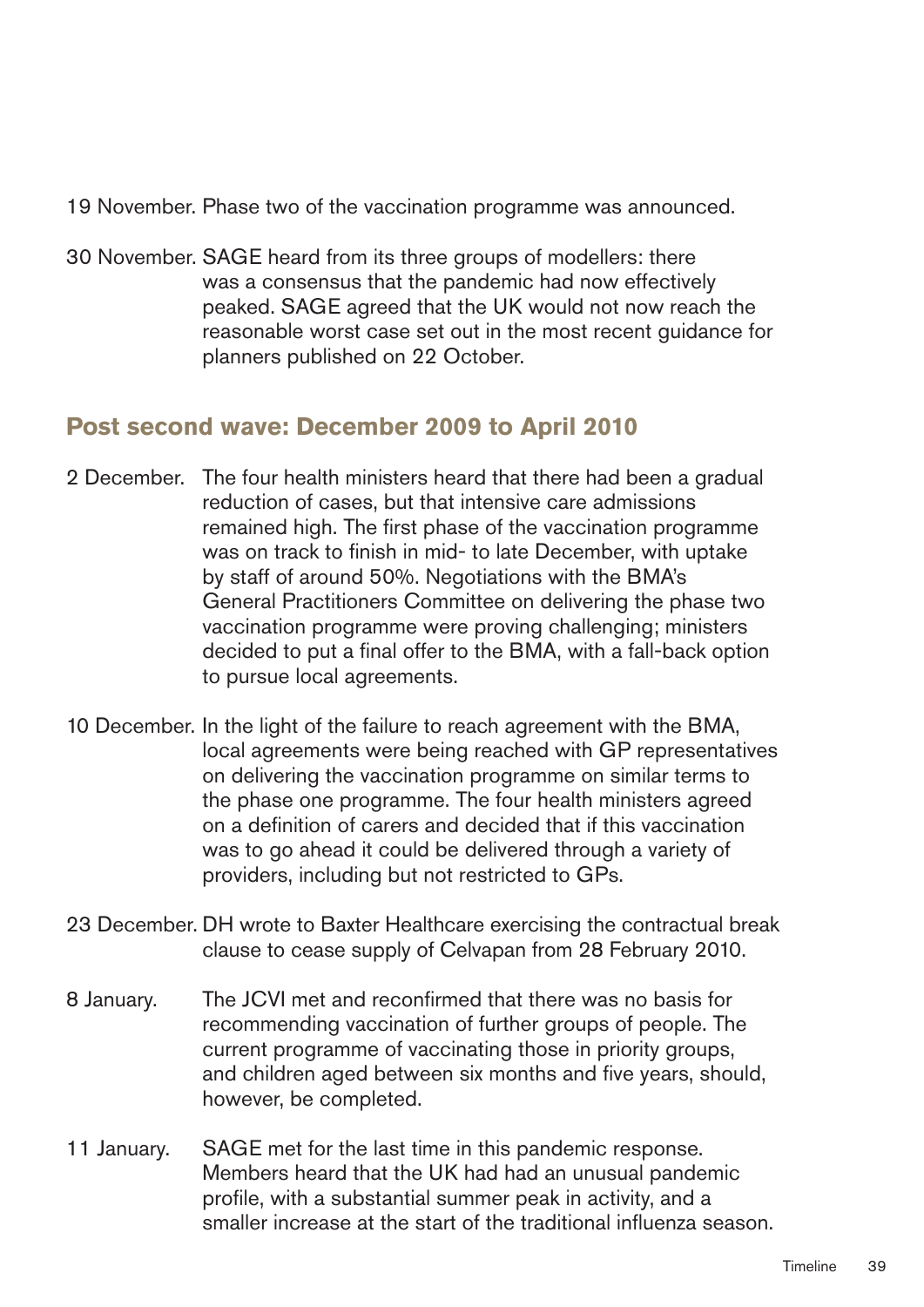Comparable countries elsewhere in Europe had experienced a single peak beginning seven to ten weeks before the traditional influenza season. The committee agreed that the UK was well past the peak of the second wave of the pandemic, and that no third wave was expected.

- 14 January. The four health ministers agreed to suspend deliveries of the GlaxoSmithKline vaccine Pandemrix from 16 January and to enter into negotiations with the supplier over terminating the contract. A variety of options were considered for managing the pandemic flu vaccine stockpile, including donating or selling vaccines to pharmacies, private companies or other countries.
- 21 January. The four health ministers reflected on the JCVI's advice not to extend the vaccination programme beyond the current priority groups and asked the JCVI to provide more detailed advice as to whether to make the vaccine available to the general population.
- 4 February. The four health ministers decided on the basis of further JCVI advice (of 3 February) to continue to vaccinate priority atrisk groups and front-line health and social care workers and pregnant women; and not to vaccinate healthy over-65s. The JCVI advised that there was no scientific justification to extend the vaccination programme to other healthy age groups of the population, although the vaccine could be offered as a travel vaccine. Ministers agreed this advice and decided to set up a strategic reserve of pandemic vaccine amounting to 15 million doses.

A written ministerial statement announced that the NPFS, which had been operating in England only, would be stood down as of 11 February. By the time it closed 2,732,582 assessments had been completed and 1,161,156 courses of antivirals collected.

- 18 March. 342 deaths in England related to H1N1 had been recorded, 69 in Scotland, 28 in Wales and 18 in Northern Ireland, giving a UK total of 457.
- 1 April. Antiviral medicines were no longer available from national stockpiles, and antiviral collection points in England were closed. The Swine Flu Information Line also ceased, and treatment of people with flu-like symptoms returned to business as usual, with people advised to contact their GP.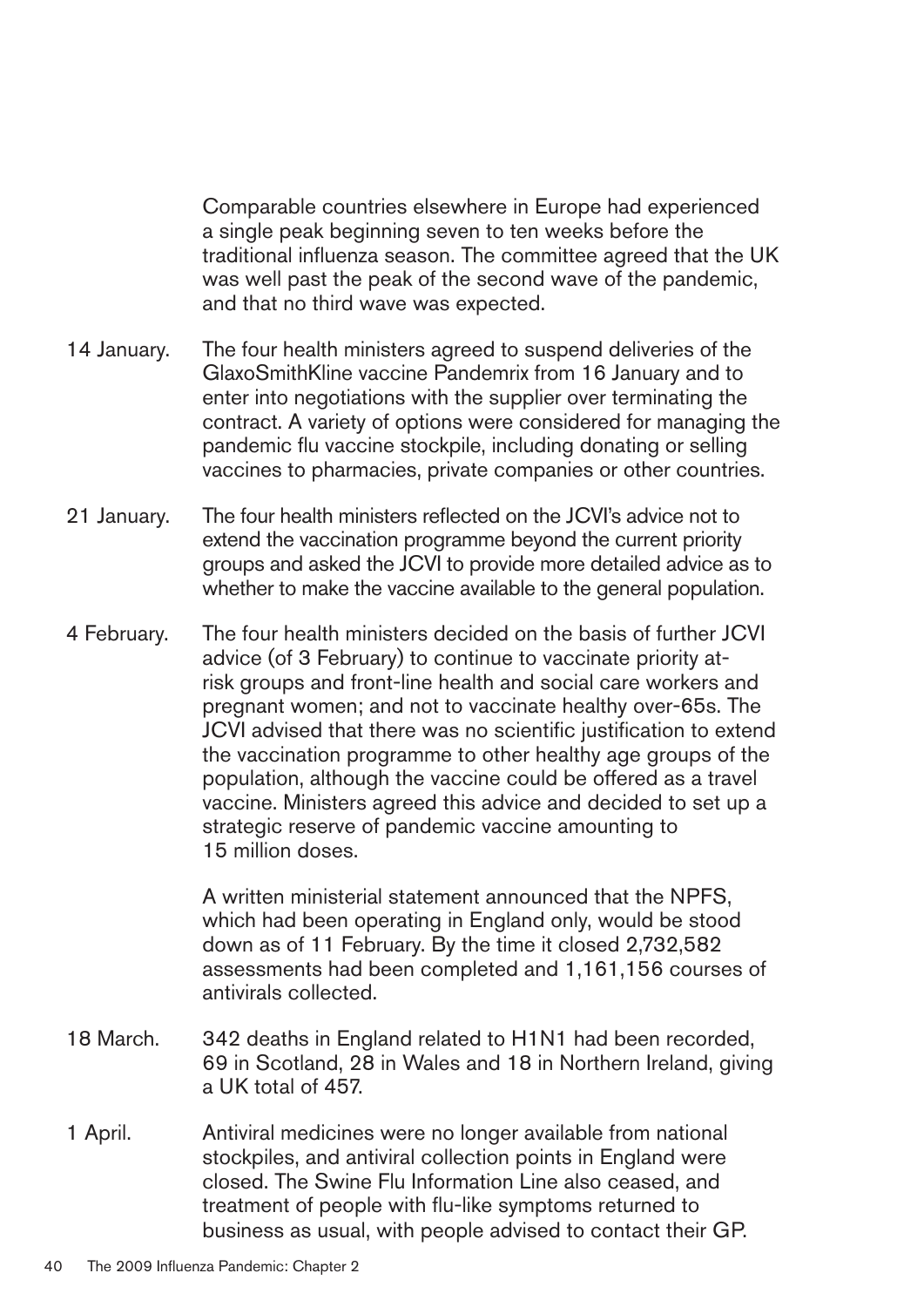# **Chapter 3: The central government response**

- 3.1 Unlike most emergencies, an influenza pandemic requires significant central government co-ordination over an extended period. The Department of Health (DH) has overall responsibility for preparing for a pandemic and leading the response. Given the expected impact of a severe pandemic on life in the UK, other government departments will also have an important role to play in managing its impact across a wide range of policy sectors.
- 3.2 However, health policy and delivery in the UK are largely devolved responsibilities. The health systems in England, Northern Ireland, Scotland and Wales share core principles, but there are significant differences in the way in which services are delivered across the UK. They are also accountable to different political authorities.
- 3.3 � In the case of pandemic influenza preparedness, the four nations of the UK deliberately sought to work within a UK-wide framework. This is not only because a UK response to a novel flu outbreak would be most effective in terms of managing risk and treating the disease – for example through collective procurement of antivirals and vaccines – but also because, given that infectious diseases do not respect borders, it makes little sense to try to adopt radically different policies across the UK.
- 3.4 � In this chapter I explore how the pandemic was dealt with within central government, and how the four nations worked together to deliver tailored but consistent responses. I also focus in particular on one aspect of the pre-pandemic planning – managing additional deaths – which was, fortunately, not tested, but which could be critical to responding to a more severe pandemic.

# **Central government's crisis management arrangements**

3.5 � The UK government's approach to responding to disruptive challenges is set out in *Responding to Emergencies: The UK central government response – concept of operations* (CONOPS).1 This provides the generic arrangements, objectives and principles for responding to emergencies, whatever their nature.

www.cabinetoffice.gov.uk/ukresilience/response/ukgovernment.aspx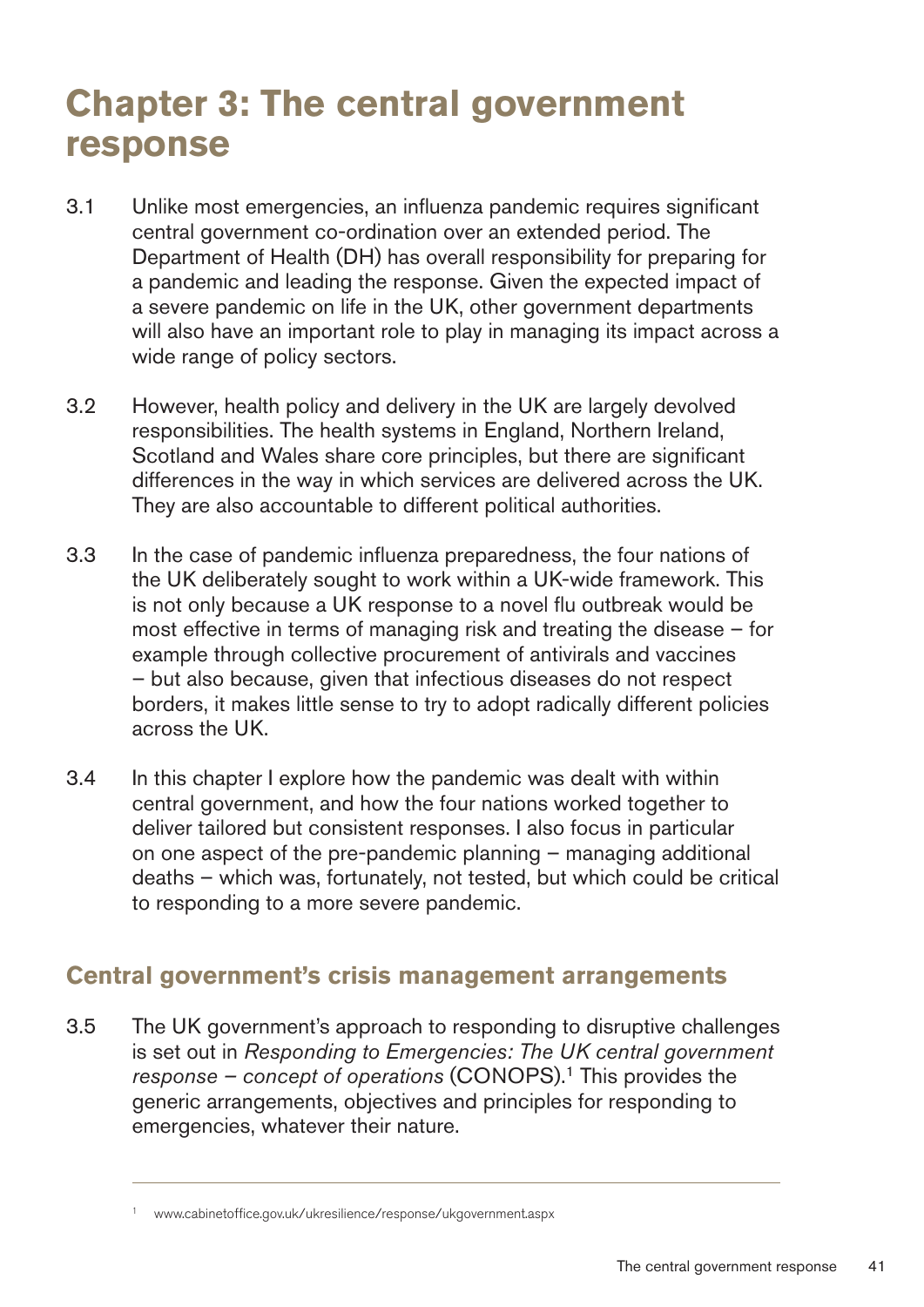- 3.6 � The response to most emergencies is led locally without central government involvement. Where central leadership is needed, it will fall to the lead government department. Under the 'lead department' principle, specific government departments are identified as being the lead on preparing for, and responding to, particular types of emergency. DH is designated as the lead department for an influenza pandemic.
- 3.7 While one department will be in the lead, other departments will remain responsible for issues that fall within their policy areas. For example, while DH will lead the response to a pandemic, the Foreign and Commonwealth Office will lead on travel advice.
- 3.8 � If the situation is serious enough and requires input from other departments, a ministerial committee may meet to provide crossgovernment co-ordination and strategic leadership. At the time of the pandemic this committee was known as the Civil Contingencies Committee (CCC). It has since been renamed the National Security Council (Threats, Hazards, Resilience and Contingencies).
- 3.9 � The committee, and the structures that support it (frequently referred to as COBRA in the media), are the UK government's dedicated crisis management mechanism. While the Home Secretary is the default chair, and the Prime Minister may chair in the most serious of crises, the committee is usually chaired by the lead minister for the type of emergency in question. In the event of an influenza pandemic, the committee would therefore normally be chaired by the Secretary of State for Health.
- 3.10 The committee brings together all the government departments that have a potential role to play in the response. As it is a UK government Cabinet committee, the devolved administrations attend by invitation but are not formal members. Other organisations with a key role may also be invited to attend.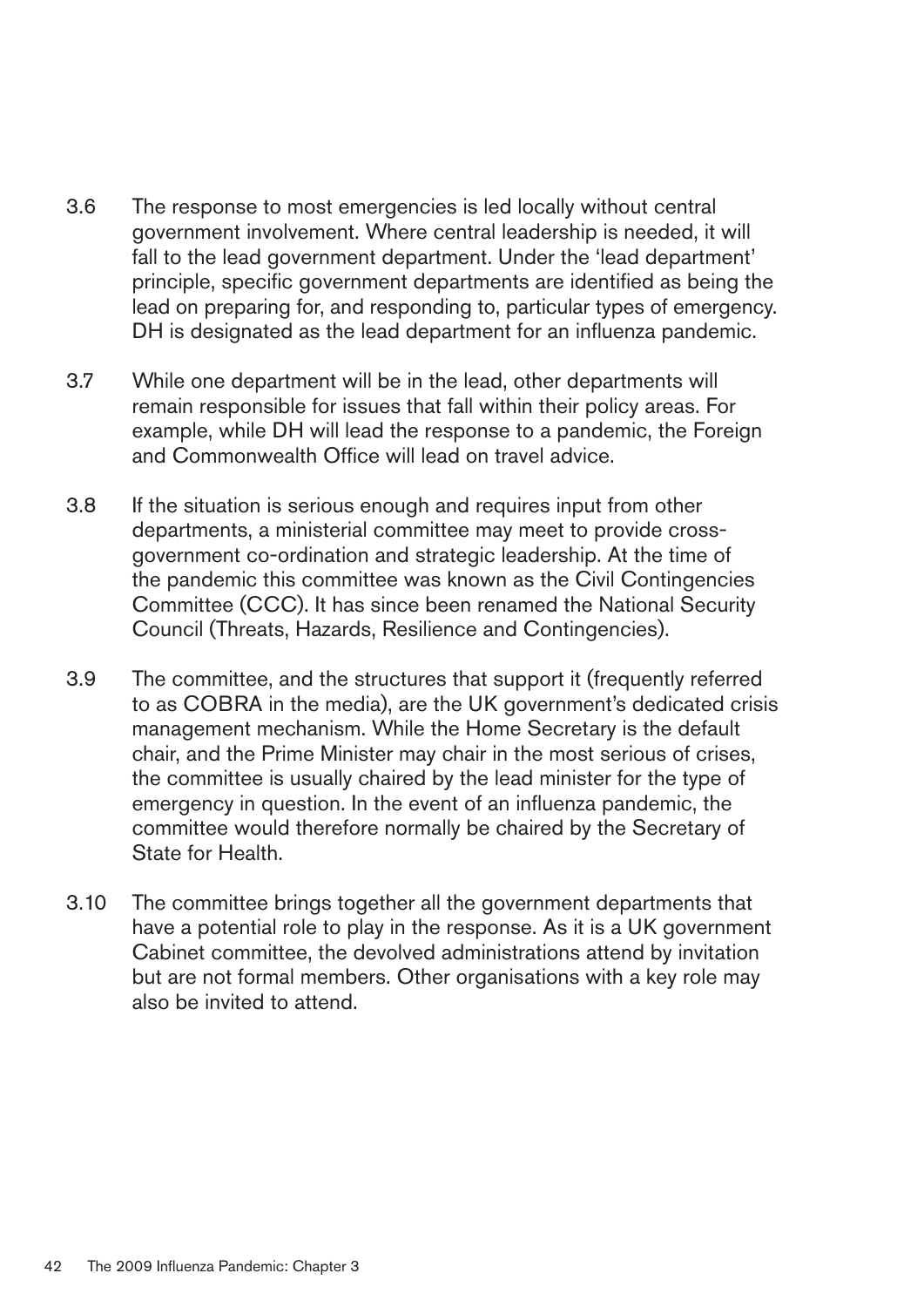- 3.11 The committee is supported by an official-level committee, known as the Civil Contingencies Committee (Officials) CCC(O) at the time of the pandemic. This is chaired by the Cabinet Office. It provides cross-government co-ordination and prepares advice for ministeriallevel meetings.
- 3.12 These arrangements have a long history, but were greatly enhanced following a series of major challenges in 2001, including foot-andmouth disease, major flooding and widespread protests over fuel prices. The creation of the Civil Contingencies Secretariat within the Cabinet Office, the passage of the Civil Contingencies Act 2004 and the development of the Concept of Operations were important milestones in this process.

# **The central response in practice**

- 3.13 � Human cases of a new influenza virus (H1N1) were confirmed in Mexico and the USA on 23 April 2009. The CCC(O) met for the first time on 26 April, triggered by initial reports of the severity of the disease. The CCC met at ministerial level for the first time on 27 April. The same day, the World Health Organization (WHO) moved its alert phase to 4, indicating sustained human-to-human transmission, and the first cases of H1N1 influenza in the UK were confirmed.
- 3.14 � The initial information coming from Mexico suggested that the disease was spreading rapidly and had a high fatality rate. While there were questions around the quality of this data, the decision to call the CCC at this stage was made based on the potential of the new H1N1 strain to have a severe impact on the UK.
- 3.15 The National Framework suggests that the virus could take two to four weeks to reach the UK from its country of origin, but recognises that modern travel might shorten this period and that the virus's early development might not be documented in areas where surveillance is not well developed. The National Framework implies that the UK would probably not see cases until after WHO had moved to alert Phase 6 and declared a pandemic.<sup>2</sup> In practice, the first UK cases

<sup>2</sup> The National Framework sets out four UK alert levels within WHO Phase 6, the point at which a pandemic is declared. UK alert level 1 refers to cases only outside the UK �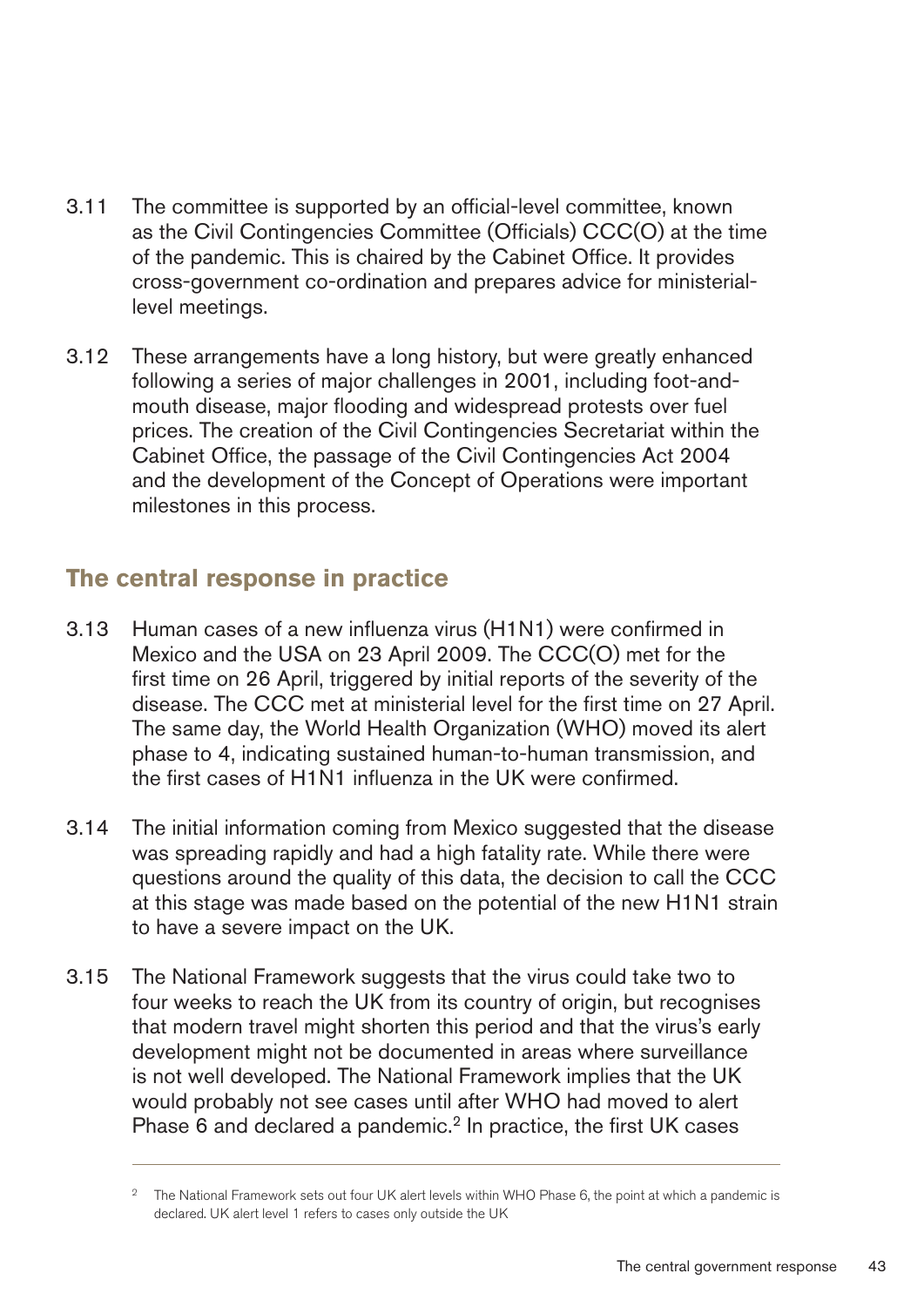were confirmed on the day WHO moved to Phase 4, only four days after the virus was first identified in Mexico and the USA. Thus the UK did not, as was hoped, have a number of weeks to prepare before the disease reached its shores and started to spread. Key decisions therefore needed to be made while the nature and implications of the disease were still far from certain.

- 3.16 � The CCC met 24 times between 27 April and 18 November 2009. The regularity of meetings decreased as the pandemic progressed and it became more clearly a health issue, from daily for the first four days to monthly by August. The committee was chaired by the Secretary of State for Health, with Andy Burnham MP replacing Alan Johnson MP in this role from 10 June onwards.
- 3.17 Those represented at the CCC were relevant UK government departments, the devolved administrations, the Health Protection Agency (HPA), the Government Office for Science, the Association of Chief Police Officers and the Local Government Association. Over time, departments with a less central interest in the response were represented by officials rather than ministers. The devolved administrations' health ministers were represented at all meetings via a telephone link.
- 3.18 � The Chief Medical Officer for England, as the UK government's principal medical advisor and the professional head of all medical staff in England, attended the CCC. His wide-ranging role during the pandemic included advising ministers on policies, interventions and measures to reduce the impact of the disease, providing strategic leadership to medical professionals, and acting as the government's spokesperson in England. The Chief Medical Officers in Scotland, Wales and Northern Ireland also generally attended the CCC by telephone and fulfilled a similar role for their ministers.
- 3.19 The HPA was represented at the CCC to provide advice on the epidemiological and health protection response. The HPA's role during the pandemic included implementing control measures at a local level, national surveillance of influenza, and supplying information to health professionals and the public.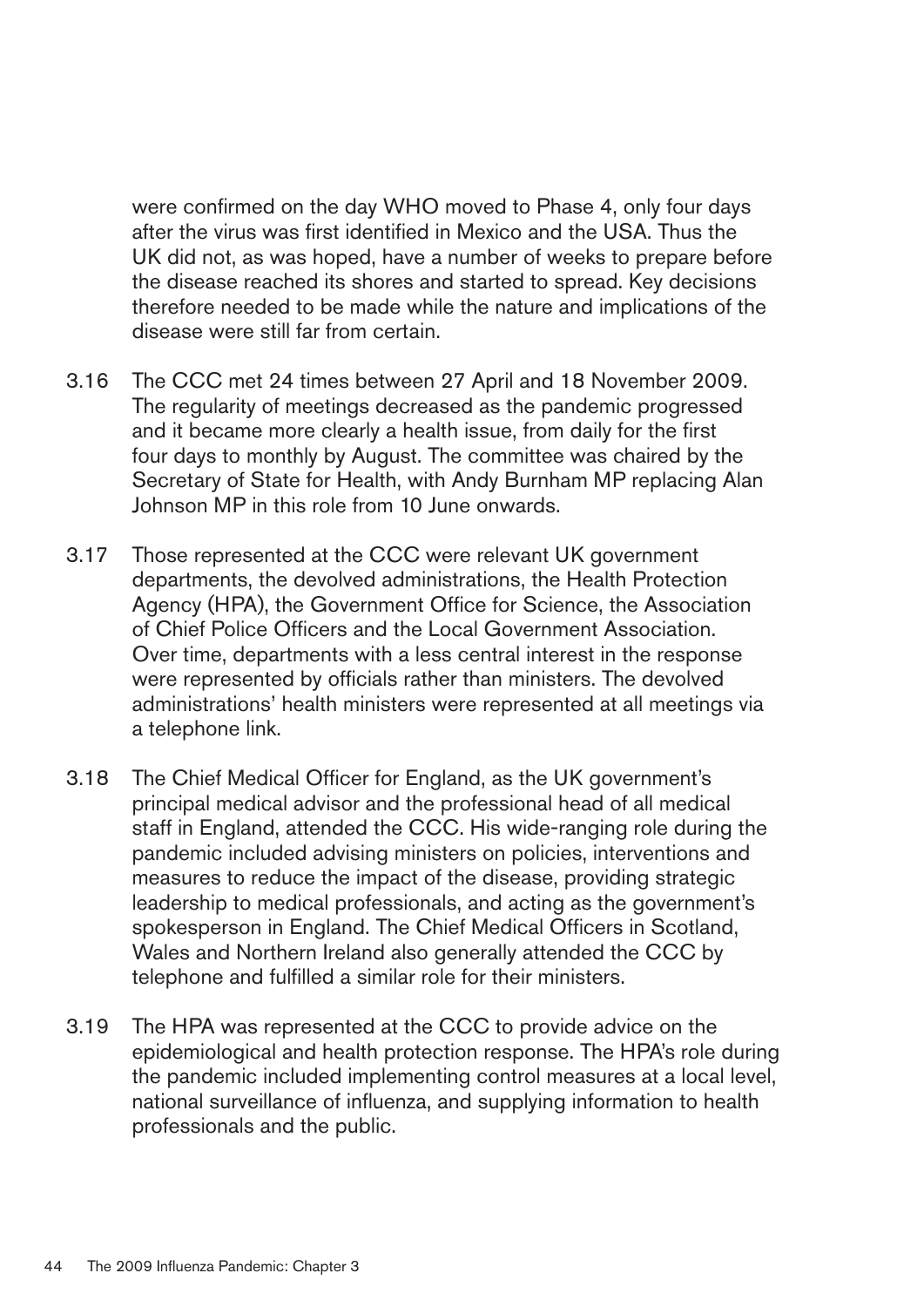- 3.20 � Throughout the pandemic response, scientific advice was fed into the CCC by the Scientific Advisory Group for Emergencies (SAGE), which first met on 5 May. The UK government's Chief Scientific Adviser, the co-chair of SAGE, attended the CCC. The provision of scientific advice to the CCC is discussed in Chapter 4.
- 3.21 The CCC was supported by meetings of the CCC(O), which met a total of 66 times between 26 April and 18 November and was chaired by the head of the Civil Contingencies Secretariat.
- 3.22 CCC meetings routinely included an update on the current situation, prognosis for the course of the pandemic and discussion of the key preparedness and response issues at the time. Much of the business was understandably focused on health-related issues. These included the nature of the initial 'containment' phase and the move into the subsequent 'treatment' phase alongside the procurement and use of medical countermeasures. The planning assumptions, and proposed changes to them, were also discussed at length.
- 3.23 � The committee also considered a range of non-health policy issues that are the responsibility of other departments, including:
	- travel advice to the population;
	- restrictions on mass gatherings;
	- schools closures;
	- handling of additional deaths;
	- possible postponement of elections;
	- sickness certification;
	- international assistance; and
	- advice to Hajj pilgrims from the UK.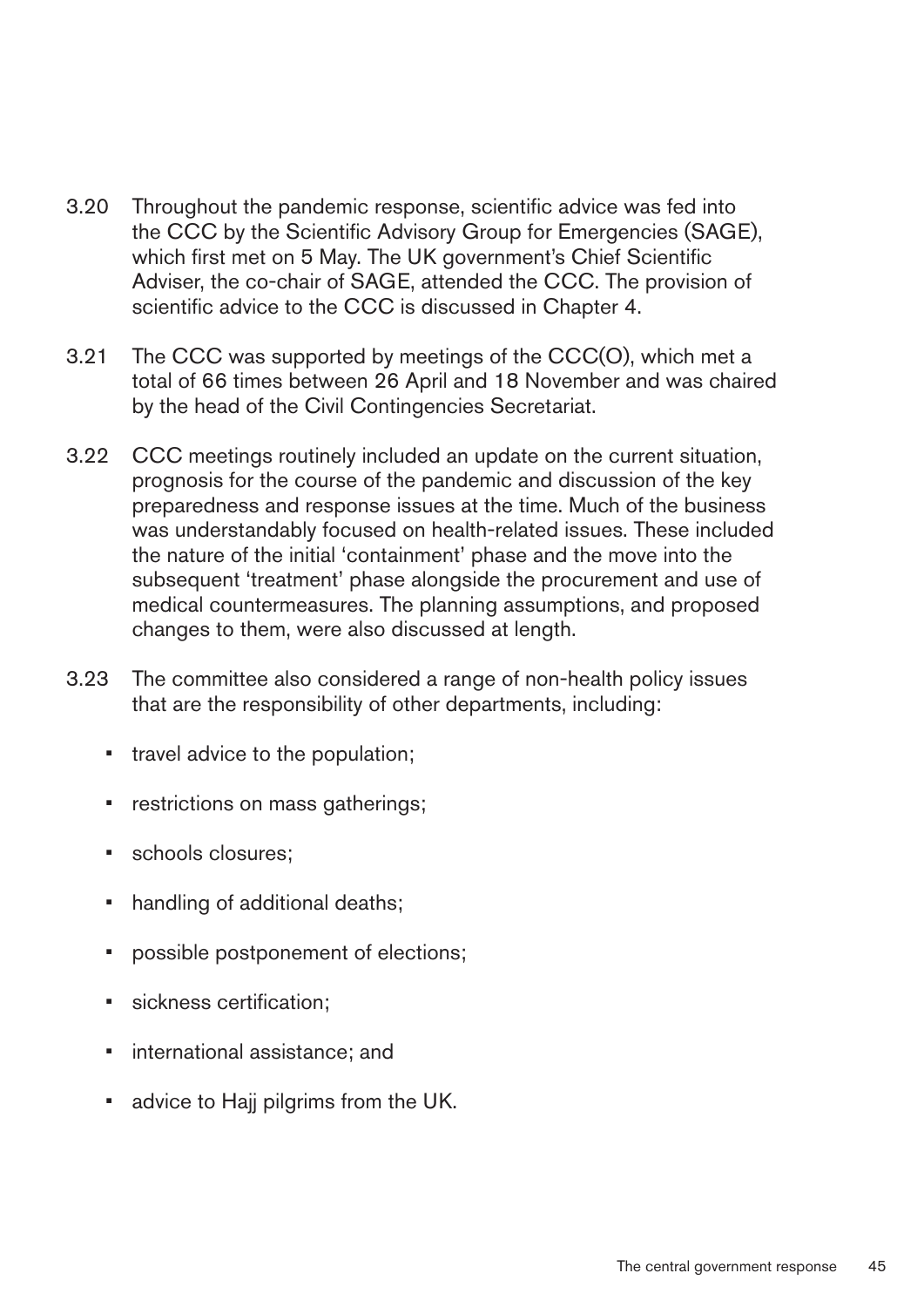- 3.24 � There was much useful work done on these issues, and on issues such as the potential need for emergency legislation. This work was not tested during the 2009 pandemic, but will have undoubtedly helped increase preparedness in these areas in the event of a more serious pandemic. I discuss one particular area, the handling of additional deaths, below.
- 3.25 � As the pandemic progressed it became clear that the response would be almost exclusively a health one and that it would not require the wider-ranging measures that a more severe pandemic might. By June, more and more time was being spent in the CCC(O) and the CCC on detailed health-specific issues. To help ensure that these largely operational issues were progressed quickly, the four health ministers started to have informal telephone conversations, supported by their chief medical officers (CMOs).
- 3.26 � In July ministers agreed to establish a four nations health group, supported by the Cabinet Office, which would discuss operational health issues across the four home nations, escalating issues to the CCC for discussion as necessary. The group was formally recognised as being a sub-group of the CCC, and met, by telephone, 23 times during the pandemic. It was supported by a parallel officials group.
- 3.27 The four nations health groups represented a move to a more explicitly health departments-led model of response once it became clear that other departments represented at the wider CCC meetings had a more limited role to play in the response.

# **Observations**

### **Planning and uncertainty**

3.28 � The UK's preparations for responding to an influenza pandemic had been praised by WHO as being among the best in the world. The UK's wider central government crisis management arrangements are tried and tested and have been refined through experience over many years. They have been widely praised and are considered to be world class. The UK centre was therefore well placed going into the pandemic.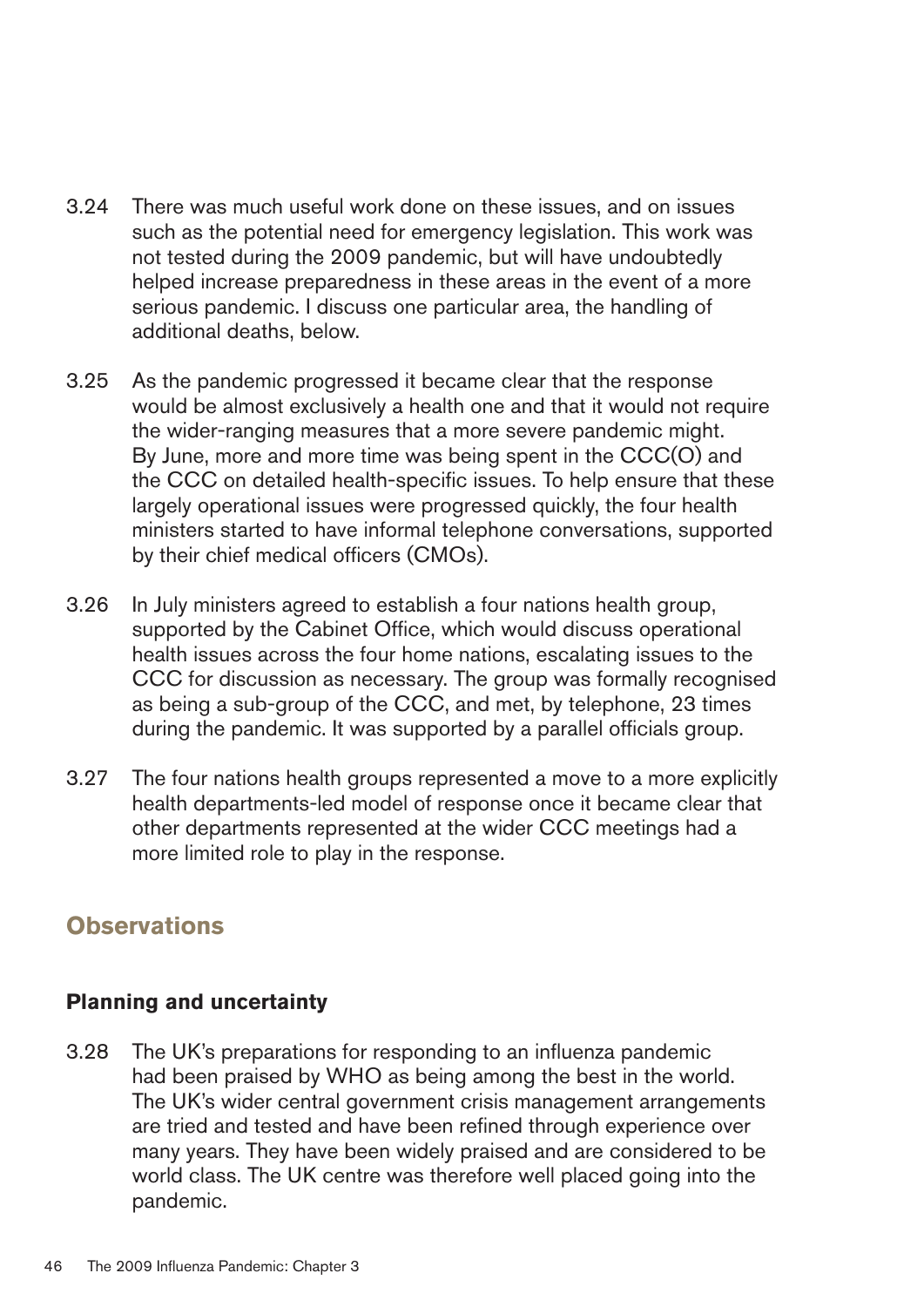- 3.29 � However, those faced with leading the central response had to do so from the outset with considerable uncertainty over the nature of the pandemic. The National Framework's planning assumptions spoke of between 55,500 and 750,000 fatalities, and initial information coming from Mexico suggested a high mortality rate. Scientific analysis that would help clarify the severity of the disease would take time to establish, and a range of unpredictable variables, such as the possibility of a mutation of the virus, the development of resistance to antivirals and a significantly more virulent second wave, had to be considered.
- 3.30 � The National Framework, and pandemic preparations generally, were impressive. The level of pre-planning meant that the key issues, approaches and necessary decisions were already well sketched out. A wide range of decisions had already been made prior to the pandemic and needed only to be reconsidered and confirmed in the light of circumstances. This included decisions concerning potentially complex issues such as entry and exit screening, mass gatherings and travel restrictions. Key personnel who would lead the response both gained in-depth understanding of the issues and, importantly, were able to build strong working relationships through the planning process. This level of pre-planning was key both to facilitating a rapid response and to reducing pressure on the central decision-making process.
- 3.31 The National Framework provides a strong basis to guide decisionmaking but needs to be adapted to the circumstances, as was recognised. I heard, for example, that it was developed primarily with avian influenza in mind and was based on the assumption of a severe pandemic. It did not consider sufficiently the possibility that a pandemic might be far less severe than the one it envisioned. The importance of this, not just for decision-making but in setting the tone and direction of the response, should not be underestimated.
- 3.32 Thus I heard that, at times, it had felt as if the response was being tailored to fit what was in the plan, rather than the nature of the virus itself. In other words, there was neither sufficient flexibility over response options nor scalability to tailor the response more closely to the emerging pandemic.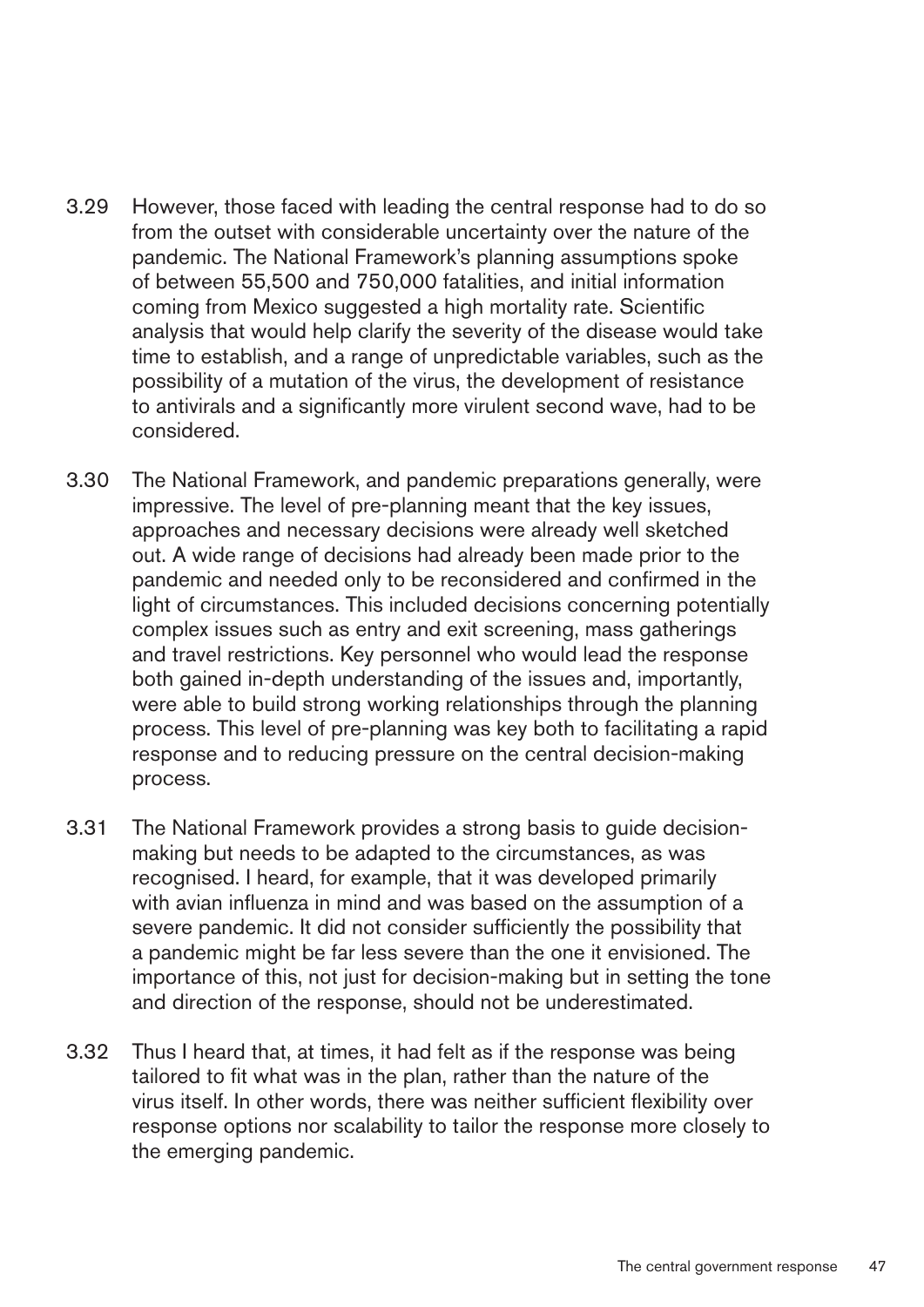- 3.33 The planned linkage of decision-making to WHO phases proved of little use in practice, given the speed at which the latter changed and their lack of relevance to the UK's experience of the disease. The response rapidly moved away from this approach to take its lead from developments in the UK.
- 3.34 � The key decisions that had to be made, such as the movement from 'containment' to 'treatment', the procurement of vaccine and the use of antivirals and vaccine, are explored in detail in subsequent chapters. All are characterised by the absence of unambiguous scientific advice and significant levels of uncertainty. That clear decisions were made in such challenging circumstances is a testament to the effectiveness of the central response machinery.
- 3.35 � The spread of pandemic influenza within the UK was far from uniform. Some areas were 'hot-spots' while others were largely unaffected. Some 'hot-spots' saw pandemic-level activity before WHO officially announced a pandemic. Northern Ireland and Wales were affected later, and had a significantly milder disease profile than England and Scotland during the first wave of infection. These developments were unexpected, and the National Framework talks consistently of taking a UK-wide approach to the response. While recognising the devolution settlement, it does not suggest that the response may, for example, be varied within England to reflect differing experiences across the country.
- 3.36 The central government CONOPS enshrines subsidiarity as a fundamental principle of crisis management. That said, I heard that greater local flexibility in responding to the disease may have been desirable. Possible examples I heard included more focused attempts to reinforce primary care in the most affected areas as an alternative to the National Pandemic Flu Service (NPFS) and greater flexibility in the local implementation of containment measures by the HPA. This has to be balanced against the unpredictability of the future spread of the disease and the need for an equitable and consistent response that maintains public confidence.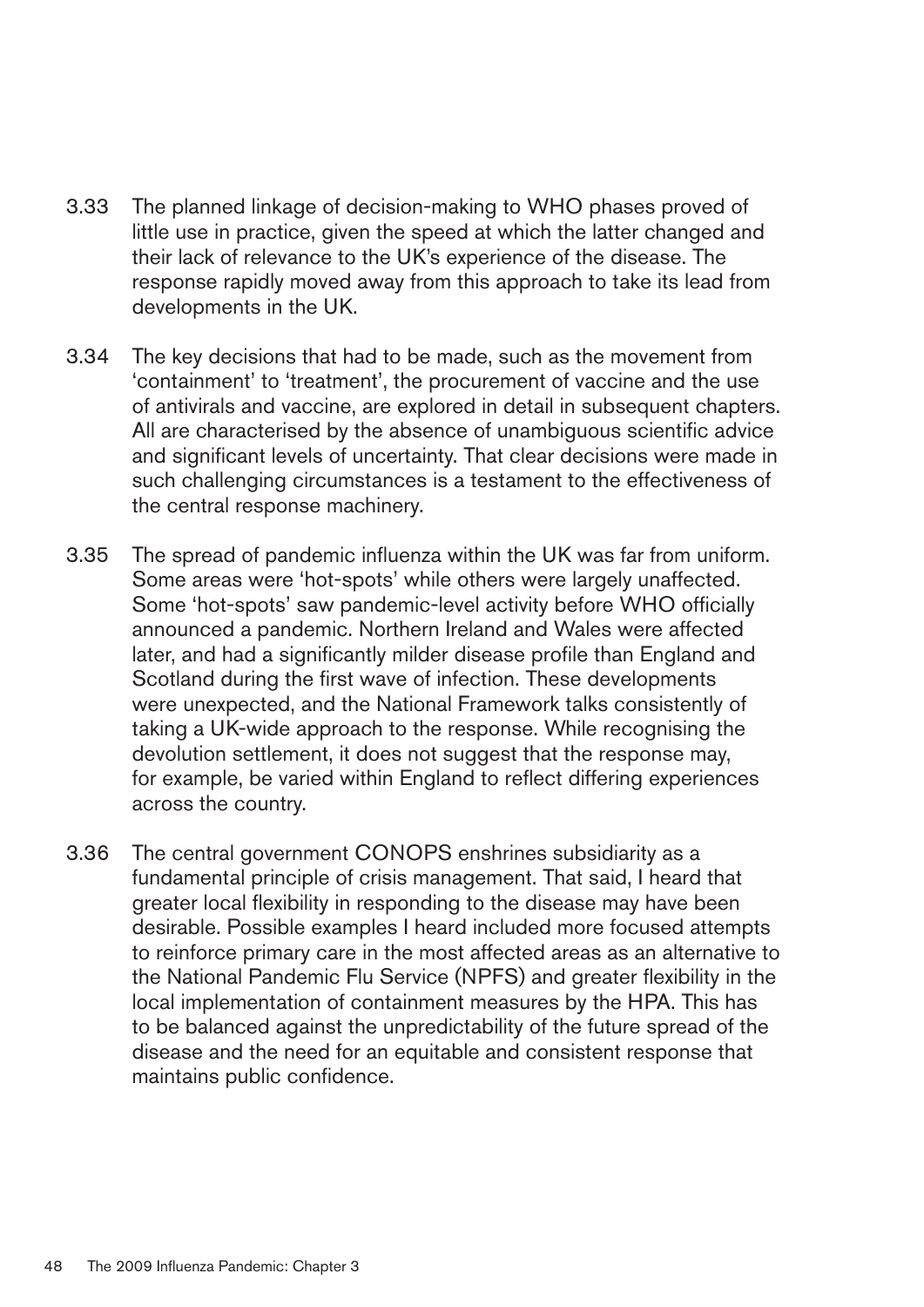- 3.37 � I recognise that greater local flexibility could lead to accusations of a 'postcode lottery' if it affected, for example, access to antiviral drugs. This in itself should not rule out such an approach. Indeed, such an approach existed at a national level during the pandemic, given that in England there was not the same level of clinical gatekeeping over access to antivirals as elsewhere once the NPFS was activated with a 'treat all' policy.
- 3.38 � The pros and cons of the balance between central control and local flexibility will depend on the circumstances and priorities of any given incident. I discuss and make detailed recommendations on the issue of flexibility of planning in Chapter 5. However, it is important to recognise that there are characteristics of a pandemic which cannot be known in advance and which will take some time to identify clearly. These include its severity, speed and geographical spread.
- 3.39 � Planning can be made more flexible, and triggers for moving from one stage of a response to another can be defined in advance to some extent. However, there is still likely to be a period when there is considerable uncertainty over the impact of the disease and its likely development. Improvements to evidence-gathering and the development of scientific advice may help, but decisions will still probably need to be taken at a time when the facts are not fully known.
- 3.40 � Against this background, there are two main approaches that are likely to be available to ministers:
	- to assume that the outbreak could potentially be at the high end of planning scenarios in the National Framework (see Chapter 4) and redirect resources to meet that level until evidence emerges that the pandemic is less serious. This will give the best prospect of handling the outbreak, but may involve substantial costs and unnecessary diversion of staff which will affect healthcare elsewhere; or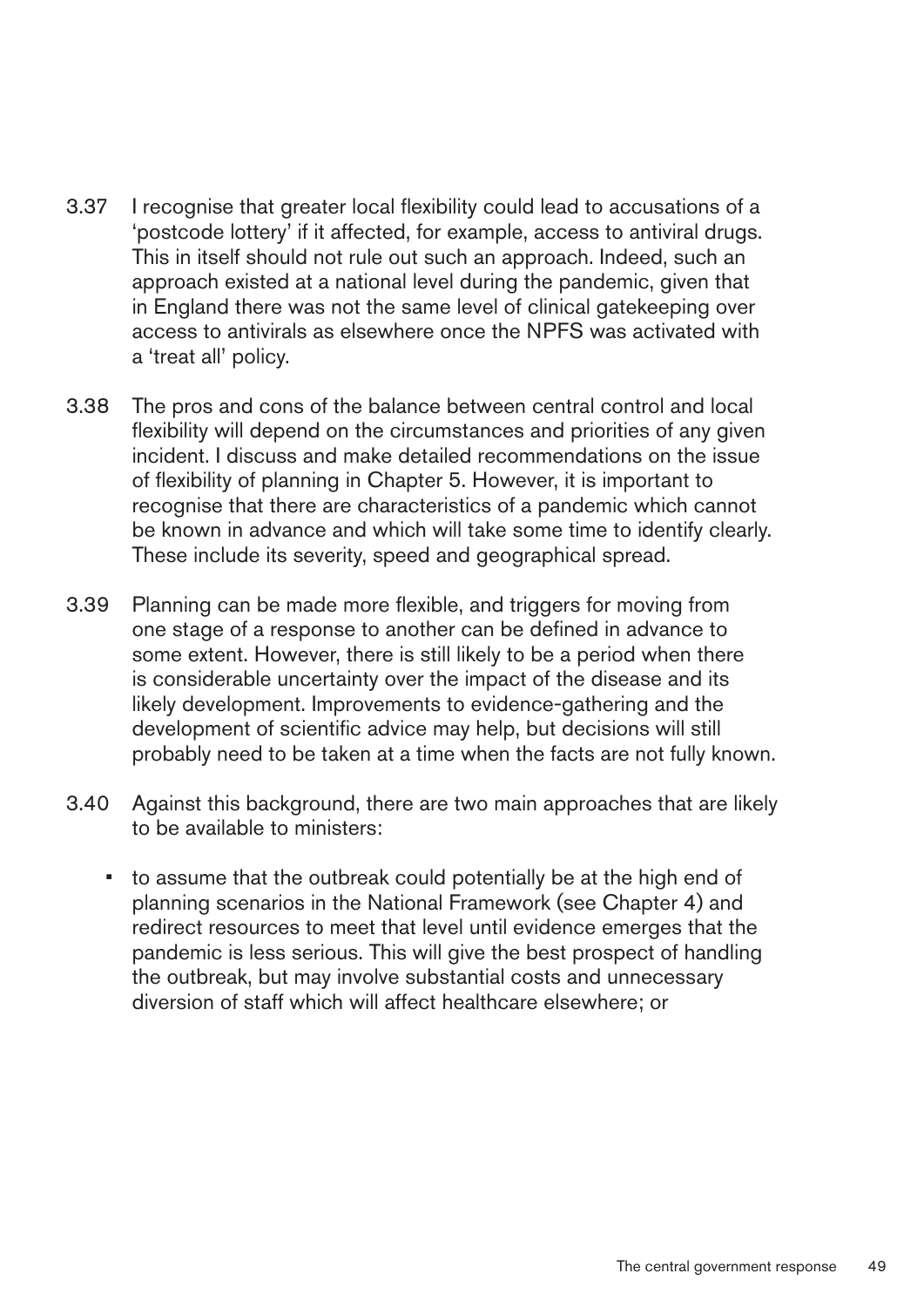- to make a series of calculated judgements, based on the available evidence of the likely scale and severity of the outbreak, and resource the response accordingly. This will help to ensure that the response is proportionate, and have lower resource costs in most cases, but will run the risk of the NHS being unable to cope if the outbreak increases in severity more quickly than the response can be adjusted.
- 3.41 To some extent this choice may properly reflect political judgements, in particular about public confidence, but it would be useful to acknowledge from the outset that it exists and to provide both advice and data, especially on the implications of diverting skilled staff and procurement, so that ministers can take the best view.

**RECOMMENDATION 1:** Ministers should determine early in a pandemic how they will ensure that the response is proportionate to the perceived level of risk and how this will guide decision-making. This approach should be reflected in the revised pandemic-specific Concept of Operations by summer 2011.

# **Management of the central response**

3.42 The central government response operated in line with the UK government's CONOPS. It is fair to say that the 2009 pandemic did not test those arrangements in the way that a more severe pandemic might have done. Some interviewees commented that it might have been possible to reduce the frequency of CCC meetings earlier, and that the pattern of CCC and CCC(O) meetings left little time in between for policy to be refined and actions taken forward. It was also suggested that having daily meetings in the absence of significant new information may have contributed to frustrations about the time taken to deliver clearer scientific advice. While the Cabinet Office might wish to reflect on the frequency of CCC meetings, the crucial issue is getting robust information to help decide whether to scale the response up and/or down. Overall, there was broad satisfaction with the operation of the CCC machinery.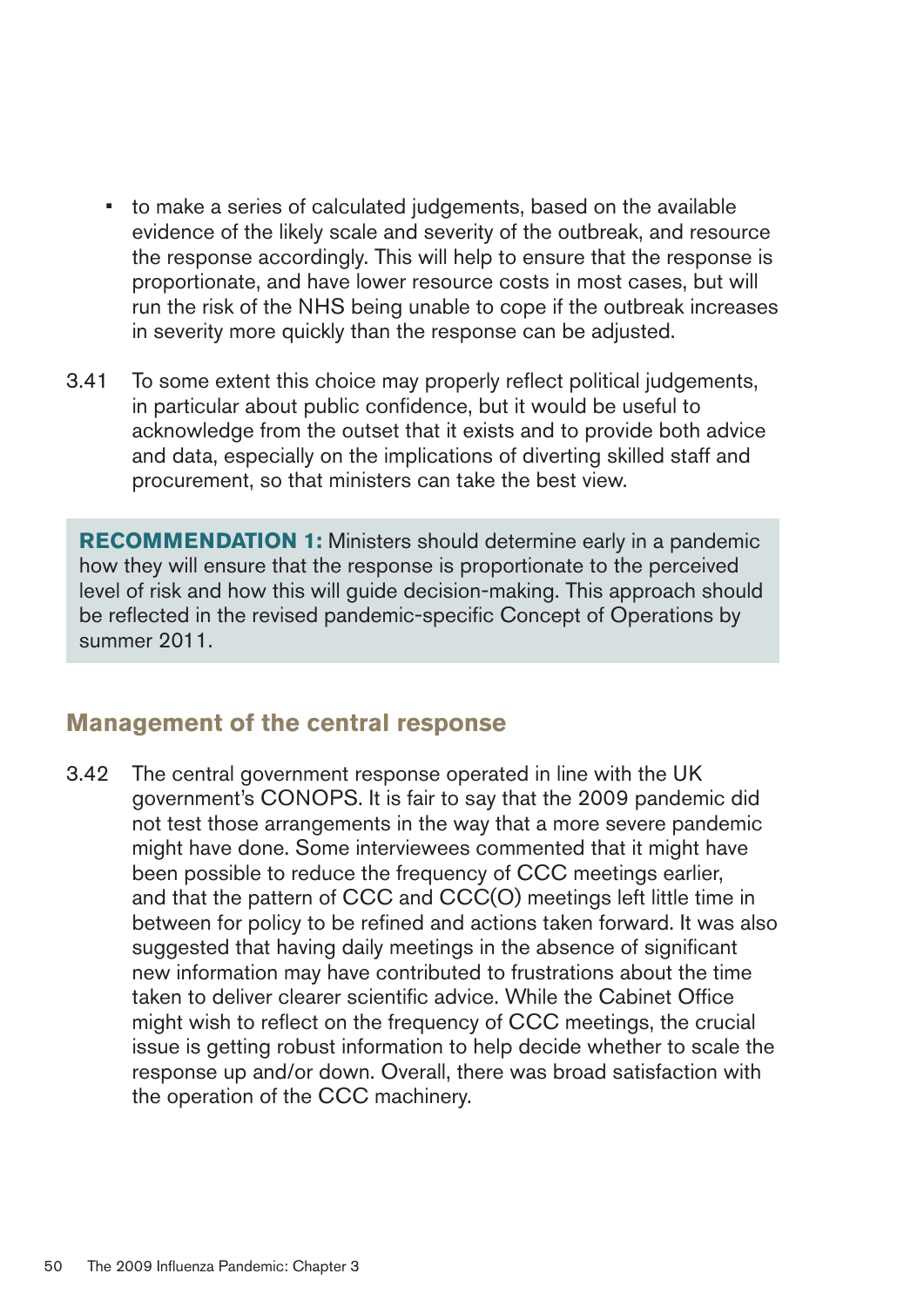- 3.43 � The only significant innovation was the decision to set up a separate forum for the four nations to take forward operational health issues outside the main CCC meetings. It is important to understand that this was the first UK-wide emergency in which the subject matter was largely devolved, creating the risk of inconsistencies in the response between the four nations, and the risk of disagreement between the administrations.
- 3.44 � I heard that the four nations worked very closely together, and that despite inevitable tensions there was a great willingness on all sides to resolve problems. Pre-pandemic preparations undoubtedly did a good deal to reduce possible sources of disagreement or tension and to build effective working relationships between both ministers and officials.
- 3.45 � Interviewees told me that the Cabinet Office played a pivotal role in ensuring that the response was sensitive to the views of the devolved administrations and that their voices were always heard. The introduction of the four nations health meetings was identified as an important move in helping to speed up decision-making. It was also seen as facilitating a more equal dialogue between the four nations than the wider CCC meetings, at which the devolved administrations took part by telephone rather than being present in the room.
- 3.46 � However, there are several areas where I feel improvements could be made.
	- The four nations meetings were an innovation and the concept should be further developed and clarified.
	- The Cabinet Office continued to play the co-ordination role well into 2010, at a point when the four health departments should have been in a position to manage the remaining issues themselves. This suggests that there remains a lingering lack of confidence in the relationships between the health departments.
	- The way in which the devolved administrations take part in meetings held in London is worth reviewing.
	- Resilience of key individuals was a concern.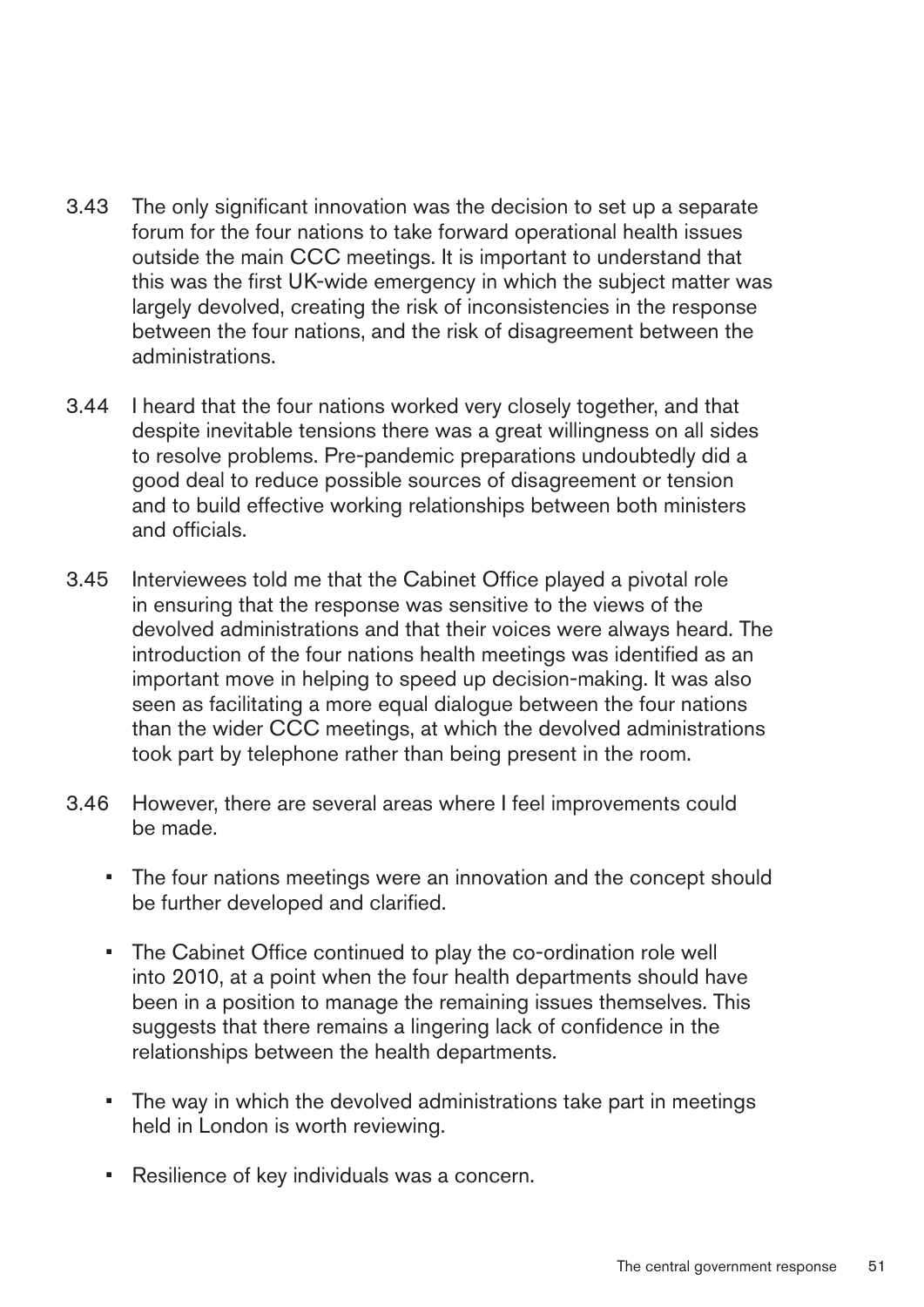- 3.47 � I take these points in turn.
- 3.48 � First, I consider the constitutional position of the four nations meetings within the overall emergency response structure. I understand that the devolved administrations cannot be formal members of the CCC, as it is a UK government committee. The creation of the four nations health group was a pragmatic response to handling what became a health emergency, and was warmly welcomed from ministers downwards. But its very utility, and potential application to other areas of devolved policy, means that its constitutional status within crisis management should be further clarified and spelt out in the CONOPS.<sup>3</sup>
- 3.49 As part of this process, it should be made clear whether the group should be considered part of the central co-ordination apparatus (that is, part of what was the CCC), or part of the lead department arrangements, given that it brings together the lead departments, primarily to discuss issues that fall within their remit rather than that of the wider response. The former would suggest that it may be appropriate for the Cabinet Office to co-ordinate meetings, the latter that this should be the responsibility of the four health departments.

**RECOMMENDATION 2:** The Cabinet Office should enshrine the position of the four nations mechanism for certain types of emergencies in a revised Concept of Operations by summer 2011. The mechanism should then be included in the exercise programme for emergencies in a devolved matter.

3.50 � Second, from the discussions I have had I believe that there is a need to build relationships and understanding more widely between the health departments. There is a large agenda of issues that the UK health ministers can profitably address without trespassing on any country's right to manage its health service in the way that it thinks best. There needs to be greater awareness within DH of the implications of working in a devolved world, and a greater willingness within the devolved administrations to invest time and resources in influencing debate in London.

<sup>&</sup>lt;sup>3</sup> I discuss one aspect of this, the relationship between the devolved administrations and key expert resources, such as SAGE, further in Chapter 4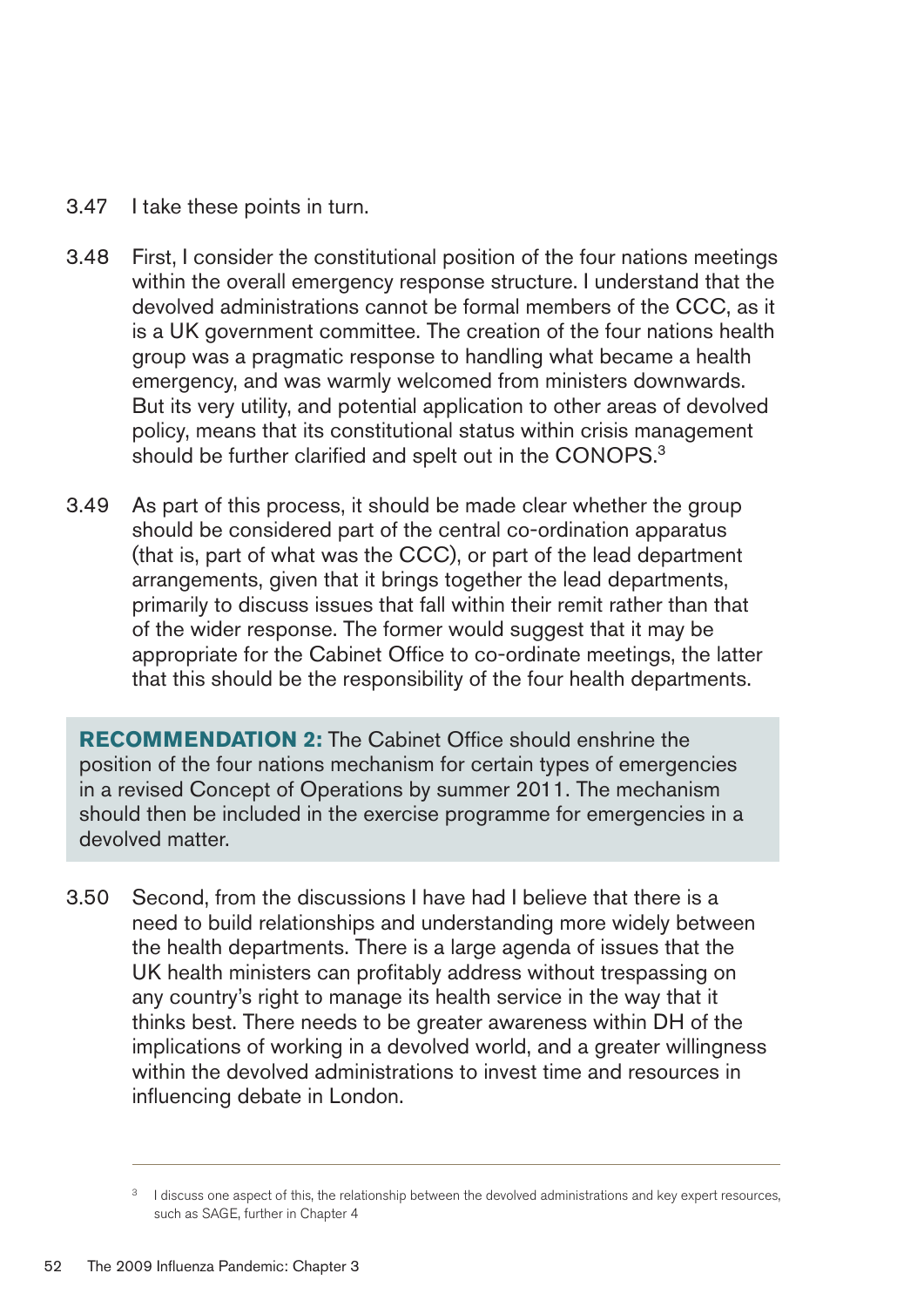**RECOMMENDATION3:** The four health ministers should meet to discuss emergency preparedness (and a range of other issues) at least once a year. Officials should aim to meet face to face more regularly.

3.51 � Third, a number (though not all) of interviewees from outside England felt that taking part in meetings by telephone made it very difficult to engage meaningfully in discussions. For my part, I was surprised that video-conferencing was not used. I should make it clear that there was never a bar on devolved administration officials attending meetings in London, and I believe that the devolved administrations need to consider resourcing an embedded presence in London during the lifetime of an outbreak (I return to this point in Chapter 4). However, given that ministers and most officials will inevitably be engaging in discussions remotely, I believe there is sense in reviewing the technological support for ministerial and official-level crisis management meetings.

**RECOMMENDATION 4:** The Cabinet Office should review the technological support available for emergency ministerial and official meetings, to ensure that those joining in meetings remotely can be engaged as fully as possible in the discussion.

3.52 � Finally, I explored the issue of personal resilience with a number of interviewees. The response placed a good deal of pressure on many of those playing an important role. To take one salient example, all four CMOs were under considerable pressure, and it would have been very difficult for relevant ministers if one or more CMOs had been unable to continue for any reason. The departments involved will want to assure themselves, as part of their business continuity planning, that the workloads and expectations placed on key individuals are reasonable and sustainable over the course of a long-running response.

**RECOMMENDATION 5:** Departments should consider how best to increase the resilience arrangements for key roles in an ongoing crisis response, including those in charge of the response and committee members, and revise their resilience arrangements accordingly.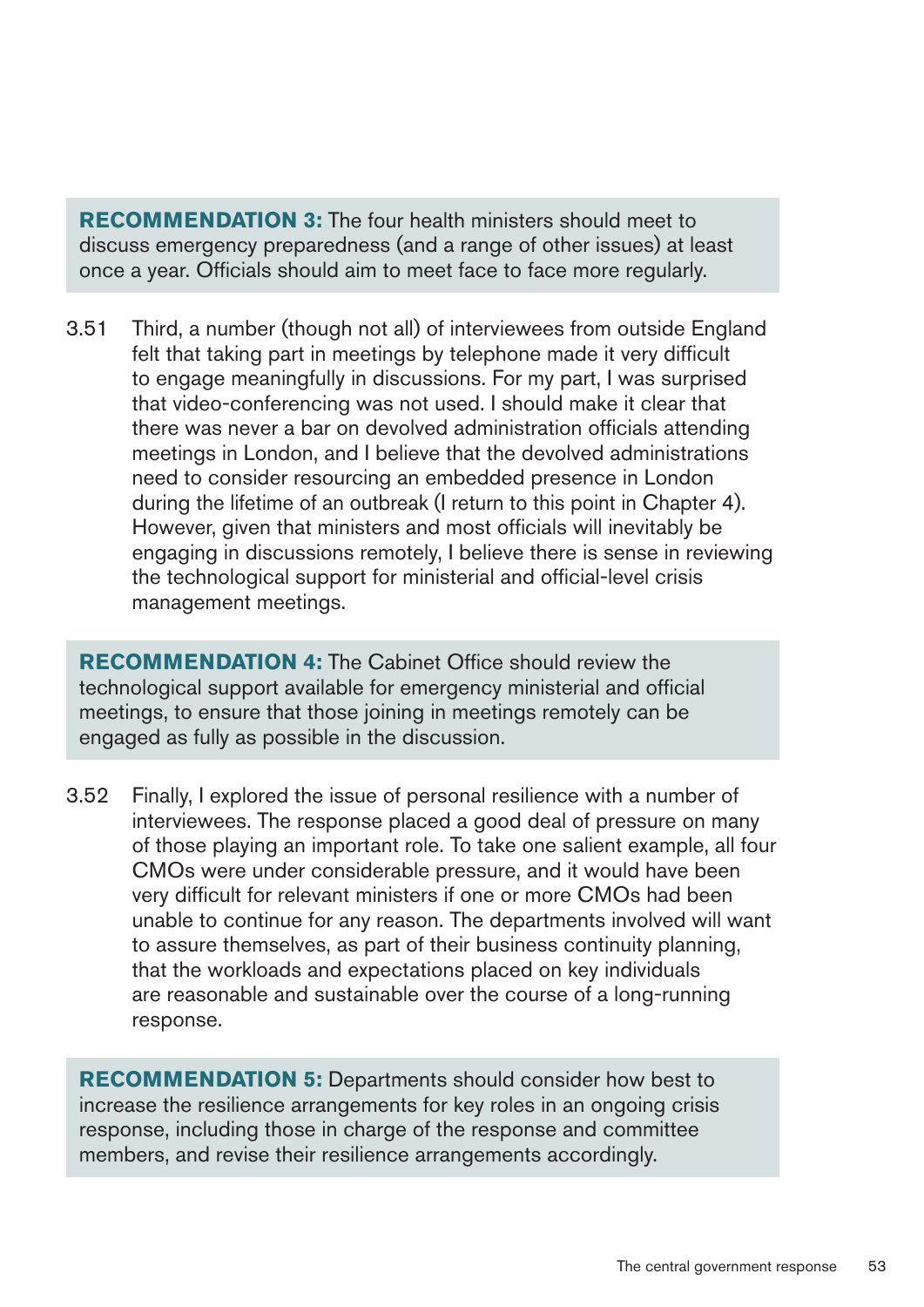# **Wider pandemic preparedness: the management of additional deaths**

- 3.53 � I noted in paragraph 3.23 a number of wider, non-health issues that were part of pre-pandemic planning, but which in the event were untested by the 2009 pandemic. That said, there are important lessons to be learned for future preparedness from the 2009 experience. I will focus here on one area, the management of additional deaths.
- 3.54 � The potential for additional deaths (beyond those expected in a normal winter) during an influenza pandemic presented challenges for planners. A large increase in the number of natural deaths in a potentially short period of time would place considerable pressure on local service providers. Local authorities, local resilience fora (LRFs) and other service providers (any private or public organisations involved in the management of deaths) were therefore required to develop plans for this eventuality.
- 3.55 � Plans for single mass fatality events were in place in many areas, but a different approach is required during a long-term event such as a pandemic due to the different pressures they exert on responders and other stakeholders.

#### **Responsibilities for the management of additional deaths during a pandemic**

3.56 � In England and Wales, planning for the management of additional deaths during a pandemic is carried out at a local level by LRFs. The process involves category 1 responders, including the police, local authority emergency planners and NHS staff, coroners, registrars, funeral directors, and other stakeholders such as cremation and crematoria managers, with a number of central government departments/agencies acting as a source of guidance and expertise.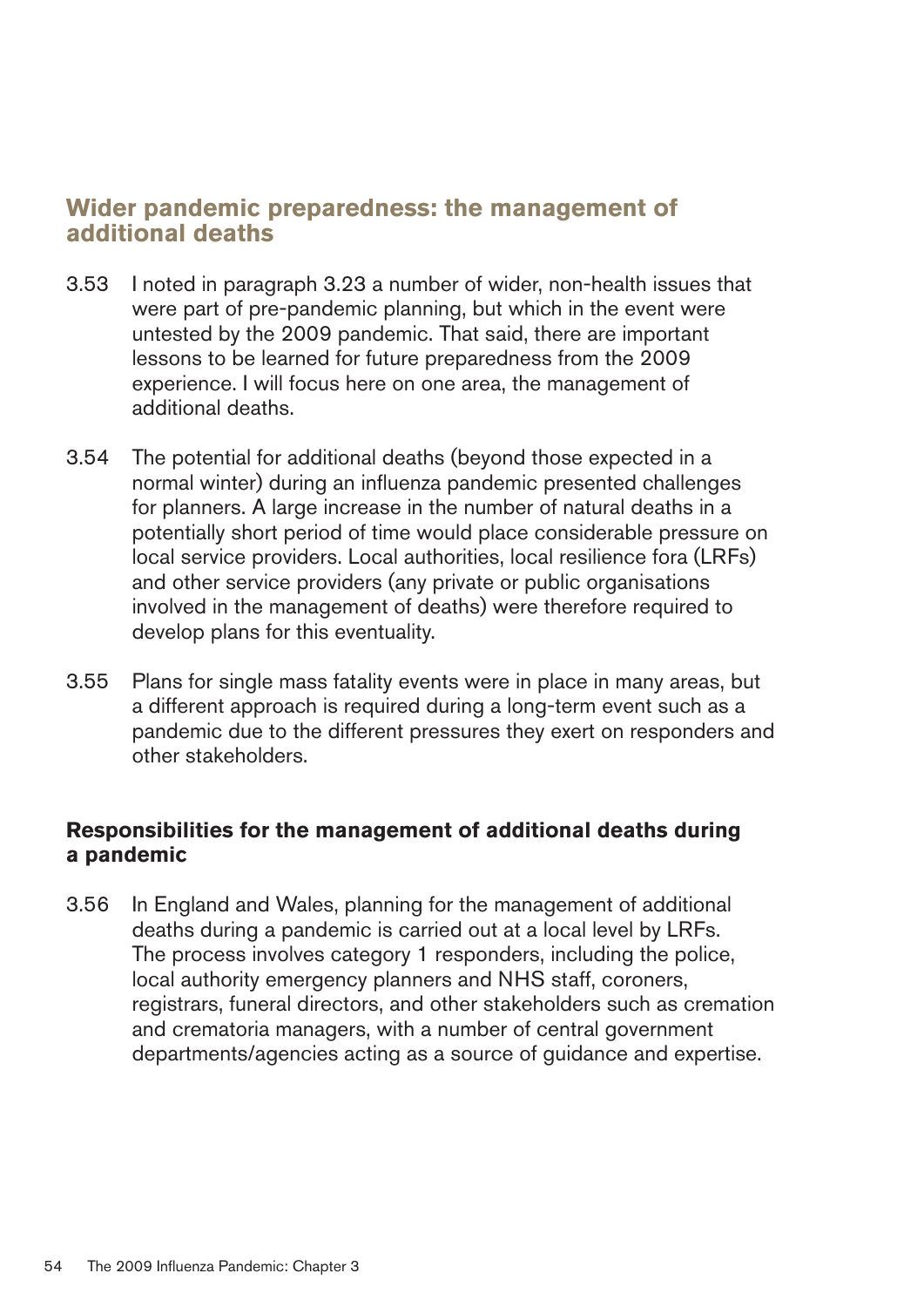- 3.57 The Home Office is the lead government department for England and Wales on deaths management planning. The Ministry of Justice is responsible for coroners, cremation certificates and policy on burial and cremation. DH leads on death certification policy, and the General Register Office handles death registration by the bereaved family.
- 3.58 � In Scotland, the work is led by the Pandemic Review Group, with the Scottish Emergencies Co-ordinating Committee's Sub-group for Pandemic Influenza acting as a wider network and including representatives of responder organisations. In Northern Ireland, the Pandemic Fatalities Management Sub-group, which sits within the Civil Contingencies Policy Branch under the Office of the First Minister and Deputy First Minister, leads on producing Northern Ireland's plans for the management of additional deaths during a pandemic.
- 3.59 � Pre-pandemic planning, led by the Cabinet Office, identified gaps in LRF planning for the management of additional deaths during a pandemic. The provision of additional central guidance, and a National Pandemic Influenza Workshop on 19 May 2008, assisted LRFs in improving their plans for deaths management, but gaps remained. At the time the 2009 influenza pandemic began, most areas were still unprepared for the highest levels predicted, and few more were confident in the medium-case levels.

#### **Evidence base and pre-pandemic guidance**

3.60 � The upper end of possible additional deaths per year from a pandemic was based on an analysis of 20th-century pandemics by a group of experts led by DH. Their work, which was summarised in the scientific evidence base, estimated that the worst-case scenario would result in 750,000 deaths from pandemic flu. This number was adopted by the National Framework as the upper planning assumption. *Planning for a Possible Influenza Pandemic: A framework for planners preparing to manage deaths* was released in May 2008 and was joined by a number of other sector-specific pieces of guidance.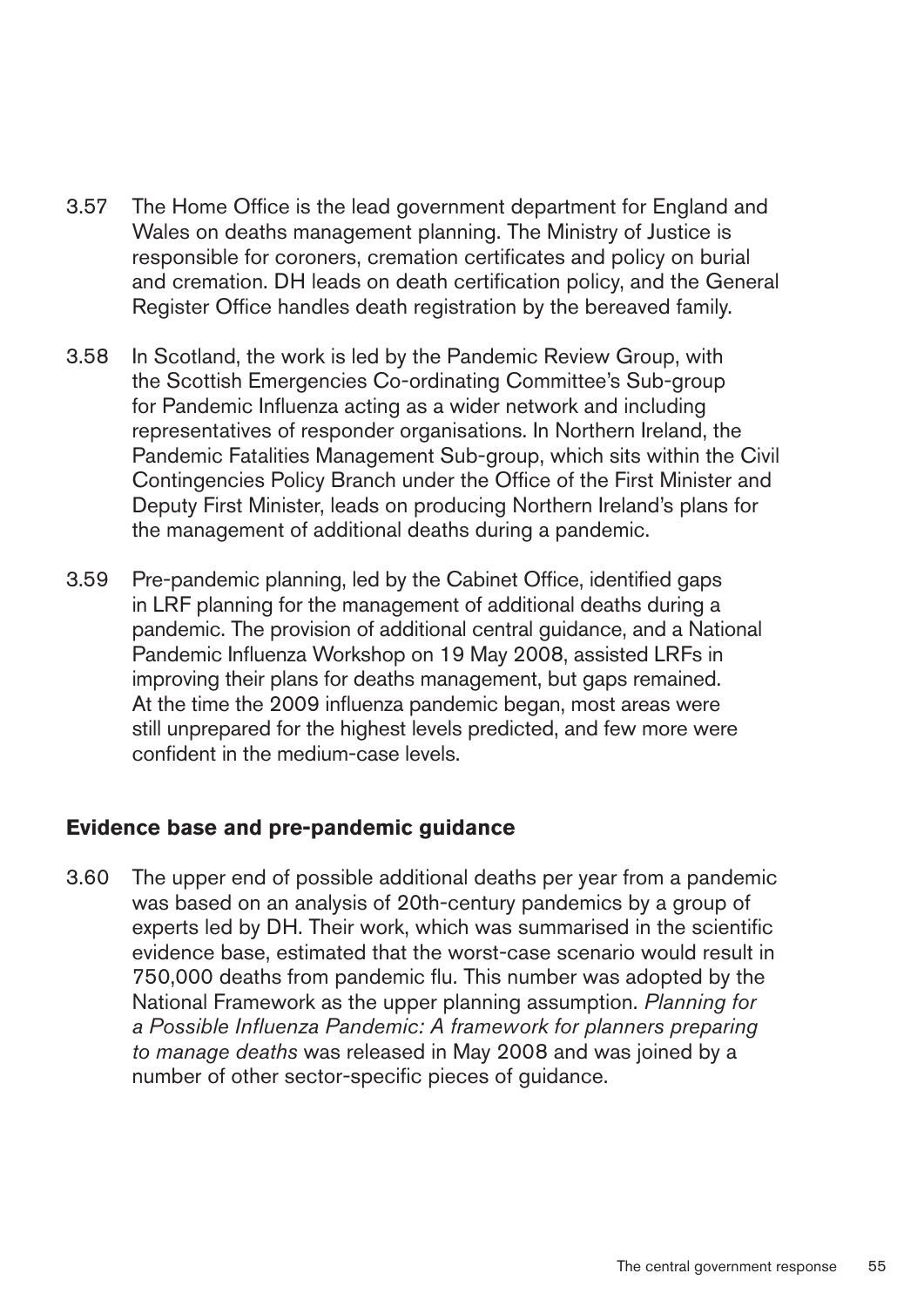#### **Experience during the 2009 pandemic influenza response**

- 3.61 � In May 2009, the Home Office presented to colleagues a rapid assessment of deaths management preparation, which had been gathered from all English and Welsh regions. This revealed a number of issues to be addressed, including engaging with funeral directors, crematoria capacity, the potential impacts on doctors, coroners and registrars and a lack of burial space. Planning for the lower assumption of 55,000 deaths was showing progress, but there were still concerns in some areas. On the medium planning assumption of 210,000–315,000 excess deaths, the overall assessment was that capability gaps existed, and that they would increase as the plans moved towards the upper planning assumption of 750,000.
- 3.62 � This was followed by a project to provide local planners with additional support and guidance to help local services and businesses plan for additional deaths. Additionally, central government drafted a series of relevant legislative measures that could be implemented during a pandemic, such as easements to the coronial process and the requirements for death certification. A second capacity assessment was conducted in August, and showed all regions having plans in place to manage the level of H1N1-related death up to 65,000, the 16 July reasonable worst-case planning assumption.
- 3.63 � Work continues on deaths planning, and local planners are currently required to prepare by the end of 2010 for the medium-range planning assumption of 210,000–315,000 additional deaths.

# **Observations and recommendations**

3.64 � A number of interviewees expressed concern that insufficient progress had been made on planning for additional deaths, although there was agreement that much had been achieved in recent months. This is an area of planning that was not tested, but could be in future.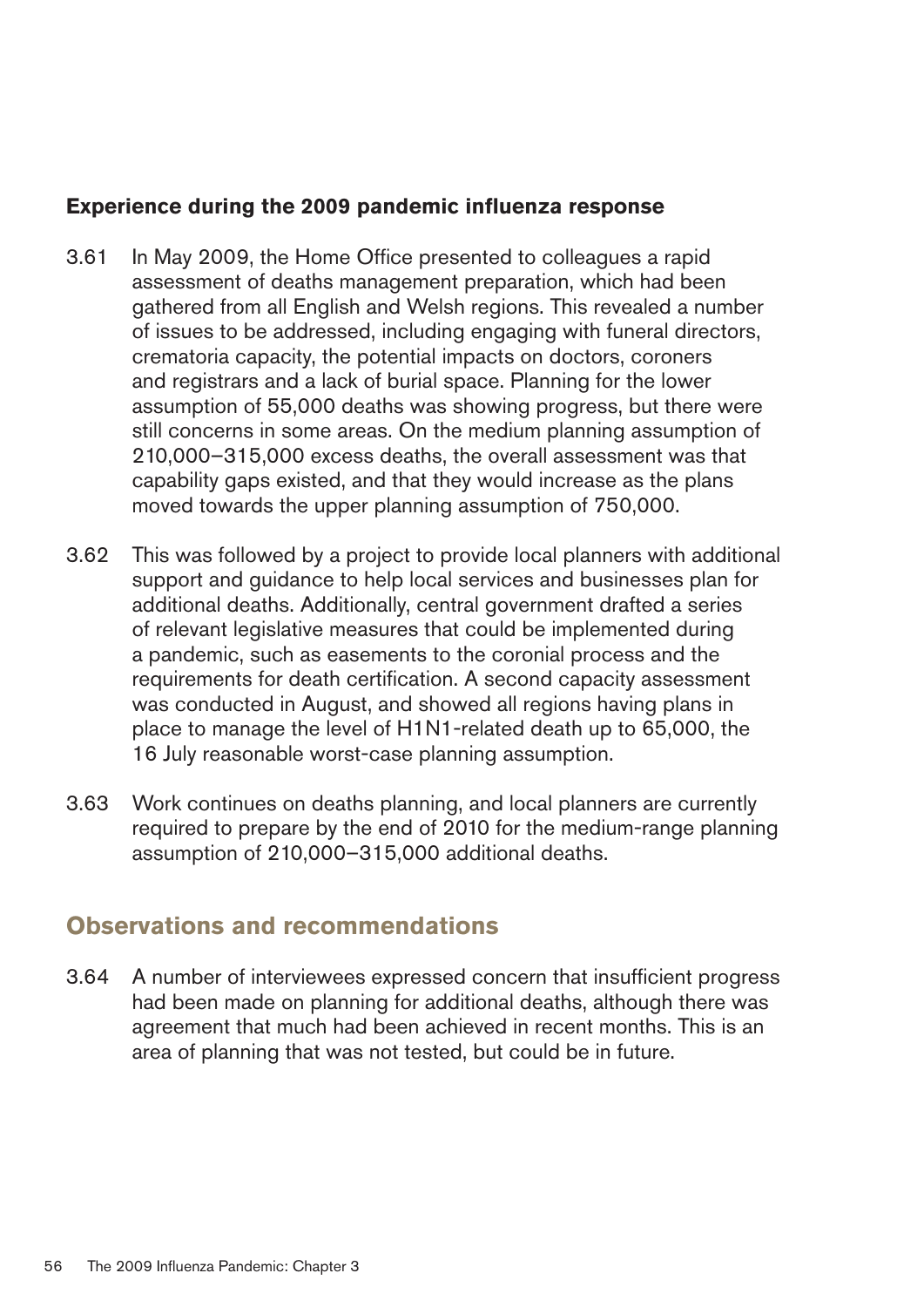3.65 � The worst case in the planning framework is for 750,000 additional deaths. Given pressures on resources, ministers will need to consider whether they wish to make any additional investment required to cope with the full worst-case scenario. I have no recommendation to make on what the correct figure might be for the worst-case scenario, although in Chapter 4 I have recommended that the Government Chief Scientific Adviser convene a working group to review the calculation of planning scenarios. However, I do believe that it would be unsatisfactory if the National Framework implied that government and local responders were prepared to cope with many more thousands of deaths than they were in fact equipped to handle.

#### **RECOMMENDATION 6:** By December 2010:

- (i) Ministers should decide the levels of deaths for which planning is appropriate as part of the process of revising *Pandemic flu: A national framework for responding to an influenza pandemic*.
- (ii) The Home Office, working with others including the Ministry of Justice, the Department of Health, the Cabinet Office, Communities and Local Government and the devolved administrations, should ensure that plans are in place to deal with those levels of deaths during a pandemic, linking with other elements of mass fatality management and specifying clear responsibilities for the collection, transportation, storage and burial or cremation of bodies.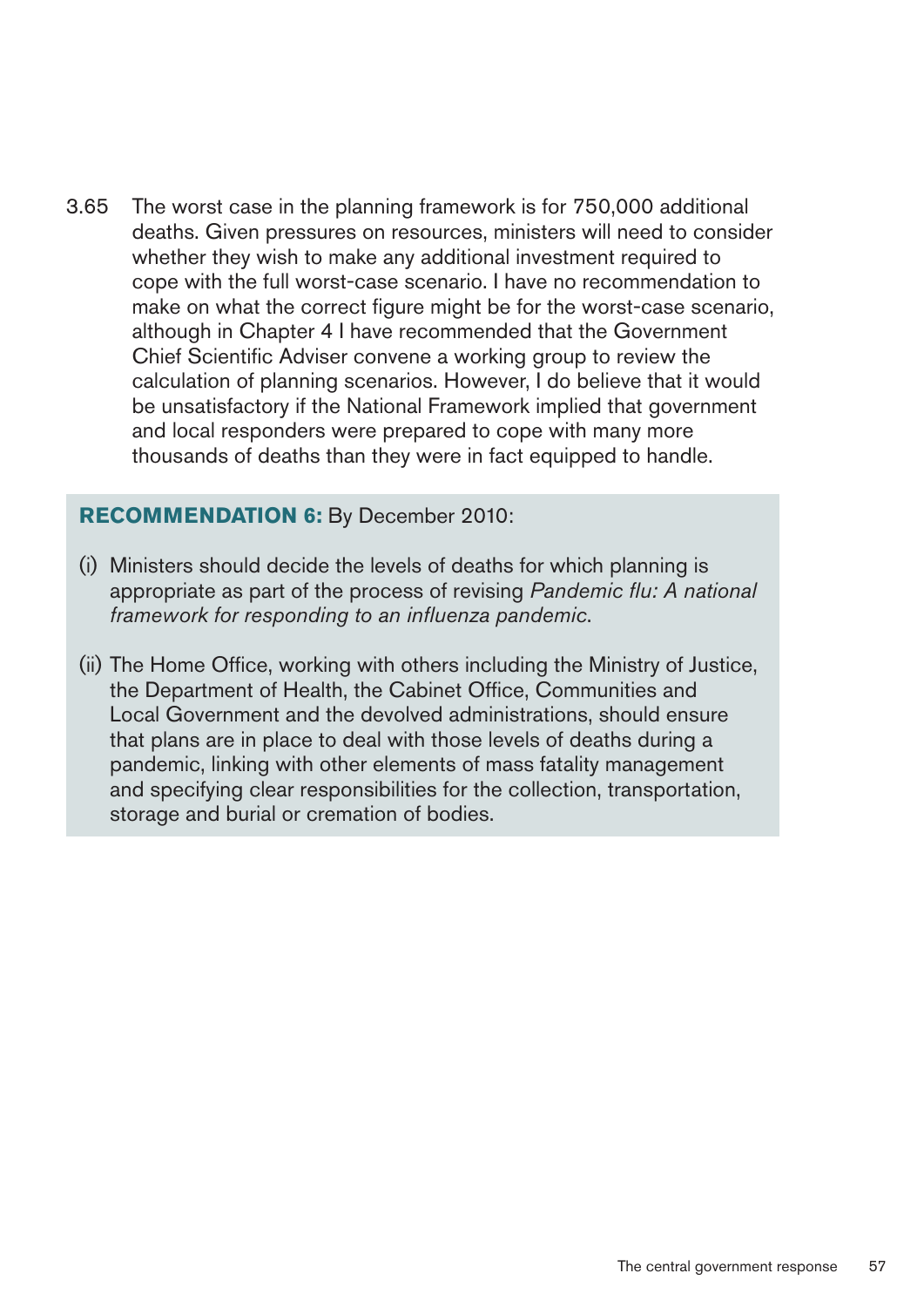# **Conclusion**

- 3.66 � The government's central response mechanisms proved effective in supporting and facilitating decision-making in an atmosphere of considerable uncertainty and pressure. The Cabinet Office played a key role in driving decision-making, balancing views and ensuring strong co-ordination.
- 3.67 � The willingness of the devolved administrations and DH to work closely together to ensure a consistent UK response was fundamental to the overall success of the response. The opportunity to build on, and strengthen, the close working relationships and understanding that developed between health leads in the four nations during the response should not be missed.
- 3.68 � This response was very much a health emergency, but there was much good work done across the range of government business, which should prove essential in the event of a more serious pandemic.
- 3.69 � In one area, the management of additional deaths, more work is needed to ensure that the UK is as prepared as it could be for a more severe pandemic (or indeed another emergency that caused large numbers of additional deaths over a considerable period of time).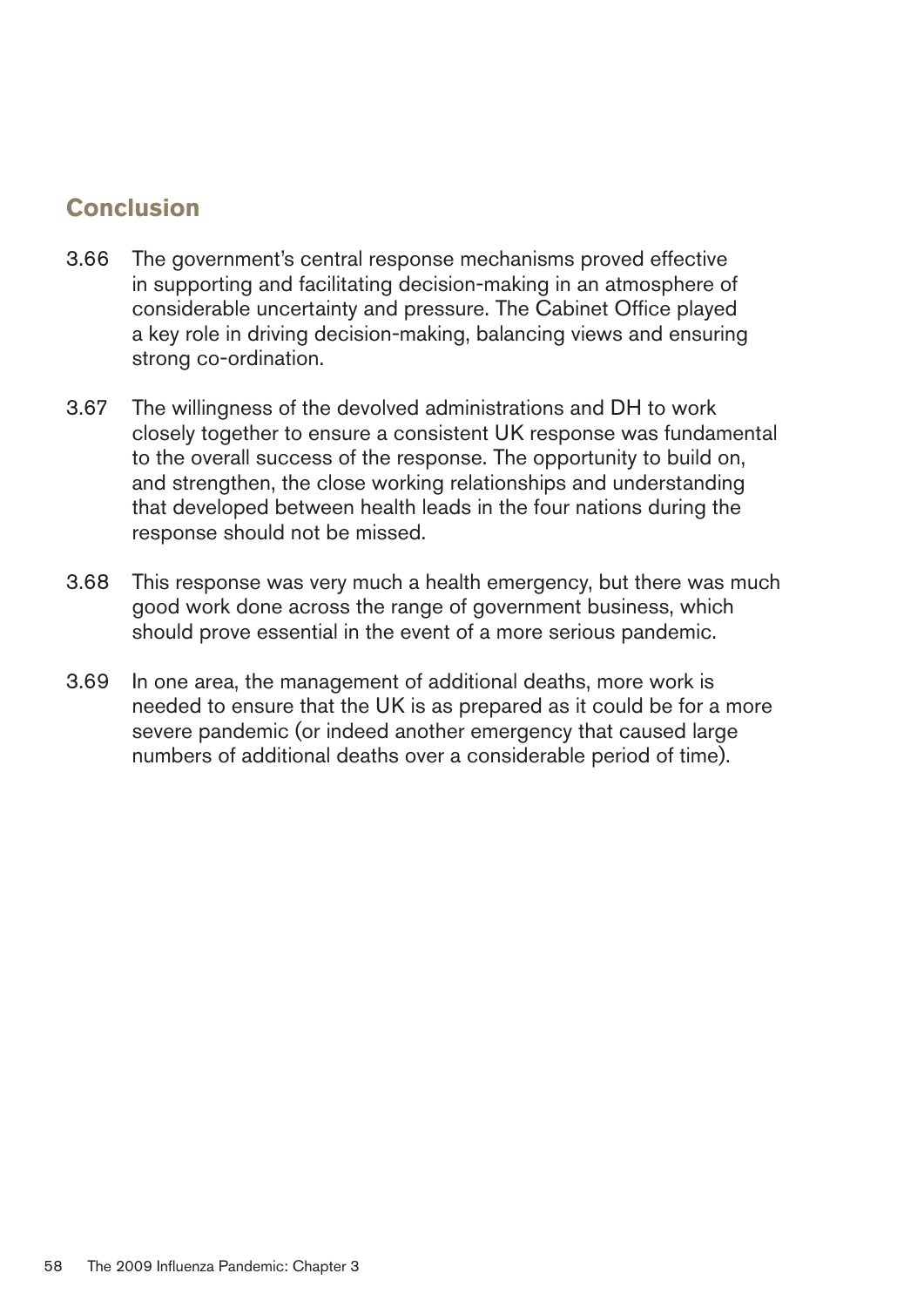# **Chapter 4: Scientific advice**

- 4.1 There is a long-standing tradition of governments seeking scientific and medical advice and guidance in order to guide policy. If the situation is serious enough and requires input from other departments, a ministerial committee may meet to provide cross-government co-ordination and strategic leadership. At the time of the pandemic this committee was known as the Civil Contingencies Committee (CCC). It has since been renamed the National Security Council (Threats, Hazards, Resilience and Contingencies) (NSC(THRC)).
- 4.2 The role of the Scientific Advisory Group for Emergencies (SAGE) is to bring together scientific and technical experts to ensure co-ordinated and consistent scientific advice to underpin the central government response. The chair of SAGE, usually the Government Chief Scientific Adviser (GCSA), also sits on the CCC/NSC(THRC). The membership of SAGE varies with the nature of the emergency.
- 4.3 Experience of previous emergencies shows that there can be a variety of different purposes and types of external scientific advice provided, and that clarity over what is required is helpful in producing the best outcome. The most common purposes have been to:
	- provide scientific analysis of an event, to help government understand the nature, scope and relative scale of the issues (often accompanied by an informal tutorial on the underlying science);
	- comment on or validate current policy or proposals emerging from within government, which can range from private informal commentary through to formal endorsement (which can help public confidence in a decision); and
	- generate policy options for responding to or recovering from an event, usually with advice on relative merits or sometimes a recommendation on which policy to adopt. This can be a standing role or a special commission when ministers are uneasy about the current policy or the options provided internally within government, such as during the foot-and-mouth epidemic in 2001.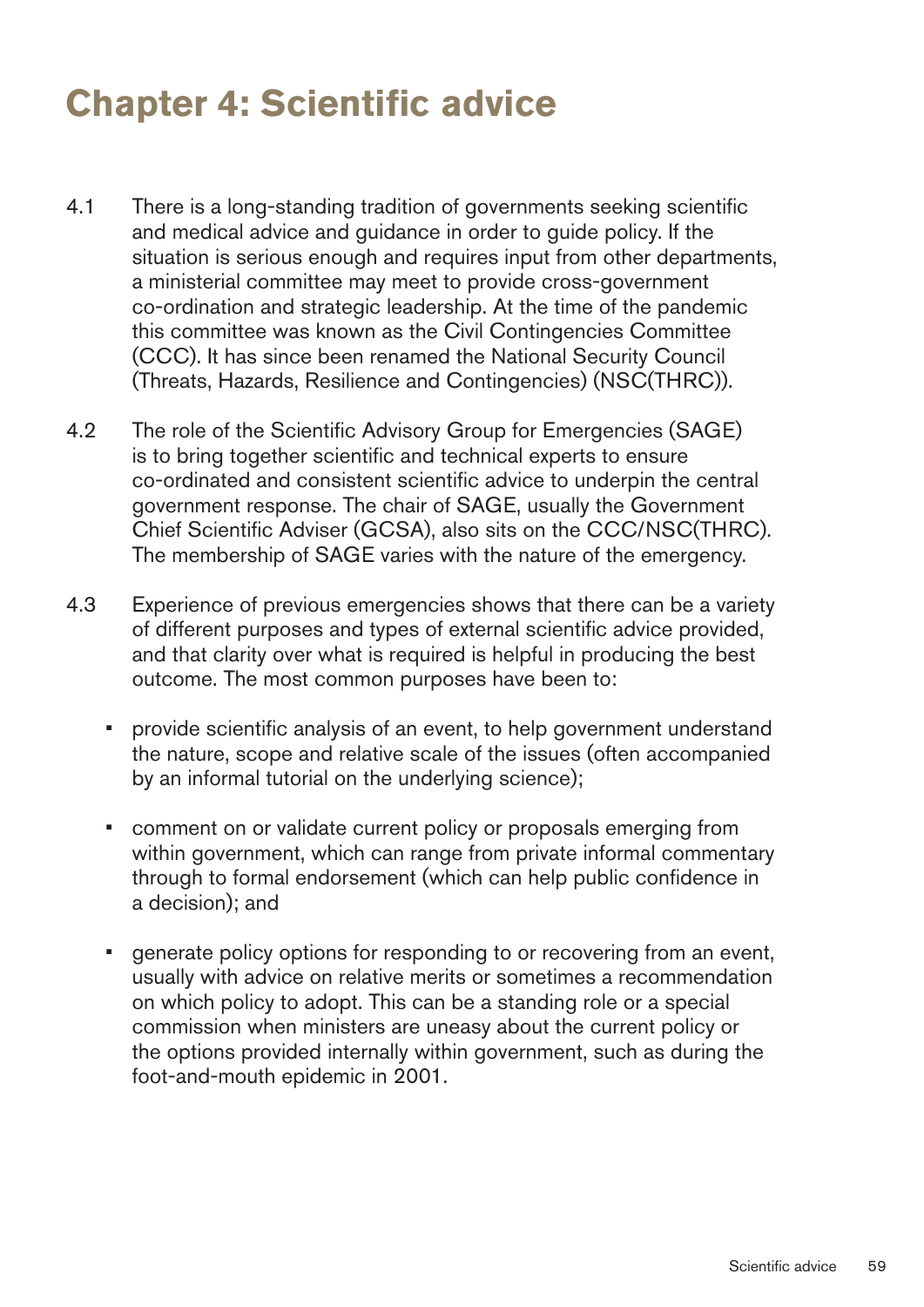- 4.4 The type of advice can also vary. There might be:
	- advice based on actual research or scientific evaluation of the basic data or other evidence, such as hard science, usually delivered by a focused team;
	- advice based more on the experience and previous research of the members, usually where data is sparse or uncertain; here valid views can come from a range of backgrounds;
	- unified advice based on collective consideration by the experts involved (usually encouraged in Responding to Emergencies: The UK central government response – concept of operations (CONOPS) for responding to emergencies to help ministers towards rapid decisions, albeit with space for dissent to be recorded); or
	- a variety of views so that ministers can see a range, such as where choices are finely balanced.
- 4.5 � Some of the difficulties that led to the revised guidance issued by the government after the Bovine Spongiform Encephalopathy/Creutzfeldt-Jakob Disease (BSE/CJD) controversy and the recent Principles of Scientific Advice to Government<sup>1</sup> arose from lack of mutual understanding of the purpose and types of advice being provided. Being clear about this point is likely to lead to better outcomes; below I explore how far this was achieved on this occasion.

# **Existing guidance**

4.6 The recommended mechanism for provision of scientific advice in the event of an influenza pandemic is detailed in both *Pandemic Flu: A national framework for responding to an influenza pandemic* (the National Framework) ([www.dh.gov.uk/en/Publicationsandstatistics/](http://www.dh.gov.uk/en/Publicationsandstatistics/Publications/PublicationsPolicyAndGuidance/DH_080734) [Publications/PublicationsPolicyAndGuidance/DH\\_080734\)](http://www.dh.gov.uk/en/Publicationsandstatistics/Publications/PublicationsPolicyAndGuidance/DH_080734) and the UK government's *COBR Response Guide for Pandemic Influenza*.

<sup>1</sup> Issued by the Department for Business, Innovation and Skills in March 2010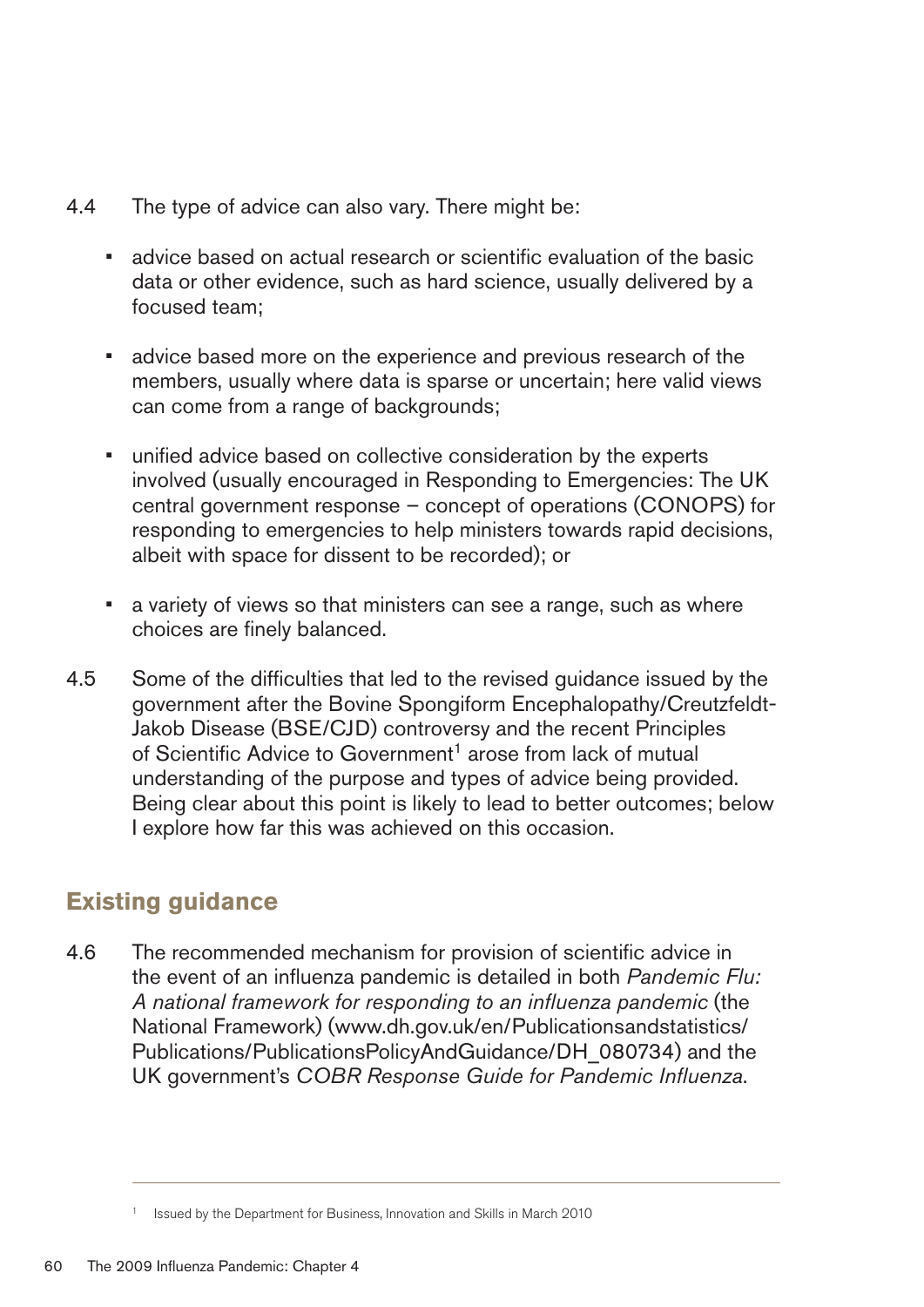- 4.7 The National Framework provides details of how scientific evidence is assessed before pandemics, and provides guidance on who will be the primary source of critical information at the various trigger points encountered during the pandemic response.
- 4.8 The COBR Response Guide states the following:

'DH [the Department of Health] will lead on presenting scientific issues to meetings of CCC and CCC(O) [the Civil Contingencies Committee (Officials)] and should consider convening SAGE.

'The Government's Chief Scientific Adviser will be a member of CCC and CCC(O), and will confirm the scientific validity of the advice given and will likely sit on SAGE or chair the committee.

'The Chief Medical Officer will convene the UK National Influenza Pandemic Committee to provide independent advice and peer review on proposed response measures, taking into account real-time advice from DH's Joint Committee on Vaccination and Immunisation (JCVI). DH's Chief Scientific Adviser will convene their Science Advisory Group [SAG] (including representatives from the devolved administrations) to provide independent scientific advice and peer review in the development of response measures. The Government's Chief Scientific Adviser may become the Chair of the SAG subject to issues under discussion and availability.

'The Government's Chief Scientific Adviser is ultimately responsible for resolving, with the CMO and DH's Chief Scientific Adviser where possible, any conflicts of view in the scientific community, including external commentators, so that a single source of co-ordinated advice can be presented to Ministers.' (Emphasis added)

4.9 Below I explore how far this was followed in practice.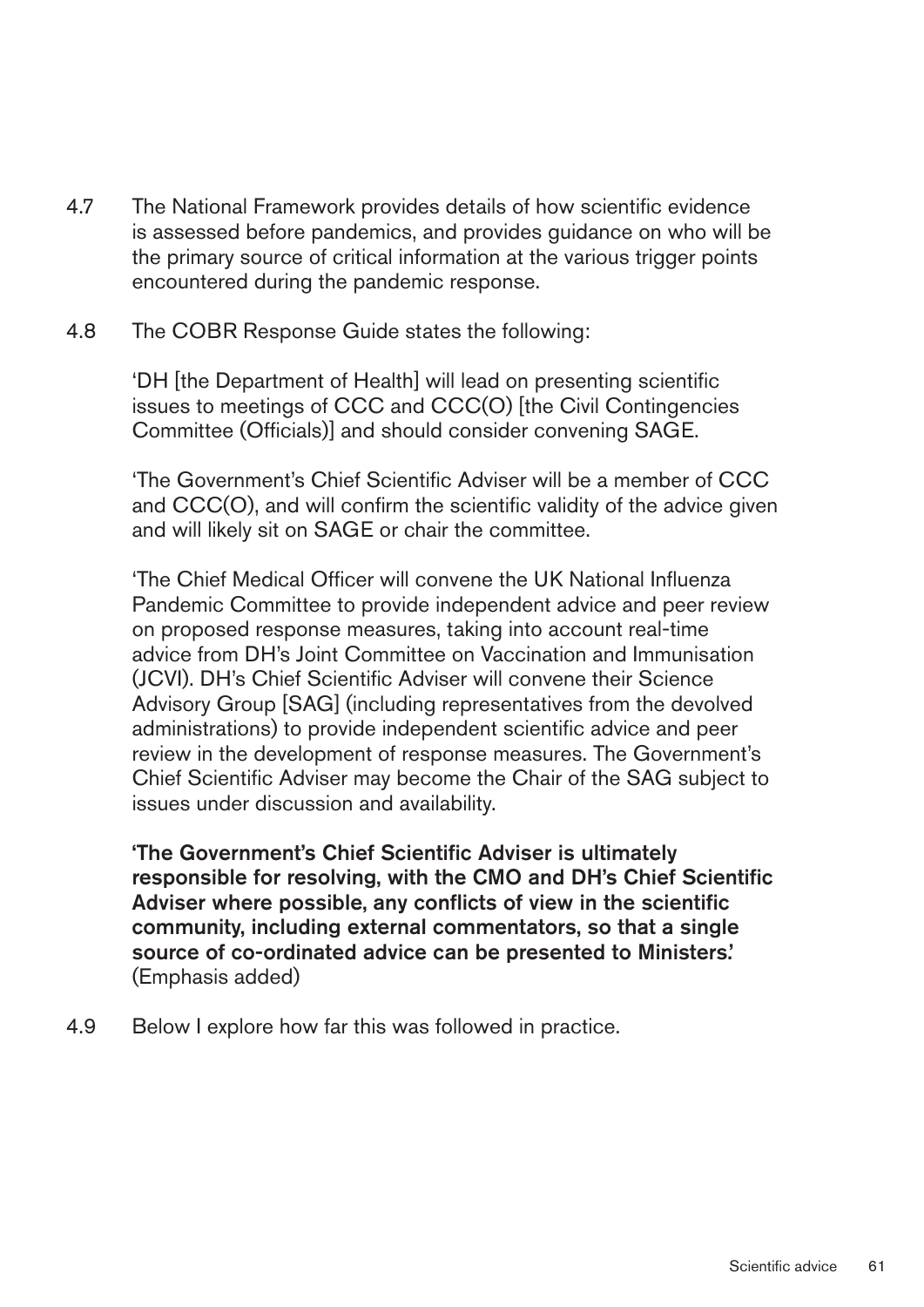# **Providers of scientific advice: the SPI, SAGE, the JCVI** and **PICO**

- 4.10 In 2005, as part of the UK's pandemic influenza preparation, DH established a Scientific Advisory Group on Pandemic Influenza to advise on the scientific evidence base for health-related pandemic influenza policies. In 2008 these arrangements were enhanced by extending the membership to include a wider range of scientific disciplines and by recruiting an independent chair. The group was henceforth known as the Scientific Pandemic Influenza Advisory Committee (SPI).
- 4.11 The scientific disciplines represented in the new advisory arrangements extended to a wider range of scientific disciplines, including traditional infectious diseases-related sciences such as virology and immunology as well as sciences such as risk management, behavioural sciences and diagnostics.
- 4.12 When information began emerging from Mexico about H1N1, consultation took place between the GCSA and the Chief Scientist at DH. It was agreed that SAGE should be activated, drawing its membership from the SPI and other independent experts, and operating under the co-chairmanship of the GCSA and the SPI chair.
- 4.13 I heard that this was the first time that the SAGE machinery had been used in an emergency response. It was inevitable that there would be some teething problems and lessons to be learned during operations.
- 4.14 The memberships of SAGE, the SPI and SPI sub-groups are at Annex D.

### **The Scientific Advisory Group for Emergencies**

- 4.15 � SAGE first met on 5 May 2009 and the final meeting was on 11 January 2010. There were 22 meetings in total, and DH performed the secretariat role.
- 4.16 Meetings covered the progress of the pandemic, with updates from the Health Protection Agency (HPA) on case numbers, surveillance, epidemiology and severity throughout England, and with similar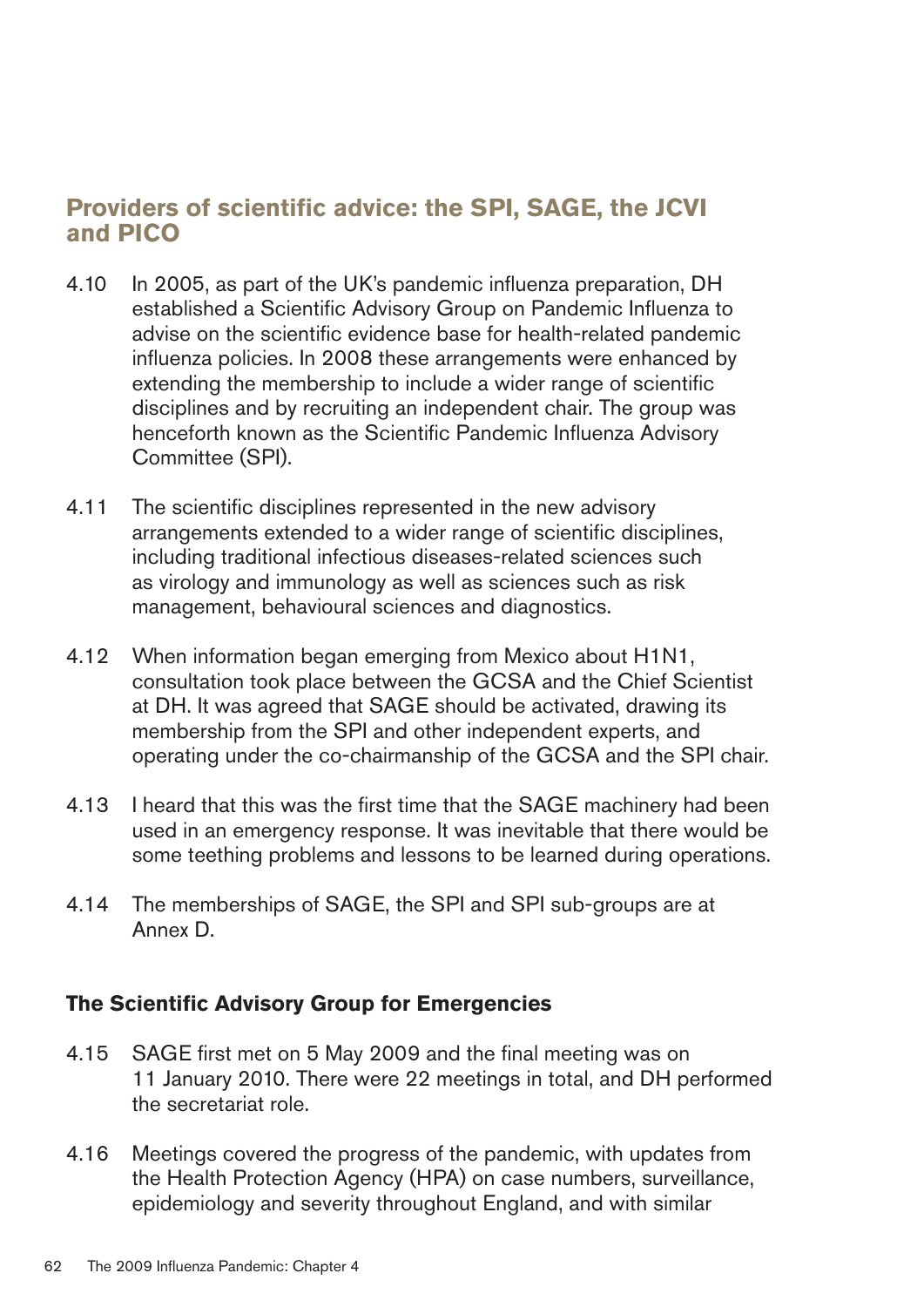updates from the devolved administrations. One major role of DH representatives at SAGE was to update the committee on the thinking of ministers and the CCC. DH also provided updates on the National Pandemic Flu Service and vaccine development, licensing and procurement. Data on the international situation was provided principally by DH, the HPA, and the European Centre for Disease Prevention and Control.

- 4.17 During the pandemic, specific advice was requested of SAGE by the CCC and the CCC(O). This included forecasting numbers of cases and deaths, identifying priority groups for vaccination and updating planning assumptions. SAGE therefore provided the range of advice set out in paragraph 4.4 above.
- 4.18 During the pandemic, SAGE was supported by the existing SPI sub-group on Modelling (SPI-M, which became the Modelling and Operational sub-group (SPI-M-O) during the pandemic). Two further sub-groups of the SPI also provided advice during the outbreak: Behaviour and Communication (SPI-B&C) and Clinical Countermeasures (SPI-CC).

### **The SPI Modelling sub-group**

- 4.19 The remit of the SPI-M is to advise the SPI on all matters relating to the modelling of anticipated aspects of an influenza pandemic and the potential implications for policy decisions. During the pandemic, a reduced membership version of the SPI-M, called the SPI-M-O, was formed according to pre-existing plans. The SPI-M-O reported to SAGE on analysis and forecasts, but also directly responded to particular requests from government departments, in particular DH and the Cabinet Office, continuing its non-response period role.
- 4.20 The SPI-M-O provided, broadly, two types of report to SAGE. The first type of report was the SPI-M-O interpretive statement. This was generally a brief one-page document featuring the sub-group's interpretation of the current information and how such data informed real-time modelling of the pandemic. The second type of report was the SPI-M-O consensus statement on the epidemiology of influenza A(H1N1). This gave information on key parameters (case fatality rate, clinical attack rate, hospitalisations) and the implications of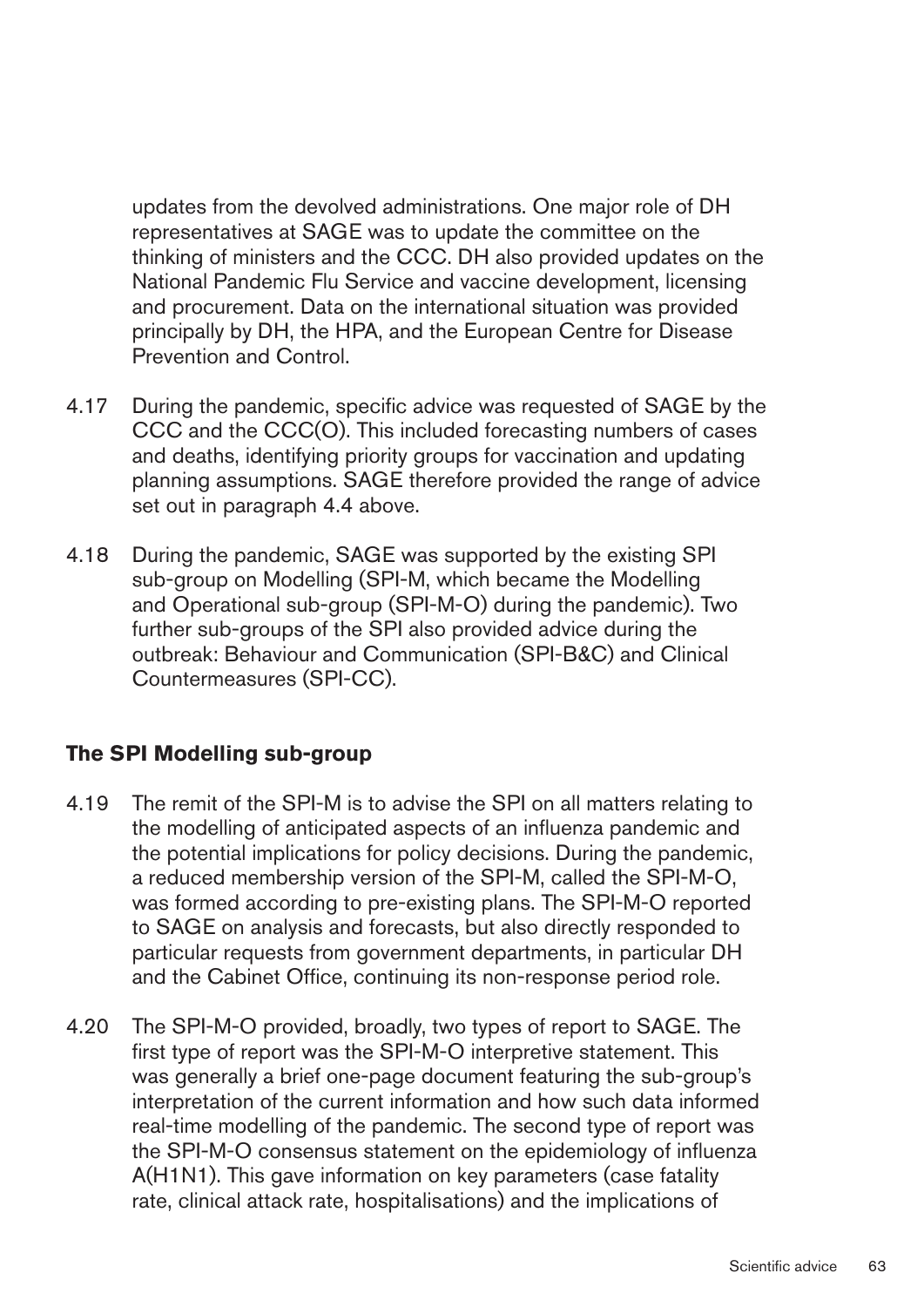these numbers for purposes of planning assumptions. Consensus statements were based on emerging epidemiology, as reported through the various surveillance schemes outlined in Chapter 6 and Annex E.

- 4.21 The SPI-M was particularly engaged in revising planning assumptions. Essentially, planning assumptions are descriptions of the types and scales of challenges that organisations should be prepared to respond to and recover from. As such, they are a key part of pre-pandemic planning. They are not necessarily a prediction of how a pandemic may develop.
- 4.22 In September 2008, the SPI-M had produced an updated modelling summary focused on information that would directly influence policy in the event of a pandemic. This included advice on figures to be used in planning relating to clinical attack rates, complication rates, peak illness rates, absence rates, hospitalisation rates and case fatality rates.
- 4.23 � On 29 June 2009, SAGE urgently requested that the SPI-M-O provide figures to be used in revised planning assumptions. Updated planning assumptions were released to planners three times through the pandemic (16 July, 3 September and 22 October). These were also made available on the DH website.

#### **The SPI Behaviour and Communication sub-group**

- 4.24 The remit of the SPI-B&C is to advise the SPI on the behavioural and communication science matters relating to the health response to an influenza pandemic. During the pandemic, it was intended that the SPI-B&C would supply this advice to SAGE.
- 4.25 The SPI-B&C provided SAGE with seven briefings between May 2009 and February 2010 on a range of topics, including aspects of vaccination and principles of effective communication.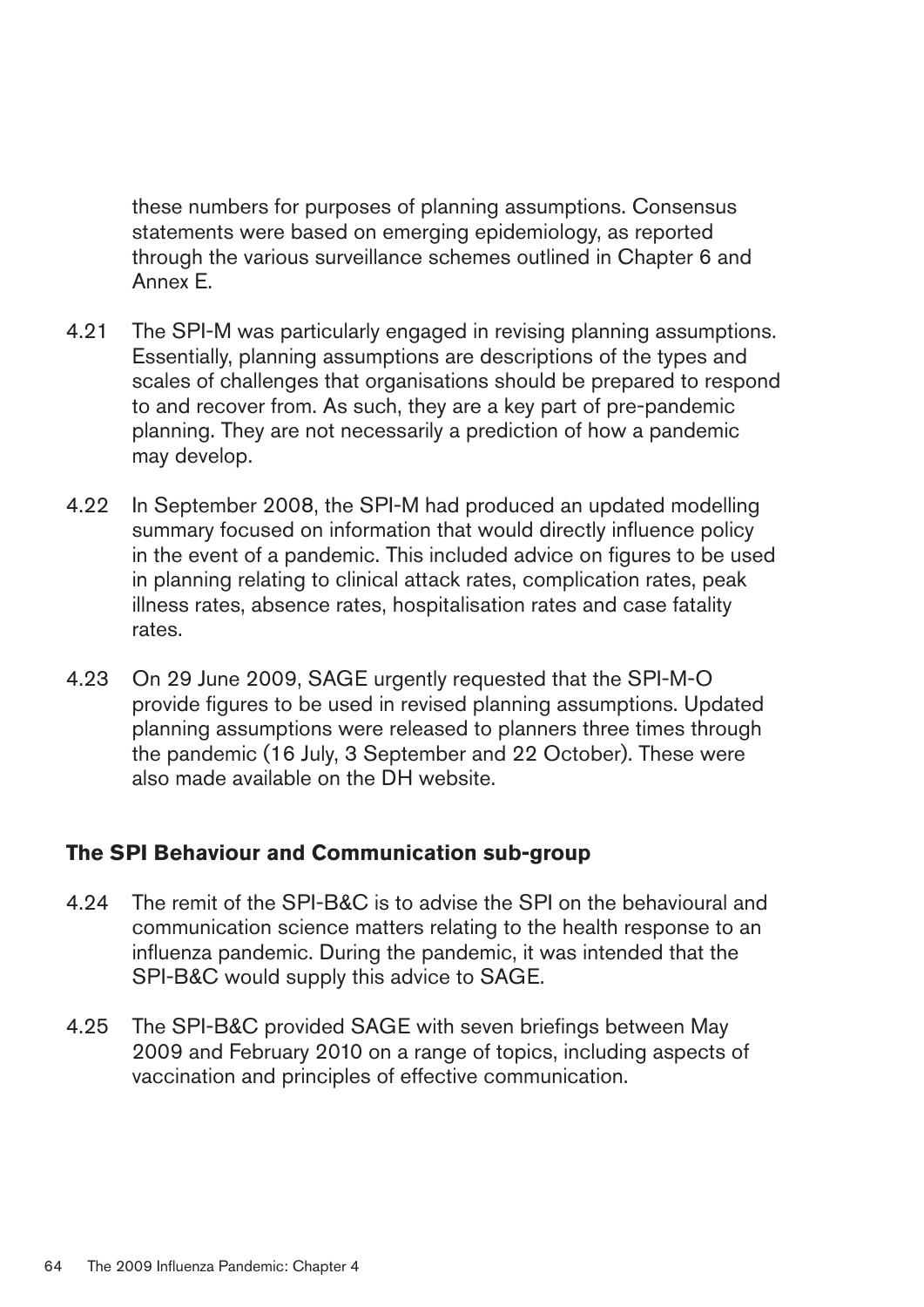## **The SPI Clinical Countermeasures sub-group**

4.26 During the pandemic, the role of the SPI-CC was to provide advice to SAGE on science and technical matters relating to clinical countermeasures, such as antivirals and antibiotics. In the event, the group met three times. On 15 June, the SPI-CC met to discuss use of antivirals later than 48 hours after onset of symptoms. On 9 July, there was a joint meeting of SAGE, the JCVI and the SPI-CC to discuss issues relating to the vaccination strategy for H1N1. On 11 September, the SPI-CC met to discuss aspects of the management of severely ill patients.

## **The Joint Committee on Vaccination and Immunisation**

4.27 The JCVI is a standing advisory committee with statutory responsibilities 'to advise the Secretary of State for Health and Welsh Ministers on matters relating to the provision of vaccination and immunisation services, being facilities for the prevention of illness'.<sup>2</sup> The committee may also provide advice to Scottish and Northern Irish ministers. During the pandemic, JCVI advice on vaccines was, unusually, not given directly to ministers (although the JCVI secretariat did relay the committee's advice at four nations health group meetings), but was routed via SAGE for endorsement. The JCVI chair sat on SAGE during discussions about vaccination.

# **The Pandemic Influenza Clinical and Operational Advisory Group**

4.28 The work of SAGE and its sub-groups was complemented by the work of the Pandemic Influenza Clinical and Operational Advisory Group's Clinical Sub-group (PICO-CSG). This subgroup of PICO was set up in May 2009 to ensure that UK health ministers and government were provided with expert clinical advice and recommendations to support the health and social care response to an influenza pandemic in the UK. PICO-CSG included representatives of a wide range of branches of medicine whose practitioners might be implicated in the pandemic response, as well as representatives of the nursing profession, and met 18 times during

www.dh.gov.uk/ab/JCVI/DH\_094787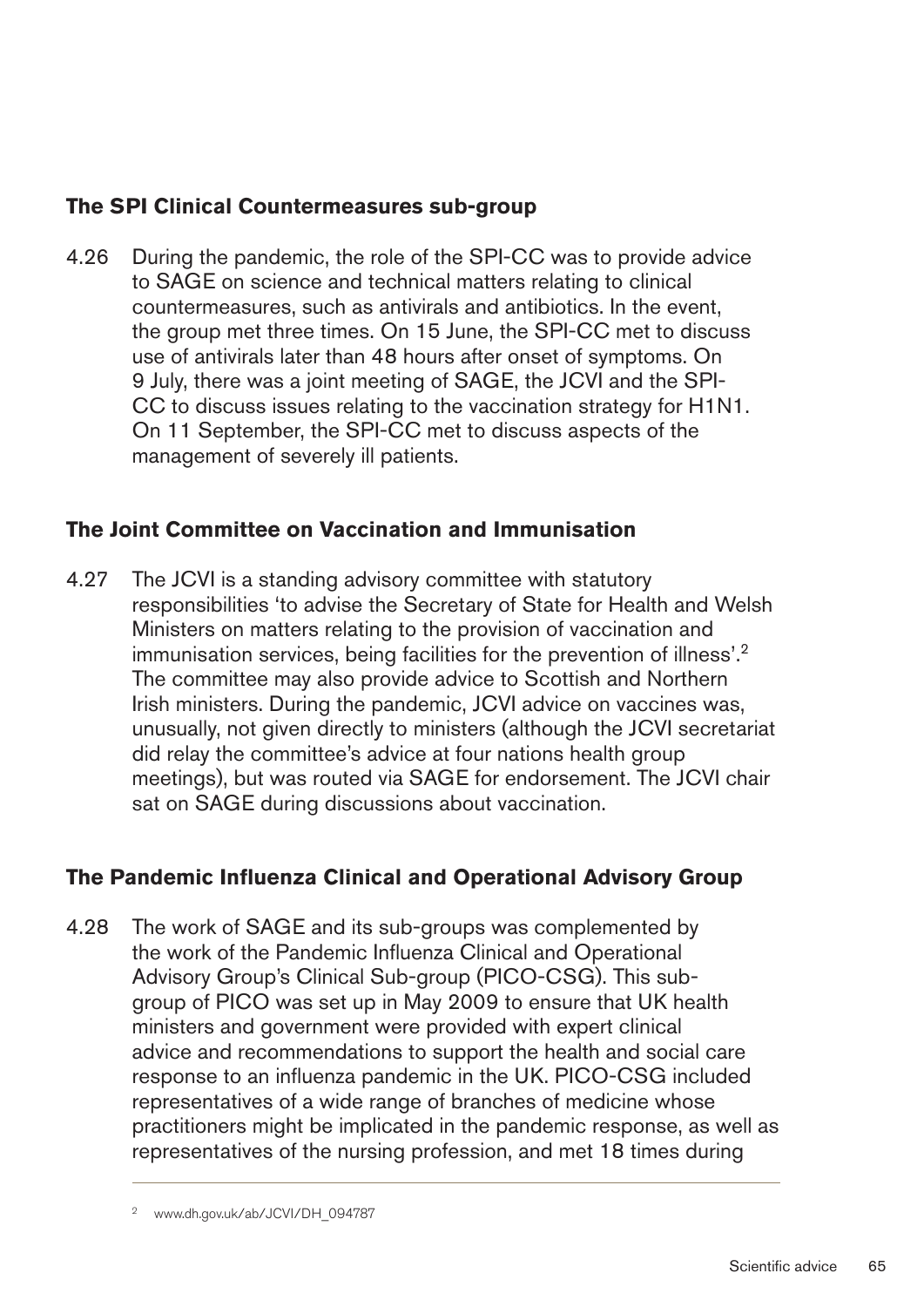the pandemic. The clinical information collected by the Influenza Clinical Information Network (FLU-CIN) was reported to both SAGE and PICO-CSG.

# **Observations**

4.29 In the Review's discussions a number of issues were raised, which we explore below. However, I would like to stress at the outset, that I heard much praise for the sterling work of the scientists on SAGE and the secretariat. SAGE members were not remunerated for their work, and devoted much time and effort to this role. The secretariat worked extremely hard to provide high-quality papers and support to the committee. (I discuss the implications of this in paragraphs 4.62–4.65, below.) Interviewees have argued that the UK was very fortunate to have the calibre of advice available that it did, and I agree.

# **The balance of advice on SAGE**

- 4.30 The use of modelling during an epidemic in order to influence policy was first employed during the foot-and-mouth epidemic in 2001. The use of modelling was a key factor in the decision then to introduce contiguous culling. Modelling was used heavily in developing planning assumptions for pandemic influenza.
- 4.31 The CCC was told at its first pandemic-related meeting on 27 April that modelling capability would be low due to the lack of available data. However, it is clear that modelling the pandemic was seen as a priority. SAGE (and ultimately the SPI-M) was asked to produce forecasts at early stages of the pandemic, and the CCC regularly requested advice on the progression of the pandemic, which involved frequent use of the SPI-M-O.
- 4.32 Information from Mexico was available relatively early following the emergence of H1N1. Some interviewees have commented that the data was of variable quality. In general, the early stages of what was to become the pandemic were characterised by uncertainty regarding various key parameters. Definitive scientific advice was therefore not always available. In a rapidly evolving situation, scientific decisions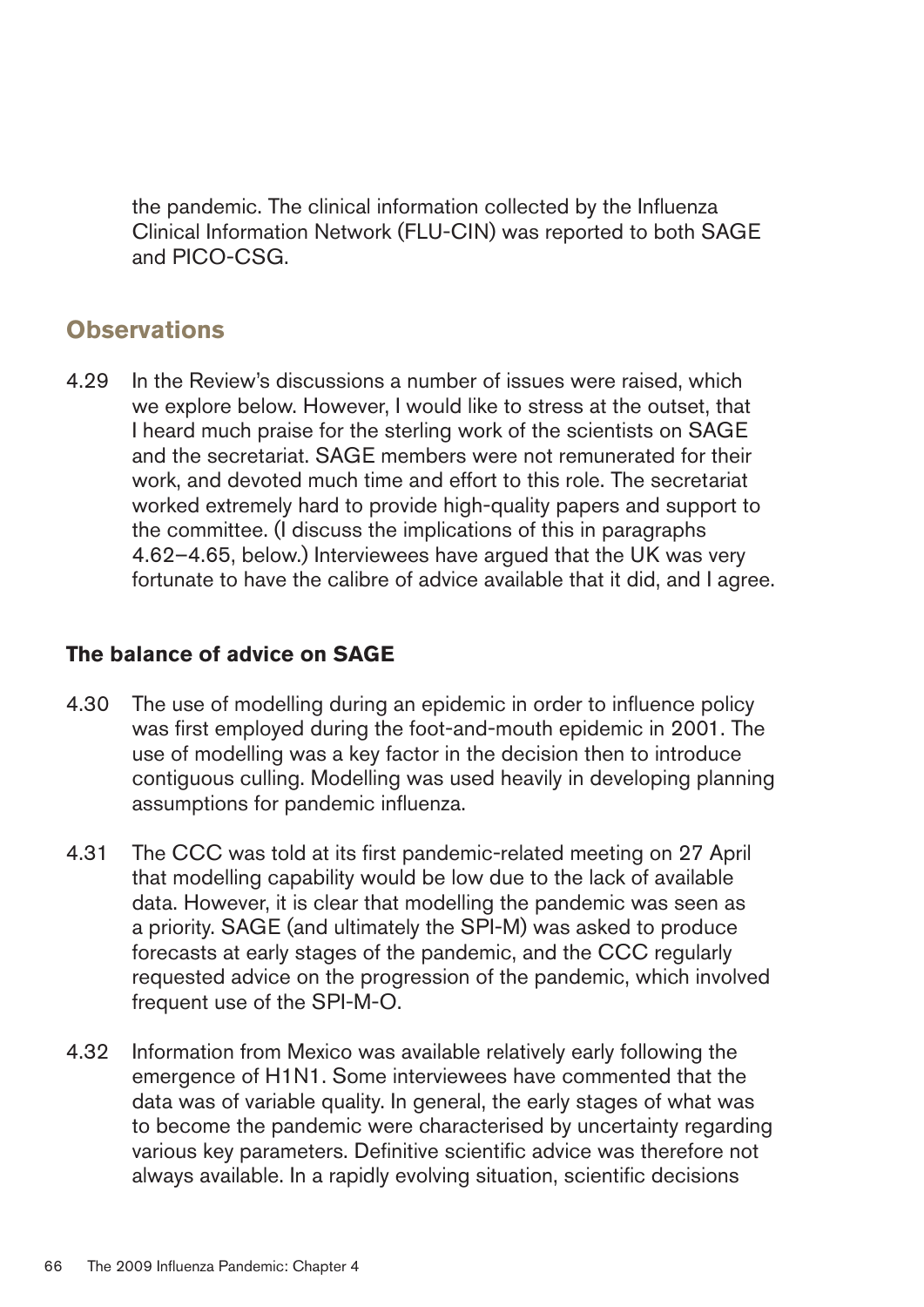may be based on high levels of uncertainty, and this lack of certainty clearly frustrated ministers and policy officials at times. However, interviewees also expressed to me understanding of the problems facing the scientists.

- 4.33 � Hard, quantitative science such as modelling had been recognised as a key issue in planning and within the National Framework. Much of this had been based on the fear of an H5N1 (avian) influenza pandemic, which may cause severe illness in many. Modelling also provides easily understandable figures, and because of its mathematical and academic nature may seem scientifically very robust. In light of this, it is understandable that ministers and officials set a great deal of store by modelling.
- 4.34 � However, in the context of a less severe pandemic, modelling did not provide early answers. The major difficulty with producing accurate models was the lack of a 'denominator' – a relatively accurate idea of the total number of cases. Two factors caused this: the first was the relative mildness of the disease, which meant that many who were infected were asymptomatic and were not picked up during surveillance, and the second was the immunity to H1N1 variants present in large numbers of the population. This made calculating the clinical attack rates and the case fatality rates extremely difficult, which in turn made modelling more challenging than would have been expected in the event of a more severe pandemic. It is fair to say that this was an unexpected development.
- 4.35 However, from the end of the first wave, once sufficient data was available, the modelling provided very accurate figures relating to the second wave. Such forecasts were updated frequently to take account of the new information emerging as the pandemic progressed. These figures were never used publicly, as the focus was still on planning assumptions.
- 4.36 Early and emerging data should always be of some use, but its employment should be carefully managed. This is not to reject the use of models, but to understand its limitations: modellers are not 'court astrologers'. Time spent at SAGE and the CCC to discuss modelling produced using emerging data may have been better spent on other issues.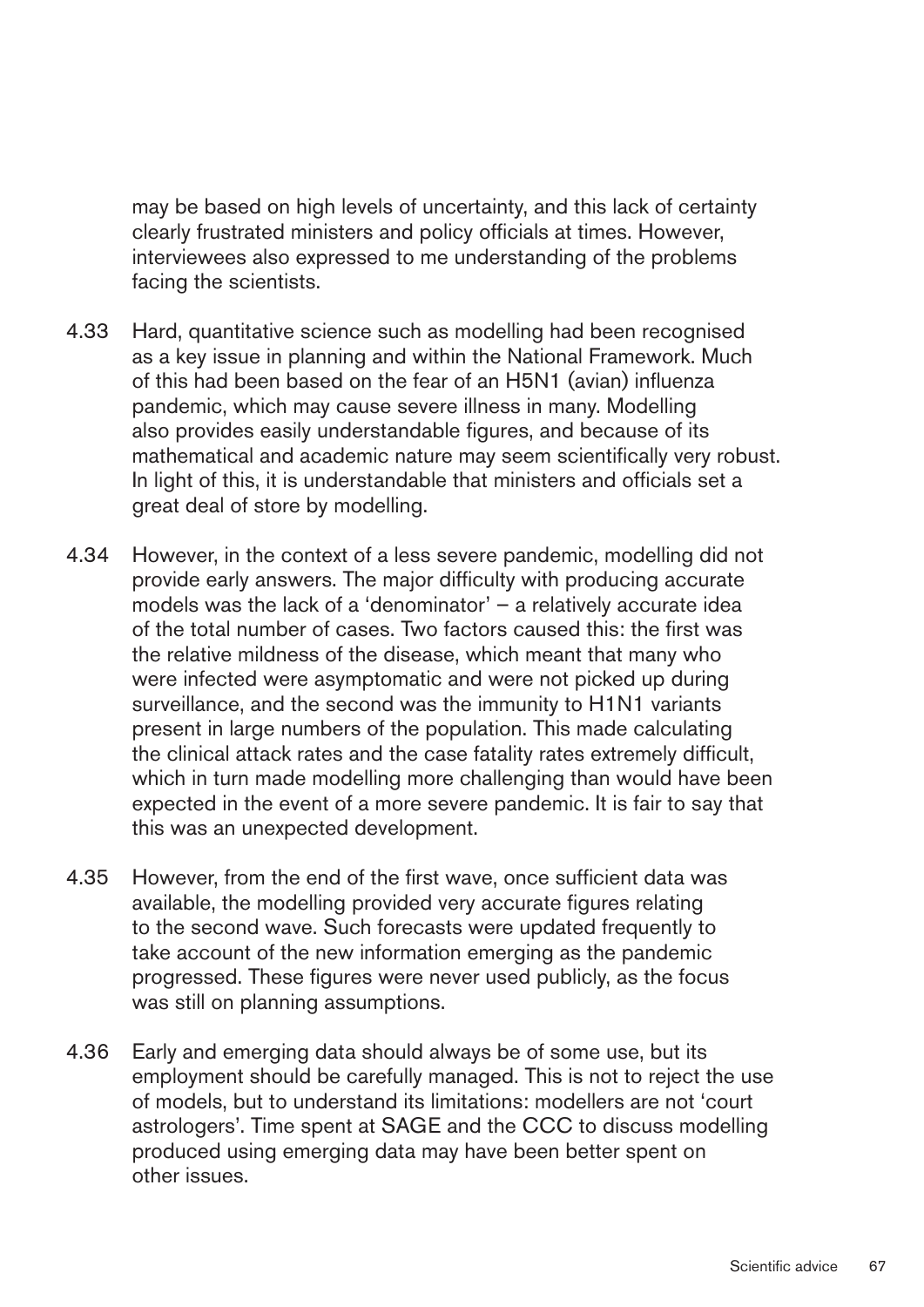- 4.37 Interestingly, the use of modelling in informing disease control policy was the subject of a report in 2003 commissioned by Defra<sup>3</sup> in the context of the 2001 foot-and-mouth outbreak. It states that 'The fact that a stochastic model predicts a range of possible "futures", reflecting the unpredictability of real life, means that it must be used with care as a decision support tool. Decision-makers must not rely on the model to make a decision for them but be prepared to use it as part of a process in which other factors, such as the "riskiness" of a policy, are weighed.'
- 4.38 There have been suggestions that ministers would have appreciated the opportunity to explore the thinking of the scientists in more detail. However, this would be unwieldy within CCC meetings, and better undertaken in less formal 'tutorials' between meetings.
- 4.39 Ministers and senior officials should receive training on the strengths and limitations of scientific advice as part of their induction. It may also be helpful if a briefing is prepared during the early stages of a pandemic explaining for the benefit of the CCC and senior officials the limitations of science, and particularly of modelling. This could include what can and cannot be expected of SAGE and the SPI-M, depending on what sort of data may be expected to be available under different scenarios.

**RECOMMENDATION 7:** The Government Office for Science, working with lead government departments, should enable key ministers and senior officials to understand the strengths and limitations of likely available scientific advice as part of their general induction. This training should then be reinforced at the outbreak of any emergency.

4.40 Some interviewees have suggested that a serology programme based on a large, statistically significant section of the population, including those who had not presented with influenza-like illness, would have been beneficial in providing more timely data to inform modelling. There is indeed a wider point that research into more effective early surveillance could pay considerable dividends through facilitating earlier decisions on scaling responses up or down, and thereby avoiding precautionary expenditure.

<sup>&</sup>lt;sup>3</sup> Review of the use of models in informing disease control policy development and adjustment, a report for Defra by Nick Taylor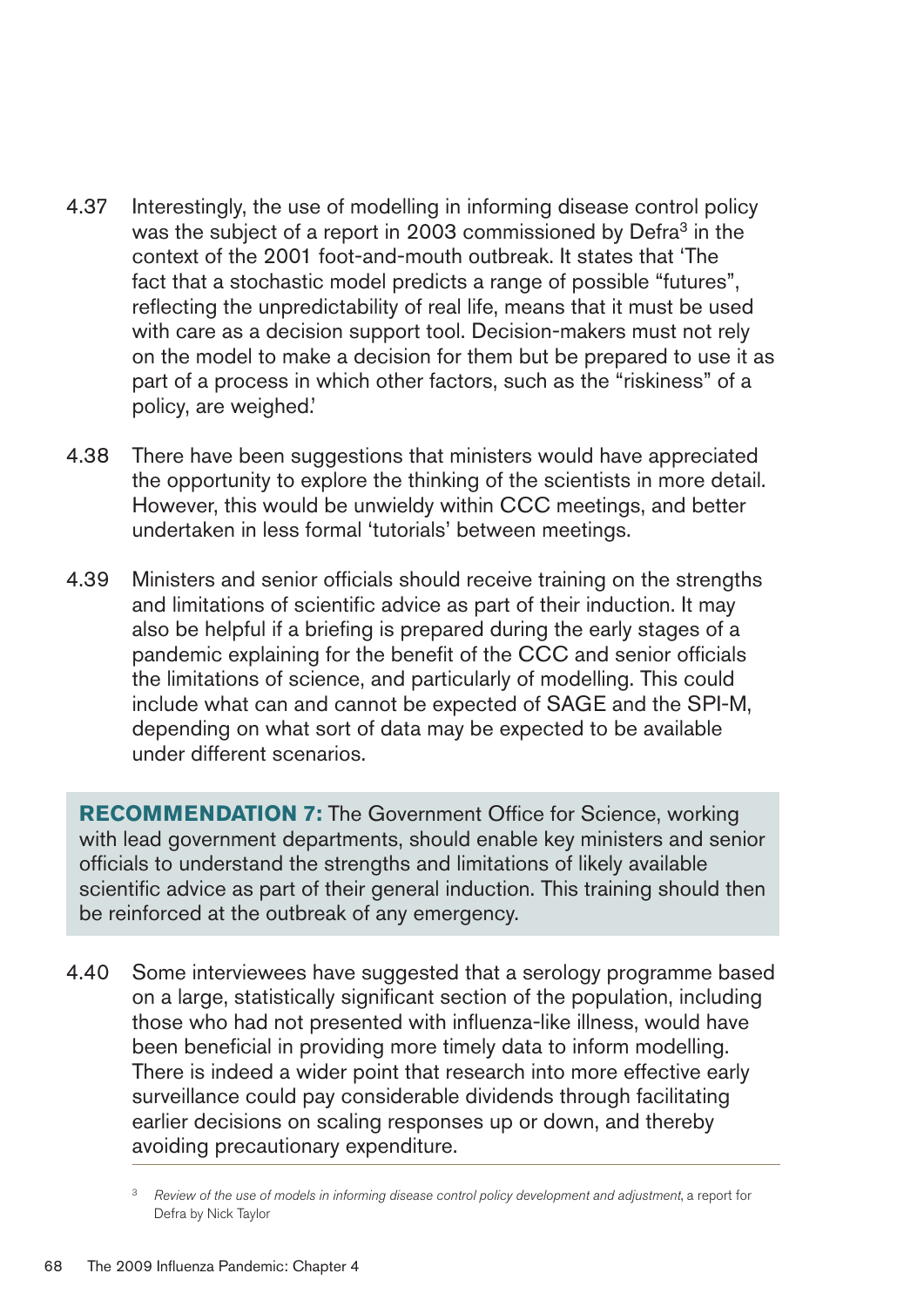**RECOMMENDATION 8: The four Chief Medical Officers should** jointly commission further work to support key decision-making early in a pandemic by January 2011. This should consider the practicalities of developing methods to measure the severity of a pandemic in its early stages. In particular, further exploration of population-based surveillance, such as serology, should be considered.

4.41 I have reflected at length on whether SAGE should contain a broader range of scientific disciplines to help it tackle a future pandemic outbreak. I have concluded that SAGE had a good range of expertise, although the emphasis on modelling as discussed earlier reduced the opportunity for a full contribution by other disciplines.

**RECOMMENDATION9:** The Government Chief Scientific Adviser and the Department of Health should ensure that there is an appropriate balance of contribution in the Scientific Advisory Group for Emergencies for future pandemic outbreaks.

#### The respective roles of the Government Chief Scientific Adviser and **Chief Medical Officers**

- 4.42 While SAGE was obviously seen by ministers as the major source of scientific advice, it should also be acknowledged that there were other sources of advice available to ministers. Health departments also looked to their Chief Medical Officers (CMOs) and public health agencies to provide advice.
- 4.43 Guidance (see paragraph 4.8 above) suggests that the GCSA should be the final arbiter on the presentation of disputed scientific advice to the CCC. However, a number of interviewees (though not all) expressed concern that this did not always take place, and that the SAGE advice focused on the academic scientific viewpoint – the modelling activity – to the exclusion of views from those involved in operational epidemiology, such as people dealing directly with clinical cases, who arguably were better able to understand the virulence of the epidemic. On this view, there was therefore a lack of public health challenge to the numbers being provided by modellers, and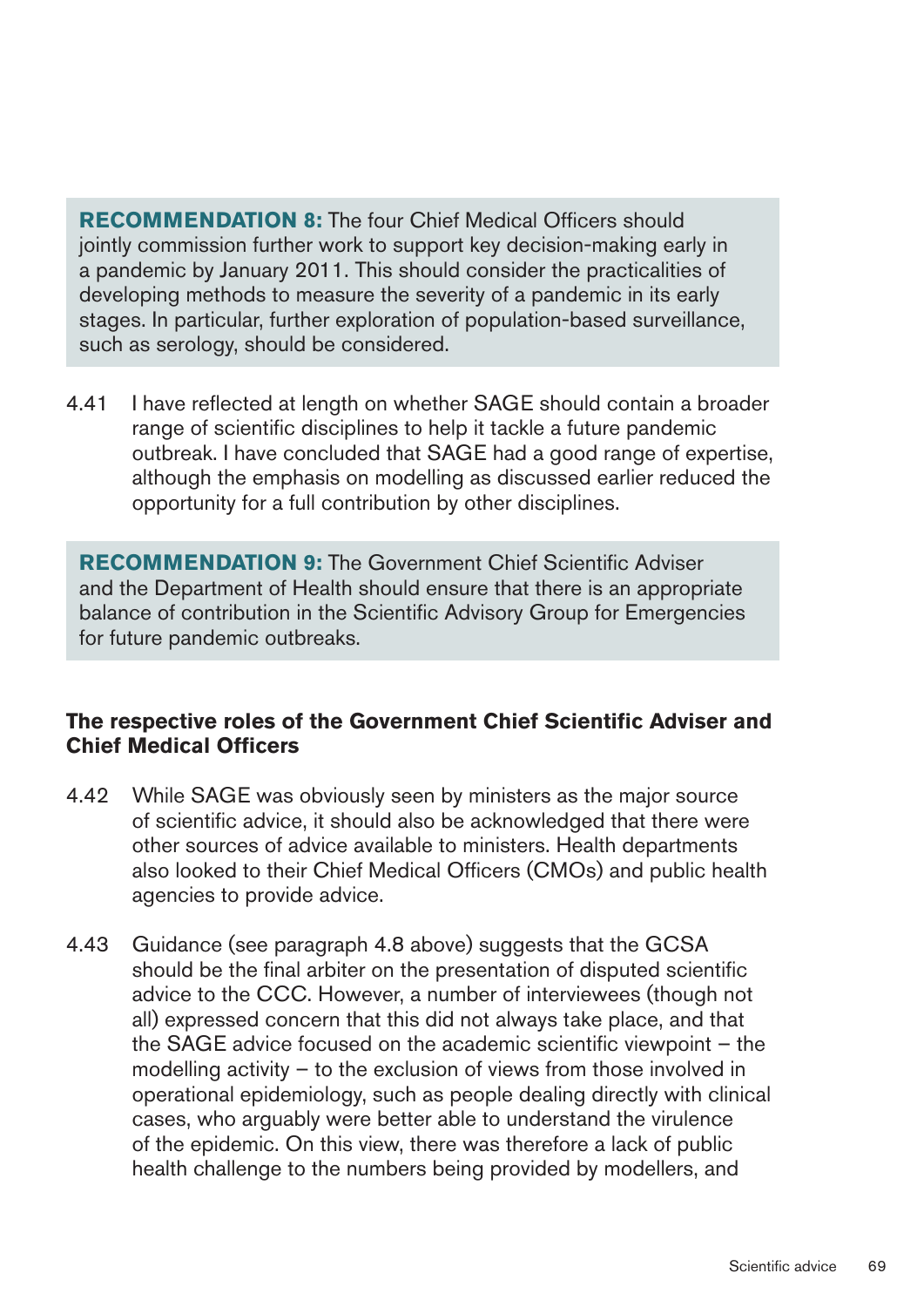ministers were not presented with sufficiently rounded information that brought together the perspectives of both the modellers and the public health experts.

- 4.44 � Several interviewees have suggested that a certain lack of interaction between SAGE and the CMO (England) affected the balance of information being provided to the CCC, notwithstanding that other DH officials were present at SAGE. A symptom of this was the situation in the CCC where the GCSA apprised ministers of the views of SAGE while the CMO (England) was then asked to provide a public health perspective. This led to the CCC being used to iron out differences between, as it were, the modellers and the epidemiologists. This is an inappropriate use of the CCC, which should be using advice as a start point in defining the practical measures to be taken.
- 4.45 I recognise the pressures under which key officials were working. However, there is a strong argument for creating a process which ensures that the perspectives of different branches of science are brought together, and that differences are resolved, if possible, before advice is submitted to ministers. One suggestion has been to install a senior public health expert – possibly one of the CMOs or a deputy CMO – as co-chair of SAGE, to ensure that ministers do receive a rounded scientific view, although it was widely acknowledged that the existing co-chairing arrangements worked well. The key point is to create a process which would ensure that the views of all CMOs are fully engaged in advance of cross-government crisis management meetings. I turn to this below.

## **The relationship of SAGE to the devolved administrations**

4.46 While the interactions between SAGE and DH are relatively clear, I did hear concerns that the relationship between SAGE and departments in the devolved administrations is less so. There appears to have been some confusion about the remit and role of SAGE in this context: the representation on SAGE of the devolved administrations, and the links between SAGE and the Chief Scientific Advisers (CSAs) or equivalents in Scotland, Wales and Northern Ireland. Devolved administrations expressed a wish to be reassured that their officials had had an opportunity to scrutinise relevant scientific advice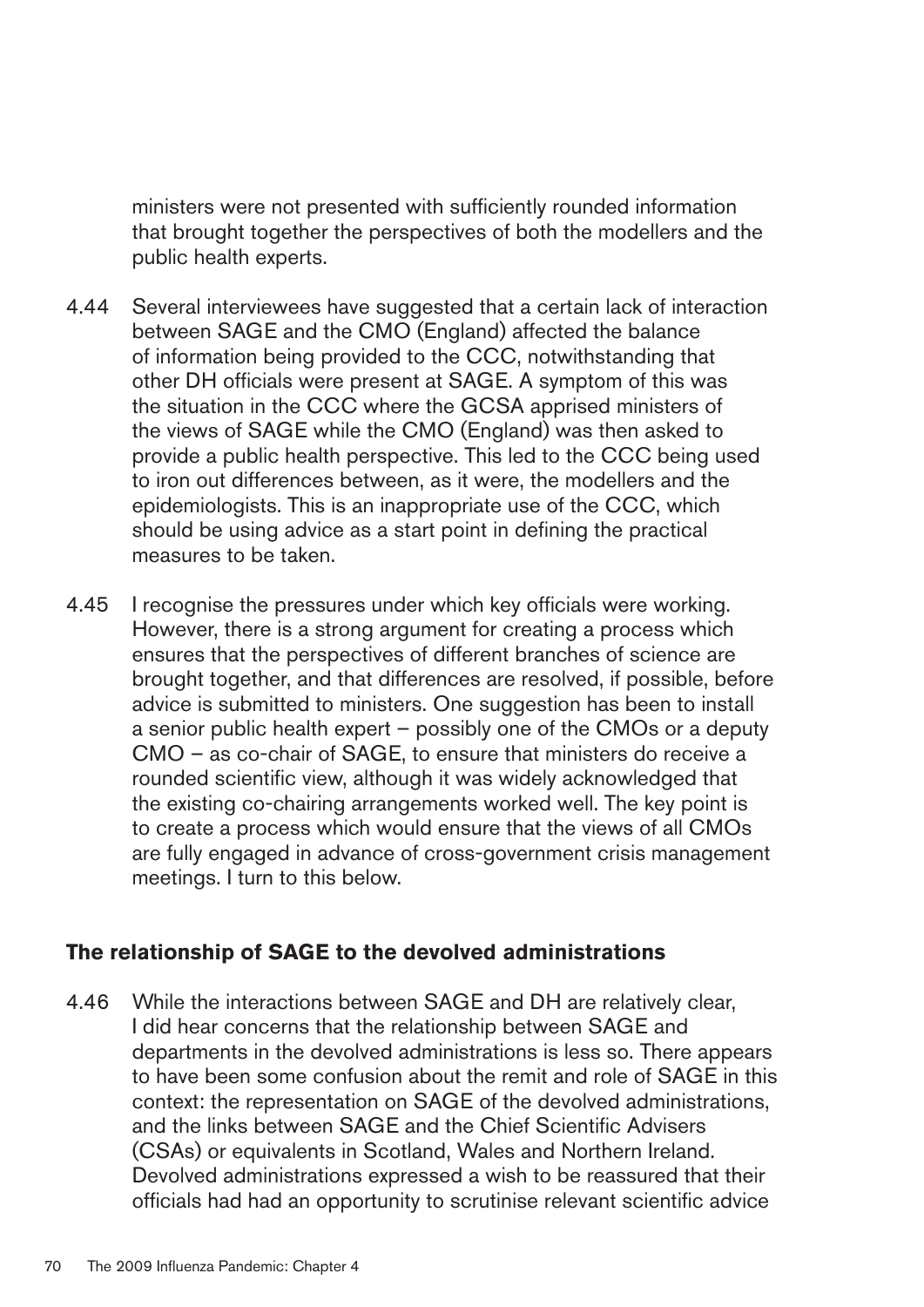in advance of it being presented by SAGE to the CCC, despite the fact that the devolved administrations did have representatives on SAGE.

- 4.47 I explored this point in detail during my discussions. The key concern appears to be that devolved ministers wish to be reassured that their CMOs or other key advisers are engaged in the process of reviewing scientific advice before it is presented to the CCC – in other words, to know that when advice is presented to the CCC their perspective has been taken into account. This is an issue that goes wider than pandemic influenza, as there will doubtless be other emergency situations where devolved ministers will wish to be reassured about the process of producing scientific advice.
- 4.48 The influenza pandemic represented the first occasion on which an essentially devolved matter (health) was tested in an emergency response. The opportunity should now be taken, through four nations consultation, to firm up arrangements and identify and correct areas that did not work well. For their part, devolved administrations need to reflect on the resources they need to invest in bodies such as SAGE, including considering locating senior personnel in London for the duration of a response, so that they are best able to brief their ministers effectively on the scientific debate.
- 4.49 As the pandemic progressed, key decisions were more frequently taken at meetings of the four nations health group. It is not explicitly laid out in any guidance how scientific advice should inform this group and, as a result, it is not clear how this group obtained and used scientific advice. This was regarded by all sides as unsatisfactory.

**RECOMMENDATION 10:** The Cabinet Office, with the Government Chief Scientific Adviser (GCSA) and the four Chief Medical Officers (CMOs), should devise a process through which UK government ministers and the devolved administrations are presented with a unified, rounded statement of scientific advice. This process should engage CMOs (or CSAs for other emergencies) and should be included in a revised Concept of Operations by summer 2011.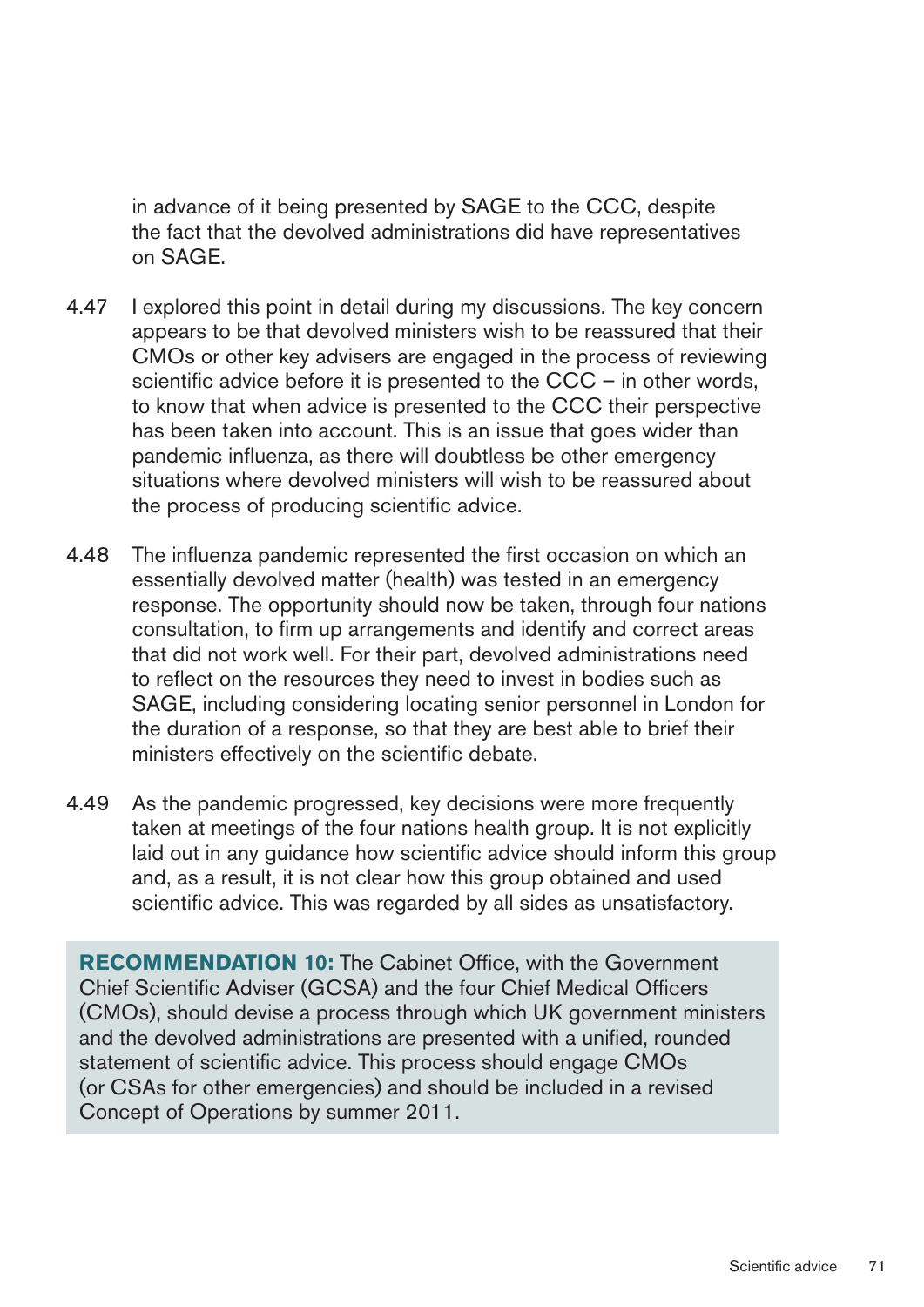## Planning assumptions and the concept of the 'reasonable worst**case scenario'**

- 4.50 � I discussed the release of planning assumptions and the use of a reasonable worst-case scenario with a number of interviewees. Some have stated that creating planning assumptions based on using the most pessimistic case for all parameters is inappropriate because the likelihood of the eventuality being planned for becomes vanishingly small.
- 4.51 I asked a number of interviewees whether they felt that the term 'reasonable worst-case scenario' was unhelpful, given that it implies a reasonably likely event, rather than one that is extremely unlikely. There was general agreement that the term was unhelpful.
- 4.52 When planning assumptions were released, the CMO (England) took great care in his media briefings to explain that numbers represented reasonable worst-case estimates against which to plan, and not predictions, and a number of journalists did report the figures responsibly. However, this was not always the case, and the impression emerged that the government was 'predicting' 65,000 deaths. This figure was then revised down significantly in the subsequent revisions.
- 4.53 � I have heard from several interviewees that the uncertainty inherent in such analysis was not easily understood by, or communicated to, the public.
- 4.54 While the use of the planning assumptions and the caveats were discussed at SAGE and the CCC, no one appears to have argued persuasively for the use of alternative scenarios, although we did hear of doubts from key individuals as to the usefulness of the planning assumptions. The Review is not in a position to make any definitive recommendations on the methodology for calculating worst-case scenarios that should be adopted in future. However, it is clear that there was unease about the approach adopted. There is recognition from those involved that this should be handled differently in future.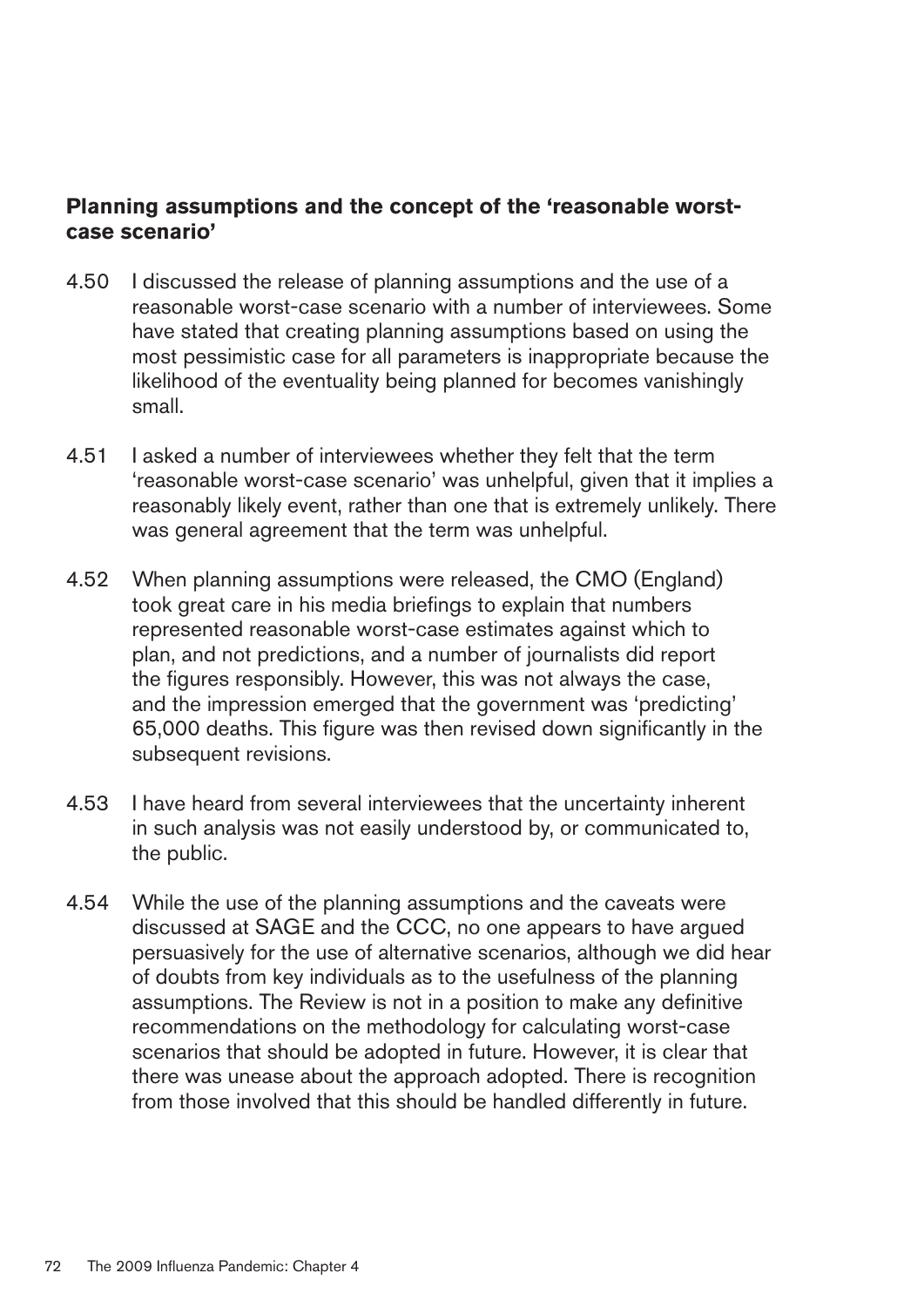4.55 There is a separate issue to be considered about how such planning scenarios are communicated, where the SPI-B&C, health departments' communications specialists and indeed health journalists have much to contribute.

**RECOMMENDATION 11:** The Government Chief Scientific Adviser and UK health departments should convene a working group to review the calculation of planning scenarios and how they are used in public. This should report by April 2011.

#### **Advice on vaccination**

4.56 SAGE provided advice to the CCC on vaccination, but in effect relied on the JCVI as the statutory body to provide it. I have heard differing views on using SAGE as an extra step before advice on vaccination was presented to ministers. Several interviewees were sceptical about the usefulness of providing an additional hurdle for JCVI advice to clear before being presented to ministers. Others felt that SAGE provided a useful challenge function for JCVI advice. The SAGE challenge function is a critical one, but it should not delay ministers from receiving timely advice on vaccination. In more serious pandemics it will be essential that JCVI advice is available to ministers on a timely basis. This may require the JCVI to meet outside its normal meeting schedule.

**RECOMMENDATION 12:** The Joint Committee on Vaccination and Immunisation should report directly to the central emergency meetings in a future pandemic, although the Scientific Advisory Group for Emergencies should be used at the appropriate time to provide its challenge function. This should be clarified in a revised *COBR Response Guide for Pandemic Influenza* by summer 2011.

4.57 There was general agreement that the SPI-B&C's advice was rarely incorporated into actual advice provided by DH. This was attributed not to a lack of willingness but rather to the pressure DH communications was under to produce communication materials, as well as a lack of continuity in personnel. Advice on maximising vaccination uptake was a particular area where the SPI-B&C's advice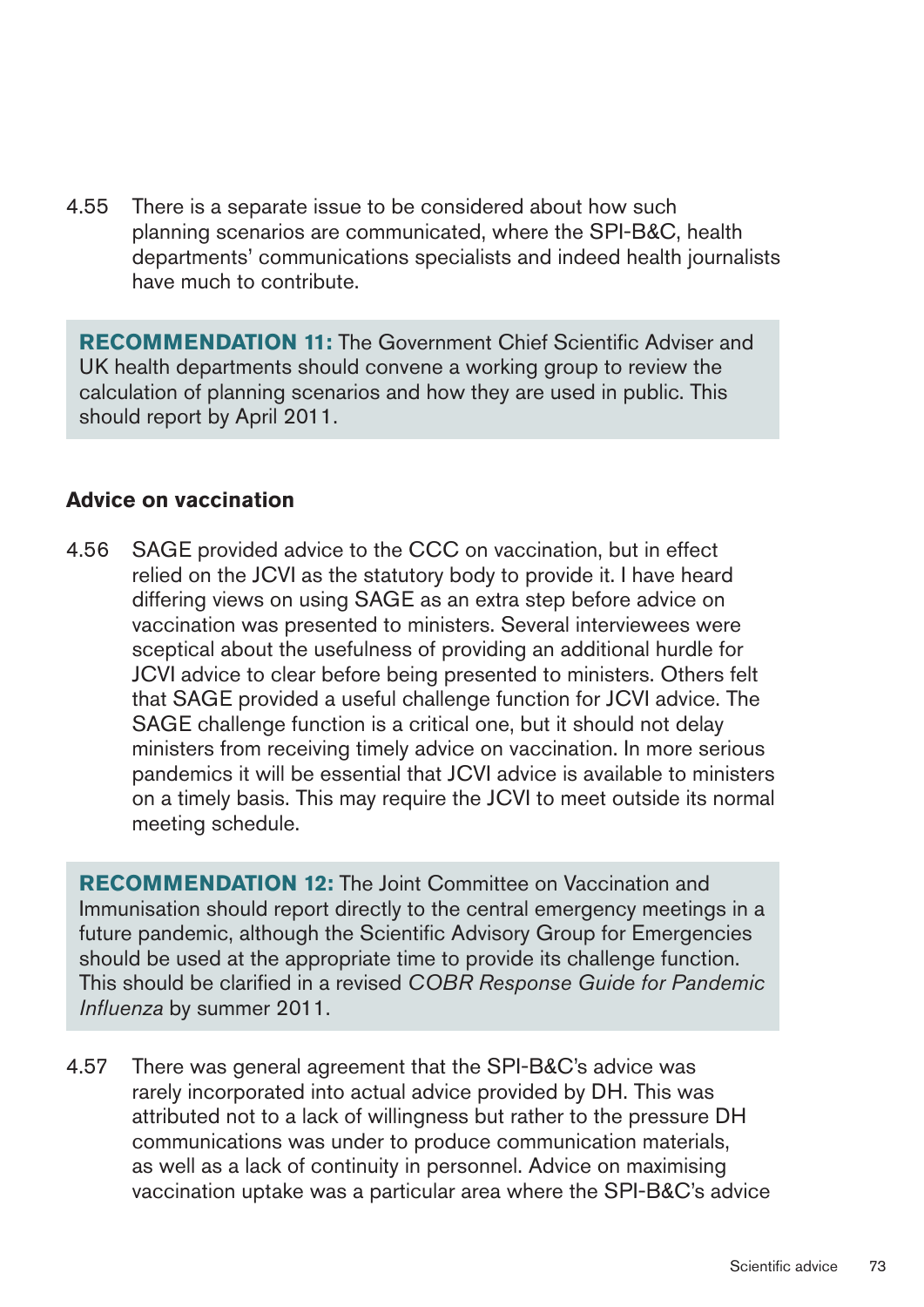could be profitably sought in future. For their part, the SPI-B&C should in future be mindful of the need to provide rapid advice on specific issues as requested, as the SPI-M-O did throughout the pandemic.

**RECOMMENDATION 13:** The Department of Health should build relationships between the Behaviour and Communication sub-group of the Scientific Pandemic Influenza Advisory Committee (SPI-B&C) and the Department of Health's policy and communications teams so that the SPI-B&C's expertise can be used in addition to in-house resources in planning for vaccine uptake and other relevant policy areas.

#### **Transparencyandopenness**

- 4.58 The majority of scientific advisory committees regularly communicate their deliberations publicly. Summaries of meetings, minutes and in some cases papers are made available. The Code of Practice for Scientific Advisory Committees states that 'Scientific advisory committees should publish minutes of their meetings.' SAGE is unique as an advisory committee in that it only meets during an emergency. Its workings also differ from most committees. Papers must be turned over rapidly by a temporary secretariat. The committee must meet frequently, and is often asked to give extremely rapid advice on complex issues. Time constraints mean that SAGE membership must in part be decided by the discretion of the GCSA, rather than a more open, competitive process.
- 4.59 I heard much praise for the openness and transparency of the government's approach during the outbreak, but also an enthusiasm for it to go further. I debated this point with scientists both inside and outside SAGE, with officials and with a number of journalists. There was general support for as much openness as possible, but also recognition of the risks. There were concerns raised that releasing SAGE documents would require careful and time-consuming handling, and might put undue pressure on ministers when drawing on scientific advice.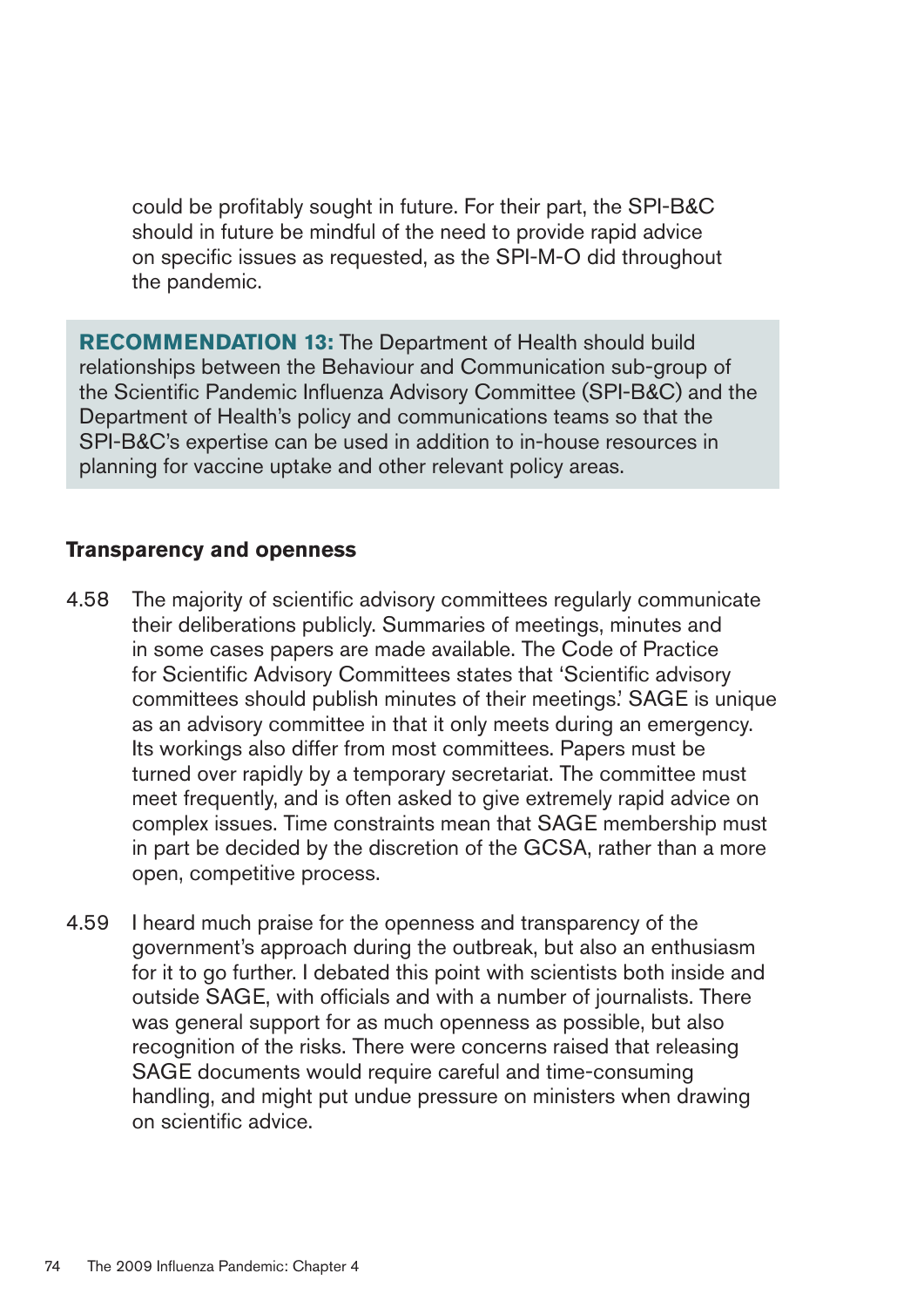- 4.60 � I think it is important to separate, as the Freedom of Information Act does, factual background upon which policy deliberations are based from policy advice itself. It seems to me that there are elements of SAGE's deliberations, most notably the regular updates from the SPI-M on the course of the outbreak (see paragraph 4.20 above), which could usefully be made publicly available once they had been approved by SAGE and submitted to ministers. These would then be a regular source of information to the public which by their very regularity would reduce the newsworthiness of any particular set of figures. Undoubtedly the published figures would vary as the outbreak developed, but this in itself would serve to underline the uncertainty of the science.
- 4.61 One suggestion that I explored was the idea of releasing SAGE papers to a wider group of scientists than that engaged in SAGE, who would be bound by confidentiality but who would have greater freedom to speak to the media. It was put to me that such a group would be able to comment authoritatively on the overall government strategy and give the media greater assurance about the approach being taken, as well as being able to challenge this if necessary and reduce the chance of group-think clouding views. Although sharing actual papers would be very problematic, the same outcome could be achieved by the GCSA giving periodic briefing to scientists.

**RECOMMENDATION 14:** Any future Scientific Advisory Group for Emergencies should adhere as closely as possible to the established principles of scientific advice to government and should release its descriptive papers and forecasts (as distinct from any policy advice) at regular intervals. This should be clarified in a revised Concept of Operations by summer 2011.

**RECOMMENDATION 15:** The Government Chief Scientific Adviser should provide expert technical briefings to respected scientists not directly involved with the Scientific Advisory Group for Emergencies. This would enable a wider group of experts to comment in an informed manner on the government's approach.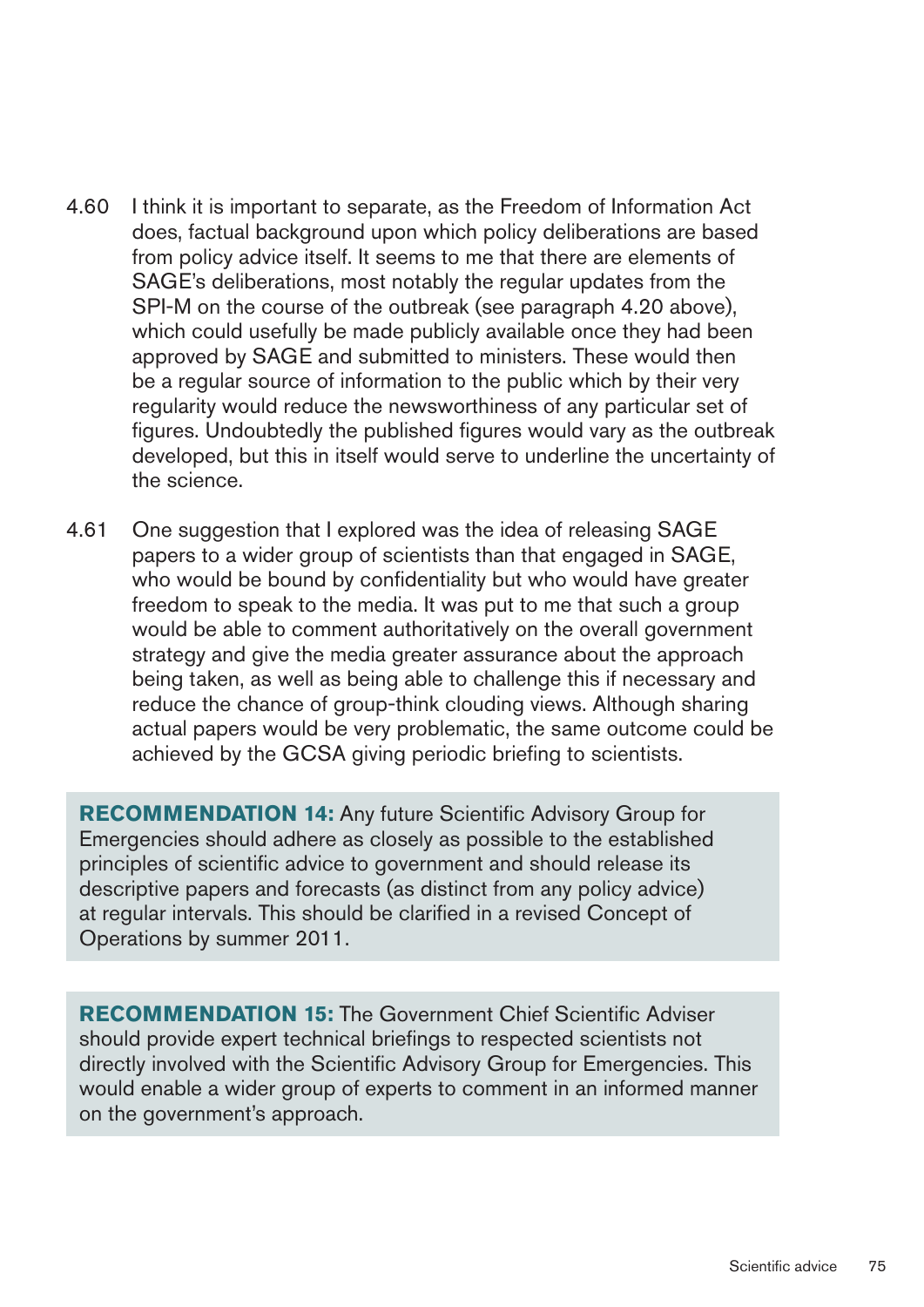## **Resilience**

- 4.62 � A great deal was asked of SAGE and the SPI sub-groups during the pandemic. Meetings were frequent, and many members contributed papers and other information to the respective groups. Committee members in general had other commitments, and many were under pressure in their day jobs during the period of the pandemic. Members of these groups were not remunerated for the time they gave up to attend meetings during the pandemic.
- 4.63 � Certain resilience mechanisms were already in place and worked well. The co-chairing of SAGE was widely seen as effective. SAGE's membership did contain some overlapping expertise, important when certain members were absent.
- 4.64 The secretariat provided to SAGE has been widely praised. Some interviewees have recommended that more resources should be made available to this function in future, as certain key individuals were under considerable pressure. Departments should work to ensure resilience around those individuals with scarce skills.
- 4.65 All interviewees praised the hard work and the amount of time given by those involved in providing scientific advice.

## **Research**

- 4.66 � Prior to the pandemic, DH's Pandemic Influenza Preparedness Programme had developed a prioritised list of research areas for departmental funding and communication to other funders. In the light of the emergence of H1N1, these priorities were reviewed by scientists from the SPI and the JCVI and considered by SAGE on 9 June. SAGE identified high-priority areas for research, which were commissioned and managed by the National Institute for Health Research Evaluation, Trials and Studies Co-ordinating Centre.
- 4.67 The commissioning and funding of research was done effectively. An open call was issued immediately following the SAGE meeting on 9 June; by 14 August, 14 proposals had been funded with full peer review. I heard that there was a framework in place to obtain ethics approval rapidly. The National Institute for Health Research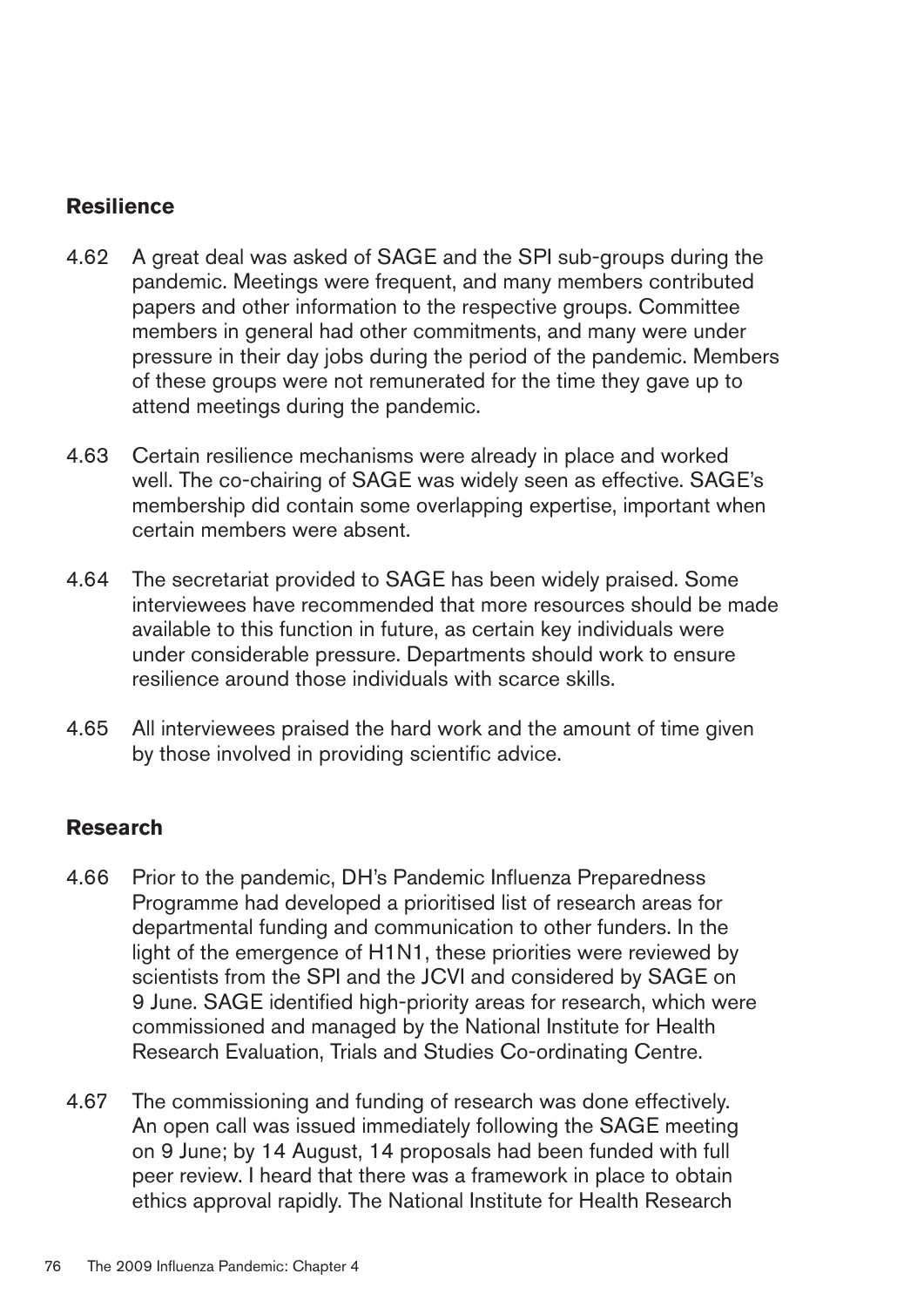had existing networks in place that allowed hospitals to obtain ethics clearance in order to carry out clinical trials. Relevant research was also funded by other bodies, namely the Wellcome Trust and the Medical Research Council.

4.68 � By any standards, the research response was an excellent achievement.

# **Conclusions**

- 4.69 The efforts of all those involved in the scientific response were praised by the people I interviewed. I can only echo these sentiments.
- 4.70 There were excessive expectations of modelling during early phases when only very limited data was available. Modelling became extremely accurate once better data was available. There is a need to balance such projections with those from operational epidemiology, and a process is required for allowing CMOs and the GCSA to balance the tension between different sources of advice in order to provide a clear view to ministers. This will probably require clarification of SAGE's remit and procedures.
- 4.71 SAGE's processes need to be redefined to ensure that there is adequate opportunity for all CMOs (or CSAs, depending on the emergency) to feed into the advice that is submitted to ministers.
- 4.72 For their part, devolved administrations need to ensure that they are resourcing their response adequately. They should consider embedding senior trusted individuals in London during the pandemic to ensure that the voice of the devolved administrations is heard.
- 4.73 Use of the phrase 'reasonable worst case' should be reconsidered in future. It suggests that the outcome is relatively likely, whereas this is usually quite the opposite.
- 4.74 The GCSA should convene a working group to review the calculation and presentation of worst-case scenarios.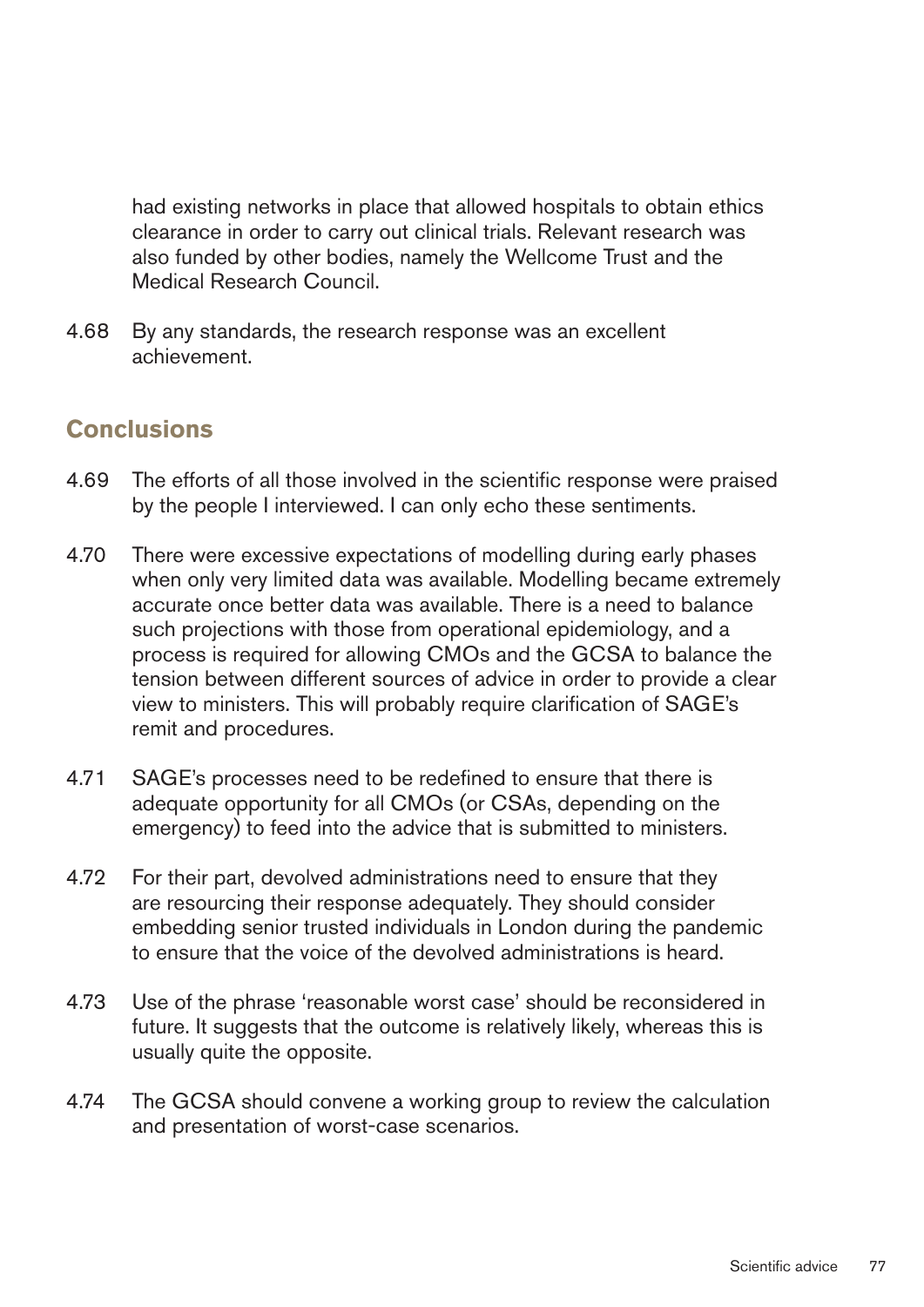- 4.75 The JCVI should report directly to the central emergency meetings in a future pandemic, although SAGE should be used at the appropriate time to provide its challenge function.
- 4.76 There should be a concerted effort to build relationships between the SPI-B&C and DH policy and communications so that the SPI-B&C's expertise can be used in planning for vaccine uptake and other policy issues where a behavioural approach can pay dividends.
- 4.77 The way in which scientific advice is drawn on by the four nations health group should be defined.
- 4.78 The transparency of scientific advice should be maximised to build confidence and trust. Factual SAGE papers such as forecasts and estimates of the progress of the pandemic should be made publicly available. This would reduce the news value and impact of isolated publications, such as the planning assumptions, and keep the science separate from the policy debate it supports. In addition, the GCSA should look into providing technical briefings for respected individuals outside of SAGE who could comment authoritatively on the government strategy.
- 4.79 More resilience could be embedded into the SAGE structure, which may become more important if a severe pandemic results in members and representatives from the secretariat being unable to attend. Deputies for all members should be considered, particularly in areas where there is no overlap between members (such as behavioural science).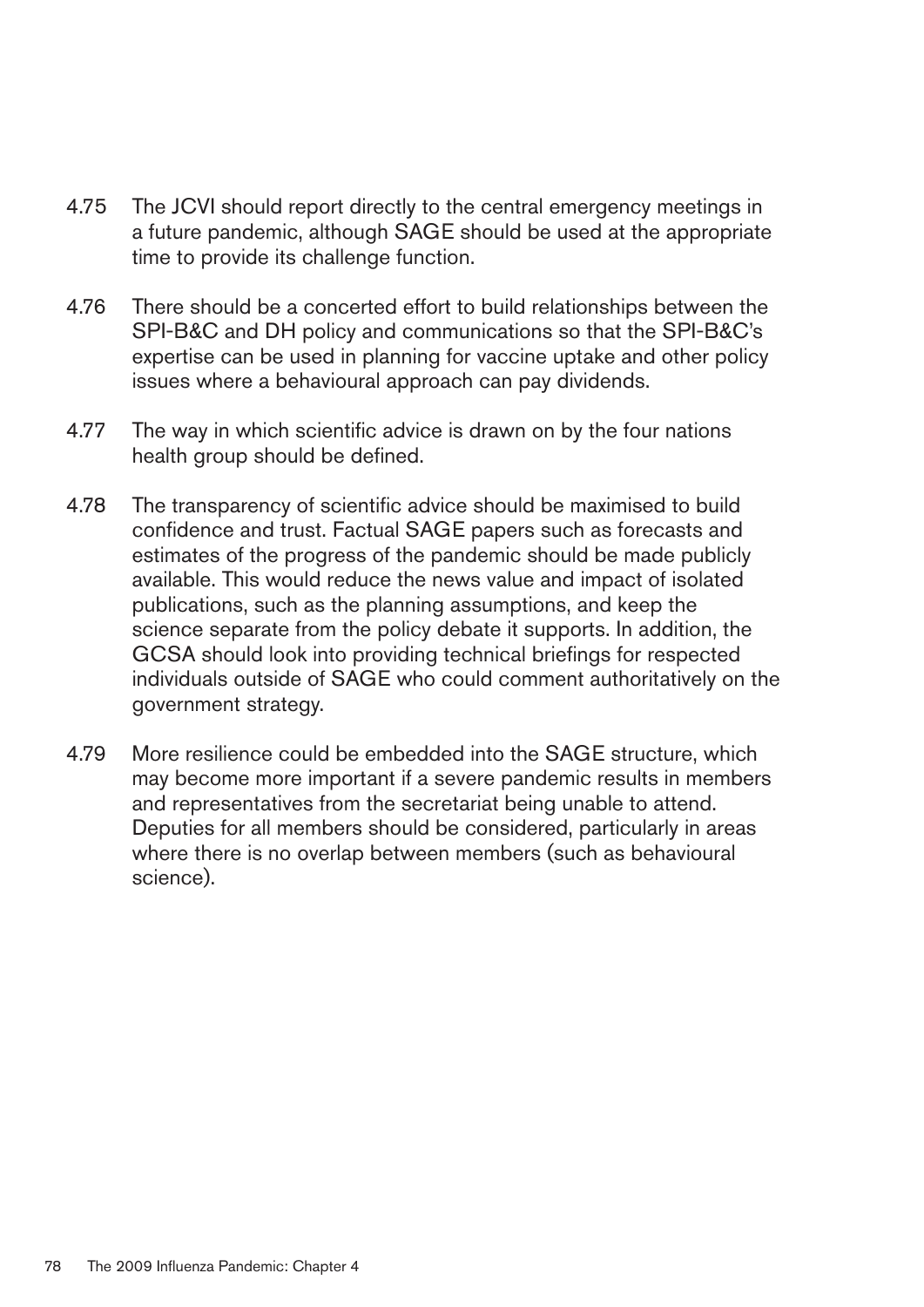# **Chapter 5: The containment phase**

- 5.1 From 27 April 2009, when the first cases of H1N1 (swine flu) were detected in the UK, until 2 July 2009, the UK implemented a series of measures that were intended to slow the spread and gather data to build a clearer understanding of the virus. This period was referred to as the 'containment phase' of the response.
- 5.2 This chapter examines the pre-pandemic plans for containment and the steps taken during the initial phase of the 2009 H1N1 pandemic influenza response, including areas in which those actions matched or differed from pre-pandemic plans. It concludes by drawing on the experience of the 2009 pandemic to present observations and recommendations for future pandemics.

# **Pre-pandemic planning**

- 5.3 � The National Framework sets out a wide range of 'options for mitigating the impact' of pandemic flu in the UK. It states that 'The demands and uncertainties associated with an influenza pandemic require flexible plans based on a combination of strategies to develop an effective and sustainable response. Medical or pharmaceutical countermeasures, combined with public health and personal infection control initiatives, and the possible application of measures to reduce social mixing, form the basis of the UK's mitigation strategy.'
- 5.4 � The recommendations set out in the National Framework are underpinned by the scientific evidence base. They emphasise the importance of maintaining flexibility to respond to the nature of the pandemic as it emerges.
- 5.5 The key elements of the planned response during the early stages of an outbreak, set out in the National Framework, are set out below.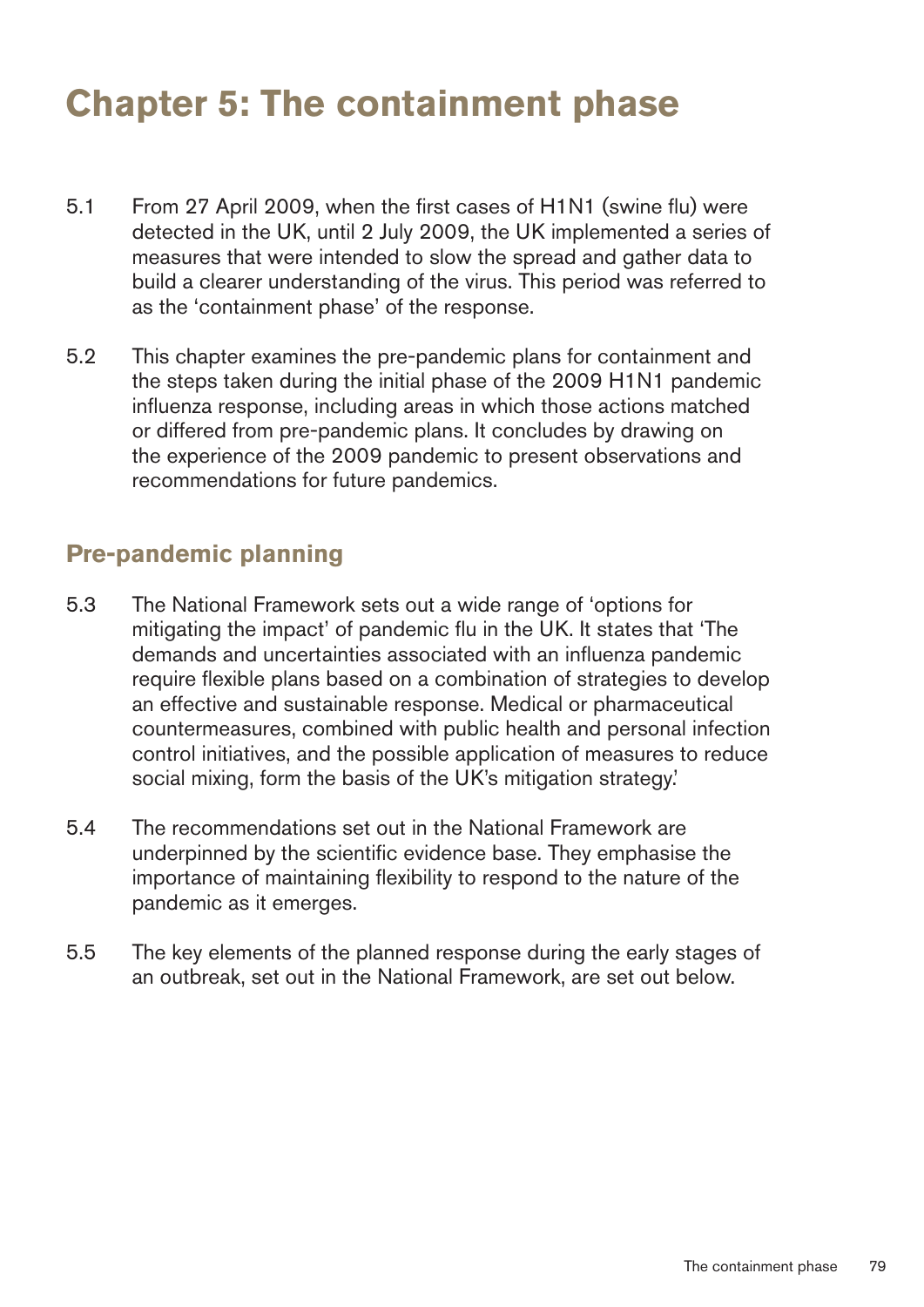## **School closures**

- 5.6 � The National Framework recognises the likelihood that children could be among the groups worst affected by a flu pandemic owing to their lack of residual immunity from previous exposure to a similar virus and the fact that the flu virus spreads rapidly among those in close contact, including in schools. Children also act as 'super spreaders', as they shed more virus than adults and are less likely to follow rigorous hand and respiratory hygiene measures.
- 5.7 The scientific evidence underpinning the National Framework indicates that there is mixed evidence for the impact of school closures on the course of an influenza pandemic. The effectiveness of such a policy would be influenced by the movements of children in the wider community when schools are closed and their exposure to infection in other settings. Therefore, the National Framework states that plans should be prepared on the basis that some school and childcare closures will be likely; that decisions on whether to advise schools and childcare settings to close can only be made in the light of emerging information as a pandemic develops; and that schools and childcare settings will be advised to close only if it is anticipated that this will produce significant health benefits.

#### **International travel, border restrictions and screening**

- 5.8 � These aspects of pre-pandemic planning were informed both by the available scientific evidence on the efficacy of such measures and by the practical implications for economic, commercial and social activity of restricting international travel. Scientific evidence indicates that no practical level of travel restriction would prevent the arrival of a pandemic in the UK altogether, and that highly disruptive screening and restriction measures would only serve to delay a pandemic's arrival by a matter of weeks, even if they were over 90% effective.
- 5.9 � Weighing the 'possible health benefits that may accrue from international travel restrictions or border closures' against the 'practicality, proportionality and potential effectiveness of imposing them,' the National Framework concludes that 'the Government will keep under review the evidence on the benefits and disadvantages of various approaches'.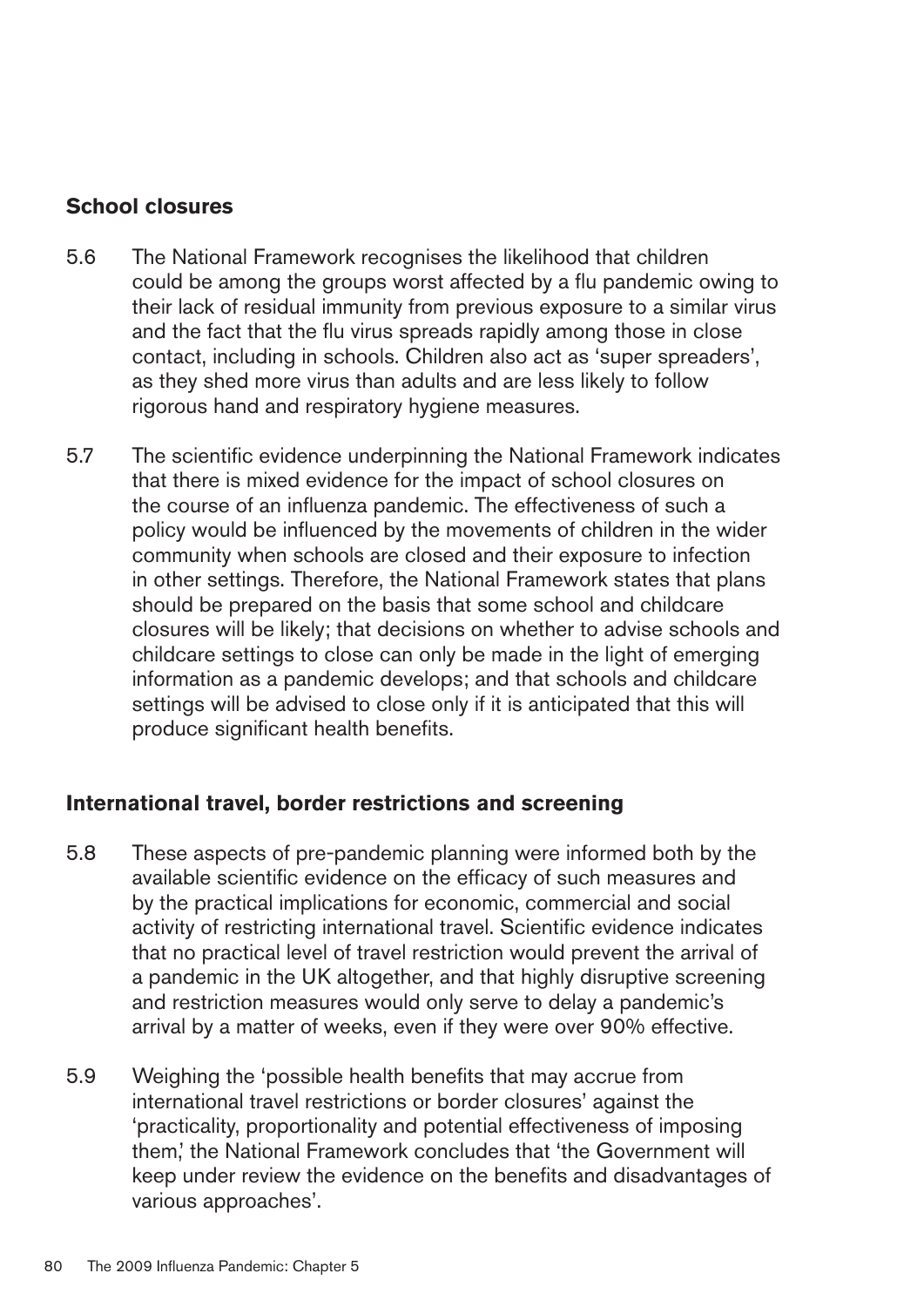5.10 The National Framework does, however, recommend the strengthening of port health vigilance and capacity to ensure that the UK is able to implement any such measures that might be issued by the World Health Organization (WHO), the European Union or other governments.

## **Domestic travel**

- 5.11 As with international travel, the scientific evidence that informed pre-pandemic planning indicated that the benefits of seeking to restrict internal travel within the UK would be very limited relative to the disruption it would cause. Accordingly, the National Framework states that 'the Government is unlikely to impose any restrictions on internal travel unless it becomes necessary to do so as the pandemic develops for public health reasons, in which case it is likely to be on an advisory basis'.
- 5.12 Supporting messages about minimising non-essential travel, good personal hygiene and staggered journeys would act as personal precautionary measures without disrupting business as usual.

## **Mass gatherings**

5.13 � Recognising that there was little scientific evidence to support the widespread cancellation of large public gatherings as a measure to combat the spread of influenza, the planning assumption set out in the National Framework is that 'the Government is unlikely to recommend a blanket ban on public gatherings. However, informed judgements by the event organiser and/or governing body in conjunction with the regulatory authority may become necessary at the time. If international events are due to be held in the UK with participants from affected areas, the Government may recommend postponement.'

## **Prophylactic use of antiviral medicines**

5.14 The National Framework recognises the potential for antiviral medicines to be used as a limited measure in the early stages of a pandemic. The underpinning scientific evidence states that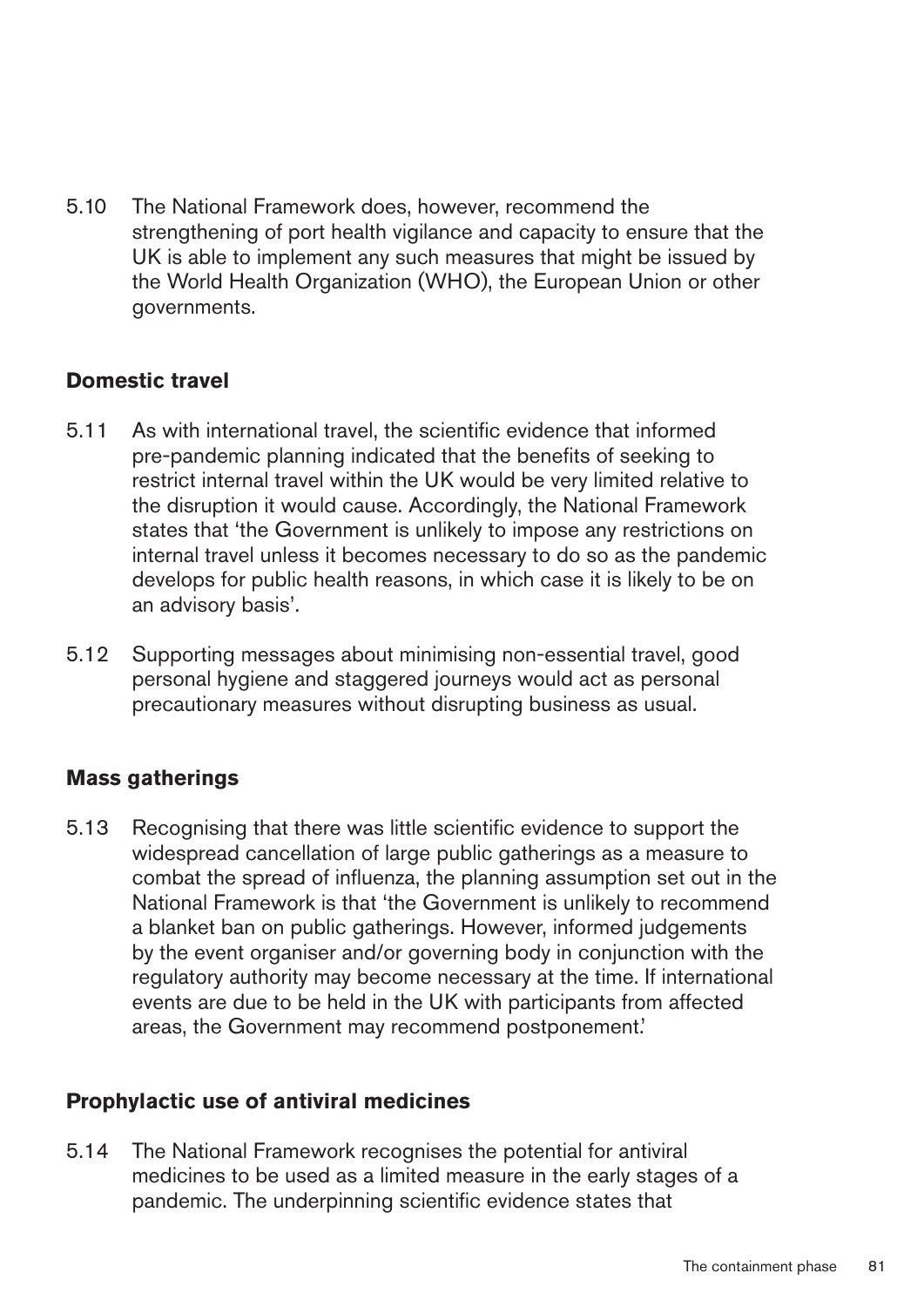'Although the use of antivirals for limited post-exposure prophylaxis in the very early stages of a pandemic is unlikely to delay the pandemic's arrival in the UK by more than 1–2 weeks (and possibly for much less than this)... by adopting such an approach, valuable epidemiological data will be obtained about the effect of antivirals on household transmission.'

5.15 The National Framework suggests that in place of a generalised strategy of prophylactic medication, a more limited 'household prophylaxis' approach, which would involve treating symptomatic patients and their immediate contacts, may be effective in mitigating the spread of the virus in combination with other measures such as school closures. It notes that any approach involving prophylactic use of antiviral stocks would need to take account of the competing demands of prophylactic and treatment use on those limited stocks during a pandemic.

#### **Pre-pandemic surveillance mechanisms**

- 5.16 In the UK, influenza activity is monitored throughout the year, with particular focus on the winter season between October and May. There are a number of systems in place that operate throughout the winter flu season which are internationally respected and are used to inform policy and planning. These systems collate data from a variety of sources across the UK in order to:
	- detect as rapidly as possible a rise in influenza activity (such as QSurveillance activity; the Royal College of General Practitioners (RCGP) weekly returns/influenza-like illness (ILI) calls to NHS Direct in England and Wales; NHS 24 in Scotland; and/or the Sentinel Practice Network in Northern Ireland);
	- monitor and characterise the nature of influenza activity (such as calls to NHS Direct in England and Wales; calls to NHS 24 in Scotland; and/or the Sentinel Practice Network and out of hours service in Northern Ireland);
	- isolate and characterise the circulating virus (using the national laboratory reporting scheme);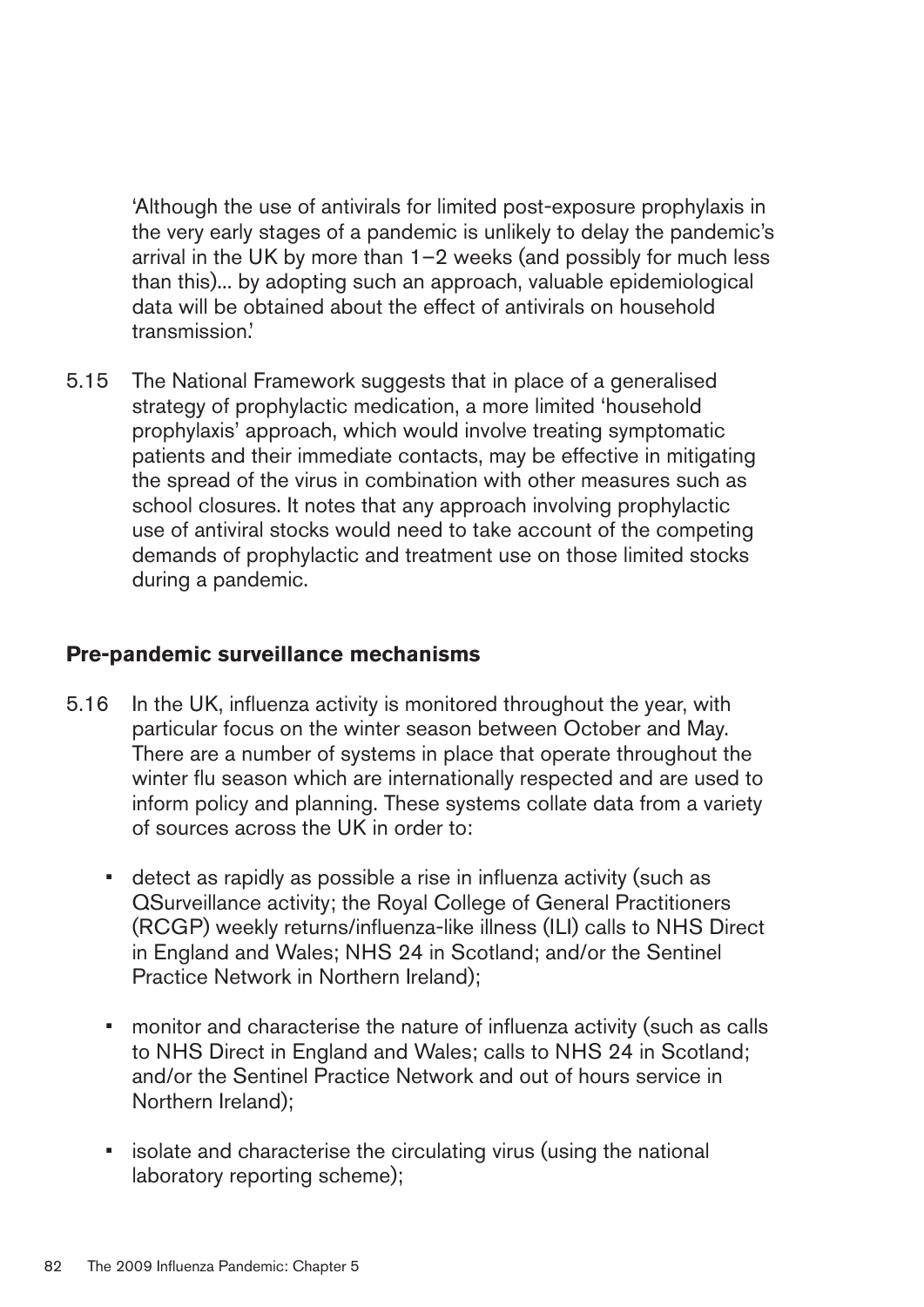- • � quantify the burden of the disease (such as RCGP weekly returns in England and Wales);
- provide a baseline of influenza activity (such as QSurveillance activity; RCGP weekly returns; ILI calls to NHS Direct; and the Pandemic Influenza Primary Care Reporting (PIPeR) system in Scotland); and
- report on influenza activity to inform public health policy and guidance.
- 5.17 Information from these surveillance systems is compiled into a weekly influenza report by the Health Protection Agency (HPA) in order to demonstrate the overall level of influenza activity and the burden of the disease for health professionals. Health Protection Scotland (HPS) provided data to the HPA every week for the UK report provided by the English Chief Medical Officer. HPS also maintained and published Scottish H1N1 data weekly on its open website. Further details of UK influenza surveillance mechanisms are given at Annex E.

# **Experience during the 2009 pandemic**

## The decision to adopt a 'containment' approach

5.18 Although the actions taken in the UK during the early stages of the pandemic were labelled 'containment', in reality it was clear from a very early stage that 'rapid containment' as defined by WHO would not be possible since the virus had already spread widely from its point of origin by the time it was first identified. More accurately, these measures could be described as attempts to slow the spread and buy time in order to find out more about the virus through detailed analysis of the first few hundred cases, including its severity, the risk groups and transmissibility. The information gained would assist in the development of the response strategy and facilitate the production of a pandemic-specific vaccine.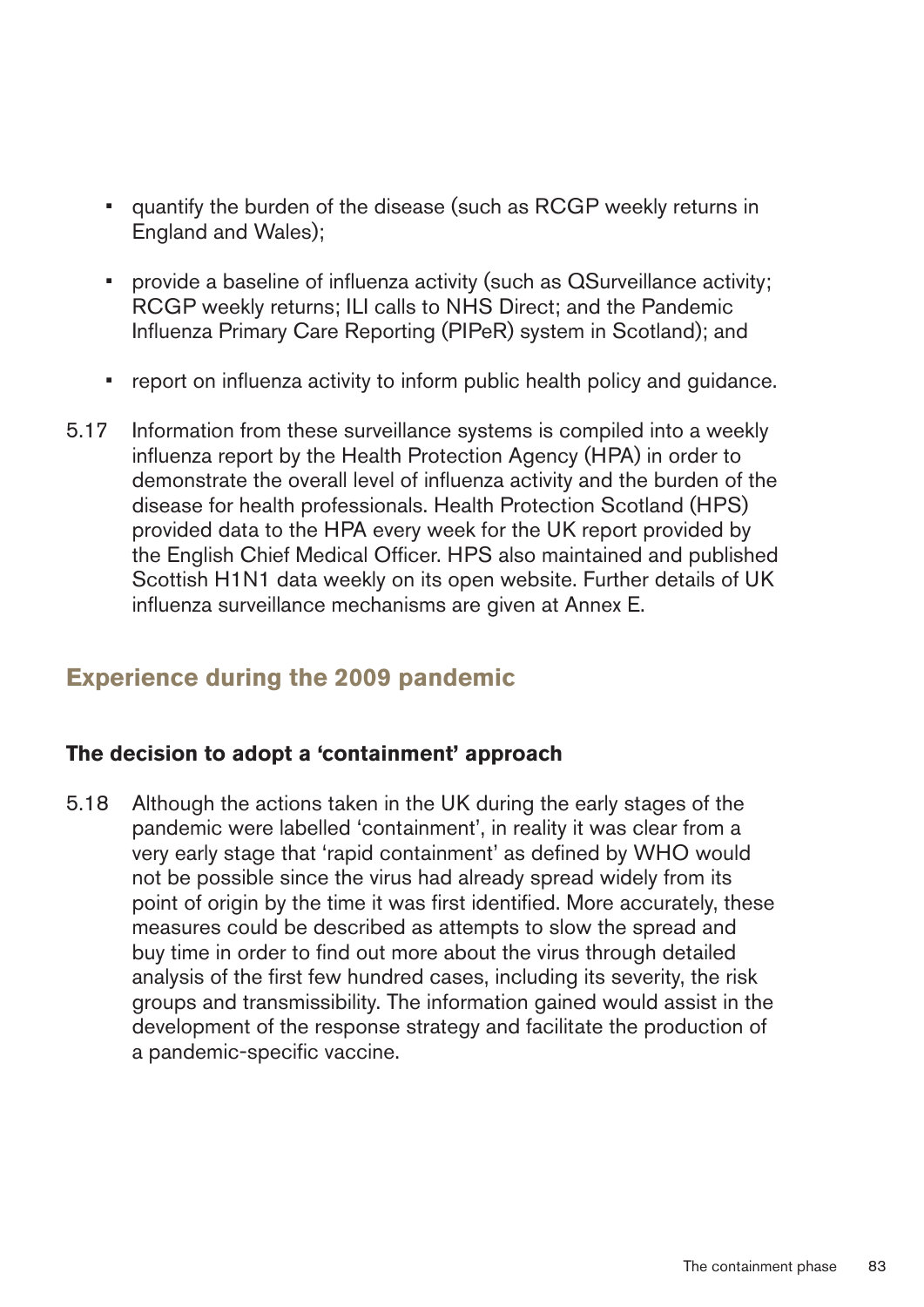- 5.19 The path on which the UK embarked during the early days of the 2009 pandemic influenza outbreak was heavily influenced by the worrying information emerging from Mexico, which indicated the possibility of a severe illness with a high fatality rate. The steps taken following the activation of the Civil Contingencies Committee (CCC) on 27 April should be viewed in that context, recognising the very real need at the time to reassure the public that all necessary steps were being taken to protect against an unknown and potentially dangerous virus.
- 5.20 The approach adopted by the CCC during the containment phase included the following key components:
	- identifying and tracing close contacts of probable and confirmed cases, including those arriving from Mexico, and gathering and recording epidemiological data through swabbing and laboratory testing;
	- initially meeting all direct flights from Mexico in order to ease public concerns, and maintaining a presence in airports during the hours that flights were arriving;
	- giving post-exposure prophylaxis to all close contacts of probable and confirmed cases of H1N1 pandemic influenza;
	- advising on the closure of schools in the event of a probable or confirmed case in a school setting;
	- making information about pandemic influenza available at all ports of entry; and
	- putting in place enhanced surveillance arrangements.
- 5.21 � A range of other measures to which the National Framework refers were considered at the outset but were deemed by ministers not to be required, although the situation was kept under review throughout the response. Thus borders were not closed, nor were restrictions placed on international or domestic travel as any possible health benefits of doing so were agreed by ministers to be far outweighed by the adverse impacts and risks involved. Similarly, the UK position that public mass gatherings should continue during a pandemic was confirmed by ministers at the beginning of the outbreak.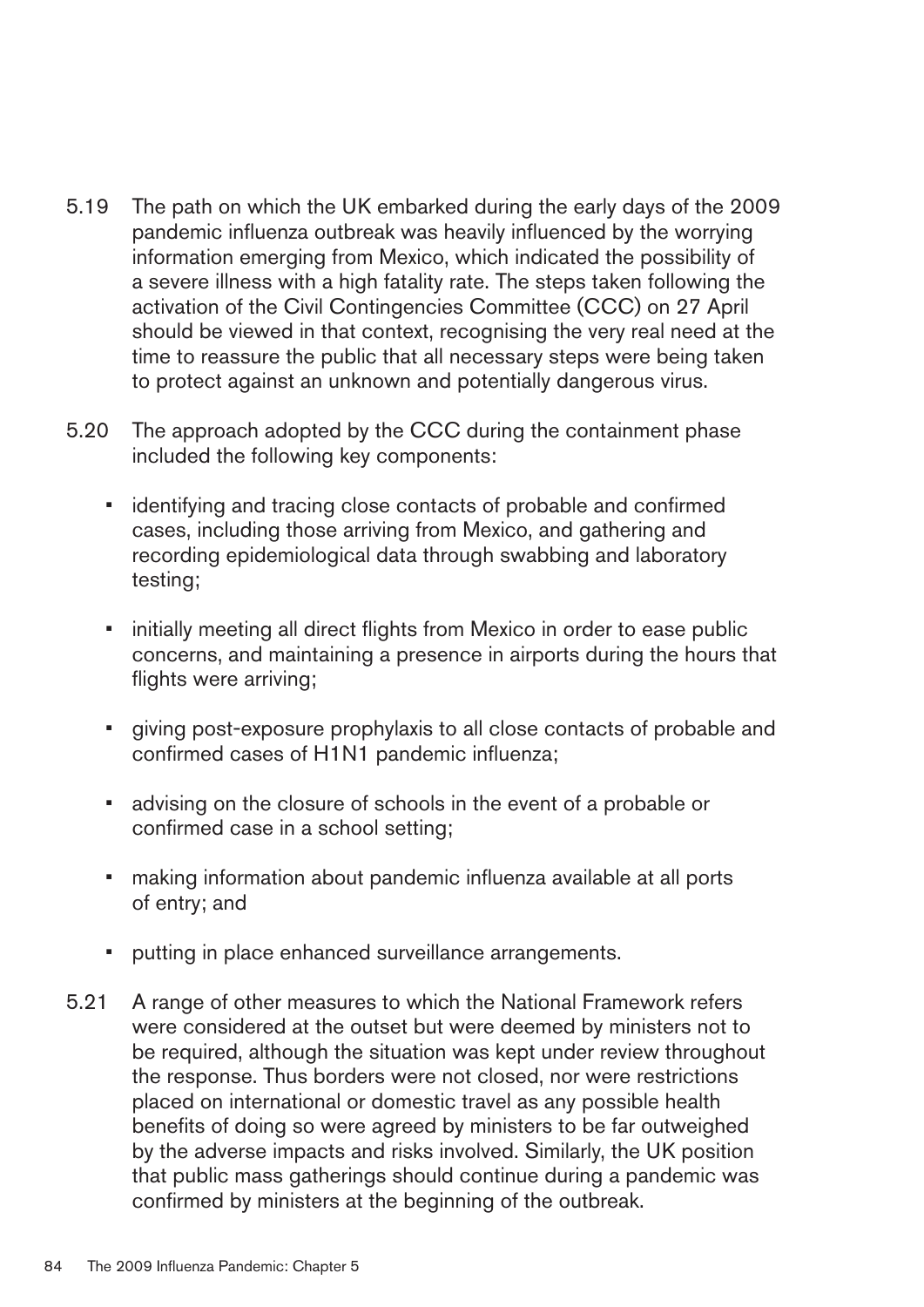- 5.22 The measures adopted during the containment phase were therefore an amalgam of measures explicitly set out in the National Framework (such as the policies on school closures and mass gatherings) with adjustments in certain respects in response to the circumstances at the time (including the policies on prophylaxis, contact tracing and meeting flights from Mexico).
- 5.23 The public health measures taken during the containment phase were led by the relevant health protection authorities in each part of the UK working, where appropriate, with local health bodies and school authorities. Potential cases were identified on the basis of recent travel to affected countries or contact with known or suspected cases within the UK. Suspected cases were assessed, specimens were taken for laboratory testing, and isolation at home was advised (unless their clinical condition warranted hospitalisation). Contacts of cases were traced and offered antiviral treatment as a prophylactic measure. Schools with a confirmed case of pandemic influenza were advised by health protection authorities to close for seven days, the first such closure being that of Paignton College on 29 April 2009. In the school setting, the identification of close contacts was problematic; in many cases, prophylaxis was offered to the whole year group of an infected pupil, or to the whole school. The policy of advising schools with confirmed cases to close continued throughout the containment phase. These closures were generally for one week.
- 5.24 On 6 May, ministers agreed that the containment phase should continue until one or more of the following 'triggers' were met:
	- a. clear evidence of sustained community transmission;
	- b. robust scientific evidence that the disease was no worse than a seasonal flu; and/or
	- c. the number of confirmed cases was overwhelming operational and NHS resources.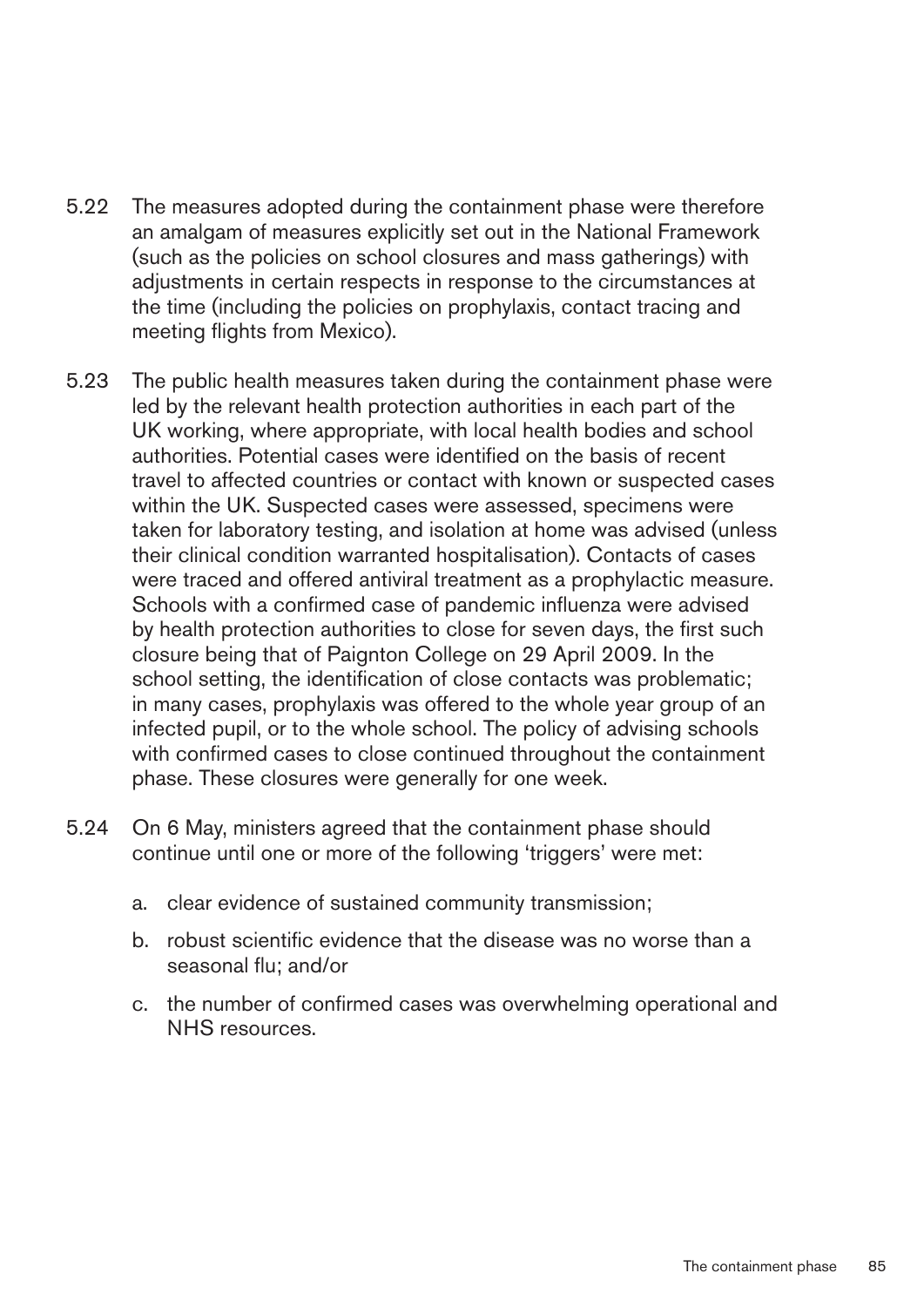## **Surveillance during the containment phase**

- 5.25 The following additional surveillance mechanisms were used during the early stages of the response.
	- The First Few Hundred (FF100) project enhanced the surveillance of cases and close contacts. Epidemiological analysis of information was used to determine the virological and clinical characteristics of the virus, as well as its potential spread and impact, and to provide information on susceptible groups and risk factors. All of this contributed to vaccine deployment decisions.
	- Hospital surveillance of confirmed cases was used to identify and quantify risk factors for severe disease and to assist the detection of emerging changes in the epidemiology of the virus.
- 5.26 � During the containment phase, surveillance information was based on collection and analysis of data from confirmed cases of H1N1 gathered through laboratory testing and contact tracing. The focus was on characterising the clinical, epidemiological and virological features of the new disease.

## **Adjustments to the containment approach**

- 5.27 The UK maintained its initial approach to containment until 19 May 2009, at which point ministers agreed to end the practice of meeting all direct flights from Mexico. A further change was agreed by ministers on 10 June on the basis of evidence from the HPA that the measures were becoming increasingly resource-intensive and of diminishing value as the virus spread more widely. These changes involved:
	- a more limited approach to the use of antiviral prophylaxis, based on a local risk assessment and limited to contacts considered most at risk of contracting the virus;
	- the use of clinical diagnosis (instead of laboratory testing) where there was a high probability that cases were positive; and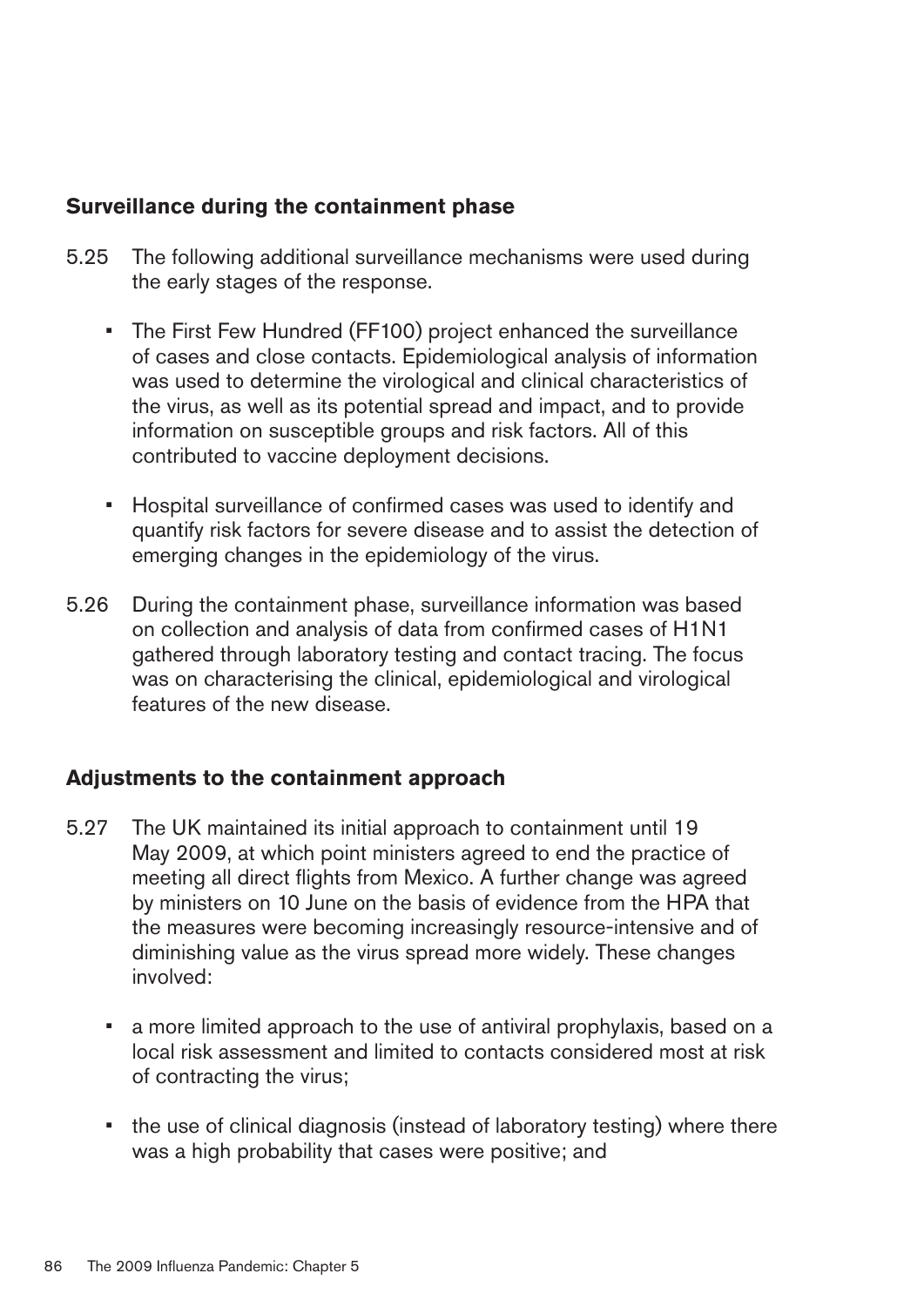- school closure decisions continuing to be taken on the basis of local risk assessment, with antiviral prophylaxis in schools limited to contacts considered most at risk of contracting the virus.
- 5.28 The decision to move out of the containment phase and into the treatment phase was made by ministers on 2 July. This meant that thereafter cases would be identified through clinical diagnosis, not swabbing, and contacts would no longer be traced.

# **Observations and recommendations**

## The efforts of staff who contributed to the response

- 5.29 It is clear from both the written and oral evidence presented to the Review Team that the containment measures implemented during the early stages of the pandemic required a considerable effort from a great many people.
- 5.30 The containment phase on which the UK embarked at the end of April 2009 was not explicitly planned for – ministers responded to the threat as it emerged, based on the information available at the time, using the National Framework as a guide and taking decisions about specific courses of action. Implementation of the containment approach therefore necessitated the rapid introduction of new and untested delivery mechanisms. In England, the HPA led the response and put in place a new operational model based on co-operation between the HPA and NHS staff through regional Flu Response Centres. The establishment of these centres was not part of the prepandemic plans but was completed swiftly during May in all English regions. Staff in some of the Flu Response Centres were under considerable pressure throughout the containment phase. HPA also put in place a centralised 'flightdesk' service based in the North East which eventually took on responsibility for contact tracing on flights with probable or confirmed cases of pandemic influenza on behalf of Scotland, Wales, Northern Ireland and the English regions.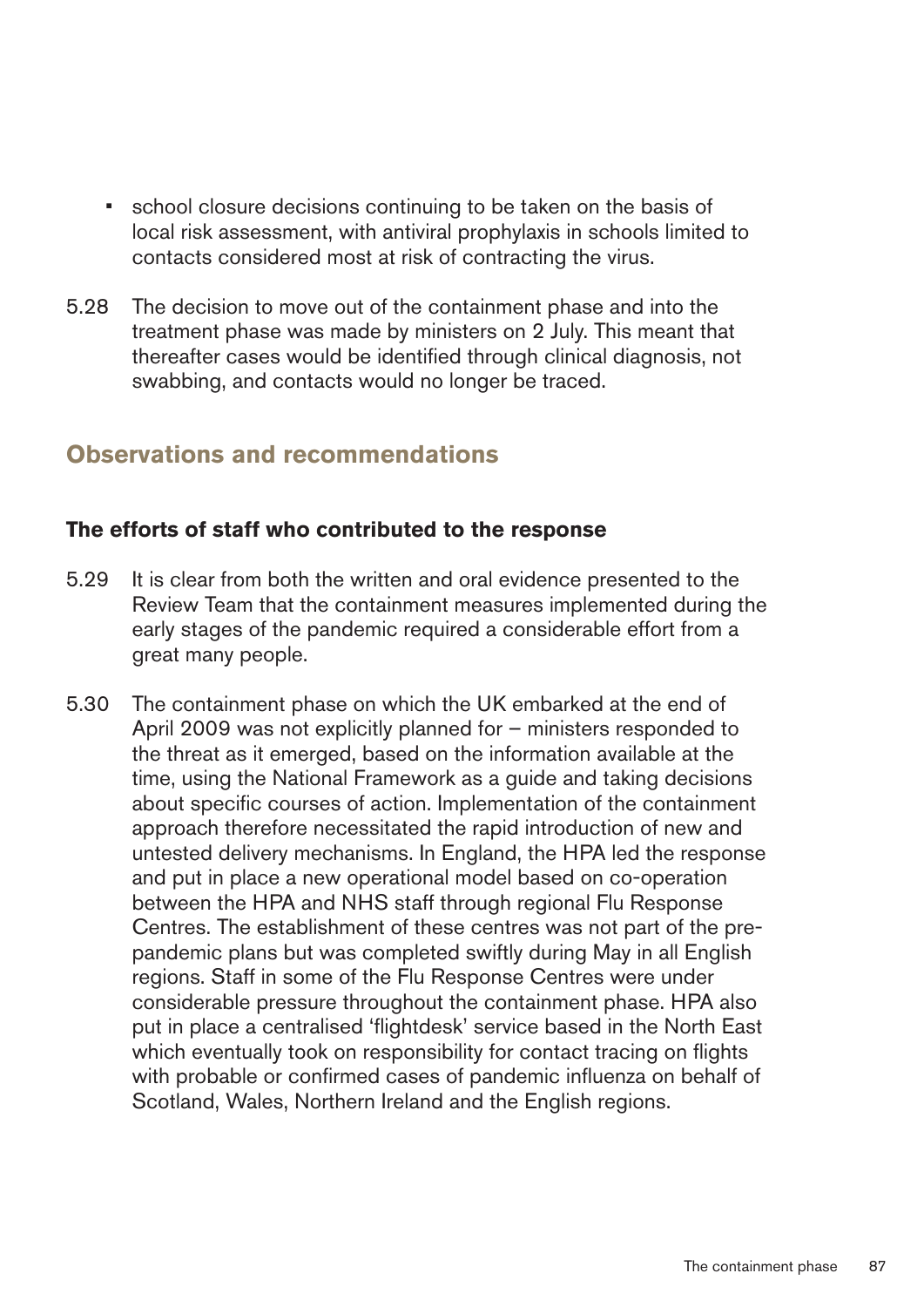- 5.31 The Scottish response was led by HPS working in partnership with NHS services, and services in those areas of Scotland most significantly affected were similarly stretched during the containment phase. Although Northern Ireland and Wales had fewer confirmed cases during the early months of the pandemic, follow-up of suspected cases by their respective authorities and arrangements for prophylaxis of contacts was labour-intensive, and services were stretched.
- 5.32 � Health protection staff and front-line healthcare services responded quickly to establish new ways of working in order to implement the containment policy, adjusting the approach as necessary to reflect the different circumstances and healthcare arrangements in each nation.
- 5.33 � The Review recognises and applauds the dedication and professionalism of all those whose efforts enabled the implementation of the containment phase. The approaches taken in each of the home nations during this period provide a range of experience on which future pandemic planning can build.

## Links between plans and WHO pandemic phases/UK alert levels

5.34 � Pre-pandemic plans assumed that certain characteristics of the pandemic would coincide with WHO pandemic phases and UK alert levels, and that corresponding considerations would need to be made and actions taken at each stage. In the event there was no easy fit between WHO phases and the UK experience of the pandemic, rendering some planned actions inappropriate. For example, the Foreign and Commonwealth Office (FCO) had planned to raise its travel advice automatically when WHO phases were announced, but from an early stage it was clear that the planned changes would have been disproportionate to the risks facing travellers. Accordingly, when on 29 April 2009 WHO announced the move to Phase 5, FCO did not automatically implement the planned changes to its travel advice for affected areas, but instead instituted a more pragmatic approach based on the advice of a wide range of experts and the information available at the time.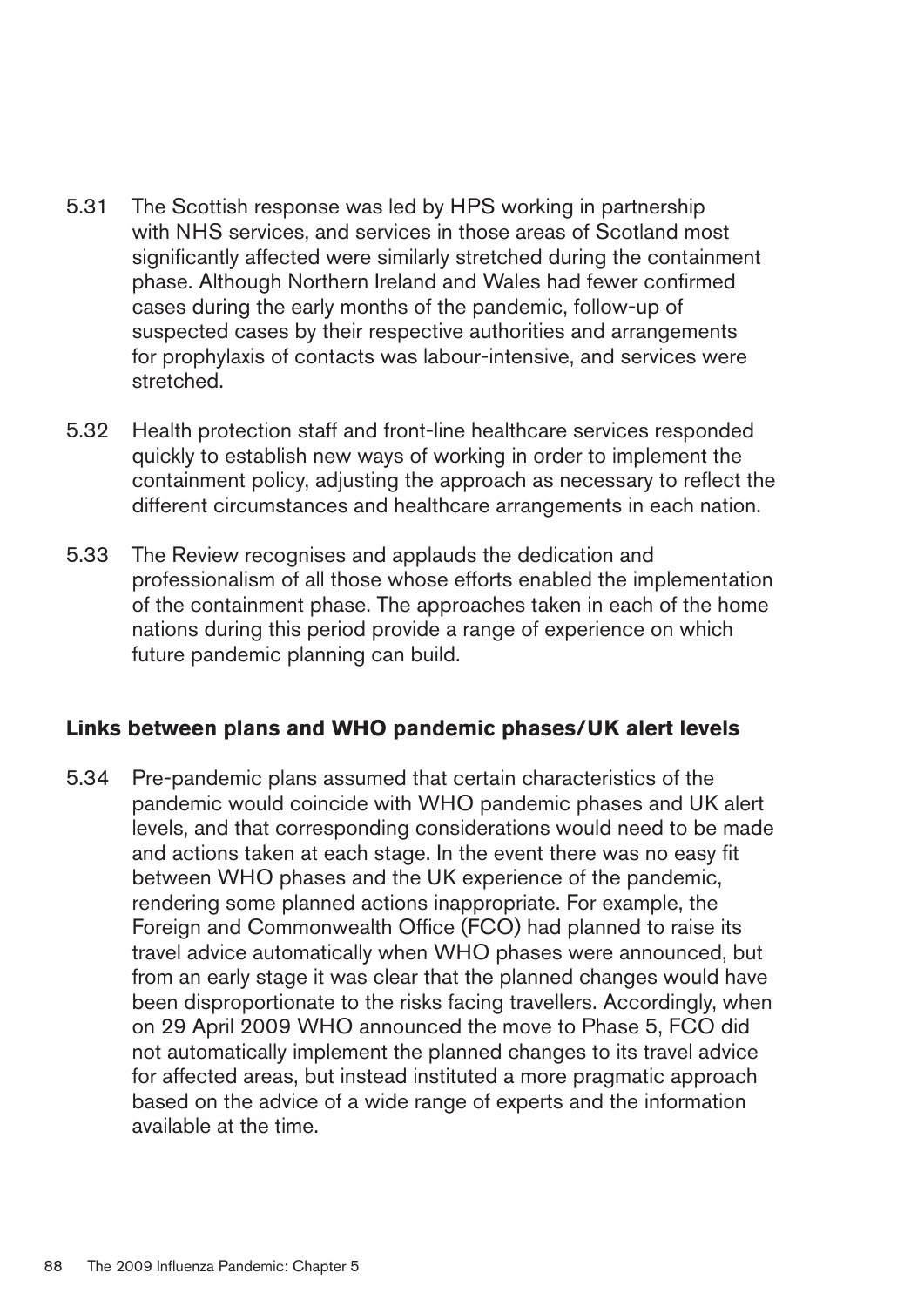5.35 The experience of 2009 tested a number of the assumptions on which the UK's pre-pandemic plans had been based. The assumptions that WHO and UK alert levels would serve as triggers for the introduction of specific actions was challenged by the emergence in the UK of a virus that was quicker to arrive, more sporadic in its spread and generally milder in its effects than anticipated.

## **Prophylactic use of antiviral drugs**

- 5.36 � The widespread use of antivirals as a preventative measure during the early stages of a pandemic had been considered in pre-pandemic planning, but plans for doing so had not been formalised when the 2009 influenza pandemic arrived. Antiviral prophylaxis was the subject of considerable discussion among ministers and officials at the outset and throughout the containment phase.
- 5.37 At the start of the outbreak, when information from Mexico pointed towards a severe and highly virulent illness, the balance of risk and benefit supported the adoption of widespread prophylactic treatment. As more was learned about the virus, and patterns emerged to indicate that in most cases those who were infected experienced only mild symptoms or none at all, the balance of risk and benefit changed, and some experts concluded that the widespread prophylactic use of antivirals, particularly in schools, was no longer appropriate. As early as 19 May, the HPA advised that the policy of antiviral prophylaxis in schools should be adjusted to cover only the closest contacts of suspected or confirmed cases, rather than all possible contacts (which in some cases had meant entire school populations). This was in part a reflection of the evidence that otherwise healthy children had experienced side-effects and of the risk of drug resistance created by high levels of non-compliance with treatment courses. A decision to scale back the use of antiviral prophylaxis was not finally made by ministers until 10 June.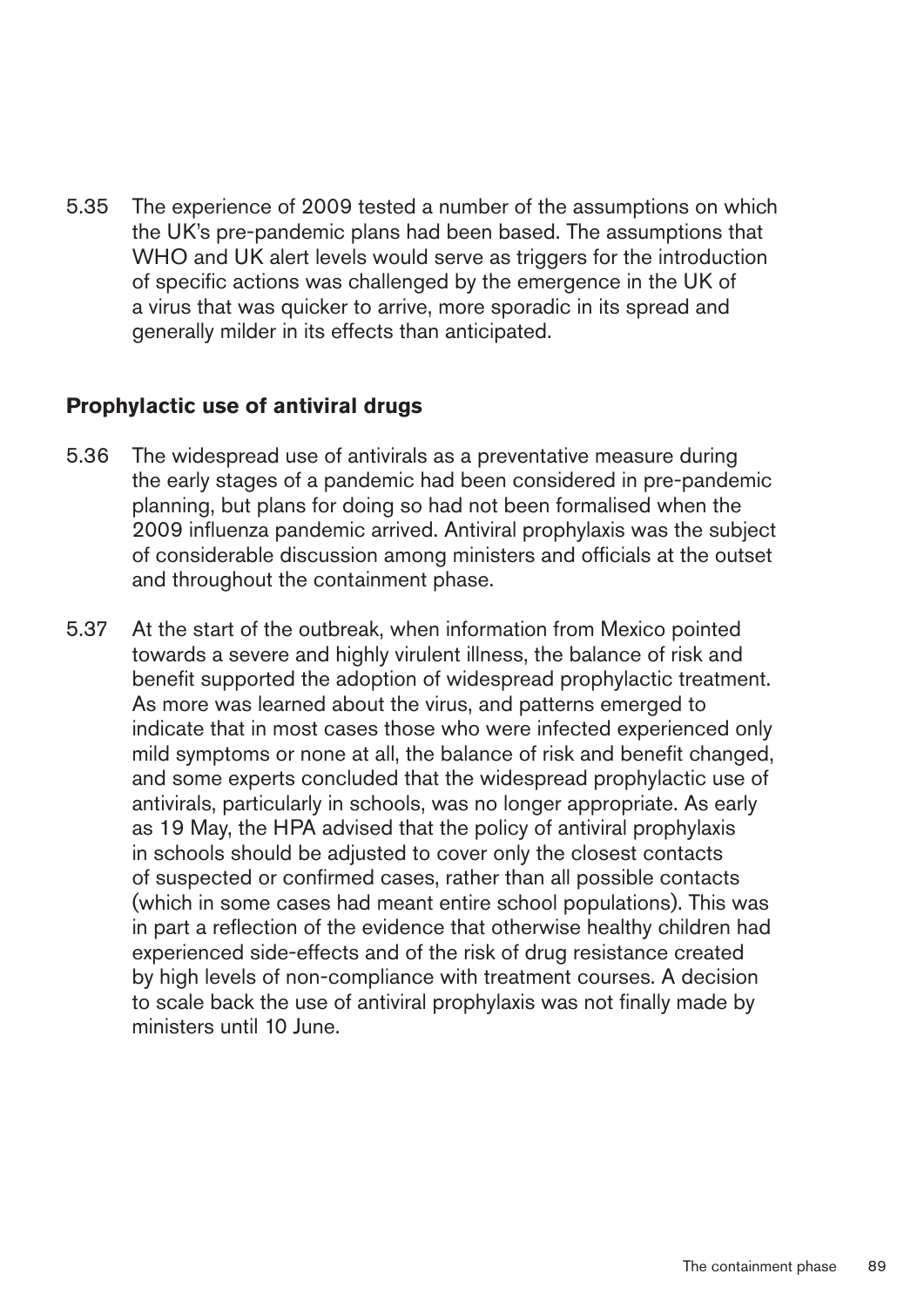## **Continuation of the containment phase and proportionality of** the response

- 5.38 The National Framework was designed to prepare the UK for a variety of pandemic scenarios up to and including a reasonable worst case in which the clinical attack rate reached 50% and the case fatality rate reached 2.5%. In late April, the limited information coming from Mexico gave cause for considerable concern, but as the pandemic progressed it gradually became clear that a scenario approaching that scale was unlikely. A number of contributors to this Review have noted that it was difficult to switch from the plan we had – predicated on a worse pandemic than that which emerged – to a more proportionate response.
- 5.39 � Considerable resources were required during the containment phase to maintain a programme of measures that included the laboratory testing of suspected cases, the tracing of contacts and the provision of prophylactic treatment. The Review Team has heard from numerous perspectives that the containment phase was successful in demonstrating a strong, co-ordinated response that maintained public confidence at a worrying and uncertain time, and that it may have helped to slow the initial spread of the virus. But a number of contributors to the Review have also commented that the containment measures remained in place for longer than may have been beneficial. As the pandemic developed and more cases emerged, some experts argued that the measures on which the UK embarked in April had become less appropriate and impractical to maintain. The virus continued to spread in an uneven manner across the UK, with some areas developing 'hot-spots' that placed extreme pressure on frontline health services while others remained largely unaffected. In most cases, but not all, the virus proved to be less severe than the early indications from Mexico had suggested it would be.
- 5.40 � Some contributors to the Review have suggested that a containment approach of the type adopted in 2009 is not appropriate at all once the infection has spread beyond its initial geographical focus, given the inevitability that the virus would continue to spread within the community.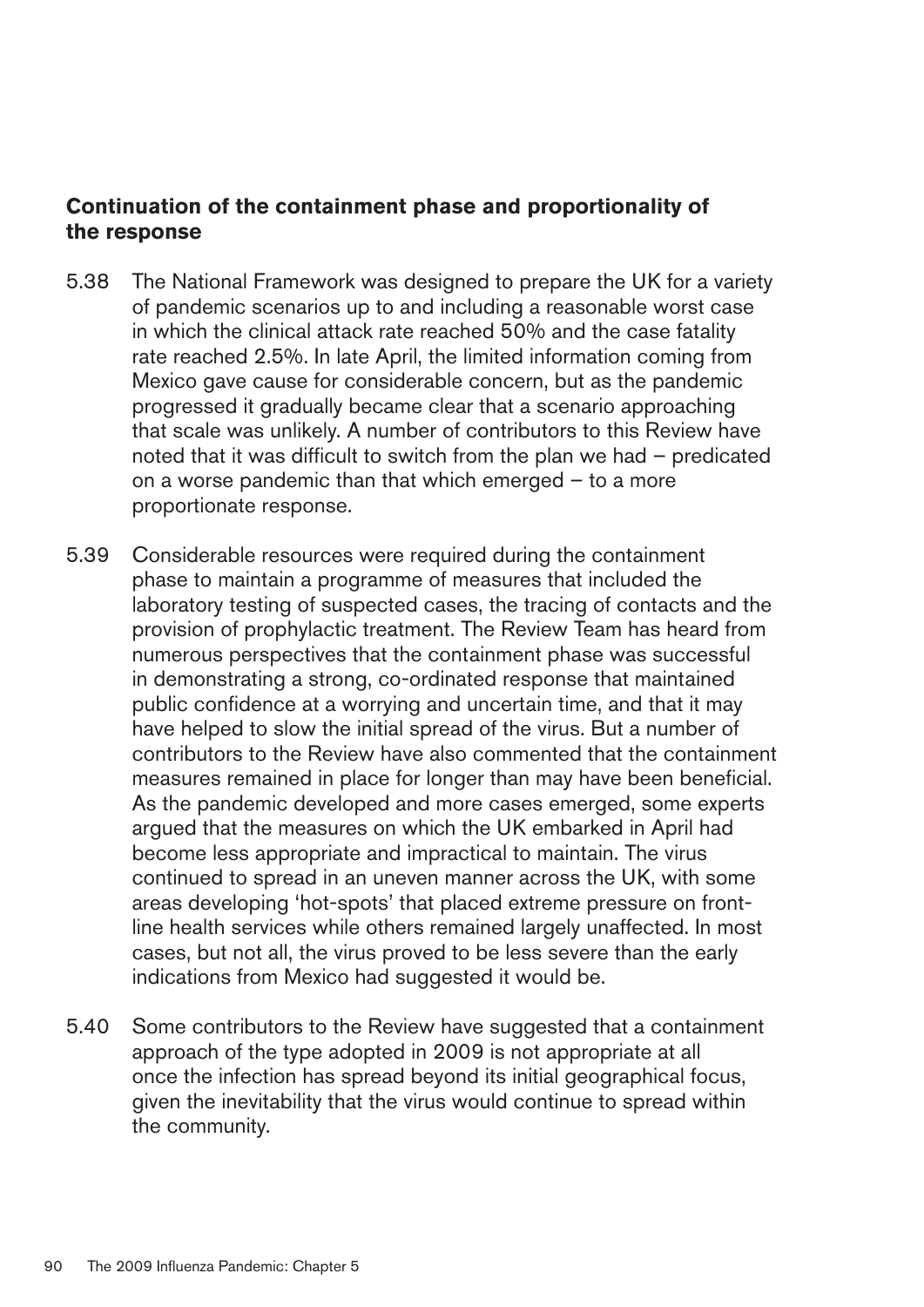- 5.41 Some contributors have commented that, paradoxically, the continuation until July of the containment phase is likely to have been possible only because of the relatively mild nature of the virus; in a more severe pandemic, public health professionals would probably have been overwhelmed more quickly, and resources would have been deployed to treat cases instead of implementing containment measures.
- 5.42 Triggers to move away from containment were agreed at the 6 May CCC meeting. But the Review Team has heard from various perspectives that the concept of 'sustained community transmission' was problematic and was not clearly enough defined or understood. The need for demonstrable scientific evidence that sustained community transmission was occurring placed considerable additional strain on those who were responsible for gathering that information. Some observers have also commented that the very fact that evidence of sustained community transmission was sought in order for ministers to authorise the relaxation of containment measures indicates that ministers were taking detailed operational decisions that might have been more appropriately left to others who were closer to the front line.
- 5.43 This highlights a broader question raised by some contributors to the Review regarding the nature of decision-making during the pandemic and the level at which decisions were taken. In areas with high concentrations of H1N1 cases, public health practitioners reported feeling that, at times, what appeared to them to be the most appropriate course of action to manage outbreaks in their areas was at odds with the national containment policy. Conversely, in areas where the virus was not spreading widely, a move away from the containment approach may have seemed premature.
- 5.44 � The National Framework emphasises the importance of flexibility in the response to a pandemic. Some contributors to this Review felt that the adoption of a single UK-wide approach, in which a containment phase was followed by a treatment phase, was a hindrance to flexibility and unhelpful in managing local circumstances. The virus progressed at a different pace and in different ways from locality to locality, so the most appropriate response in each locality was likely to vary. It is important to recognise that the policy for 'hot-spots' was modified in June; the change of policy did not cause problems, but some people commented that this move could have been made earlier.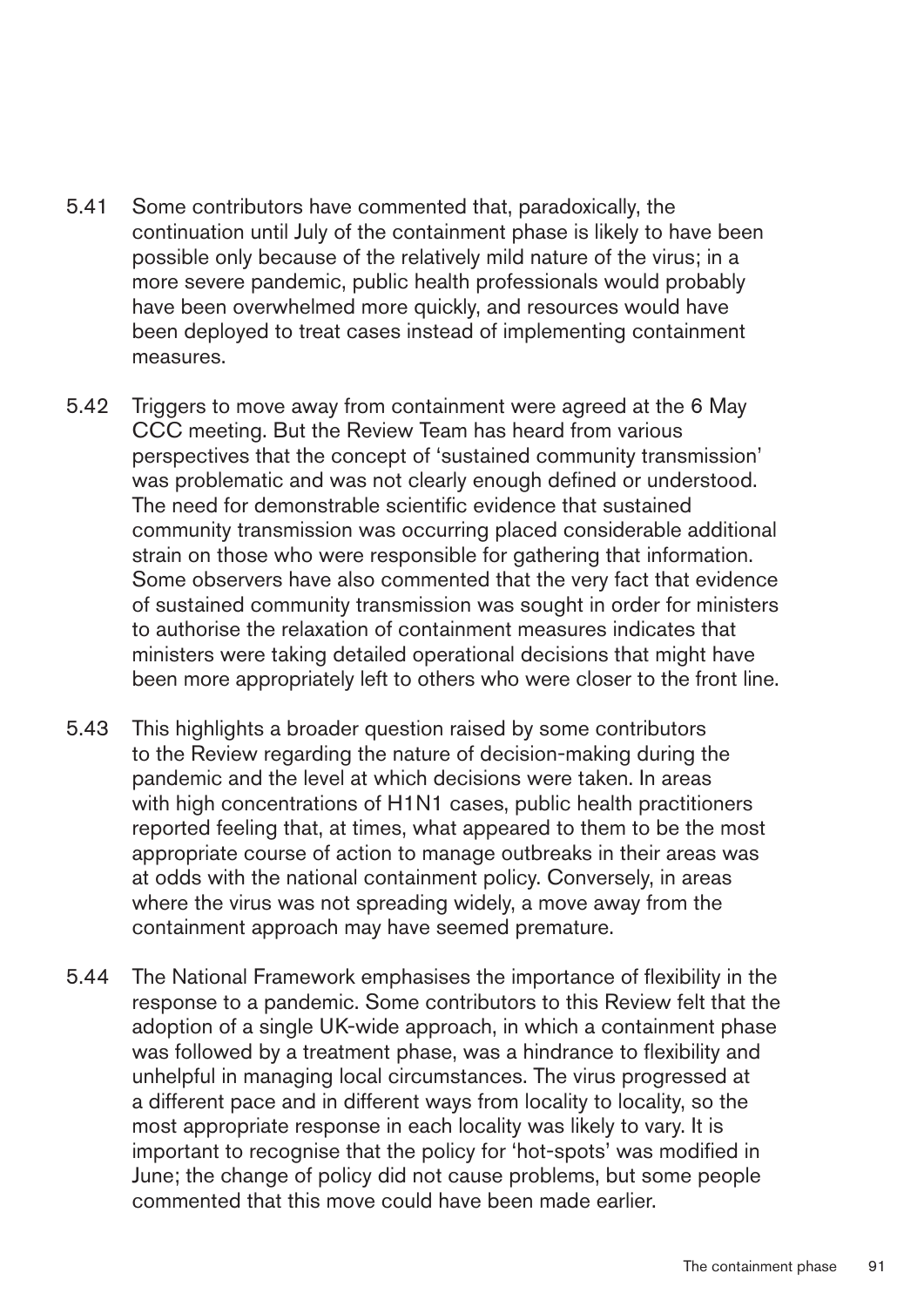5.45 An important point to note here is the opportunity cost of adopting a single UK-wide approach: a uniform response across the board can lead to the unnecessary use of resources and a more expensive response than a more tailored, localised strategy.

#### The balance between public confidence and public health measures

- 5.46 The need to reassure the public and maintain confidence is an important factor in decision-making during a pandemic response. Some of the measures adopted during the containment phase, for which there was a limited case on scientific grounds, were of higher value in assuaging public concern. For example, during the early weeks of the response, HPA staff met planes arriving directly from Mexico in order to provide reassurance to travellers and the public in general.
- 5.47 Such measures were not explicitly planned for in advance of the pandemic, were of no real public health benefit, and their implementation placed further burdens on health protection staff.

## **Terminology**

5.48 The label 'containment', although frequently used by ministers and officials during the response, was not strictly accurate. While the Review has not heard evidence to suggest that this misnomer created significant problems, many people have observed that such a term had the potential to raise unrealistic expectations about what could be achieved. Nobody involved in the response argued that the H1N1 virus could be prevented from spreading.

**RECOMMENDATION 16:** The Department of Health, working with others through the revision of the National Framework, should explore a more flexible, evidence-based approach to triggering actions during a pandemic than the current WHO phases and UK alert levels. In particular, this work should ensure that clear guidance is set out to enable the rapid adjustment of the prophylaxis policy as more is learned about the nature of the virus. Work to revise the National Framework should be concluded no later than March 2011.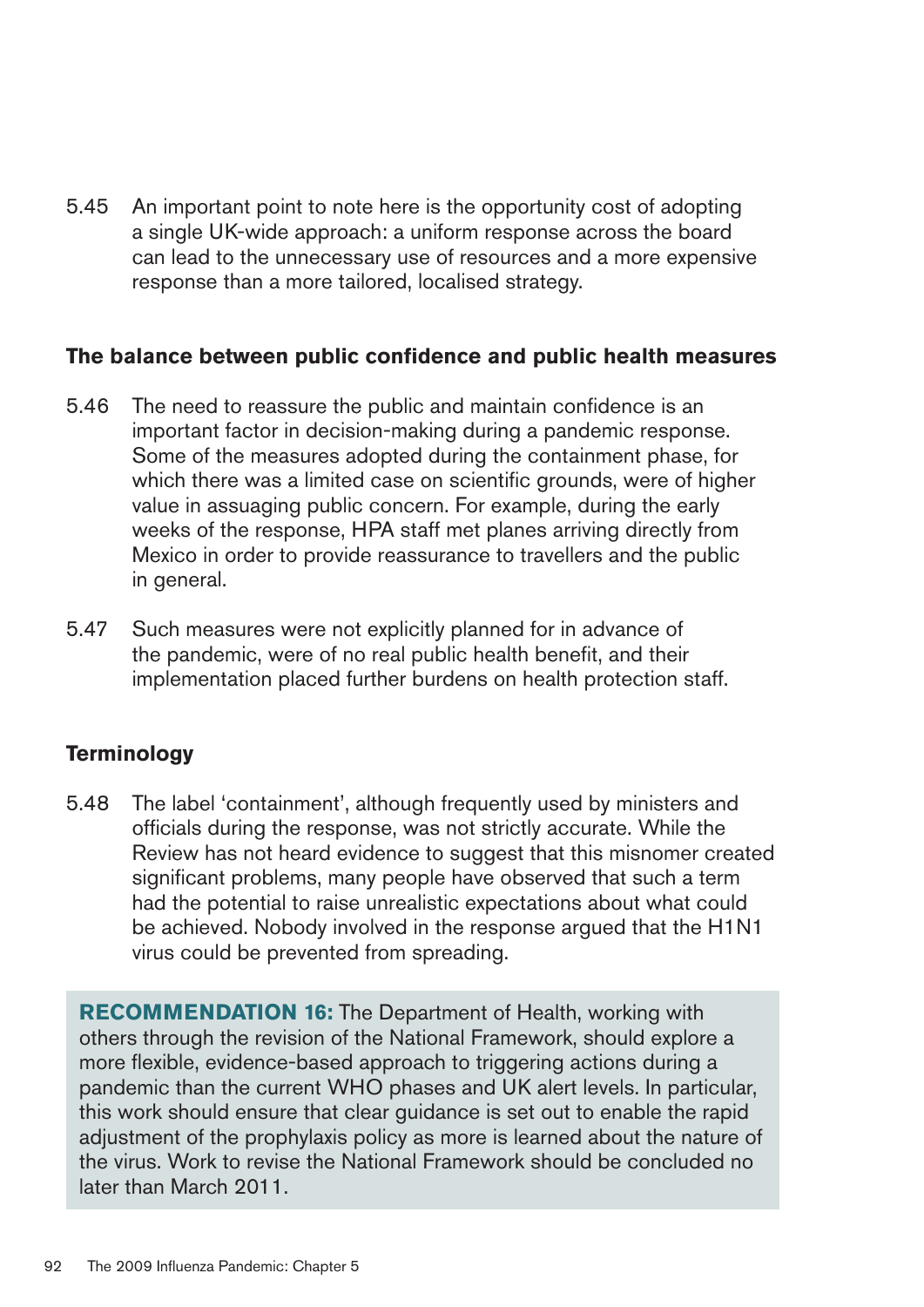**RECOMMENDATION 17:** The Department of Health, working with others through the revision of the National Framework, should ensure that there is an appropriate balance between local flexibility and UK-wide public confidence in the response. A national strategic approach can and should be compatible with increased subsidiarity and therefore increased variation according to circumstances; triggers agreed and understood on a UK-wide level could be applied flexibly in different geographical areas on the basis of local circumstances. This should be set out in the revised National Framework and published no later than March 2011.

# **Conclusions**

- 5.49 While recognising that it would not be possible to prevent a pandemic from reaching and spreading within the UK, the National Framework sets out a variety of measures that could be taken to slow the initial spread of a pandemic and to learn more about the virus. In many respects, the measures taken during the 2009 H1N1 pandemic followed those that were planned, while other actions were necessarily shaped in response to the emerging circumstances.
- 5.50 � Valuable information about the nature of the H1N1 virus was obtained during the early months of the outbreak. Many contributors to this Review believe that the steps taken during this period had some impact in slowing the initial spread, although this cannot be demonstrated definitively.
- 5.51 The containment phase of the response lasted for longer and consumed more resources than had been anticipated by those responsible for its implementation. Although flexibility was built into the pre-pandemic plans, the adoption and maintenance of a common approach to tackling the virus in its early stages, coupled with the unexpected pattern of spread, created practical difficulties in tailoring countermeasures to fit local circumstances. This experience should now be used to inform planning for future pandemics and to ensure that the right balance is struck between central strategic co-ordination, subsidiarity and local flexibility.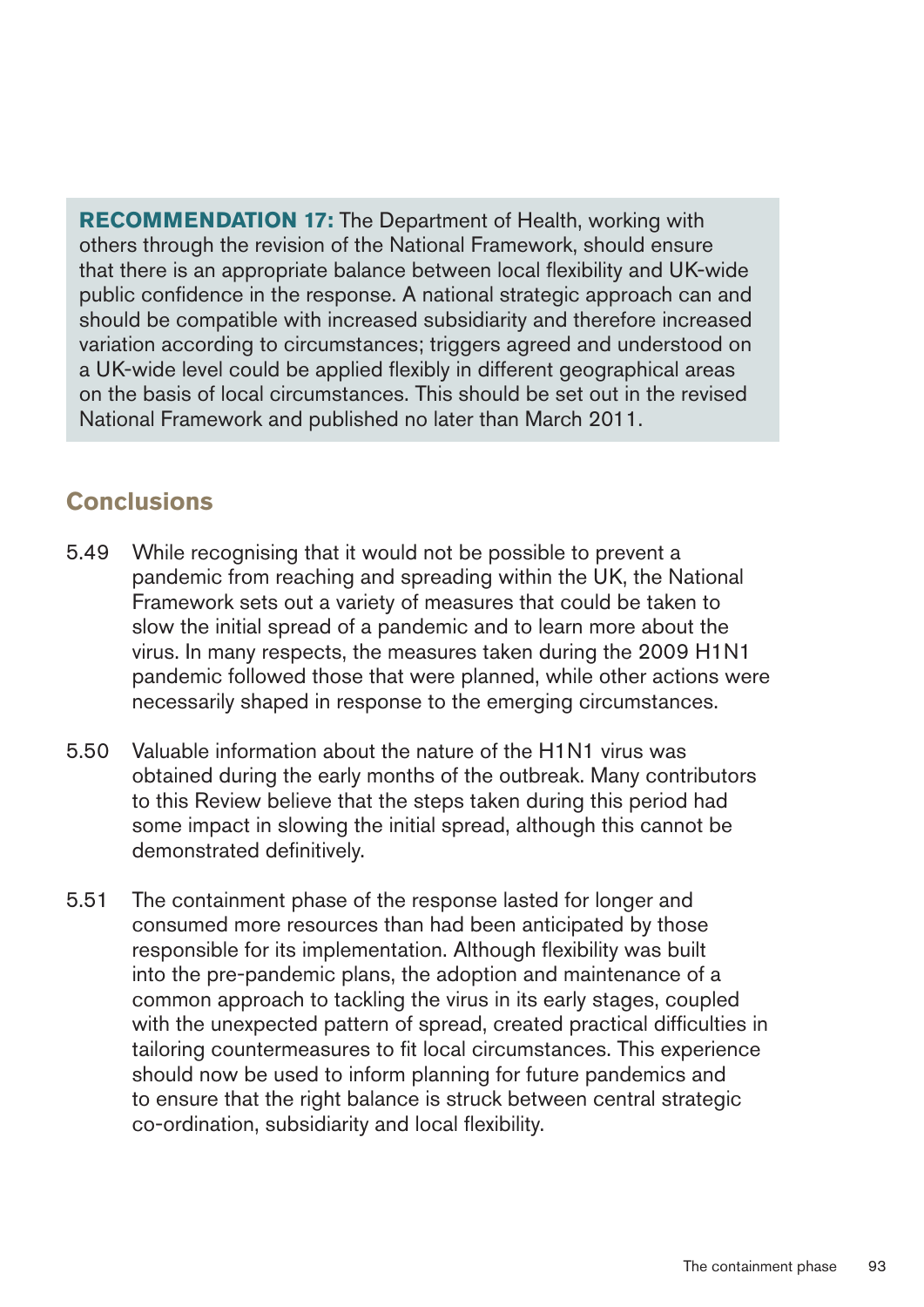# **Chapter 6: Treatment**

- 6.1 This chapter summarises the approaches adopted to treat patients who contracted the pandemic H1N1 virus in the UK, with particular focus on antiviral treatment strategy and distribution of antiviral medicines, as well as the provision of critical care. It analyses the approaches identified in pre-pandemic plans and how these were implemented in the response to the H1N1 pandemic, including the reasons behind any decisions to diverge from pre-agreed treatment strategies. In doing so, it identifies lessons learned for future planning and evaluates whether the decisions taken about treatment strategy were reasonable within the context in which they were made.
- 6.2 � By the end of June 2009, sustained community transmission of the virus was being seen in some 'hot-spot' areas of the UK. At the same time, the use of antivirals for widespread prophylaxis and contact tracing was placing considerable strain on front-line health services, and it was becoming clear that this strategy could not be continued indefinitely. This meant that the four health ministers had to re-evaluate the treatment approach towards the H1N1 virus in order to ensure the long-term resilience of the health service.

## **Pre-pandemic planning**

- 6.3 � The use of antiviral medicines to treat seasonal influenza has been shown to reduce the length of symptoms (by around a day) and severity, provided that they are taken within the first 48 hours of onset of symptoms. Although it was impossible to predict the effect that antivirals would have on pandemic flu due to the unknown characteristics of the virus, it was reasonable to assume a similar effect.
- 6.4 � It was anticipated that the prompt use of antivirals would benefit individual patients, as well as having a public health benefit by reducing infectivity in patients and therefore lowering the overall clinical attack rate (CAR). By reducing the effects of illness, they would also reduce the economic impact of a pandemic. The National Framework therefore advocated making antiviral medicines available initially to all symptomatic patients.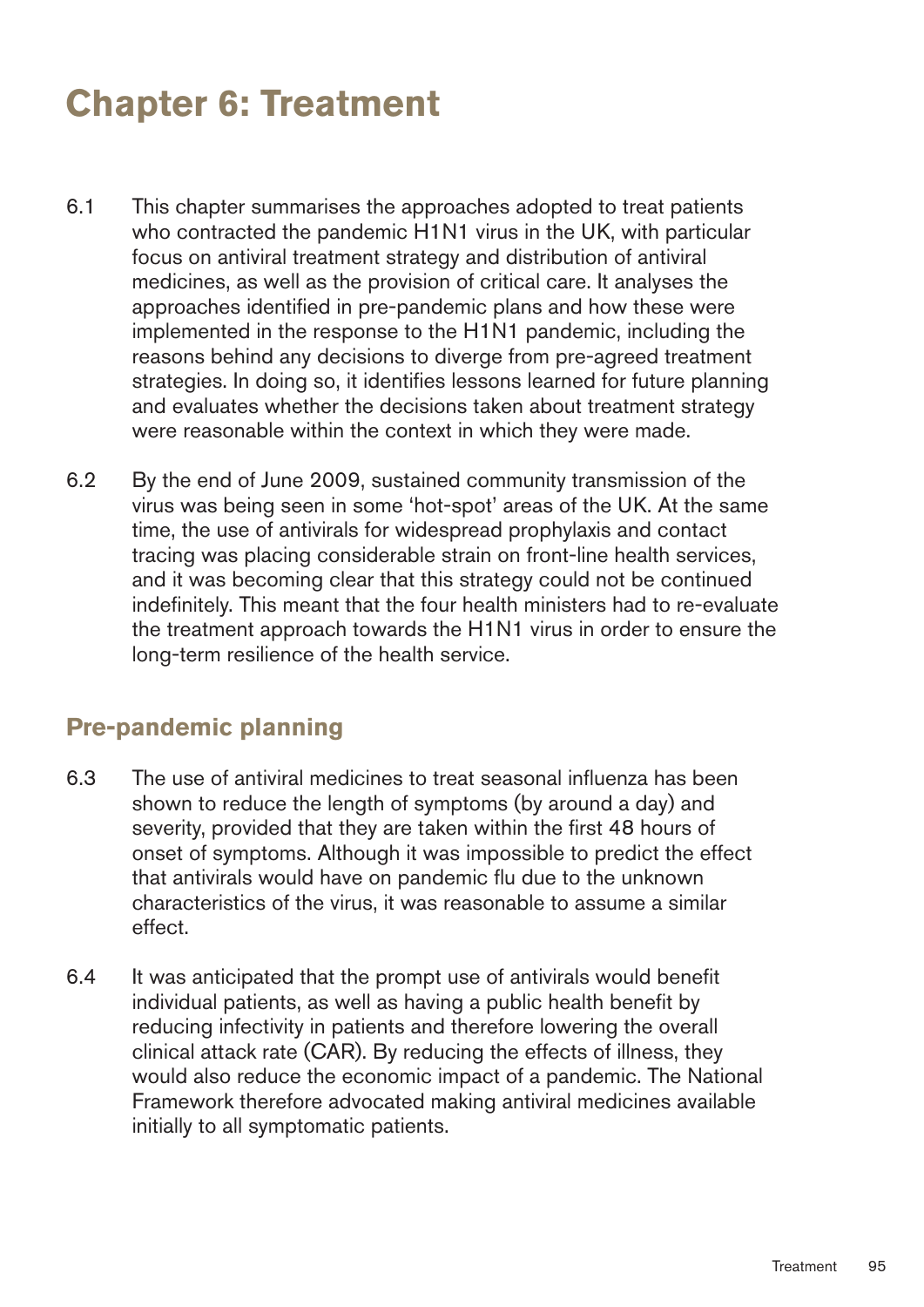- 6.5 � Originally, UK antiviral stockpiles provided sufficient coverage for patients in the event of a 25% CAR. Further plans to increase the antiviral stockpile to cover 50% of the population, in line with the National Framework's reasonable worst-case CAR, were announced in November 2007. This decision was taken as a result of lessons learned from Exercise Winter Willow, which demonstrated that the stockpile should be increased to cover a CAR higher than 25% or circumstances where a strain requiring higher dosage levels emerged.
- 6.6 � Pre-pandemic planning also recognised that prioritisation of antiviral treatment could be required in the event of a virulent pandemic to protect against the emergence of antiviral resistance. In order to provide further protection in this area, and based upon advice from the Scientific Pandemic Influenza Advisory Committee (SPI), two forms of antivirals were procured: oseltamivir (commonly known as Tamiflu®) and zanamivir (also known as Relenza®).
- 6.7 It was recognised in pre-pandemic planning that face-to-face assessment of each patient at the peak of a severe pandemic would not be feasible and that the introduction of call centres, staffed by call centre workers using a clinical algorithm, could reduce the pressure on primary care. To this end, a contract was signed in December 2008 between NHS Direct, on behalf of the four health departments, and BT plc for the development of a system and web application, known as the National Pandemic Flu Service, to provide patient assessment by telephone and enable distribution of antivirals.
- 6.8 � Initial assessment would focus on confirming that the caller had signs and symptoms of influenza, had no indicators of complications, was aged three or over and had been symptomatic for less than 48 hours and that antiviral treatment was not otherwise contraindicated. Should an assessment be successfully completed, callers would be referred to their GP or sent to collect antivirals at a designated centre as appropriate.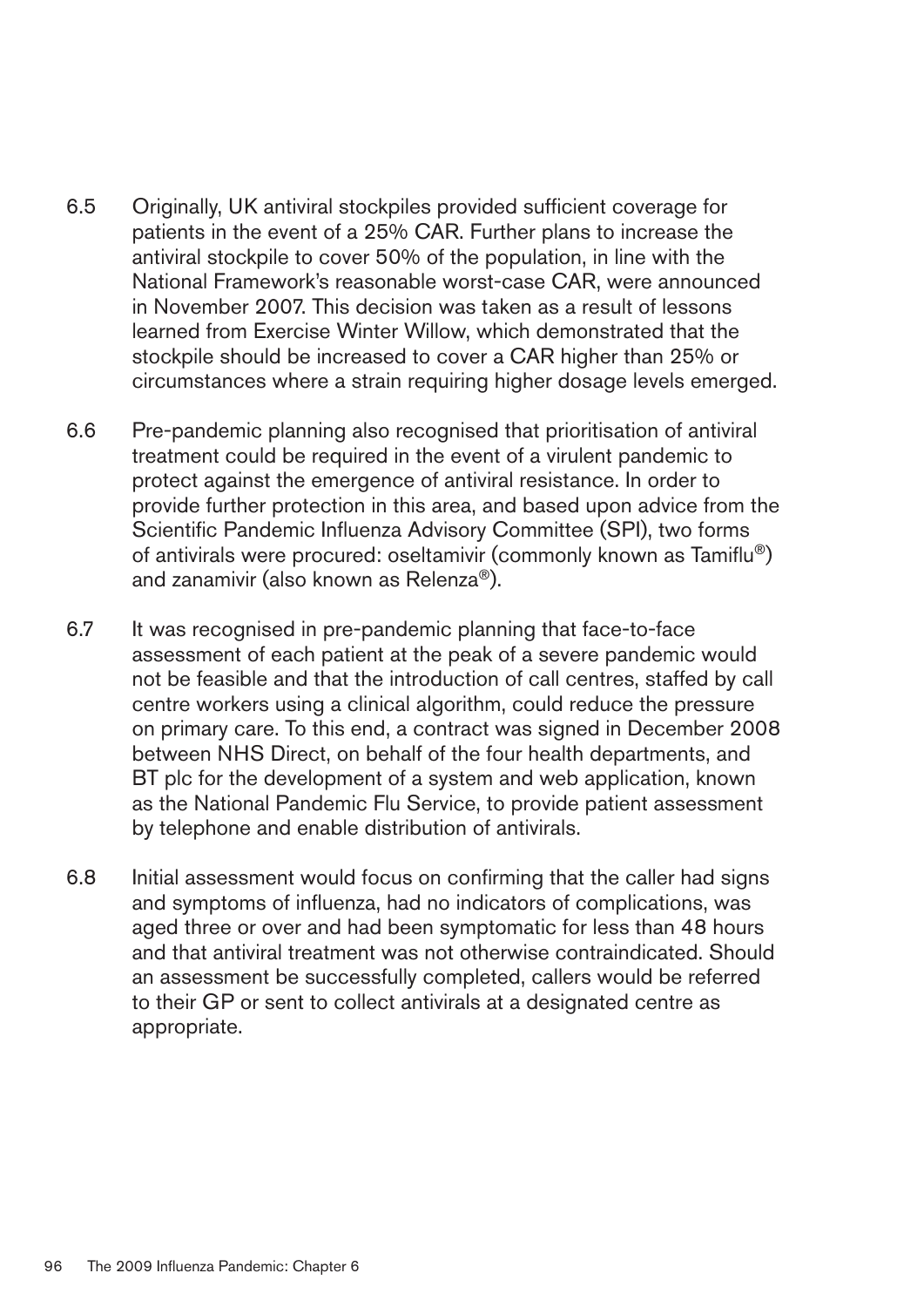# **What happened in practice**

- 6.9 � On 29 April 2009, the Prime Minister announced in a statement to the House of Commons that the antiviral stockpile was to be increased to provide coverage for 80% of the population. Similar statements were made in the devolved administrations. An antiviral stockpile providing 80% coverage allowed for a CAR of 50%, as well as the use of antivirals for prophylaxis during the early stages of the outbreak. It was recognised that the full stockpile was unlikely to be required for the H1N1 pandemic.
- 6.10 The DH outline business case includes the option to increase the antiviral stockpile to 80%, and presents a value-for-money argument. The Review Team was told that the decision to act on that option was taken following discussions at ministerial level. However, the Review Team has thus far been unable to find a clear record of when the decision to increase the stockpile was taken.
- 6.11 Early surveillance indicated that a number of underlying medical conditions can increase risk of a severe reaction to pandemic influenza. Antiviral at-risk groups were identified at the Scientific Advisory Group for Emergencies (SAGE) on 22 June 2009 and were based on the seasonal flu definition used by the Joint Committee on Vaccination and Immunisation (JCVI) that 'members of an at-risk group are defined as those who are at higher risk of serious illness or death should they develop influenza'. Further detail on antiviral at-risk groups is included at Annex F.
- 6.12 The decision to move to the treatment phase was made by the four health ministers on 1 July 2009 and announced publicly the following day. This meant that cases would be identified through clinical diagnosis rather than swabbing, and contacts would no longer be traced. It was agreed that, at least initially in the treatment phase, patient assessment would be carried out by clinicans supported locally as necessary.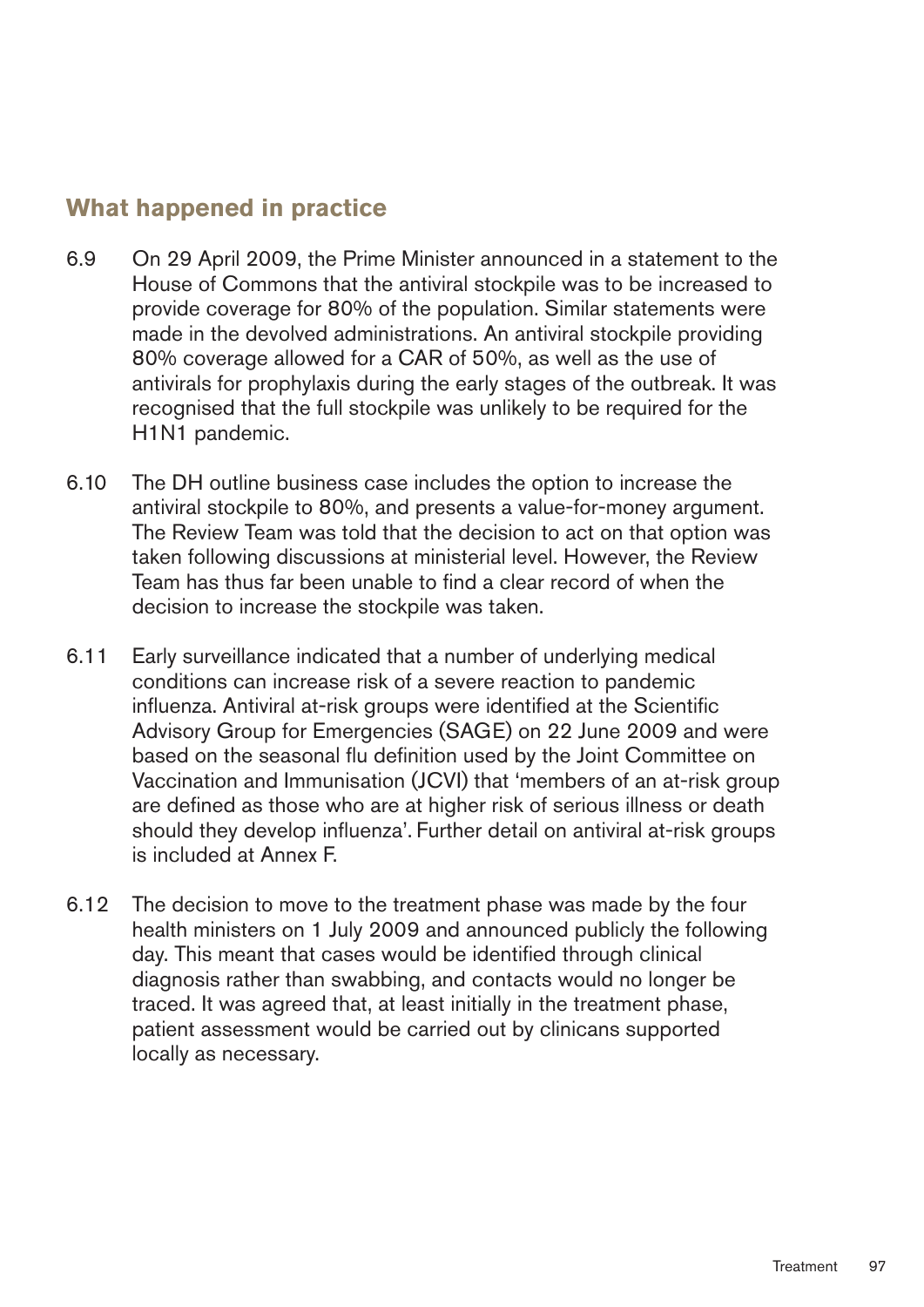#### **Treat all versus at risk**

- 6.13 When moving away from the containment phase and into the treatment phase, a key decision had to be made about whether to treat all those with symptoms of H1N1 infection with antivirals, or whether to provide treatment only for those most at risk of developing a severe illness or complications. While scientific evidence in this area at the time was finely balanced, there was a consensus that:
	- antivirals were of most value if given in the first 48 hours after the onset of symptoms;
	- antivirals were of particular benefit to those who were seriously ill;
	- it was not possible to predict with complete accuracy those who would become seriously ill at the onset of illness; and
	- antiviral drugs had a very good safety profile.
- 6.14 � The potential for these strategies to increase the level of antiviral resistance was taken into account at ministerial level when discussing possible treatment approaches. Antiviral resistance was also discussed in greater detail by SPI-M, who considered the implications of resistance to oseltamivir (Tamiflu®) during the pandemic and determined the level required to initiate a policy shift towards the use of the secondary stockpile, zanamivir (Relenza®) only, if required.
- 6.15 � The Clinical Sub-group of the Pandemic Influenza Clinical and Operational Advisory Group (PICO) (PICO-CSG) acted as a source of guidance on issues concerning clinical management. As well as preparing guidance for the four health departments on clinical management of adults, children and pregnant women, PICO-CSG provided advice on a number of specific clinical management issues. These included the use of antiviral prophylaxis in the treatment phase: while the widespread use of antiviral prophylaxis ceased once the UK moved into the treatment phase, such prophylaxis can be of significant benefit to a very small number of individuals who are at high risk of serious illness or complications from influenza and the guidance provided by PICO-CSG helped to promote a consistent clinical approach to this issue.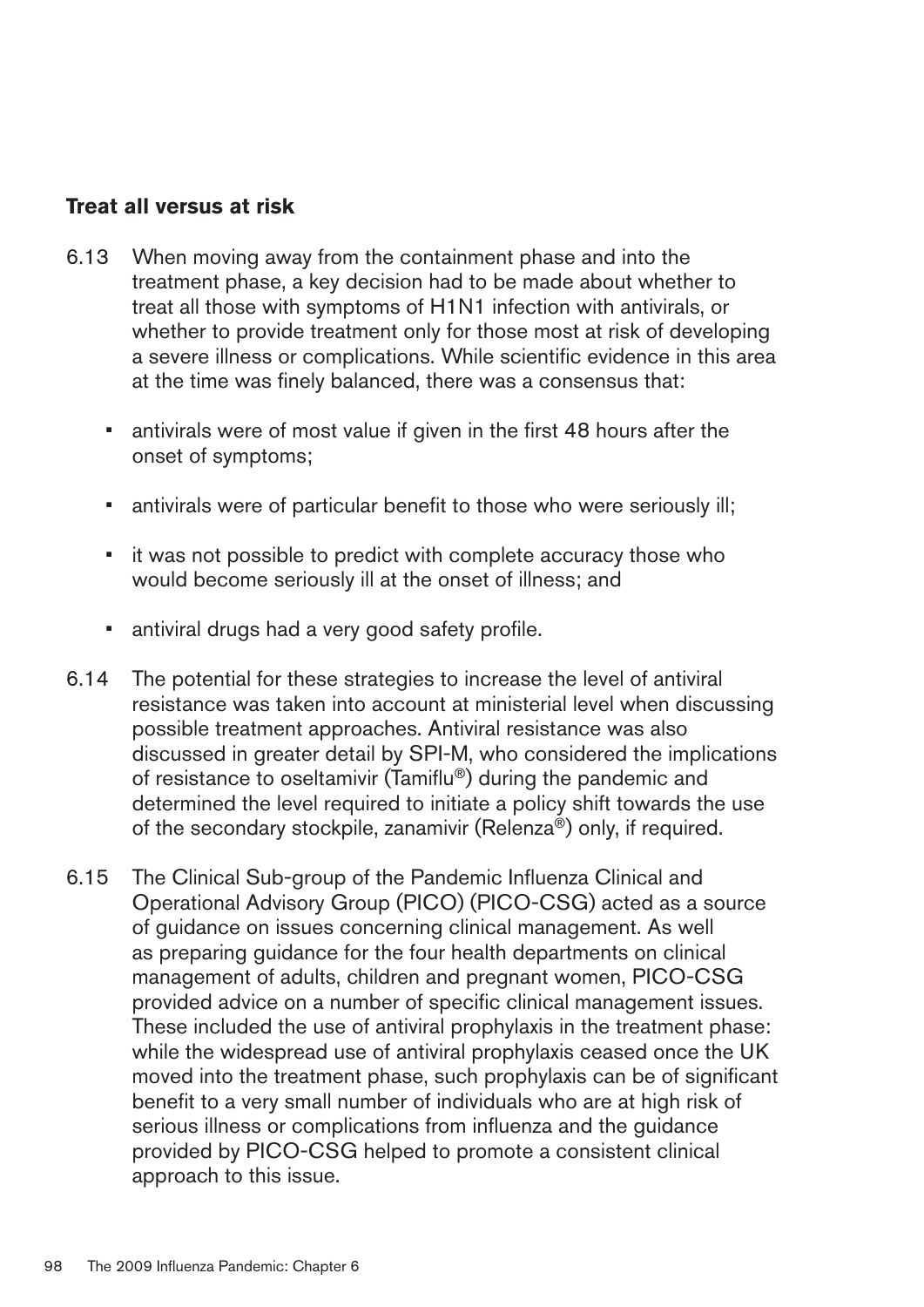- 6.16 � Opinion at SAGE was finely balanced between a 'treat-all' approach and an approach targeting the at-risk groups. However, the group advised that, on balance, a targeted approach was the sensible way forward, providing that there was scope for local flexibility to enable clinicians to respond to individual needs. It was its belief that while antivirals should be used for treatment of at-risk groups only, treatment of all cases and prophylaxis should not be ruled out in limited circumstances where it was judged to be clinically appropriate at local discretion.
- 6.17 � On 24 June 2009, ministers agreed in principle to adopt SAGE advice whereby only those in at-risk groups would receive antivirals during the treatment phase, and that all treatment decisions would be subject to local clinical judgement.
- 6.18 However, the final treatment strategies adopted in each country were not solely guided by scientific advice, which is unsurprising given the lack of a clear consensus. On 2 July 2009, all four nations issued a quidance document<sup>1</sup> outlining a broad UK strategy for the move from containment to treatment which allowed for flexibility between nations. While there were some differences in emphasis between the four countries, there was a common agreement on the need for clinical discretion.
- 6.19 In England, a 'treat-all' approach was adopted, meaning all those with symptoms of 2009 pandemic influenza received antivirals based upon clinical diagnosis, irrespective of risk status. In the devolved administrations, GPs followed advice to prescribe antivirals to those in the groups most at risk of severe illness or complications, and any other individuals based on clinical discretion.

<sup>1</sup> [www.dh.gov.uk/en/Publicationsandstatistics/Publications/PublicationsPolicyAndGuidance/DH\\_102094](http://www.dh.gov.uk/en/Publicationsandstatistics/Publications/PublicationsPolicyAndGuidance/DH_102094)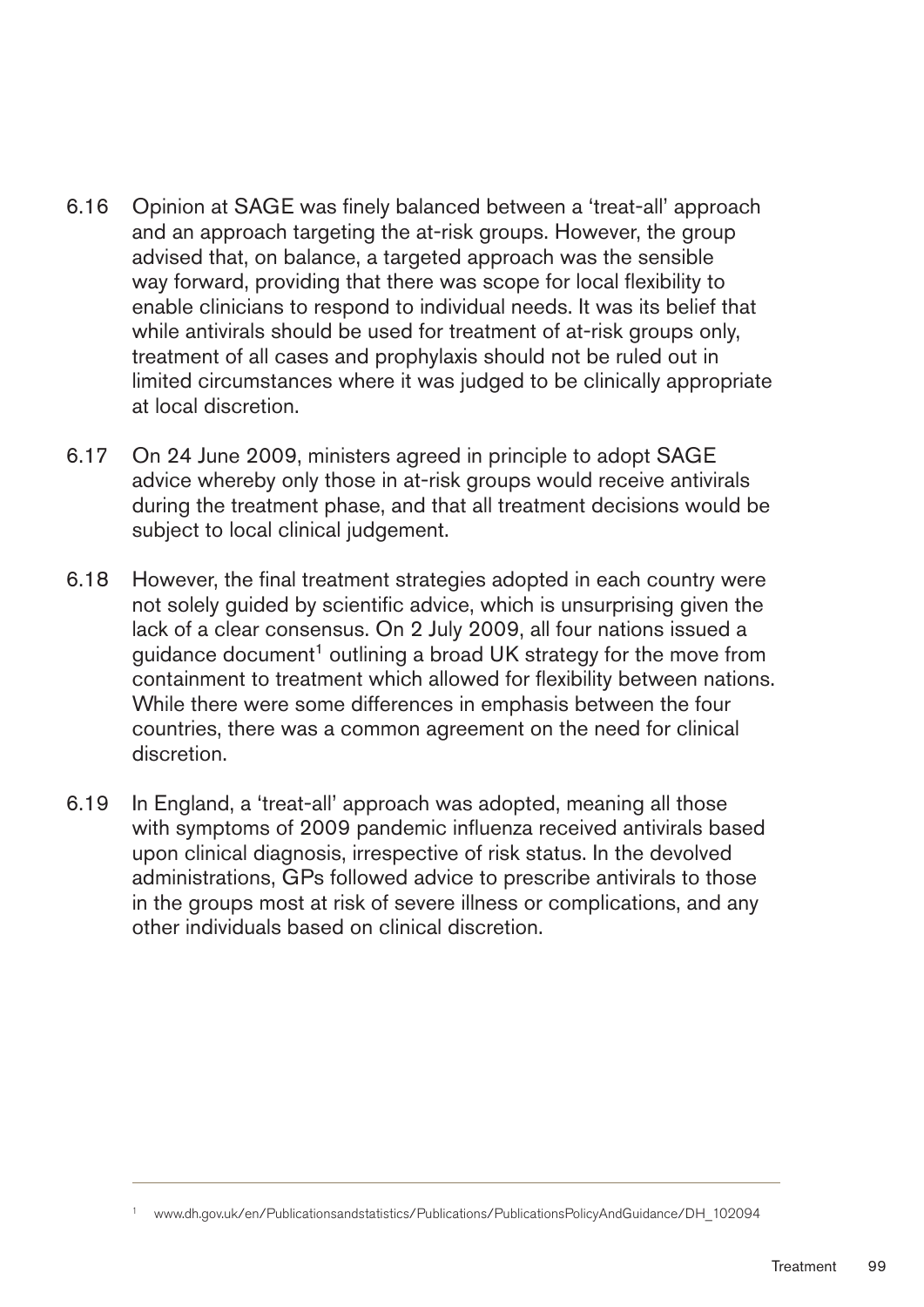## **Distribution**

- 6.20 � In England, by the middle of July 2009, GP consultation rates for influenza-like illness (ILI) were increasing rapidly, and anecdotal evidence suggested that primary care was becoming overwhelmed. Increased consultation rates were seen in all strategic health authorities, whereas previously 'hot-spot' areas such as London and the West Midlands had been experiencing the highest levels of activity. By the penultimate week in July 2009, pressure in some areas was equivalent to exceptional levels of seasonal flu circulating during winter months.
- 6.21 While ILI consultation rates in England highlighted the increased pressure on primary care, the number of consultations remained below the threshold for epidemic influenza activity. It must be remembered, however, that ILI consultation rates do not capture the pressure exerted upon GPs by the 'worried well', which a number of interviewees suggested was placing considerable strain on primary care. In addition, NHS Direct was coming under severe pressure on a regional and a national basis, leading to a degradation in its level of performance. On a national basis, calls relating to ILI were four times the normal winter average, with call rates far higher in 'hot-spot' areas such as the West Midlands. Performance suffered significantly, with less than 10% of calls answered in under 60 seconds and 50% of all callers hanging up before their call was answered.
- 6.22 By contrast, the pressure on primary care in the devolved administrations was less intense. In Scotland, while primary care services were not being significantly affected overall, they were experiencing some severe pressure in particular local areas and the Scottish Flu Response Centre (SFReC) was established within NHS 24 on 1 June 2009 to relieve this pressure. In Wales, the threshold for normal seasonal flu activity had yet to be breached, and Northern Ireland was experiencing increased levels of influenza activity, but well within the capacity of primary care to cope.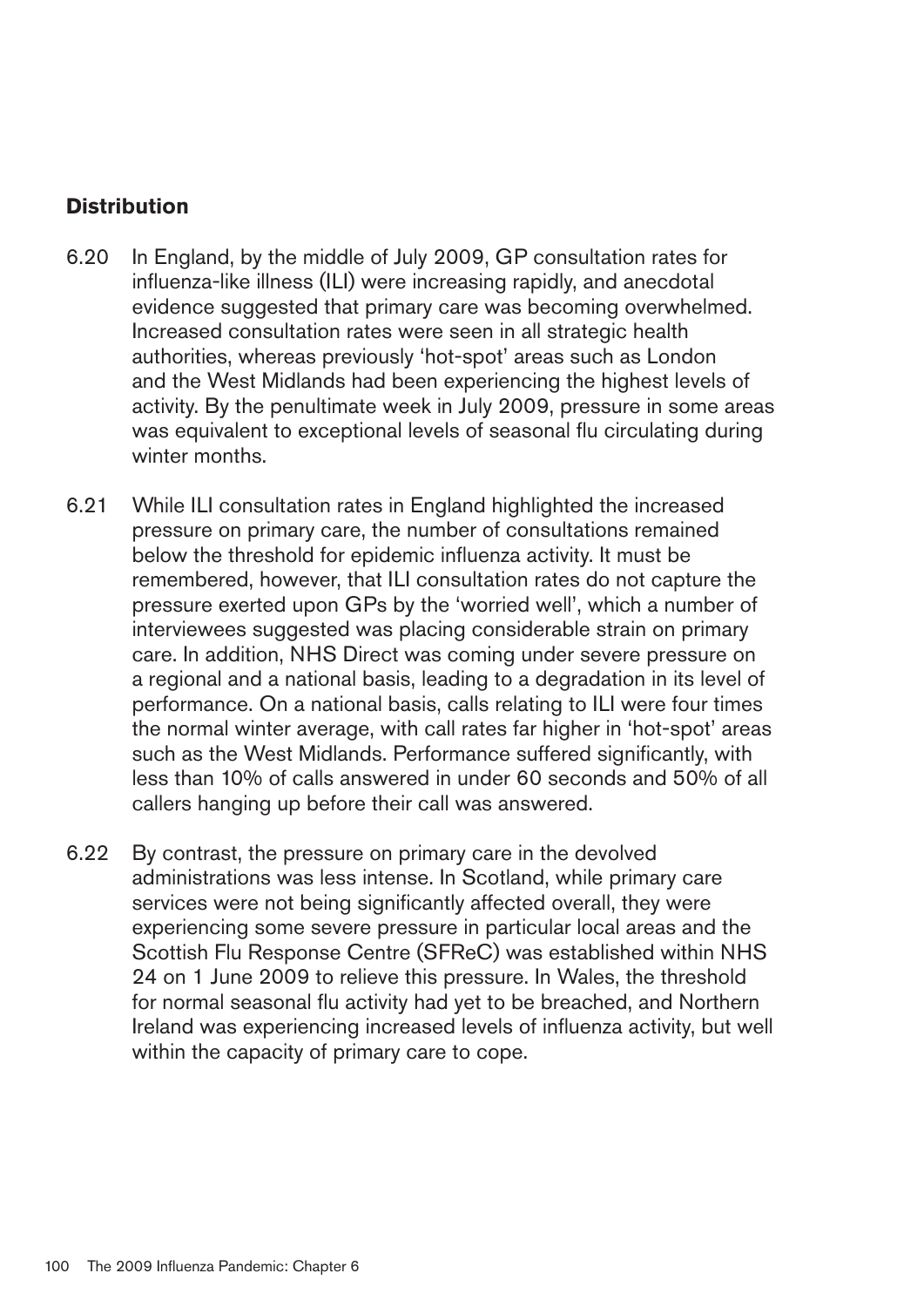- 6.23 � In order to ease the increased pressure on primary care, the National Pandemic Flu Service (NPFS) was launched in England only on 23 July 2009. Devolved administrations continued to carry out patient assessments and issue antivirals through clinicians. Although the devolved administrations did not find it necessary to use the NPFS when it was launched, there was always the option for them to opt in if required.
- 6.24 � Development of the NPFS was not complete at the start of the outbreak, necessitating the development of an interim system. This system supported a 'treat-all' approach only, as the 'at-risk' algorithm was still being developed at the time. This interim system provided an online and telephone self-assessment service to enable large numbers of people to be assessed for pandemic flu and, if required, authorised to receive antiviral medicines. In order to distribute antivirals, over 2,000 antiviral collection points (ACPs) were established across England.
- 6.25 � These services used a clinical algorithm to assess whether an individual was eligible for treatment with antiviral medicines. The algorithm and associated protocols were developed with advice from a very wide range of clinical experts, including a number of the Royal Colleges, and expert advisers from remote assessment services (NHS Direct). The algorithm was approved and kept under review by the PICO-CSG.
- 6.26 � The NPFS operated in England until 11 February 2010, and over the course of the outbreak 2.7 million assessments were completed and 1.1 million courses of antiviral treatment were distributed. The overwhelming majority of these antivirals were collected within 48 hours, meaning that the service ensured that those requiring medicine were able to access it rapidly. While roughly one in four people were still advised to contact their GP, the NPFS succeeded in providing relief for primary care during the outbreak.
- 6.27 � In the devolved administrations, GPs followed advice to prescribe antivirals to those in the groups most at risk of developing a severe illness or complication and any other individuals based on clinical discretion. This approach was similar to the one adopted for seasonal influenza and it minimised the potential effect on the antiviral stockpile, as well as reducing the risk of antiviral resistance developing.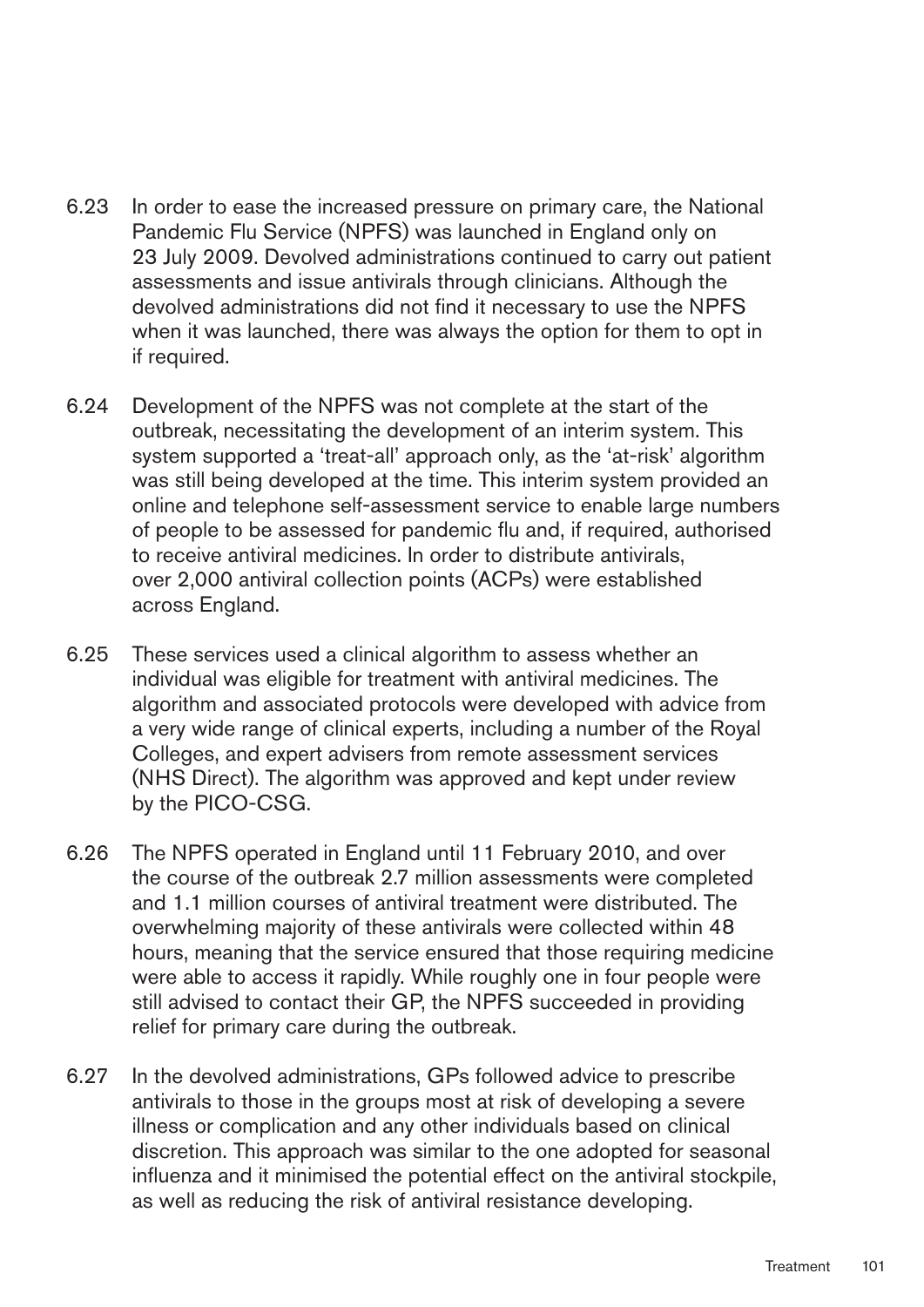- 6.28 � In Scotland, patients who thought they had flu accessed care by contacting their GP or NHS 24. As mentioned above, NHS 24 also established the SFReC to reduce pressure on primary care. This service provided vital information, advice and reassurance to the public and health professionals about the H1N1 virus and how it might affect them. Patients who thought they had flu completed a telephone assessment and appropriate follow-through, including referral back to general practice to arrange the supply of antivirals from NHS board stocks as appropriate. The majority of cases accessed antivirals through the normal primary care route by taking the prescription to a community pharmacy. However, some boards with high numbers of cases set up additional collection points to relieve pressure.
- 6.29 � In Wales, pre-existing primary care routes were the preferred vehicle for providing resilience, with telephony and web-based systems being viewed as contingency options. Public messaging sought to minimise non-essential burdens on primary care, advising people to contact their GP only if symptoms were causing concern or if they were in an at-risk group.
- 6.30 � In Northern Ireland, patients who thought that they might have pandemic influenza were advised to contact their GP. If the clinician determined that they required antivirals, they followed the normal process and arranged for their prescription to be collected from their GP and taken to their local pharmacy to receive antivirals. Pressure on primary care was further decreased by effective public messaging and the introduction of a public helpline operated by the Public Health Agency.

## **Surveillance**

6.31 The move away from containment had a significant effect on the surveillance mechanisms employed to monitor H1N1 activity. Laboratory confirmation of all cases was discontinued in favour of clinical diagnosis, which meant that surveillance information would focus primarily on the geographical spread, trend, intensity and impact of the virus. The discontinuation of routine laboratory testing also meant that, rather than providing an absolute number of confirmed cases, estimated ranges of cases were produced by the Health Protection Agency based on available surveillance information.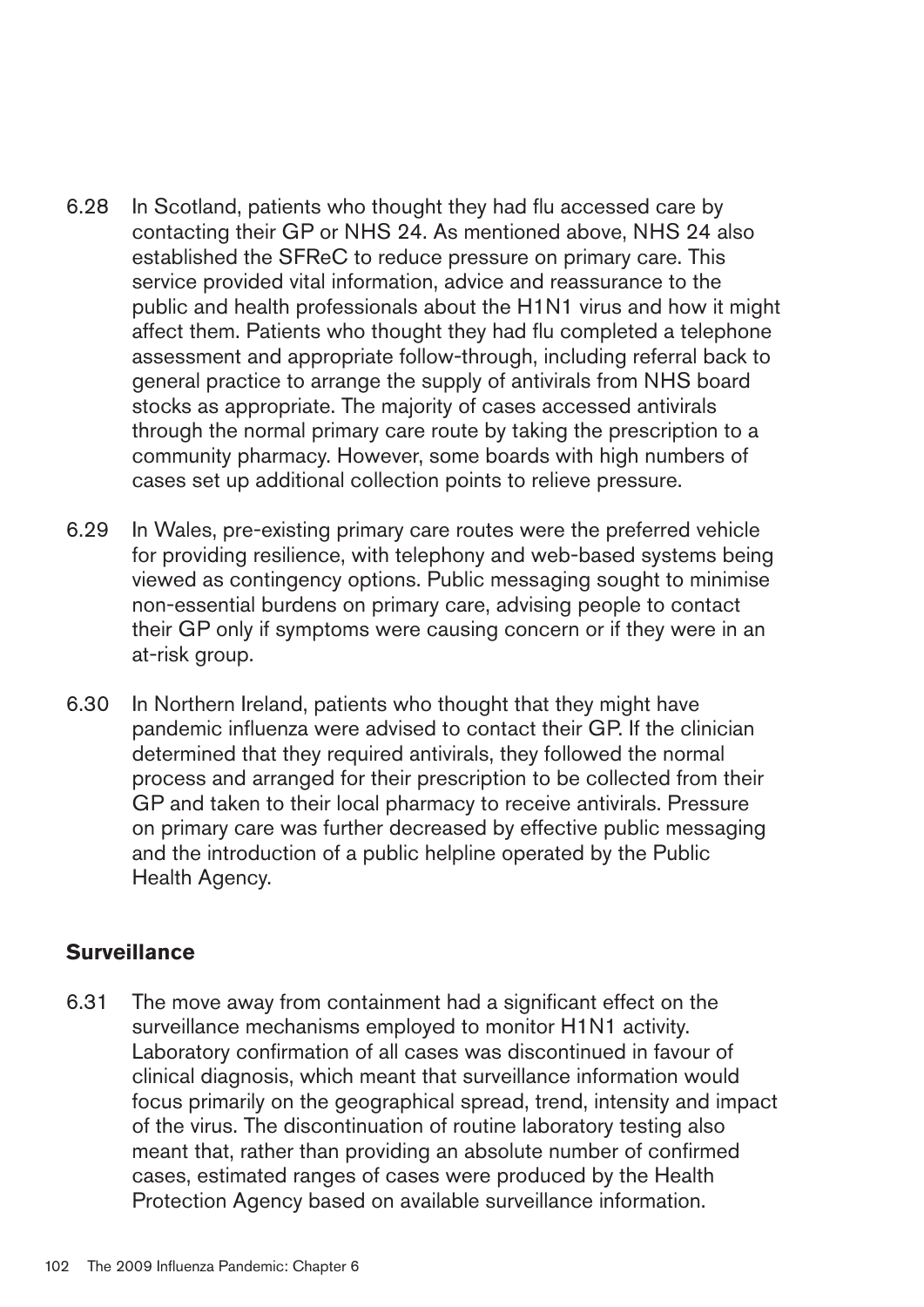6.32 � Safety and adverse reactions to antiviral medicines were monitored by the Medicines and Healthcare products Regulatory Agency, which developed a web-based reporting system for use by patients, the public and healthcare professionals wanting to report suspected adverse reactions to these antivirals.

# **Observations**

## **Antiviral procurement**

6.33 � It is unfortunate that there is no clear audit trail behind the decision to purchase enough antivirals to cover 80% of the population.

## **Antiviral strategy and distribution**

- 6.34 � I recognise the reasons why the four health departments made different decisions about their approach to antiviral treatment and distribution. These decisions reflected the scientific uncertainty at the time, the nature of the pressures each was facing, and the individual operational arrangements in place within each administration. I heard that effective central co-ordination of communications messages significantly reduced the risks associated with this divergence in strategy.
- 6.35 � The different antiviral treatment strategies adopted reflected the need for scientific advice to inform decisions but not be used as the sole rationale, given that the advice was so finely balanced. Presentational and operational considerations also needed balancing against scientific ones, since maintaining public, professional and media confidence in the government's response was crucial to actually delivering the response itself.
- 6.36 � It is important that future planning incorporates learning from the various responses employed to supplement primary care during the response to the pandemic in order to improve flexibility in this area. I have remarked upon the need for greater flexibility in operational responses in Chapter 5.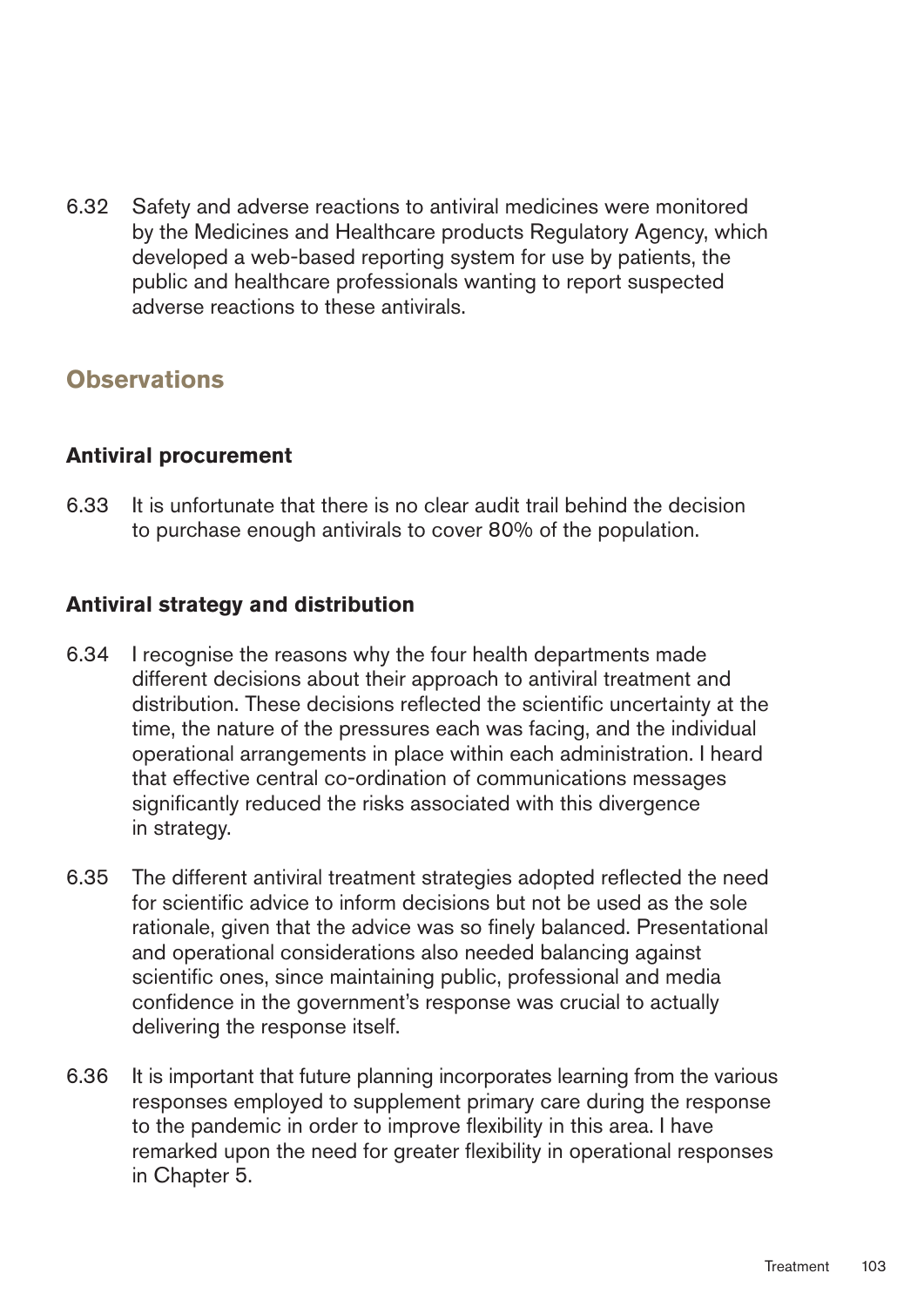- 6.37 � In the Review's dicussions, a number of interviewees made the point that the introduction of the NPFS was essential to relieve the pressure on primary care in England, which could have otherwise collapsed in some areas. Despite some initial reservations about the efficacy of a telephone-based triage system, most interviewees felt that it was sucessful in achieving the aim of reducing primary care pressure and ensuring rapid access to antiviral treatment.
- 6.38 I have heard from a range of English interviewees that the NPFS sufficiently reduced primary care pressure at a time when it was most required. Evidence also suggests that patients were able to access antiviral treatment rapidly, with 97% of those who collected antivirals authorised by the NPFS doing so within 48 hours. But its activation was not without some controversy.

**RECOMMENDATION 18:** The Department of Health and the devolved administrations should agree triggers responsive to the capacity of primary care in the activation and stand-down of the National Pandemic Flu Service at both national and regional levels. These triggers should be set out in the revised National Framework and published no later than March 2011.

6.39 As the NPFS was a highly innovative scheme, it is important that it is thoroughly evaluated to allow learning to be incorporated into future planning.

**RECOMMENDATION 19:** The Department of Health should commission an independent evaluation of the National Pandemic Flu Service, covering value for money, risk analysis and any potential for wider application.

#### **Surveillance**

6.40 It is worth noting that UK surveillance of influenza activity is internationally respected. The excellent work in this area during the outbreak provided a broad range of evidence upon which policy decisions could be based.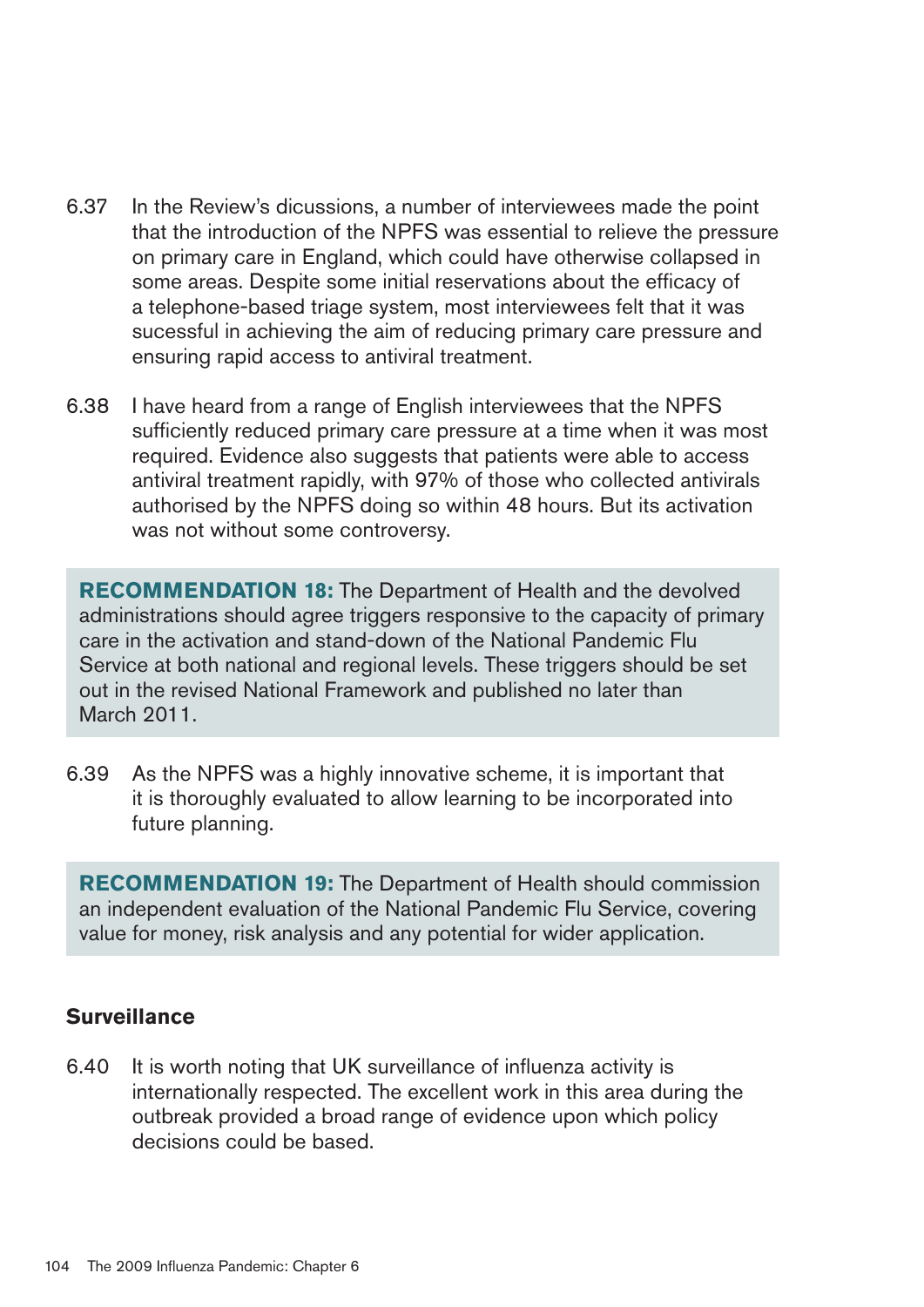- 6.41 Different antiviral approaches, cessation of routine testing and inherent cultural differences meant that making comparisons between UK countries based on available surveillance data during the outbreak was difficult. For example, I heard that the lack of a single definition for a 'pandemic influenza-related death' prevented direct comparisons between countries.
- 6.42 I have explored the possibility of standardising UK surveillance in interviews during the review process. I recognise that differences in healthcare systems drive aspects of surveillance in each country and that there are, therefore, objective reasons why direct comparisons cannot be made across all areas.
- 6.43 � However, it would still be beneficial for the four health ministers to commission further work in this area to provide standardised, high-level surveillance information across the UK to aid any future pandemic response. I am encouraged therefore by the news that the Department of Health has established a working group to review the data collection procedures instigated during the H1N1 (2009) influenza pandemic for the benefit of any future influenza pandemic.

## **Critical care**

- 6.44 � Pandemic planning had identified demand for critical care beds as a major challenge. In the event of a virus with a 50% CAR, demand might rise up to 110 beds required per 100,000 of the population per week at the peak, which would greatly exceed available capacity. Estimates also suggested that up to 25% of the symptomatic patients who would warrant admission to hospital if sufficient beds were available might require critical care. Under these worst-case planning assumptions, demand – particularly for ventilation – would exceed available resources rapidly as the pandemic developed, even where all possible local measures to supplement and expand capacity had been implemented.
- 6.45 The Department of Health had issued best practice guidance on increasing critical care capacity in 2005, which was then updated in 2007. The central message was that, during a pandemic, critical care capacity would need to be increased by 100%. It was clear, however, that in the event of the reasonable worst-case scenario, as envisaged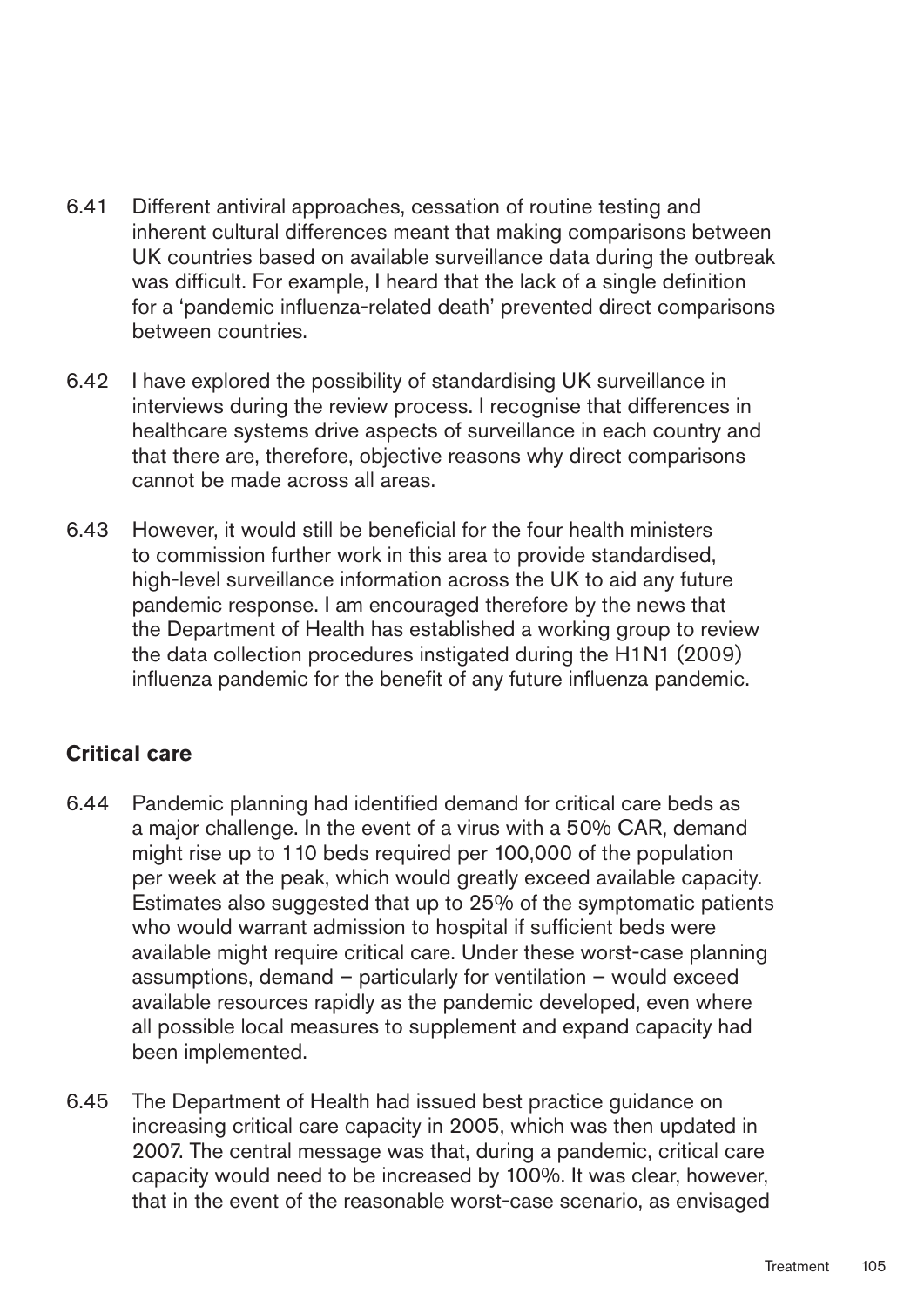in the National Framework, demand would still outstrip supply and doubling capacity would not be sufficient to provide the usual standards of care.

6.46 With capacity overwhelmed, prioritisation of all patients on an individual basis matched against available resources would become necessary. With this in mind, the Committee on Ethical Aspects of Pandemic Influenza (CEAPI), an independent body set up to advise on the ethical issues arising from an influenza pandemic, produced an ethical framework to assist planners, strategic policy-makers and healthcare professionals with ethical aspects of decisions they would face before, during and after an influenza pandemic. The ethical framework was not designed to address individual clinical decisionmaking, but was designed to assist healthcare professionals, who would also be guided by their own professional codes of practice, in developing policies on clinical issues. This framework was published in November 2007.

#### **Experience during the 2009 pandemic influenza response**

- 6.47 � On 1 May 2009, the four health departments issued guidance to the NHS recommending that, in the event of an influenza pandemic, organisations should prepare to double critical care capacity. This guidance reinforced the need to increase critical care capacity by the 100% originally identified in the previously published guidance.
- 6.48 � As well as outlining ways to double capacity, these plans sought to outline methods by which healthcare organisations could make the best use of their staffing resources during a surge in demand. In addition, regulatory bodies such as the General Medical Council and the Nursing and Midwifery Council also issued guidance for healthcare staff during the pandemic. This guidance reminded healthcare professionals that they are accountable for their actions and must assure themselves that they are working safely within the scope of their training at all times.
- 6.49 Following the May guidance, health services across the UK worked hard and successfully to increase critical care capacity. By September 2009, ministers heard that arrangements were in place to double capacity, and a critical care strategy outlining the approach to doing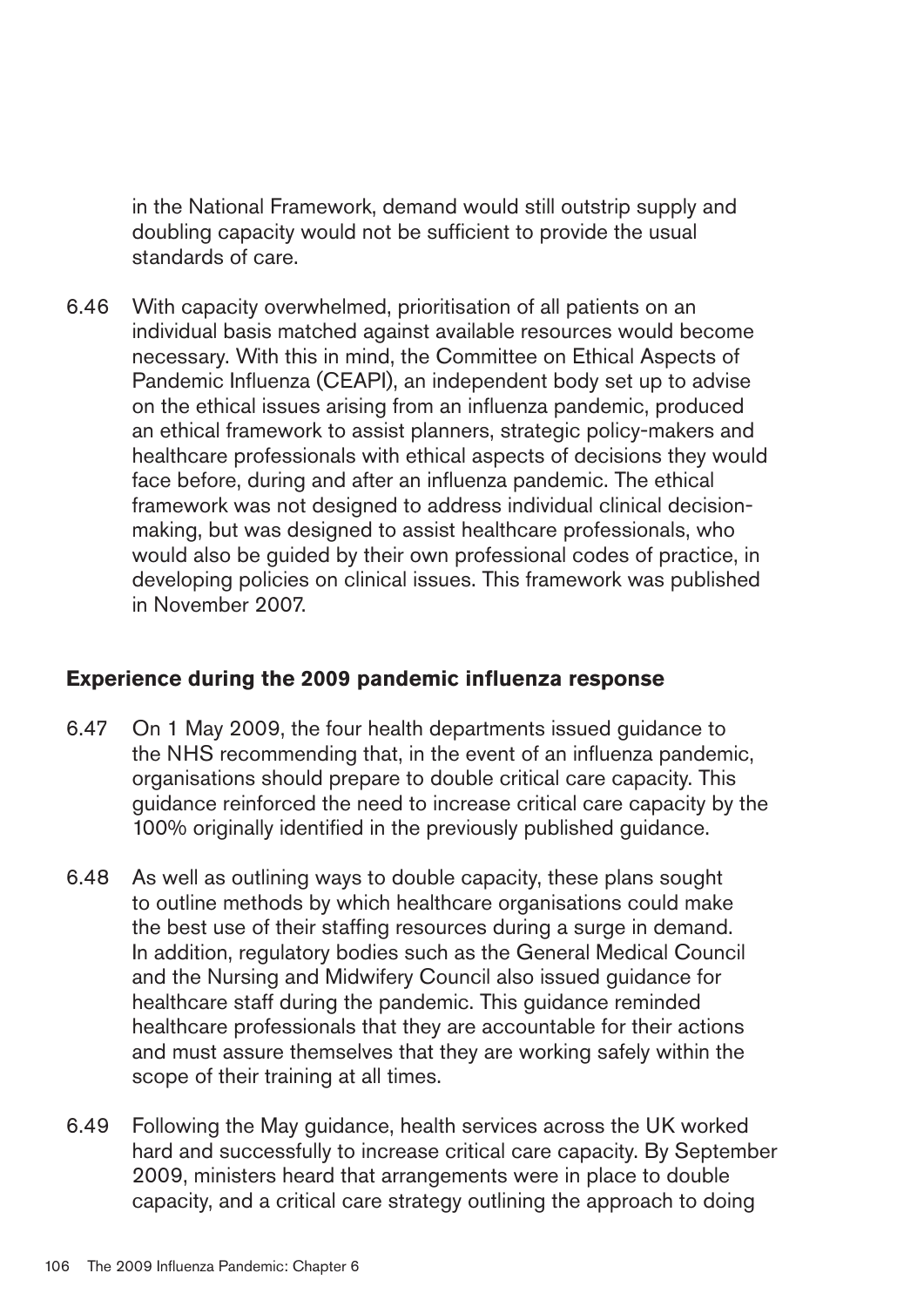so was published on 10 September. However, the revised planning assumptions indicated that there could still be demand during the peak weeks of the pandemic for critical care beds over and above this doubling of capacity.

- 6.50 � An expert clinical group, the Swine Flu Critical Care Clinical Group (SFCCCG), was established in early September 2009 to provide advice on surging critical care capacity and practical issues that may arise during the second wave of the pandemic. The group included medical, nursing, pharmaceutical and managerial representatives drawn from across the UK.
- 6.51 � During the pandemic, roughly 10% of hospitalised H1N1 cases required critical care. This rate of admission to critical care, coupled with a CAR significantly below the reasonable worst-case planning assumption of 50%, meant that while critical care services were not significantly overwhelmed as envisaged in pre-pandemic planning, there was pressure on some services. Further detail on critical care admissions is included at Annex G.

### **Extracorporeal membrane oxygenation**

- 6.52 � A particular issue which emerged during the outbreak was the role of extracorporeal membrane oxygenation (ECMO). ECMO is a technique for providing both cardiac and respiratory support to patients whose heart and lungs are very severely diseased or damaged. It is a highly specialised treatment which was still being medically trialled in the UK at the beginning of the pandemic; it is staff-intensive and requires a considerable degree of training for optimal results. Pre-pandemic, ECMO capacity in the UK amounted to five beds available at Glenfield Hospital in Leicester for adult, paediatric and neonatal care, and beds for paediatric and neonatal treatment in Glasgow (four beds), London (three beds) and Newcastle (two beds).
- 6.53 � ECMO became the subject of much media interest when a patient was transferred from Scotland to Sweden to receive ECMO treatment. In addition, there were reports that ECMO was being used extensively in Australia to treat patients with H1N1. The SFCCCG was therefore asked to advise on the provision of ECMO treatment for critically ill H1N1 patients.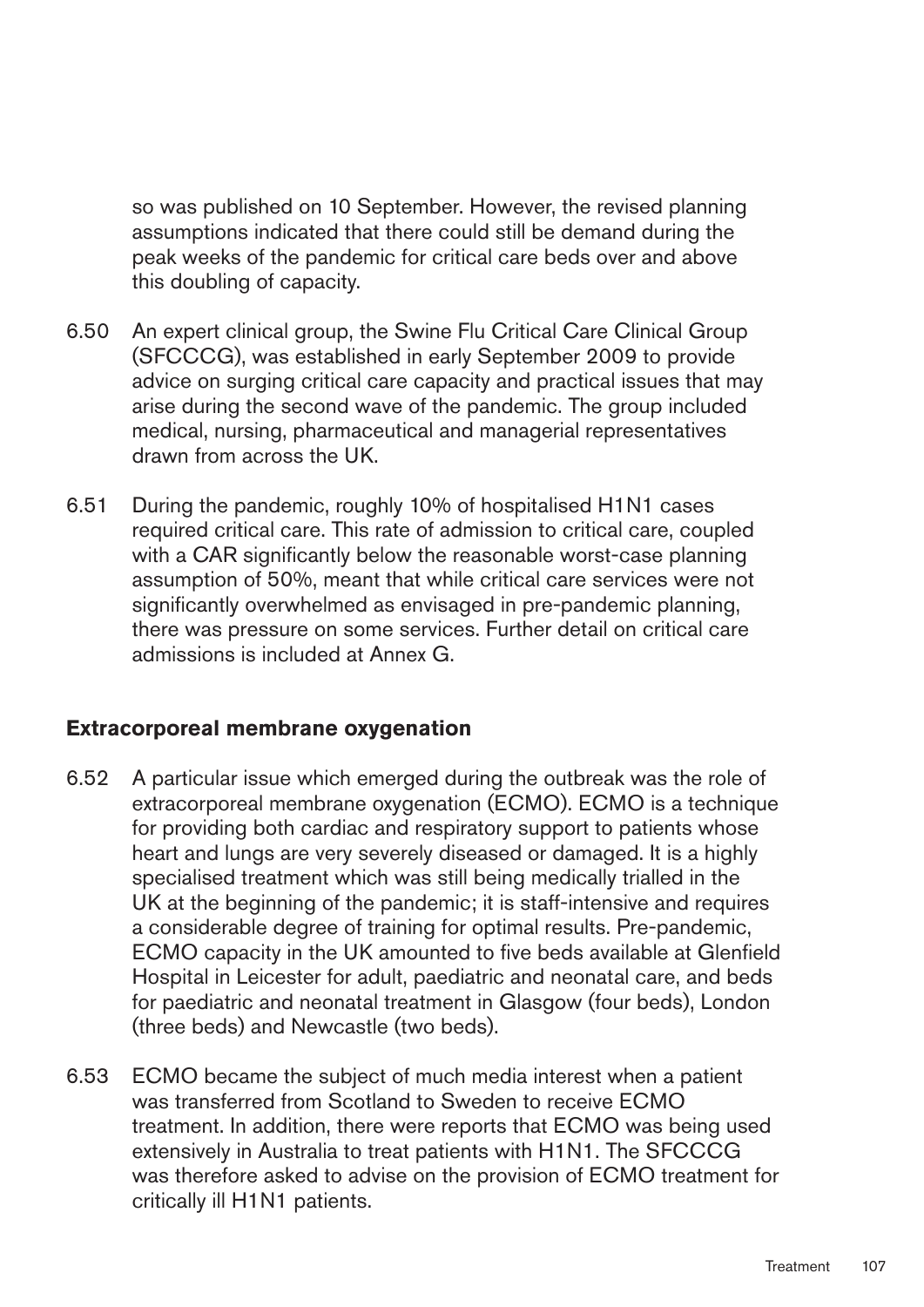6.54 � On the recommendation of the SFCCCG, by mid-October 2009 Glenfield Hospital increased its ECMO capacity from five to eight beds. Further capacity of two beds each was also created at the Royal Brompton and Papworth hospitals, with Glenfield providing support to ensure that extra capacity was provided at a similar standard of care.

#### **Committee on Ethical Aspects of Pandemic Influenza**

6.55 � The CEAPI met in May, September and December 2009 and reviewed the government's handling of the ethical dimension of the pandemic. The committee declared that it was satisfied with the response.

## **Observations and recommendations**

- 6.56 � Critical care surge planning, in particular the UK-wide co-ordination of ECMO care, was widely praised by interviewees. The excellent work in these areas was a result of the effective working relationships established during the response. It also demonstrated the capability of planners to respond to emerging pressures, as well as the value of high-quality clinical engagement in the form of the SFCCCG, which was an excellent example of cross-UK working.
- 6.57 � However, while the increased capacity in these areas meant that there were adequate resources during this response, it must be remembered that H1N1 pandemic influenza was relatively mild. I heard that some intensive care units still came under pressure; that some children had to be treated in adult intensive care beds; and that the lack of isolation rooms in many accident and emergency departments impacted on their effective working and may also have led to increased admissions to general medical wards.
- 6.58 � I also heard that the pandemic, while relatively mild, particularly affected certain groups, such as pregnant women, who then required very careful clinical management by obstetricians and critical care consultants. Tragically, despite this excellent care, a number of pregnant women died due to pandemic influenza.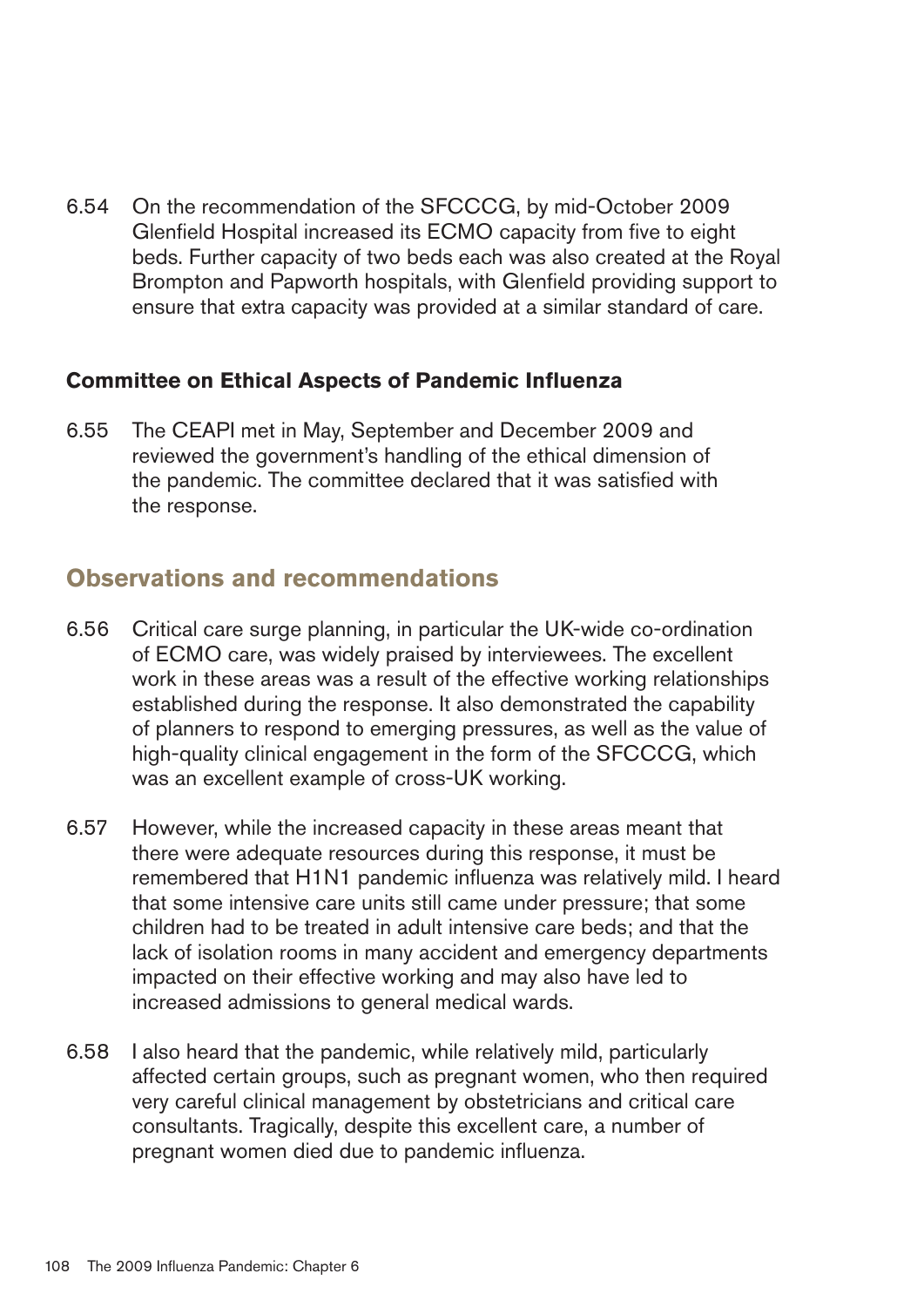- 6.59 These experiences reinforce the assumption in pre-pandemic plans that further measures will be needed to reduce demand on critical care services and increase the available supply of critical care beds in the event of a more virulent pandemic. Pre-pandemic modelling assumed that 25% of all hospitalised cases would require critical care, and while this was later revised down to 15%, the actual figure was closer to 10%.
- 6.60 � Realistically, health services will not be able to provide vastly increased numbers of critical care beds and staff on a permanent basis, although the excellent work of the SFCCCG points to ways to use existing resources as effectively and efficiently as possible during a pandemic. The group has highlighted the following areas of focus for any future critical care planning to respond to an influenza pandemic:
	- Critical care networks should be revisited, and lessons learned about their utility should be incorporated into future planning.
	- Further engagement is needed between health departments, professional bodies and employers to further develop clinical advice and provide support to staff during a pandemic.
	- Lessons learned regarding bed management, triage and surge capacity should be incorporated into future planning and these processes should be well documented and rehearsed.
	- Further consideration should be given to assess the long-term capacity of ECMO treatment as part of a range of treatments for patients in severe respiratory failure.
- 6.61 There is therefore a continuing need to think through how best to put in place surge capacity, particularly in the case of paediatric intensive care.

**RECOMMENDATION 20:** The four health departments should reflect on the proposals identified by the Swine Flu Critical Care Clinical Group and incorporate them, as appropriate, into the revised National Framework no later than March 2011.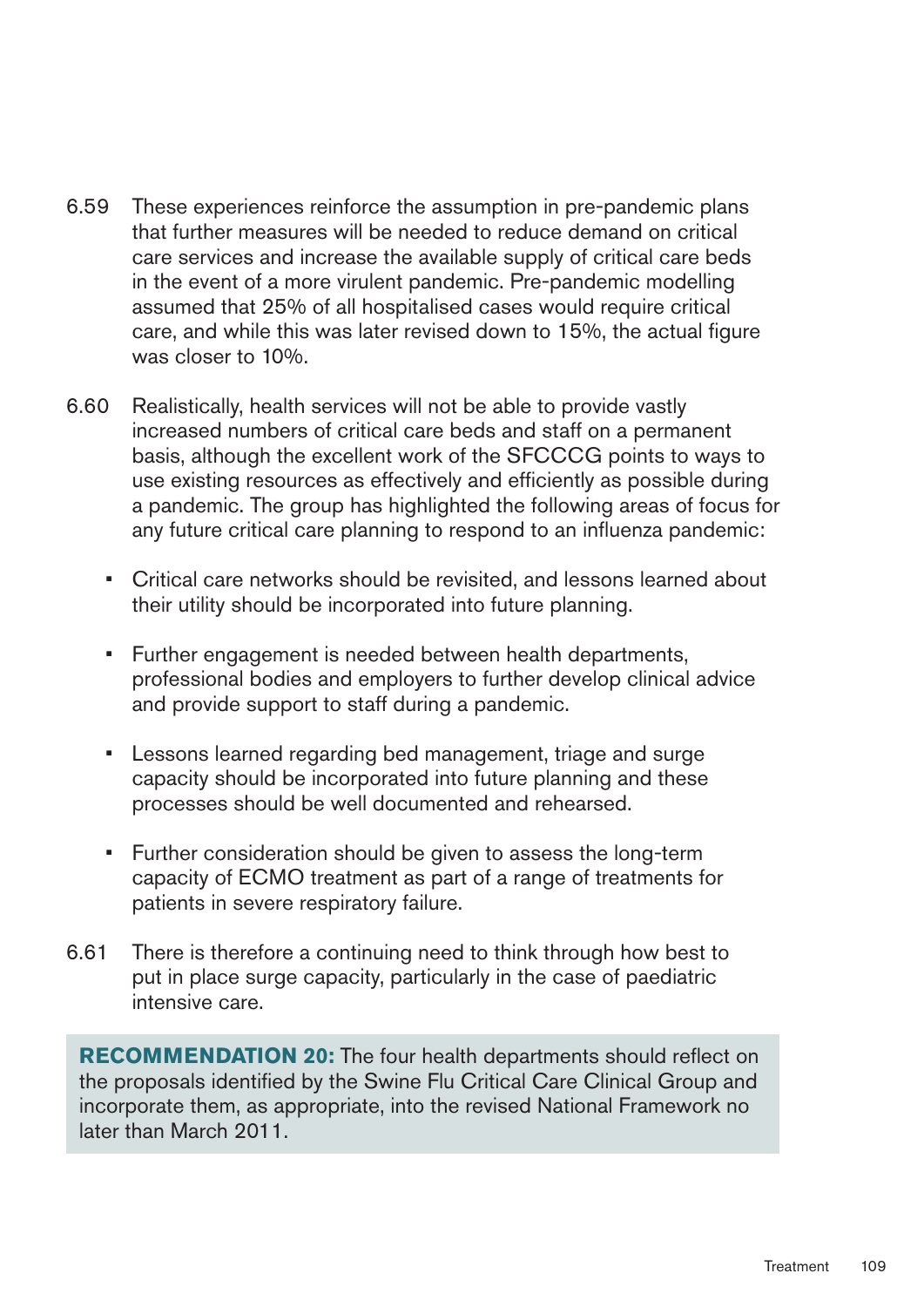- 6.62 I would also highlight the importance of the CEAPI. The fact that the committee had consulted on and approved an ethical framework for the pandemic response well in advance was an important step, given the possible pressures on critical care and therefore the potential for prioritisation decisions to have to be made. It would have been very difficult to reach a consensus over the ethical issues concerned in the heat of a pandemic response.
- 6.63 � I did hear the view that more prescriptive guidance on prioritisation decisions would have been welcomed by some clinicians, although I also heard the contrary view that no framework can remove the individual clinical responsibility for such decisions. I welcome the role of the CEAPI and would encourage the committee to reflect on the existing framework in the light of the response to consider what, if any, changes need to be made.

## **Conclusions**

- 6.64 � The UK was well prepared to provide antiviral treatment for an influenza pandemic adequately and rapidly. Sufficient antiviral stocks had been procured and adequate plans were in place to ensure that they could be accessed and distributed effectively to the population.
- 6.65 The decision to adopt different antiviral strategies in each country was entirely comprehensible given the context in which it was made. Appropriate and proportionate measures had to be put in place to ensure that approaches were responsive to the needs of each individual nation at the time. This aim was achieved by implementing strategies which were responsive not just to scientific evidence but also to operational and presentational concerns.
- 6.66 � The Department of Health should ensure that the NPFS, an innovative policy, is thoroughly and independently evaluated.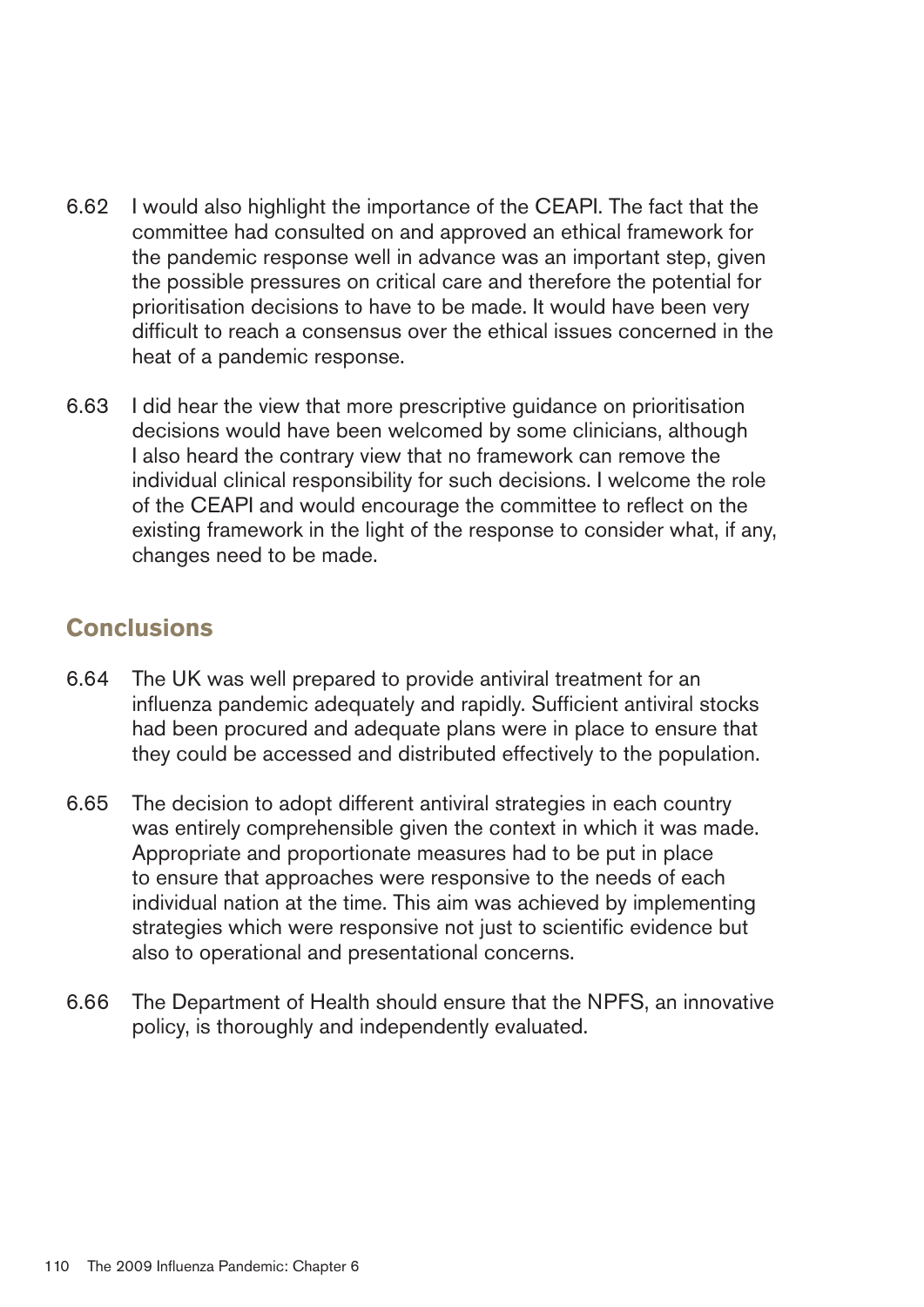# **Chapter 7: Vaccine**

7.1 This chapter examines the role of vaccine in the response to pandemic flu in the UK. It highlights the pre-pandemic planning undertaken and the way in which vaccine procurement, prioritisation, delivery, administration and uptake was handled by the UK government during the response. It concludes by drawing on the experience of the 2009 pandemic to present observations and recommendations for future pandemics.

## **Pre-pandemic planning**

- 7.2 Vaccination is widely used in the UK to offer protection against seasonal influenza strains. These vaccines, offered in the UK to those in 'at-risk' groups, contain the three most likely strains to be circulating that season. Production of a pandemic-specific vaccine can only be started once the strain has been isolated, and from that point it takes around four to six months to produce.
- 7.3 Vaccination is one of a suite of countermeasures, including both pharmaceutical countermeasures and personal infection control initiatives, which are set out in the 2007 National Framework. These measures form the basis of a flexible mitigation strategy intended to protect the population from pandemic influenza. The National Framework sets out the issues surrounding pre-pandemic<sup>1</sup> and pandemic-specific<sup>2</sup> vaccines, but does not set out the amount that should be purchased.
- 7.4 As discussed in Chapter 1, there was a strong economic case for the procurement of vaccine against pandemic flu. The approach to doing this was through the establishment of advance-purchase agreements between the government and pharmaceutical companies for the procurement of vaccine to be developed and delivered in the event of a pandemic.

<sup>&</sup>lt;sup>1</sup> Pre-pandemic vaccine: procured prior to a pandemic and stockpiled, ready to be deployed before a pandemic occurs but when the risk of a pandemic is high. Pre-pandemic vaccine contains the virus strain experts believe is most likely to be similar to a future pandemic virus. If the pandemic virus matches closely with the vaccine strain, the vaccine would be expected to provide a good level of protection, while poorly matched strains would give far lower levels of protection

<sup>&</sup>lt;sup>2</sup> Pandemic-specific vaccine: procured once a pandemic is declared. Pandemic-specific vaccine is produced using the actual pandemic strain of influenza and therefore would give good protection once available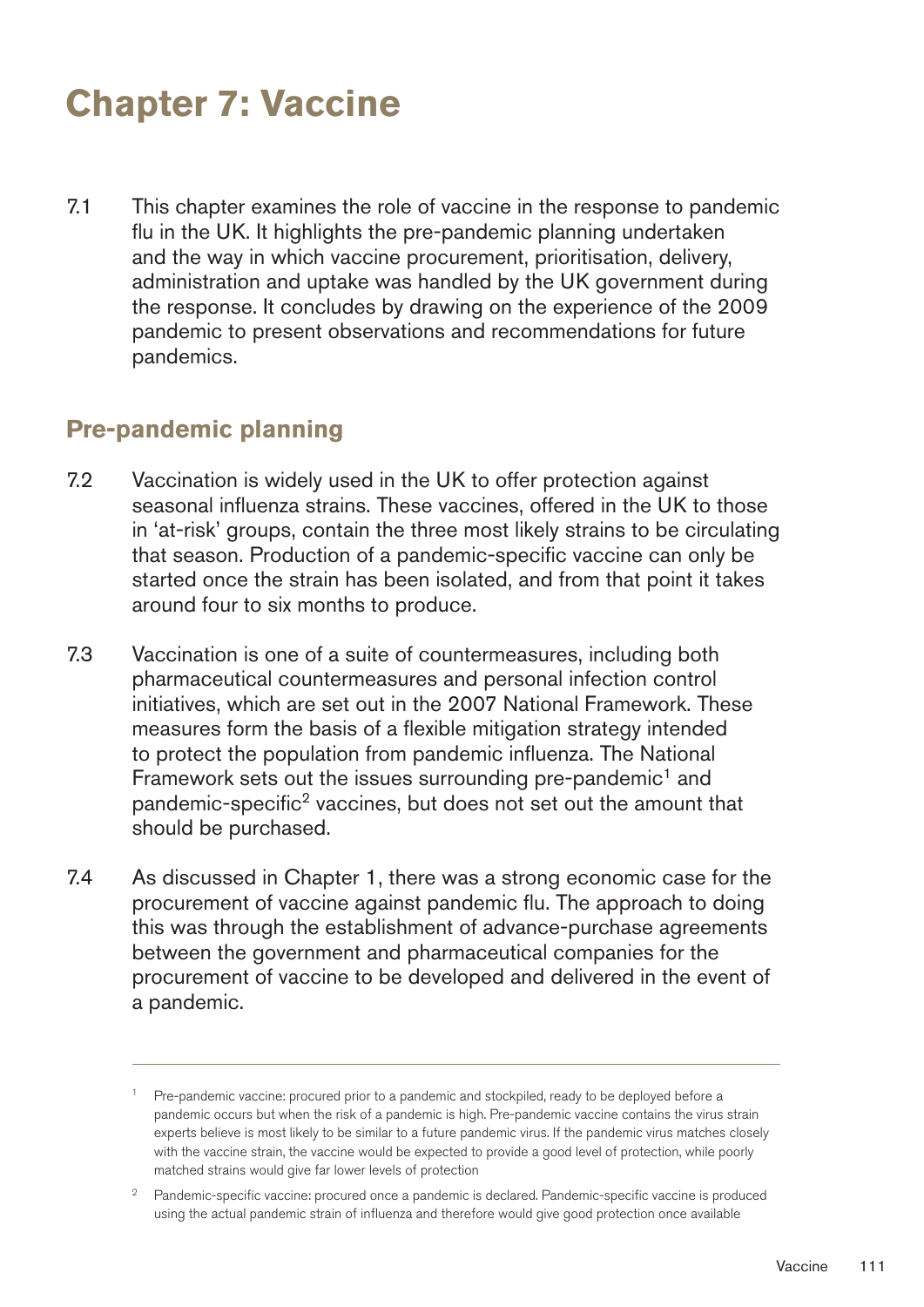- 7.5 The UK government started discussing the potential for advancepurchase agreements for pandemic-specific vaccine after the European Agency for the Evaluation of Medicinal Products (EMEA)3 published guidance in April 20044 which allowed vaccine manufacturers to gain an authorisation for a 'mock-up'<sup>5</sup> vaccine ahead of a pandemic occurring. These advance-purchase agreements allow the UK to receive a proportion of the production capacity of a specific company once a Phase 6 pandemic has been declared by WHO. Without advance-purchase agreements there was a real and significant risk that the UK would not be able to secure sufficient vaccine in the event of a pandemic.
- 7.6 Agreeing a procurement deal for pandemic flu vaccine that delivers good value for money is complex. The scale of production required to deliver the quantities of vaccine needed, alongside the obvious technical requirements, limits the number of possible suppliers. The UK government went through a full tendering process in accordance with the procurement regulations for advance-purchase agreements that took into account a range of factors, such as the benefit of splitting the award between more than one supplier and cost. Through this tender process, the UK government was able to agree two advance-purchase agreement contracts for delivering vaccine in July 2007 (GlaxoSmithKline and Baxter Healthcare), maintaining a level of competition and reducing some of the risk in security of supply by having two differing technologies. However, initially there were no break clauses within the advance-purchase agreements, although a break clause was negotiated with Baxter Healthcare at the point of contract amendment in 2009 – immediately after the outbreak of the pandemic. This was not possible with GlaxoSmithKline.

Since 2005, this agency has been known as the European Medicines Agency (EMA)

<sup>4</sup> Committee for Proprietary Medicinal Products, *Guideline on Dossier Structure and Content for Pandemic Influenza Vaccine Marketing Authorisation Application* (CPMP/VEG/4717/03)

<sup>&</sup>lt;sup>5</sup> A mock-up vaccine mimics the future pandemic influenza vaccine in composition and manufacturing method. However, as the pandemic virus strain is unknown, the mock-up vaccine contains instead another flu strain that humans have not been exposed to in the past. This enables the company to test its vaccine in preparation for any flu pandemic that may occur in the future by carrying out studies that predict how people will react to the vaccine when the strain causing a pandemic is included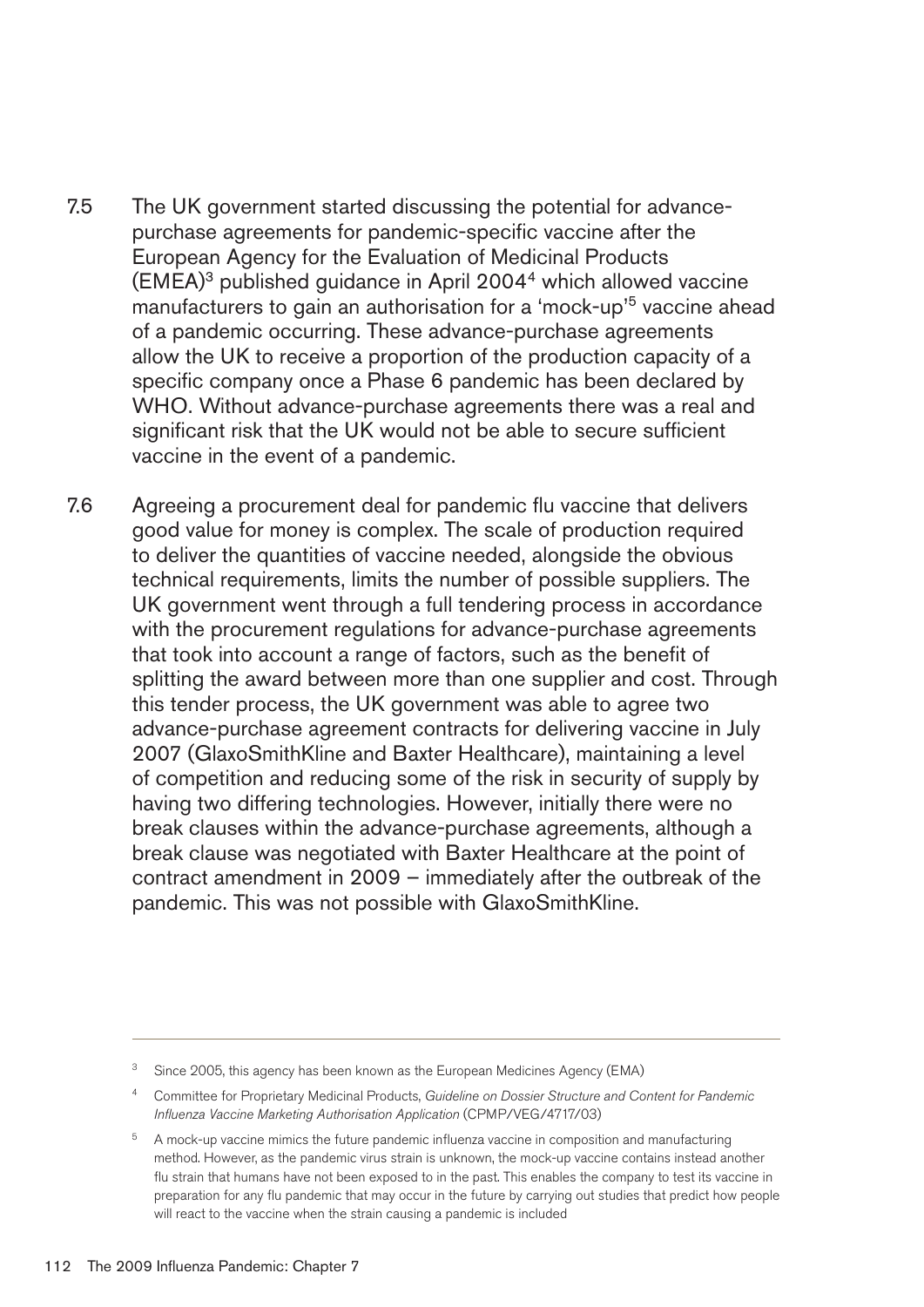7.7 The advance-purchase agreements allowed the government considerable flexibility on the amount of vaccine to purchase once a pandemic had been declared, from 30 million doses up to 132 million doses, which is an amount sufficient for the whole population to receive two doses of vaccine. The 2007 National Framework and the advancepurchase agreements the UK government had in place with vaccine manufacturers therefore gave ministers both flexibility in the decisions they could make and the best chance of getting vaccine into the UK at the earliest point by having access to the first vaccine produced.

## **Experience during the 2009 pandemic**

#### H<sub>1</sub>N<sub>1</sub> pandemic flu – vaccine coverage

- 7.8 The decisions on when to procure vaccine and the quantity required were both important to the UK government's strategy for treatment during H1N1 pandemic flu. These decisions were difficult, as there were several key uncertainties which had to be taken into consideration:
	- Severity and infectivity of H1N1: even in June 2009, uncertainty remained about all aspects of the influenza outbreak, and although data was being collected and analysed, there was little confidence that severity or infectivity could be predicted.
	- Time before vaccine became available: production timescales and the product licence approval process for pandemic-specific vaccine take around four to six months, so vaccine was unlikely to be available until the end of the first wave at the earliest.
	- The size of the first wave of the swine flu pandemic in the UK: at the time the decision needed to be taken, the size of the first wave of infections was not known. It was possible that a substantial proportion of the population could still have been vulnerable to infection by the time the vaccine was available.
	- Vaccination programme: distinguishing those individuals who had already had H1N1 pandemic flu in the context of a large-scale vaccination campaign was likely to be impractical. Vaccination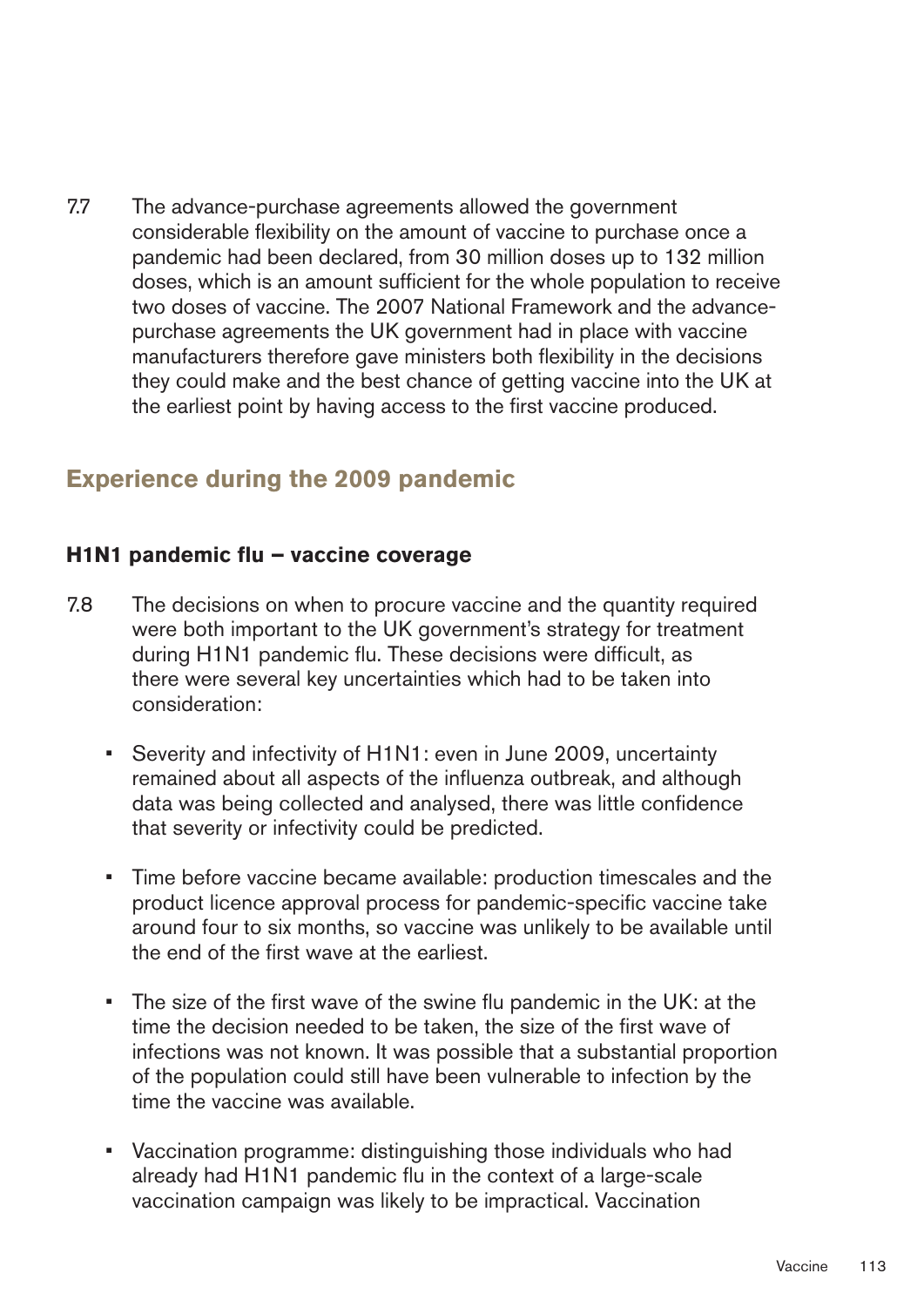if previously infected was unlikely to be harmful, and therefore, depending on the developing situation, offering vaccine to everyone could be appropriate.

- Number of doses required for immunity: the best scientific advice available at the time was that two doses of vaccine would be needed for protection. This advice was not changed to one dose being required until new data became available from the vaccine trials in October 2009.
- Vaccine uptake: without knowing the severity or infectivity of the H1N1 pandemic flu, it remained difficult for judgements to be made about the likely uptake rates both for the public and for health and social care workers.

#### **Procurement timing**

- 7.9 The advance-purchase agreements already in place were set to be triggered at the declaration of WHO Phase 6. However, during April and May 2009 it was not clear when Phase 6 would be declared. Both GlaxoSmithKline and Baxter Healthcare were in a position to commence production of an H1N1 vaccine ahead of the pandemic declaration. The Scientific Advisory Group for Emergencies (SAGE) was asked a number of questions on 8 May concerning the risks and benefits of procuring H1N1 vaccine before the pandemic was formally declared. SAGE recommended that orders should be placed as early as possible for vaccine.
- 7.10 Ministers considered this advice alongside further information, including contractual issues from the Department of Health (DH) and devolved administrations, and agreed that DH, on behalf of all four nations, should commence negotiations with GlaxoSmithKline and Baxter Healthcare for the supply of a pre-pandemic H1N1 vaccine. This was a supplementary agreement to the advance-purchase agreements, which would be superseded by the advance-purchase agreement if and when a pandemic was declared. These negotiations were still ongoing when the pandemic was declared and so no prepandemic vaccine was purchased.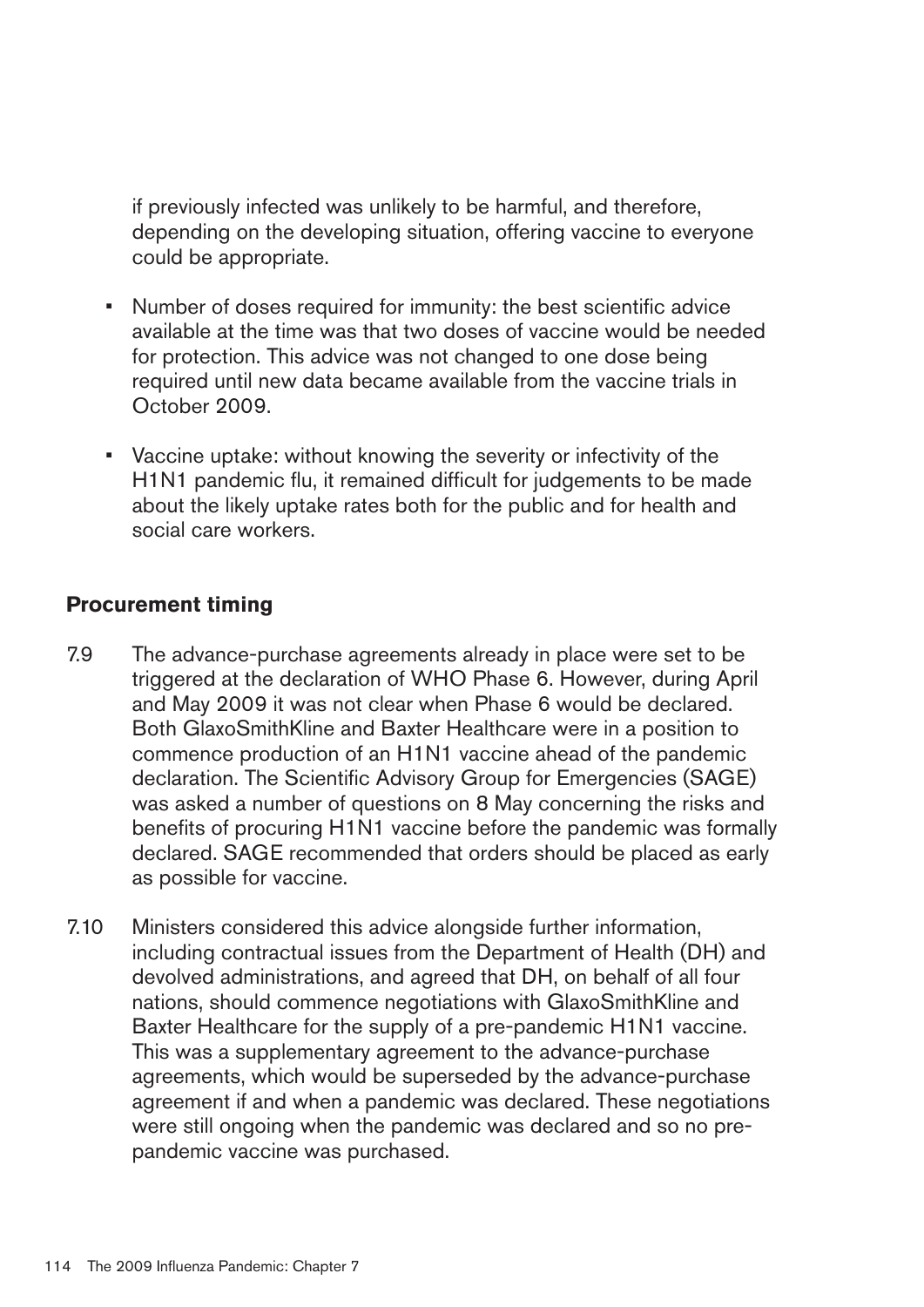#### **Quantity of vaccine to procure**

- 7.11 As the timing of procurement was being discussed, ministers also started to consider the quantity of vaccine to be purchased. The 2007 National Framework, while recognising that final decisions about the application of any control measures would need to be made 'as the exact nature or impact of the emerging strain of virus becomes evident', nonetheless made clear that the UK's strategy was to secure sufficient vaccine to protect the population as soon as it was available.
- 7.12 The then Secretary of State for Health, Alan Johnson, when announcing the advance-purchase agreements and the National Framework to the House of Commons in November 2007, stated, 'To make sure that the UK has access to a pandemic vaccine I have signed advanced supply agreements with GlaxoSmithKline and Baxter to deliver enough vaccine to cover the entire population'. However, from the context of the National Framework and advance-purchase contracts it appears that final vaccine procurement decisions had not been made prior to the 2009 pandemic flu outbreak.
- 7.13 Ministers were required to come to a decision on the level of coverage needed in order to procure vaccine in time to be useful to the population. Ministers agreed at the Civil Contingencies Committee (CCC) on 11 May 2009 to procure enough pre-pandemic vaccine for 45% of the population to have two doses. If and when a pandemic was declared, H1N1 vaccine for the remaining 55% of the population could be purchased under the advance-purchase agreement, subject to ministerial discussion at that time. However, on 14 May, the then Secretary of State for Health, Alan Johnson, announced to the House of Commons that 'it is our intention to acquire sufficient stocks to vaccinate the entire UK population'. Once the pandemic was declared on 11 June 2009, the CCC met again and was asked to confirm its previous decision to procure enough vaccine for 100% of the population or, alternatively, to review and select other procurement options. Following further discussion of the options, ministers reconfirmed their decision to procure sufficient vaccine for 100% of the population, and requested as much flexibility in the ordering process as possible.
- 7.14 Ministers therefore made the key initial decision on 11 May, and subsequently reviewed and confirmed it on 17 June.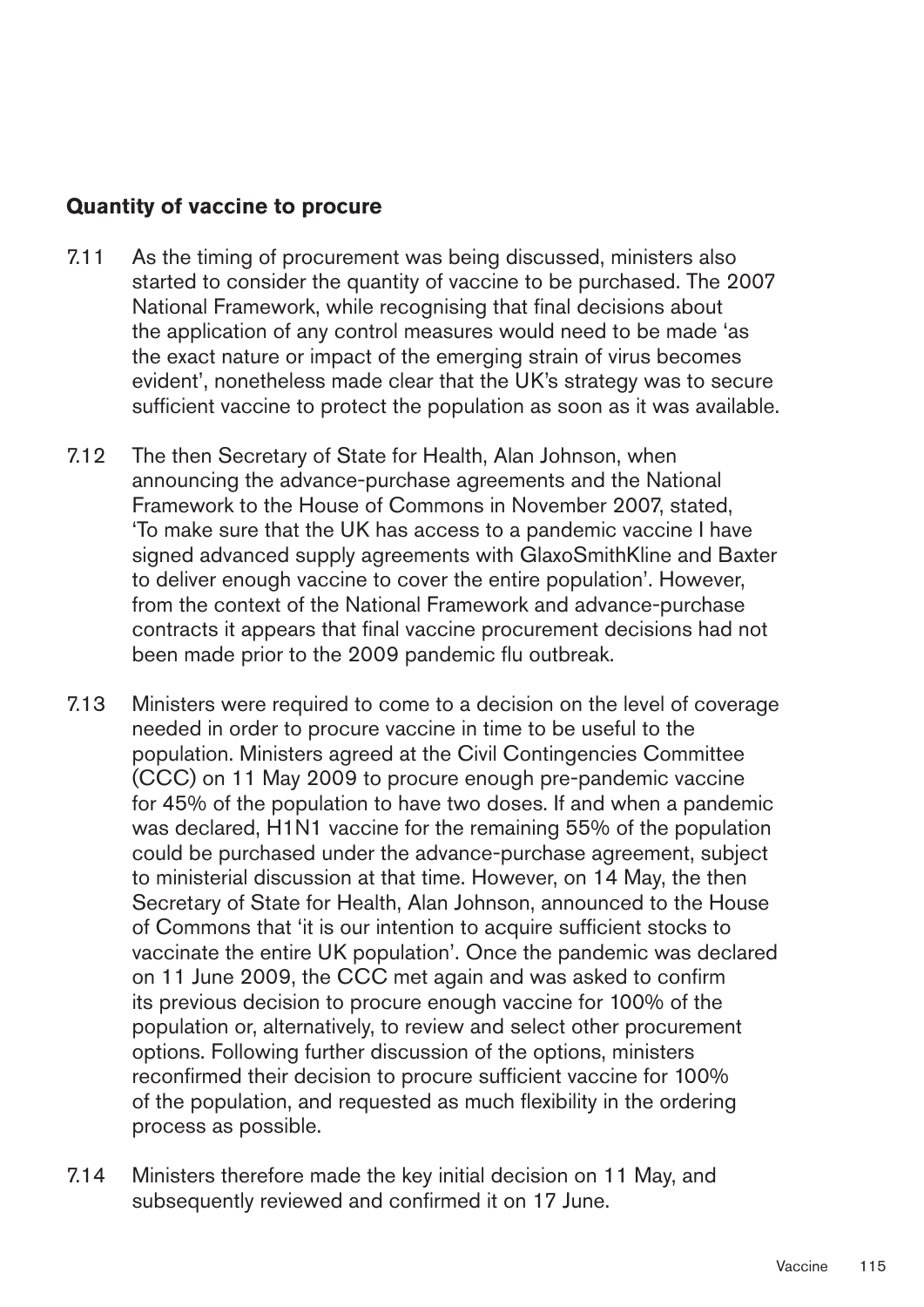## **Vaccine production**

7.15 Manufacturing a vaccine is a complex biological process. There can be difficulties associated with the low yield from certain strains of influenza, and the process of manufacturing itself can be problematic. All vaccine manufacturers had problems with low yield at the beginning of production, but Baxter Healthcare and GlaxoSmithKline altered their manufacturing processes to increase yield. The regulators had to approve any changes in production process. Ministers were informed of any production problems and took steps to ensure the security of vaccine supply in the UK by purchasing 30 million doses of additional Pandemrix vaccine from GlaxoSmithKline to make up any possible shortfall, bringing the total Pandemrix purchased to 90 million doses. In the event, this volume of vaccine was not required and DH reached agreement with GlaxoSmithKline on 6 April 2010 to only take deliveries of just under 35 million doses of Pandemrix.<sup>6</sup>

### **Vaccine donation**

7.16 On 17 September 2009, the International Development Secretary, at that time Douglas Alexander, announced that the UK would provide up to £23 million to help the developing world tackle the H1N1 pandemic. The commitment was equivalent to 10% of the domestic supply of H1N1 vaccine. Several other countries, including the USA and France, announced similar donations at this time, enabling the United Nations to provide the poorest countries with vaccine and other pandemic response measures as required.

### **Vaccine prioritisation**

7.17 Although the UK ordered enough vaccine for 100% of the population, initial supplies of vaccine were very limited. The UK therefore had to decide which groups to prioritise. Given their clear remit in this area, the Joint Committee on Vaccination and Immunisation (JCVI) was asked to consider the best way of prioritising for the H1N1 influenza pandemic.

<sup>6</sup> [www.publications.parliament.uk/pa/cm200910/cmhansrd/cm100406/wmstext/100406m0002.](http://www.publications.parliament.uk/pa/cm200910/cmhansrd/cm100406/wmstext/100406m0002.htm#10040611000118)  htm#10040611000118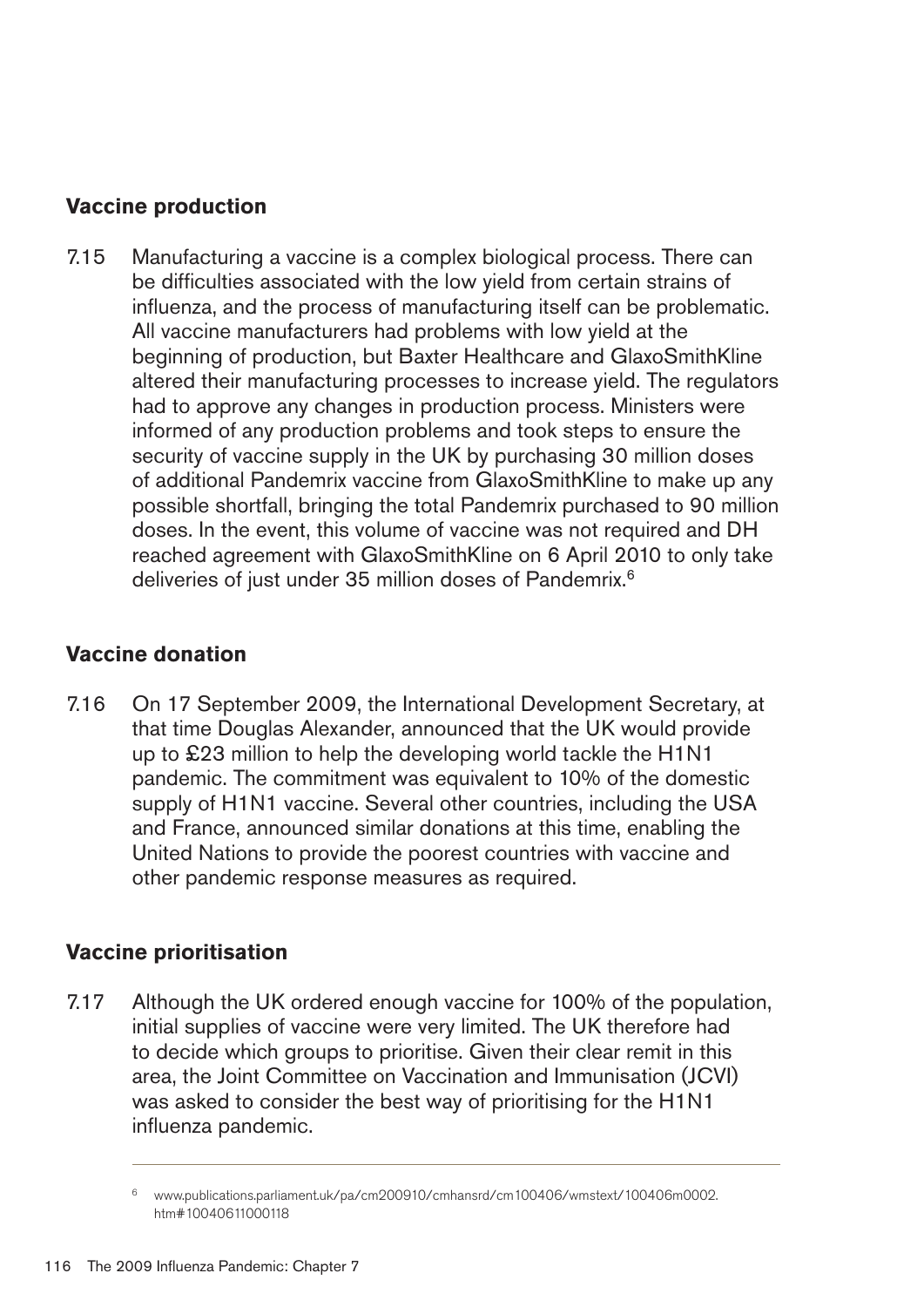- 7.18 The JCVI gave advice to ministers based on the best evidence of the spread and severity of H1N1, and reflected current good practice and expert opinion when considering H1N1 vaccination. They agreed that the primary objective of the vaccination programme should be to reduce morbidity and mortality from the infection. They met several times to discuss prioritisation, initially on 17 June 2009, and then twice more before the initial vaccination programme rolled out to ensure their advice was based on the most up-to-date evidence. On 8 October 2009, they confirmed their previous advice that groups should be prioritised as follows:
	- individuals aged between six months and up to 65 years in the current seasonal flu vaccine clinical at-risk groups;
	- all pregnant women;
	- household contacts of immunocompromised individuals; and
	- people aged 65 and over in the current seasonal flu vaccine clinical at-risk groups.7
- 7.19 They also supported the proposed early use of the vaccine in frontline health and social care workers, as they were at increased risk of infection themselves and of transmitting that infection to susceptible patients or people they were supporting. At this meeting the JCVI also advised that as the benefits of vaccination to healthy individuals over three years of age greatly outweighed any risks, the vaccine should be made available to anyone who requested it after the at-risk groups had been vaccinated. The JCVI also suggested that the main carers for elderly or disabled persons in particular should be encouraged to receive the vaccine once all the priority groups had been vaccinated
- 7.20 The UK government announced on 13 August 2009 that the first phase of vaccination would cover the JCVI-recommended prioritisation groups. Vaccination of front-line health and social care workers would begin at the same time as the first at-risk group. This initial phase started on 21 October 2009, as soon as the first supplies of vaccine were distributed to all four countries.

www.dh.gov.uk/ab/JCVI/DH\_113328#\_2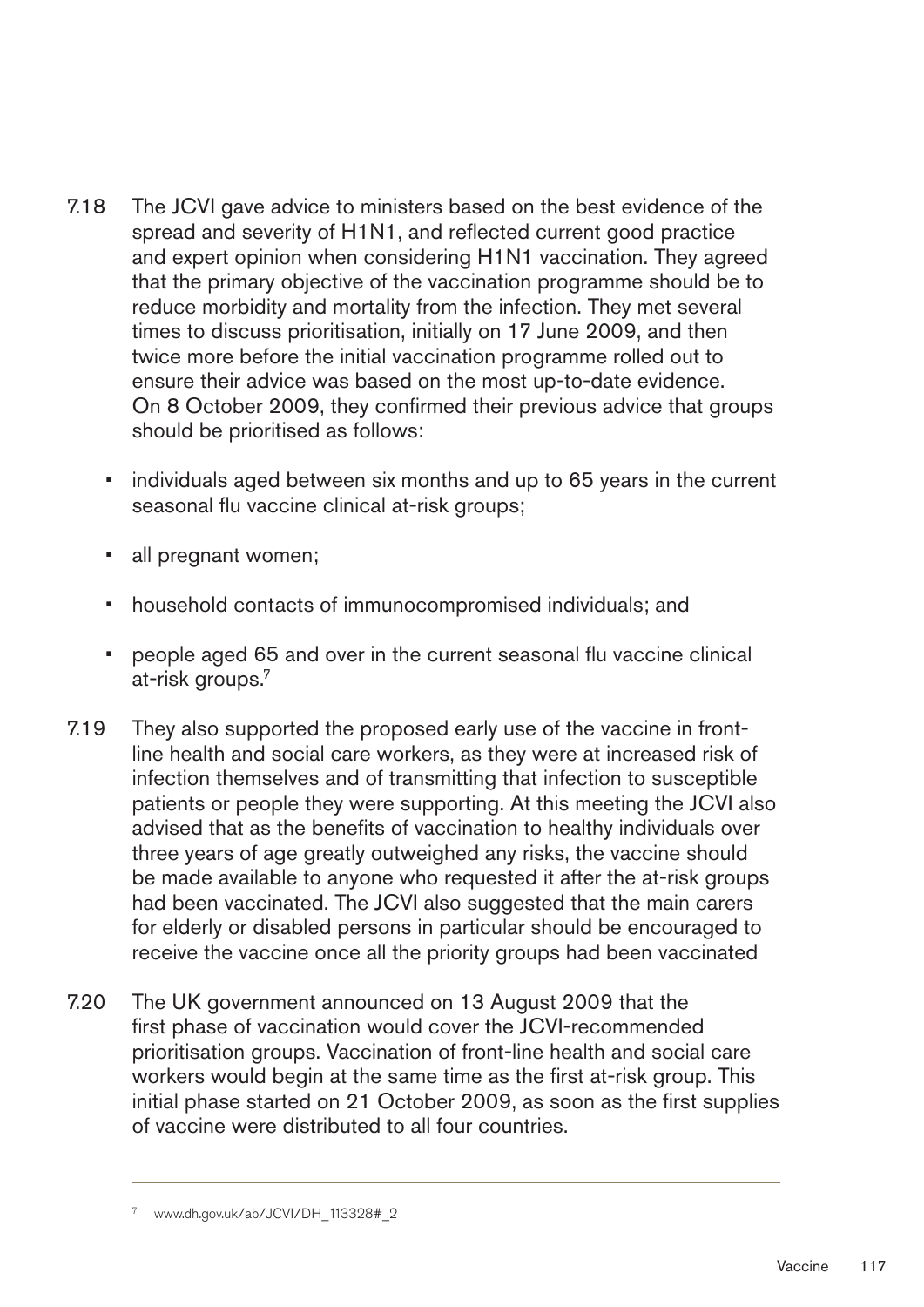- 7.21 On 12 November 2009, the four health ministers met to discuss whether a second phase of vaccination should start. Given that the JCVI had advised that vaccine should be made available to anyone, but that due to operational supply issues there was still a need to undertake this on a phased basis, ministers considered that children should be vaccinated next. Children, especially young children, were more likely than other groups to be hospitalised if they became ill, had high rates of admission to critical care, and as a group had suffered some deaths. The JCVI was asked to advise as to whether the vaccine was safe for children under three. The JCVI met on 17 November and advised that children from six months could be vaccinated safely. They also endorsed the four nations' health ministers' decision to vaccinate children from between six months to five years in the next phase. This second phase was announced on 19 November.
- 7.22 On 8 January 2010, the JCVI met and considered the latest epidemiological evidence, which showed that H1N1 virus activity had decreased to a low level. They also looked at modelling that showed a third wave was unlikely, and at the progress already made on the vaccination programme. On the basis of this evidence, they advised that the vaccination of children between six months and five years should be completed, but that the programme should not be extended to other healthy groups where vaccination had not begun, including carers of the elderly and disabled.

## **Vaccine distribution**

7.23 In order to get the vaccine out to the initial priority groups, a distribution strategy was adopted which ensured that all parts of the UK received vaccine as soon as possible and on an equitable basis during a period when vaccine supplies were limited. To ensure this was done in an effective manner, the UK government chose to use a similar system to that which is used for delivering child vaccines across the UK. This choice was closely aligned to a guiding principle of emergency response, continuity: 'The response to emergencies should be grounded within organisations' existing functions and their familiar ways of working.'8

www.cabinetoffice.gov.uk/media/349120/conops-2010.pdf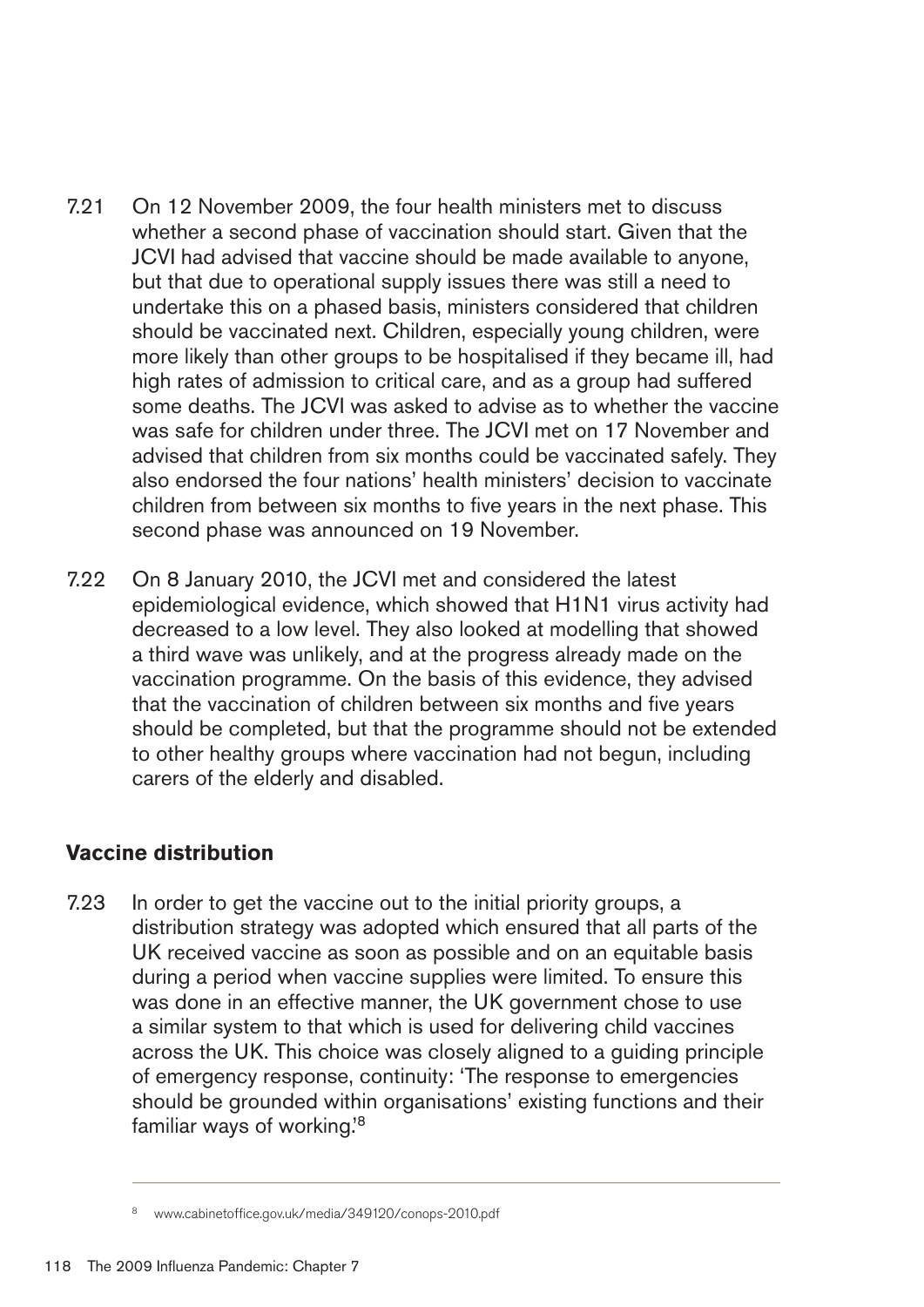7.24 � Both GlaxoSmithKline and Baxter Healthcare had some difficulties in their production of the vaccine. The impact of this was that DH was unable to give devolved administrations and the NHS as much notice of available stock as they had wished. DH therefore had to wait until they received a vaccine delivery before being able to confirm that the vaccine was available to the devolved administrations and to the NHS. As all vaccine was initially being delivered to England, DH and the devolved administrations worked closely together to ensure the rapid and smooth distribution of vaccine across the UK.

#### **Vaccine administration**

- 7.25 For the initial phase of the H1N1 vaccination programme, both GP and primary care trust-based systems were considered as possible vaccine administration mechanisms. As the initial priority groups were already linked into the GP system, and therefore it would be straightforward to identify, contact and vaccinate eligible patients, it was agreed that a GP-based vaccination programme should be used. The first supplies of vaccine were distributed to acute trusts and other centres so that the vaccine could be offered early to the highest-risk patients and front-line healthcare workers.
- 7.26 Although GP negotiations were initiated as soon as an H1N1 pandemic looked likely, there was useful earlier groundwork completed in 2007 and 2008 which culminated in joint guidance issued by the British Medical Association (BMA) and the NHS setting out the key principles for payments to General Medical Services (GMS) practices during a flu pandemic.<sup>9</sup> DH worked with the General Practitioners Committee (GPC) on an emergency Statement of Financial Entitlements (eSFE) that would protect practices' income in the event of their being unable to fulfil all their contractual commitments due to having to divert resources to treat patients with pandemic flu symptoms. The eSFE was not implemented during the H1N1 pandemic because negotiations were not completed in time. More importantly, the pandemic was not placing sufficient extra burden on practices to warrant income protection. If the point had been reached where the eSFE was needed, it was sufficiently developed to have been used.

<sup>9</sup> [www.nhsemployers.org/Aboutus/Publications/Documents/Pandemic%20influenza%20-%20](http://www.nhsemployers.org/Aboutus/Publications/Documents/Pandemic%20influenza%20-%20Principles%20of%20negotiations.pdf) Principles%20of%20negotiations.pdf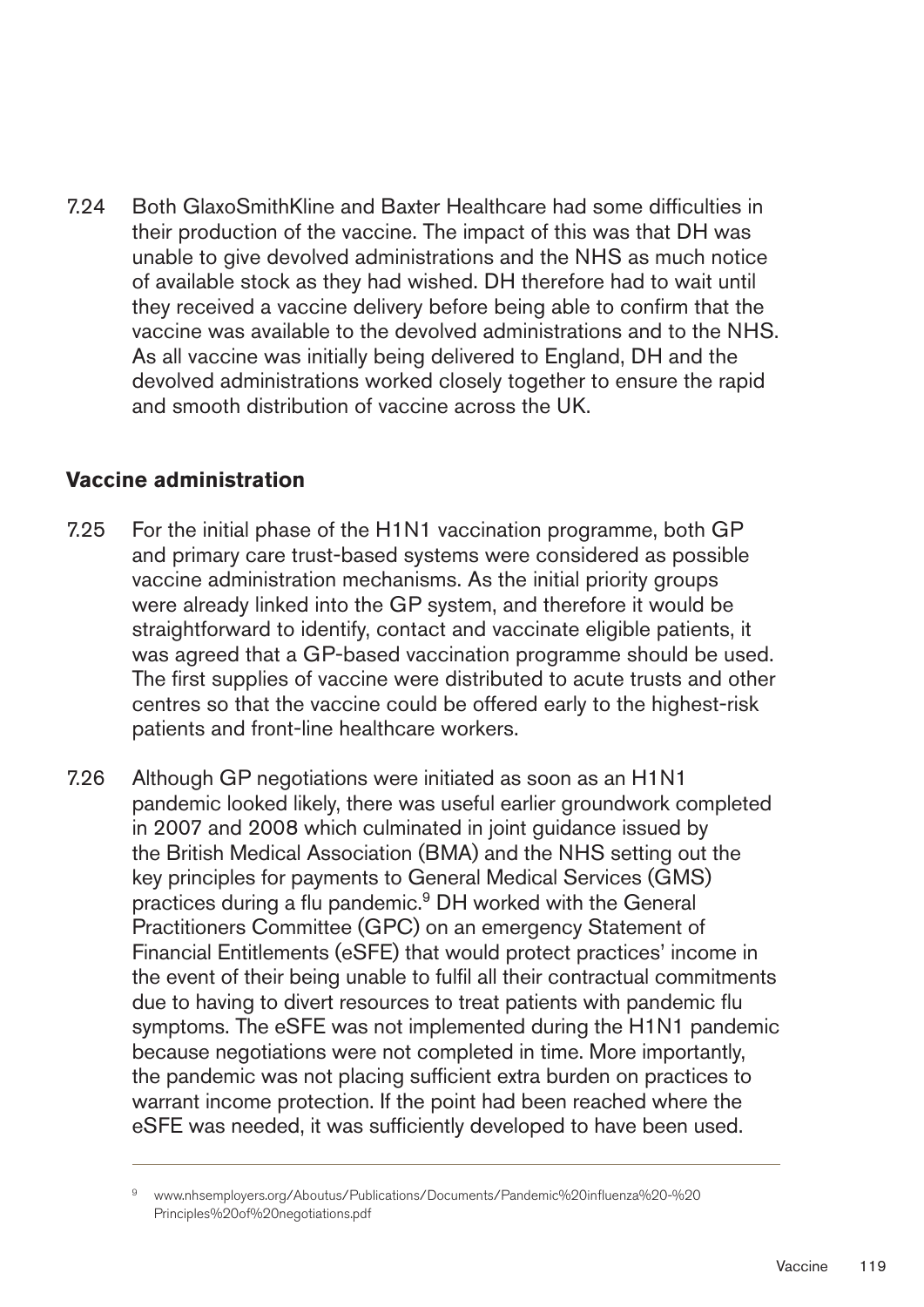- 7.27 Discussions about payment for administering vaccinations were held with the GPC of the BMA as soon as it became clear that there was likely to be a swine flu pandemic. At that time it was not known how much of the country's population would need to be vaccinated, nor how many doses of vaccine would be required. An initial deal for GPs to administer vaccine to individuals in phase one of the vaccination programme was announced on 14 September 2009, about six weeks before vaccines started to arrive at GP practices. The deal meant that GP surgeries received £5.25 per dose of vaccine given. The additional money came from health budgets and helped surgeries to contact patients, administer the vaccine and, if necessary, take on extra staff.
- 7.28 Phase two negotiations were not so successful, and a national deal was not possible to achieve. Primary care organisations across the four nations were therefore asked to negotiate deals locally, with clear directions on terms within which they could negotiate. Once arrangements were in place, vaccination of healthy children under five started in December 2009. Some interviewees felt that the length of time these negotiations took impacted on the speed with which the vaccine could start being given to children.

### **Vaccine uptake**

7.29 Seasonal flu uptake rates for health and social care workers are historically quite low, so for the H1N1 pandemic flu vaccine DH and the devolved administrations focused on raising uptake where possible to better protect the population. To use England as an example, uptake rates for vaccine for healthcare workers was higher for the H1N1 pandemic than for seasonal flu across every strategic health authority (SHA), and rose from 123,000 doses of seasonal flu vaccine administered in 2008/09 to over 400,000 doses of H1N1 pandemic vaccine administered in 2009/10. The North East SHA rose from 11.2% of health and social care workers vaccinated in the 2008/09 seasonal influenza season to 40.7% with the H1N1 pandemic vaccine. There were variable results across the country in each trust, but it seemed that where leadership teams were fully engaged, and staff given easy access to the vaccine (for example vaccination trolleys on wards), the uptake was higher.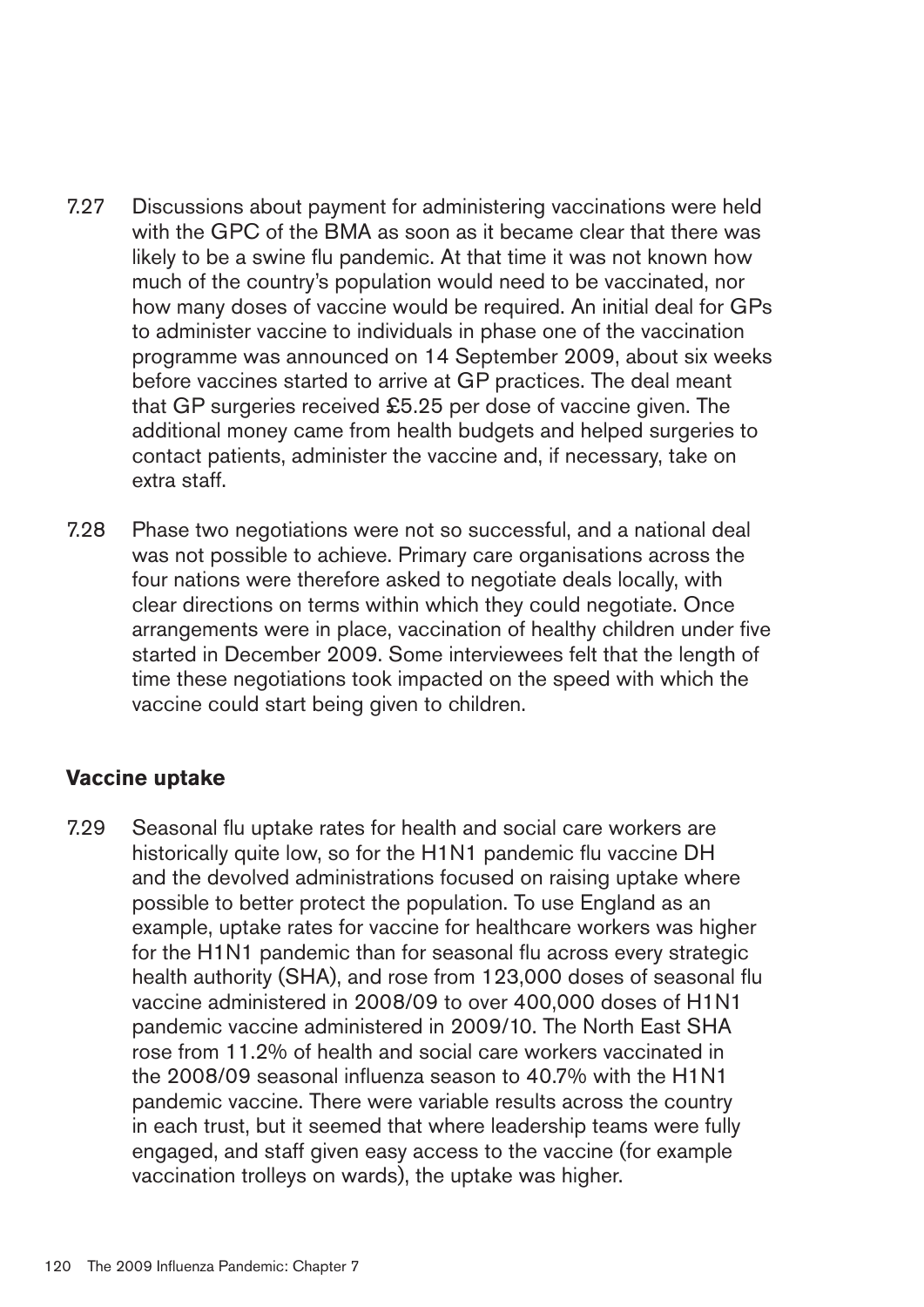## **Observations and recommendations**

#### **Pre-pandemic planning**

- 7.30 In general, the fewer suppliers in a market, the less competitive it is. Since the EMEA agreed to 'mock-up' vaccine, DH ensured that the requirements for the advance-purchase contract were communicated to a wide range of suppliers; however, eventually only two companies who were judged capable of the conditions required were left in the tendering process. DH chose to split the award between the two suppliers in order to reduce some of the risk in security of supply and to maintain a level of competition. DH followed good procurement practice when setting up the advance-purchase agreements, and the Office of Government Commerce (OGC) examined the process without raising concerns. Agreeing two advance-purchase contracts reduced some of the risk in security of supply and maintained a level of competition, but I was not able to make a judgement as to whether the prices paid were optimal. I believe advance-purchase agreements are valuable. I support the approach taken and am pleased that DH is looking to widen the range of suppliers for the future.
- 7.31 However, when compared to more standard government procurement contracts, certain conditions to protect value for money, such as break clauses on supply, were more difficult to establish, although a break clause was agreed with Baxter Healthcare at the time the order was placed in 2009. Break clauses in British government contracts usually provide for supply to be terminated at will, but for the contractor's reasonable costs incurred to be paid. In this context, break clauses would allow the UK to retain the option to cancel further deliveries of vaccine at a particular point if it emerged that more vaccine was no longer needed. The lack of such a clause in the advance-purchase agreements for both contracts consequently exposed the Exchequer to some risk. Interviewees have noted that, in future, negotiations should attempt to include break clauses wherever possible to allow for further flexibility, especially as the potential for one-dose vaccine protection from a pandemic flu has now been demonstrated.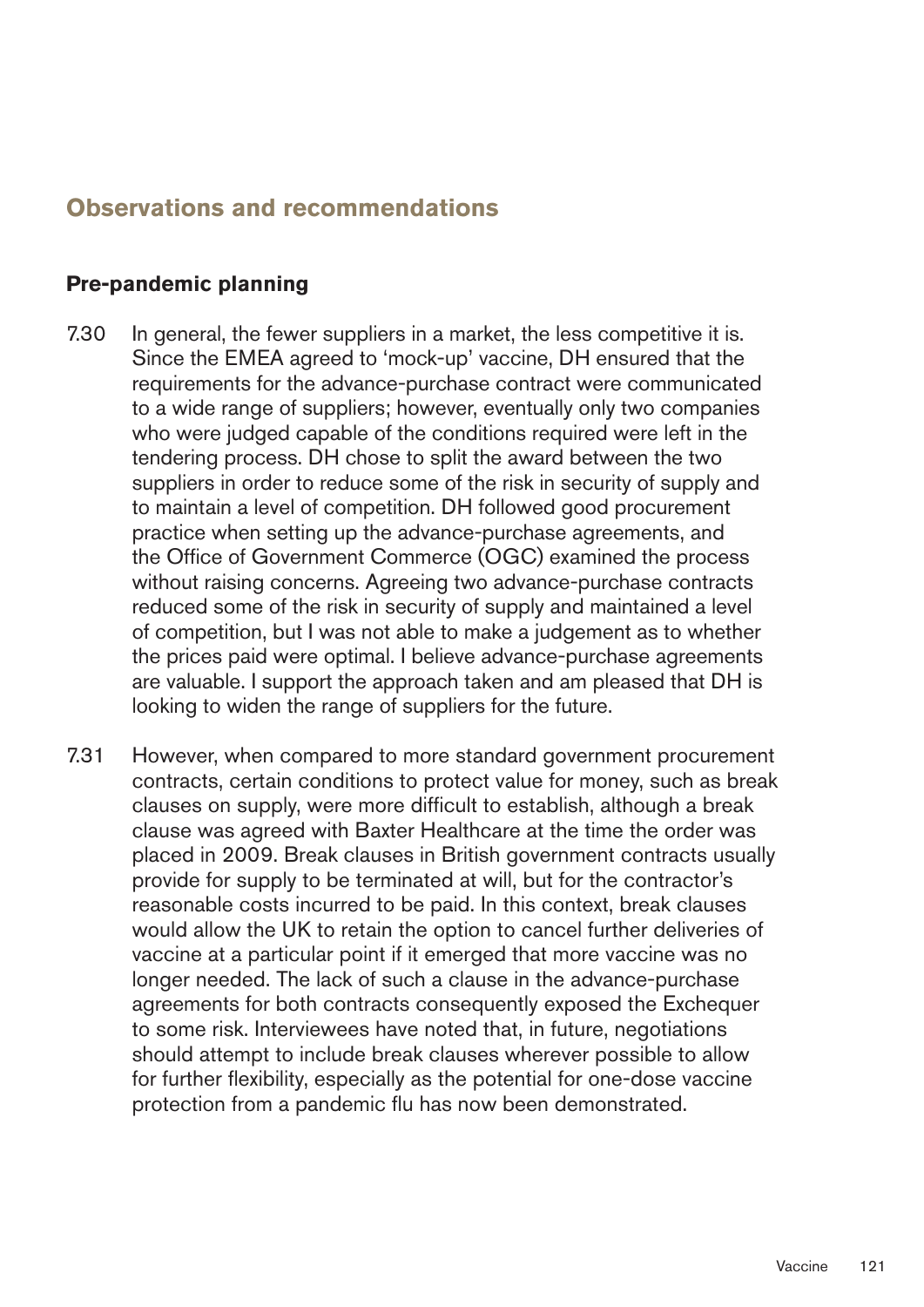**RECOMMENDATION 21:** The Department of Health should negotiate advance-purchase agreements that allow flexibility over the eventual quantities purchased.

- 7.32 Some interviewees have suggested that, given the limited supply of vaccine available worldwide for pandemic flu, there is an argument for more international co-operation in the procurement of vaccine, and that the UK government should work with other EU countries when negotiating with global pharmaceutical companies who may have more market power. This suggestion has some attraction, as it could allow for more equitable access to vaccine across Europe, it could avoid countries engaging in a bidding war and driving up the price, and it could allow for fixed terms and price across Europe.
- 7.33 However, other interviewees strongly cautioned against such an approach. Aside from the contractual difficulties multi-national procurement would undoubtedly encounter, such as attempting to harmonise one set of contracts across the EU, it would be exceptionally difficult to design a distribution policy which would take into account the potentially significant differences in epidemiology across countries and differing national strategies on vaccination. EU-wide procurement would also be legally challenging. I heard that procurement negotiation at this level would not necessarily drive down prices, but could in fact give the UK a worse deal on pricing. I therefore consider full joint procurement with other EU countries unwarranted. However, the UK has excellent expertise in this area, and should look for ways to share this with those EU countries that have need for greater capacity.

#### **Vaccine coverage – timing**

7.34 Interviewees felt that procuring pre-pandemic vaccine could have helped the UK to receive vaccine at the earliest opportunity, and the decision to move forward with this option was based on the best available scientific advice. I agree that this was a sensible option to progress in the circumstances, and understand that it was no longer possible to progress it once WHO raised the alert level to Phase 6.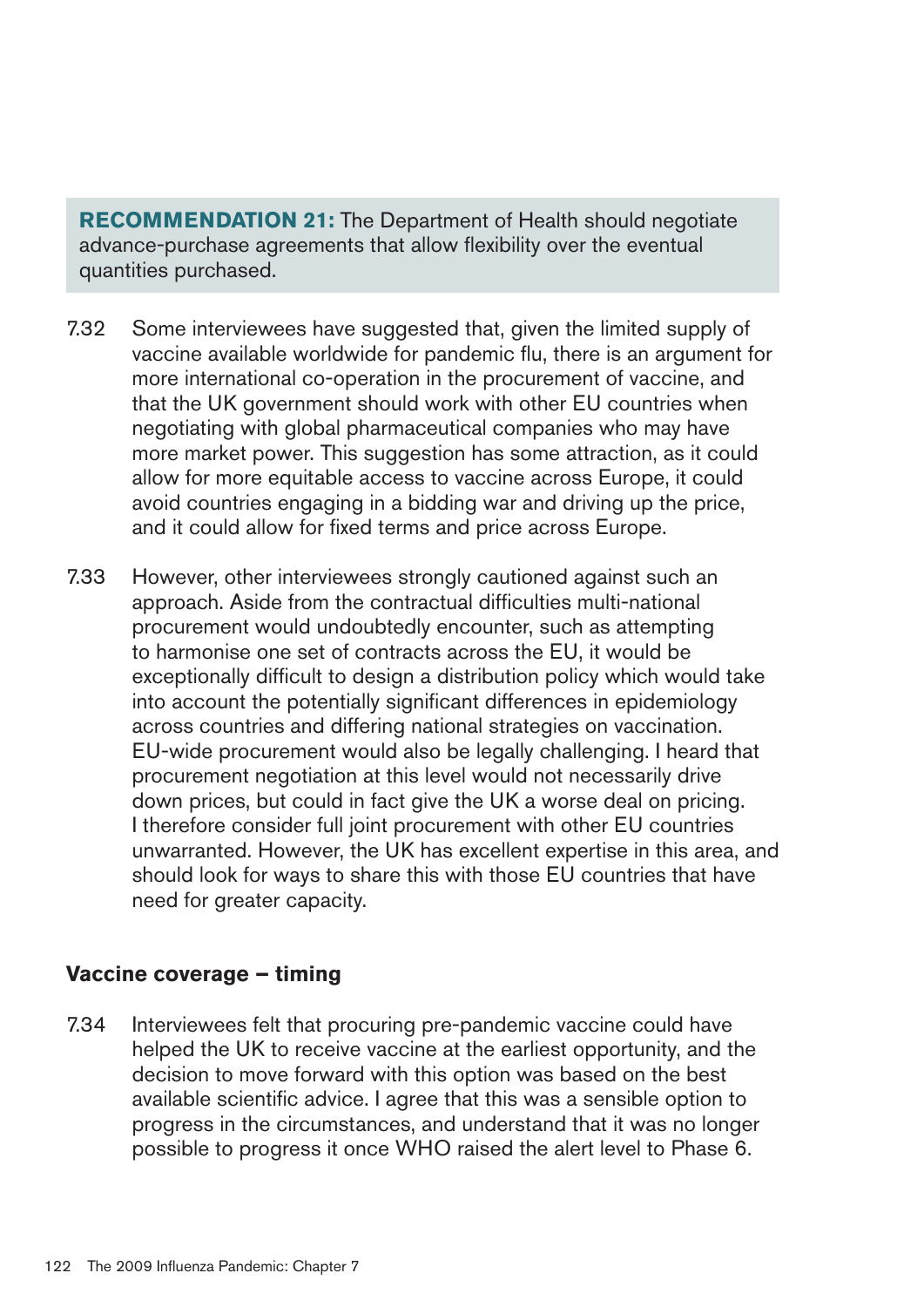#### **Vaccine coverage – quantity**

- 7.35 With the uncertainties regarding the virus at the beginning of the outbreak, timely, current and clear advice was important to give ministers the best foundation for making a decision about the amount of vaccine to procure.
- 7.36 Having considered the advice put before ministers at the two CCC meetings in May and June 2009, it seems that scientific and economic advice could have been more explicit and the process of decisionmaking less ambiguous.
- 7.37 In general, the level of economic evidence presented to ministers was satisfactory, and there was a relatively strong economic case for the various countermeasures proposed and implemented which underpinned the advice given. However, at times such as the vaccine coverage discussions, the presentation of economic advice to ministers could have been made clearer. In particular, the economic arguments were often embedded within papers and implicitly considered alongside the scientific, policy and delivery issues. It may have been helpful for ministers, having to make swift decisions, to have been presented the economic arguments more explicitly.
- 7.38 Scientific advice on the level of coverage (suggesting universal vaccination or, if not, 45% coverage) came from a meeting of the JCVI in October 2007 and was made in relation to pre-pandemic vaccine stockpiles rather than pandemic-specific vaccine. The JCVI was also advising with regard to an initial H5N1 pre-pandemic vaccine stockpile. Vaccine coverage was not explicitly discussed by SAGE or the JCVI again in light of specific evidence of the H1N1 pandemic. I have heard that further explicit discussion was unlikely to have changed the advice given, especially in light of the uncertainties at that time. However, I feel it is important that the time and context of advice is clearly stated in papers to allow ministers to understand the background to the advice.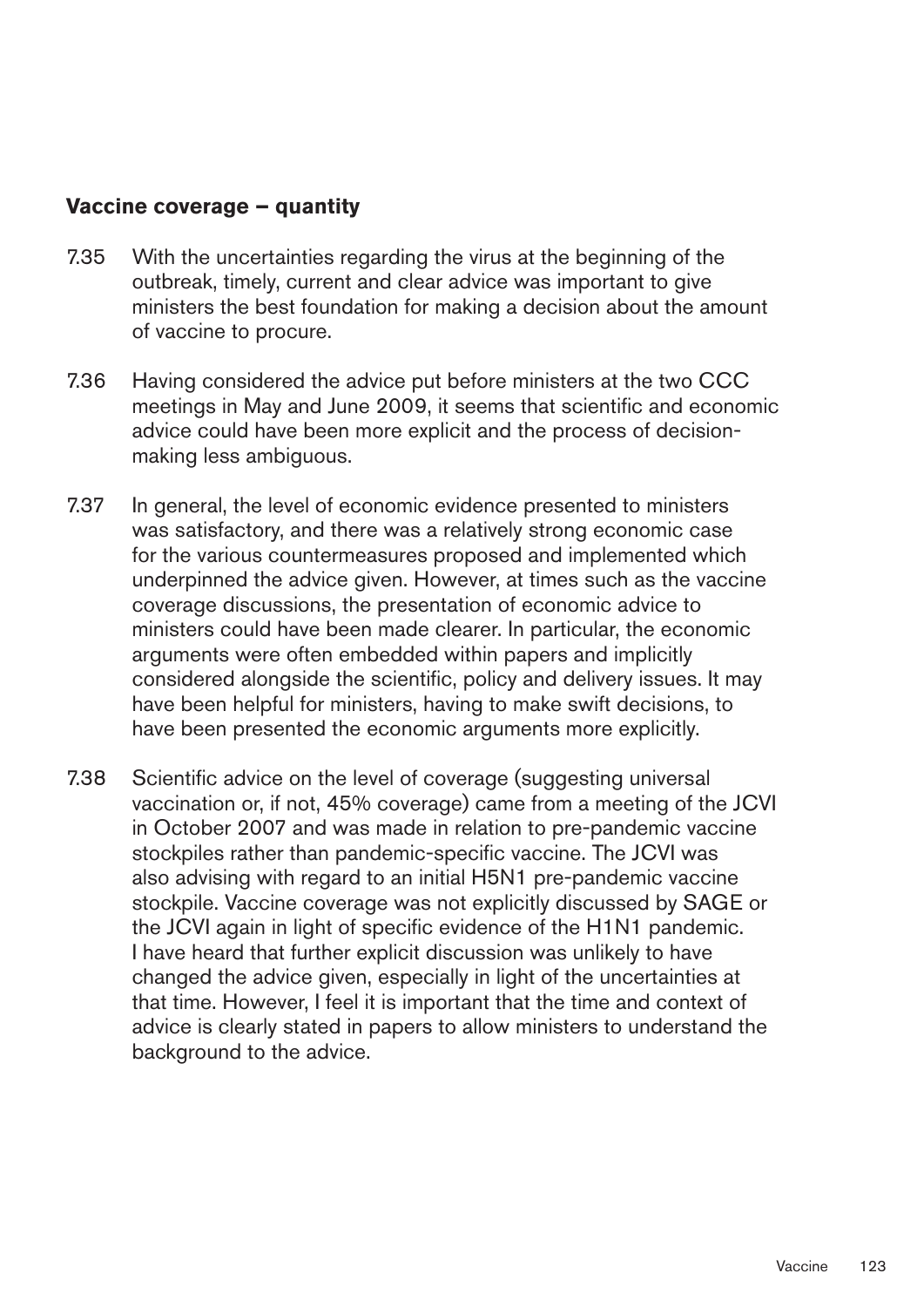- 7.39 Behavioural scientists from the Behaviour and Communication subgroup of the Scientific Pandemic Influenza Advisory Committee (SPI-B&C) could have advised on likely uptake rates; however, policy officials did not request this advice from them. Therefore, although uptake rates were discussed, this was not underpinned by any advice from scientists, who potentially could have been able to provide useful comments. In future, behavioural scientists could be involved in developing scenarios used to judge vaccine coverage.
- 7.40 The initial ministerial decision on 11 May 2009 came before officials had set out full options on the vaccine coverage. This meant that ministers, as well as choosing to procure vaccine as soon as possible, also made a decision at that meeting to procure vaccine for 100% of the population without the full advice being available to them.
- 7.41 I heard from a number of people closely involved in these decisions. Ministers in particular told me that, in the absence of greater clarity about the nature of the virus, its potential to mutate, and the likely impact on different groups, and given the availability of the advancepurchase agreement, the only decision they felt comfortable making was to purchase enough vaccine to cover 100% of the population. I did hear the contrary view, that a lesser amount of vaccine would almost certainly have sufficed, and more vaccine could have been purchased if necessary, but this ignores in my view the intense pressure to produce enough vaccine had the virus become severe.
- 7.42 I therefore entirely understand the position taken by ministers and do not criticise it.
- 7.43 However, in terms of good process, it would have been better if ministers had made these decisions in full possession of all the relevant facts. To help ministers make decisions about the level of vaccine coverage needed in future pandemics, the JCVI should consider and advise on appropriate vaccination strategies during the planning stage, taking into account behavioural and economic analysis. This advice will allow ministers to see the full range of options when next deciding on levels of coverage.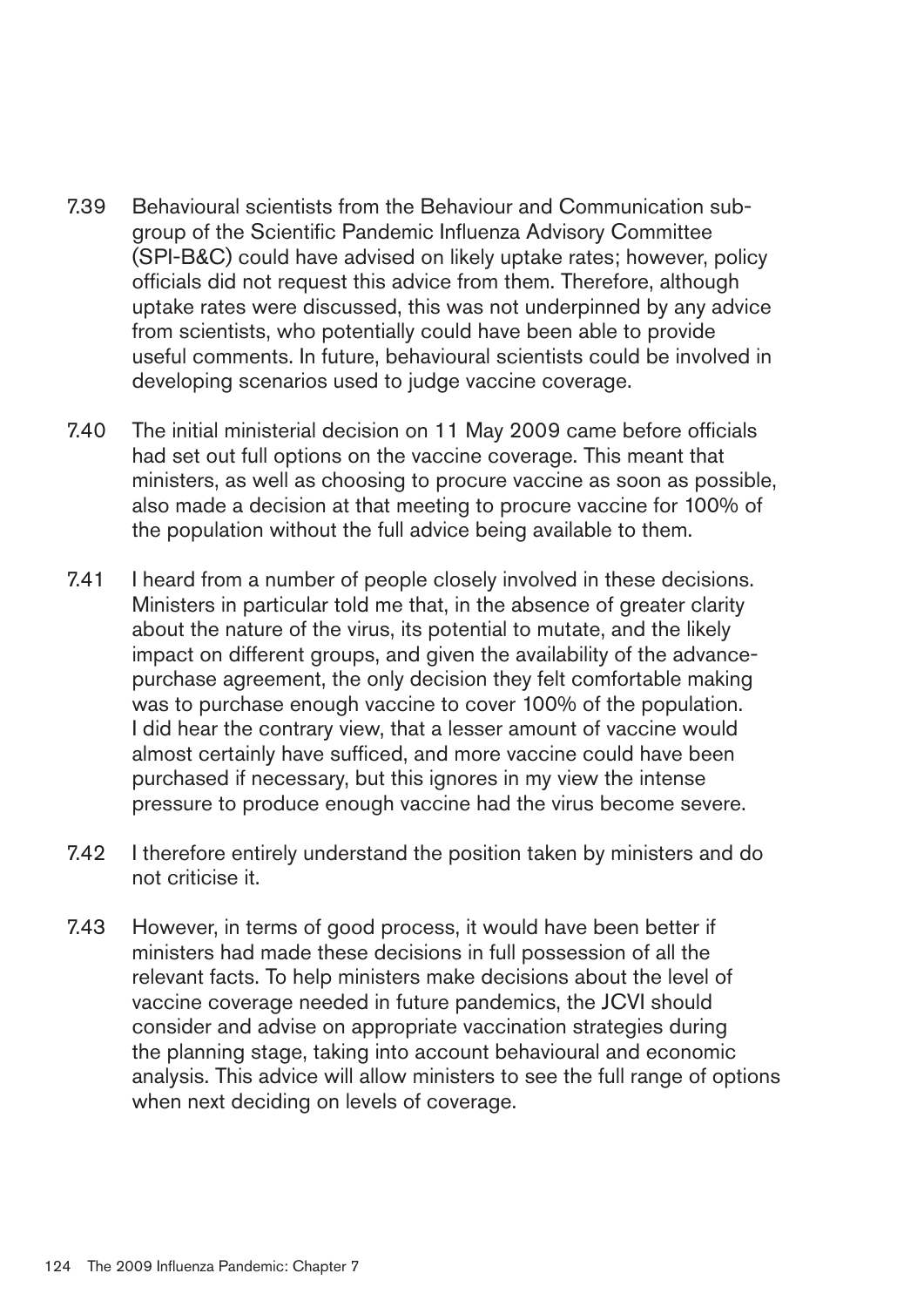**RECOMMENDATION 22:** The Joint Committee on Vaccination and Immunisation should be asked to advise on vaccination strategies across a range of scenarios, including severe and less severe pandemic viruses. This advice should incorporate the views of behavioural scientists and economic analysis, and be published in the revised National Framework no later than March 2011.

7.44 I would make a further point on the criticism that this decision represented poor value for money. This argument relies heavily on hindsight, which I have endeavoured to avoid as far as possible. The point was put to me on more than one occasion that the essential consideration here was how much one is willing to pay for an insurance policy against the emergence of a very severe virus. I agree. It is important to emphasise that the business case for vaccination demonstrated that the programme offered very good value for money. The economic case was based upon sound scientific evidence of the potential prevalence and severity of a pandemic flu attack and the likely preventative benefits of vaccination. Using well-established valuations of lives saved and hospitalisation cases reduced, the valuefor-money case was strong. With hindsight, the low virulence of this particular virus strain weakened the value for money in this case; however, this should not detract from the fact that in the future, given the risk of a pandemic flu with a higher fatality rate, there will be strong economic arguments to deliver a similar vaccination programme.

### **Vaccine prioritisation**

7.45 The phasing of the vaccination programme has been endorsed by many interviewees. The UK government chose to vaccinate individuals in order to reduce morbidity and mortality rather than to reduce transmission, which was a less feasible objective at the stage at which vaccine became available. The phasing of the programme allowed those in most need of protection the chance to be vaccinated first, and made best use of the supply coming into the UK. The communications that went alongside ensured that the public were aware which groups were being vaccinated and the reasoning behind their selection. I would contrast the calm and orderly way in which vaccination proceeded in the UK with what happened in parts of some other countries such as the USA, where there were incidences of long queues of anxious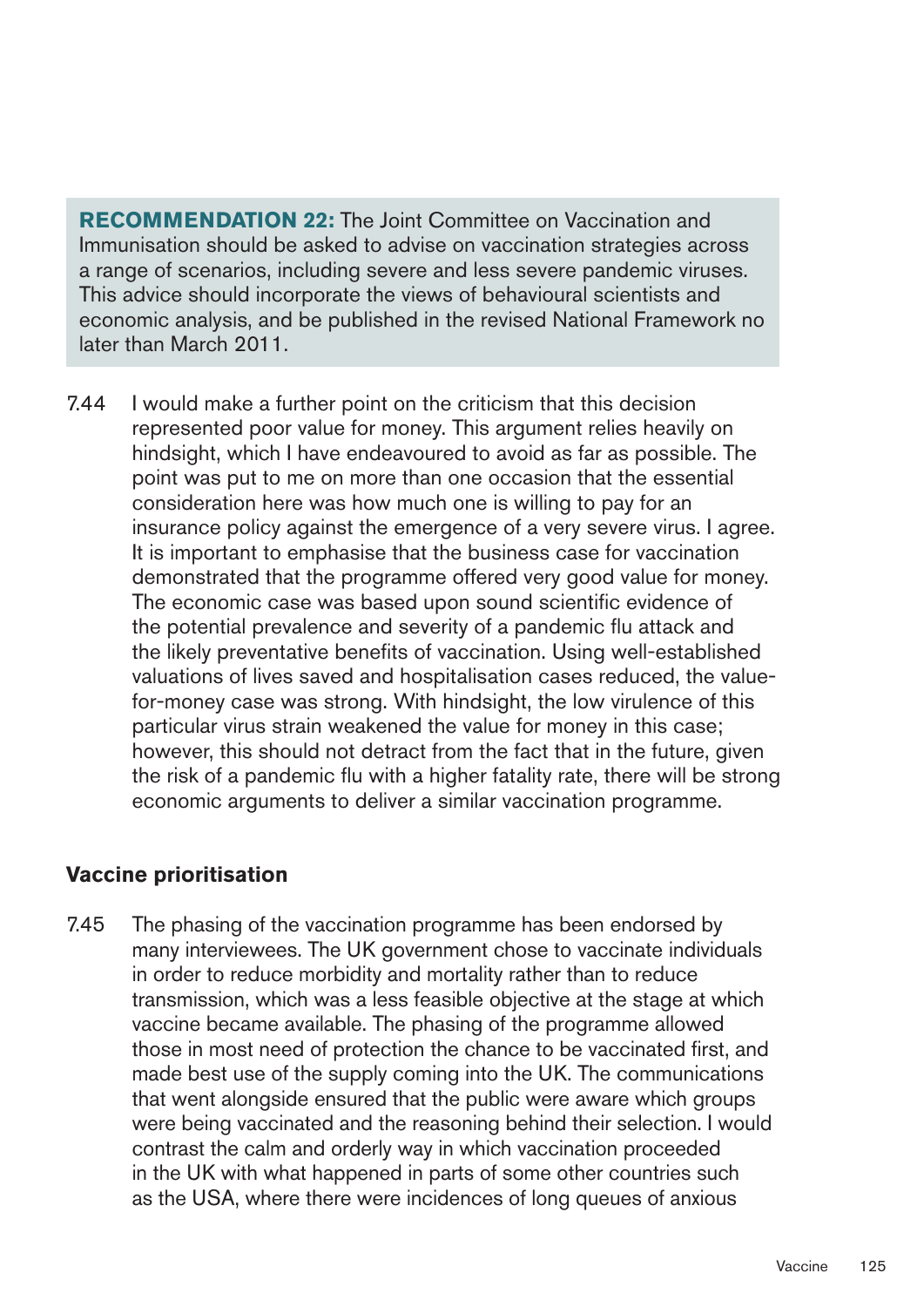people seeking vaccination. In France, too, the setting up of separate vaccination centres operated by the Armed Forces was not perceived to have been successful.

### **Vaccine distribution**

- 7.46 Interviewees, although noting the inherent difficulties in distributing a biological product such as a vaccine, felt that this system had worked extremely well, with the real-time tracking of each batch of vaccine singled out for particular praise. Although not needed in the UK, this level of tracking would have ensured that any recall of vaccine could have been completed extremely rapidly.
- 7.47 In passing, I feel it is important to highlight that the vaccine manufacturers succeeded in developing, manufacturing and supplying large volumes of vaccine in a remarkably short time.

### **Vaccine administration**

7.48 The administration of vaccine was an important part of the vaccine strategy. Health professionals in all four nations undertook the task of vaccinating those in priority groups, and I congratulate them for their excellent work. Negotiations for vaccine administration by GPs were ultimately successful; however, I heard that undertaking them during a pandemic was time-consuming and complex. Ministers, officials and negotiators were involved throughout the negotiations, which took individuals away from other work they could have been progressing. The process of holding negotiations during a pandemic, although ultimately achieving agreement, did not reflect well on either the GPC or DH. I have also heard that capacity exists within the GP system to support an emergency response, and that in 2008 it was agreed, in principle, that GPs would dedicate capacity to any pandemic response provided that overall practice income was protected and costs reimbursed.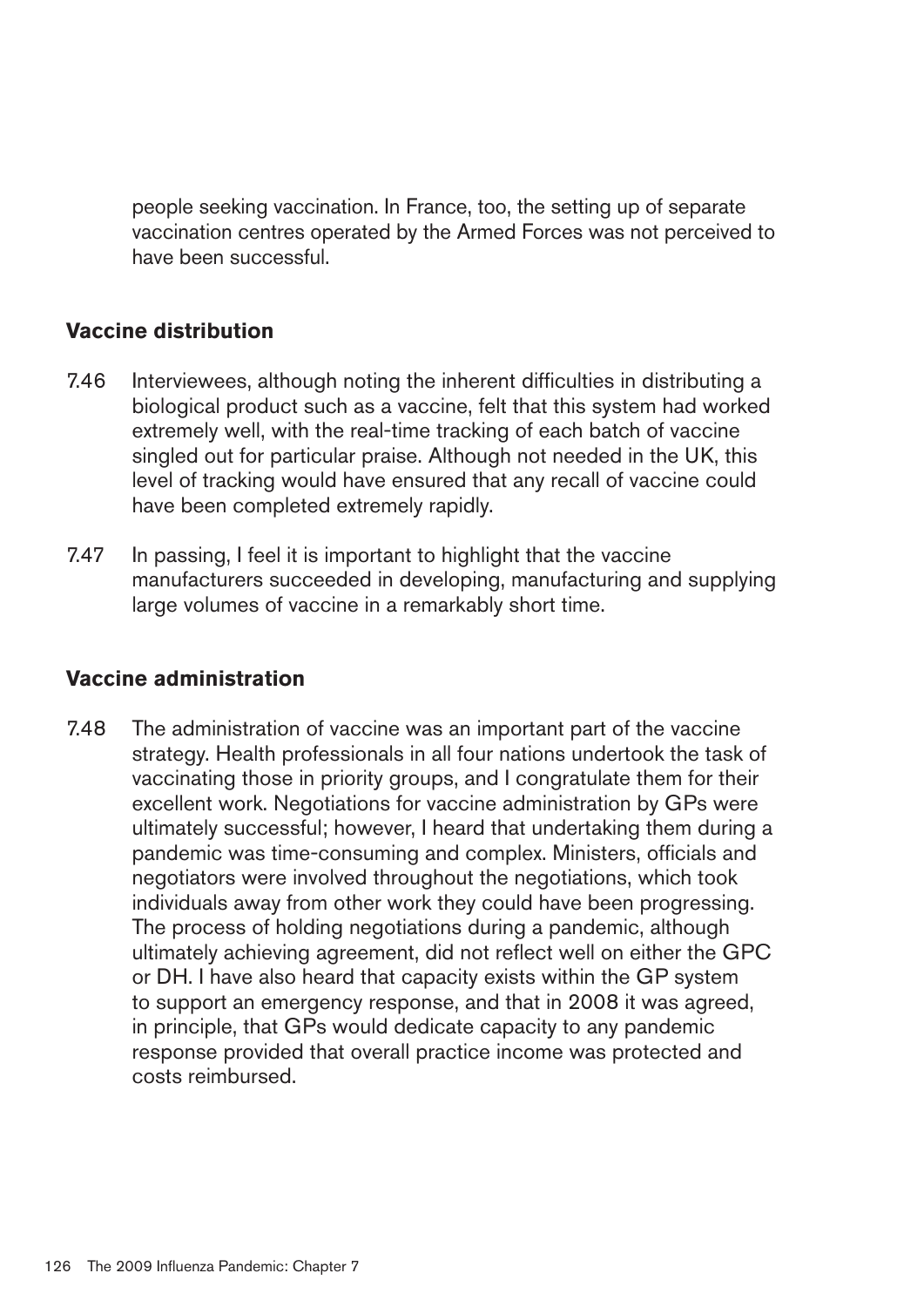7.49 Many interviewees, including those internal and external to government, have suggested that, in future, a sleeping contract already in place with GPs or other willing providers such as community pharmacists would be helpful. A sleeping contract would allow difficult negotiations to be undertaken in a more reasonable timeframe than is possible during a pandemic and could set out: the costs of delivering a pandemic response, including a vaccination programme; the responsibilities of both the government and GPs; and a clear trigger for when the programme would be both stood up and stood down. I understand that preliminary discussions on such a sleeping contract are already taking place.

**RECOMMENDATION 23:** The four health ministers should commission officials to put in place arrangements to ensure the rapid implementation of a vaccination programme during a pandemic. For example, a sleeping contract with GPs and/or other willing providers could be negotiated.

### **Vaccine uptake**

- 7.50 The SPI-B&C group produced useful advice for the communication of the vaccination programme to ensure better uptake rates. Due to their low profile during the pandemic (discussed in more detail in Chapter 4), however, not all of their work was fully utilised. Despite this, I have heard that the uptake rates achieved were a success, and although each country had a different experience, it is important for future campaigns to build on the successes of this one.
- 7.51 I understand that good practice on vaccine uptake is already in the process of being shared within individual UK nations. I suggest that this is shared more widely across the UK. Also, in future pandemics behavioural scientists should be closely involved with the lead government department communications team, and have clear channels to pass advice to the devolved administrations.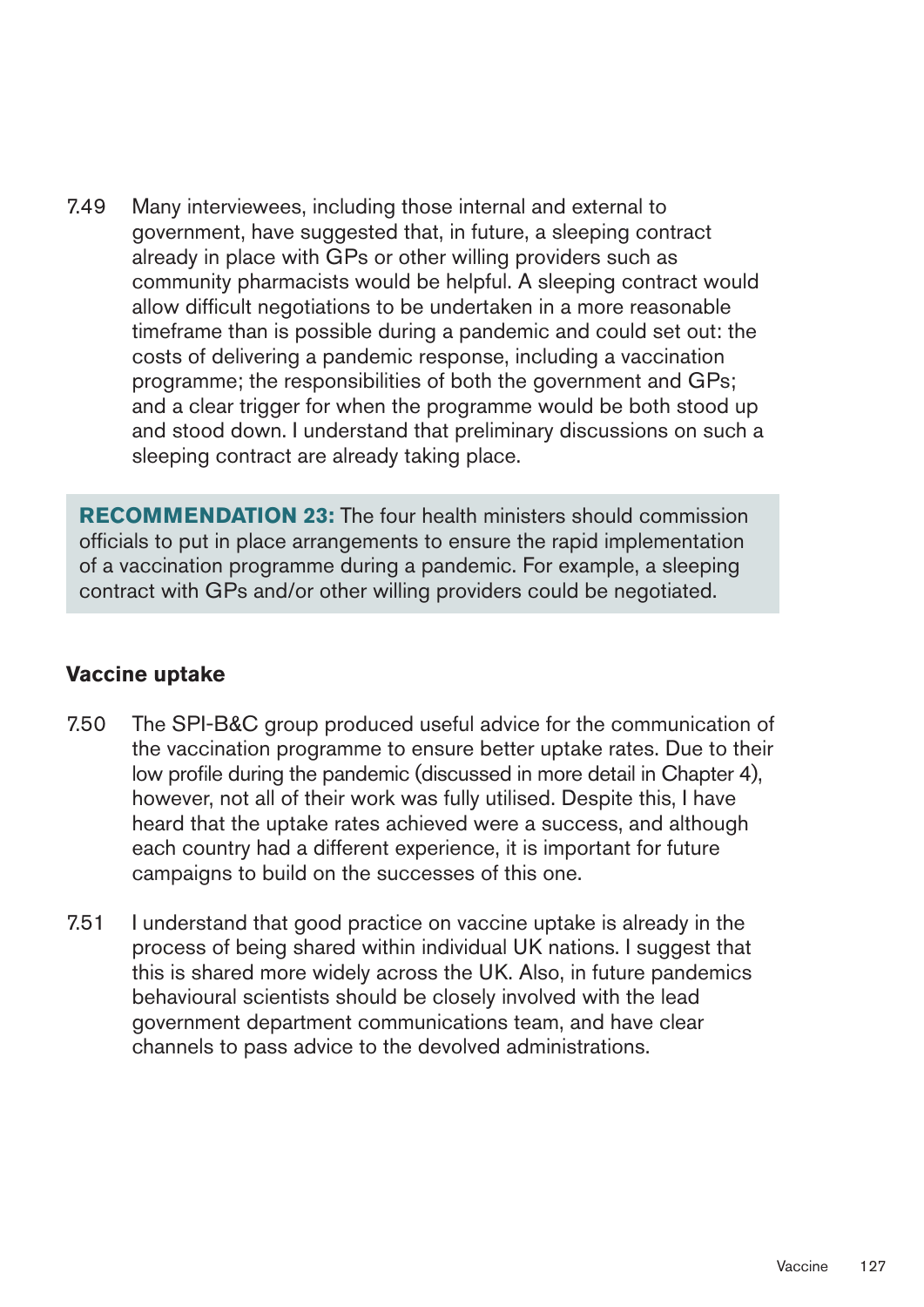- 7.52 Although publicly there was very little dissent by clinicians on the vaccine strategy the UK took, I heard that some UK health professionals expressed negative views on vaccination privately to friends, family and, in some cases, patients. It has been suggested that unfounded concerns over the safety of the vaccine may have led to this situation, which is likely to have impacted to some degree on the uptake rates for H1N1 vaccine. It is understandable that clinicians will have questions regarding novel vaccines, and that they will wish to be certain of the safety of a vaccine before recommending it to their patients or taking it themselves. There was extensive safety data available on the H5N1 'mock-up' vaccines which were the basis for the H1N1 vaccine. DH may wish to consider giving this data more prominence in a future pandemic, and clearly explaining its relevance to the novel vaccine to both clinicians and the public in order to balance media reporting on 'untested' vaccines.
- 7.53 DH and the devolved administrations were aware of the importance of clinicians having the right information so as to make informed decisions and to pass on the right information to patients. Considering the number of individuals vaccinated during the H1N1 pandemic, it seems that many clinicians were confident in recommending the vaccine to patients. In the future, this work should be built on.
- 7.54 The use of independent experts in relaying vaccine safety and testing information to both the public and to informed clinicians could have an important role to play in allaying concerns and therefore raising uptake. This will be reliant on the information that is made available to them being up to date. Recommendation 15 in Chapter 4 suggests the way in which independent experts could be kept informed of the current situation and scientific evidence. A more explicitly risk-focused approach to communication may also help. For example, explicit comparison of the risks associated with catching H1N1 versus those of vaccination may have helped both the public and clinicians make a more informed judgement.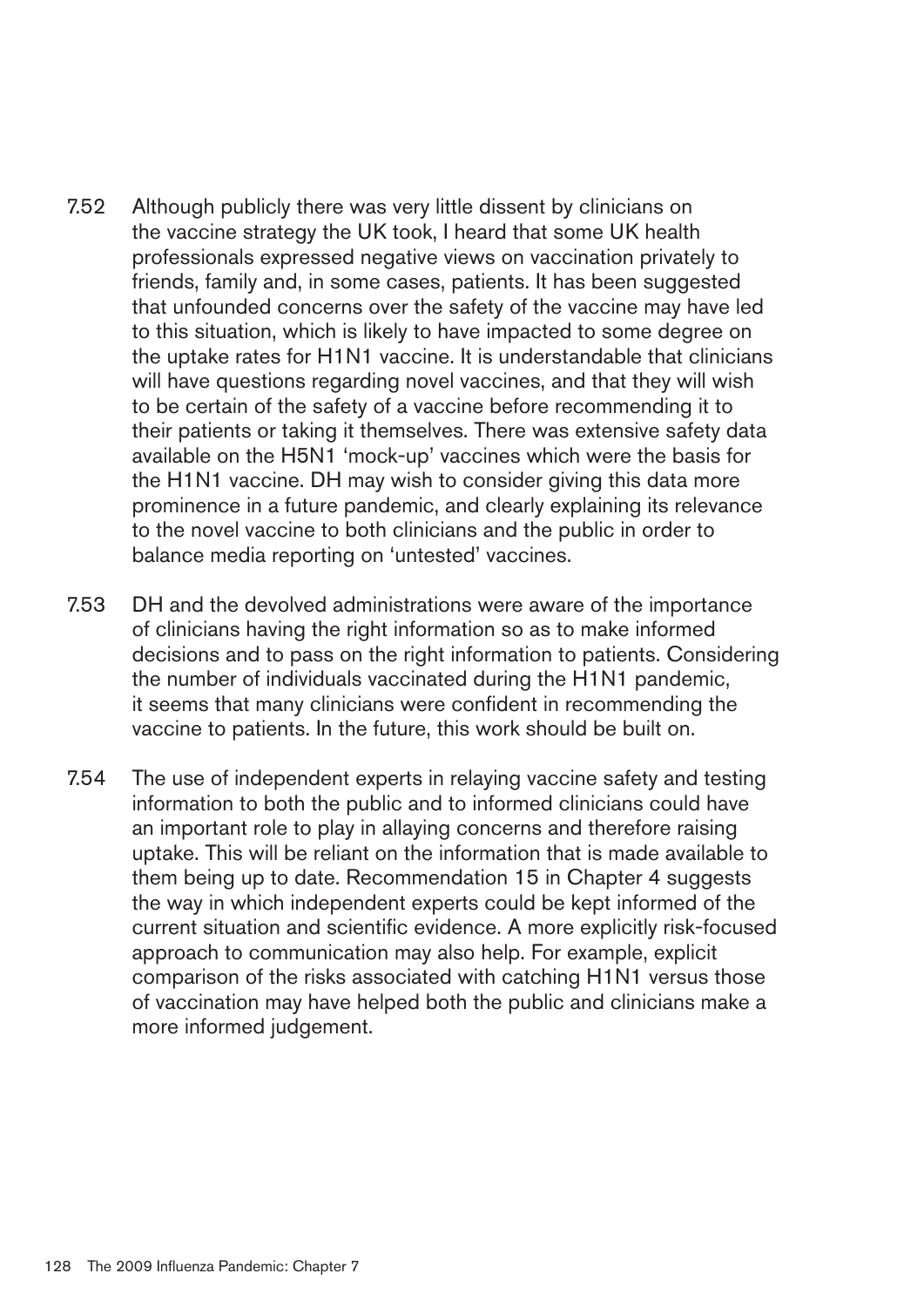# **Conclusions**

- 7.55 The 2009 H1N1 pandemic was the first pandemic for which the UK had a specific vaccine available for use while the virus was still causing disease in the nation. This in itself has been a significant achievement for manufacturers, regulators and policy-makers, and reflects in no small part the exceptional level of preparedness the UK has attained.
- 7.56 There is much to be praised about the way in which vaccine was procured, distributed and administered to the UK population, and I have made recommendations that will build on the achievements of this response and enhance decision-making and administration in a future pandemic.
- 7.57 There are aspects of the process through which decisions about vaccine purchase were made that could be improved, and I have made recommendations accordingly.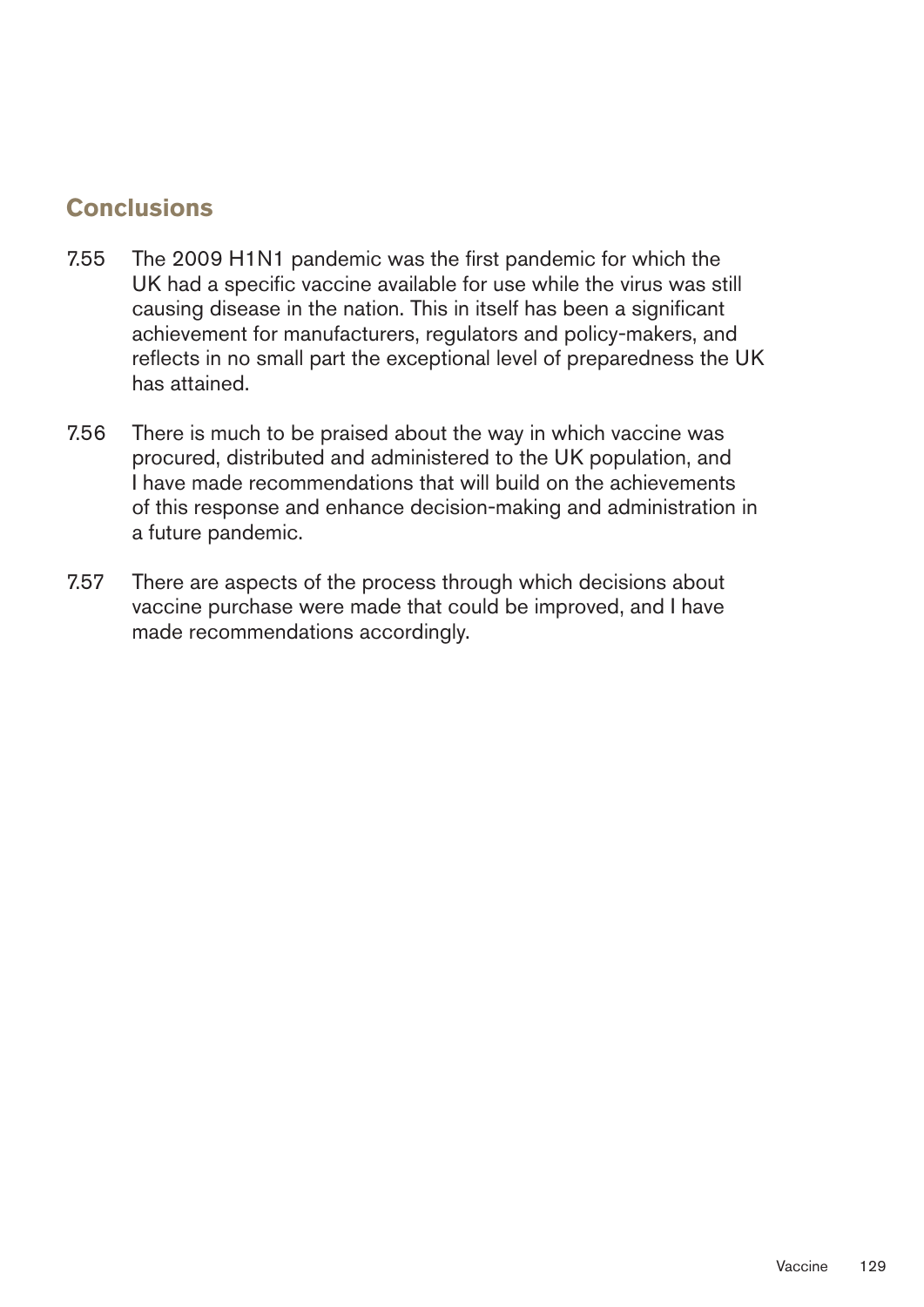# **Chapter 8: Communications**

- 8.1 Clear, consistent and co-ordinated messaging across the full range of communication channels, tailored to the needs of specific audiences, is crucial to maintaining the public trust, compliance and support essential to the effective management of a pandemic. Adoption of hand and respiratory hygiene advice, social distancing measures, effective and responsible use of antivirals, and uptake of vaccination, are all predicated on successful communication.
- 8.2 However, changing public attitudes towards government and a growing scepticism of institutions and of official information, coupled with greater ease of access to alternative sources of information, mean that the public are no longer passive recipients of official information and advice. Previous challenges, such as BSE and the foot-andmouth epidemic, have highlighted the need for a more 'evidencebased, open and participative approach<sup>'1</sup> to communication.
- 8.3 The generic challenge of communicating clearly and consistently during a pandemic was made all the more complex by the variability of the H1N1 pandemic. The disease was widespread in some geographical areas but almost non-existent in others. The overall profile was of a mild illness, yet its severity for any one individual was impossible to predict.
- 8.4 The government and devolved administrations faced the challenge of giving clear information and advice while scientific knowledge was at an early stage of development and while there was uncertainty over the severity of the pandemic. They faced the risk of being accused of either underestimating the threat and failing to protect the public, or of over-reacting and 'crying wolf' at taxpayers' expense.
- 8.5 The devolved nature of health poses its own communication challenges. Ensuring consistency and clarity of messaging in the context of potentially differing approaches and experiences is key to a successful UK-wide response.
- 8.6 This chapter explores the government's communications activity during the pandemic and identifies lessons for the future.

<sup>1</sup> [www.cabinetoffice.gov.uk/ukresilience/preparedness/warningandinforming.aspx](http://www.cabinetoffice.gov.uk/ukresilience/preparedness/warningandinforming.aspx)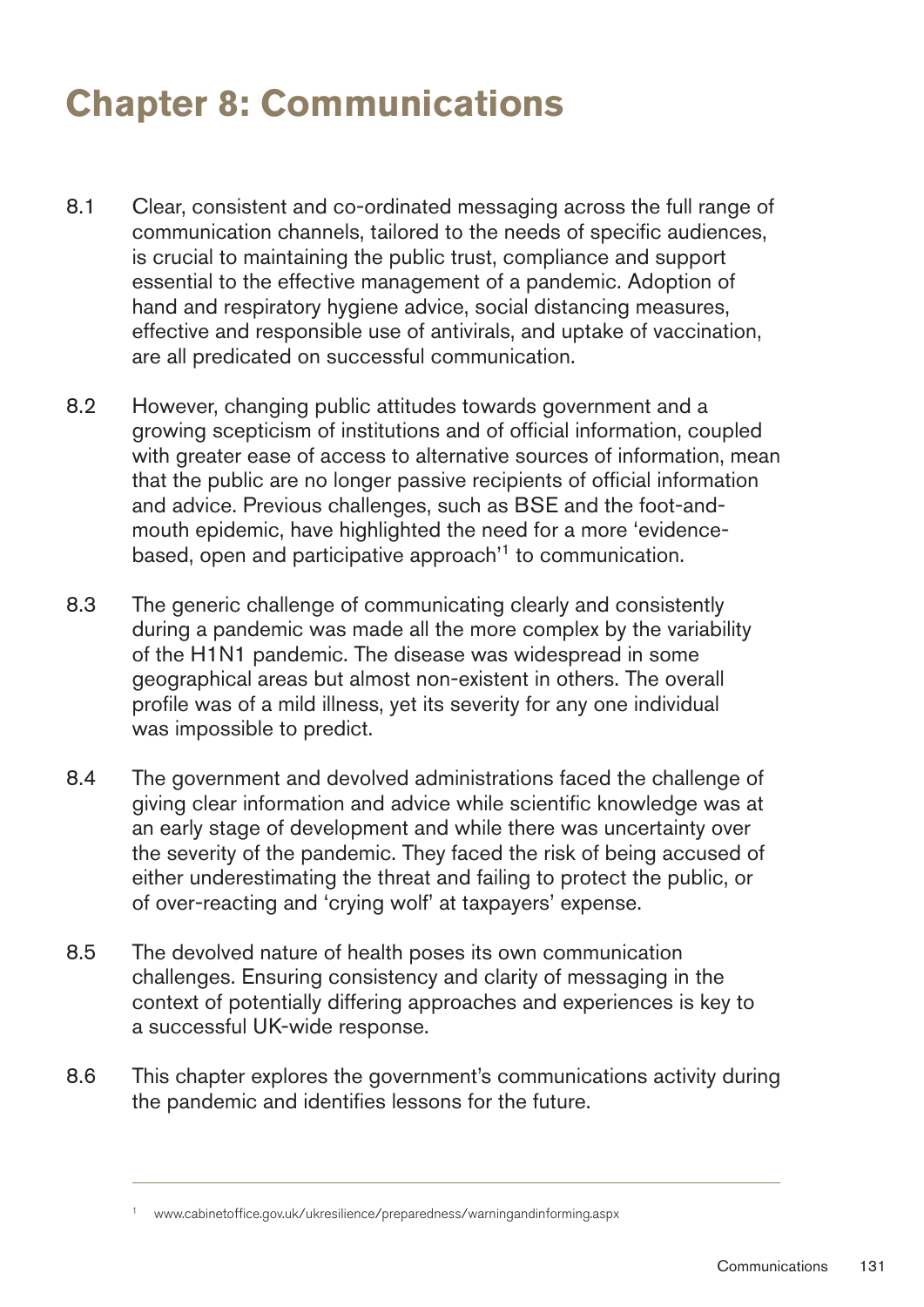# **Pre-planning**

- 8.7 The 2007 National Framework emphasised the need for 'strong national direction of public information from the outset'. It recognised that 'timely advice and information will help prepare the population for the potential impact of a pandemic and will be critical to its subsequent management'.
- 8.8 During the pandemic, the key communications objective identified was 'to promote and reinforce individual and collective actions that reduce the spread of influenza and minimise its health and wider impact on the UK'.
- 8.9 The National Framework is clear about roles and responsibilities for communications. The Department of Health (DH) is the primary source of health-related messages during a pandemic, working closely with the Cabinet Office, the devolved administrations, other government departments and the Health Protection Agency (HPA) 'to deliver a nationally co-ordinated communication strategy'. The government's News Co-ordination Centre (NCC) would be mobilised to support DH to ensure co-ordination and consistent messaging across government.
- 8.10 A comprehensive communications strategy was in place prior to the pandemic, developed in close collaboration with the devolved administrations, which adopted their own tailored versions based upon it.
- 8.11 The government's planned approach followed that of the National Framework, with an escalating series of communications activity and messages linked to the World Health Organization (WHO) alert phases. For example, WHO Phase 4 would see leaflets containing information on pandemic flu sent to every household, the launch of a National Pandemic Flu Service information line and the commencement of radio and newspaper adverts. Messaging would focus on measures that individuals could take to minimise spread, such as respiratory and hand hygiene.
- 8.12 Development of the communications and messaging strategy was informed by a significant amount of audience research. Public opinion would be tracked throughout the pandemic to provide feedback that would support the tailoring of communications activity to best meet public concerns.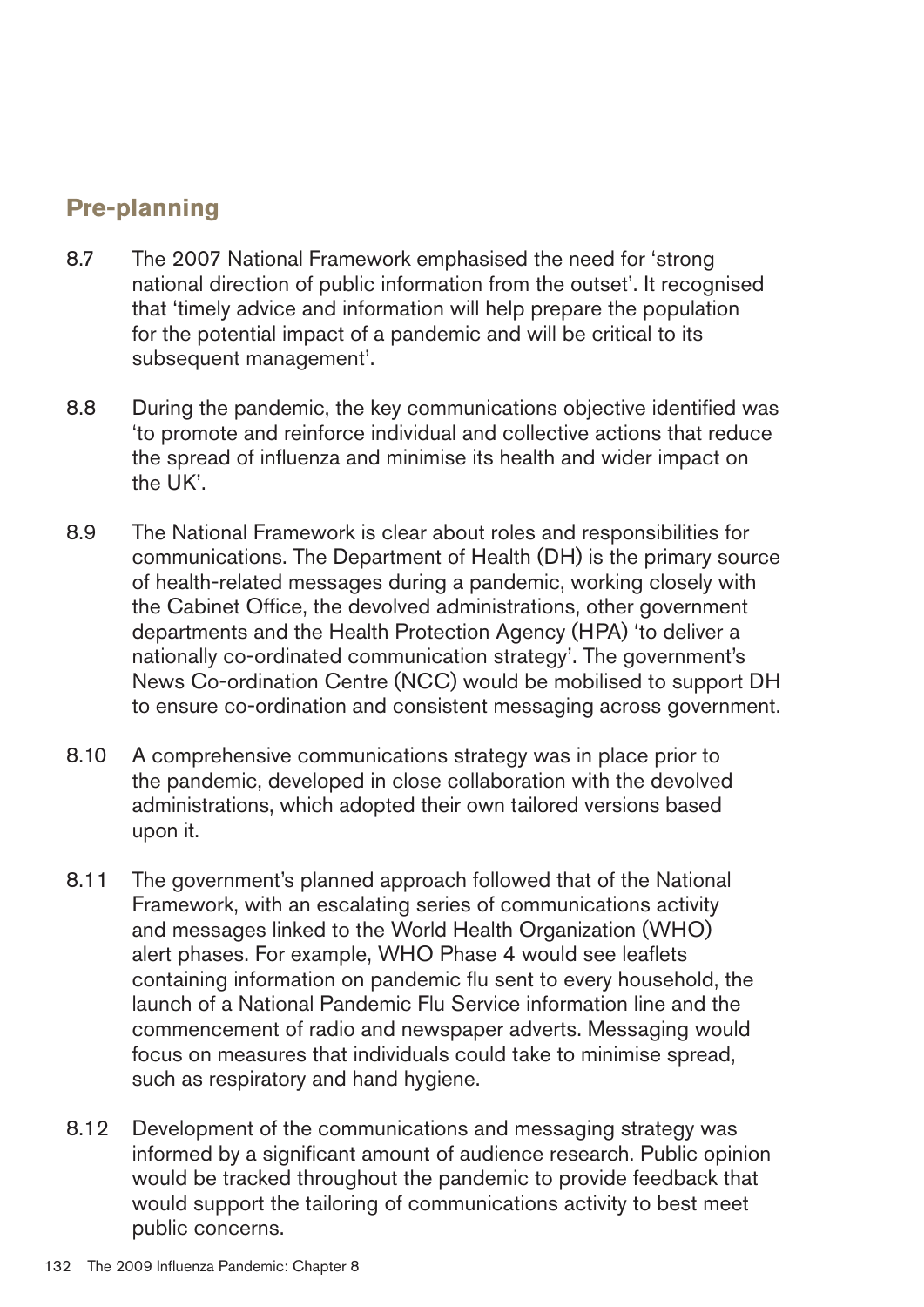- 8.13 Throughout the pandemic, the relevant health department would lead communication with the NHS, with appropriate departmental leads communicating with appropriate NHS communities, and supplying a range of communications advice and resources for the use of local NHS communications leads.
- 8.14 The HPA would provide both advice and guidance to the public and to specific audiences, such as schools and employers. It would also provide information on the epidemiology of the disease, alongside regular updates on key indicators of its impacts, such as GP consultation rates. Health Protection Scotland, the Public Health Agency in Northern Ireland and the National Public Health Service in Wales would play a similar role.
- 8.15 The Cabinet Office would lead wider stakeholder communication with the resilience community, business and voluntary sectors. Other government departments would provide information, guidance and advice to stakeholders within their policy sectors.

# **What happened in practice**

- 8.16 Public information and advice was extensive and difficult to miss. The 'sneezing man' image and 'catch it, bin it, kill it' slogan produced a clear 'brand' which was recognisable throughout the pandemic. UK-wide media campaigns ran on television, on radio and in print. Posters were displayed in a wide range of settings by the NHS, businesses and the voluntary sector. Information and advice were accessible on a range of government websites. An information leaflet was delivered to every home in the UK. Advice could be seen online, on bus shelters, billboards and shopping trolleys. NHS Direct provided advice, as did the special Flu Information Line and the National Pandemic Flu Service (NPFS) in England. Similar over-the-phone information was available in Scotland, Northern Ireland and Wales.
- 8.17 Information was made available to the media through a variety of means over the course of the pandemic. Unlike the public information campaigns, media briefing operated on a devolved rather than a UK-wide basis.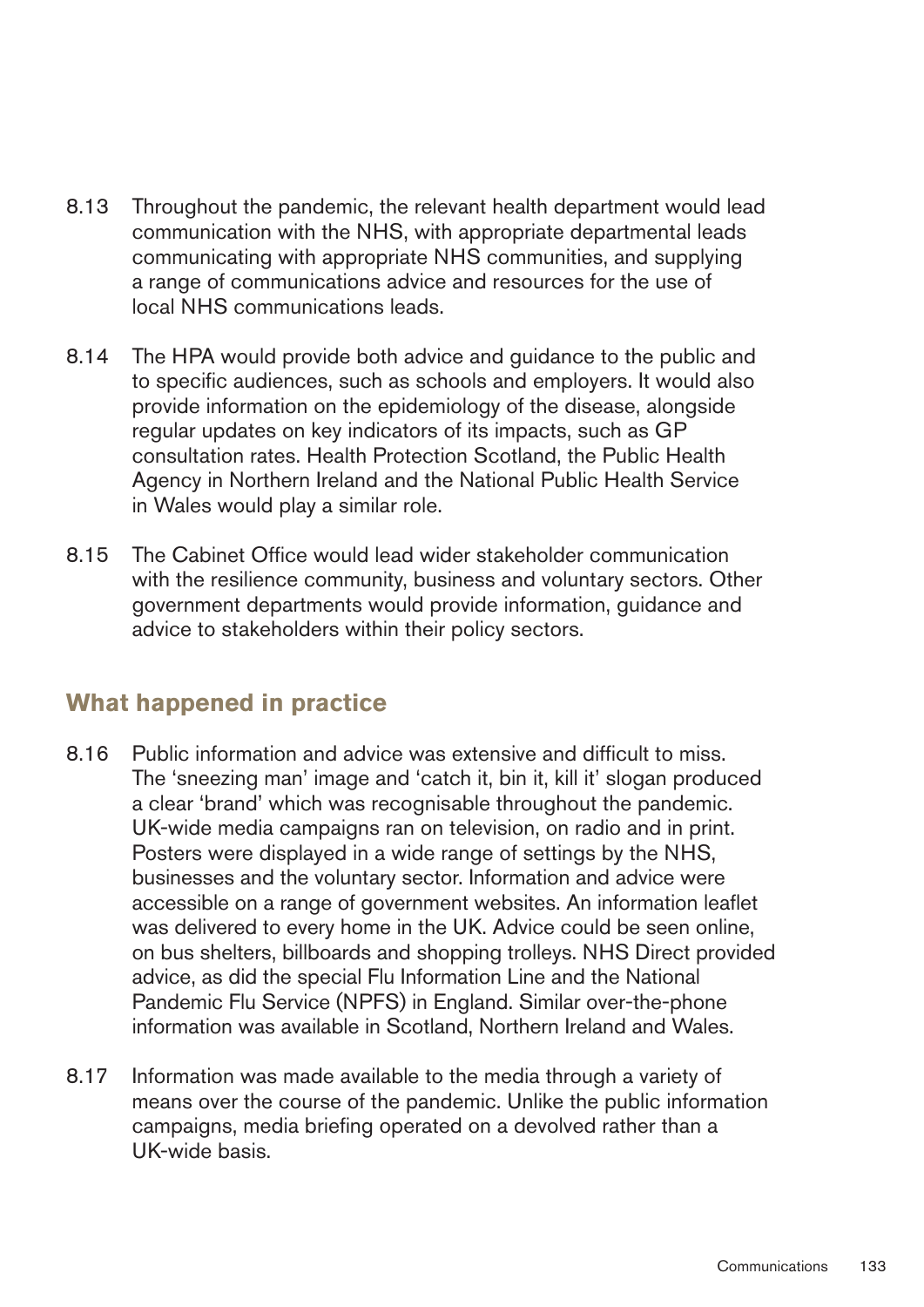- 8.18 All four nations adopted a 'single authoritative voice' to provide information to the media. In England, weekly media briefings were led by the Chief Medical Officer (CMO) between 2 July 2009 and 14 January 2010. In Scotland, the Deputy First Minister and Cabinet Secretary for Health and Wellbeing held media briefings in Edinburgh, supported by the CMO for Scotland, initially daily, from the end of April 2009 to early July 2009. In Northern Ireland, the Health Minister issued press releases on the progress of the pandemic. The CMO (Northern Ireland) gave radio and television interviews as required. He fronted weekly media briefings from 29 October until 23 December 2009. The CMO for Wales fronted public communications in Wales, with information circulated regularly to journalists by email and through press briefings.
- 8.19 The four health ministers regularly updated their respective parliaments and assemblies on the course of the pandemic and the response effort, answering questions and responding to concerns voiced by elected representatives.
- 8.20 In addition to the mainstream public information campaigns and media briefing, DH used a variety of means to target harder-to-reach communities and those with specific concerns. Tailored information and guidance was targeted at a range of audiences, including pregnant women and Hajj pilgrims.
- 8.21 The media briefings provided a summary of the current situation, new developments and key messages. They provided the latest facts and figures on the progress of the disease, including detailed breakdowns of GP consultation rates, hospitalisations and deaths. They included updates on the procurement, distribution and uptake of vaccine and, in England, usage of the NPFS.
- 8.22 In addition to publishing a range of guidance documents and advice on its website, the HPA and its devolved equivalents published weekly epidemiological updates containing key factual information about the course of the pandemic. Health Protection Scotland, the Public Health Agency in Northern Ireland and the National Public Health Service in Wales provided data to the HPA every week for the UK report and published their own weekly data on their websites.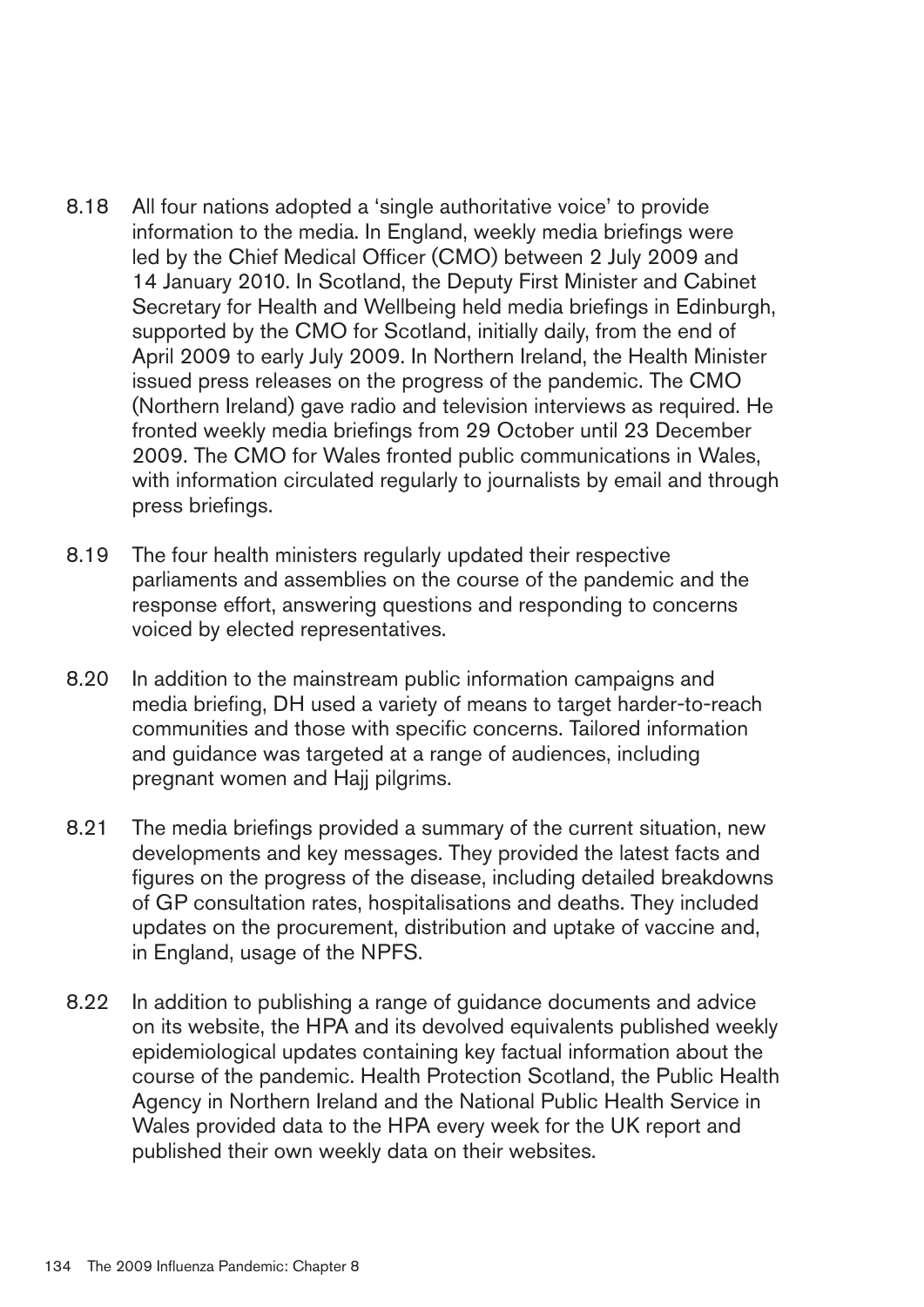8.23 The appointment in England of a National Director for NHS Flu Resilience and a National Director for Social Care Flu Resilience was important in providing a clear source for communications to the NHS and social care. DH communications leads worked very closely with strategic health authority communications leads to facilitate the effective cascading of information throughout the NHS. Communications to social care workers were primarily conducted by DH through directors of social services at a local level. Similar roles and arrangements were in place within the devolved administrations appropriate to their organisational structures.

## **Observations**

- 8.24 The communications strategy followed the National Framework, in that it was based on the presumption that a pandemic would most likely be caused by an H5N1 virus, with accordingly alarming worst-case planning assumptions, and was tied very closely to the WHO phases. DH and devolved administration communications leads mobilised very quickly to revise the strategy, messages and materials to fit the circumstances. Close working relationships and understanding built up during the planning phase played a crucial role in enabling this to be done so smoothly and efficiently.
- 8.25 I heard considerable praise for the government and devolved administrations' communications efforts during the pandemic. Particular praise was expressed for the efforts of the CMO for England. Public opinion tracking work on behalf of DH throughout the outbreak shows very high levels of public satisfaction with the amount of information available. In contrast, I heard that governments in several other major European countries were criticised for their communications efforts.
- 8.26 Some 2.7 million people in England used the NPFS as a result of the government's awareness campaign. The success of the service in reducing pressure on GPs represents a significant achievement from a communications perspective. Although it is difficult to assess the impact of communications on behaviour, the strength and ubiquity of the 'catch it, bin it, kill it' campaign may also have lasting benefits in raising awareness of good hand and respiratory hygiene.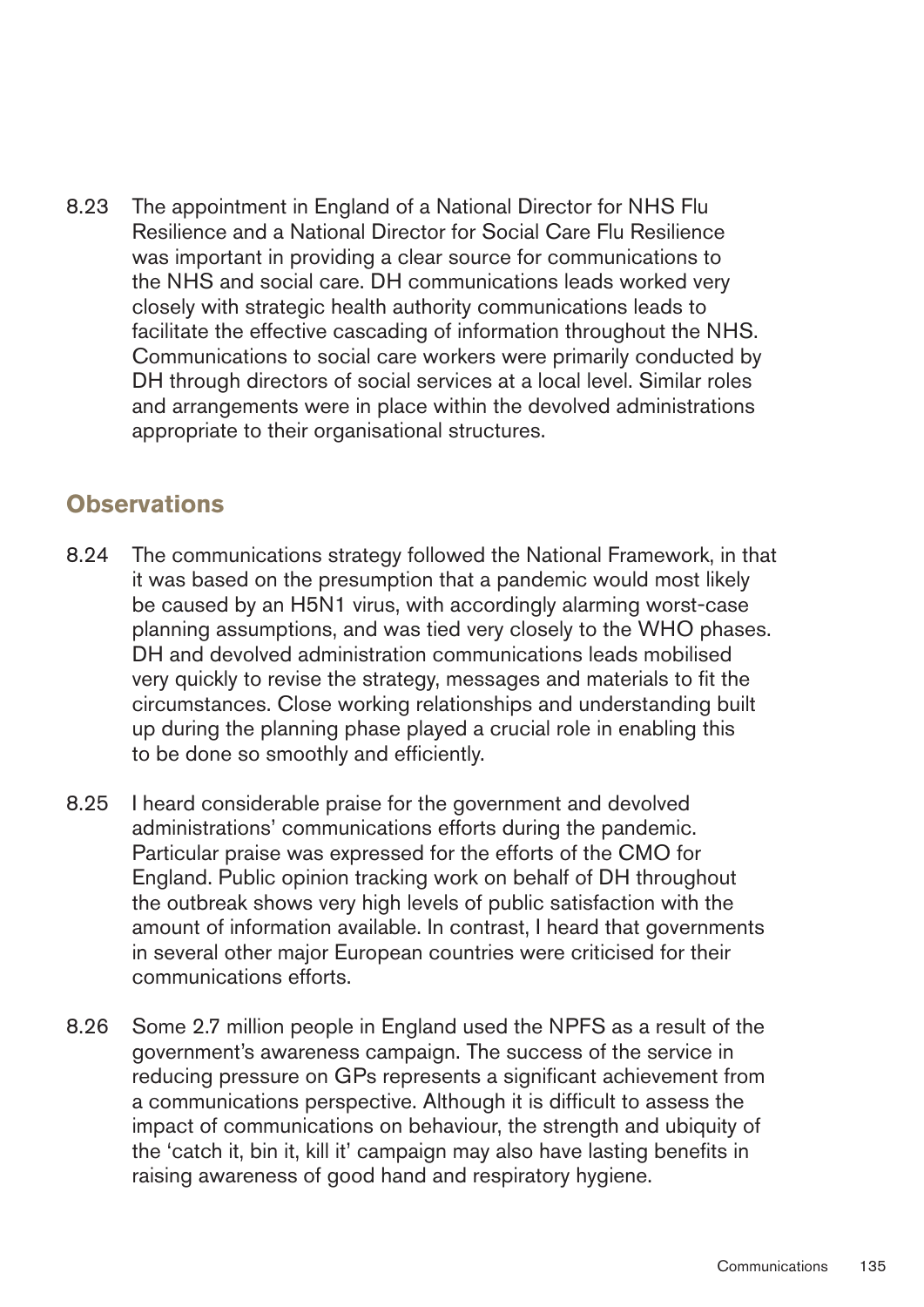- 8.27 I was told that communication of the story of the pandemic, and its likely course, was well handled and that the UK government and the devolved administrations were open and frank about the levels of uncertainty involved.
- 8.28 Public understanding of a pandemic, what it will be like and what will happen, facilitates and supports an effective response. The pandemic will have led to a substantial increase in public knowledge and awareness. While recognising that educating the public about pandemics during normal times can be challenging, given the absence of direct relevance to people's lives, it will be important to build on this greater understanding. The Science Media Centre could be a useful partner in this regard.

**RECOMMENDATION24:** The Department of Health and the devolved administrations should explore what more can be done to raise levels of public awareness and understanding about the key characteristics of a pandemic and the core response measures.

8.29 Interviewees suggested that some of the terminology used during the pandemic was not widely understood by the public. Examples included 'planning assumptions', which was often taken to mean 'likely events', and 'pandemic', which was often assumed to refer to the severity of the disease. While efforts to raise public awareness may help to tackle this, I believe that a concerted effort is needed to adjust the language used to ensure that the message the public take away is the one that is intended.

**RECOMMENDATION25:** The four UK health departments should review their use of language during pandemics to ensure that it accurately conveys the aims of the response efforts and the levels of risk. In particular, the use of the terms 'containment' and 'reasonable worst case' should be reconsidered as they are easily misunderstood. The National Framework and communications strategies should be amended to reflect such revisions by no later than March 2011.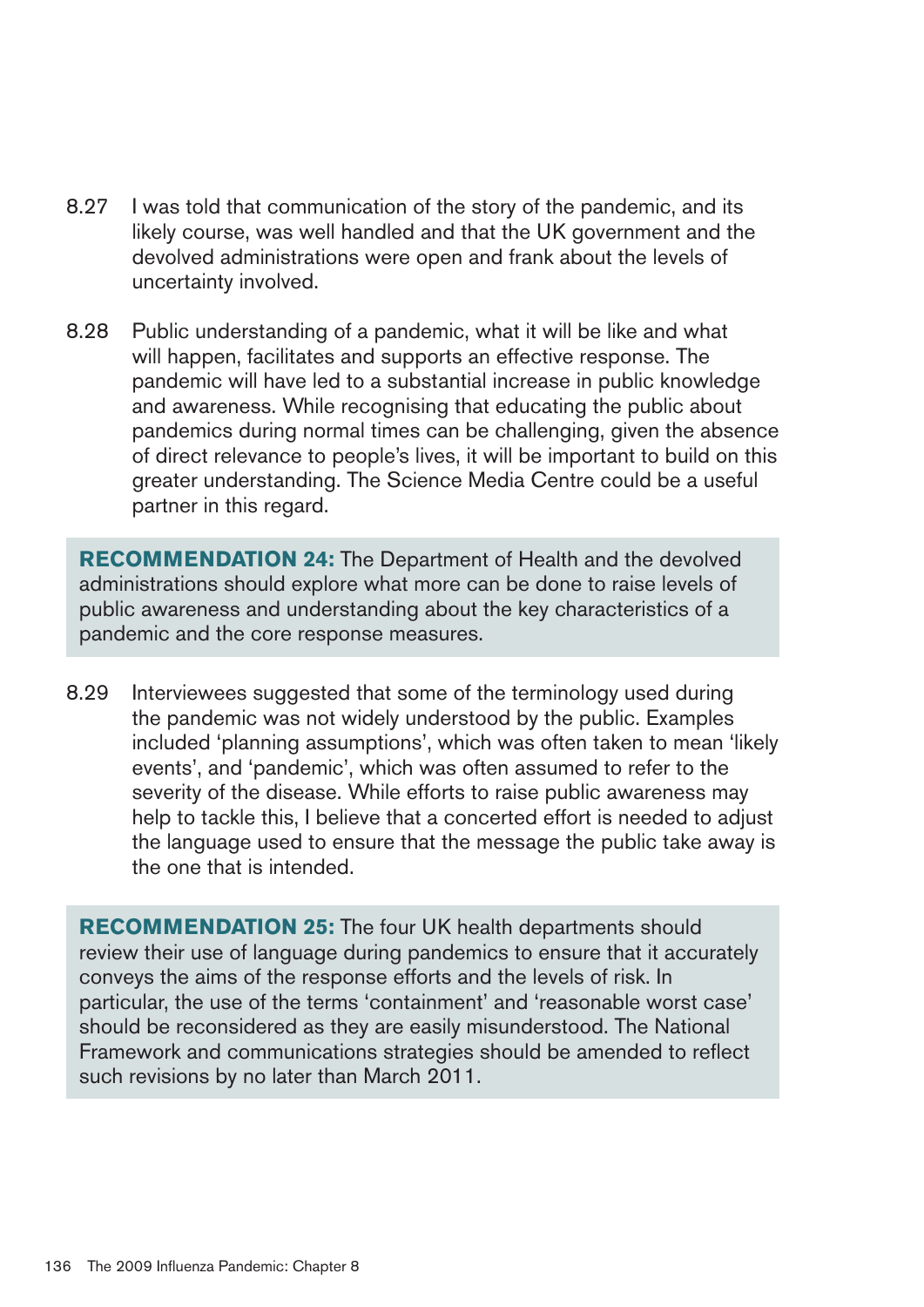#### **Public understanding: communicating risk and uncertainty**

- 8.30 Many people journalists, officials and emergency planners alike – had been waiting for a pandemic for a long time, based upon the expectations built up around H5N1. The scale of the government's planning assumptions did nothing to allay the widespread belief that a 'pandemic' meant a very severe disease, rather than referring, as it does, to the geographical nature of its spread. Given that the government had publicly identified an influenza pandemic as the number one threat to the UK in 2008, there was a widespread expectation that pandemic H1N1 would be 'the big one'. In the event, in terms of its severity, this was not the case, although these expectations coloured a great deal of thinking about the pandemic.
- 8.31 For a long time, there was considerable uncertainty about the pandemic's development and impact, and the government and the devolved administrations were in the challenging position of simultaneously asking the health services to prepare for the worst while trying to reassure the public and accurately communicate the level of risk.
- 8.32 The government was very open and frank about the levels of uncertainty. In communicating its planning assumptions, it attempted to make it very clear that these were not 'predictions' but the basis on which services were being asked to plan to ensure that they were prepared for the worst.
- 8.33 Discussions with journalists demonstrated that they took this message away clearly and believed that the public were comfortable with the idea of there being uncertainty over the development of the pandemic.
- 8.34 However, use of the planning assumptions, in the absence of any other figures that described the possible development of the pandemic, was not without its risks. The English CMO's citing of the 'reasonable worst-case' planning assumption of 65,000 fatalities on 16 July 2009 was widely reported in headlines in somewhat alarmist terms.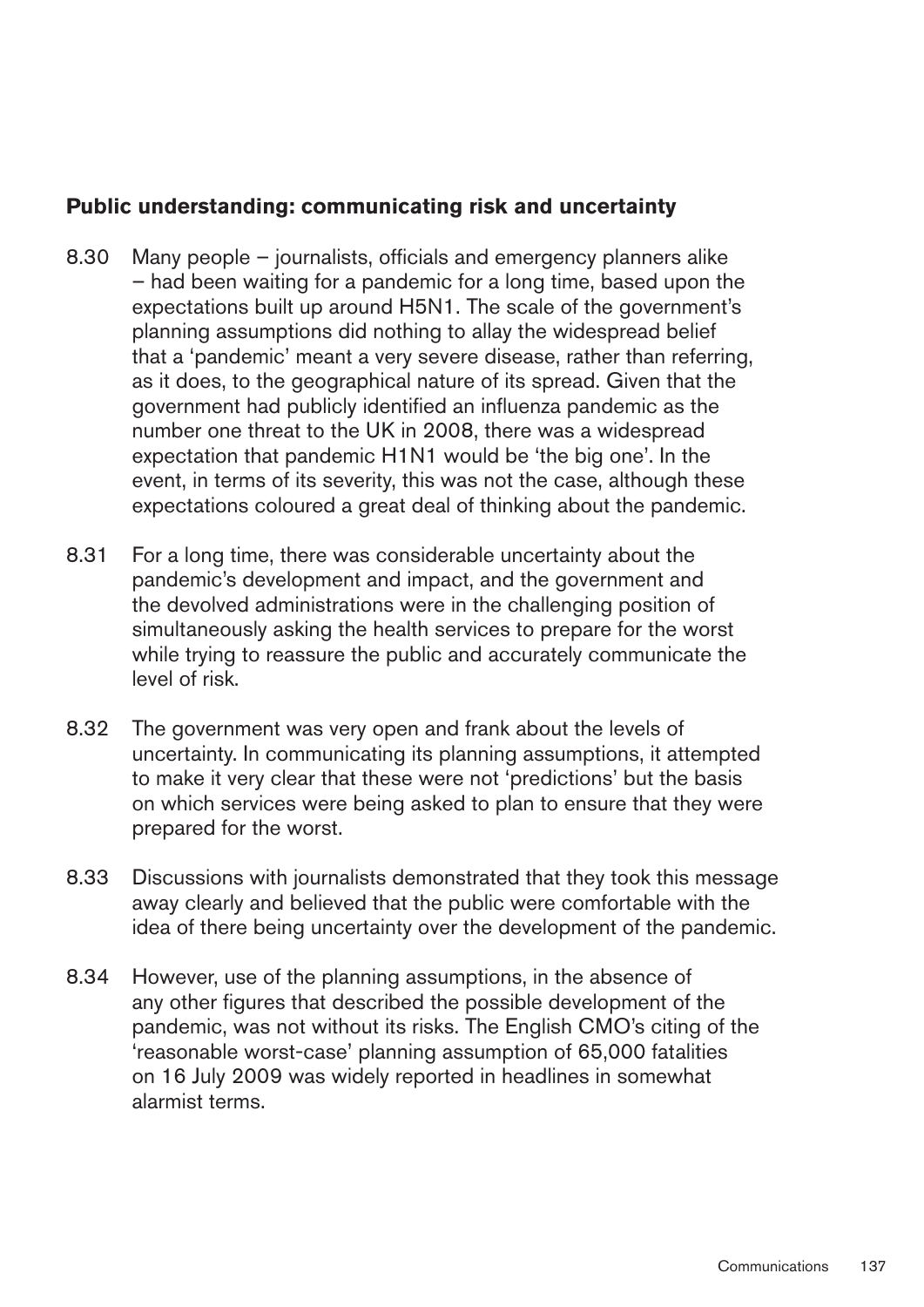- 8.35 The communication of only the 'reasonable worst-case' planning assumptions meant that there was an obvious gap between what the government was saying and what was observable on the ground, namely that the disease was mild in most cases and that mortality levels were low. This gap could have risked damaging the government's credibility and undermining public trust in the response.
- 8.36 In Chapter 4, I have made recommendations on releasing more information, which would, I believe, increase the likelihood of a more accurate picture of the pandemic being communicated. I was impressed by the role of the Science Media Centre in helping to facilitate engagement between the media and independent expert scientists, and would highlight the important role that such organisations can play in creating a more informed debate that can help the government better communicate the level of risk and uncertainty.
- 8.37 I would highlight that Cabinet Office guidance<sup>2</sup> on best practice in communicating risk identifies the importance not just of openness but of transparency in the way in which assessments are made and decisions taken.
- 8.38 I reiterate my recommendation that publication of more scientific papers underpinning policy debates and, in particular, regular publication of best estimates of spread and fatalities are the best ways to shift attention towards the most robust information available, rather than focusing minds on very unlikely events.
- 8.39 The near-absence of public dissent from clinicians, politicians and commentators during the pandemic is, nevertheless, a testament both to the openness of communication about uncertainty and to the considerable pre-planning and prior debate on the response that took place.
- 8.40 While the government tracked public opinion and tailored its communications work accordingly, it could have been more proactive in identifying and challenging inaccurate information or advice and responding to concerns and misunderstandings. A more aggressive communications campaign that focused on dispelling concerns that

<sup>2</sup> [www.cabinetoffice.gov.uk/ukresilience/preparedness/warningandinforming.aspx](http://www.cabinetoffice.gov.uk/ukresilience/preparedness/warningandinforming.aspx)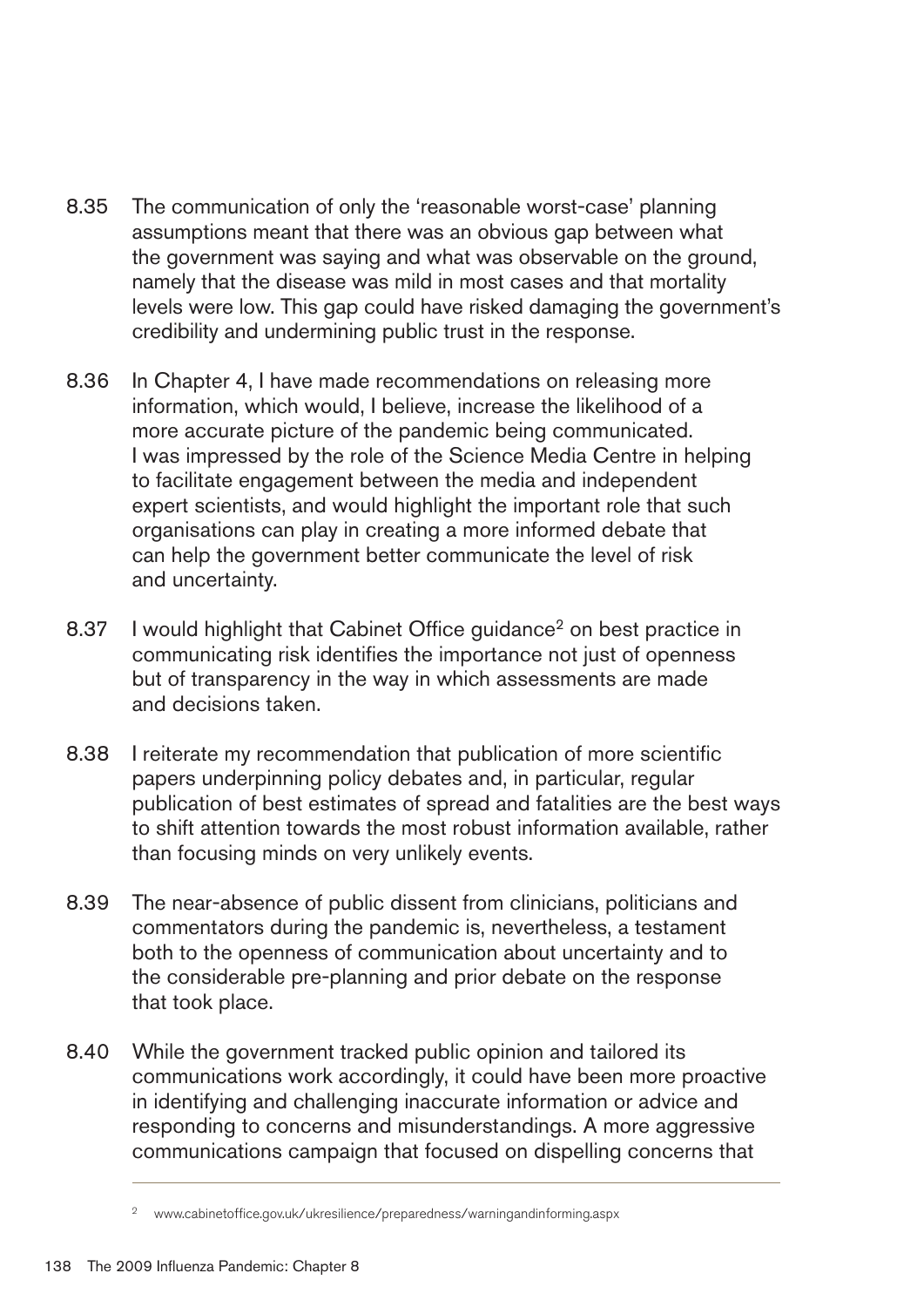the vaccine was not safe and had been rushed into production without the usual rigorous testing and licensing may have helped uptake rates.

- 8.41 The regular media briefings, and those held off the record, did much to tackle such stories in the media, but stronger horizon-scanning of media reporting to identify emerging themes and issues of concern may have helped DH to more proactively challenge misunderstandings and public concerns.
- 8.42 The government made limited use of social networking. It used its existing presence on sites such as Facebook, Twitter and YouTube, primarily to direct people to its websites rather than to engage in discussion. Social networking sites were, however, monitored to identify issues of concern. This did help to identify the concerns that some pregnant women had about vaccination, which led to an updating of relevant material online and DH's Director of Immunisation holding webchats on the issue on the popular parenting sites Mumsnet and Netmums. The Secretary of State also took part in a webchat on Mumsnet which covered broader issues.

### **Briefing the media**

- 8.43 I spoke to a range of journalists across the UK and heard widespread praise for the regular media briefings that took place. For their part, ministers and officials considered most media coverage to have been responsible and balanced.
- 8.44 Journalists told me that the levels of information released were unprecedented in a public health emergency, and the opportunity to question face to face the key figures leading the response was critical to both establishing an accurate picture of the outbreak over time and being able to contextualise new developments. The regularity of the briefings, and level of information being given, prevented an information vacuum emerging which may have been filled by speculation. The ability to raise emerging issues directly with key figures such as the CMOs played an important role in dispelling rumours and misunderstandings.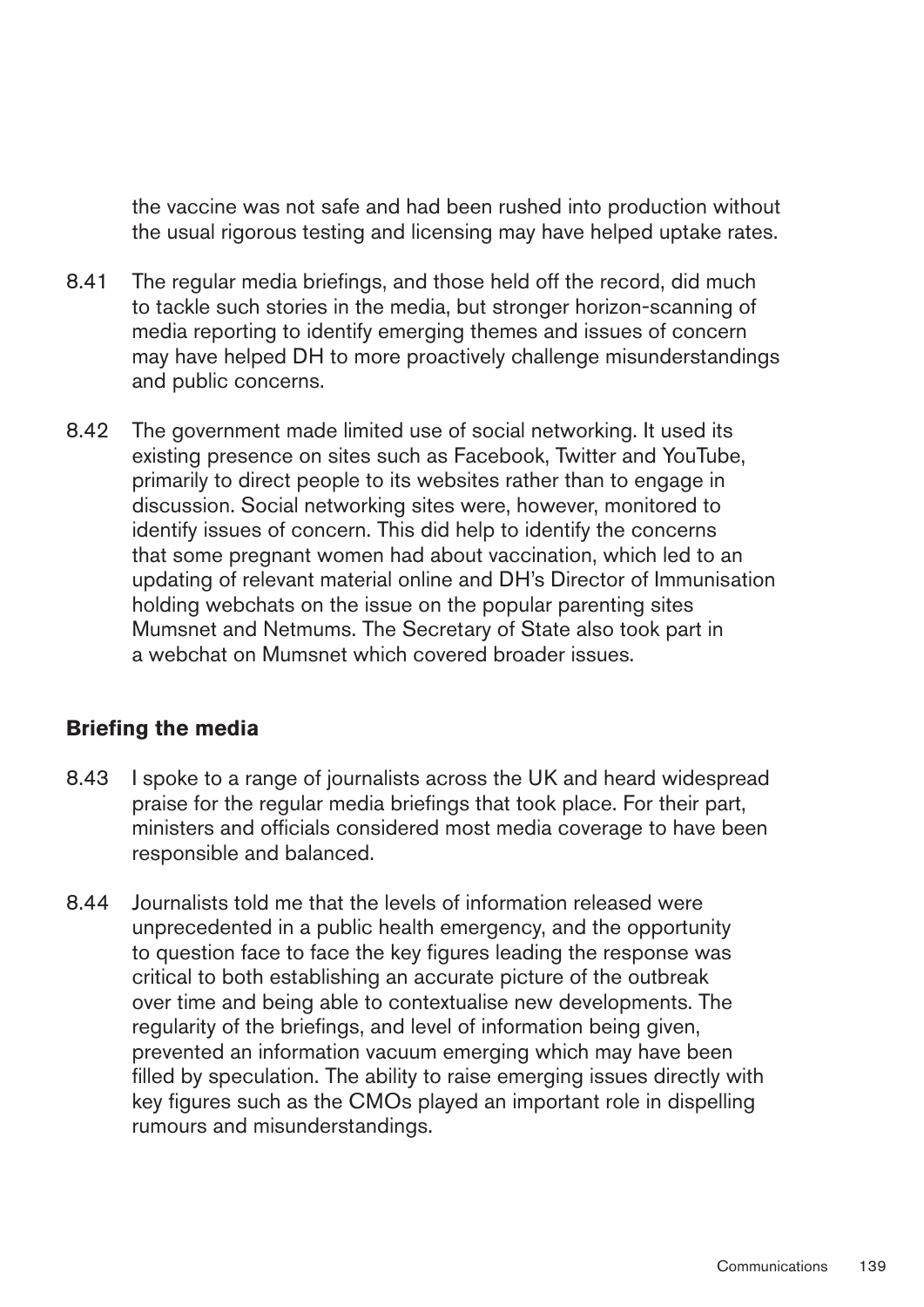- 8.45 I heard, however, that much depended on journalists being able to physically attend the briefings, as information was not proactively sent to those not able to do so.
- 8.46 I also heard that greater direct real-time communication with sections of the public with particular concerns may also have played an important role in tackling rumours and misunderstanding.

**RECOMMENDATION 26:** The four UK health departments should consider new ways of proactively engaging with both journalists and the public. These could include disseminating transcripts of media briefings, using podcasts and making more use of social networking and digital technology to reach specific sections of the public. The National Framework and communications strategies should be amended to reflect any changes no later than March 2011.

8.47 There is a clear lesson that treating the media as being responsible, and taking the time to explain and contextualise information, encouraged responsible reporting.

**RECOMMENDATION27:** The Cabinet Office should ensure that the communications approach (weekly briefings, Q&A sessions, regular releases of facts and figures) adopted by the Department of Health and the devolved administrations is used, where appropriate, as a model of best practice for future emergency situations.

8.48 � Each of the four nations adopted a trusted 'single authoritative voice' to communicate key information. In England, Wales and Northern Ireland this person was the CMO. In Scotland it was the minister responsible for health. I heard that the use of a single trusted voice throughout the outbreak worked well and built on learning from previous emergencies. I also heard, conversely, that access to a wider range of expert voices may have helped to further boost the credibility of the government's response. The use of independent experts to, for example, comment on the safety of vaccines may have helped to provide further reassurance to those concerned about this. I have explored this in more detail in Chapter 4.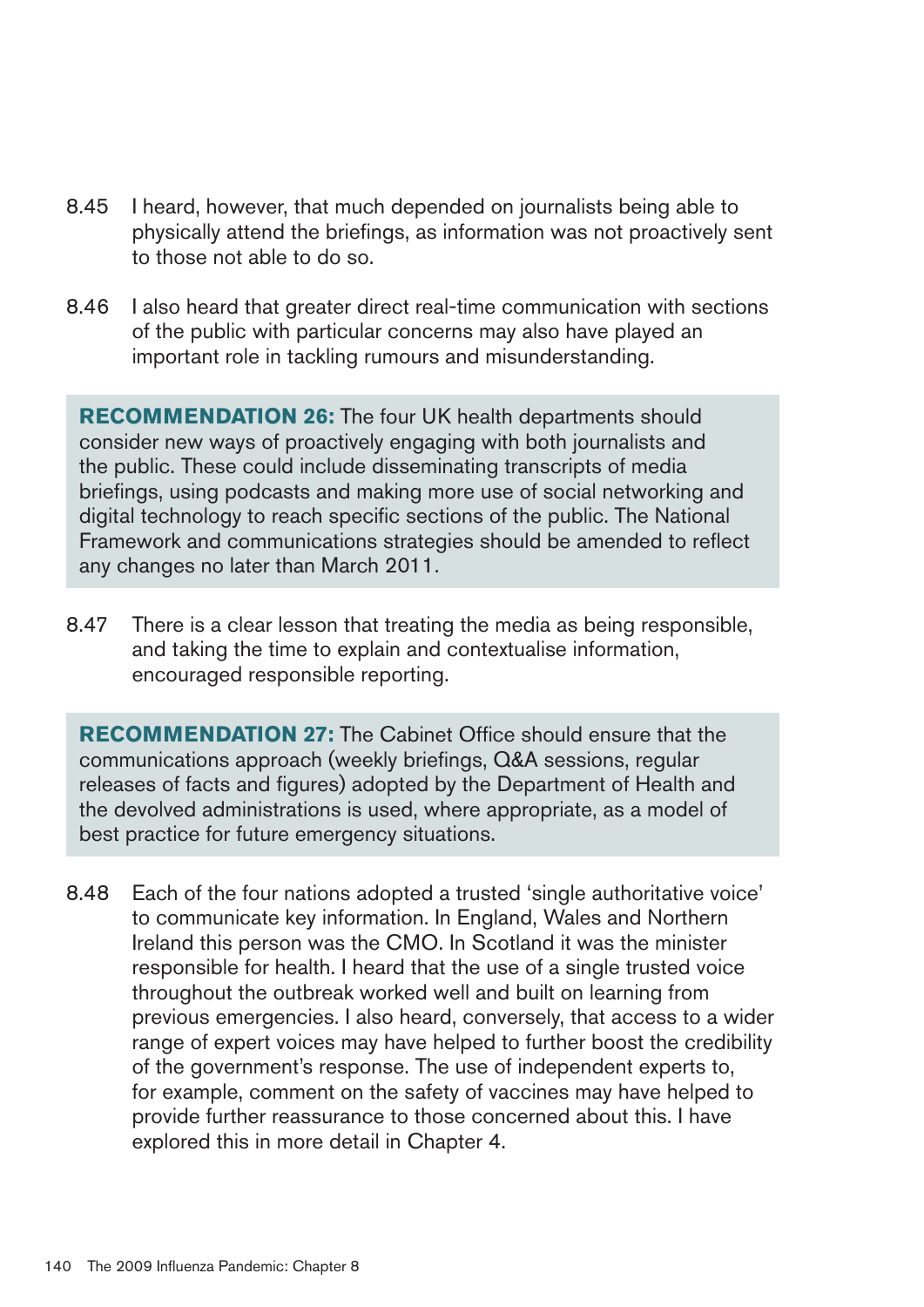8.49 I was told that the four separate briefings by DH and the devolved administrations helped to reveal differences in the way the four nations collect health data. These differences made it difficult for the media to compare the pandemic's effects across borders and to develop a clear UK-wide understanding of its impact. This is discussed further in Chapter 6.

### **Communication with the NHS and social care**

- 8.50 � I heard, anecdotally, that the flow of information to front-line health workers could have been improved. Some heard key information first through the media rather than from the authorities, and others felt inundated with information and guidance. I heard that some freelance and locum staff did not receive any information but could have played a role in augmenting services if asked. While I did not explore this element of the response in detail, I would suggest that the four health departments ensure that a clear gateway system is in place to make sure that the information and documentation reaching staff is timely and co-ordinated, and takes account of the overall burden it places upon them.
- 8.51 It was also suggested by interviewees that a source of direct clinical advice for health professionals would have been welcomed, perhaps in the form of a phone number or secure internet site.

**RECOMMENDATION28:** The Department of Health and the devolved administrations should discuss with professional health bodies how best to create sources of direct clinical advice for health professionals during a pandemic. This may be most appropriately hosted by one or more of the professional bodies.

8.52 I heard too that there was a risk that messages coming from the Cabinet Office to the local resilience community and from DH to the local health community perhaps were not always as consistent as they could have been. Closer collaboration between the two departments and at lower levels on this point should be embedded into the communications response.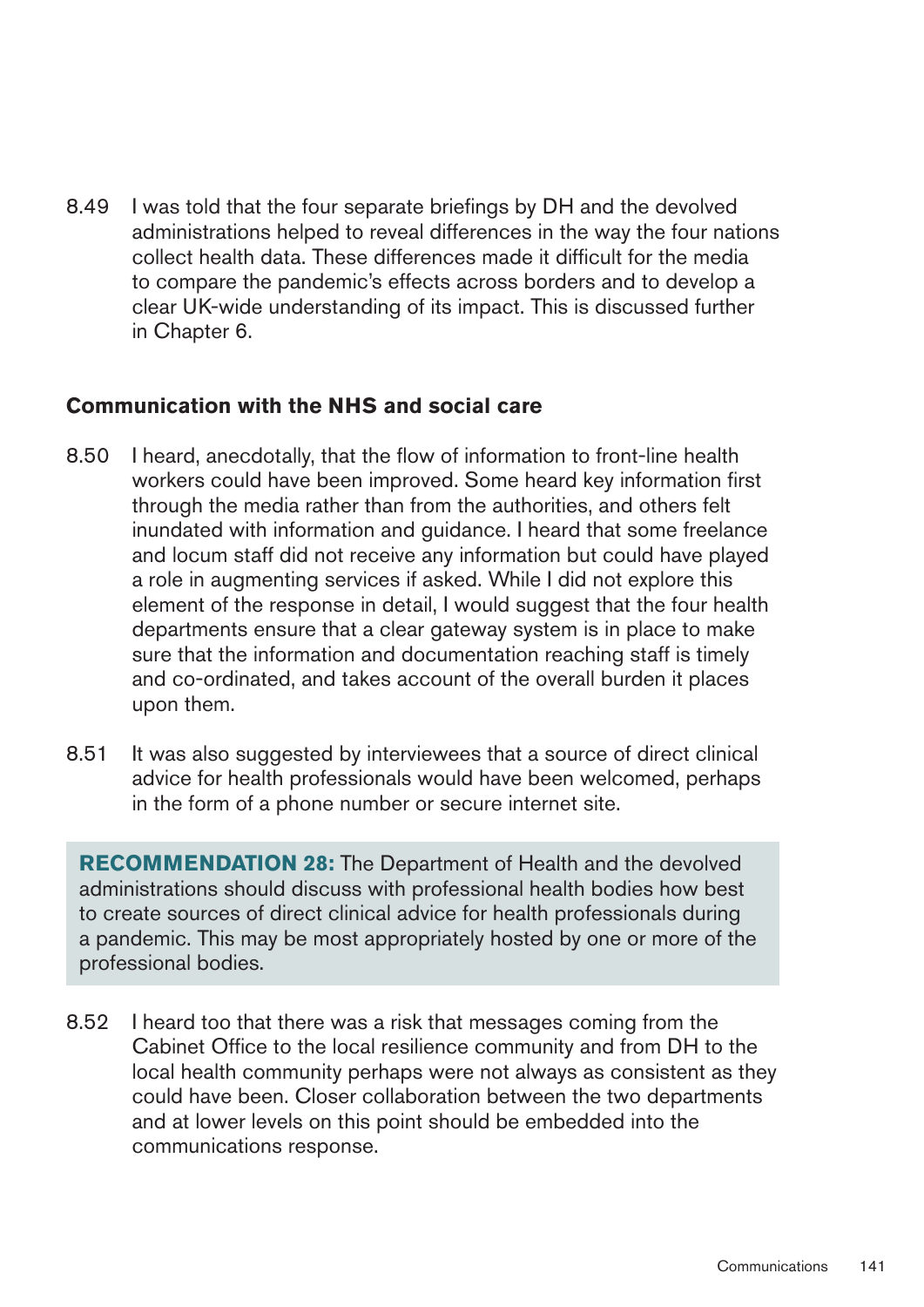### **Devolution**

- 8.53 This was the first widespread ongoing emergency that took place in a devolved area. It brought with it the potential for inconsistency in communication between the four nations or for political point-scoring. I found no evidence of the latter and strongly support the decisions of all four UK health ministers to work closely together to ensure a consistent UK-wide response.
- 8.54 The one area in which policy diverged across the four nations was the distribution of antivirals. This raised some minor difficulties for communications leads in the devolved administrations, as the NPFS was available only in England but was advertised in UK-wide national media.
- 8.55 Greater divergence would have carried greater risks, but I heard that the four nations worked very closely together throughout the outbreak to share information and to ensure that their communications were consistent.

# **Conclusions**

- 8.56 There is ample evidence to suggest that the government's communications strategy was successful in building awareness of 2009 pandemic influenza and in supporting critical elements of the response. The strength and reach of the public communication campaigns, and availability of advice and guidance, were unprecedented.
- 8.57 DH and the devolved administrations' media briefings succeeded in keeping the media informed and engaged, helping reporting to remain largely accurate and removing space in which more speculative and alarmist stories could develop. They provide a model for future communications in a long-running crisis, as does the government's openness with journalists.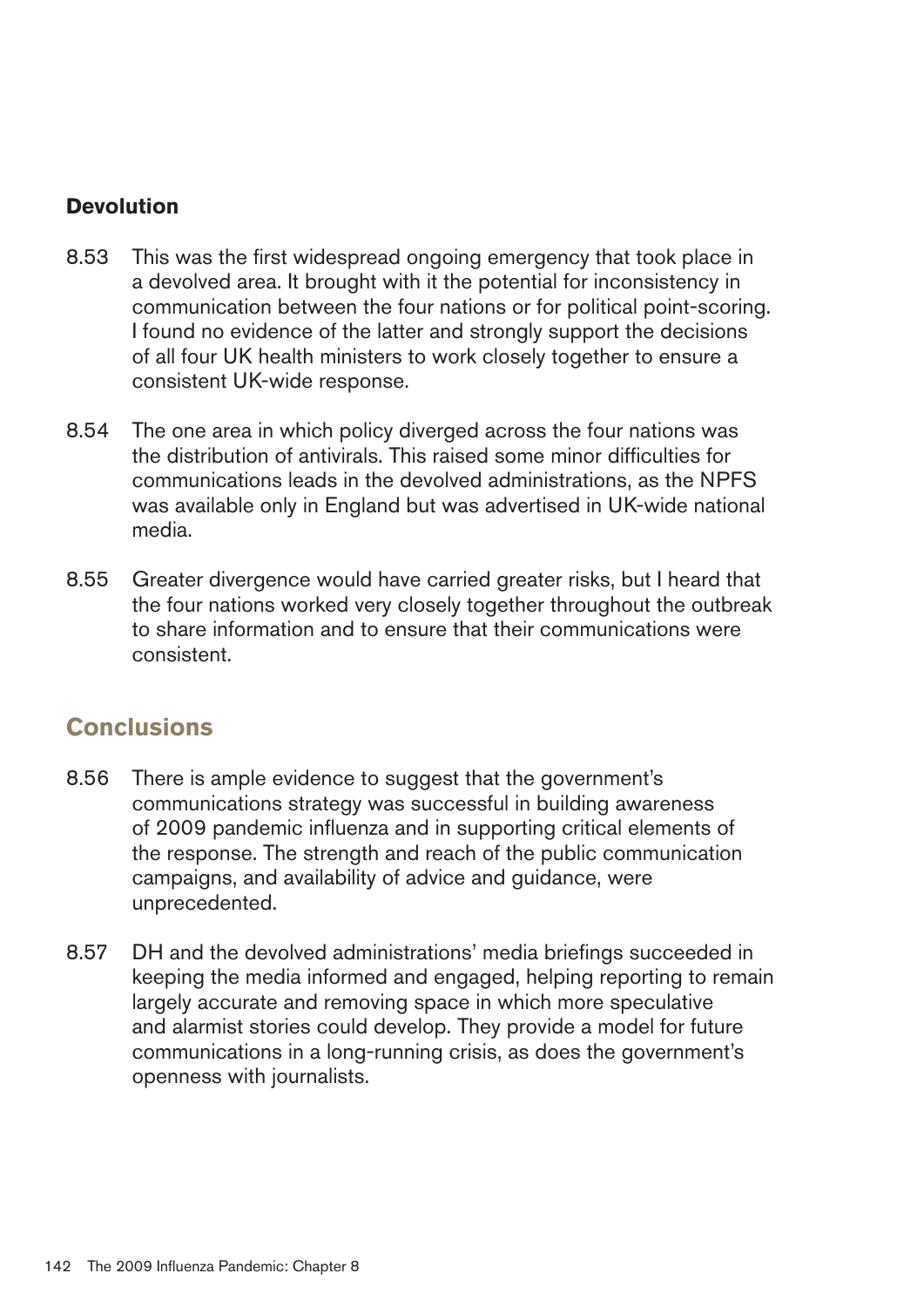- 8.58 The four health departments should seek to build on their success, further explore the potential of digital media and social networking, and look to publish as much information as possible, using independent partners such as the Science Media Centre to engage the wider independent scientific community and the media.
- 8.59 A focus on providing a more accurate picture of the pandemic, and thus the levels of risk, through looking again at the communication of planning assumptions and greater transparency concerning scientific evidence will also be important in a future outbreak.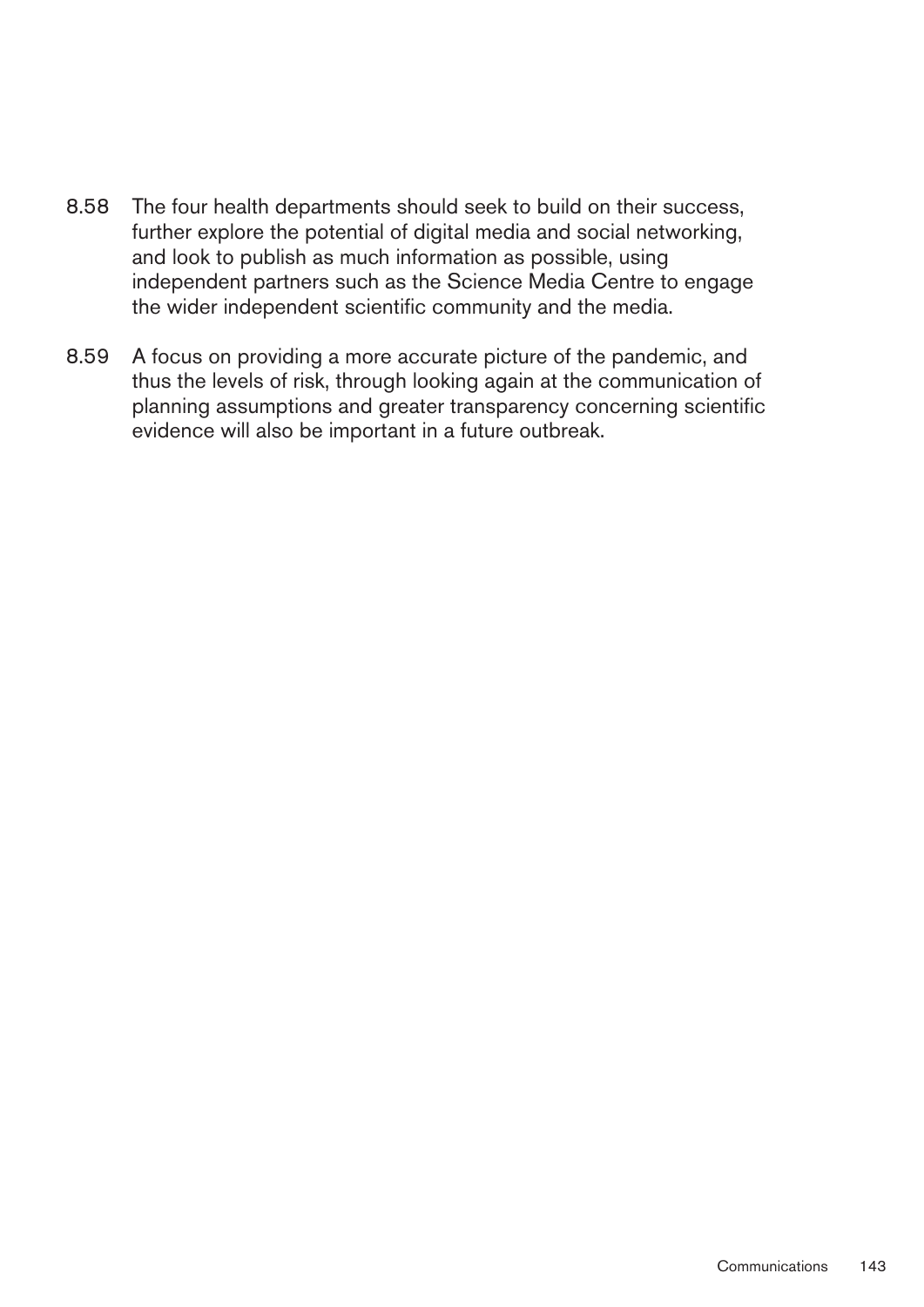# **AnnexA**

# **Terms of reference**

#### **Purpose of review**

- To review the appropriateness and effectiveness of the UK strategy for responding domestically to the H1N1 pandemic, given the information and knowledge available at each stage; and
- To make recommendations to update and refine planning for any future influenza pandemic.

### **Scope**

The review will include consideration of:

- a) the strategic approach at each key phase, from first cases, through declaration of the pandemic, containment, mitigation, to stand down of the response;
- b) the major elements of the response, both health and non-health (eg antiviral policy, the vaccination programme, school closures and international travel) and the background and local context against which decisions were made;
- c) whether the decisions and actions at the UK level were reasonable and represented good value for money, on the basis of the information, knowledge and advice available at the time;
- d) cross-cutting issues affecting the strategic decisions, including surveillance and data gathering, communications, scientific advice; and
- e) cross-Government co-ordination and decision making.

The review will make recommendations to update and refine planning for any future influenza pandemic.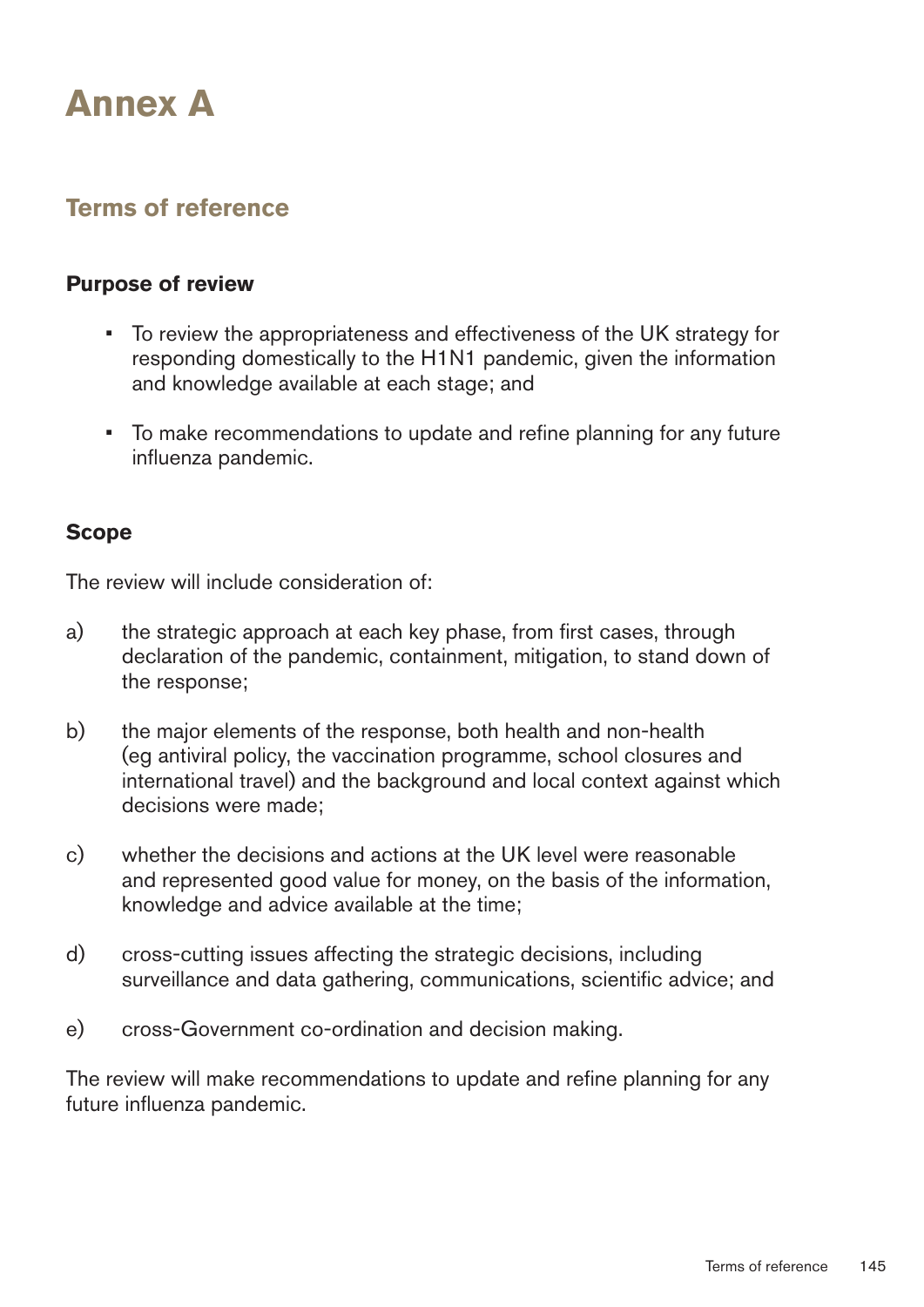## **Review Team members**

Dame Deirdre Hine (independent chair) Simon Webb (senior responsible owner) Tim Baxter (secretary to the review)

Ian Ball Josephine Balsys Peter Hatchard Stephen Jones Philippa Makepeace Michael Rogers Tracy Sartin Alan Weir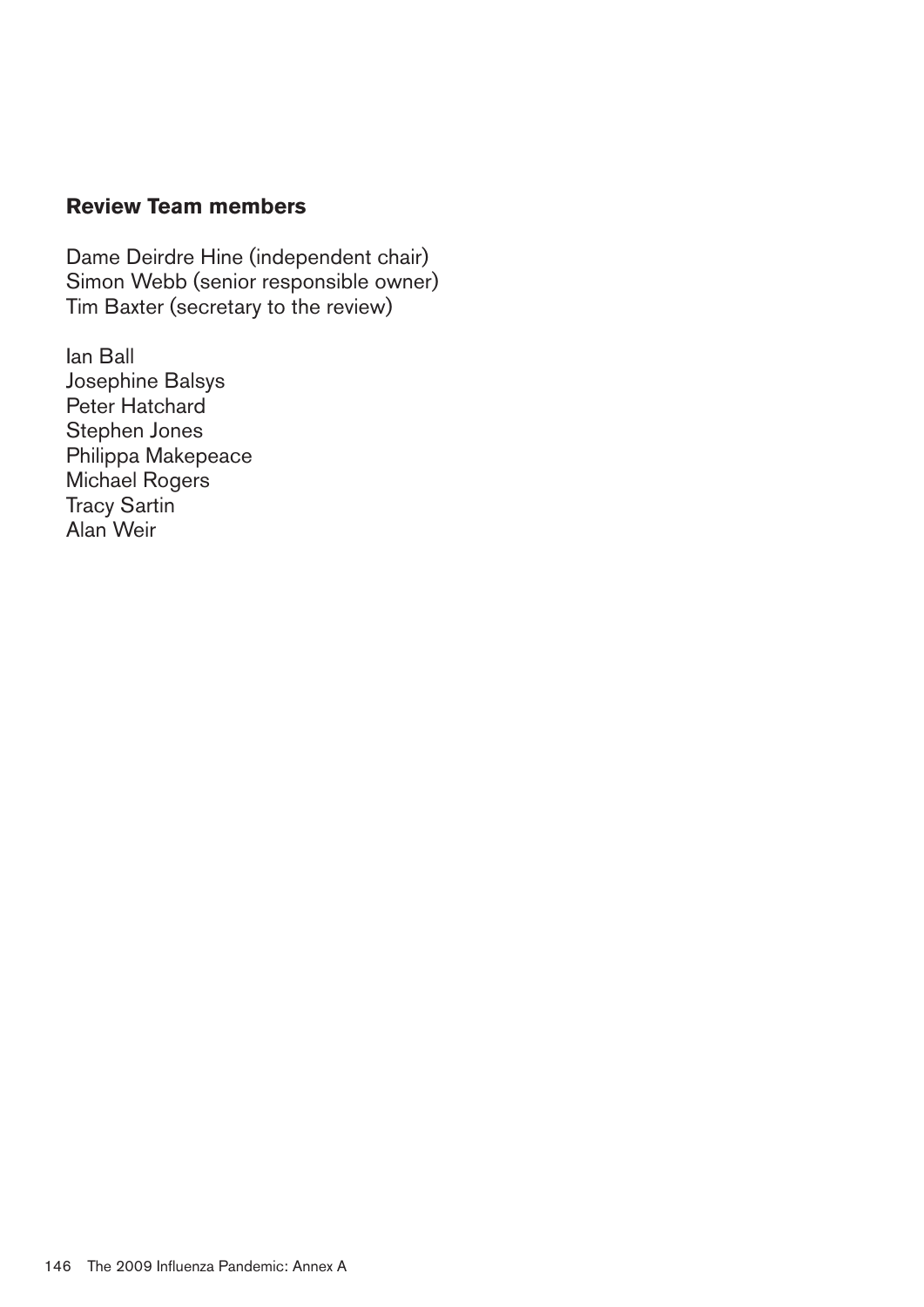# **Annex B**

# **Contributors**

## **UKgovernment**

The Rt Hon. Mr Andy Burnham MP (Secretary of State for Health, June 2009 – May 2010)

The Rt Hon. Mr Alan Johnson MP (Secretary of State for Health, June 2007 – June 2009)

Sir Hugh Taylor (Permanent Secretary, Department of Health)

Sir Liam Donaldson (Chief Medical Officer, 1998 – May 2010)

Mr Ian Dalton (Director, NHS Flu Resilience, Department of Health)

Dame Sally Davies (Director General, Research and Development, Department of Health and Chief Scientific Adviser for the Department of Health)

Professor David Harper (Director, General Health Improvement and Protection Directorate and Chief Scientist, Department of Health)

Ms Sian Jarvis (Director General, Communications, Department of Health)

Professor Lindsey Davies (Director, Pandemic Influenza Preparedness, Department of Health until December 2009)

Professor David Salisbury (Director, Immunisation, Department of Health)

Ms Helen Shirley-Quirk (Interim Director, Pandemic Influenza Preparedness Programme, Department of Health)

Mr Bruce Mann (Director, Civil Contingencies Secretariat, Cabinet Office, until November 2009)

Mr Matt Tee (Permanent Secretary, Government Communications)

Ms Christina Scott (Director, Civil Contingencies Secretariat, Cabinet Office)

Mr Andrew Sharratt (Press Officer, Department of Health)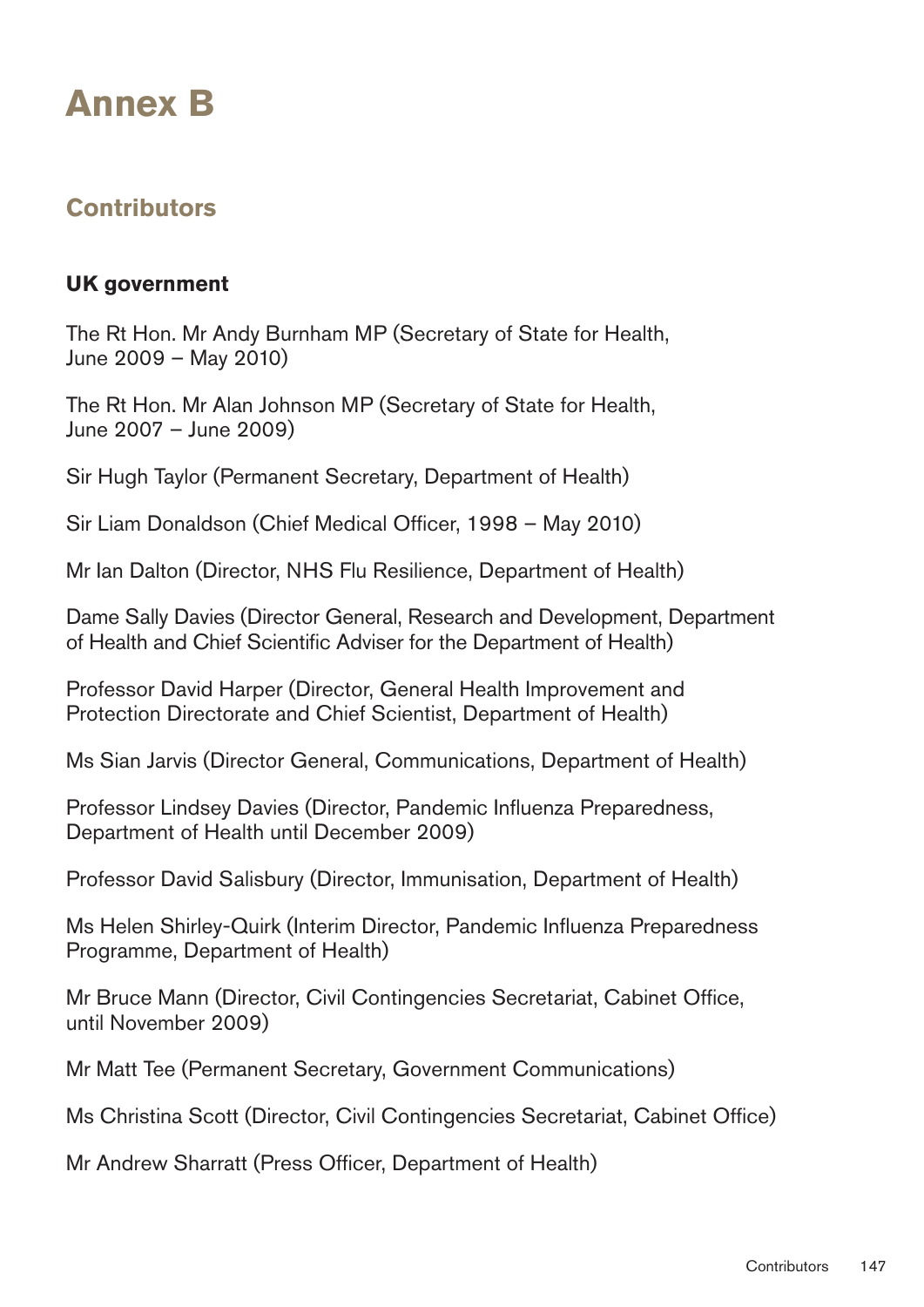## **Northern Ireland Executive**

Mr Michael McGimpsey MLA (Minister of Health, Social Services and Public Safety)

Dr Andrew McCormick (Permanent Secretary, Department of Health, Social Services and Public Safety)

Dr Michael McBride (Chief Medical Officer)

Dr Elizabeth Mitchell (Deputy Chief Medical Officer)

Dr Liz Reaney (Senior Medical Officer)

Mr Keith Jagelman (Head, Civil Contingencies Policy Branch)

Ms Judith Brown (Civil Contingencies Policy Branch)

### **Scottish Government**

Ms Nicola Sturgeon MSP (Deputy First Minister and Cabinet Secretary, Health and Wellbeing)

Dr Kevin Woods (Director General Health, and Chief Executive, NHSScotland)

Dr Harry Burns (Chief Medical Officer)

Mr Kenneth Hogg (Director, Police and Community Safety)

Mr Mike Palmer (Deputy Director, Public Health)

Mr Daniel Jack (Deputy Director, Health Directorate Pandemic Flu)

Mr Joe Griffin (Deputy Director, Scottish Resilience Pandemic Flu Co-ordination)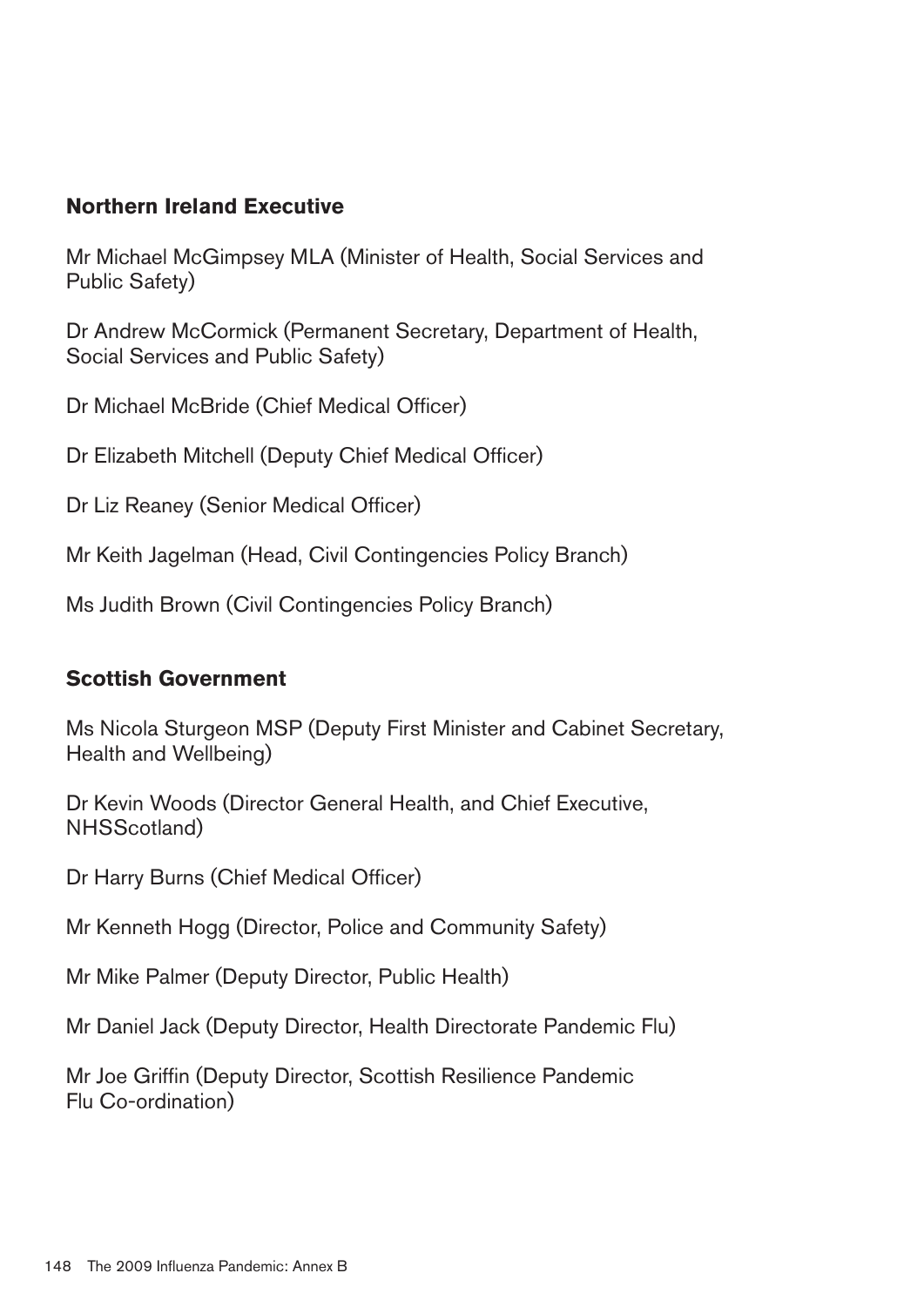## **Welsh Assembly Government**

Mrs Edwina Hart AM (Minister, Health and Social Services)

Mr Rhodri Morgan AM (First Minister, October 2000 – December 2009)

Mr Paul Williams (Director General, Health and Social Services)

Dr Tony Jewell (Chief Medical Officer)

Dr Emyr Roberts (Director General, Public Services and Local Government Delivery)

Mr Simon Dean (Director, Strategy and Planning, Health and Social Services)

Mr David Goulding (Health Emergency Planning Advisor)

Mr Neil Jones (Resilience Coordinator)

Dr Wyn Price (Head, Emergencies Branch)

# **Scientific bodies**

# **SAGE, SPI**

Dr Maureen Baker (Royal College of General Practitioners, SPI)

Professor John Beddington (Government Chief Scientific Advisor, Co-Chair SAGE)

Professor Sir Gordon Duff (Sheffield University, Co-Chair SAGE)

Dr Meirion Evans (Public Health Service for Wales, SPI)

Professor Neil Ferguson (Professor of Mathematical Biology, Imperial College, SAGE, SPI)

Dr Peter Grove (Department of Health, SAGE, SPI)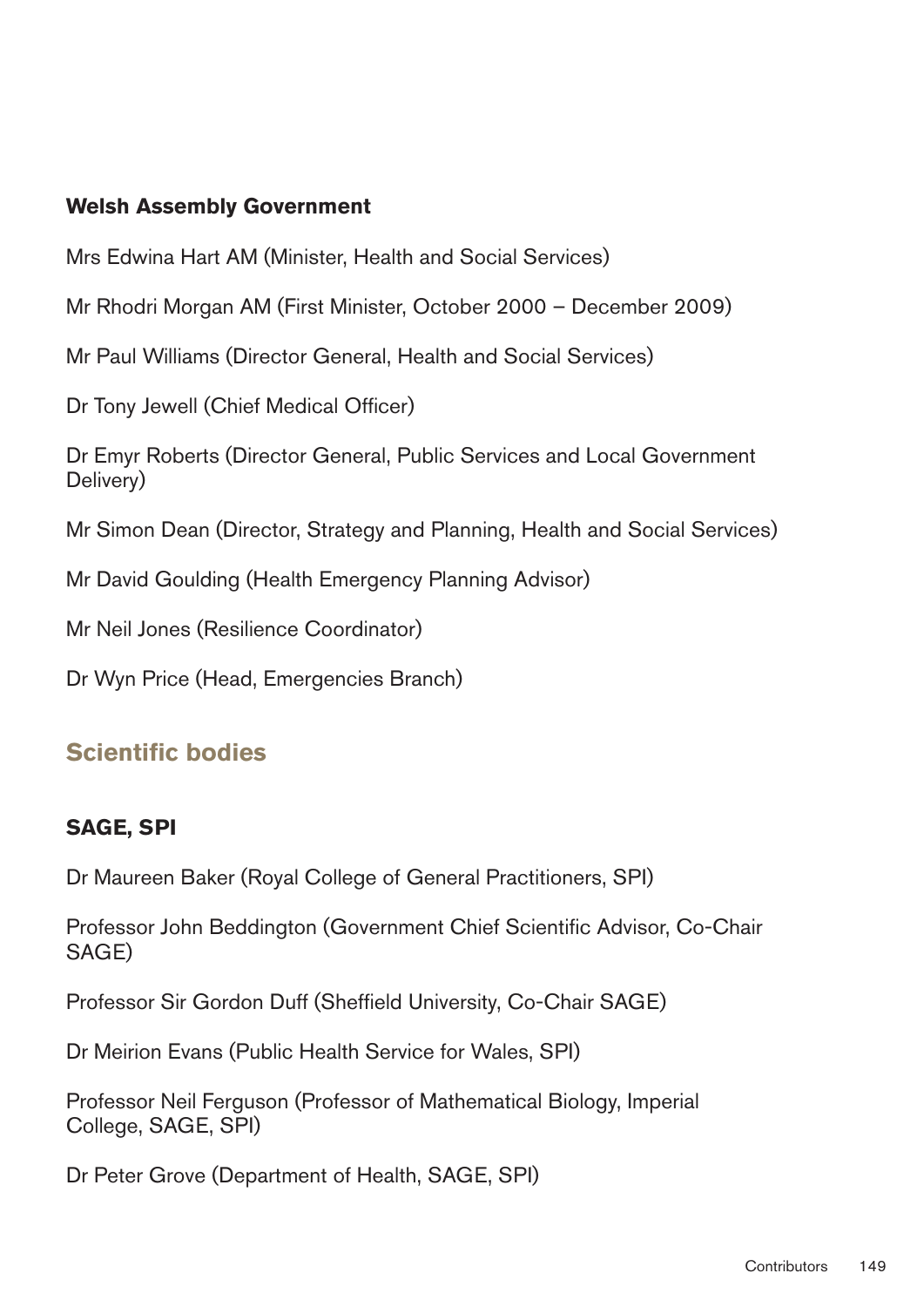Professor Andrew Hall (Chairman, Joint Committee on Vaccination and Immunisation, SAGE, SPI)

Professor Susan Michie (University College London, SAGE, SPI)

Professor Angus Nicoll (Influenza Coordinator, European Centre for Disease Prevention and Control, SAGE, SPI)

Dr James Rubin (Institute of Psychology, SPI)

Mr Guy Walker (Department of Health, SPI)

## **Clinical representatives**

Dr Rodney Burnham (Royal College of Physicians)

Dr Chris Conlon (Royal College of Physicians)

Professor Ian Gilmore (Royal College of Physicians)

Dr Peter Holden (British Medical Association)

Dr Judith Hulf (Swine Flu Critical Care Clinical Group)

Mr Boon Lim (Royal College of Obstetricians and Gynaecologists)

Dr Tahir Mahmood (Royal College of Obstetricians and Gynaecologists)

Professor Alan Maryon-Davis (Faculty of Public Health)

Professor Vivienne Nathanson (British Medical Association)

Dr Roland Salmon (Public Health Service for Wales)

Ms Louise Silverton (Royal College of Midwives)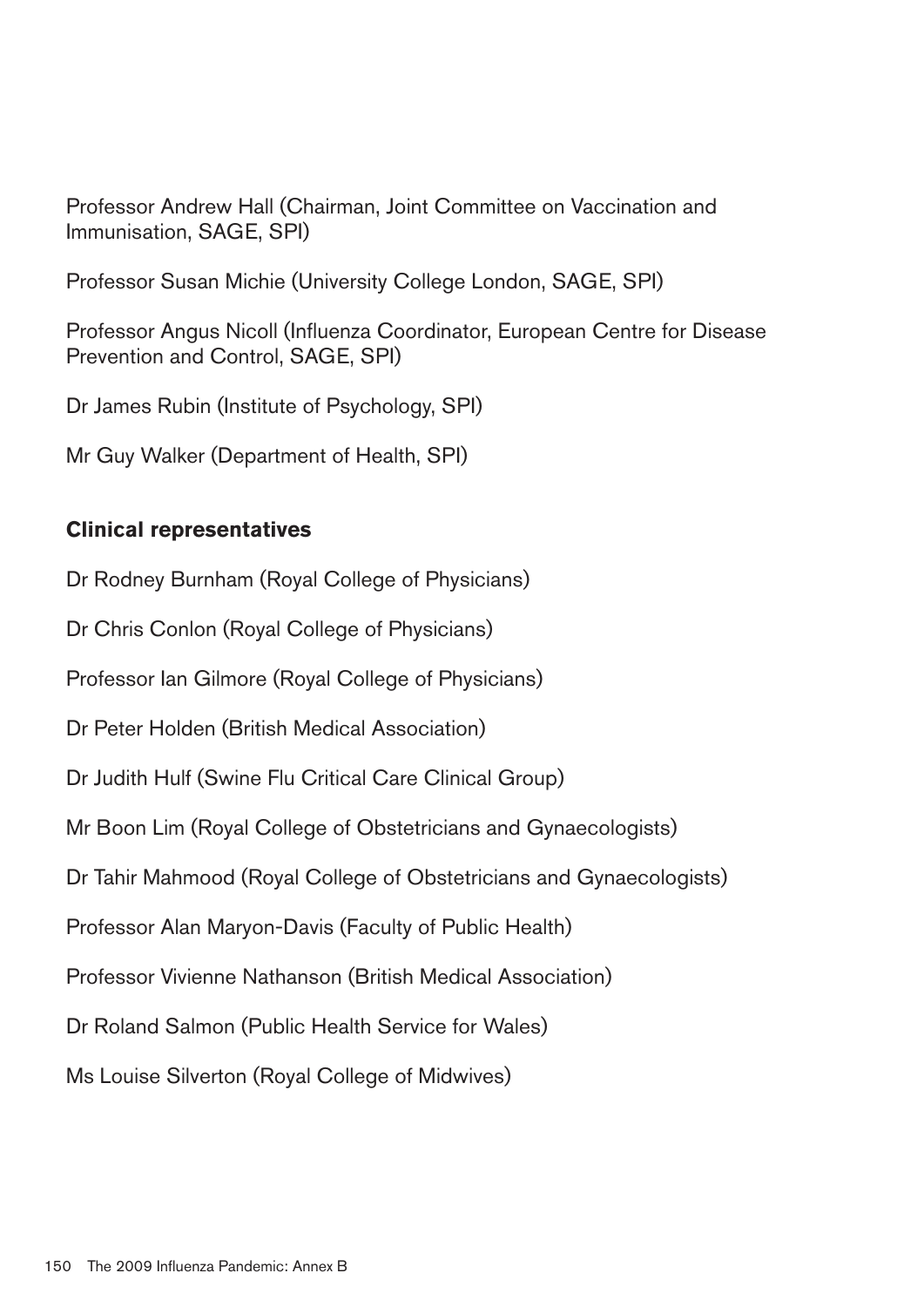# **Health Protection Agency**

Professor Anthony Kessel

Professor Nigel Lightfoot

Mr Justin McCracken

Professor John Watson

Professor Maria Zambon (SAGE and SPI)

#### **Other**

The Very Reverend Dr Graham Forbes (Chairman, Committee on Ethical Aspects of Pandemic Influenza)

Mr Paul Flynn MP

Ms Fiona Fox (Science Media Centre)

Ms Sandra Mounier-Jack (Advisor, House of Lords Influenza Pandemic Committee, London School of Hygiene and Tropical Medicine)

Professor John Oxford (Professor of Virology, St Bartholomew's and the Royal London Hospital, Queen Mary's School of Medicine and Dentistry)

Professor David Spiegelhalter (Professor of the Public Understanding of Risk, Cambridge University)

Mr Ed Sykes (Science Media Centre)

### **Pharmaceuticals**

Mr Kim Bush (Baxter Healthcare)

Dr Toon Digneffe (Baxter Healthcare)

Dr Neil Formica (GlaxoSmithKline)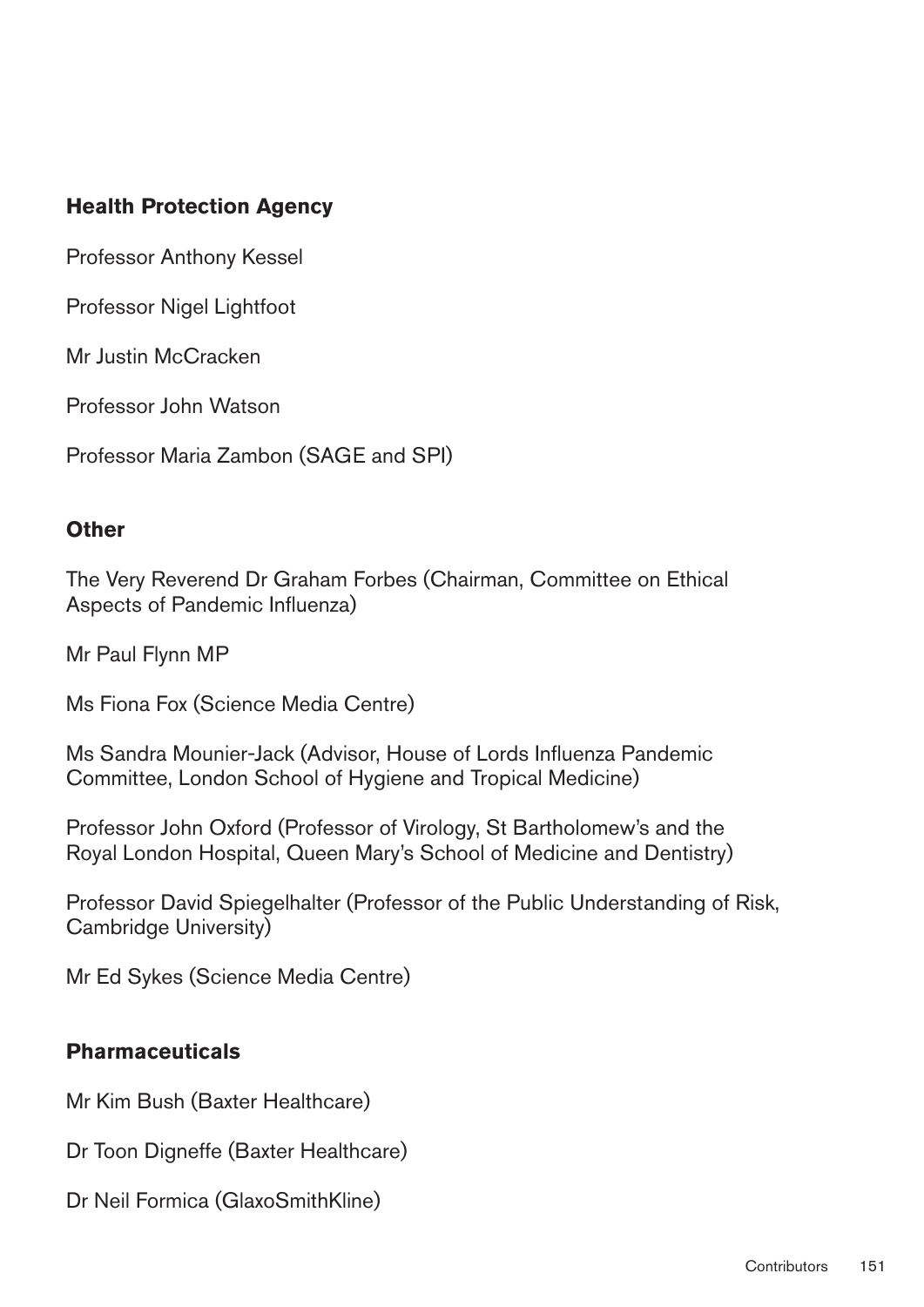Ms Alison Hollands (GlaxoSmithKline) Dr Otfried Kistner (Baxter Healthcare) Dr Alexandra Loew-Baselli (Baxter Healthcare) Ms Anne Ware (Baxter Healthcare) Ms Nikki Yates (GlaxoSmithKline)

#### **Journalists**

Mr Owen Bowcott (Guardian) Ms Eleanor Bradford (BBC) Ms Madeleine Brindley (Western Mail) Ms Seanin Graham (Irish News) Mr Hywel Griffith (BBC Wales) Mr Andrew Jack (Financial Times) Mr Jeremy Laurance (Independent) Mr Sam Lister (Times) Ms Lyndsay Moss (Scotsman) Mr David Rose (Times) Ms Helen Puttick (Herald) Ms Rebecca Smith (Daily Telegraph) Mr Fergus Walsh (BBC)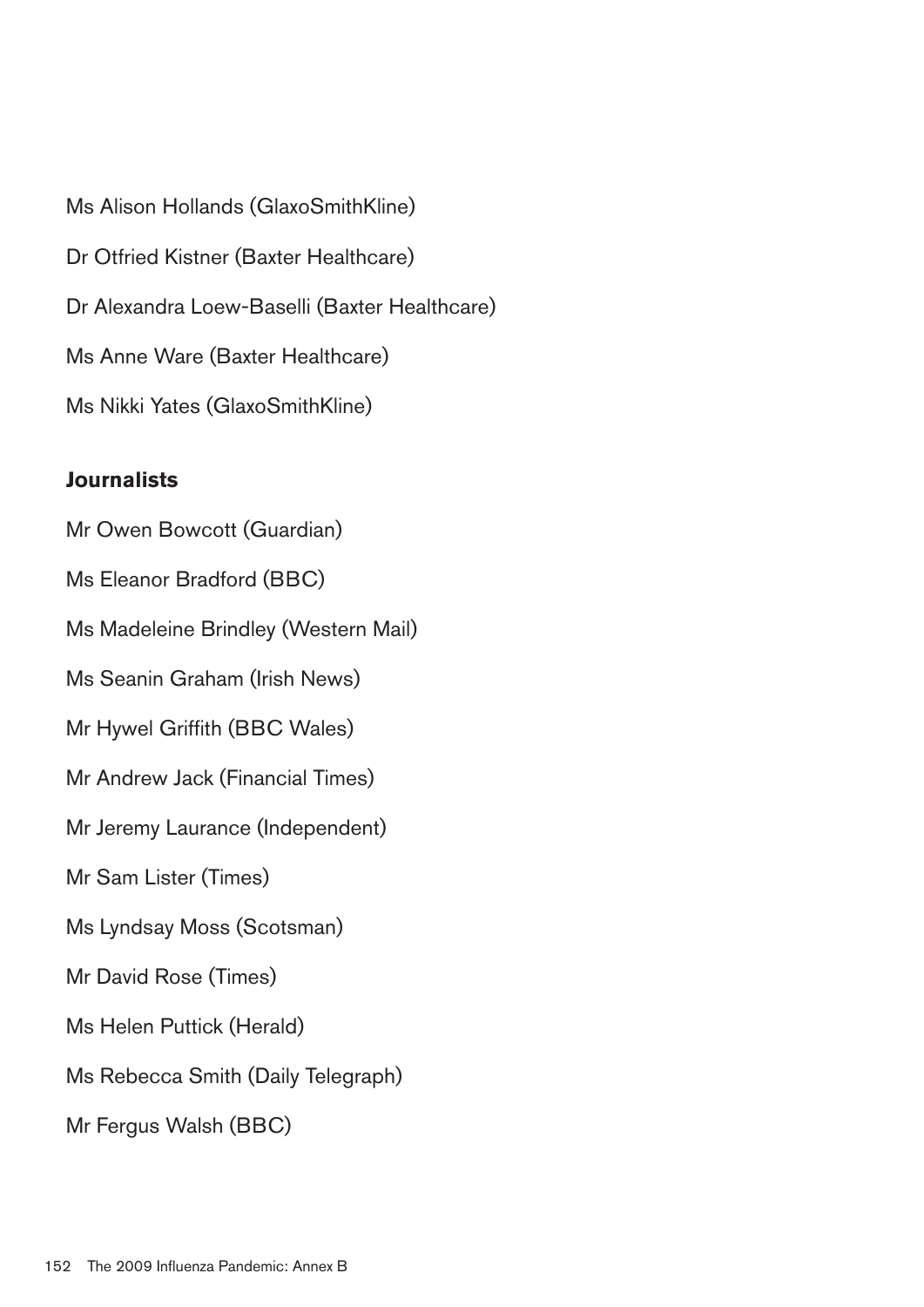# **Written contributions**

British Red Cross

Cabinet Office

Department for Business, Innovation and Skills

Department for Environment, Food and Rural Affairs

Department for Transport

Department for Work and Pensions

Department of Communities and Local Government

Department of Health

Department of Health, Social Services and Public Safety, Northern Ireland Executive

Foreign and Commonwealth Office

Mr Andy Fyfe (Buckinghamshire County Council)

Government Office for the East of England

Health and Social Services Directorate, Welsh Assembly Government

Health Department, Scottish Government Health Protection Agency

Home Office

Local Government Associations

Medicines and Healthcare products Regulatory Agency

Ministry of Defence

Dr Phillip Morgan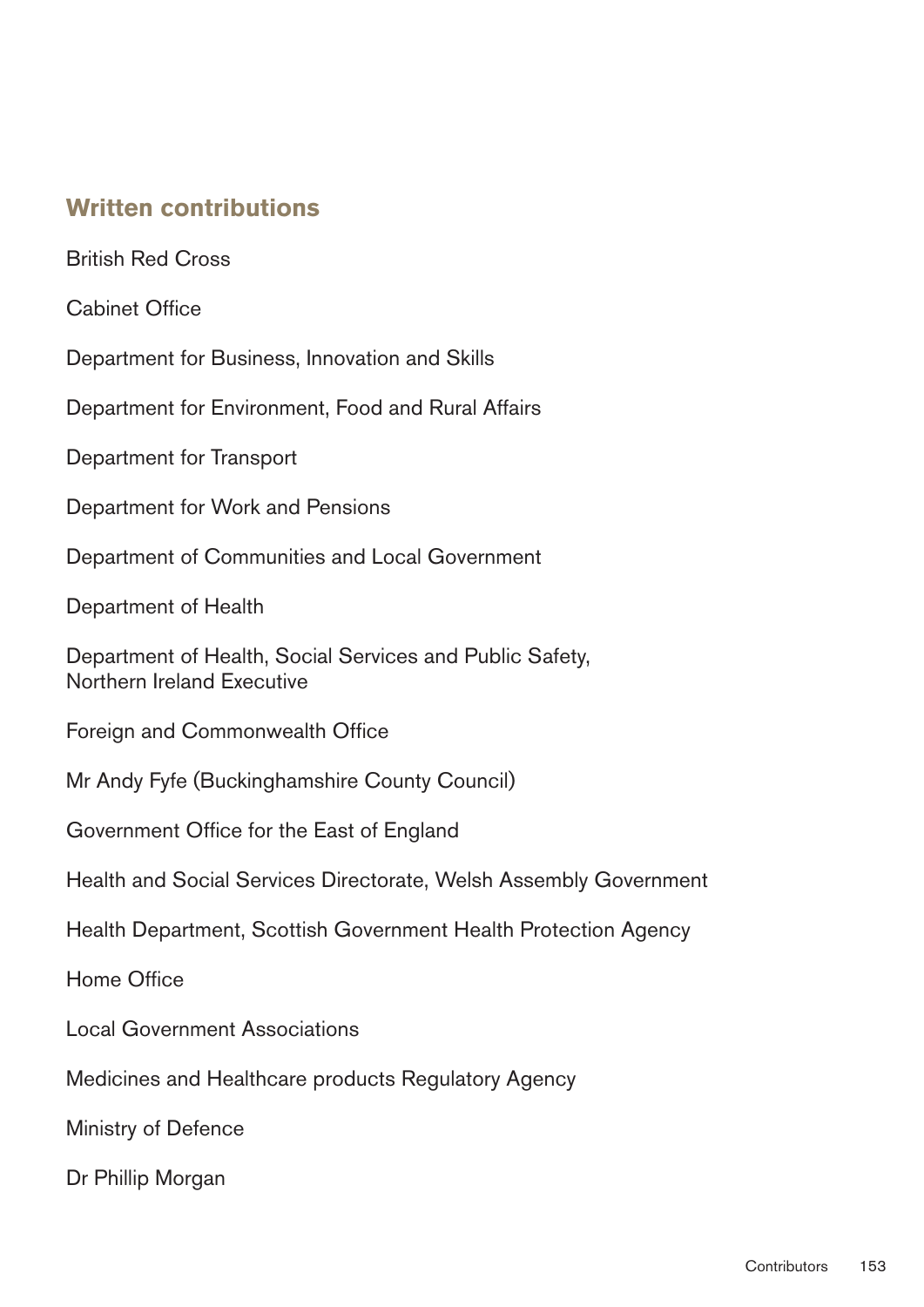Mr Graham Poulter (iQ Business)

Royal College of Obstetricians and Gynaecologists

Scientific Pandemic Advisory Group – Behaviour and Communication subgroup

Scientific Pandemic Influenza Advisory Committee – Modelling subgroup

Serco

UK Vaccine Industry Group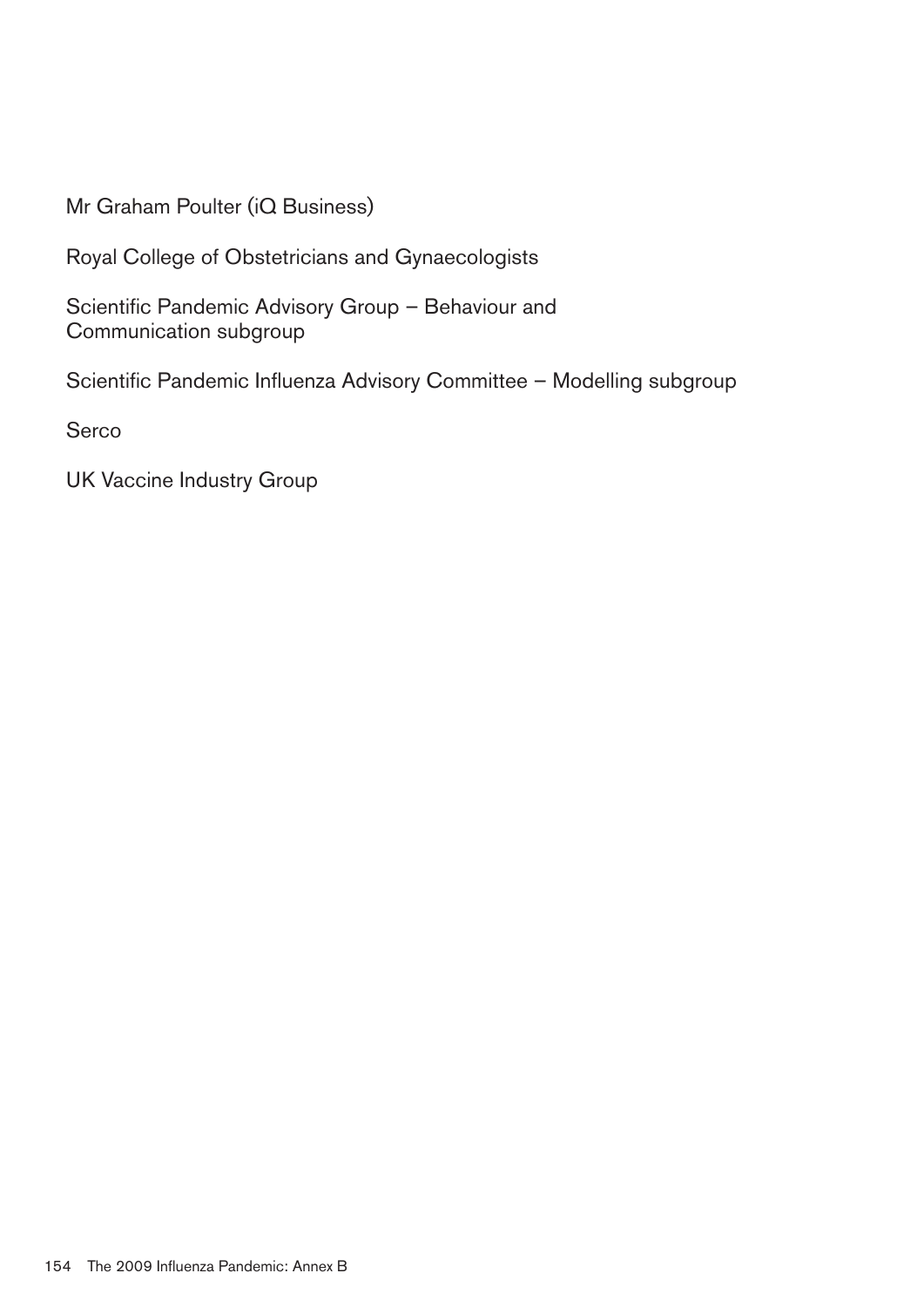# **Annex C**

# **Costs of preparedness and the response**

| <b>Description</b>                                                                                            | <b>Preparedness (£m)</b> | Response (£m)    |
|---------------------------------------------------------------------------------------------------------------|--------------------------|------------------|
| Pharmaceuticals (including antivirals,<br>vaccine and antibiotics)                                            | 506.32 <sup>1</sup>      | $505.42^2$       |
| Consumables (including face masks,<br>respirators and other consumables)                                      | 113.1 <sup>3</sup>       | 2.3 <sup>4</sup> |
| Infrastructure (National Pandemic Flu<br>Service development and maintenance<br>costs, stock management, etc) | 27.73                    | 65.745           |
| Communications                                                                                                | 0 <sup>6</sup>           | 15.72            |
| Total                                                                                                         | 654.75                   | 587.38           |

<sup>1</sup> Includes costs of the Advance-Purchase Agreements for pandemic specific vaccine originally signed in July 2007. Also includes cost of stockpile of AVs held for a future pandemic.

- <sup>2</sup> Includes the cost of vaccines purchased for the UK. Also includes, for England only, the costs of antiviral stock deployed to the NHS for the H1N1 pandemic and of administering the vaccine. Costs for Scotland, Wales and Northern Ireland were available but not in a comparable format.
- <sup>3</sup> Includes cost of stockpile of consumables held for a future pandemic.
- 4 Includes, for England only, the costs of consumables deployed to the NHS for the H1N1 pandemic, and manufacturing costs for AV solution. Costs for Scotland, Wales and Northern Ireland were available but not in a comparable format.
- 5 Note that the NPFS was only activated in England. Figure includes additional costs for the Health Protection Agency (England only).
- $6$  No costs have been attributed to communications work covered within departmental budgets.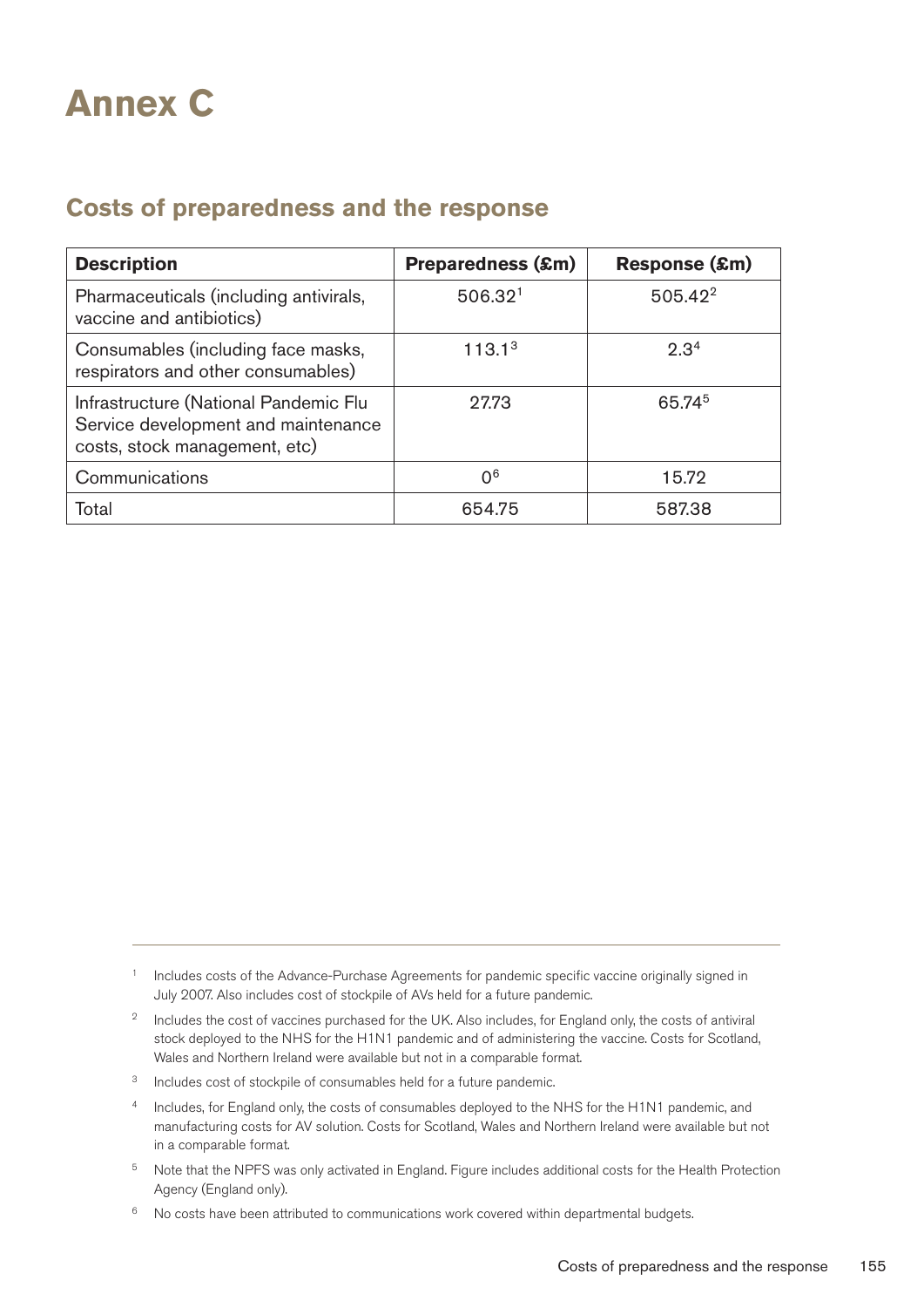# **Annex D**

# **Membership of scientific groups**

# **Membership of SAGE**

| <b>Member</b>                                            | <b>Institution</b>                                                           | <b>Speciality</b>                                    |
|----------------------------------------------------------|------------------------------------------------------------------------------|------------------------------------------------------|
| Professor John Beddington<br>(Co-Chair)                  | Government Office for<br>Science                                             | <b>Government Chief</b><br><b>Scientific Adviser</b> |
| Professor Sir Gordon Duff<br>(Co-Chair)                  | <b>University of Sheffield</b><br><b>School of Medicine</b>                  | Immunology and genetics                              |
| Sir Roy Anderson                                         | Imperial College London                                                      | Epidemiology and<br>mathematical modelling           |
| <b>Dr Meirion Evans</b>                                  | University of Cardiff/<br><b>National Public Health</b><br>Service for Wales | Epidemiology and public<br>health                    |
| Professor Neil Ferguson                                  | Imperial College London                                                      | Mathematical modelling of<br>infectious disease      |
| Professor George Griffin                                 | St George's University of<br>London                                          | Infectious disease                                   |
| Professor Andrew Hall (when<br>vaccine issues discussed) | London School of Hygiene<br>and Tropical Medicine                            | Vaccination                                          |
| Dr Stephen Inglis                                        | National Institute of<br><b>Biological Standards and</b><br>Control          | Virology                                             |
| <b>Professor Susan Michie</b>                            | University College London                                                    | Health psychology                                    |
| Professor Angus Nicoll                                   | European Centre for<br>Disease Prevention and<br>Control                     | Public health                                        |
| Professor Karl Nicholson                                 | University of Leicester                                                      | Infectious disease                                   |
| Professor Peter Openshaw                                 | Imperial College London                                                      | Respiratory infection                                |
| Sir John Skehel                                          | Former director of the<br>National Institute for<br><b>Medical Research</b>  | Influenza                                            |
| Dr Peter Grove (ex-officio)                              | Department of Health                                                         | Mathematical modelling                               |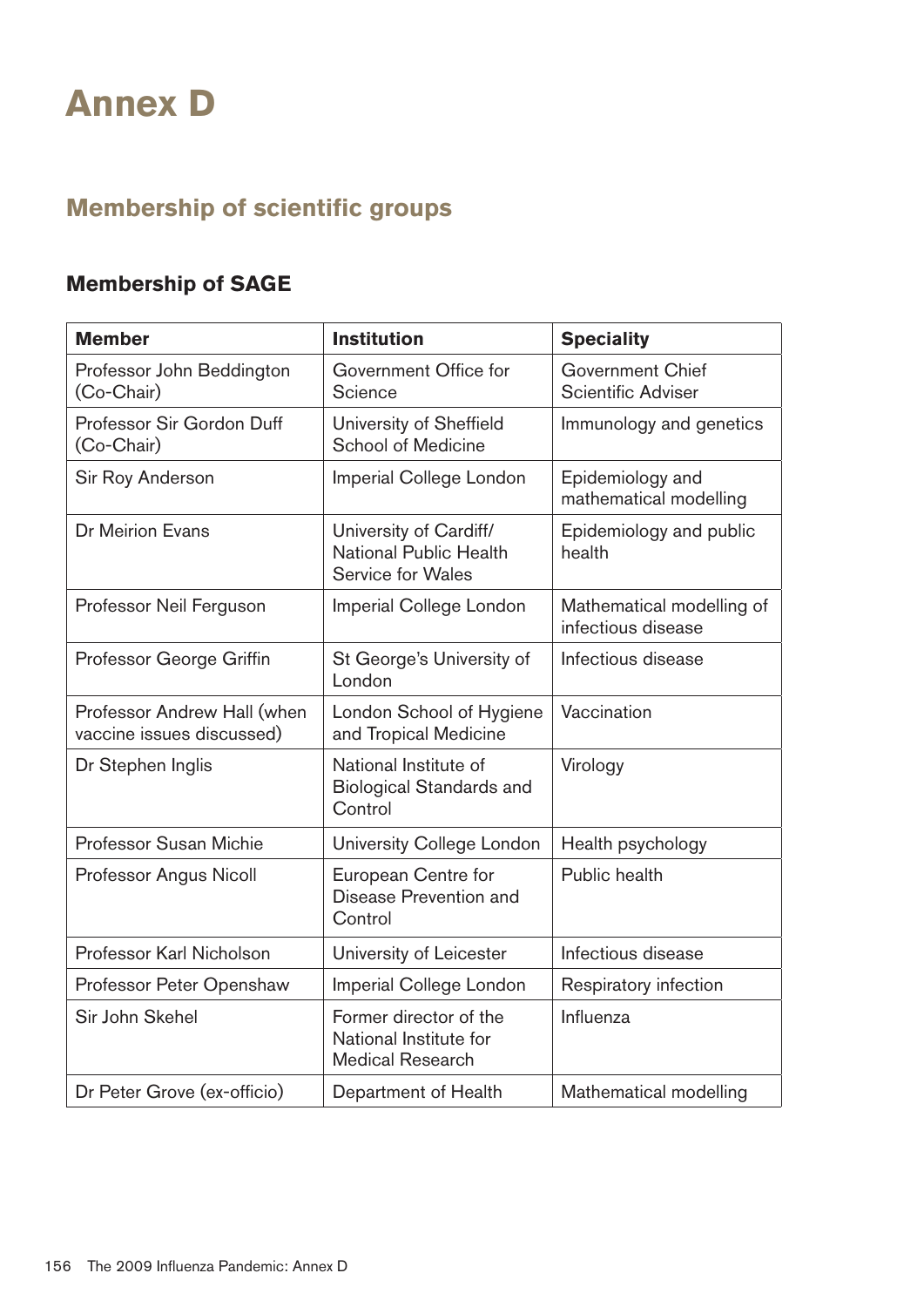## **Representatives of HPA**

Mr Justin McCracken Dr Steve Leach Professor Deenan Pillay Professor Jonathan Van Tam Professor Maria Zambon

## **SPI** membership<sup>1</sup>

Professor Sir Gordon Duff (Chair) Professor Barry McCormick Professor Andy Alaszewski Professor Susan Michie Dr Maureen Baker Dr Jacqueline Morris Professor Sheila Bird Dr Kevin Moreton Dr Ian Brown Dr Simon Nadel Dr Ben Cooper Professor Angus Nicoll Professor Janet Darbyshire Professor Karl Nicholson Mr Niall Dickson Dr Babatunde Olowokure Professor John Edmunds Professor Peter Openshaw Dr Meirion Evans Professor Deenan Pillay

Professor Neil Ferguson Dr Bina Rawal Professor David Goldblatt Professor Robert Read Professor George Griffin Dr Jeremy Russell Dr Peter Grove Dr Andrew Singer Dr Paul Gully Sir John Skehel Professor Andrew Hall Professor Jonathan Van Tam Dr Stephen Inglis Dr Alison Webster Professor Alan Jackson Professor Lucy Yardley Dr Steve Leach Professor Maria Zambon Dr Simon Mardel

More details on SPI can be found at http://www.dh.gov.uk/ab/SPI/index.htm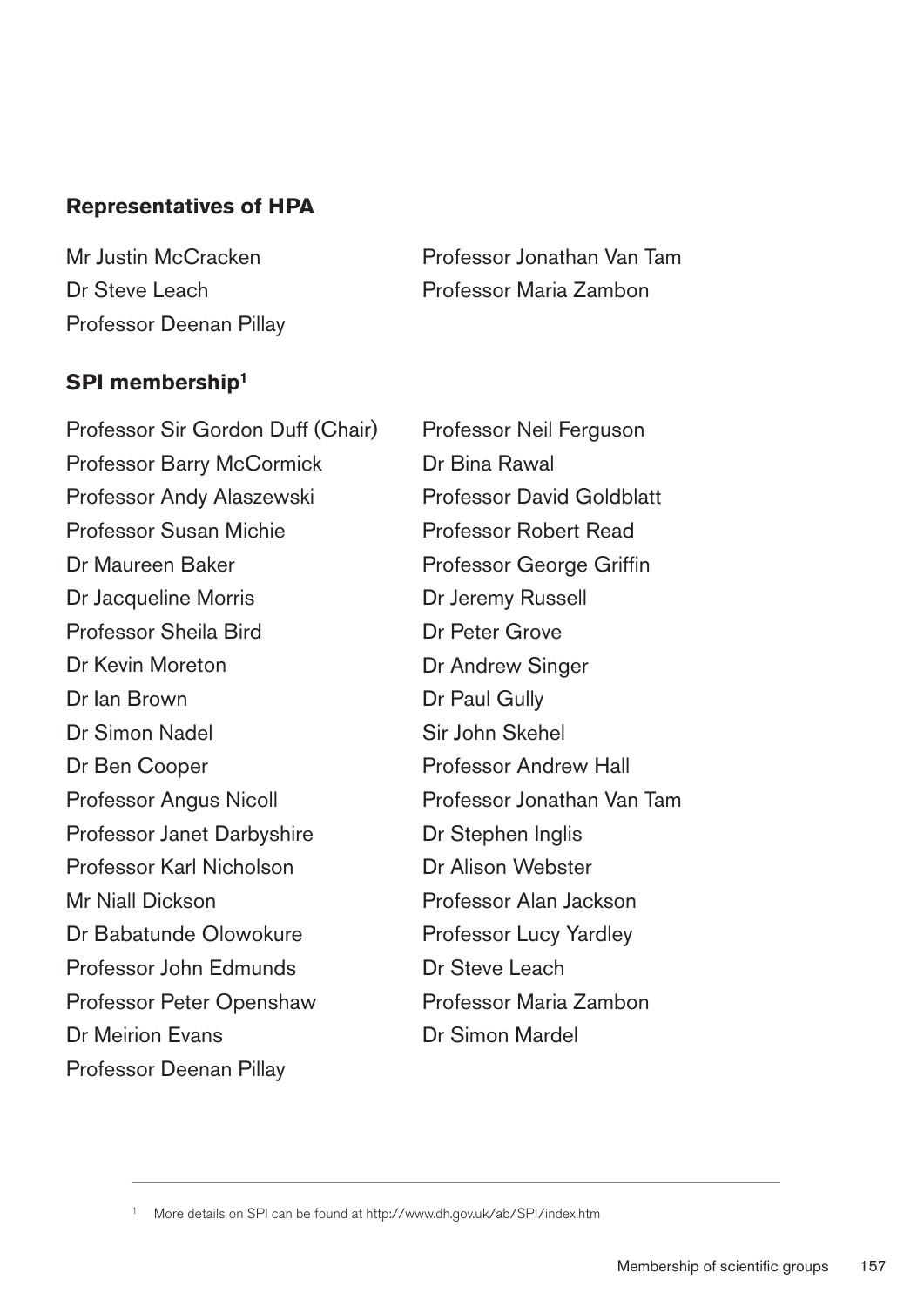# **SPI Behaviour and Communication (SPI-B&C)**

#### **Role**

To advise SAGE on the behavioural and communication science matters relating to the response to an influenza pandemic.

# **Membership**

| Professor Susan Michie (Chair) | <b>Professor Mike Kelly</b> |
|--------------------------------|-----------------------------|
| Professor Andy Alaszewski      | Professor Theresa Marteau   |
| Dr Maureen Baker*              | Professor Lucy Yardley      |
| Dr Val Curtis                  | Dr David French*            |
| Dr Peter Grove                 | Dr Peter Harris*            |
| Dr Paul Gully                  | Professor John Edmunds*     |
|                                |                             |

\*Not permanent members of the sub-group

# **SPI Clinical Countermeasures (SPI-CC)**

### **Role**

To provide advice to SAGE on science and technical matters related to clinical countermeasures (eg antivirals, antibiotics, etc.).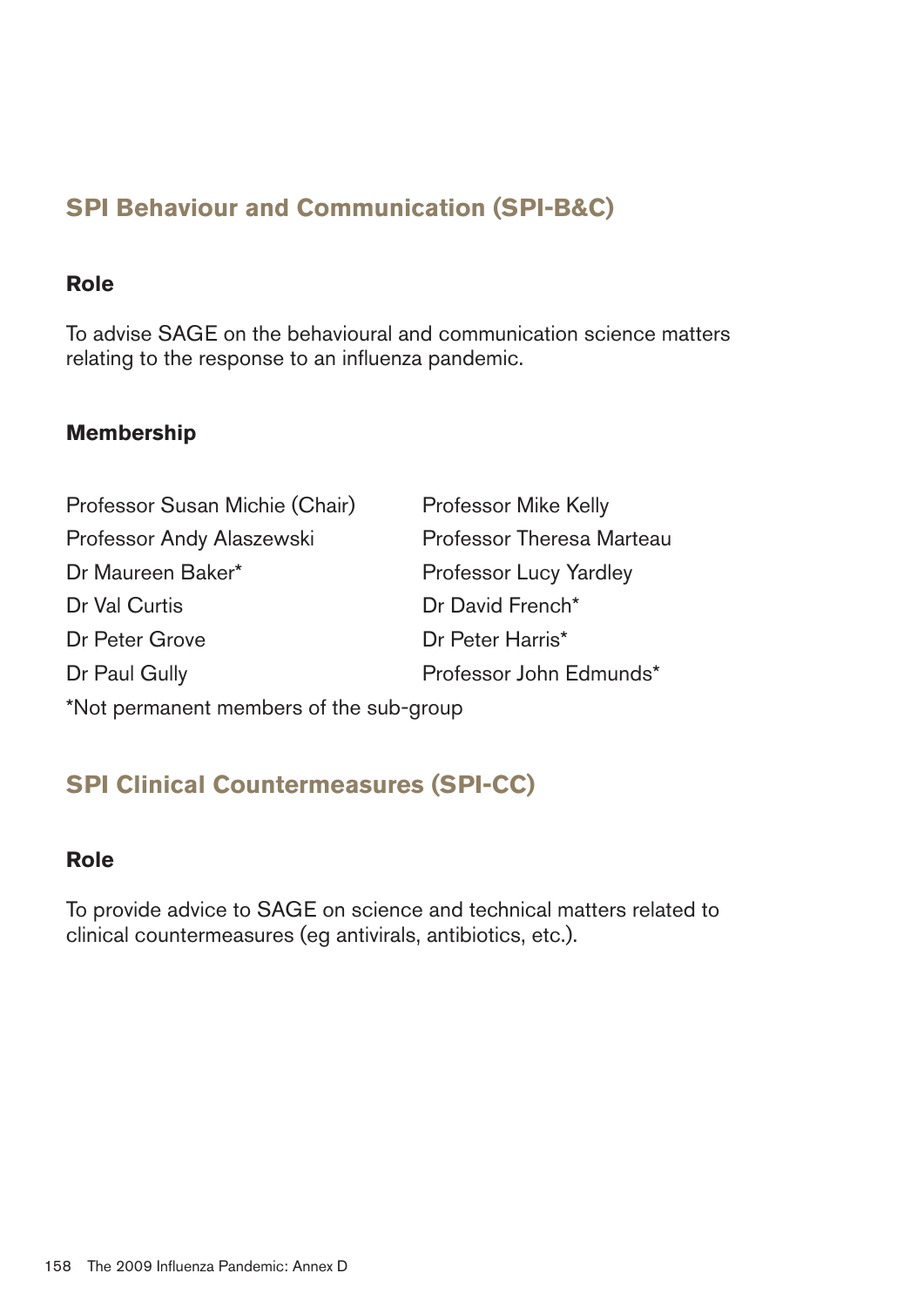## **Membership**

Professor Karl Nicholson (Chair) Dr Bina Rawal Dr Maureen Baker\* Professor Robert Read Professor Janet Darbyshire Professor Jonathan van Tam Dr Peter Grove Dr Alison Webster Professor Andy Hall Professor Sir Gordon Duff Professor Peter Openshaw Professor David Goldblatt Professor Deenan Pillay Dr Stephen Inglis Dr Jeremy Russell **Professor Maria Zambon** Sir John Skehel \*Not permanent members of the sub-group

# **SPI-Modelling**

#### **Role**

To advise SAGE on all matters relating to the modelling of anticipated aspects of an influenza pandemic and potential implications for policy decisions.

### **Membership**

Dr Peter Grove (Chair) Professor John Edmunds Professor Neil Ferguson Dr Steve Leach Dr Ian Hall Dr Ben Cooper

Professor Matt Keeling Dr Peter White Professor Azra Ghani† Dr Simon Cauchemez† Dr Daniela DeAngelis†

†Modellers who may be asked for advice – not permanent members of the sub-group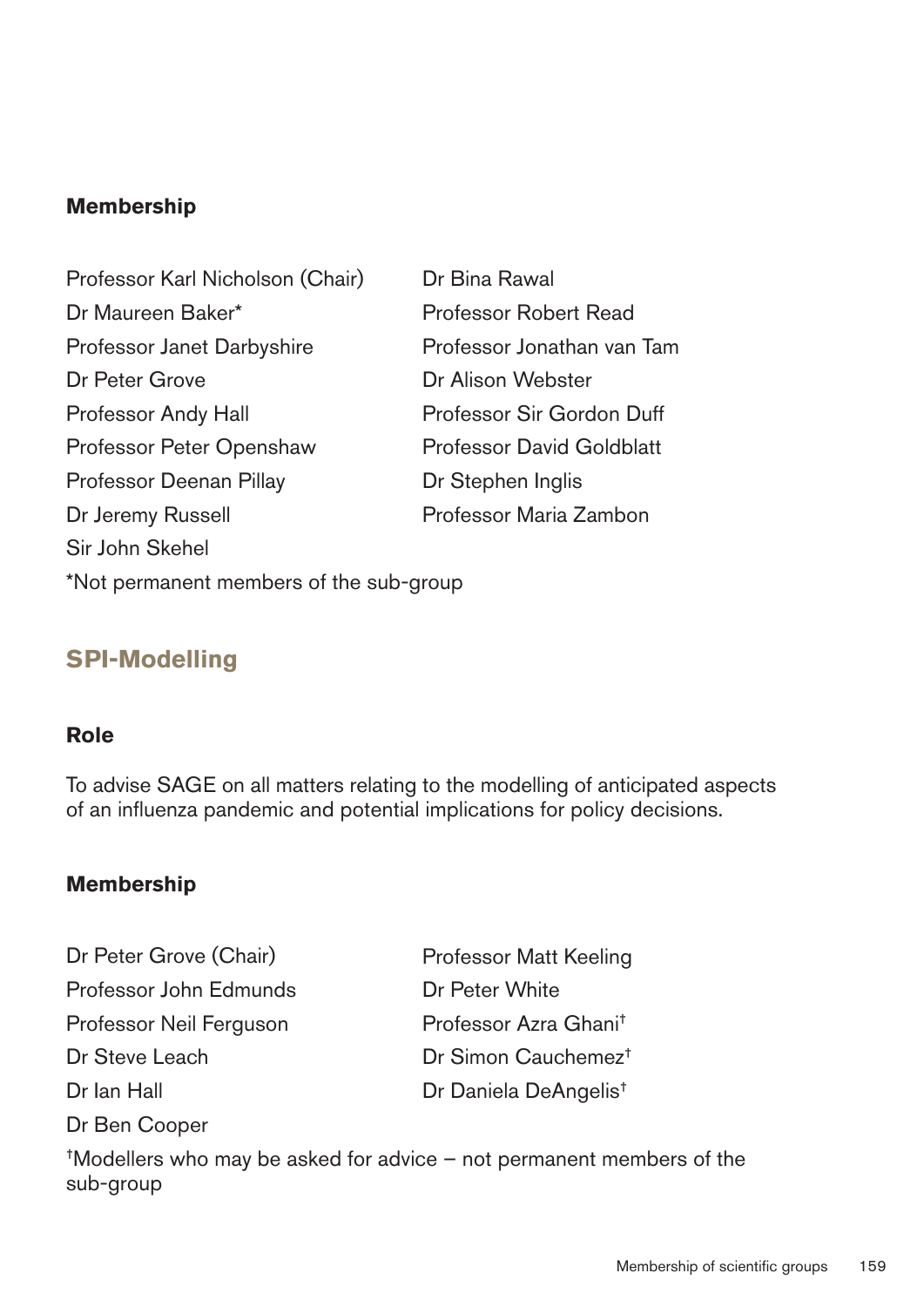|                                                                      | Influenza surveillance systems: primary care                                                                                                                                                                                                                                                                  |                                                                                                                                                                                   |                                  |                                      |
|----------------------------------------------------------------------|---------------------------------------------------------------------------------------------------------------------------------------------------------------------------------------------------------------------------------------------------------------------------------------------------------------|-----------------------------------------------------------------------------------------------------------------------------------------------------------------------------------|----------------------------------|--------------------------------------|
| <b>System</b>                                                        | <b>Public health parameters</b>                                                                                                                                                                                                                                                                               | <b>Key Outputs</b>                                                                                                                                                                | <b>Surveillance</b><br>objective | <b>Reporting</b>                     |
| <b>RCGP Weekly</b><br><b>Returns Service</b><br>(England &<br>Wales) | Provides estimates of incidence of clinical<br>respiratory illness by age group or other<br>risk parameters (trigger for change in public<br>health response mode, inform health service<br>planning, target interventions and refine<br>countermeasures e.g. towards children, input<br>to real-time models) | Weekly incidence and<br>prevalence rates of<br>influenza-like illness,<br>pneumonia, acute<br>bronchitis by age, sex,<br>region, and comparison<br>against defined<br>thresholds. | Onset<br>Spread<br>Impact        | Winter and as<br>required            |
| and RCGP<br>swabbing<br>scheme                                       | Swabbing of patients with acute respiratory<br>illness identifies and monitors changing<br>phenotypic/genotypic characteristics of<br>the pandemic strain, including antiviral<br>resistance and pathogenicity markers (virology<br>component)                                                                | Virus isolates and<br>proportion by subtype<br>and Respiratory Syncytial<br>Virus (RSV)                                                                                           |                                  | Winter and as<br>required            |
| <b>NHS Direct</b><br>(England &<br>Wales)                            | Provides estimates of incidence by age group<br>or other risk parameters (trigger for change in<br>public health response mode, inform health<br>service planning, target interventions and<br>refine countermeasures e.g. towards children,<br>input to real-time models)                                    | Daily age group-specific<br>trends and HPA Region-<br>specific trends for 'swine<br>flu', colds/flu, fever.                                                                       | Onset<br>Spread<br>Impact        | Winter and<br>exception<br>reporting |

<sup>1</sup> Source: Health Protection Agency.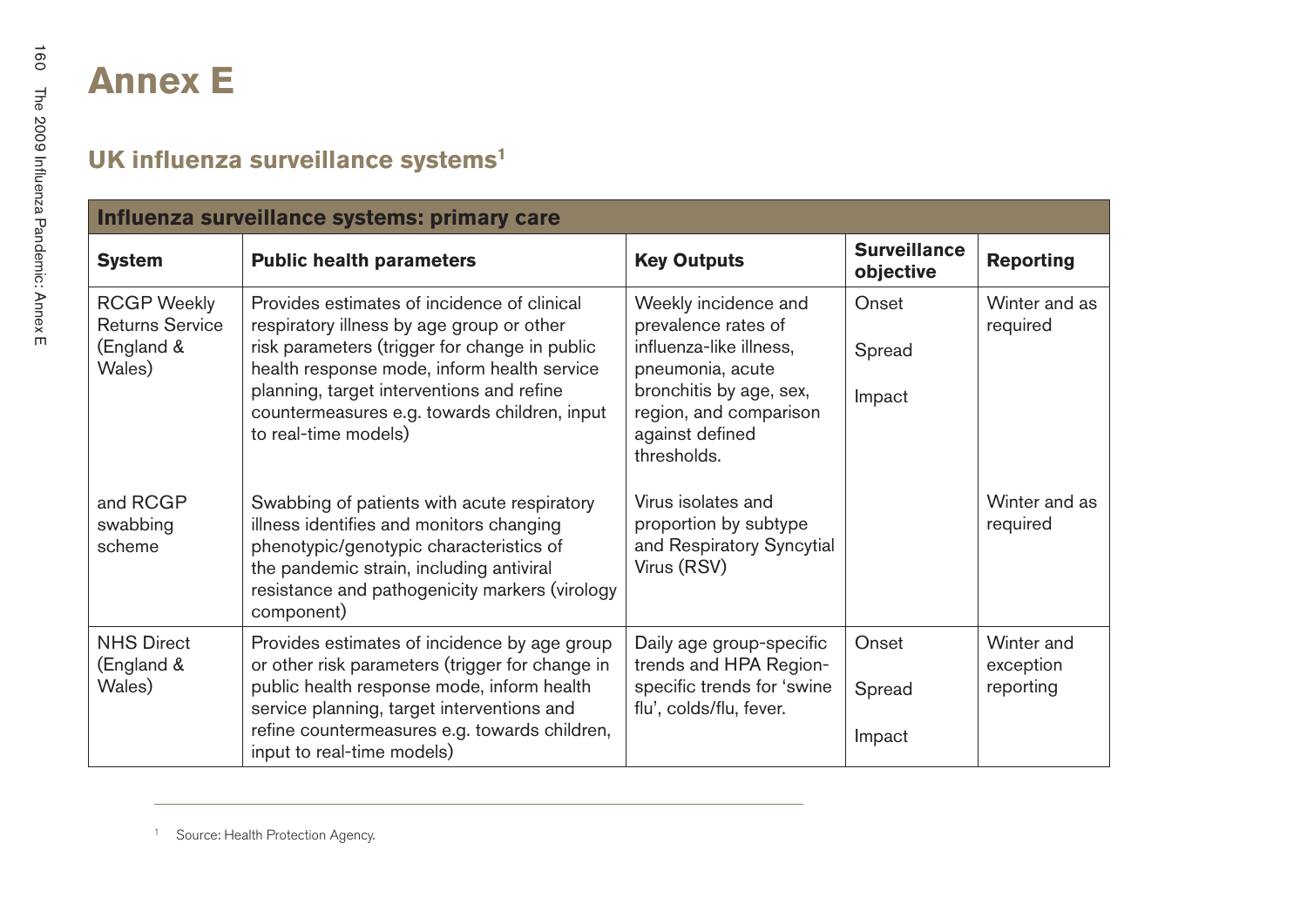| Influenza surveillance systems: primary care |                                                                                                                                                                                                                                                                            |                                                                                                                                                                                                                                                                                        |                                  |                                      |  |
|----------------------------------------------|----------------------------------------------------------------------------------------------------------------------------------------------------------------------------------------------------------------------------------------------------------------------------|----------------------------------------------------------------------------------------------------------------------------------------------------------------------------------------------------------------------------------------------------------------------------------------|----------------------------------|--------------------------------------|--|
| <b>System</b>                                | <b>Public health parameters</b>                                                                                                                                                                                                                                            | <b>Key Outputs</b>                                                                                                                                                                                                                                                                     | <b>Surveillance</b><br>objective | <b>Reporting</b>                     |  |
| Q-Surveillance<br>(UK)                       | Provides estimates of incidence by age group<br>or other risk parameters (trigger for change in<br>public health response mode, inform health<br>service planning, target interventions and<br>refine countermeasures e.g. towards children,<br>input to real-time models) | Daily incidence and<br>prevalence rates of<br>influenza-like illness,<br><b>Upper Respiratory</b><br>Tract Infection (URTI),<br><b>Lower Respiratory Tract</b><br>Infection (LRTI) by age,<br>sex, region, PCT and<br>comparison against<br>defined thresholds.<br>Antiviral (AV) use. | Onset<br>Spread<br>Impact        | Winter and<br>exception<br>reporting |  |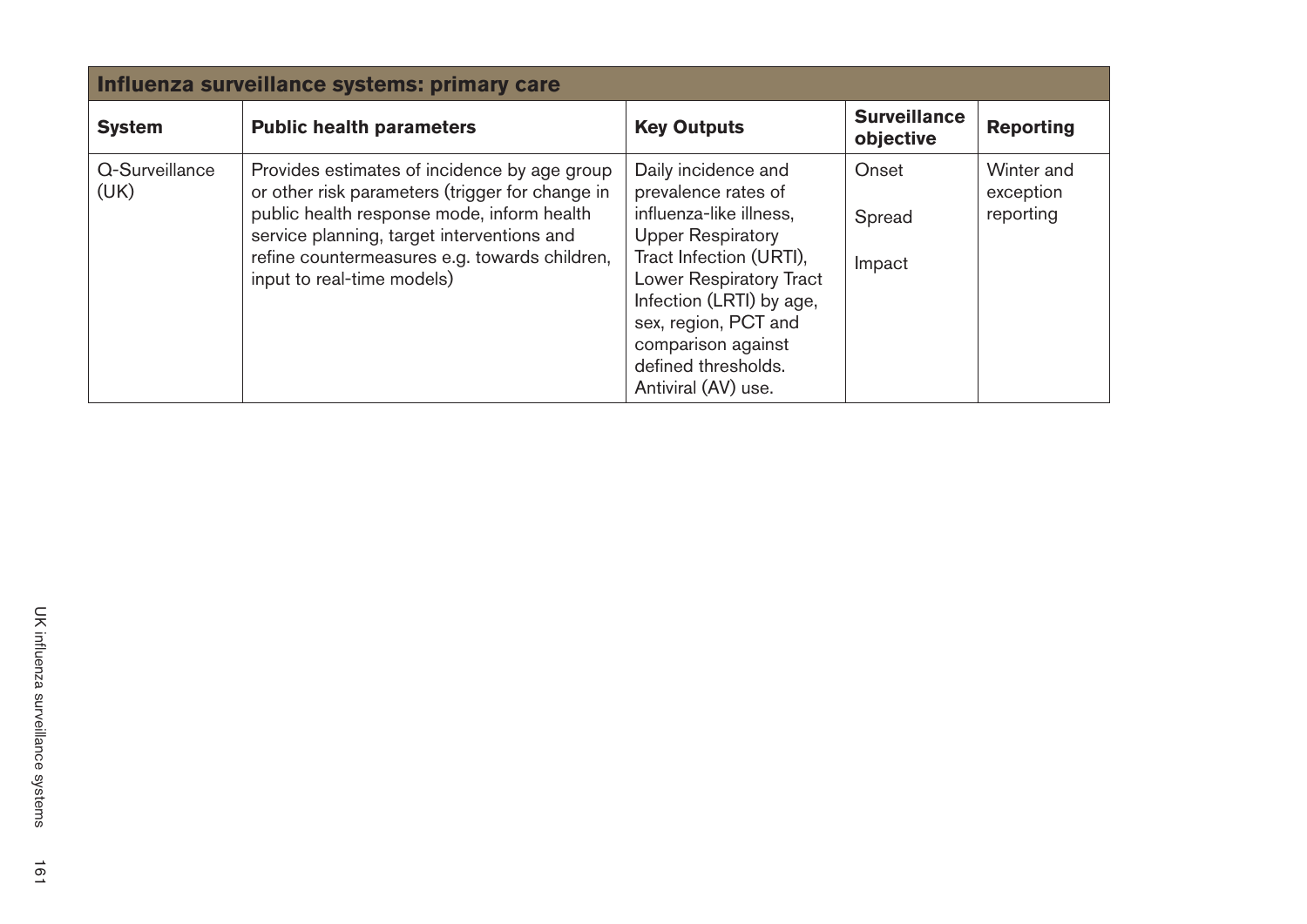| Influenza surveillance systems: microbiological                                                                 |                                                                                                                                                                                                                                                                                                                                                                                                                                                                                                                                                                                                                                                                         |                                                                                                                                                            |                                  |                                      |  |
|-----------------------------------------------------------------------------------------------------------------|-------------------------------------------------------------------------------------------------------------------------------------------------------------------------------------------------------------------------------------------------------------------------------------------------------------------------------------------------------------------------------------------------------------------------------------------------------------------------------------------------------------------------------------------------------------------------------------------------------------------------------------------------------------------------|------------------------------------------------------------------------------------------------------------------------------------------------------------|----------------------------------|--------------------------------------|--|
| <b>System</b>                                                                                                   | <b>Public health parameters</b>                                                                                                                                                                                                                                                                                                                                                                                                                                                                                                                                                                                                                                         | <b>Key Outputs</b>                                                                                                                                         | <b>Surveillance</b><br>objective | <b>Reporting</b>                     |  |
| Datamart                                                                                                        | Virological surveillance of acute respiratory<br>viruses as tested in the full respiratory screen<br>by HPA Regional Microbiological Network<br>(RMN) laboratories on patients presenting<br>with respiratory illness. It would indicate<br>trends in respiratory virus activity and provide<br>a measure against which to compare other<br>influenza-illness-like (ILI) indicators if there<br>is an upsurge in ILI activity. This will assist<br>in providing a more complete picture of the<br>contribution of the different pathogens (RSV,<br>influenza A, influenza B, HPIV, adenovirus,<br>HMPV, coronavirus and rhinovirus) to acute<br>respiratory infections. | Provides data on the<br>proportion of respiratory<br>samples positive<br>by week; trends in<br>respiratory virus activity<br>by age group and<br>location. | Onset<br>Spread<br>Impact        | Exception<br>reporting and<br>winter |  |
| HPA RMN/<br>Centre for<br><b>Infectious</b><br><b>Diseases</b><br>(Cfl) spotter<br>practice scheme<br>(England) | Swabbing patients with acute respiratory<br>illness identifies and monitors changing<br>phenotypic/genotypic characteristics of the<br>pandemic strain, including antiviral resistance<br>and pathogenicity markers (virology<br>component)                                                                                                                                                                                                                                                                                                                                                                                                                             | Weekly virus isolates and<br>proportion by subtype<br>and other respiratory<br>viruses.                                                                    | Spread<br>Impact                 | Winter and as<br>required            |  |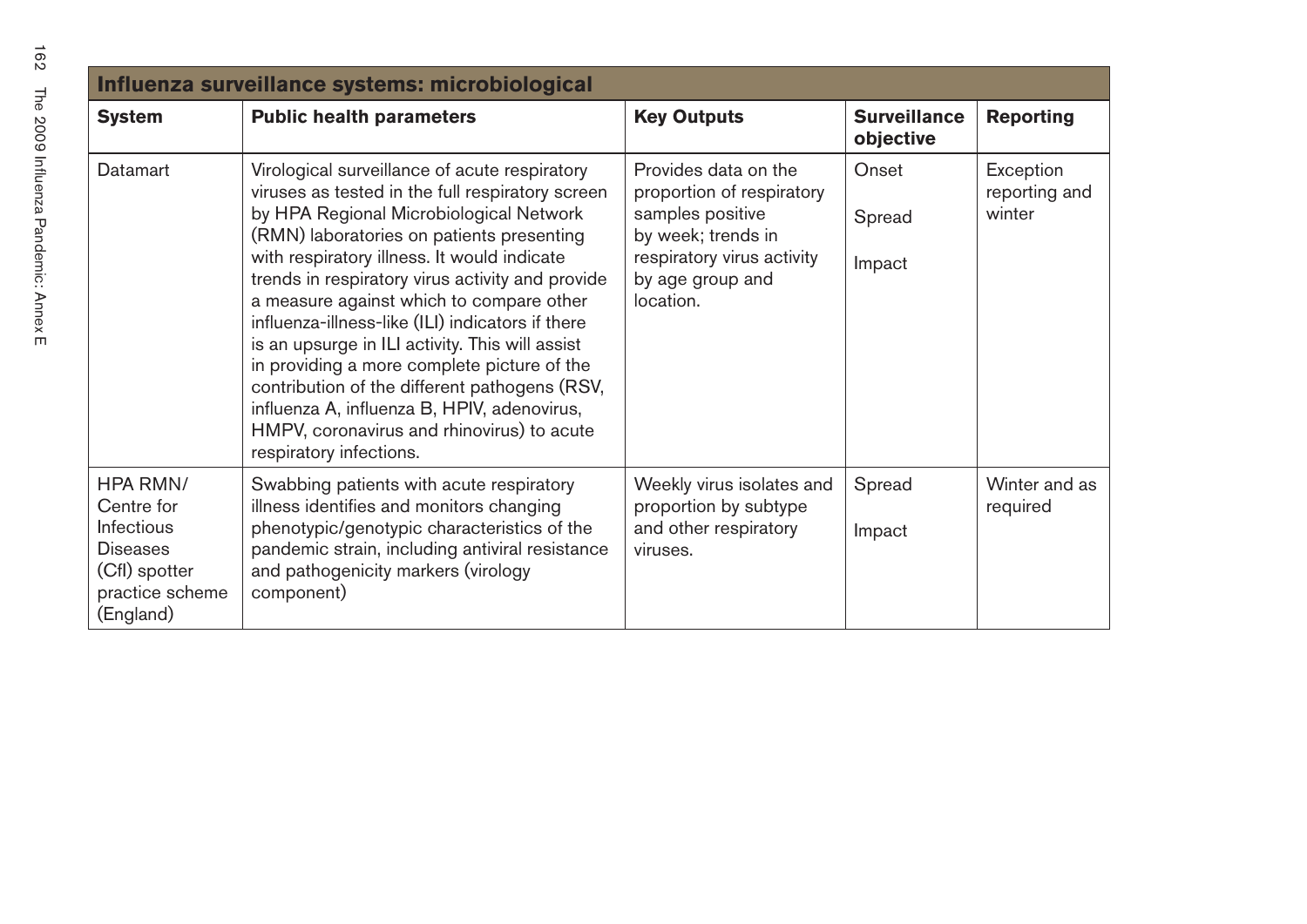| Influenza surveillance systems: microbiological                                                                |                                                                                                                                                                                                                                                                                                                                                                                                                                                                                                                                                                                  |                                                                                                                                                                                       |                                  |                  |  |
|----------------------------------------------------------------------------------------------------------------|----------------------------------------------------------------------------------------------------------------------------------------------------------------------------------------------------------------------------------------------------------------------------------------------------------------------------------------------------------------------------------------------------------------------------------------------------------------------------------------------------------------------------------------------------------------------------------|---------------------------------------------------------------------------------------------------------------------------------------------------------------------------------------|----------------------------------|------------------|--|
| <b>System</b>                                                                                                  | <b>Public health parameters</b>                                                                                                                                                                                                                                                                                                                                                                                                                                                                                                                                                  | <b>Key Outputs</b>                                                                                                                                                                    | <b>Surveillance</b><br>objective | <b>Reporting</b> |  |
| National<br>reference<br>laboratory<br>(England &<br>Wales, Scotland,<br>Northern Ireland)                     | Identifies and monitors changing phenotypic/<br>genotypic characteristics of the pandemic strain,<br>including pathogenicity markers as follows:<br>1) Mutations conferring enhanced viral growth<br>properties (e.g. enhanced attachment to cell<br>surface, faster replication kinetics, etc)<br>2) Mutations associated with poor clinical<br>outcome (e.g. enhanced evasion of host cellular<br>immune response, etc)<br>Provides estimates of incidence by age group or<br>other risk parameters (target interventions and<br>refine countermeasures e.g. towards children) | Weekly age group-<br>specific totals, regional<br>totals by subtype.                                                                                                                  | Impact                           |                  |  |
| Monitoring<br>of bacterial<br>pneumonia and<br>antimicrobial<br>resistance<br>(England, Wales<br>and Scotland) | Monitoring of bacterial superinfection -<br>bacterial type and resistance (refine antibiotic<br>recommendations and limit the emergence of<br>antimicrobial resistance).<br>The majority of samples are from England but,<br>as monitoring takes place at the UK WHO<br>National Influenza Centre, samples are received<br>from across the UK.                                                                                                                                                                                                                                   | Weekly totals, regional<br>totals by pathogen for<br>three key pathogens -<br>H influenzae,<br>S pneumoniae and<br>S aureus. Percentage<br>resistant to first-line<br>antimicrobials. | Impact                           |                  |  |
| <b>HPA Antiviral</b><br>Resistance<br>Monitoring and<br>Viral Sequencing<br>of Influenza                       | Identify and monitor changing phenotypic/<br>genotypic characteristics of the pandemic strain,<br>including antiviral resistance and pathogenicity<br>markers (determine antiviral resistance pattern<br>to direct initial recommendations on use of<br>antivirals, determine if likely to be higher level<br>virulence, informing development of a specific<br>pandemic vaccine).                                                                                                                                                                                               | Weekly number (and<br>rates) of antiviral resistant<br>strains, genetic/antigenic<br>analysis.                                                                                        | Impact                           | Winter           |  |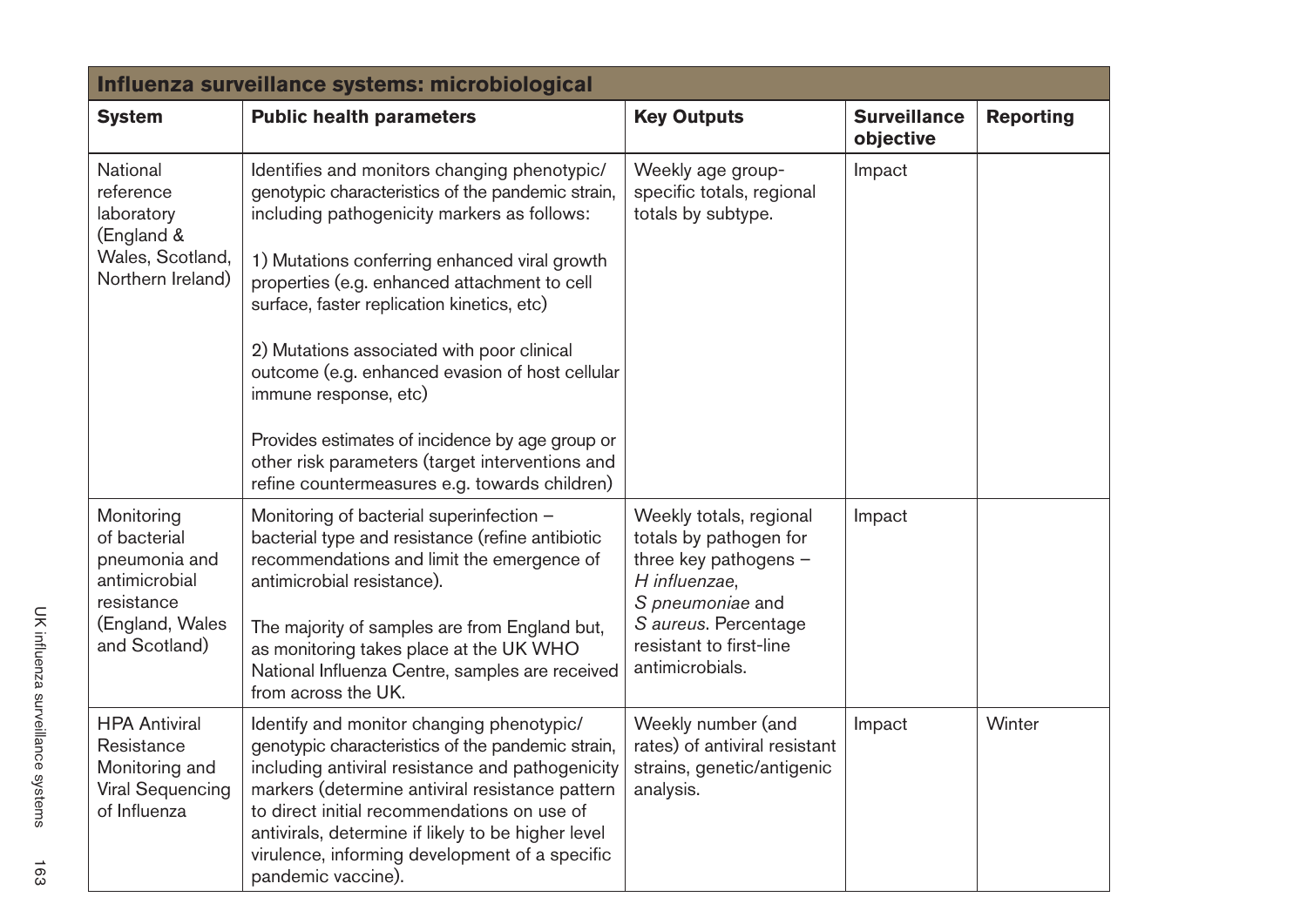| 164                                  | <b>Influenza surveil</b>                                       |                                                                     |
|--------------------------------------|----------------------------------------------------------------|---------------------------------------------------------------------|
|                                      | <b>System</b>                                                  | Pι                                                                  |
| The 2009 Influenta Pandemic: Annex E | HPA Web-<br>based Hospital<br>Surveillance<br>System           | A<br>$_{\rm CO}$<br>de<br>fa<br>th<br>dis<br>cli<br>rel<br>on<br>se |
|                                      | Excess deaths<br>from all causes<br>by age group<br>and region | Pr<br>$d\epsilon$<br>рa<br>for                                      |

| Influenza surveillance systems: severity                                                                                                  |                                                                                                                                                                                                                                                                                                                                                                                                                                                     |                                                                                                                                                                                                                                                                                                                                                           |                                  |                                                  |  |
|-------------------------------------------------------------------------------------------------------------------------------------------|-----------------------------------------------------------------------------------------------------------------------------------------------------------------------------------------------------------------------------------------------------------------------------------------------------------------------------------------------------------------------------------------------------------------------------------------------------|-----------------------------------------------------------------------------------------------------------------------------------------------------------------------------------------------------------------------------------------------------------------------------------------------------------------------------------------------------------|----------------------------------|--------------------------------------------------|--|
| <b>System</b>                                                                                                                             | <b>Public health parameters</b>                                                                                                                                                                                                                                                                                                                                                                                                                     | <b>Key Outputs</b>                                                                                                                                                                                                                                                                                                                                        | <b>Surveillance</b><br>objective | <b>Reporting</b>                                 |  |
| HPA Web-<br>based Hospital<br>Surveillance<br>System                                                                                      | A web-based reporting system for laboratory-<br>confirmed influenza hospitalisations<br>designed to identify and quantify risk<br>factors for severe disease and to assist in<br>the detection of emerging changes in the<br>disease epidemiology at a minimal burden on<br>clinicians. This platform provides a robust and<br>reliable mechanism for collecting basic data<br>on hospitalised cases of laboratory-confirmed<br>seasonal influenza. | Daily regional total<br>inpatients, new<br>admissions, and Intensive<br>Treatment Unit (ITU)<br>admissions by age group,<br>number of cases with co-<br>morbidities by age group,<br>deaths by age group.                                                                                                                                                 | Impact<br>Spread                 | Exception<br>reporting<br>and winter<br>(weekly) |  |
| Excess deaths<br>from all causes<br>by age group<br>and region<br>(mortality data<br>are provided by<br>GRO - General<br>Register Office) | Provides an indicator on whether more<br>deaths (due to all causes) are occurring in a<br>particular age group than would be expected<br>for that time of year. This is important for<br>influenza surveillance, but also for other<br>serious health events such as heat-wave<br>monitoring, and surveillance during the<br>Olympics.                                                                                                              | Provides alerts on<br>excess all-cause<br>mortality by age group<br>(and by region) and are<br>based on the number<br>of deaths occurring<br>per week, adjusted for<br>reporting delay. These<br>alerts are non-specific<br>to influenza and need to<br>be interpreted with other<br>surveillance indicators<br>such as flu activity,<br>temperature etc. | Impact                           | Exception<br>reporting<br>and winter<br>(weekly) |  |
| <b>Excess Mortality</b><br>monitoring<br>(England and<br>Wales) - Office<br>for National<br><b>Statistics</b>                             | Broad estimate of severity of the pandemic<br>(determining the limits of public health actions<br>that are justified).                                                                                                                                                                                                                                                                                                                              | Weekly estimation of<br>national all-cause excess<br>mortality.                                                                                                                                                                                                                                                                                           | Impact                           | Winter                                           |  |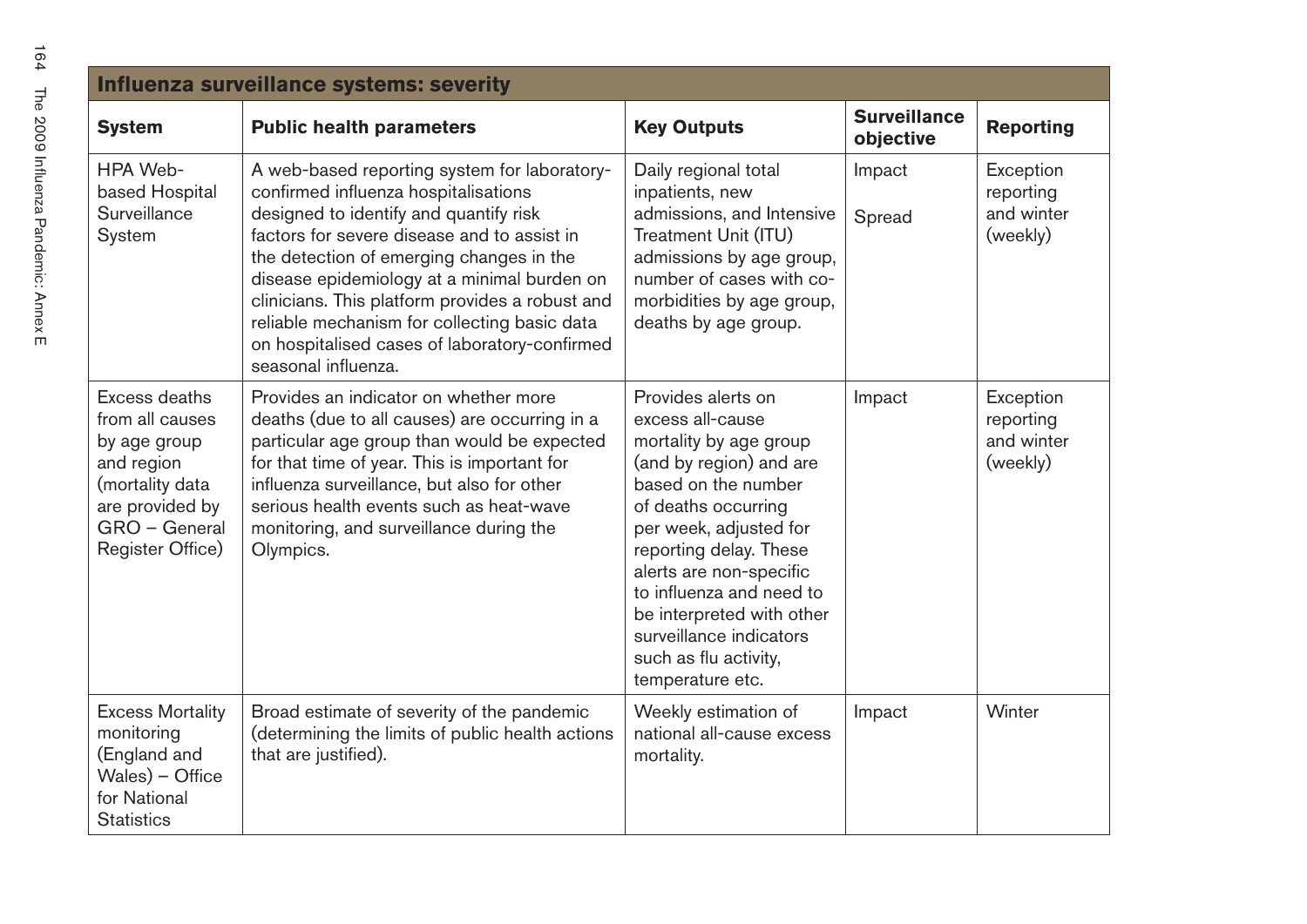| Influenza surveillance systems: interventions |                                                                                                                                 |                                                                                                                                                                                                                                    |                                  |                       |  |
|-----------------------------------------------|---------------------------------------------------------------------------------------------------------------------------------|------------------------------------------------------------------------------------------------------------------------------------------------------------------------------------------------------------------------------------|----------------------------------|-----------------------|--|
| <b>System</b>                                 | <b>Public health parameters</b>                                                                                                 | <b>Key Outputs</b>                                                                                                                                                                                                                 | <b>Surveillance</b><br>objective | <b>Reporting</b>      |  |
| Influenza vaccine<br>uptake                   | Provide timely measure of influenza vaccine<br>uptake in target populations (clinical risk<br>groups, health care workers etc). | Monthly influenza vaccine<br>uptake by age and risk<br>group for clinical risk<br>groups at national, SHA<br>and PCT level.<br>Monthly influenza vaccine<br>uptake for health care<br>workers at national, SHA<br>and trust level. | <b>Effectiveness</b>             | Winter $-$<br>monthly |  |
| Vaccine<br>effectiveness<br>surveillance      | Provide measure of the effectiveness of<br>new influenza vaccine through the sentinel<br>virological surveillance networks.     | Interim and end of<br>season measure of flu<br>vaccine effectiveness                                                                                                                                                               | <b>Effectiveness</b>             |                       |  |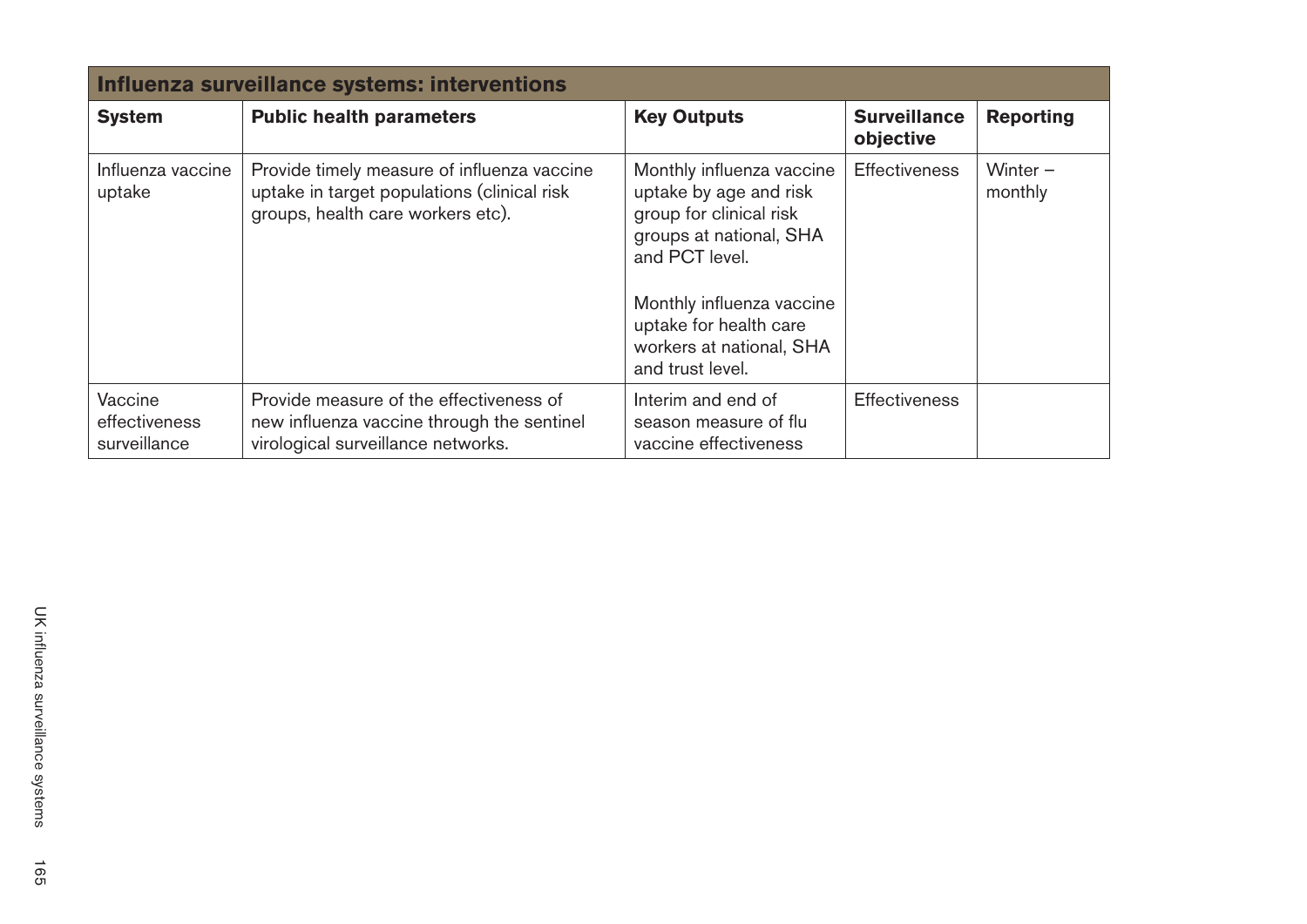| Influenza surveillance systems: outbreaks                                                                 |                                                                                                                                                                                                                                                                         |                                                                                                                                                                   |                                  |                  |  |
|-----------------------------------------------------------------------------------------------------------|-------------------------------------------------------------------------------------------------------------------------------------------------------------------------------------------------------------------------------------------------------------------------|-------------------------------------------------------------------------------------------------------------------------------------------------------------------|----------------------------------|------------------|--|
| <b>System</b>                                                                                             | <b>Public health parameters</b>                                                                                                                                                                                                                                         | <b>Key Outputs</b>                                                                                                                                                | <b>Surveillance</b><br>objective | <b>Reporting</b> |  |
| <b>Medical Officers</b><br>of Schools<br>Association<br>(MOSA) and<br><b>HPA</b> scheme<br>(England only) | Give estimates of incidence by age group or<br>other risk parameters (trigger for change in<br>public health response mode, inform health<br>service planning, target interventions and<br>refine countermeasures e.g. towards children,<br>input to real-time models). | Weekly report of<br>significant incidents<br>in this network of<br>independent schools<br>(incidence rates are<br>calculated and relayed<br>back to the schools). | Onset<br>Spread                  | Winter           |  |
| Outbreaks of<br>respiratory<br>illness                                                                    | Outbreaks in institutional settings (schools,<br>care homes, hospitals etc) are reported to the<br>Respiratory Diseases Department, Cfl on an<br>ad hoc basis.                                                                                                          | Ad hoc reports of<br>outbreaks                                                                                                                                    | Onset<br>Spread                  | Winter           |  |

| Influenza surveillance systems: enhanced surveillance |                                                                                                                                                                                                                                                                                                                                   |                                                                                                                                                                                                                              |                                          |                  |  |  |
|-------------------------------------------------------|-----------------------------------------------------------------------------------------------------------------------------------------------------------------------------------------------------------------------------------------------------------------------------------------------------------------------------------|------------------------------------------------------------------------------------------------------------------------------------------------------------------------------------------------------------------------------|------------------------------------------|------------------|--|--|
| <b>System</b>                                         | <b>Public health parameters</b>                                                                                                                                                                                                                                                                                                   | <b>Key Outputs</b>                                                                                                                                                                                                           | <b>Surveillance</b><br>objective         | <b>Reporting</b> |  |  |
| <b>First Few</b><br>Hundred<br>(FF100) project        | Enhanced surveillance of cases due to novel<br>influenza virus and their close contacts (or<br>potentially other new respiratory viruses or<br>public health-related incident). This includes<br>collection of detailed demographic data,<br>exposure, clinical, treatment and outcome<br>data on cases and their close contacts. | Public health-based<br>epidemiological<br>analysis to determine<br>key epidemiological,<br>virological and clinical<br>characteristics of a novel<br>pandemic virus e.g. serial<br>interval, effectiveness of<br>antivirals. | Spread<br>Impact<br><b>Effectiveness</b> | As required      |  |  |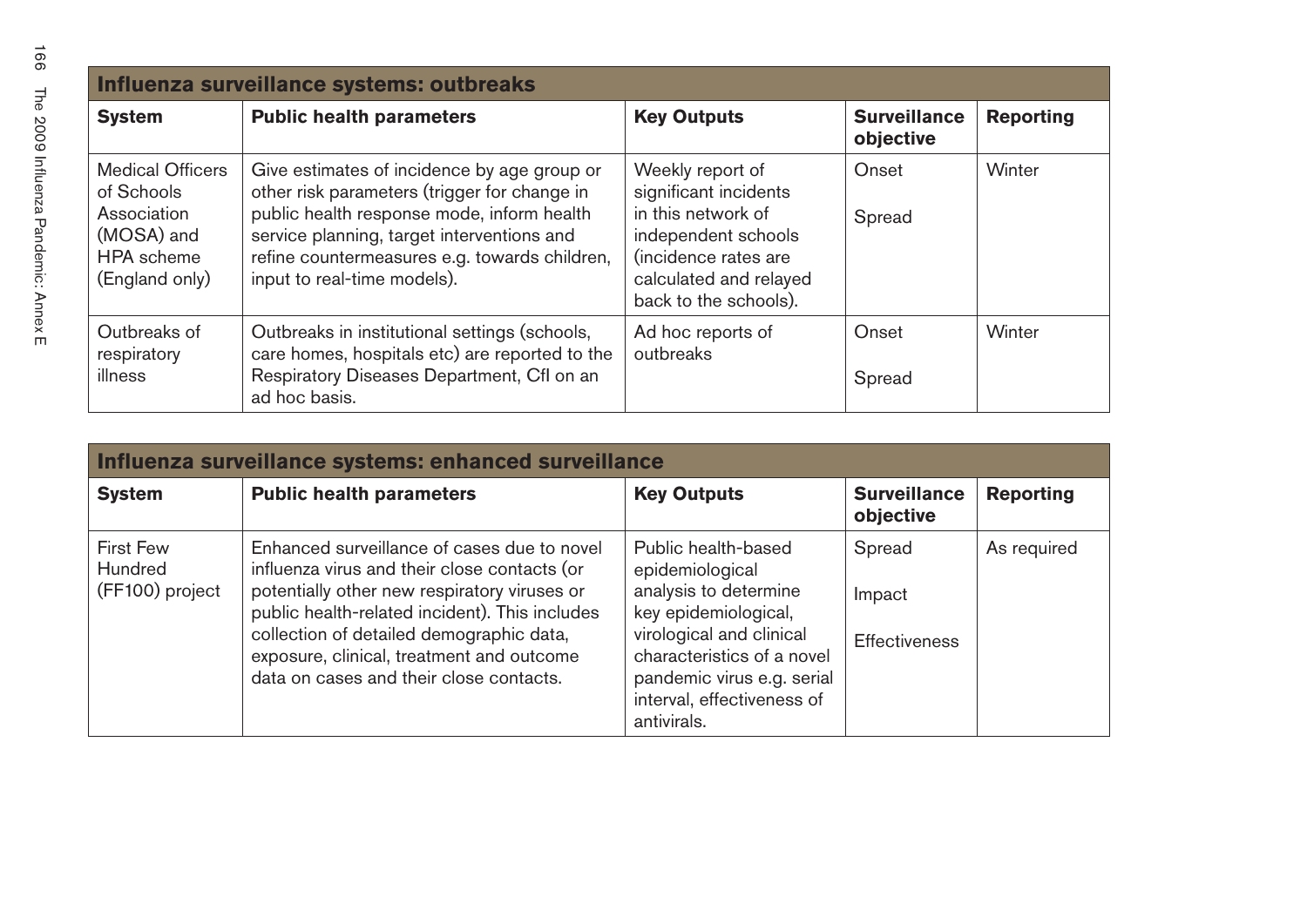| Influenza surveillance systems: international |                                                                                                                                  |                                                                                                                    |                                  |                                            |
|-----------------------------------------------|----------------------------------------------------------------------------------------------------------------------------------|--------------------------------------------------------------------------------------------------------------------|----------------------------------|--------------------------------------------|
| <b>System</b>                                 | <b>Public health parameters</b>                                                                                                  | <b>Key Outputs</b>                                                                                                 | <b>Surveillance</b><br>objective | <b>Reporting</b>                           |
| International<br>surveillance                 | Monitors rumour and formal data sources to<br>identify new and ongoing diseases, including<br>influenza, of interest to England. | ILI rates by country,<br>deaths by country,<br>virological surveillance<br>including dominant<br>influenza strain. | Onset<br>Impact                  | Winter and<br>'switched on'<br>as required |

Note: The HPA is also currently exploring whether flu-related absenteeism from a major employer in London could be used as a future indicator for influenza surveillance.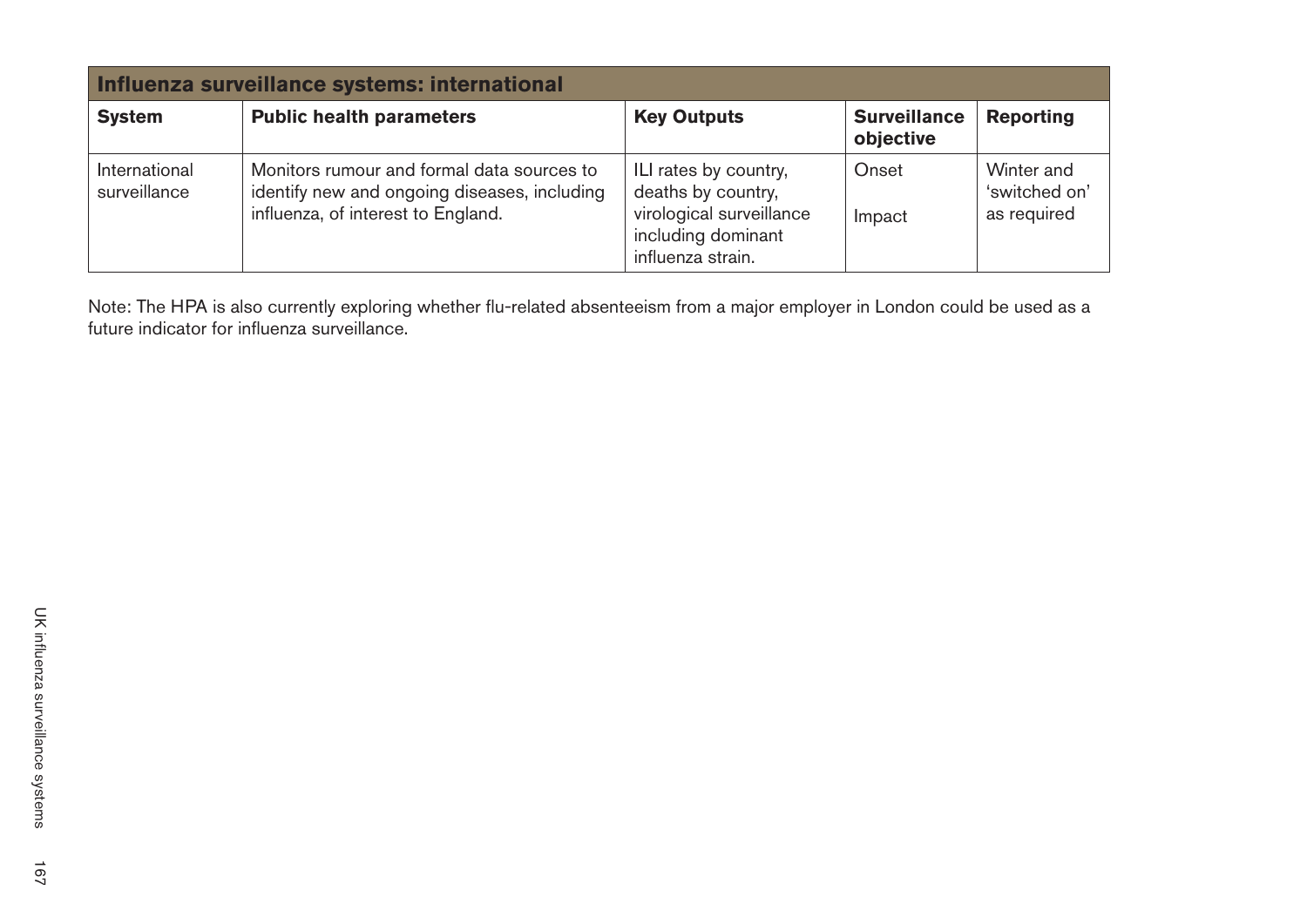| <b>System</b>                                                                | <b>Public health parameters</b>                                                                                                                                                                                                                                                                                                                                                                                                                                     | <b>Key Outputs</b>                                                                                                                                                                                                                 | <b>Surveillance</b><br>objective | <b>Reporting</b>                     |
|------------------------------------------------------------------------------|---------------------------------------------------------------------------------------------------------------------------------------------------------------------------------------------------------------------------------------------------------------------------------------------------------------------------------------------------------------------------------------------------------------------------------------------------------------------|------------------------------------------------------------------------------------------------------------------------------------------------------------------------------------------------------------------------------------|----------------------------------|--------------------------------------|
| Northern Ireland<br><b>Sentinel Practice</b><br><b>Network</b>               | Provides estimates of incidence by age group<br>or other risk parameters (trigger for change in<br>public health response mode, inform health<br>service planning, target interventions and<br>refine countermeasures e.g. towards children,<br>input to real-time models)<br>Identifies and monitors changing phenotypic/<br>genotypic characteristics of the pandemic<br>strain, including antiviral resistance and<br>pathogenicity markers (virology component) | Weekly incidence and<br>prevalence rates of<br>influenza-like illness,<br>pneumonia, acute<br>respiratory infection<br>by age and sex. Work<br>in defining thresholds<br>underway. Virus isolates<br>and proportion by<br>subtype. | Onset<br>Spread<br>Impact        | Winter                               |
| <b>NHS 24</b><br>(Scotland)                                                  | Provides estimates of incidence by age group<br>or other risk parameters (trigger for change in<br>public health response mode, inform health<br>service planning, target interventions and<br>refine countermeasures e.g. towards children,<br>input to real-time models)                                                                                                                                                                                          | Daily age group-specific<br>trends and HPA Region-<br>specific trends for 'swine<br>flu', colds/flu, fever.                                                                                                                        | Onset<br>Spread<br>Impact        | Winter and<br>exception<br>reporting |
| Out of Hours<br><b>Primary Care</b><br>Surveillance<br>(Northern<br>Ireland) | Provides estimates of incidence by age group<br>or other risk parameters (trigger for change in<br>public health response mode, inform health<br>service planning, target interventions and<br>refine countermeasures e.g. towards children,<br>input to real-time models)                                                                                                                                                                                          | Daily age group-specific<br>trends for flu/FLI.                                                                                                                                                                                    | Onset<br>Spread<br>Impact        | Winter                               |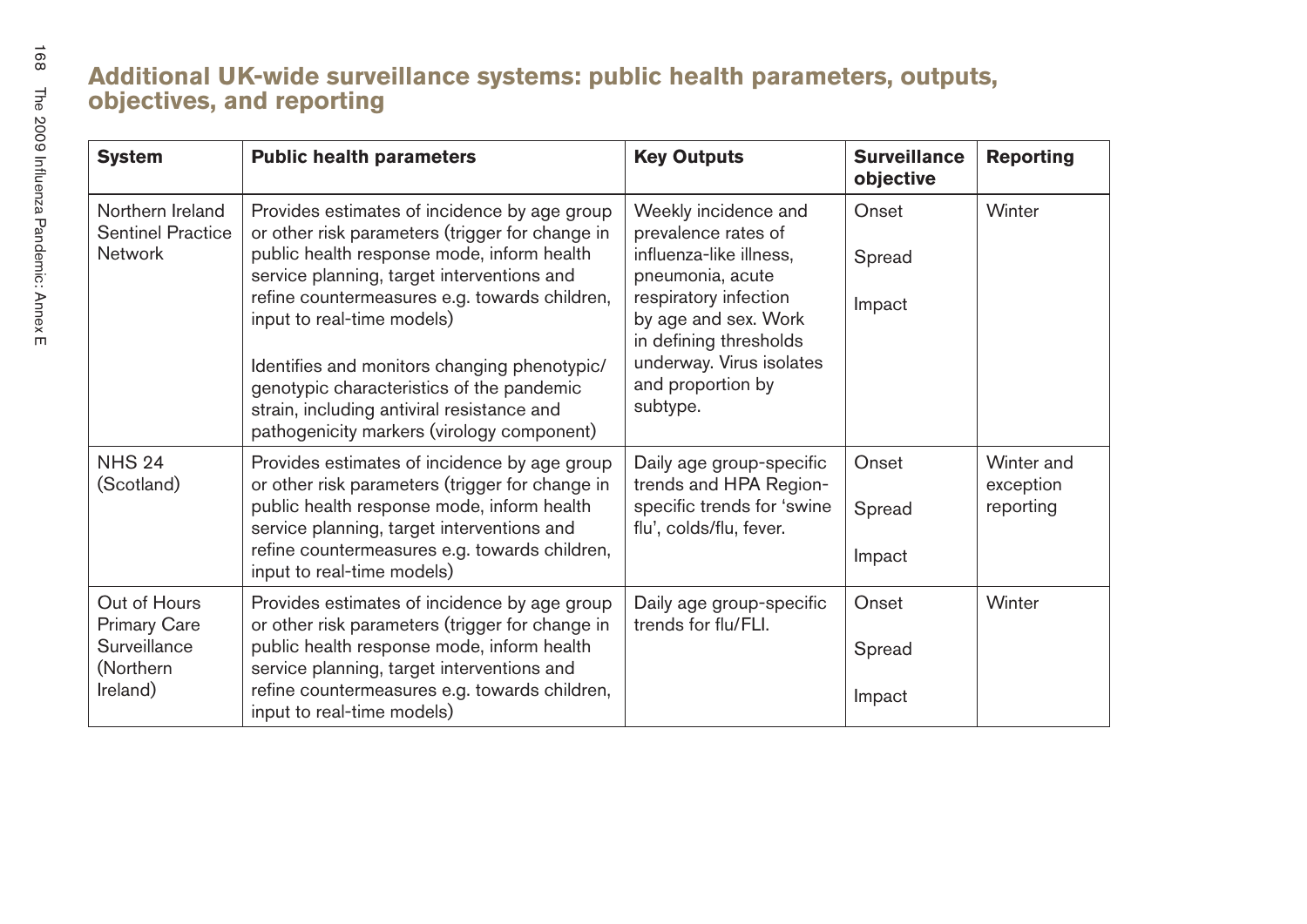| <b>System</b>                                                     | <b>Public health parameters</b>                                                                                                                                                                                                                                                                                                                                                                                                                                                                                                                                                                                                                                                                                                                                                                                                                                                                                                                                                                              | <b>Key Outputs</b>                                                                                                                                                                                                                                                               | <b>Surveillance</b><br>objective | <b>Reporting</b> |
|-------------------------------------------------------------------|--------------------------------------------------------------------------------------------------------------------------------------------------------------------------------------------------------------------------------------------------------------------------------------------------------------------------------------------------------------------------------------------------------------------------------------------------------------------------------------------------------------------------------------------------------------------------------------------------------------------------------------------------------------------------------------------------------------------------------------------------------------------------------------------------------------------------------------------------------------------------------------------------------------------------------------------------------------------------------------------------------------|----------------------------------------------------------------------------------------------------------------------------------------------------------------------------------------------------------------------------------------------------------------------------------|----------------------------------|------------------|
| PIPeR/<br><b>PTI Scheme</b><br>(Scotland)                         | The Pandemic Influenza Primary Care<br>Reporting (PIPeR) system was designed<br>to meet surveillance needs in the event of a<br>pandemic of influenza developing. This system<br>has three main components, two of which<br>emulate existing systems for flu surveillance<br>or vaccine monitoring. PIPeR was used<br>over the course of the 2008/2009 season<br>to generate influenza (and pneumococcal)<br>vaccine uptake and provide trend data<br>on clinical presentation with ILI and acute<br>respiratory illness (ARI). In addition, PIPeR<br>generates clinical trend data for ILI and ARI<br>presentations by age and clinical risk groups<br>whilst reporting on the laboratory investigation<br>of presentations using multiplex Polymerase<br>Chain Reaction (PCR) testing of respiratory<br>samples.<br>Identifies and monitors changing phenotypic/<br>genotypic characteristics of the pandemic<br>strain, including antiviral resistance and<br>pathogenicity markers (virology component). | Daily and weekly<br>incidence and prevalence<br>rates of influenza-like<br>illness, pneumonia,<br>acute bronchitis by age,<br>sex, Health Board, and<br>comparison against<br>defined thresholds.<br>Rates by vaccination<br>status. Virus isolates and<br>proportion by subtype | Onset<br>Spread<br>Impact        | Winter           |
| Rapid<br>surveillance<br>of influenza in<br>Wales using<br>Audit+ | Provides estimates of incidence by age group<br>or other risk parameters (trigger for change in<br>public health response mode, inform health<br>service planning, target interventions and<br>refine countermeasures e.g. towards children,<br>input to real-time models)                                                                                                                                                                                                                                                                                                                                                                                                                                                                                                                                                                                                                                                                                                                                   | Daily incidence and<br>prevalence rates of<br>influenza-like illness,<br>URTI, LRTI by age, sex,<br>region, and comparison<br>against defined<br>thresholds.                                                                                                                     | Onset<br>Spread<br>Impact        | Winter           |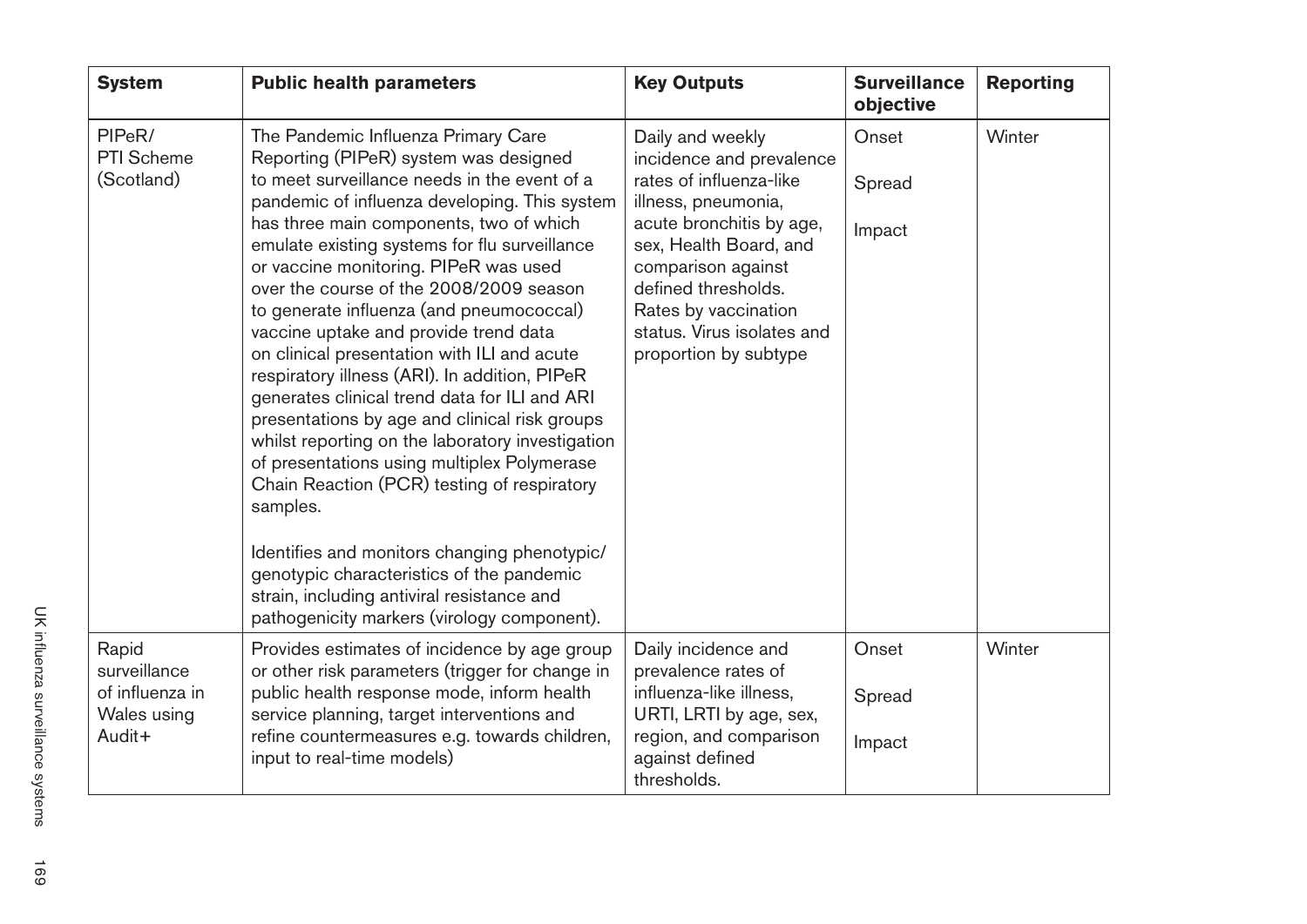

# **Definition of an at-risk group, as agreed by the Scientific Advisory Group for Emergencies (SAGE)**

#### **"Members of an at-risk group are defined as those who are at higher** risk of serious illness or death should they develop influenza."

List of at-risk groups who should receive antiviral treatment for clinically diagnosed swine flu:

1. people aged 6 months or over with:

- chronic respiratory disease (including asthma that requires continuous or repeated use of inhaled or systemic steroids or with previous exacerbations requiring hospitalisation)
- chronic heart disease
- • � chronic renal disease
- chronic liver disease
- chronic neurological disease
- immunosuppression
- diabetes mellitus.
- 2. people who have received any medical treatment for asthma in the last three years (in addition to those included above)
- 3. pregnant women
- 4. children under the age of 5 years
- 5. people over the age of 65 years.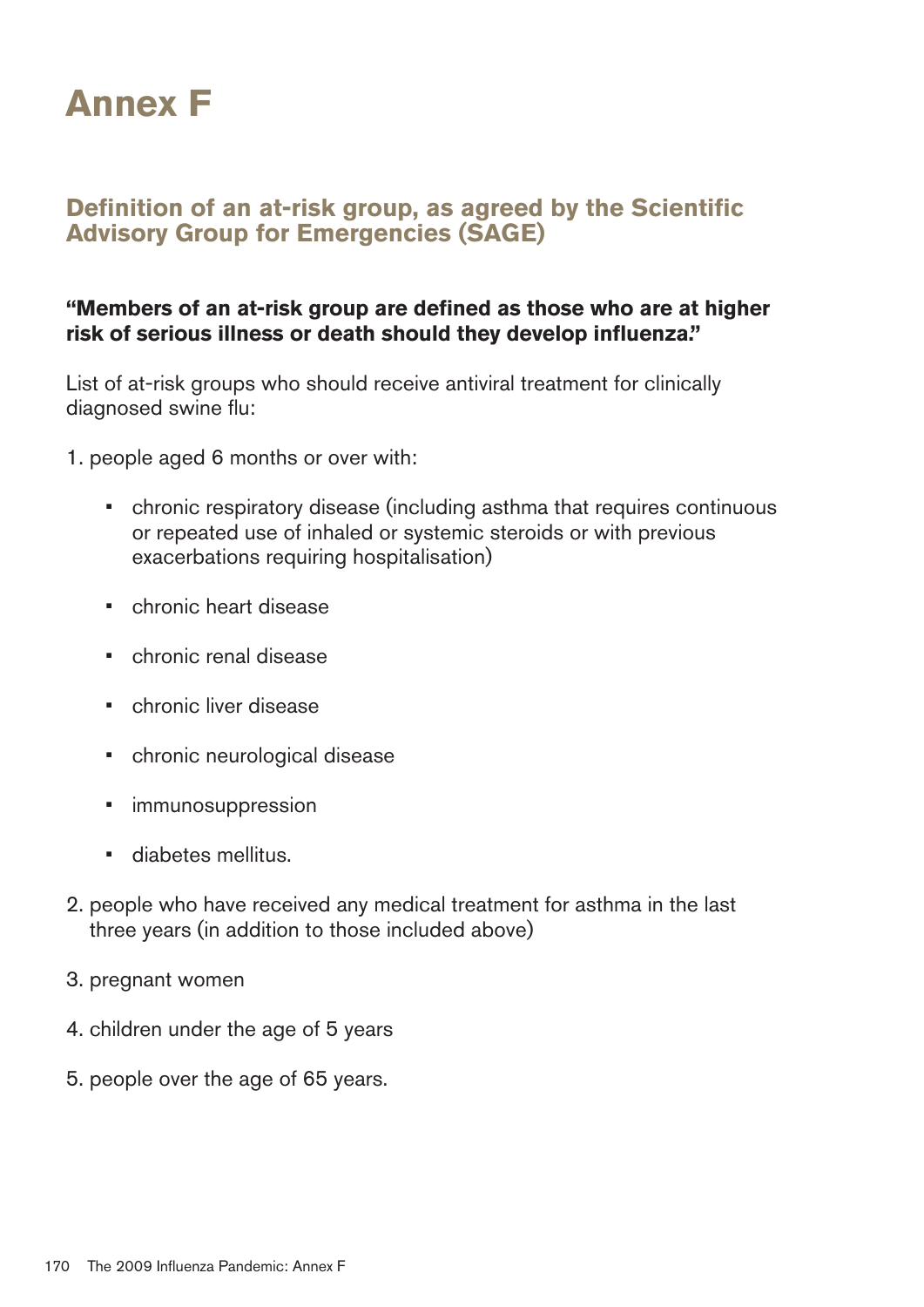# **Annex G**

# **Hospitalisations and critical care admissions during the H1N1** pandemic

|                               | <b>Hospitalised Cases</b> | <b>ICU/HDU Admissions<sup>5</sup></b> |
|-------------------------------|---------------------------|---------------------------------------|
| England <sup>1</sup>          | 25,785                    | 2,326                                 |
| Scotland <sup>2</sup>         | 1,531                     | 187                                   |
| Wales <sup>3</sup>            | 451                       | 64                                    |
| Northern Ireland <sup>4</sup> | 580                       | 50                                    |

- 1 From 17th July 2009 until 1st March 2010 (DH)
- 2 From 2nd July until 25th January 2010 (HPS)
- 3 From 24th May 2009 until 28th April 2010 (CDSC Wales)
- 4 From 20th August until 2nd April 2010 (CDSC NI)
- 5 ICU: intensive care unit; HDU: high dependency unit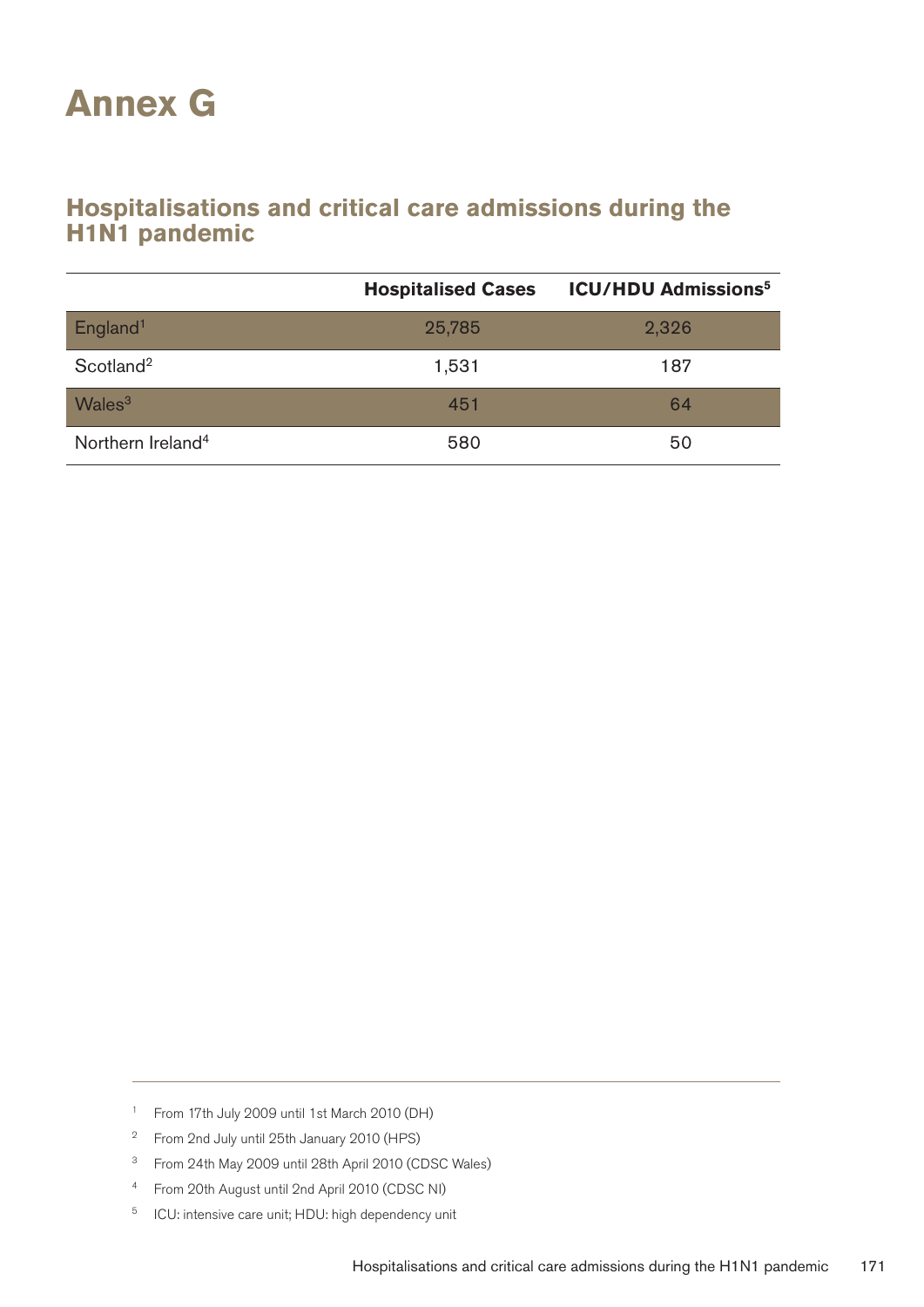# **Annex H**

# **Glossary**

| <b>Advance-purchase</b><br>agreement | An agreement in which the purchaser commits<br>to purchase a product prior to its development.                                             |
|--------------------------------------|--------------------------------------------------------------------------------------------------------------------------------------------|
| Antivirals/<br>antiviral medicines   | Types of medicines used to treat viral infections<br>such as influenza.                                                                    |
| <b>Asymptomatic</b>                  | Infected but not showing symptoms.                                                                                                         |
| <b>Break clause</b>                  | A clause which allows a contract to be<br>terminated early.                                                                                |
| <b>Clinical attack rate</b><br>(CAR) | The cumulative proportion of people infected<br>and showing symptoms over a specified period<br>of time.                                   |
| <b>Clinical diagnosis</b>            | The identification of a patient's illness from<br>a physical examination of their signs and<br>symptoms.                                   |
| <b>Containment</b>                   | Measures to limit the spread of infection from an<br>affected area(s).                                                                     |
| <b>Countermeasures</b>               | Interventions that attempt to prevent, control or<br>treat an illness or condition.                                                        |
| <b>Critical care</b>                 | Care of patients with life-threatening conditions.                                                                                         |
| <b>Epidemic</b>                      | The widespread occurrence of significantly more<br>cases of a disease in a community or population<br>than expected over a period of time. |
|                                      | <b>Epidemiological models</b> Mathematical simulations of the spread of<br>a disease and the likely effectiveness of<br>countermeasures.   |
| <b>Epidemiology</b>                  | The study of patterns, causes and control of<br>disease in groups of people.                                                               |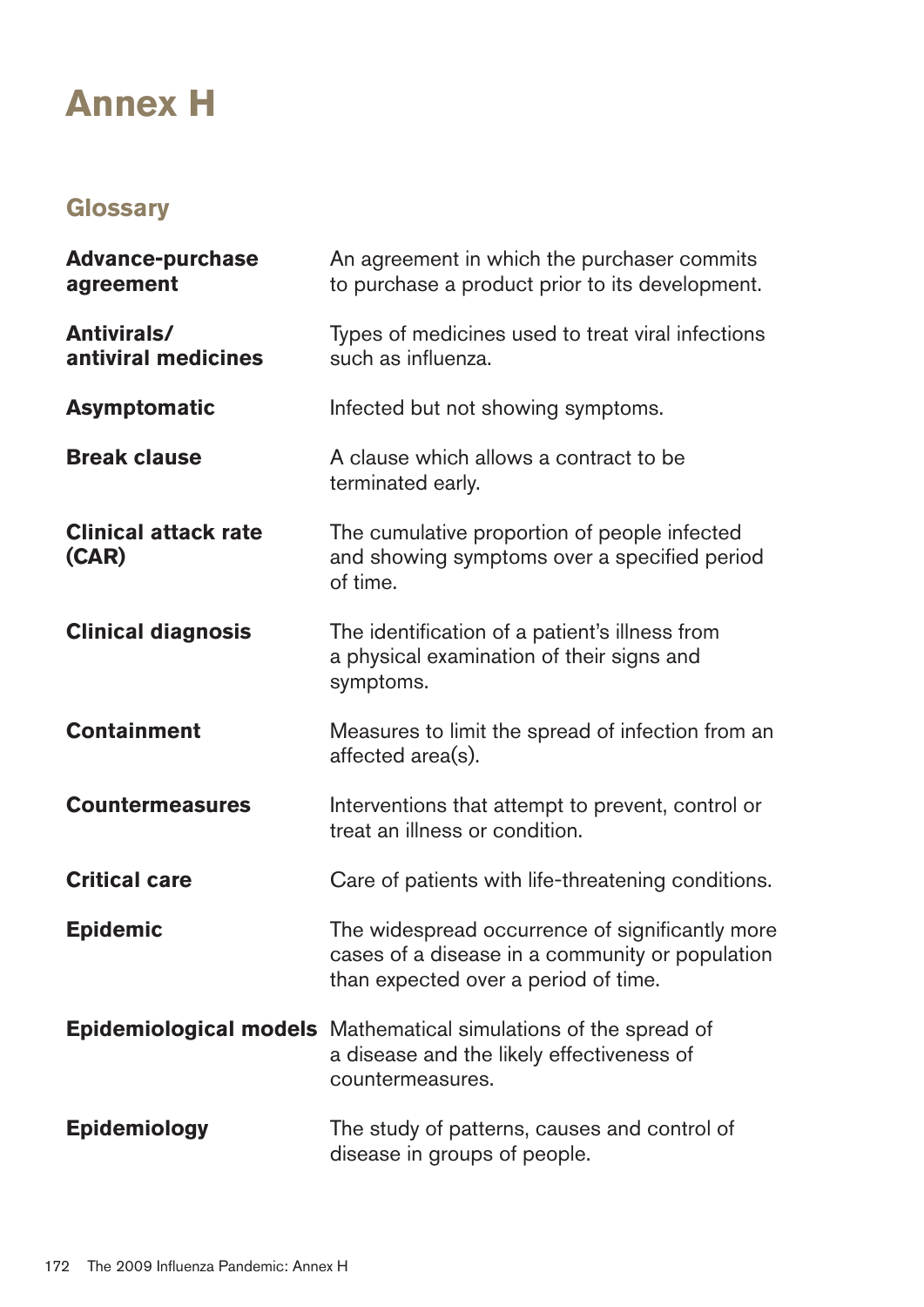| <b>Excess deaths</b>                                           | Deaths which exceed the expected number of<br>deaths for a particular season.                                                                                                 |
|----------------------------------------------------------------|-------------------------------------------------------------------------------------------------------------------------------------------------------------------------------|
| <b>Exercise Winter Willow</b>                                  | A government-led exercise to test the UK's<br>ability to manage the effects of an influenza<br>pandemic.                                                                      |
| <b>Extracorporeal</b><br>membrane<br><b>oxygenation (ECMO)</b> | A medical technique for providing both<br>cardiac and respiratory support to patients<br>whose heart and lungs are very severely<br>diseased or damaged.                      |
| Face mask/<br>surgical mask                                    | A disposable face mask that provides a physical<br>barrier but no filtration.                                                                                                 |
| <b>H1N1/</b><br>swine influenza A                              | A strain of the influenza virus, endemic in pigs.                                                                                                                             |
| <b>H5N1/</b><br>avian influenza                                | Highly pathogenic avian influenza virus, endemic<br>in birds in South East Asia.                                                                                              |
| <b>Infectivity</b>                                             | The extent to which a given micro-organism<br>infects people (or animals), i.e. the ability of the<br>organism to enter, survive and multiply in people<br>and cause disease. |
| <b>Mathematical</b><br>modelling                               | An abstract model that uses quantitative data<br>to describe the behaviour of a system.                                                                                       |
| <b>Mitigation</b>                                              | Actions taken to decrease or moderate the<br>severity or intensity of an event or process.                                                                                    |
| <b>Morbidity</b>                                               | The incidence of ill health.                                                                                                                                                  |
| <b>Mortality</b>                                               | The incidence of death.                                                                                                                                                       |
| <b>National Risk Register</b>                                  | Report released by the Cabinet Office as part<br>of the government's National Security Strategy.<br>It provides an assessment of significant potential<br>risks to the UK.    |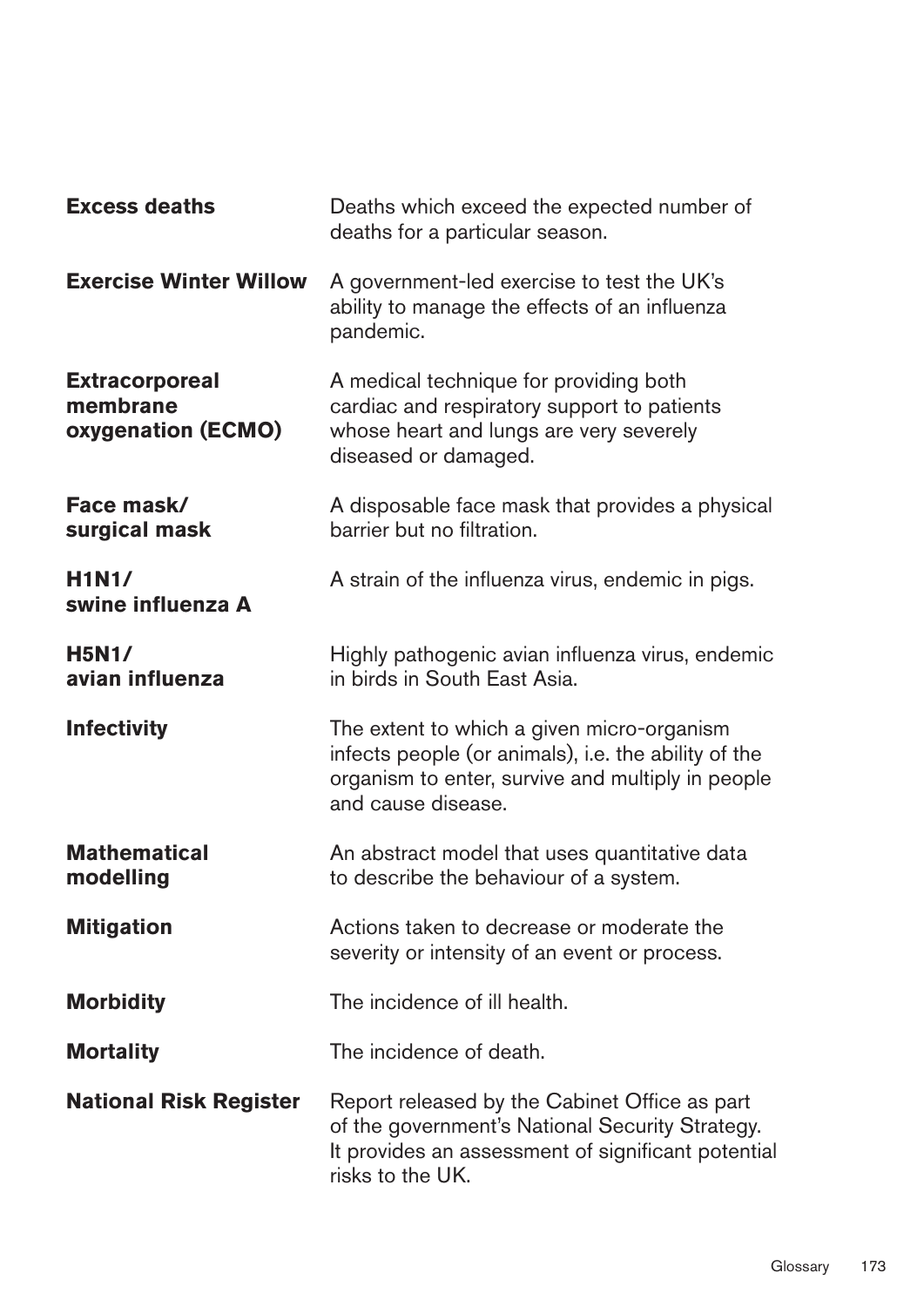| <b>NHS 24 (Scotland)</b>                                                                     | National Health Service telephone helpline<br>(Scotland).                                                                                                                                                                                             |
|----------------------------------------------------------------------------------------------|-------------------------------------------------------------------------------------------------------------------------------------------------------------------------------------------------------------------------------------------------------|
| <b>NHS Direct</b>                                                                            | National Health Service telephone helpline<br>(England).                                                                                                                                                                                              |
| <b>NHS Direct Wales</b>                                                                      | National Health Service telephone helpline<br>(Wales).                                                                                                                                                                                                |
| <b>Outbreak</b>                                                                              | Sudden appearance of, or increase in, cases<br>of a disease in a specific geographical area<br>or population, e.g. in a village, town or closed<br>institution.                                                                                       |
| <b>Pandemic</b>                                                                              | Worldwide epidemic – an influenza pandemic<br>occurs when a new strain of influenza virus<br>emerges which causes human illness and is able<br>to spread rapidly within and between countries<br>because people have little or no immunity to it.     |
| 'Pandemic Flu:<br><b>A</b> national framework<br>for responding to an<br>influenza pandemic' | Joint Cabinet Office and Department of Health<br>framework for dealing with a pandemic. Published<br>in 2007 (also referred to as the National<br>Framework, The Framework, 2007 Framework).                                                          |
| <b>Pandemic-</b><br>specific vaccine                                                         | A vaccine that is procured once a pandemic is<br>announced, using the correct strain of influenza<br>for the outbreak.                                                                                                                                |
| <b>Pre-pandemic vaccine</b>                                                                  | A vaccine that is procured prior to a pandemic<br>and stockpiled ready to be used. It may therefore<br>not be the correct strain of influenza that occurs<br>in a pandemic.                                                                           |
| <b>Priority groups</b>                                                                       | Groups of individuals identified as needing to be<br>prioritised in terms of receiving vaccination.                                                                                                                                                   |
| <b>Prophylaxis</b>                                                                           | Administration of a medicine to prevent disease<br>or a process that can lead to disease – with<br>respect to pandemic influenza, this usually refers<br>to the administration of antiviral medicines to<br>healthy individuals to prevent influenza. |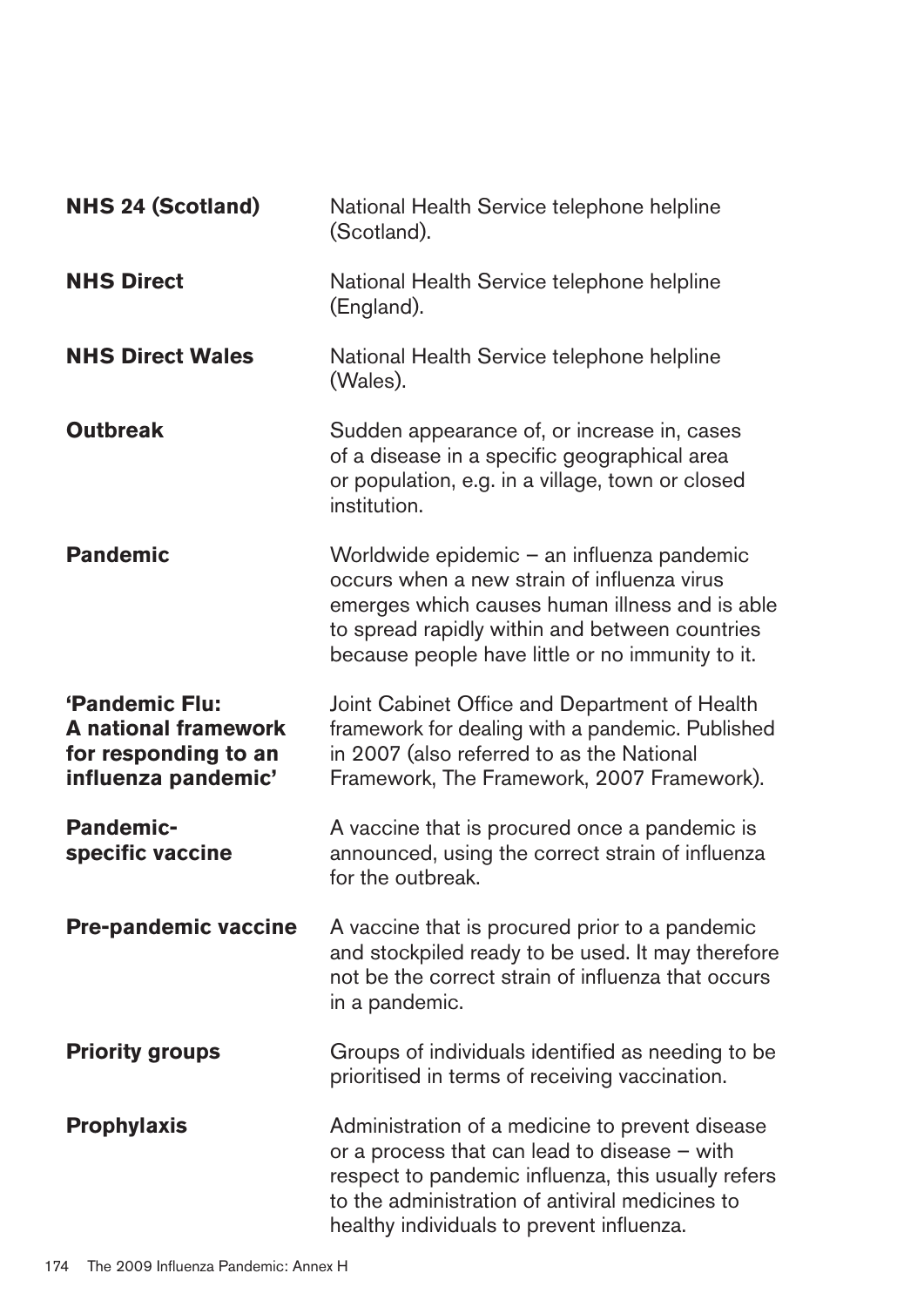| <b>QSurveillance system</b>                          | A database, formed by the University of<br>Nottingham and Egton Medical Information<br>Systems Ltd, containing primary care data from<br>a nationally representative sample of practices.                                                                                    |
|------------------------------------------------------|------------------------------------------------------------------------------------------------------------------------------------------------------------------------------------------------------------------------------------------------------------------------------|
| <b>Scientific</b><br>evidence base                   | The scientific evidence upon which<br>preparedness plans are developed.                                                                                                                                                                                                      |
| <b>Seasonal flu vaccine</b>                          | Annual vaccine for use against influenza viruses.                                                                                                                                                                                                                            |
| <b>Sleeping contract</b>                             | A contract that is in place to be activated<br>only when needed. The advance-purchase<br>agreements are examples of sleeping contracts.                                                                                                                                      |
| <b>Statement of</b><br><b>Financial Entitlements</b> | The Statement of Financial Entitlements relates<br>to the payments to be made by primary care<br>trusts to a contractor under a General Medical<br>Services contract.                                                                                                        |
| <b>Surveillance</b>                                  | The continuing scrutiny of all aspects of the<br>occurrence and spread of disease pertinent to<br>effective control in order to inform and direct<br>public health action.                                                                                                   |
| <b>Symptomatic</b>                                   | Showing symptoms of disease or illness.                                                                                                                                                                                                                                      |
| <b>Transmission</b>                                  | Any mechanism by which an infectious agent<br>is spread from a source or reservoir (including<br>another person) to a person.                                                                                                                                                |
| <b>Virulence</b>                                     | The degree to which a micro-organism is able<br>to cause serious disease.                                                                                                                                                                                                    |
| <b>Wave</b>                                          | The period during which an outbreak or epidemic<br>occurs either within a community or aggregated<br>across a larger geographical area. The disease<br>wave includes the time during which the disease<br>occurrence increases, peaks and declines back<br>towards baseline. |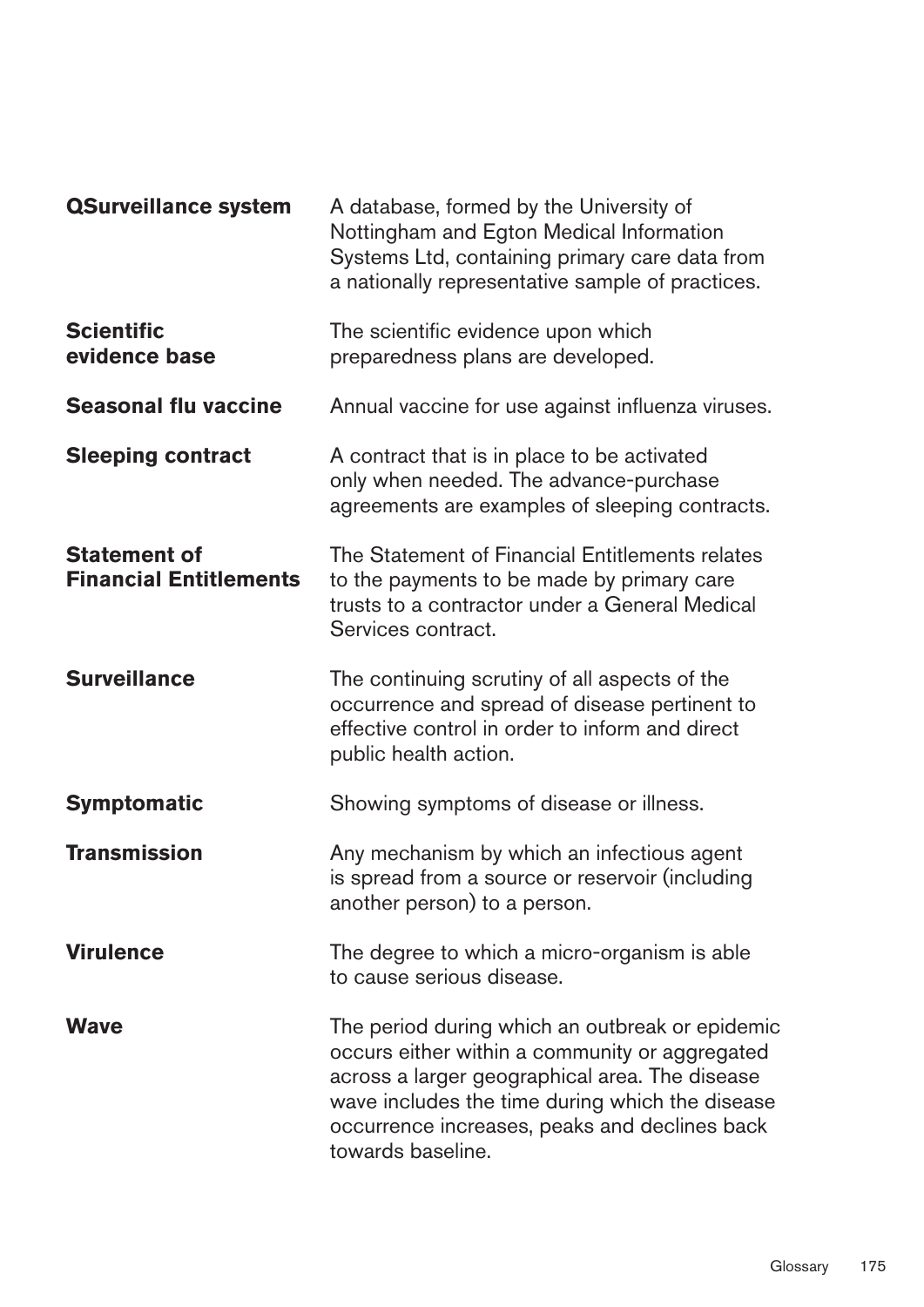# **Annex I**

# **Acronyms**

| <b>ACP</b>    | Antiviral collection point                                   |
|---------------|--------------------------------------------------------------|
| <b>BIS</b>    | Department for Business, Innovation and Skills               |
| <b>BMA</b>    | <b>British Medical Association</b>                           |
| <b>BSE</b>    | Bovine spongiform encephalopathy                             |
| <b>CAR</b>    | Clinical attack rate                                         |
| <b>CCC</b>    | <b>Civil Contingencies Committee</b>                         |
| CCC(O)        | Civil Contingencies Committee (Officials)                    |
| <b>CCS</b>    | <b>Civil Contingencies Secretariat</b>                       |
| <b>CEAPI</b>  | Committee on Ethical Aspects of Pandemic<br>Influenza        |
| <b>CFR</b>    | Case fatality rate                                           |
| <b>CHR</b>    | Clinical hospitalisation rate                                |
| <b>CJD</b>    | Creutzfeldt-Jakob disease                                    |
| <b>CLG</b>    | Department of Communities and Local<br>Government            |
| <b>CMO</b>    | <b>Chief Medical Officer</b>                                 |
| <b>CO</b>     | <b>Cabinet Office</b>                                        |
| <b>COBR</b>   | Cabinet Office Briefing Room (often referred<br>to as COBRA) |
| <b>CONOPS</b> | The Central Government's Concept of<br>Operations            |
| <b>CSA</b>    | <b>Chief Scientific Adviser</b>                              |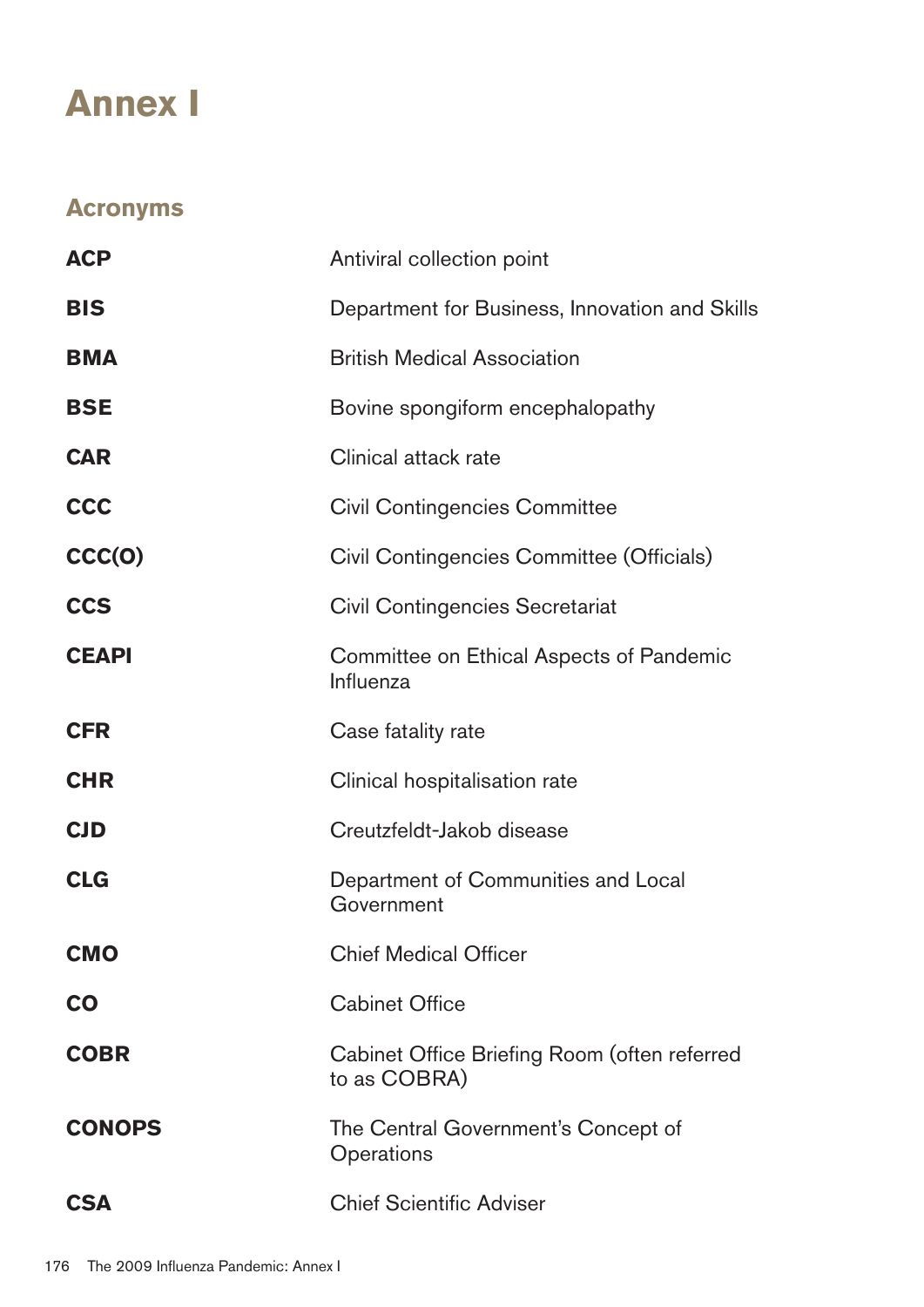| <b>Defra</b>    | Department for Environment, Food and Rural<br><b>Affairs</b>                                                 |
|-----------------|--------------------------------------------------------------------------------------------------------------|
| DH              | Department of Health                                                                                         |
| <b>DHSSPSNI</b> | Department of Health, Social Services and<br><b>Public Safety Northern Ireland</b>                           |
| <b>DWP</b>      | Department for Work and Pensions                                                                             |
| <b>ECDC</b>     | European Centre for Disease Prevention and<br>Control                                                        |
| <b>ECMO</b>     | Extracorporeal membrane oxygenation                                                                          |
| <b>EMA</b>      | European Medicines Agency (previously<br>European Agency for the Evaluation of Medicinal<br>Products (EMEA)) |
| <b>FCO</b>      | Foreign and Commonwealth Office                                                                              |
| <b>FLU-CIN</b>  | <b>Influenza Clinical Information Network</b>                                                                |
| <b>FMD</b>      | Foot-and-mouth disease                                                                                       |
| <b>GCSA</b>     | <b>UK Government Chief Scientific Adviser</b>                                                                |
| <b>GMC</b>      | <b>General Medical Council</b>                                                                               |
| <b>GPC</b>      | <b>General Practitioners Committee</b>                                                                       |
| <b>HPA</b>      | <b>Health Protection Agency</b>                                                                              |
| <b>HPS</b>      | <b>Health Protection Scotland</b>                                                                            |
| <b>ICU</b>      | Intensive care unit (see also ITU)                                                                           |
| Ш               | Influenza-like illness                                                                                       |
| <b>ITU</b>      | Intensive treatment unit (see also ICU)                                                                      |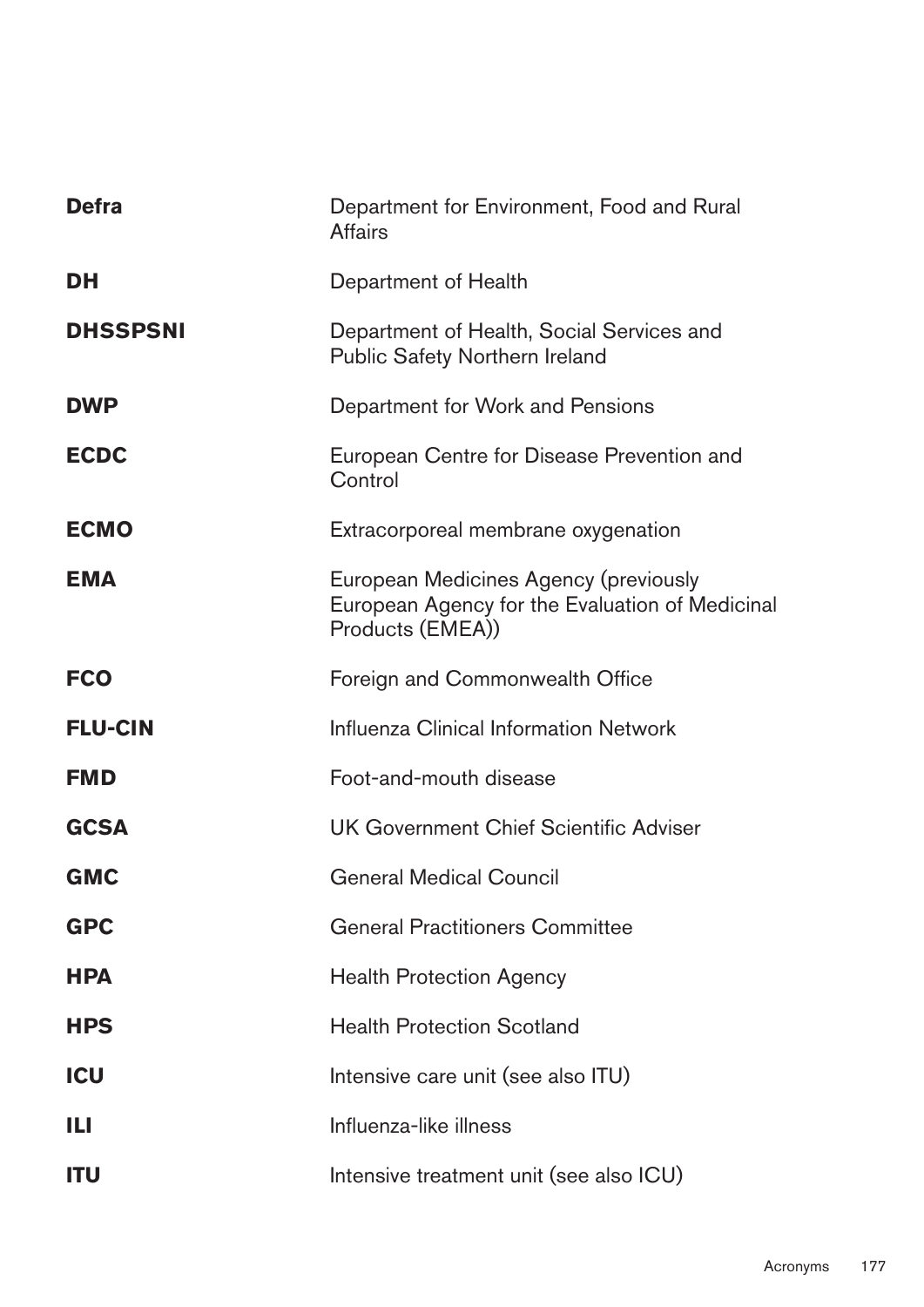| <b>JCVI</b>       | Joint Committee on Vaccination and<br>Immunisation                                   |
|-------------------|--------------------------------------------------------------------------------------|
| <b>LRF</b>        | Local Resilience Forum/a                                                             |
| MISC32            | Ministerial Committee on Pandemic Influenza<br>Planning                              |
| <b>NCC</b>        | <b>News Co-ordination Centre</b>                                                     |
| <b>NMC</b>        | <b>Nursing and Midwifery Council</b>                                                 |
| <b>NPFS</b>       | National Pandemic Flu Service                                                        |
| <b>NSC (THRC)</b> | National Security Council (Threats, Hazards,<br><b>Resilience and Contingencies)</b> |
| <b>PCT</b>        | Primary care trust                                                                   |
| <b>PICO</b>       | Pandemic Influenza Clinical and Operational<br><b>Advisory Group</b>                 |
| <b>PICO-CSG</b>   | Clinical Sub-group of PICO                                                           |
| <b>RCGP</b>       | <b>Royal College of General Practitioners</b>                                        |
| <b>RCM</b>        | Royal College of Midwives                                                            |
| <b>RCOG</b>       | Royal College of Obstetricians and<br>Gynaecologists                                 |
| <b>RHH</b>        | Respiratory health and hand hygiene                                                  |
| <b>SAC</b>        | <b>Scientific Advisory Committee</b>                                                 |
| <b>SAG</b>        | <b>Scientific Advisory Group</b>                                                     |
| <b>SAGE</b>       | Scientific Advisory Group for Emergencies                                            |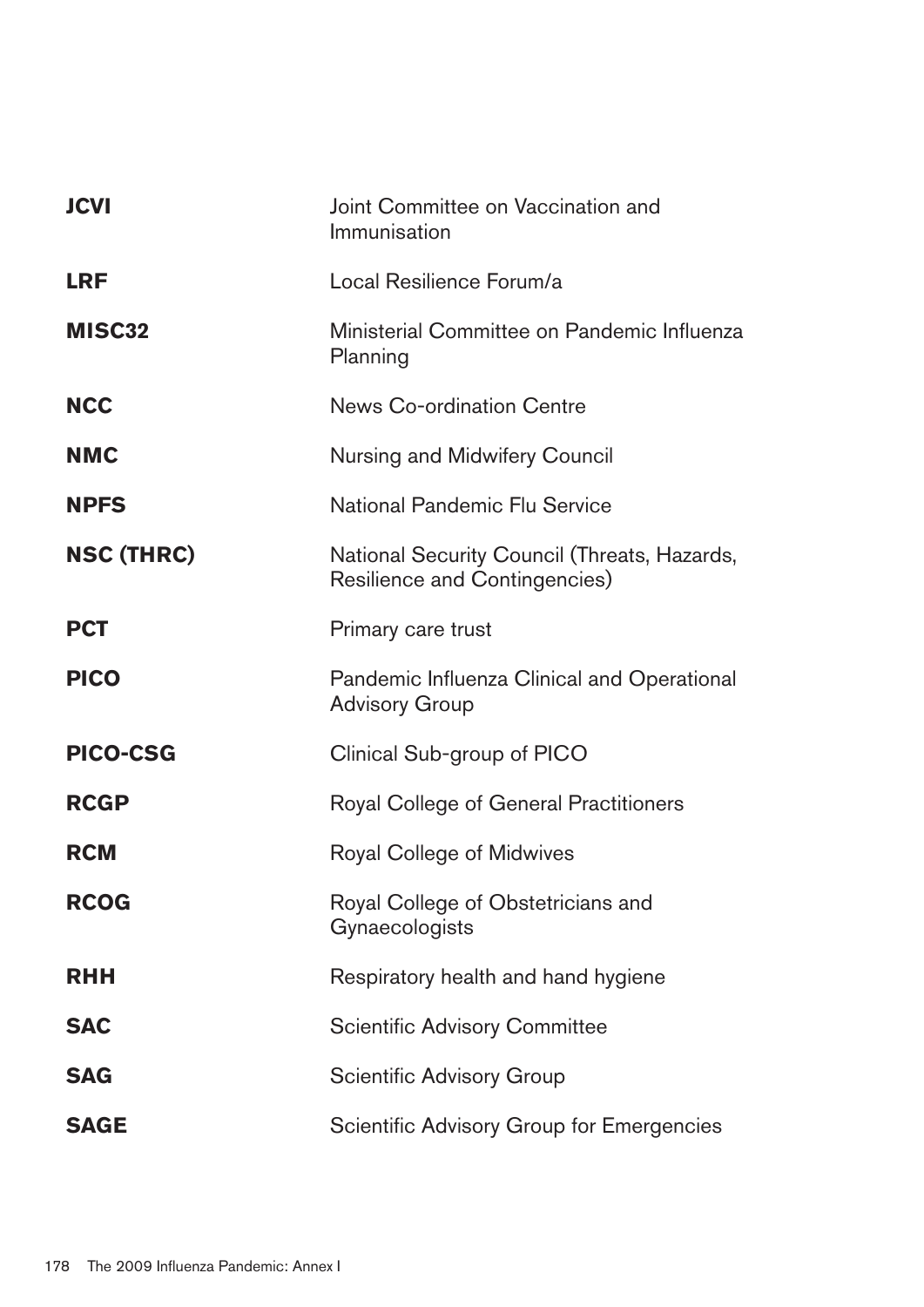| <b>SECC Flu</b>    | Scottish Emergencies Co-ordinating Committee's<br>Sub-group for Pandemic Influenza |
|--------------------|------------------------------------------------------------------------------------|
| <b>SFCCCG</b>      | Swine Flu Critical Care Clinical Group                                             |
| <b>SFE</b>         | <b>Statement of Financial Entitlements</b>                                         |
| <b>SHA</b>         | Strategic health authority                                                         |
| <b>SPI</b>         | Scientific Pandemic Influenza Advisory<br>Committee                                |
| <b>SPI-B&amp;C</b> | Behaviour and Communication sub-group<br>of SPI                                    |
| <b>SPI-CC</b>      | Clinical Countermeasures sub-group of the SPI                                      |
| <b>SPI-M</b>       | Modelling sub-group of the SPI                                                     |
| <b>SPI-M-O</b>     | Modelling and Operational sub-group of the SPI                                     |
| <b>URN</b>         | Unique reference number                                                            |
| <b>WAG</b>         | <b>Welsh Assembly Government</b>                                                   |
| <b>WHO</b>         | <b>World Health Organization</b>                                                   |